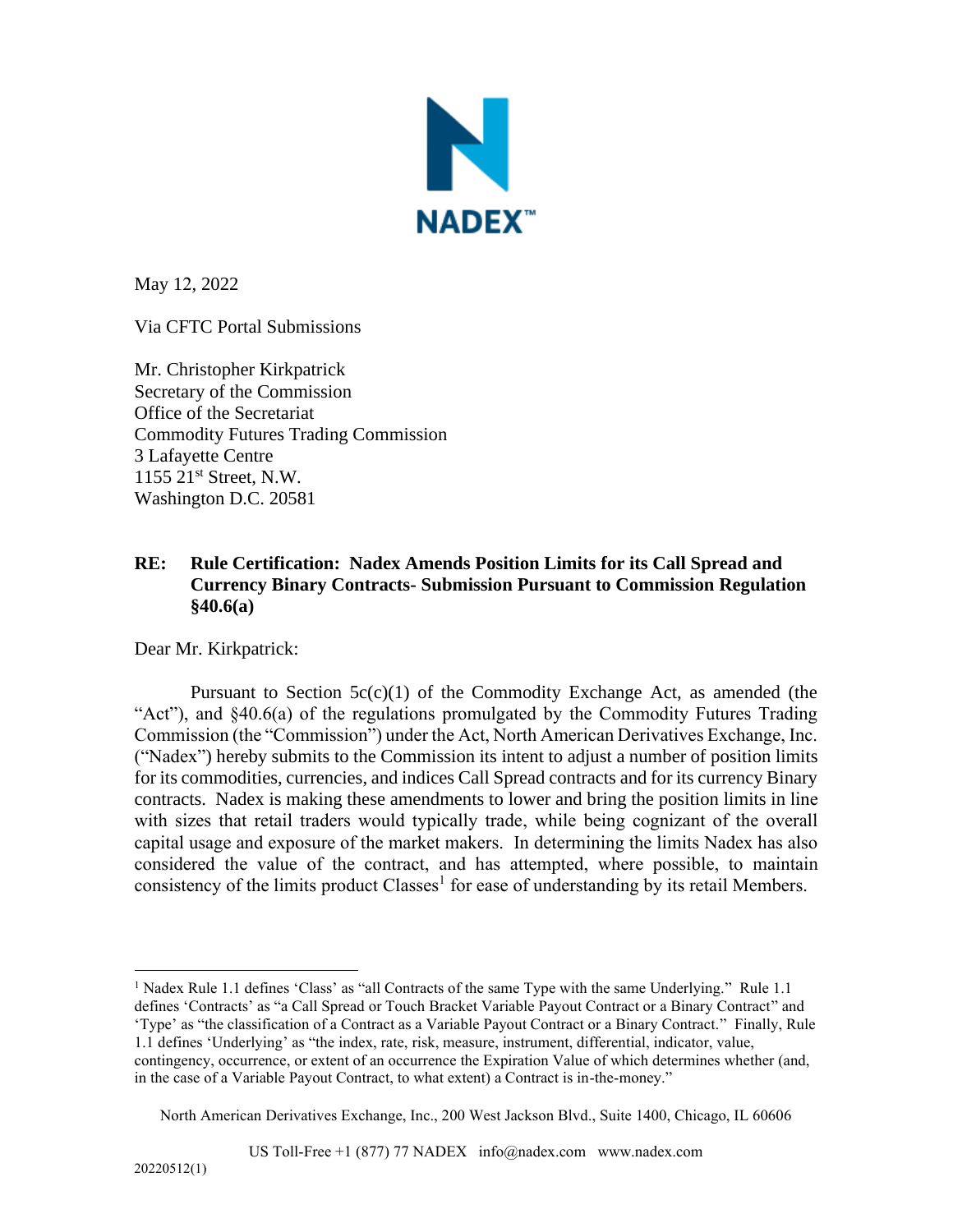#### **DCM Core Principles**

Nadex has identified the following Designated Contract Market ("DCM") Core Principle as potentially being impacted by the amendments discussed herein: Core Principle 5 Position Limits or Accountability; Core Principle 7 Availability of General Information.

Core Principle 5 (Position Limits or Accountability), implemented by Commission Regulation 38.300, requires a DCM to establish position limits for speculators. Nadex is lowering its position limits to align with the levels it has observed its retail Members trade at after analyzing market data for several years. Additionally, as Nadex's client base has grown significantly over the years, Nadex deems it appropriate to lower the limits in order to prevent a reduction in overall liquidity in the event its direct trading Members should approach the current levels, forcing the market makers to reduce their own exposure by dropping out of the markets. Based on its analysis, Nadex does not believe the reduction in position limits will impact any of its current trading Members. Therefore, the amendments to the position limits will not negatively impact Nadex's ability to comply with this Core Principle.

Core Principle 7 (Availability of General Information), implemented by Regulation 38.400, requires the DCM make available to the public accurate information concerning the terms and conditions of the contracts of the contract market. Nadex currently makes its Rulebook available to the public on its website and will continue to do so following the effective date of this submission. The Rulebook contains the contract specifications for all contracts, including each contract's position limits which will be updated as discussed herein and republished on the Nadex website. Accordingly, these amendments will not negatively affect Nadex's ability to comply with this Core Principle.

#### **DCO Core Principles**

Nadex has not identified any Derivatives Clearing Organization ("DCO") Core Principles as potentially being impacted by the amendments discussed herein.

A complete index of the DCM and DCO Core Principles that indicates whether the Core Principle is applicable and addressed in the text of this submission is attached in Exhibit A. These Rule changes have been outlined in Exhibit B. The amendments to the Rulebook are set forth in Exhibit C. Any deletions are stricken out while the amendments and/or additions are underlined.

Nadex hereby certifies that the additions contained herein comply with the Act, as amended, and the Commission Regulations adopted thereunder. No substantive opposing views were expressed to Nadex with respect to any of these actions.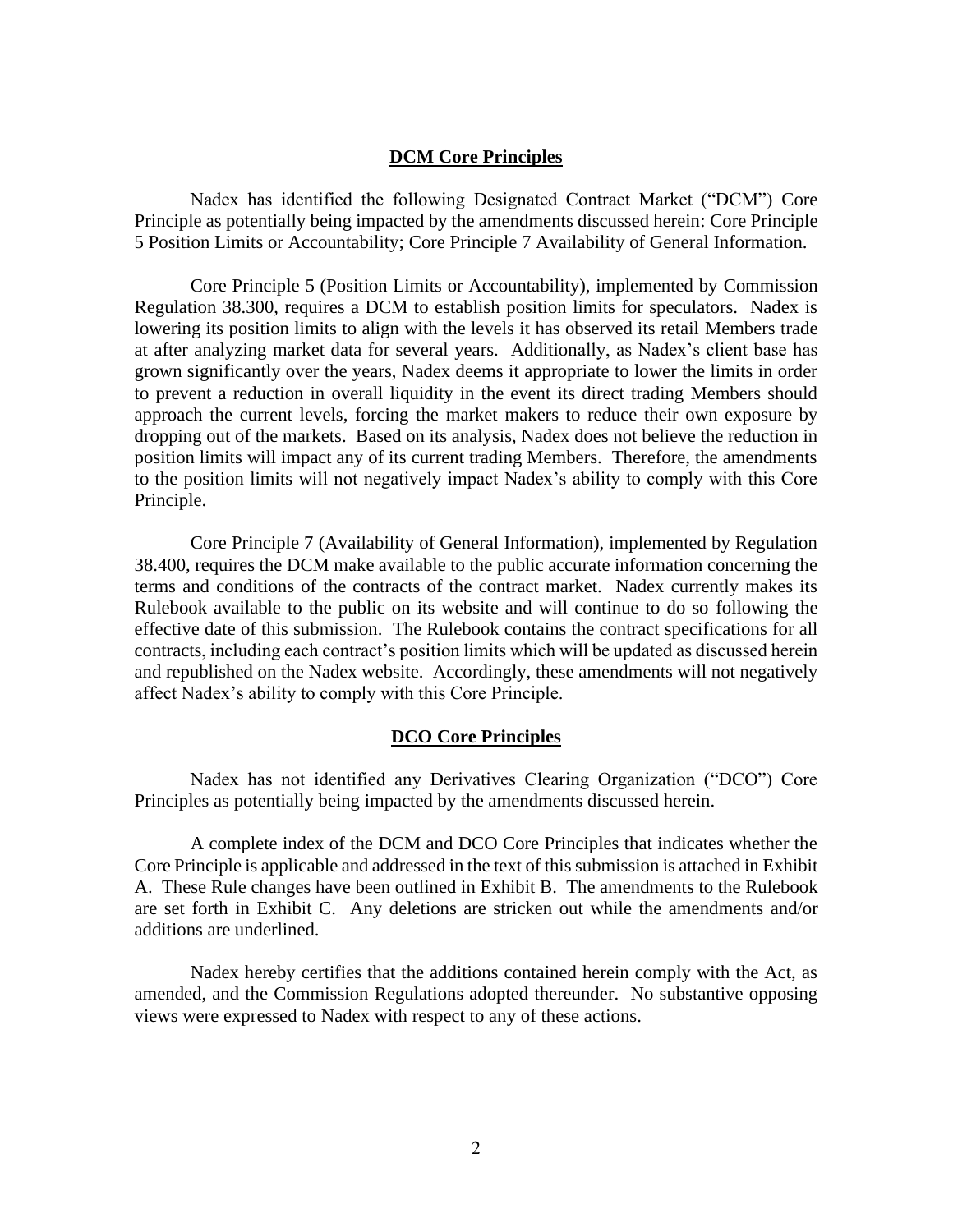Nadex hereby certifies that notice of these amendments was posted on its website at the time of this filing.

In accordance with the 10-day review period set forth in Commission Regulation 40.6(b), Nadex plans to implement these Rule changes for the start of business on trade date May 31, 2022.

Should you have any questions regarding the above, please do not hesitate to contact me by telephone at (312) 884-0927 or by email at [jaime.walsh@nadex.com.](mailto:jaime.walsh@nadex.com)

Sincerely,

Par bull

 Jaime M. Walsh Head of Legal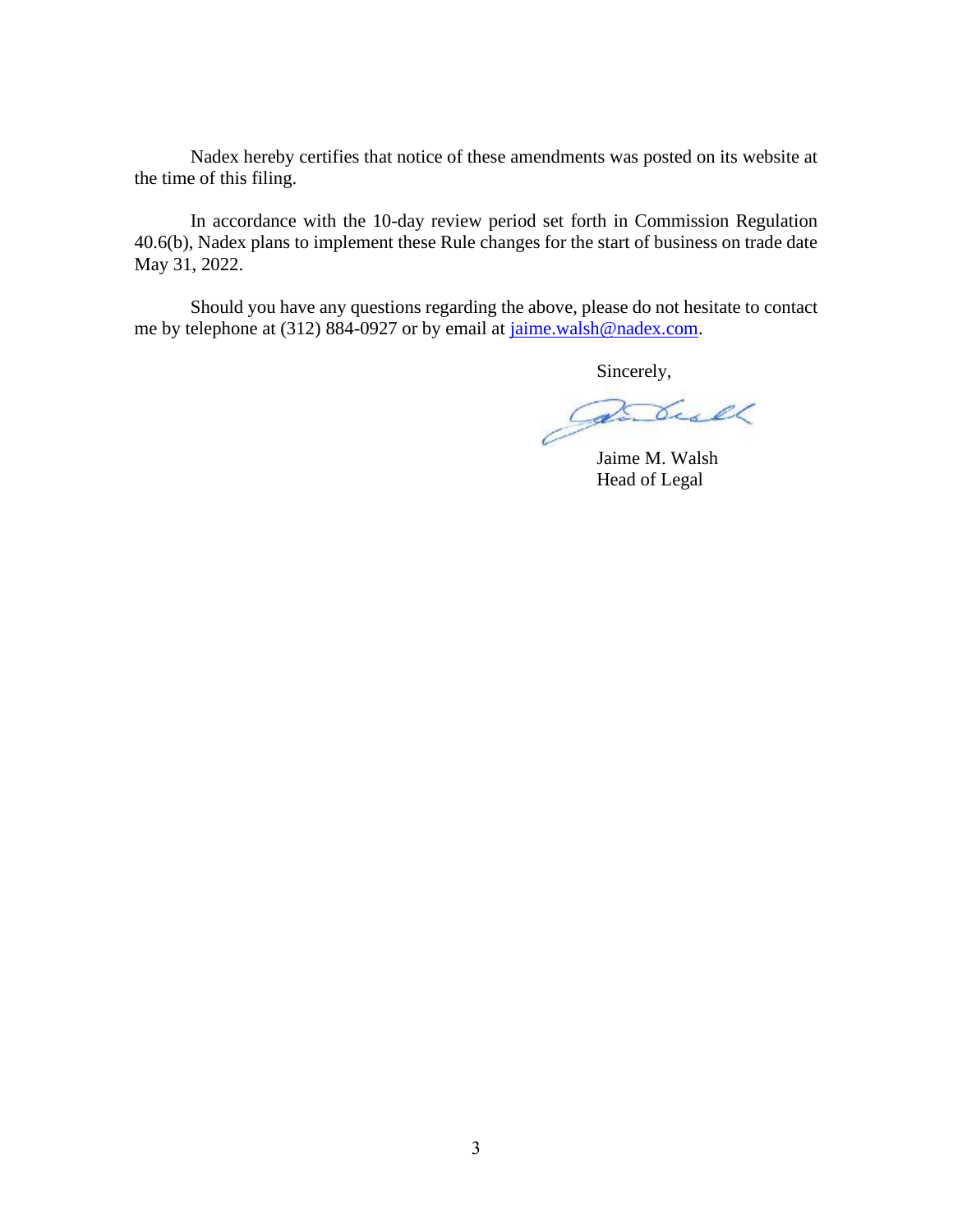# **EXHIBIT A**

## **Designated Contract Market ("DCM") Core Principles**

| <b>Core</b><br><b>Principle</b><br><b>Number</b> | <b>Core Principle Name</b>                              | <b>Addressed in or Not</b><br><b>Applicable to Self-</b><br><b>Certification</b>                                                            |
|--------------------------------------------------|---------------------------------------------------------|---------------------------------------------------------------------------------------------------------------------------------------------|
|                                                  |                                                         |                                                                                                                                             |
| 1                                                | <b>Designation as Contract Market</b>                   | Not applicable (designation<br>granted)                                                                                                     |
| $\overline{2}$                                   | <b>Compliance with Rules</b>                            | N/A; not impacted by this<br>submission                                                                                                     |
| 3                                                | Contracts Not Readily Subject to<br>Manipulation        | N/A; the contract structure<br>will not change and<br>imposing/lowering position<br>limits does not increase the<br>chance for manipulation |
| $\overline{4}$                                   | <b>Prevention of Market Disruption</b>                  | N/A; not impacted by this<br>submission                                                                                                     |
| 5                                                | <b>Position Limitations or</b><br>Accountability        | Addressed                                                                                                                                   |
| 6                                                | <b>Emergency Authority</b>                              | Not applicable (Nadex<br>Rulebook, 2.4 Emergency<br>Rules)                                                                                  |
| $\overline{7}$                                   | Availability of General Information                     | Addressed                                                                                                                                   |
| 8                                                | Daily Publication of Trading<br>Information             | N/A; not impacted by this<br>submission                                                                                                     |
| 9                                                | <b>Execution of Transactions</b>                        | $N/A$ ; not impacted by this<br>submission                                                                                                  |
| 10                                               | <b>Trade Information</b>                                | N/A; not impacted by this<br>submission                                                                                                     |
| 11                                               | <b>Financial Integrity of Transactions</b>              | N/A; not impacted by this<br>submission, all trades are<br>fully collateralized                                                             |
| 12                                               | <b>Protection of Markets and Market</b><br>Participants | N/A; not impacted by this<br>submission                                                                                                     |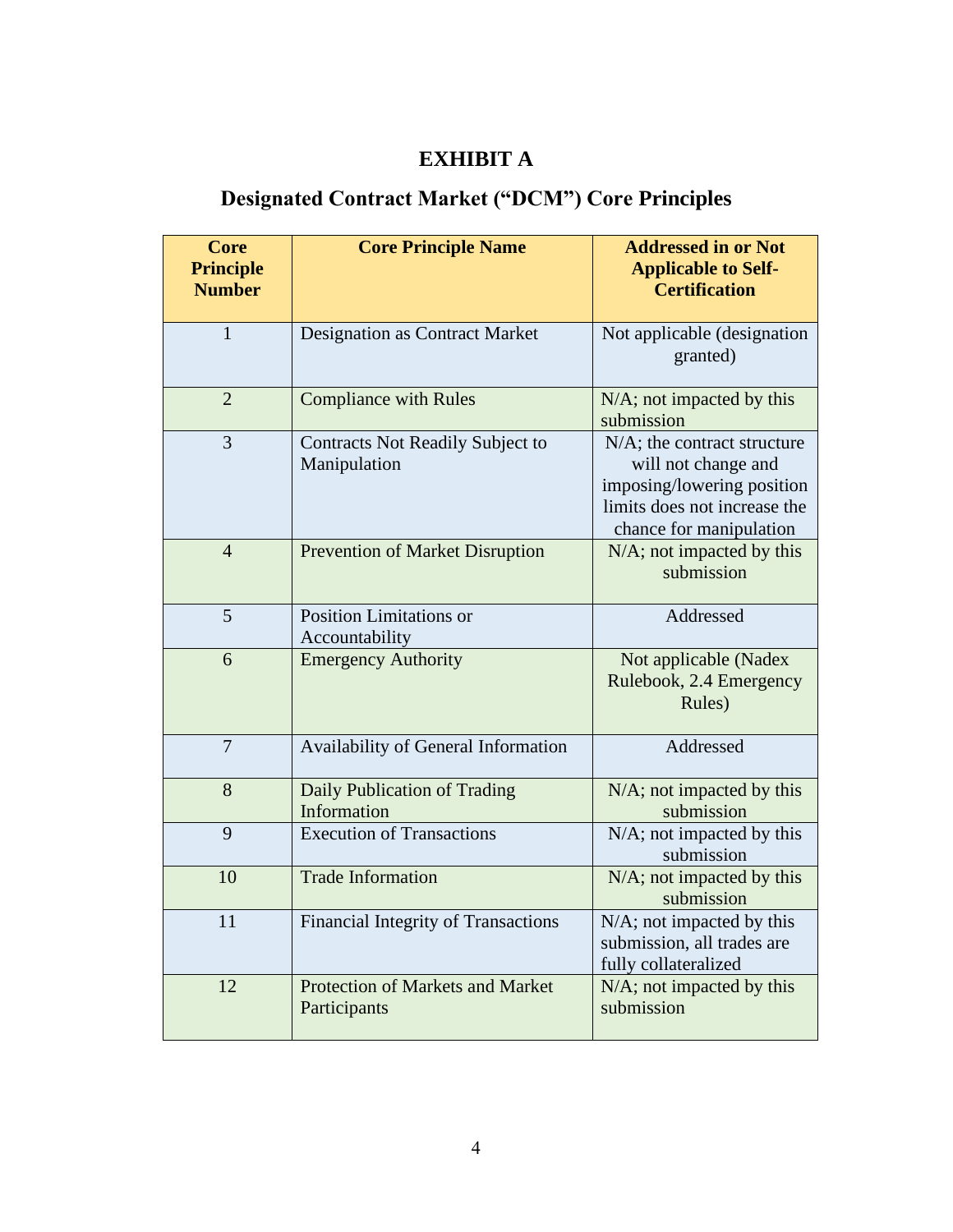| 13 | <b>Disciplinary Procedures</b>                                | Not applicable (Nadex<br>Rulebook, Chapter 9 Rule<br>Enforcement)                                                                 |
|----|---------------------------------------------------------------|-----------------------------------------------------------------------------------------------------------------------------------|
| 14 | <b>Dispute Resolution</b>                                     | Not applicable (Nadex<br>Rulebook, 10.2 - 10.4<br>Arbitration)                                                                    |
| 15 | <b>Governance Fitness Standards</b>                           | Not applicable (Nadex<br>Rulebook, 2.2 Service<br>Restrictions, 11.2 Service<br>and Disciplinary History)                         |
| 16 | <b>Conflicts of Interest</b>                                  | Not applicable (Nadex<br>Rulebook, 2.6 Voting, 2.9<br><b>Trading Limitations, 11.1</b><br>Non-Public Information,<br>11.3 Voting) |
| 17 | Composition of Governing Boards of<br><b>Contract Markets</b> | Not applicable (internal<br>review and appointment of<br>directors)                                                               |
| 18 | Recordkeeping                                                 | N/A; not impacted by this<br>submission                                                                                           |
| 19 | <b>Antitrust Considerations</b>                               | Not applicable                                                                                                                    |
| 20 | <b>System Safeguards</b>                                      | Not applicable (internal<br>controls and policies in<br>place)                                                                    |
| 21 | <b>Financial Resources</b>                                    | Not applicable (capital<br>requirements and quarterly<br>reporting compliant)                                                     |
| 22 | Diversity of Boards of Directors                              | Not applicable (not public<br>company, internal review<br>and appointment of<br>directors)                                        |
| 23 | Securities and Exchange Commission                            | Not applicable                                                                                                                    |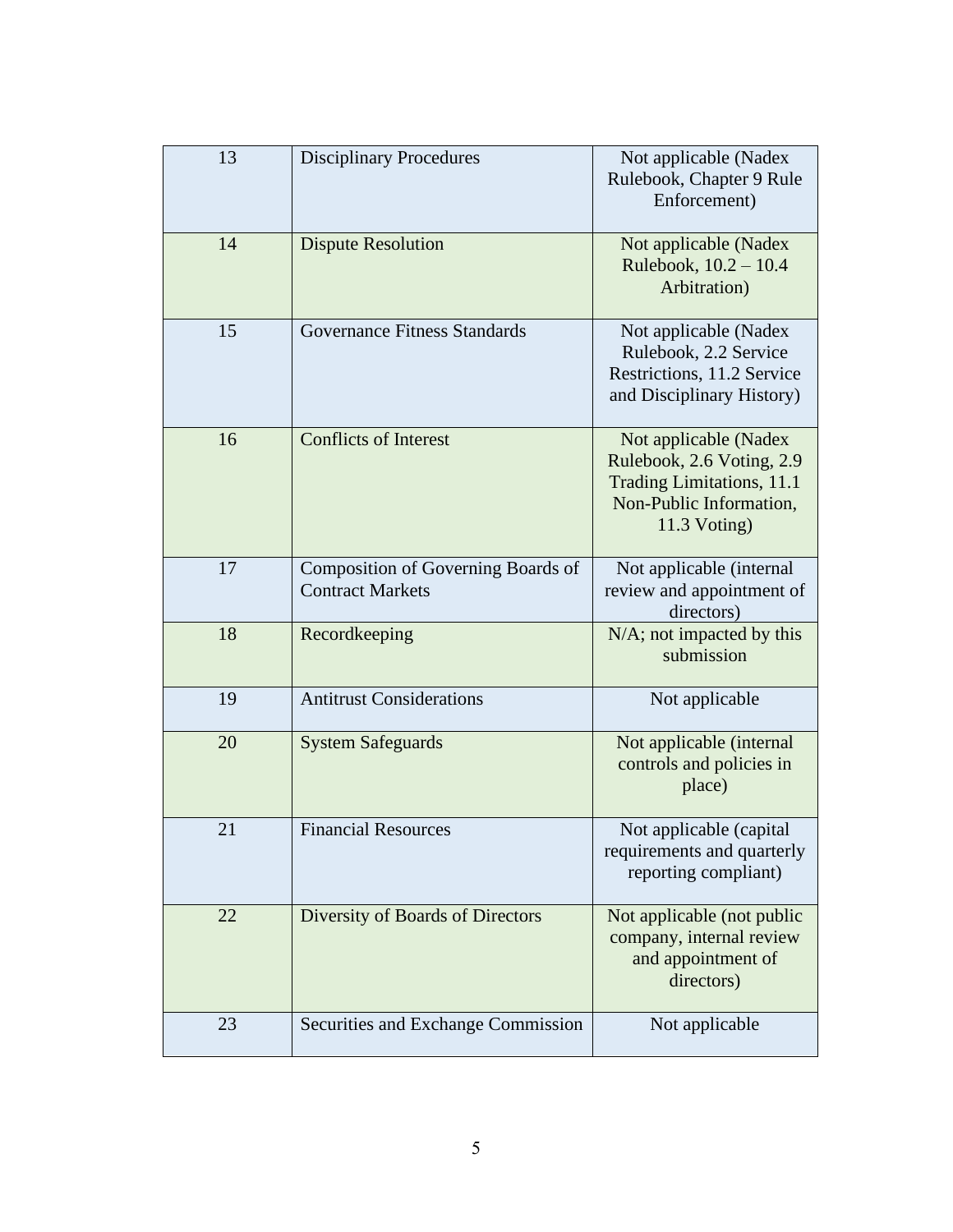# **Derivatives Clearing Organization ("DCO") Core Principles**

| <b>Core</b><br><b>Principle</b><br><b>Number</b> | <b>Core Principle Name</b>          | <b>Addressed in or Not</b><br><b>Applicable to Self-</b><br><b>Certification</b>                |
|--------------------------------------------------|-------------------------------------|-------------------------------------------------------------------------------------------------|
| $\overline{A}$                                   | Compliance                          | Not applicable                                                                                  |
| B                                                | <b>Financial Resources</b>          | Not applicable (capital<br>requirement and quarterly<br>reporting compliant)                    |
| $\overline{C}$                                   | Participant and Product Eligibility | N/A; not impacted by this<br>submission                                                         |
| D                                                | <b>Risk Management</b>              | N/A; not impacted by this<br>submission                                                         |
| E                                                | <b>Settlement Procedures</b>        | N/A; not impacted by this<br>submission                                                         |
| $\overline{F}$                                   | <b>Treatment of Funds</b>           | Not applicable (Nadex<br><b>Rulebook Chapter 8</b><br>Member Funds)                             |
| G                                                | <b>Default Rules and Procedures</b> | N/A; not impacted by this<br>submission                                                         |
| H                                                | <b>Rule Enforcement</b>             | Not applicable (Nadex<br>Rulebook, Chapter 9 Rule<br>Enforcement, $10.2 - 10.4$<br>Arbitration) |
| $\mathbf I$                                      | <b>System Safeguards</b>            | Not applicable (internal<br>controls and policies in<br>place)                                  |
| $\bf J$                                          | Reporting                           | Not applicable (Nadex<br><b>Rulebook Chapter 8</b><br>Member Funds)                             |
| K                                                | Recordkeeping                       | $N/A$ ; not impacted by this<br>submission                                                      |
| L                                                | <b>Public Information</b>           | Not applicable (Nadex<br><b>Rulebook Chapter 8</b><br>Member Funds)                             |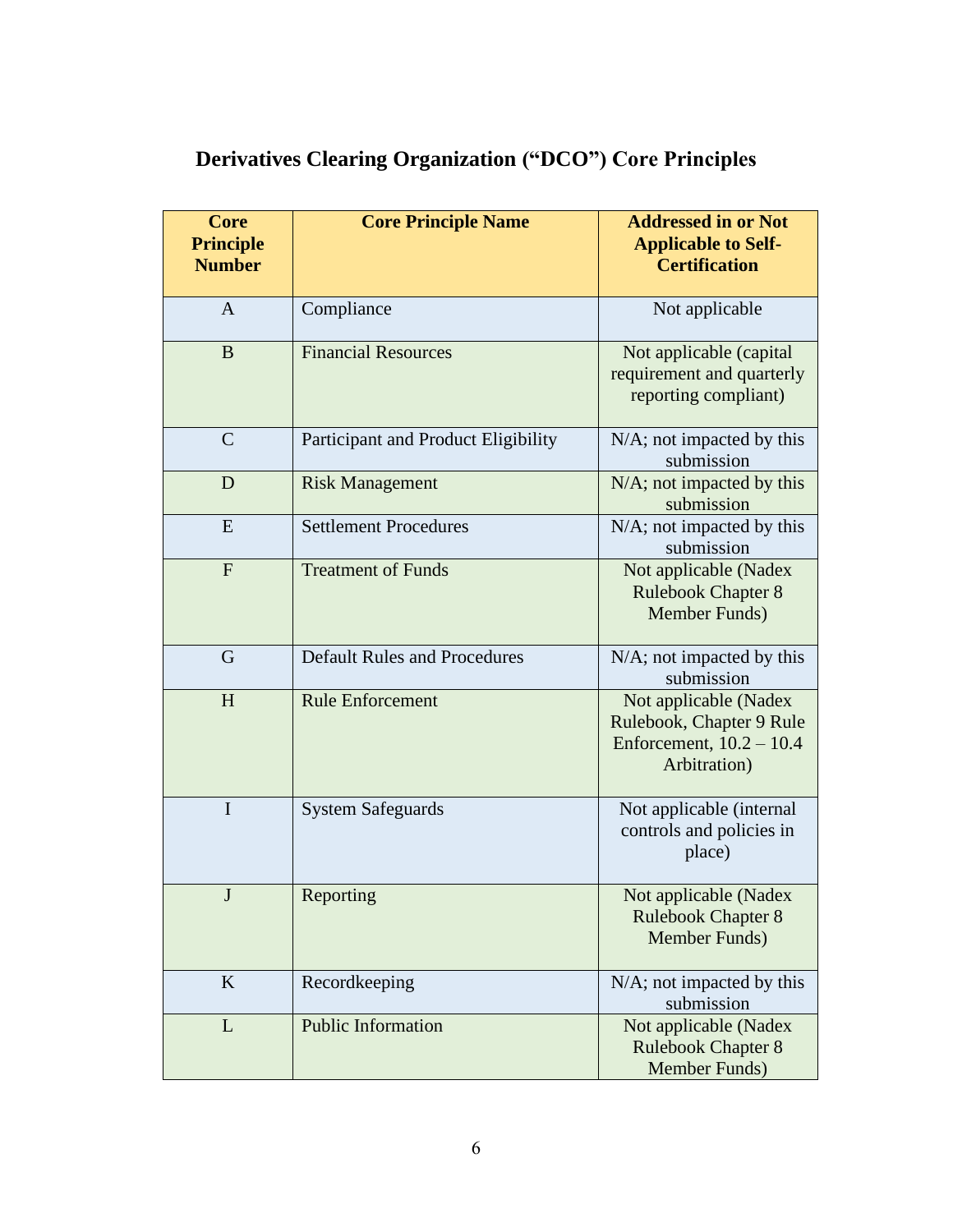| M        | <b>Information Sharing</b>             | $N/A$ ; not impacted by this<br>submission                                                                                                                    |
|----------|----------------------------------------|---------------------------------------------------------------------------------------------------------------------------------------------------------------|
| N        | <b>Antitrust Considerations</b>        | Not applicable                                                                                                                                                |
| $\Omega$ | Governance Fitness Standards           | Not applicable (Nadex<br>Rulebook, 2.2 Service<br>Restrictions, 11.2 Service<br>and Disciplinary History,<br>internal review and<br>appointment of directors) |
| P        | <b>Conflicts of Interest</b>           | Not applicable (Nadex<br>Rulebook, 2.6 Voting, 2.9<br>Trading Limitations, 11.1<br>Non-Public Information,<br>$11.3$ Voting)                                  |
| Q        | <b>Composition of Governing Boards</b> | Not applicable (internal<br>review and appointment of<br>directors)                                                                                           |
| R        | Legal Risk                             | Not applicable (Nadex<br>Rulebook Chapter 6)                                                                                                                  |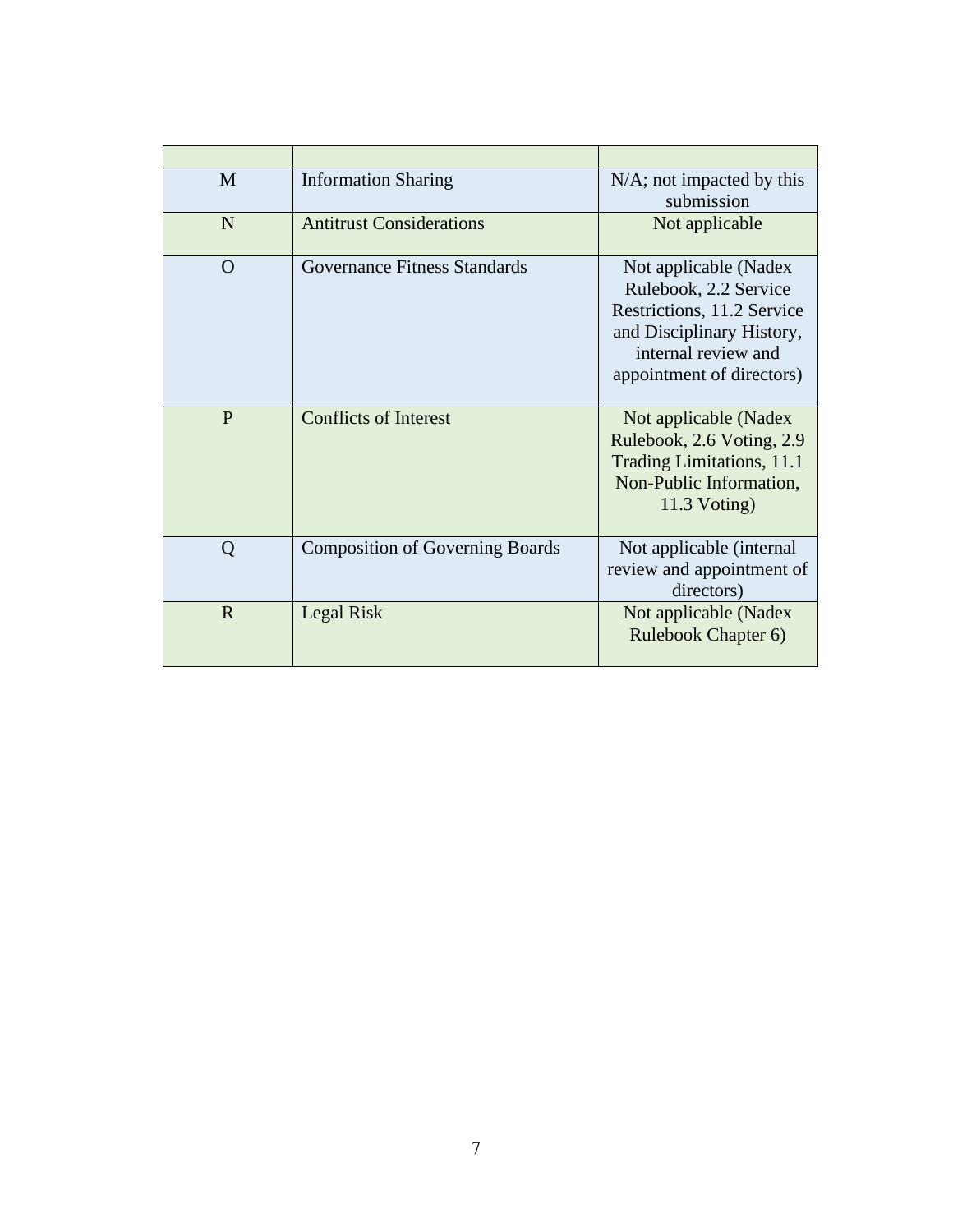## **EXHIBIT B**

| Rule  | <b>Asset</b>                                                         | <b>Duration/Close Time</b>  | <b>Action</b>                                | <b>Effective</b><br><b>Date</b> |
|-------|----------------------------------------------------------------------|-----------------------------|----------------------------------------------|---------------------------------|
| 12.4  | Gold Variable<br>Payout<br>Contracts                                 | All Call Spreads            | <b>Amend Call Spreads Position</b><br>Limits | 5/31/2022                       |
| 12.6  | <b>Silver Variable</b><br>Payout<br>Contracts                        | All Call Spreads            | <b>Amend Call Spreads Position</b><br>Limits | 5/31/2022                       |
| 12.8  | Crude Oil<br>Variable Payout<br>Contracts                            | All Call Spreads            | <b>Amend Call Spreads Position</b><br>Limits | 5/31/2022                       |
| 12.10 | <b>Natural Gas</b><br>Variable Payout<br>Contracts                   | All Call Spreads            | <b>Amend Call Spreads Position</b><br>Limits | 5/31/2022                       |
| 12.26 | Currency<br>Exchange<br>AUD/USD<br>Variable Payout<br>Contracts      | All Call Spreads            | <b>Amend Call Spreads Position</b><br>Limits | 5/31/2022                       |
| 12.27 | Currency<br>Exchange<br><b>AUD/USD</b><br><b>Binary</b><br>Contracts | <b>All Binary Contracts</b> | <b>Amend Binary Position Limits</b>          | 5/31/2022                       |
| 12.28 | Currency<br>Exchange<br>EUR/USD<br>Variable Payout<br>Contracts      | All Call Spreads            | <b>Amend Call Spreads Position</b><br>Limits | 5/31/2022                       |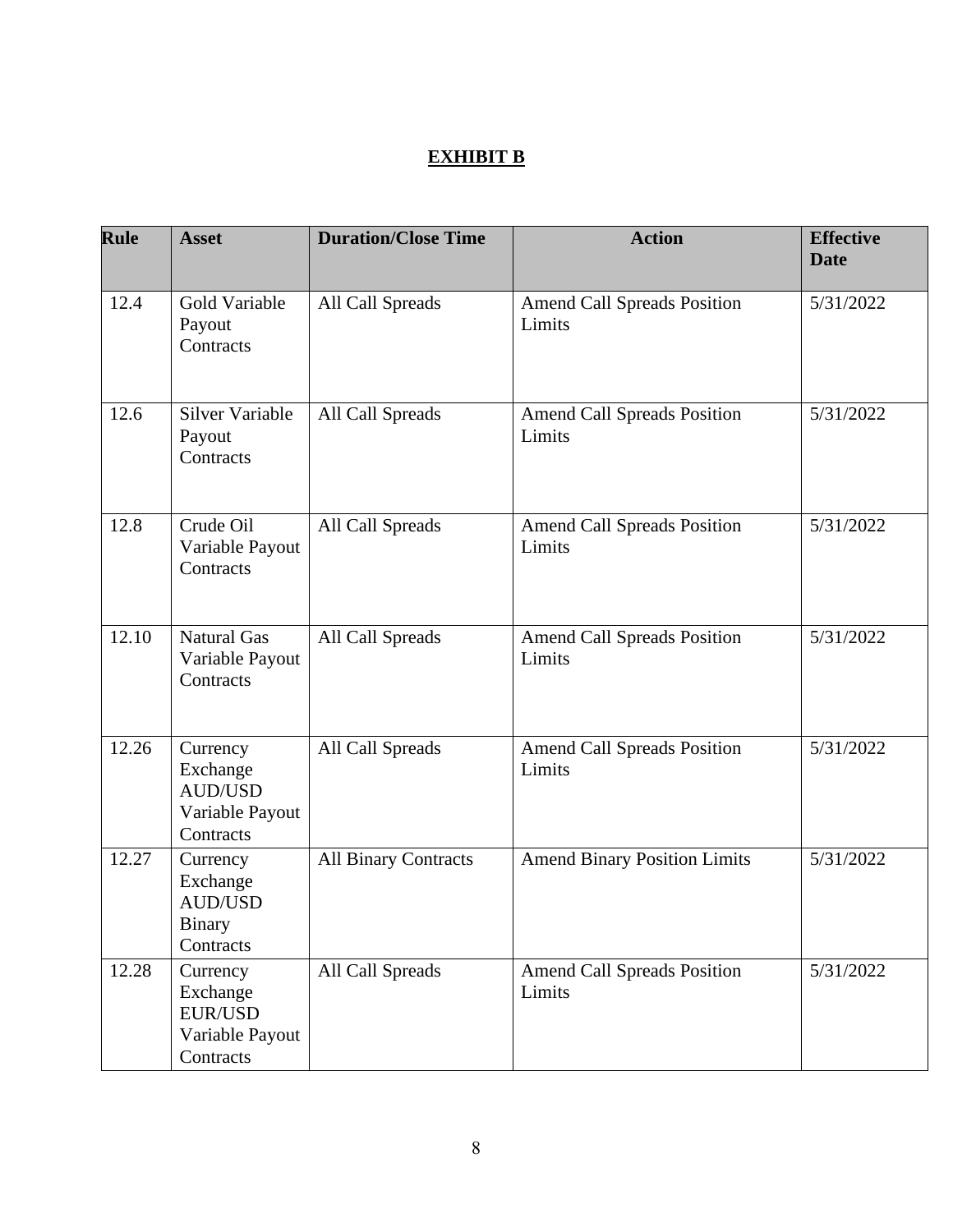| 12.29 | Currency<br>Exchange<br><b>EUR/USD</b><br>Binary<br>Contracts          | <b>All Binary Contracts</b> | <b>Amend Binary Position Limits</b>          | 5/31/2022 |
|-------|------------------------------------------------------------------------|-----------------------------|----------------------------------------------|-----------|
| 12.30 | Currency<br>Exchange<br><b>GBP/USD</b><br>Variable Payout<br>Contracts | All Call Spreads            | <b>Amend Call Spreads Position</b><br>Limits | 5/31/2022 |
| 12.31 | Currency<br>Exchange<br>GBP/USD<br>Binary<br>Contracts                 | <b>All Binary Contracts</b> | <b>Amend Binary Position Limits</b>          | 5/31/2022 |
| 12.32 | Currency<br>Exchange<br><b>USD/CAD</b><br>Variable Payout<br>Contracts | All Call Spreads            | <b>Amend Call Spreads Position</b><br>Limits | 5/31/2022 |
| 12.33 | Currency<br>Exchange<br><b>USD/CAD</b><br><b>Binary</b><br>Contracts   | <b>All Binary Contracts</b> | <b>Amend Binary Position Limits</b>          | 5/31/2022 |
| 12.34 | Currency<br>Exchange<br><b>USD/CHF</b><br>Variable Payout<br>Contracts | All Call Spreads            | <b>Amend Call Spreads Position</b><br>Limits | 5/31/2022 |
| 12.35 | Currency<br>Exchange<br><b>USD/CHF</b><br>Binary<br>Contracts          | <b>All Binary Contracts</b> | <b>Amend Binary Position Limits</b>          | 5/31/2022 |
| 12.36 | Currency<br>Exchange<br><b>USD/JPY</b><br>Variable Payout<br>Contracts | All Call Spreads            | <b>Amend Call Spreads Position</b><br>Limits | 5/31/2022 |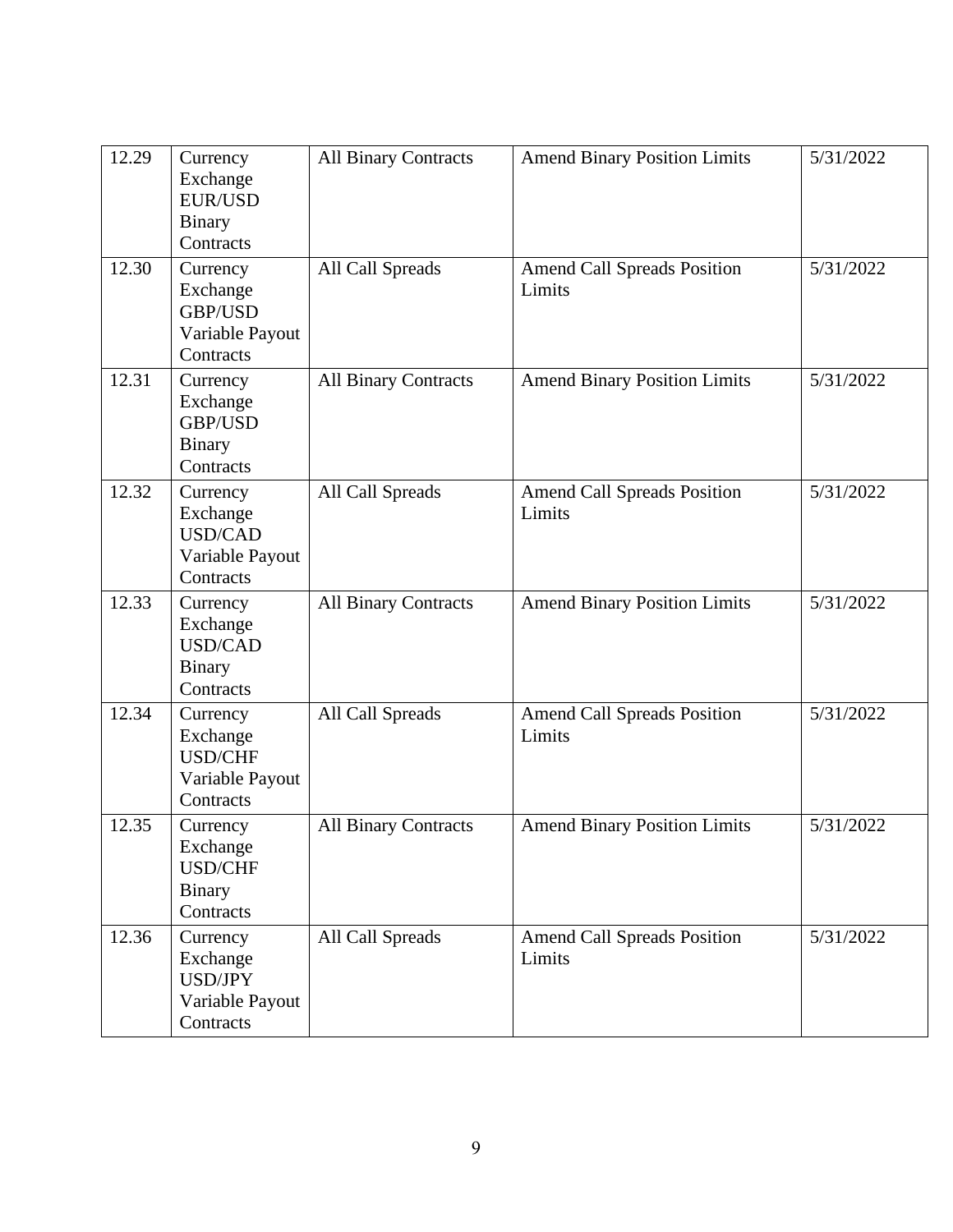| 12.37 | Currency<br>Exchange<br><b>USD/JPY</b><br><b>Binary</b><br>Contracts   | <b>All Binary Contracts</b> | <b>Amend Binary Position Limits</b>          | 5/31/2022 |
|-------|------------------------------------------------------------------------|-----------------------------|----------------------------------------------|-----------|
| 12.38 | Currency<br>Exchange<br>EUR/JPY<br>Variable Payout<br>Contracts        | All Call Spreads            | <b>Amend Call Spreads Position</b><br>Limits | 5/31/2022 |
| 12.39 | Currency<br>Exchange<br>EUR/JPY<br>Binary<br>Contracts                 | <b>All Binary Contracts</b> | <b>Amend Binary Position Limits</b>          | 5/31/2022 |
| 12.40 | Currency<br>Exchange<br>GBP/JPY<br>Variable Payout<br>Contracts        | All Call Spreads            | <b>Amend Call Spreads Position</b><br>Limits | 5/31/2022 |
| 12.41 | Currency<br>Exchange<br>GBP/JPY<br><b>Binary</b><br>Contracts          | <b>All Binary Contracts</b> | <b>Amend Binary Position Limits</b>          | 5/31/2022 |
| 12.42 | Currency<br>Exchange<br><b>EUR/GBP</b><br>Variable Payout<br>Contracts | All Call Spreads            | <b>Amend Call Spreads Position</b><br>Limits | 5/31/2022 |
| 12.43 | Currency<br>Exchange EUR/<br><b>GBP</b><br><b>Binary</b><br>Contracts  | <b>All Binary Contracts</b> | <b>Amend Binary Position Limits</b>          | 5/31/2022 |
| 12.44 | Currency<br>Exchange<br><b>AUD/JPY</b><br>Variable Payout<br>Contracts | All Call Spreads            | <b>Amend Call Spreads Position</b><br>Limits | 5/31/2022 |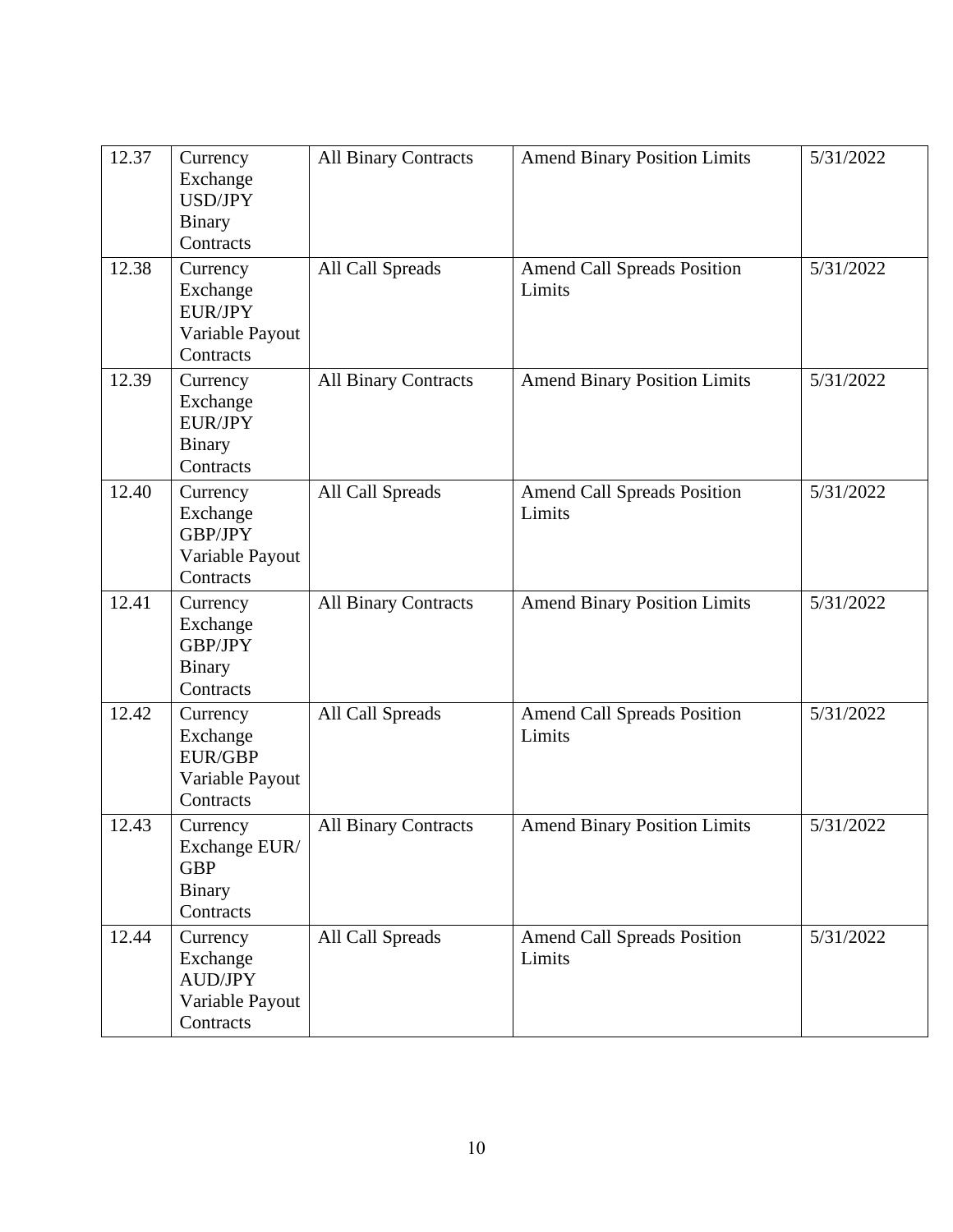| 12.45 | Currency<br>Exchange<br><b>AUD/JPY</b><br><b>Binary</b><br>Contracts | <b>All Binary Contracts</b> | <b>Amend Binary Position Limits</b>          | 5/31/2022 |
|-------|----------------------------------------------------------------------|-----------------------------|----------------------------------------------|-----------|
| 12.46 | Currency<br>Exchange<br><b>AUD/MXN</b><br>Binary<br>Contracts        | <b>All Binary Contracts</b> | <b>Amend Binary Position Limits</b>          | 5/31/2022 |
| 12.48 | <b>FTSE 100</b><br><b>Future Variable</b><br>Payout<br>Contracts     | All Call Spreads            | <b>Amend Call Spreads Position</b><br>Limits | 5/31/2022 |
| 12.50 | Germany 40<br>Variable Payout<br>Contracts                           | All Call Spreads            | <b>Amend Call Spreads Position</b><br>Limits | 5/31/2022 |
| 12.54 | Japan 225<br>Variable Payout<br>Contracts                            | All Call Spreads            | <b>Amend Call Spreads Position</b><br>Limits | 5/31/2022 |
| 12.58 | <b>US 500</b><br>Variable Payout<br>Contracts                        | All Call Spreads            | <b>Amend Call Spreads Position</b><br>Limits | 5/31/2022 |
| 12.60 | <b>US SmallCap</b><br>2000 Variable<br>Payout<br>Contracts           | All Call Spreads            | <b>Amend Call Spreads Position</b><br>Limits | 5/31/2022 |
| 12.62 | US Tech 100<br>Variable Payout<br>Contracts                          | All Call Spreads            | <b>Amend Call Spreads Position</b><br>Limits | 5/31/2022 |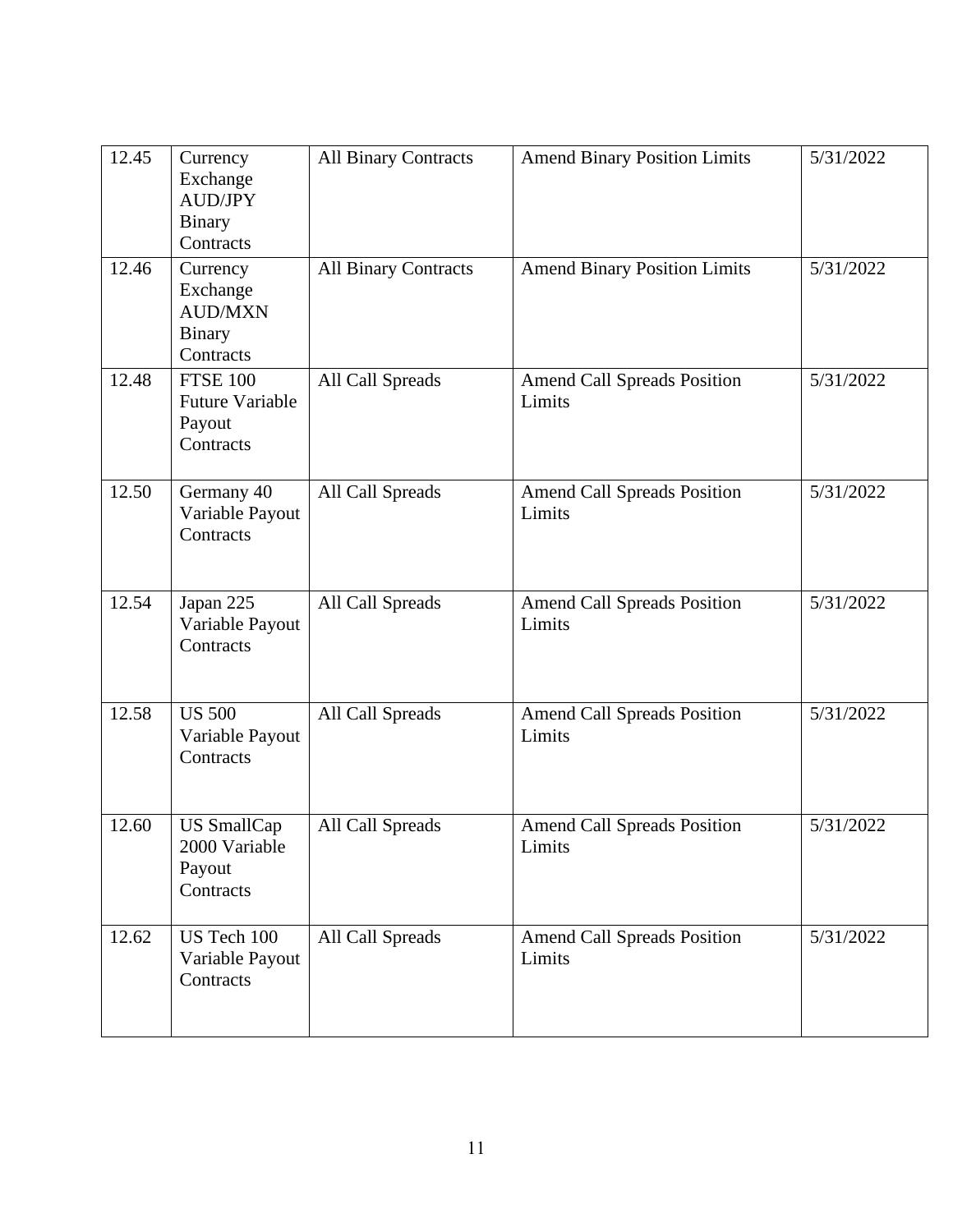| 12.64<br>Wall Street 30<br>All Call Spreads<br>Variable Payout<br>Contracts | <b>Amend Call Spreads Position</b><br>Limits | 5/31/2022 |
|-----------------------------------------------------------------------------|----------------------------------------------|-----------|
|-----------------------------------------------------------------------------|----------------------------------------------|-----------|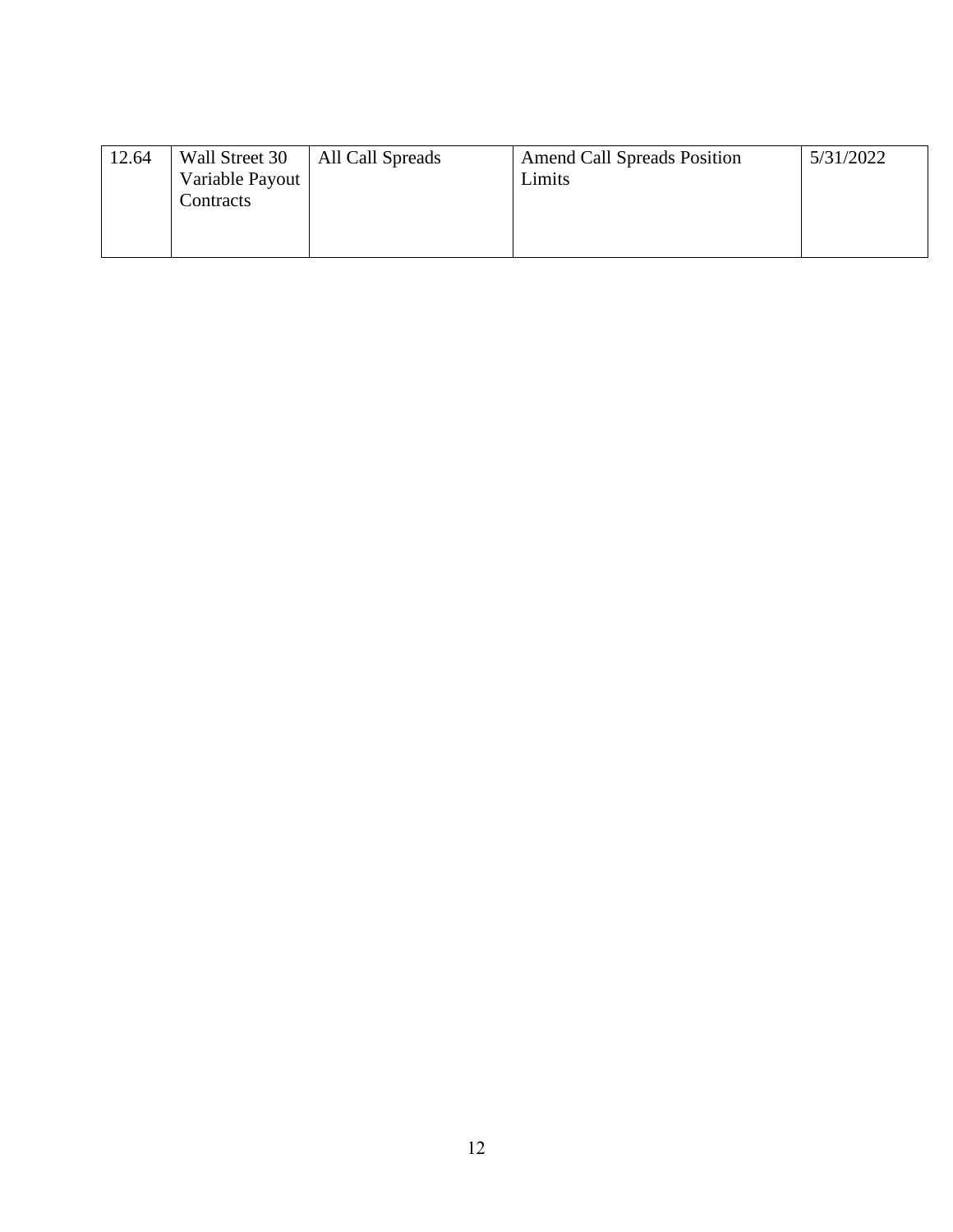#### **EXHIBIT C**

Amendment of Rules 12.4, 12.6, 12.8, 12.10, 12.26 – 12.46, 12.48, 12.50, 12.54, 12.56, 12.58, 12.60, 12.62, 12.64

*(The following Rule amendments are underlined and deletions are stricken out)*

#### RULE 1.1 - 12.3 [UNCHANGED]

#### RULE 12.4 GOLD VARIABLE PAYOUT CONTRACTS

## RULE 12.4.1 GOLD "CALL SPREAD" VARIABLE PAYOUT CONTRACTS

(a) SCOPE –These Rules shall apply to the Class of Contracts referred to as the Gold Variable Call Spread Payout Contracts issued by Nadex.

(b) UNDERLYING – The Underlying for this Class of Contracts is the price, per troy ounce (in US dollars), of the Gold Futures Contracts ("GFC") traded on the COMEX® Division of the New York Mercantile Exchange ("NYMEX"®)<sup>2</sup>. The GFC trade prices that will be used for the Underlying will be taken from the February, April, June, August, or December GFC delivery months (each a "GFC Delivery Month"). The Start and End Date for which Nadex will use a specific delivery month as the Underlying will be set based on the Settlement date of the Underlying futures contract. The date on which a new delivery month will be used as the Underlying for Nadex contracts (i.e. "Start Date") is one calendar day after the End Date for the previous delivery month contract. The last day on which a delivery month will be used as the Underlying for Nadex contracts (i.e. "End Date") is the third to last business day of the month preceding the month of the Underlying futures contracts Expiration Date. For example, the Comex Gold April 2014 futures have an Expiration Date of April 28, 2014. The last day on which the Gold April 2014 futures prices will be used as the Underlying for Nadex contracts and to calculate the Expiration Value on the Expiration Date for the relevant Gold contracts will be the third to last business day of the preceding month, March. Therefore, the End Date for using Comex Gold April 2014 futures will be March 27, 2014 and the Start Date for the next delivery month, Comex Gold June 2014 futures, will be March 28, 2014.

- (c) SOURCE AGENCY The Source Agency is Nadex.
- (d) TYPE The Type of Contract is a Variable Payout Contract.

<sup>&</sup>lt;sup>2</sup> NYMEX<sup>®</sup> is a registered service mark of the New York Mercantile Exchange, Inc. COMEX® is a registered service mark of the Commodity Exchange, Inc. Nadex is not affiliated with the New York Mercantile Exchange, Inc. or the Commodity Exchange, Inc. and neither the New York Mercantile Exchange, the Commodity Exchange, Inc., nor their affiliates, sponsor or endorse Nadex or any of its products in any way.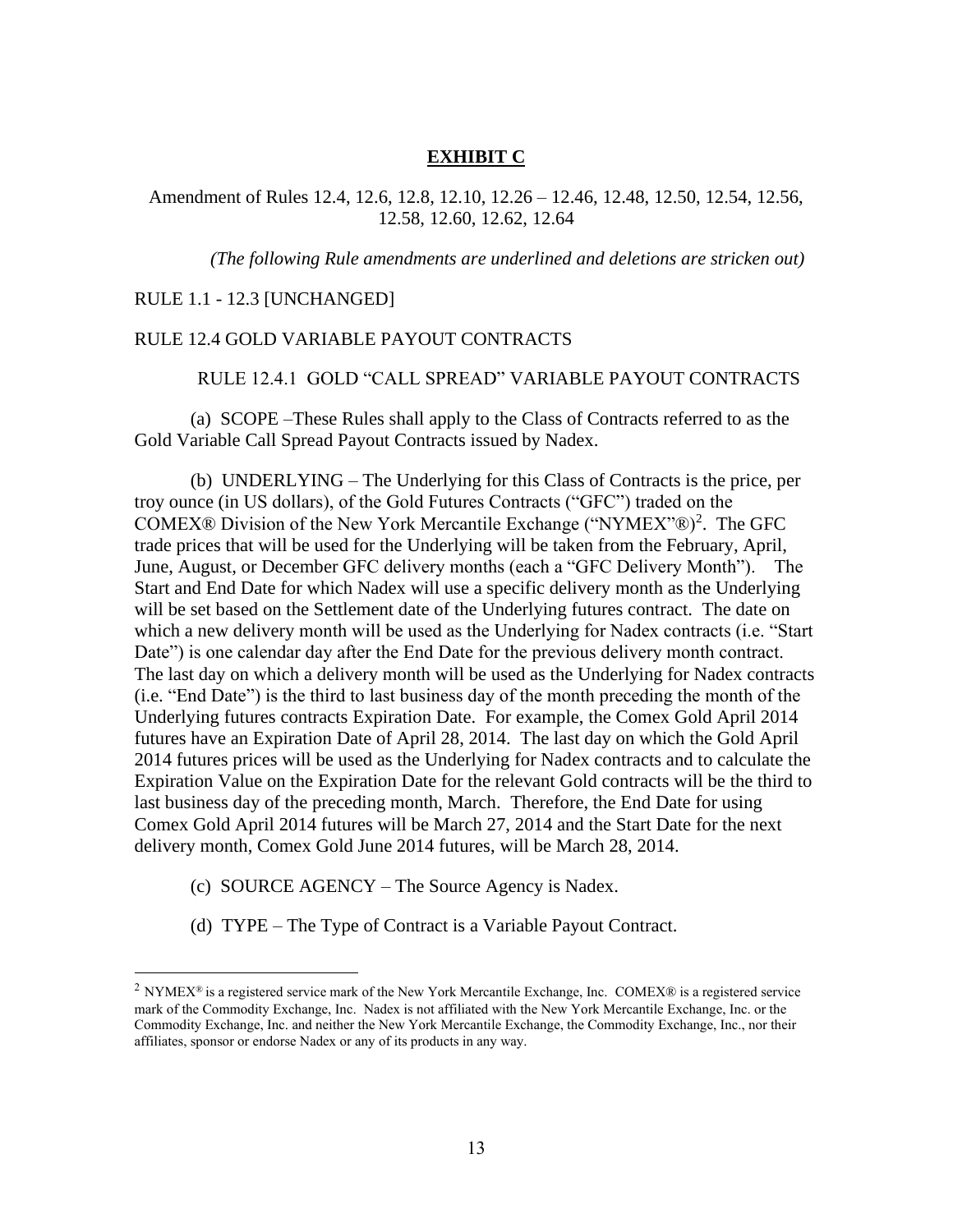(e) PAYOUT CRITERION – The Payout Criterion for each Contract will be set by Nadex at the time the Variable Payout Contracts are initially issued. For the Gold Variable Payout Contract, the Payout Criteria for the Contracts will be set as follows:

(i) DAILY GOLD CALL SPREAD VARIABLE PAYOUT CONTRACTS, 1:30 PM ET CLOSE - At the commencement of trading in a Daily Gold Call Spread Variable Payout Contract, referred to as a 'Call Spread', Nadex shall list one (1) Call Spread Contract, which conforms to the Payout Criteria listed below:

(1) DAILY GOLD CALL SPREAD CONTRACT

(aa) CEILING – The Ceiling shall be  $X + 50.00$ .

(bb) FLOOR – The Floor shall be  $X - 50.00$ .

(cc) DOLLAR MULTIPLIER – The Dollar Multiplier shall be 10.

(2) In each case, "X" equals the last Gold price, as reported by the Source Agency, rounded to the nearest 50.

(ii) DAILY GOLD CALL SPREAD CONTRACTS, 1:30 PM ET CLOSE - Nadex shall list a set of three (3) Call Spread Contracts with overlapping ranges, which conform to the Payout Criteria listed below:

(1) CONTRACT 1: The Ceiling shall be X; The Floor shall be  $X - 50$ .

(2) CONTRACT 2: The Ceiling shall be  $X + 25$ ; The Floor shall be  $X - 25$ .

(3) CONTRACT 3: The Ceiling shall be  $X + 50$ ; The Floor shall be X.

(4) DOLLAR MULTIPLIER – The Dollar Multiplier shall be 10.

(5) In each case, "X" equals the last Gold price, as reported by the Source Agency, rounded to the nearest 50.

(iii) INTRADAY GOLD CALL SPREAD CONTRACTS, 8AM ET to 1:30 PM ET CLOSE - Nadex shall list a set of three (3) Call Spread Contracts with overlapping ranges, which conform to the Payout Criteria listed below:

(1) CONTRACT 1: The Ceiling shall be X; The Floor shall be  $X - 40$ .

(2) CONTRACT 2: The Ceiling shall be  $X + 20$ ; The Floor shall be  $X - 20$ .

(3) CONTRACT 3: The Ceiling shall be  $X + 40$ ; The Floor shall be X.

(4) DOLLAR MULTIPLIER – The Dollar Multiplier shall be 10.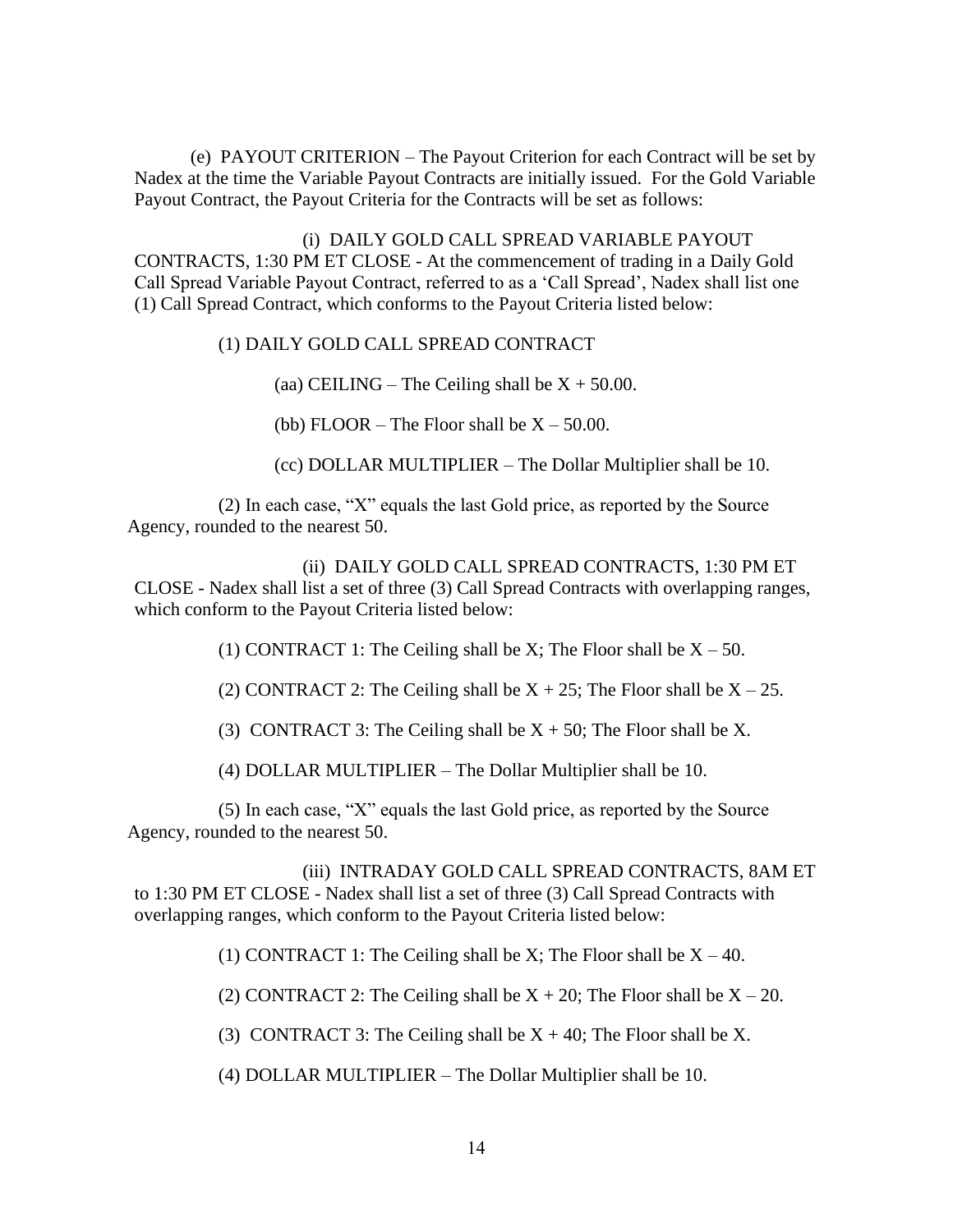(5) In each case, "X" equals the last Gold price, as reported by the Source Agency, rounded to the nearest 10.

(iv) INTRADAY 2-HOUR GOLD CALL SPREAD CONTRACTS, 10:00AM, 11:00AM, 12:00PM, and 1:00PM ET CLOSE - Nadex shall list a set of three (3) Call Spread Contracts that open 2 hours prior to the stated closing time(s) above with overlapping ranges, which conform to the Payout Criteria listed below:

(1) CONTRACT 1: The Ceiling shall be X; The Floor shall be  $X - 15$ .

(2) CONTRACT 2: The Ceiling shall be  $X + 7.5$ ; The Floor shall be  $X - 7.5$ .

(3) CONTRACT 3: The Ceiling shall be  $X + 15$ ; The Floor shall be X.

(4) DOLLAR MULTIPLIER – The Dollar Multiplier shall be 10.

(5) In each case, "X" equals the last Gold price, as reported by the Source Agency, rounded to the nearest 10.

(v) Nadex may list additional Call Spread Contracts with different ranges of Payout Criteria on a discretionary basis in accordance with the CEA and Commission Regulations.

(f) MINIMUM TICK – The Minimum Tick size for Gold Call Spread Contracts shall be 0.10.

(g) POSITION LIMIT – The Position Limits for Gold Call Spread Contracts shall be 60,000250 Contracts.

(h) LAST TRADING DATE – The Last Trading Date of the Contract is the same date as the Settlement Date.

(i) SETTLEMENT DATE – The Settlement Date of the Contract shall be the same date as the Expiration Date.

(j) EXPIRATION DATE – The Expiration Date of the Contract shall be the date on which the Gold Expiration Value is released by the Source Agency.

(k) SETTLEMENT VALUE – The Settlement Value is the amount paid to the holder of either a Short or Long Variable Payout Contract on Settlement Date. The Settlement Value of a Variable Payout Contract is determined as described in the definition for Long and Short Variable Payout Contracts.

(l) EXPIRATION VALUE – The Expiration Value is the price or value of Gold released by the Source Agency on the Expiration Date. The Expiration Value is calculated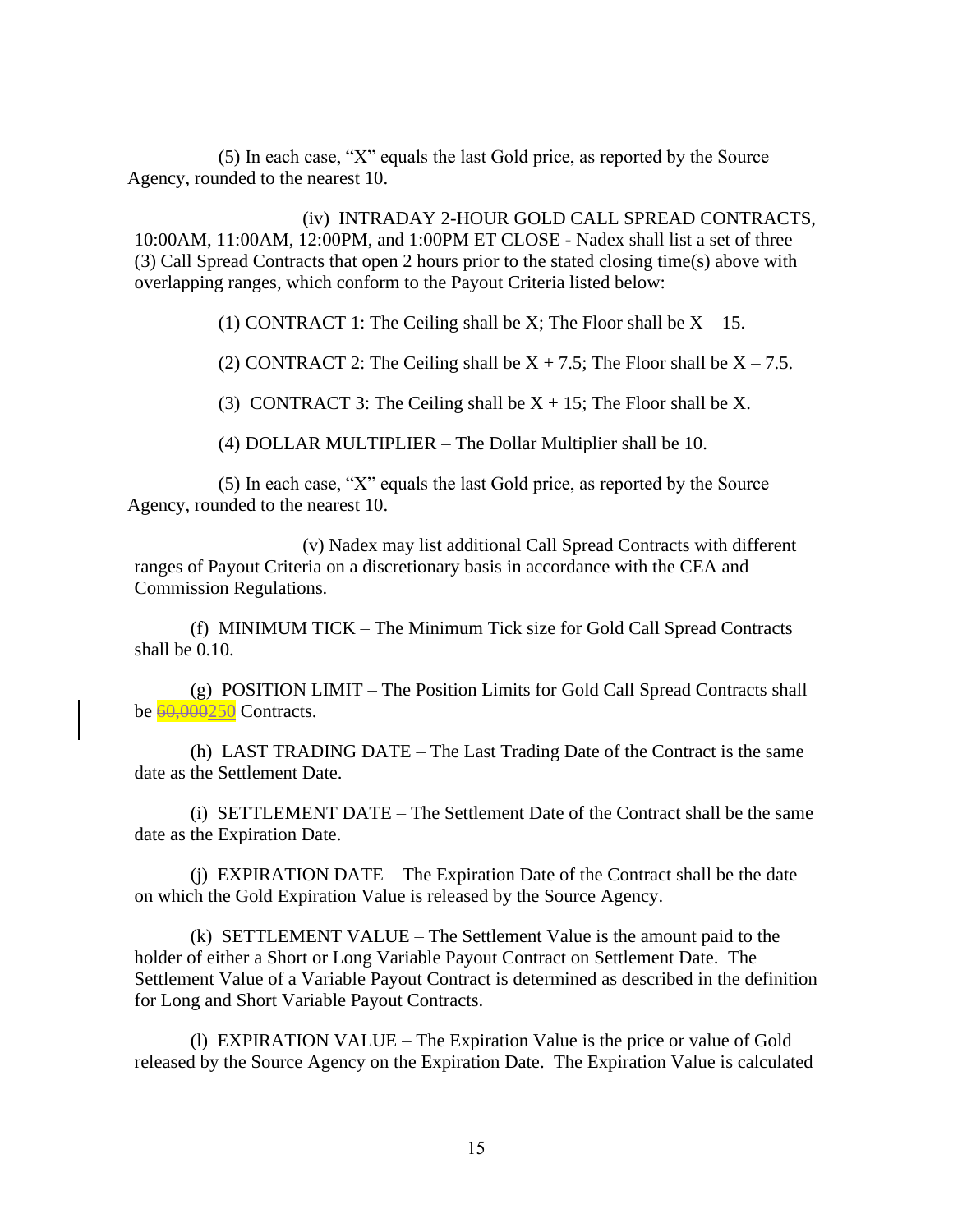by the Source Agency by taking all GFC trade prices occurring in the ten (10) seconds leading up to the close of trading of the Gold Call Spread Contract, provided at least twenty-five (25) trade prices are captured during the ten (10) second period, removing the highest twenty (20) percent of GFC trade prices and the lowest twenty (20) percent of GFC trade prices from the data set<sup>3</sup>, and using the remaining GFC trade prices to calculate the Expiration Value. The calculation used is a simple average of the remaining GFC trade prices in the data set, rounded to one decimal point past the precision of the underlying market. In the event the time it takes to collect at least twenty-five (25) GFC trade prices exceeds the ten (10) seconds just prior to the close of trading of the Gold Call Spread Contract, the Expiration Value is calculated by the Source Agency by taking the last twenty-five (25) GFC trade prices just prior to the close of trading of the Gold Call Spread Contract removing the highest five (5) GFC trade prices and the lowest five (5) GFC trade prices, and using the remaining fifteen (15) GFC trade prices to calculate the Expiration Value. The calculation used is a simple average of all fifteen (15) GFC trade prices, rounded to one decimal point past the precision of the underlying market.

(m) CONTINGENCIES – If no level is actually announced on the Expiration Date due to a delay, postponement or otherwise in such release announcement by the Source Agency, the Settlement Date will be delayed until the Underlying number is released for that Series.

## RULE 12.4.2 GOLD "TOUCH BRACKET" VARIABLE PAYOUT **CONTRACTS**

(a) SCOPE –These Rules shall apply to the Class of Contracts referred to as the Gold Touch Bracket Variable Payout Contracts issued by Nadex.

(b) UNDERLYING – The Underlying for this Class of Contracts is the price, per troy ounce (in US dollars), of the Gold Futures Contracts ("GFC") traded on the COMEX® Division of the New York Mercantile Exchange ("NYMEX"®)<sup>4</sup>. The GFC trade prices that will be used for the Underlying will be taken from the February, April, June, August, or December GFC delivery months (each a "GFC Delivery Month"). The Start and End Date for which Nadex will use a specific delivery month as the Underlying will be set based on the Settlement date of the Underlying futures contract. The date on which a new delivery month will be used as the Underlying for Nadex contracts (i.e. "Start

 $3$  If 20% of the data set would result in a non-integer number of trade prices, the number of trade prices to be removed from the set will be rounded down. For example, if the number of trade prices collected during the last 10 seconds prior to the close of trading was 31, 20% of the data set would be 6.2 trade prices. As 6.2 is a non-integer number, the value will be rounded down, and the 6 highest and 6 lowest trade prices will be removed from the data set.

<sup>4</sup> NYMEX® is a registered service mark of the New York Mercantile Exchange, Inc. COMEX® is a registered service mark of the Commodity Exchange, Inc. Nadex is not affiliated with the New York Mercantile Exchange, Inc. or the Commodity Exchange, Inc. and neither the New York Mercantile Exchange, the Commodity Exchange, Inc., nor their affiliates, sponsor or endorse Nadex or any of its products in any way.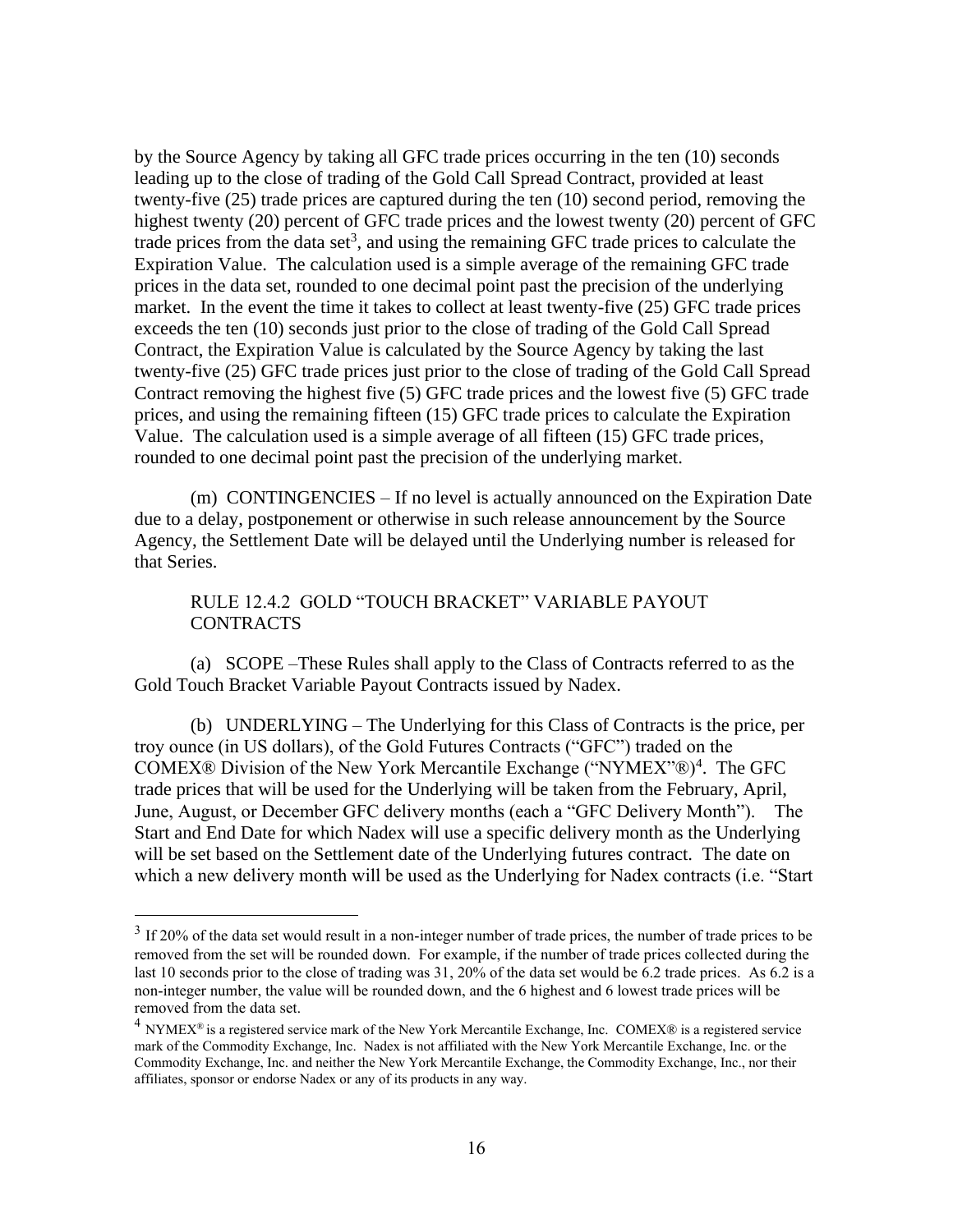Date") is one calendar day after the End Date for the previous delivery month contract. The last day on which a delivery month will be used as the Underlying for Nadex contracts (i.e. "End Date") is the third to last business day of the month preceding the month of the Underlying futures contracts Expiration Date. For example, the Comex Gold April 2014 futures have an Expiration Date of April 28, 2014. The last day on which the Gold April 2014 futures prices will be used as the Underlying for Nadex contracts and to calculate the Expiration Value on the Expiration Date for the relevant Gold contracts will be the third to last business day of the preceding month, March. Therefore, the End Date for using Comex Gold April 2014 futures will be March 27, 2014 and the Start Date for the next delivery month, Comex Gold June 2014 futures, will be March 28, 2014.

- (c) SOURCE AGENCY The Source Agency is Nadex.
- (d) TYPE The Type of Contract is a Variable Payout Contract.

(e) PAYOUT CRITERION – The Payout Criterion for each Contract will be set by Nadex at the time the Variable Payout Contracts are initially issued. For the Gold Touch Bracket Contracts, the Payout Criteria for the Contracts will be set as follows:

(i) WEEKLY GOLD TOUCH BRACKET VARIABLE PAYOUT CONTRACTS, Close Time is the earlier of 1:30 PM ET on the last Trade Day of the contract listing, or when the Gold Index Value is equal to or greater than the Ceiling, or equal to or less than the Floor. Nadex shall list a set of four (4) Touch Bracket Variable Payout Contracts, referred to as a "Touch Bracket", that open at 6:00PM ET on the first Trade Day of the week, with overlapping ranges, which conform to the Payout Criteria listed below.

(1) CONTRACT 1: The Ceiling shall be  $X + 16$ ; The Floor shall be  $X - 4$ .

(2) CONTRACT 1: The Ceiling shall be  $X + 12$ ; The Floor shall be  $X - 8$ .

(3) CONTRACT 1: The Ceiling shall be  $X + 8$ ; The Floor shall be  $X - 12$ .

(4) CONTRACT 1: The Ceiling shall be  $X + 4$ ; The Floor shall be  $X - 16$ .

(5) DOLLAR MULTIPLIER – The Dollar Multiplier shall be 10.

(6) In each case, "X" equals the last Gold price, as reported by the Source Agency, rounded to the nearest 1.

(ii) Upon the early Expiration of a Touch Bracket, Nadex may list a new Touch Bracket with a Ceiling of  $X + 16$  (or 4) and a Floor of  $X - 4$  (or 16) where X equals the Ceiling (or Floor) of the Touch Bracket that expired early. The newly listed Touch Bracket will have the same Last Trade Day as originally established for the expired Touch Bracket and the same Dollar Multiplier as the expired Touch Bracket.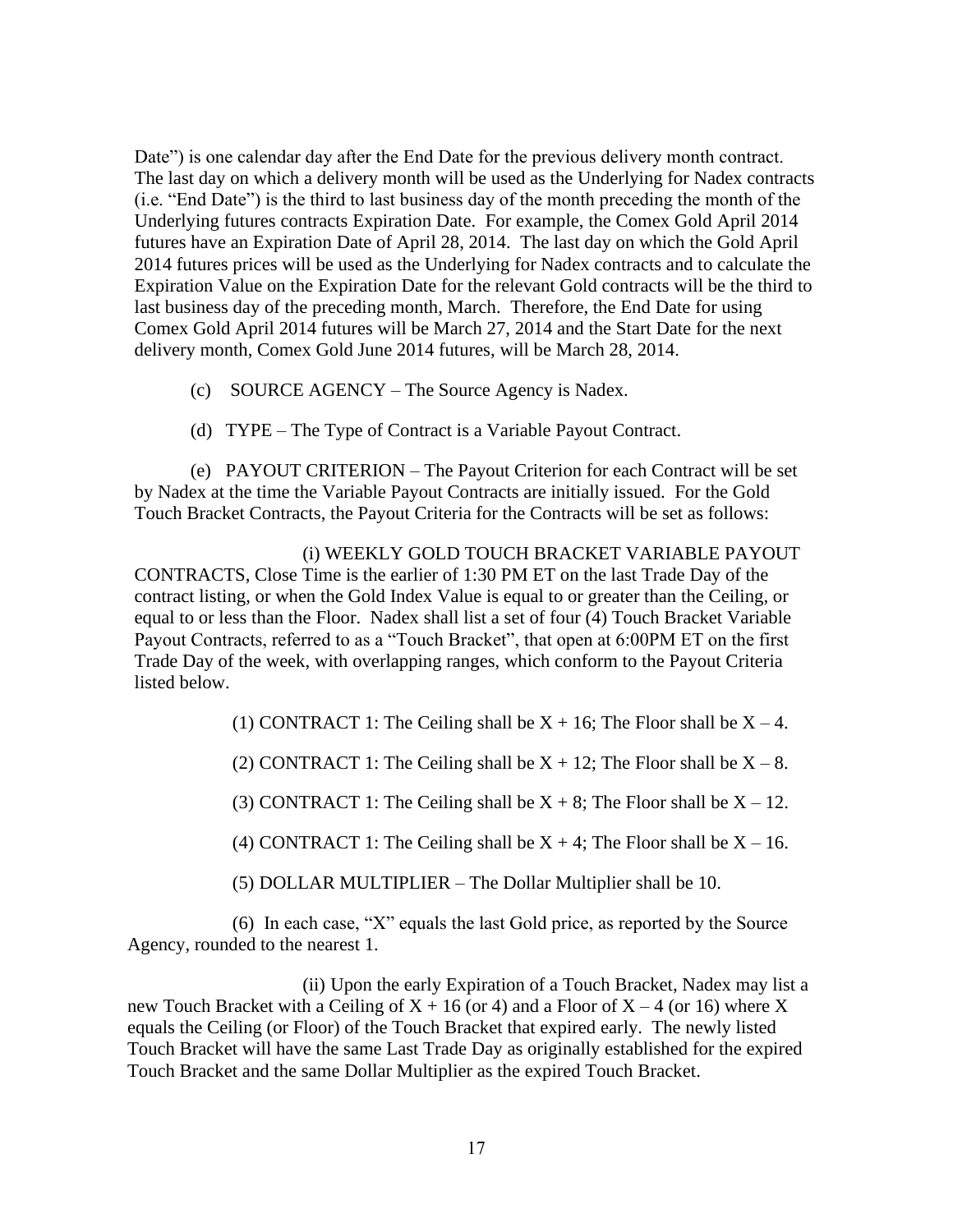(f) MINIMUM TICK – The Minimum Tick size for Gold Touch Bracket Variable Payout Contracts shall be 0.1.

(g) POSITION LIMIT – The Position Limit for Gold Touch Bracket Variable Payout Contracts shall be 100 Contracts.

(h) LAST TRADING DATE – The Last Trading Date of the Contract is the same date as the Settlement Date.

(i) SETTLEMENT DATE – The Settlement Date of the Contract shall be the same date as the Expiration Date.

(j) EXPIRATION DATE – The Expiration Date of the Contract shall be the date on which the Gold Touch Bracket Contract Expiration Value is released by the Source Agency.

(k) SETTLEMENT VALUE – The Settlement Value is the amount paid to the holder of either a Short or Long Variable Payout Contract on Settlement Date. The Settlement Value of a Variable Payout Contract is determined as described in the definition for Long and Short Variable Payout Contracts.

(l) GOLD INDEX VALUE – The Source Agency shall calculate and produce a Gold Index Value once each second throughout the life of the Gold Variable Payout Contracts. That is, each second the Source Agency will calculate a Gold Index Value by taking all GFC trade prices occurring in the ten (10) seconds leading up to the Calculation Time, provided at least twenty-five (25) trade prices are captured during the ten (10) second period, removing the highest twenty (20) percent of GFC trade prices and the lowest twenty (20) percent of GFC trade prices from the data set<sup>5</sup>, and using the remaining GFC trade prices to calculate the Index Value. The calculation used is a simple average of the remaining GFC trade prices in the data set, rounded to one decimal point past the precision of the underlying market. In the event the time it takes to collect at least twentyfive (25) GFC trade prices exceeds the ten (10) seconds just prior to the Calculation Time, the Index Value is calculated by the Source Agency by taking the last twenty-five (25) GFC trade prices just prior to the Calculation Time removing the highest five (5) GFC trade prices and the lowest five (5) GFC trade prices, and using the remaining fifteen (15) GFC trade prices to calculate the Index Value. The calculation used is a simple average of

 $<sup>5</sup>$  If 20% of the data set would result in a non-integer number of trade prices, the number of trade prices to be</sup> removed from the set will be rounded down. For example, if the number of trade prices collected during the last 10 seconds prior to the close of trading was 31, 20% of the data set would be 6.2 trade prices. As 6.2 is a non-integer number, the value will be rounded down, and the 6 highest and 6 lowest trade prices will be removed from the data set.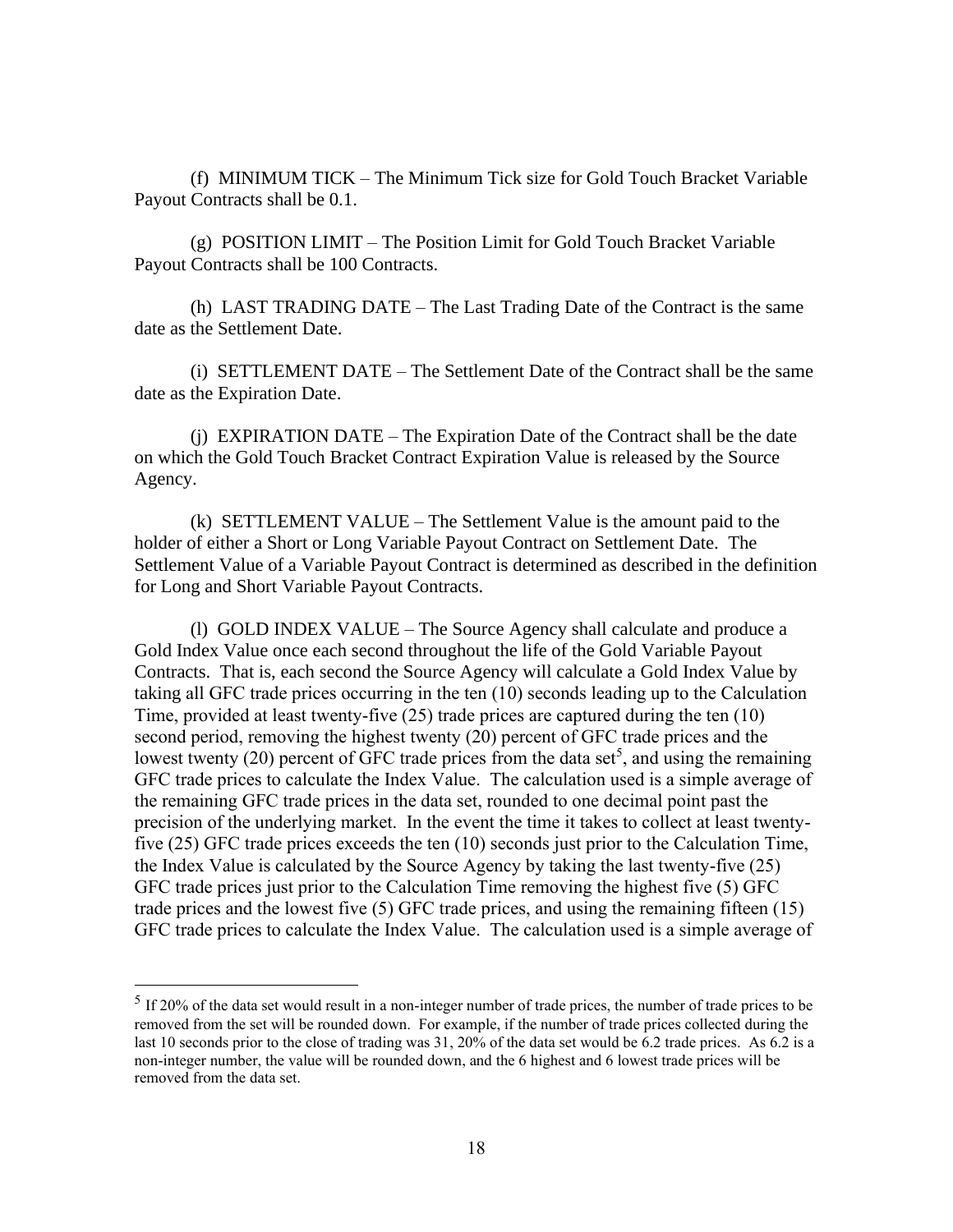all fifteen (15) GFC trade prices, rounded to one decimal point past the precision of the underlying market.

(m) EXPIRATION VALUE – The Expiration Value is the Gold Index Value as released by the Source Agency at Expiration.

(n) CONTINGENCIES – If no level is actually announced on the Expiration Date due to a delay, postponement or otherwise in such release announcement by the Source agency, the Settlement Date will be delayed until the Underlying number is released for the Series.

#### RULE 12.5 [UNCHANGED]

#### RULE 12.6 SILVER VARIABLE PAYOUT CONTRACTS

## RULE 12.6.1 SILVER "CALL SPREAD" VARIABLE PAYOUT CONTRACTS

(a) SCOPE – These Rules shall apply to the Class of Contracts referred to as the Silver Call Spread Variable Payout Contracts issued by Nadex.

(b) UNDERLYING – The Underlying for this Class of Contracts is the price, cents per troy ounce (in US Currency), of Silver obtained from the Silver Futures Contracts ("SFC") traded on the COMEX Division of the New York Mercantile Exchange ("NYMEX" $\mathbb{B}^6$ ). The SFC trade prices that will be used to for the Underlying will be taken from the March, May, July, September, or December SFC delivery months (each a "SFC Delivery Month"). The Start and End Date for which Nadex will use a specific delivery month as the Underlying will be set based on the Settlement date of the Underlying futures contract. The date on which a new delivery month will be used as the Underlying for Nadex contracts (i.e. "Start Date") is one calendar day after the End Date for the previous delivery month contract. The last day on which a delivery month will be used as the Underlying for Nadex contracts (i.e. "End Date") is the third to last business day of the month preceding the month of the Underlying futures contracts Expiration Date. For example, the Comex Silver March 2014 futures have an Expiration Date of March 27, 2014. The last day on which the Silver March 2014 futures prices will be used as the Underlying for Nadex contracts and to calculate the Expiration Value on the Expiration Date for the relevant Silver contracts will be the third to last business day of the preceding month, February. Therefore, the End Date for using Comex Silver March 2014 futures

 $6$  NYMEX<sup>®</sup> is a registered service mark of the New York Mercantile Exchange, Inc. COMEX<sup>®</sup> is a registered service mark of the Commodity Exchange, Inc. Nadex is not affiliated with the New York Mercantile Exchange, Inc. or the Commodity Exchange, Inc. and neither the New York Mercantile Exchange, the Commodity Exchange, Inc., nor their affiliates, sponsor or endorse Nadex or any of its products in any way.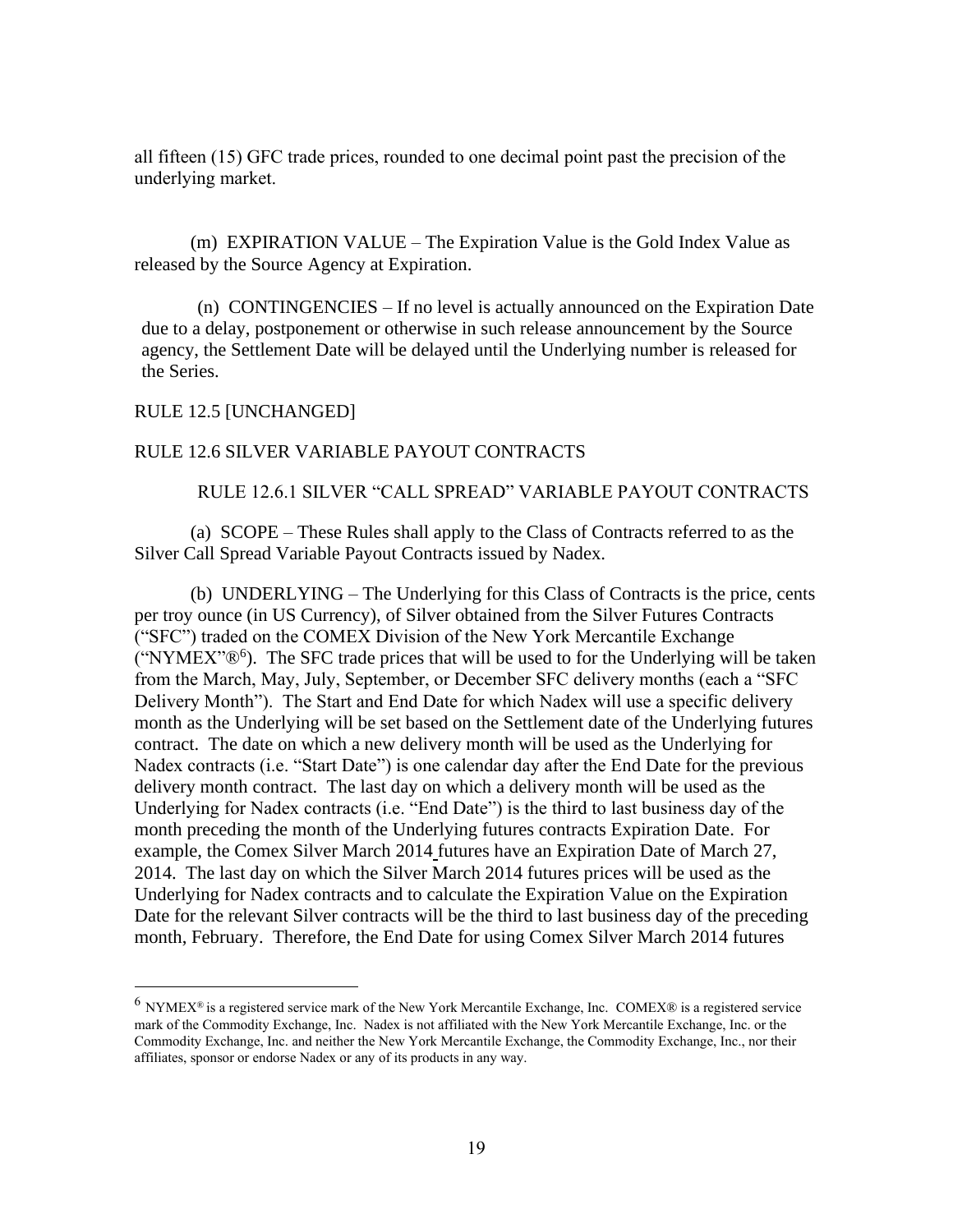will be February 26, 2014 and the Start Date for the next delivery month, Comex Silver May 2014 futures, will be February 27, 2014.

(c) SOURCE AGENCY – The Source Agency is Nadex.

(d) TYPE – The Type of Contract is a Variable Payout Contract.

(e) PAYOUT CRITERION – The Payout Criterion for each Contract will be set by Nadex at the time the Variable Payout Contracts are initially issued. For the Silver Call Spread Variable Payout Contract, the Payout Criteria for the Contracts will be set as follows;

(i) DAILY SILVER CALL SPREAD VARIABLE PAYOUT CONTRACTS, 1:25 PM ET CLOSE - At the commencement of trading in a Daily Call Spread Silver Variable Payout Contract, referred to as a 'Call Spread', Nadex shall list one (1) Call Spread Contract, which conforms to the Payout Criteria listed below:

(1) DAILY SILVER CALL SPREAD CONTRACT

(aa) CEILING – The Ceiling shall be  $X + 2.00$ .

(bb) FLOOR – The Floor shall be  $X - 2.00$ .

(cc) DOLLAR MULTIPLIER – The Dollar Multiplier shall be 100.

(2) In each case, "X" equals the last Silver price, as reported by the Source Agency, rounded to the nearest .50.

(ii) DAILY SILVER CALL SPREAD CONTRACTS, 1:25 PM ET CLOSE - Nadex shall list a set of three (3) Call Spread Contracts with overlapping ranges, which conform to the Payout Criteria listed below:

(1) CONTRACT 1: The Ceiling shall be X; The Floor shall be  $X - 2.00$ .

(2) CONTRACT 2: The Ceiling shall be  $X + 1.00$ ; The Floor shall be  $X - 1.00$ .

(3) CONTRACT 3: The Ceiling shall be  $X + 2.00$ ; The Floor shall be X.

(4) DOLLAR MULTIPLIER – The Dollar Multiplier shall be 100.

(5) In each case, "X" equals the last Silver price, as reported by the Source Agency, rounded to the nearest .50.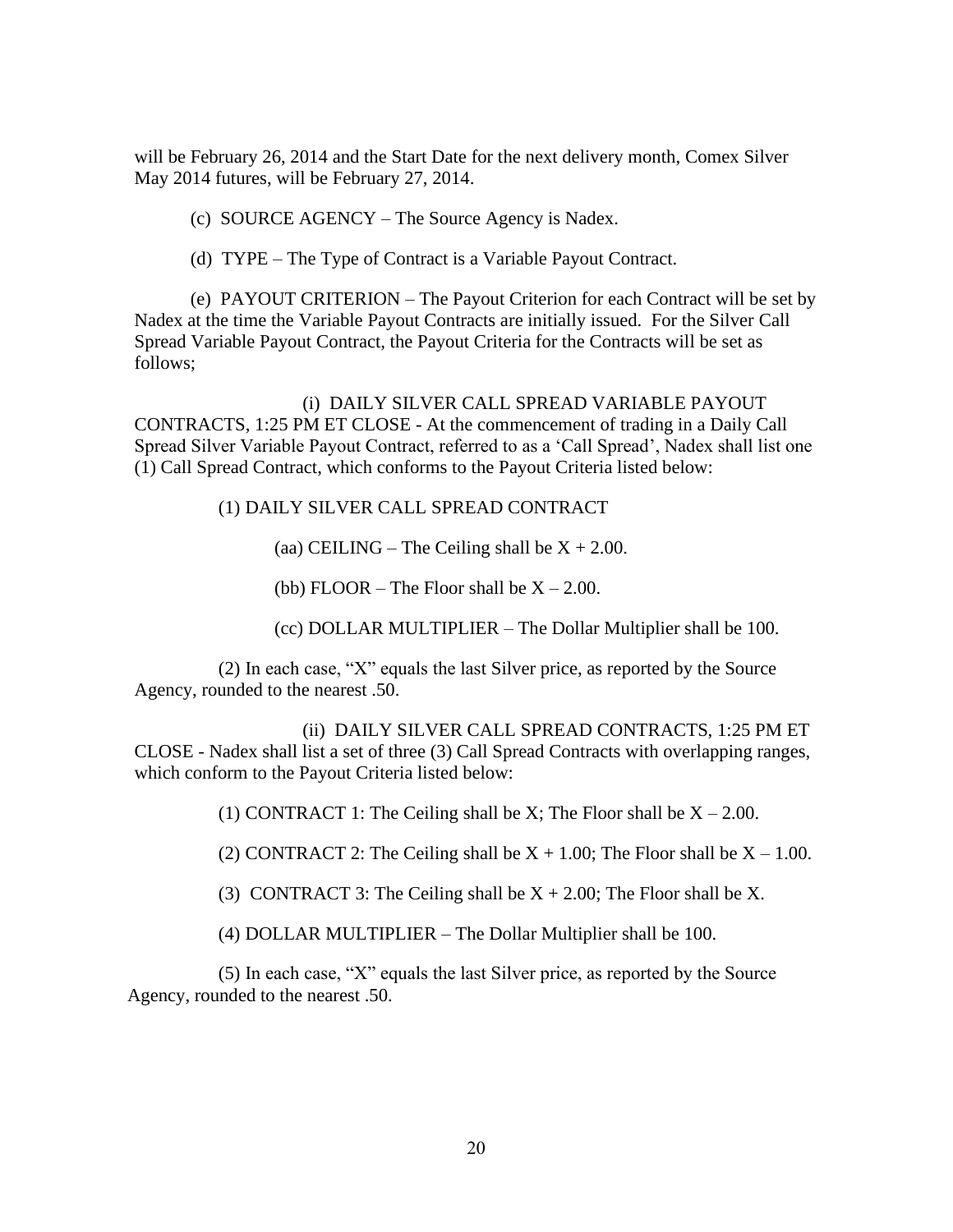(iii) INTRADAY SILVER CALL SPREAD CONTRACTS, 8AM ET to 1:25 PM ET CLOSE - Nadex shall list a set of three (3) Call Spread Contracts with overlapping ranges, which conform to the Payout Criteria listed below:

(1) CONTRACT 1: The Ceiling shall be X; The Floor shall be  $X - 1.50$ .

(2) CONTRACT 2: The Ceiling shall be  $X + .075$ ; The Floor shall be  $X - .075$ .

(3) CONTRACT 3: The Ceiling shall be  $X + 1.50$ ; The Floor shall be X.

(4) DOLLAR MULTIPLIER – The Dollar Multiplier shall be 100.

(5) In each case, "X" equals the last Silver price, as reported by the Source Agency, rounded to the nearest .25.

#### (iv) INTRADAY 2-HOUR SILVER CALL SPREAD

CONTRACTS, 10:00AM, 11:00AM, 12:00PM, and 1:00PM ET CLOSE - Nadex shall list a set of three (3) Call Spread Contracts that open 2 hours prior to the stated closing time(s) above with overlapping ranges, which conform to the Payout Criteria listed below:

(1) CONTRACT 1: The Ceiling shall be X; The Floor shall be  $X - 0.50$ .

(2) CONTRACT 2: The Ceiling shall be  $X + .25$ ; The Floor shall be  $X - .25$ .

(3) CONTRACT 3: The Ceiling shall be  $X + .50$ ; The Floor shall be X.

(4) DOLLAR MULTIPLIER – The Dollar Multiplier shall be 100.

(5) In each case, "X" equals the last Silver price, as reported by the Source Agency, rounded to the nearest .25.

(v) Nadex may list additional Call Spread Contracts with different ranges of Payout Criteria on a discretionary basis in accordance with the CEA and Commission Regulations.

(f) MINIMUM TICK – The Minimum Tick size for Silver Call Spread Contracts shall be .01.

(g) POSITION LIMIT – The Position Limits for Silver Call Spread Contracts shall be **100,000250 Contracts.** 

(h) LAST TRADING DATE – The Last Trading Date of the Contract is the same date as the Settlement Date.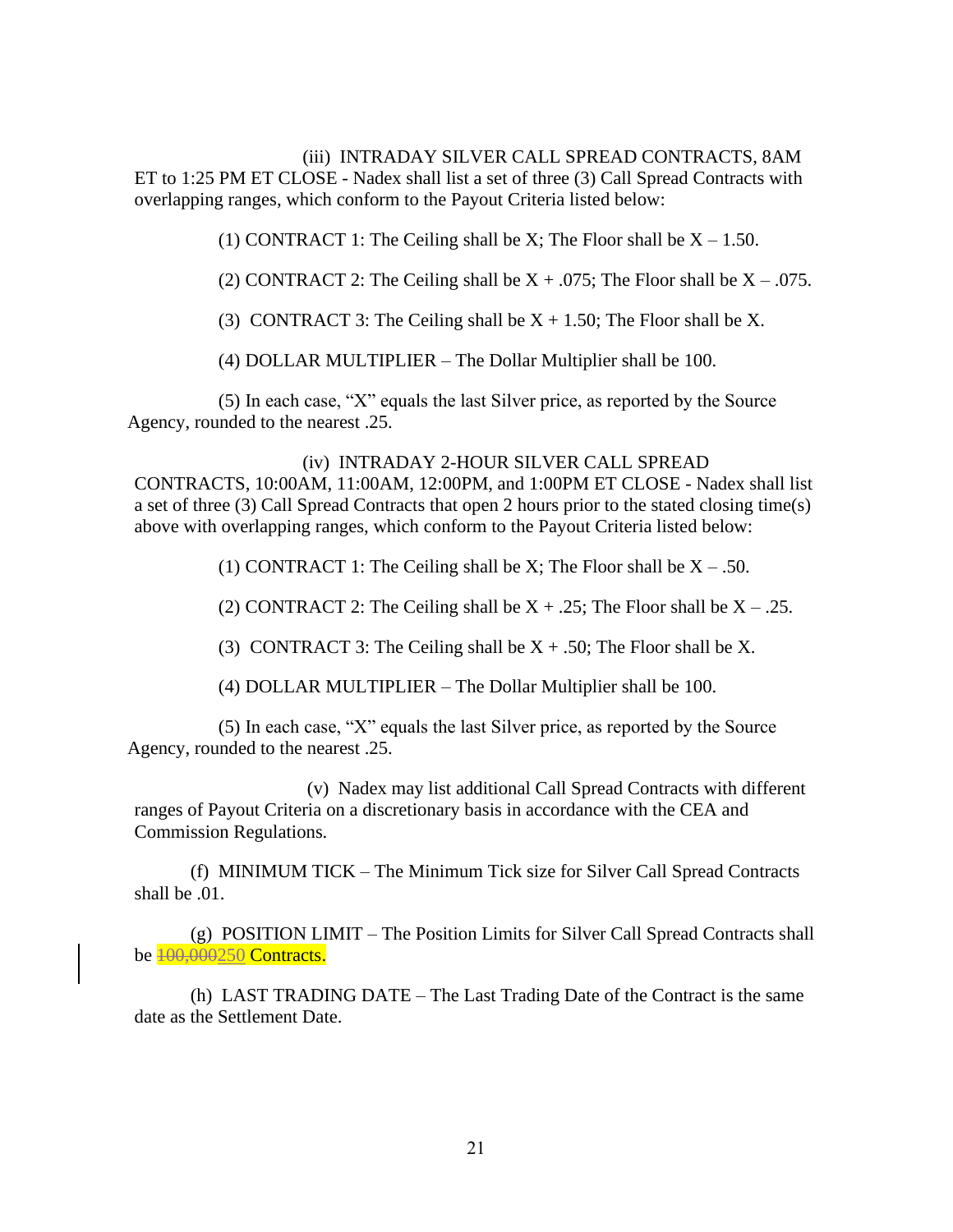(i) SETTLEMENT DATE – The Settlement Date of the Contract shall be the same date as the Expiration Date.

(j) EXPIRATION DATE – The Expiration Date of the Contract shall be the date on which the Silver Expiration Value is released by the Source Agency.

(k) SETTLEMENT VALUE – The Settlement Value is the amount paid to the holder of either a Short or Long Variable Payout Contract on Settlement Date. The Settlement Value of a Variable Payout Contract is determined as described in the definition for Long and Short Variable Payout Contracts.

(l) EXPIRATION VALUE –The Expiration Value is the price or value of Silver Index Value released by the Source Agency at Expiration on the Expiration Date. The Expiration Value is calculated by the Source Agency by taking all SFC trade prices occurring in the ten (10) seconds leading up to the close of trading of the Silver Call Spread Contract, provided at least twenty-five (25) trade prices are captured during the ten (10) second period, removing the highest twenty (20) percent of SFC trade prices and the lowest twenty (20) percent of SFC trade prices from the data set<sup>7</sup>, and using the remaining SFC trade prices to calculate the Expiration Value. The calculation used is a simple average of the remaining SFC trade prices in the data set, rounded to one decimal point past the precision of the underlying market. In the event the time it takes to collect at least twenty-five (25) SFC trade prices exceeds the ten (10) seconds just prior to the close of trading of the Silver Call Spread Contract, the Expiration Value is calculated by the Source Agency by taking the last twenty-five (25) SFC trade prices just prior to the close of trading of the Silver Call Spread Contract removing the highest five (5) SFC trade prices and the lowest five (5) SFC trade prices, and using the remaining fifteen (15) SFC trade prices to calculate the Expiration Value. The calculation used is a simple average of all fifteen (15) SFC trade prices, rounded to one decimal point past the precision of the underlying market.

(m) CONTINGENCIES – If no level is actually announced on the Expiration Date due to a delay, postponement or otherwise in such release announcement by the Source Agency, the Settlement Date will be delayed until the Underlying number is released for that Series. If there are less than 250 SFC trade prices available during a single trading day prior to the issuance of a new Silver Contract Nadex may switch to the next available SFC Delivery Month that provides at least 250 SFC trade prices.

 $<sup>7</sup>$  If 20% of the data set would result in a non-integer number of trade prices, the number of trade prices to be</sup> removed from the set will be rounded down. For example, if the number of trade prices collected during the last 10 seconds prior to the close of trading was 31, 20% of the data set would be 6.2 trade prices. As 6.2 is a non-integer number, the value will be rounded down, and the 6 highest and 6 lowest trade prices will be removed from the data set.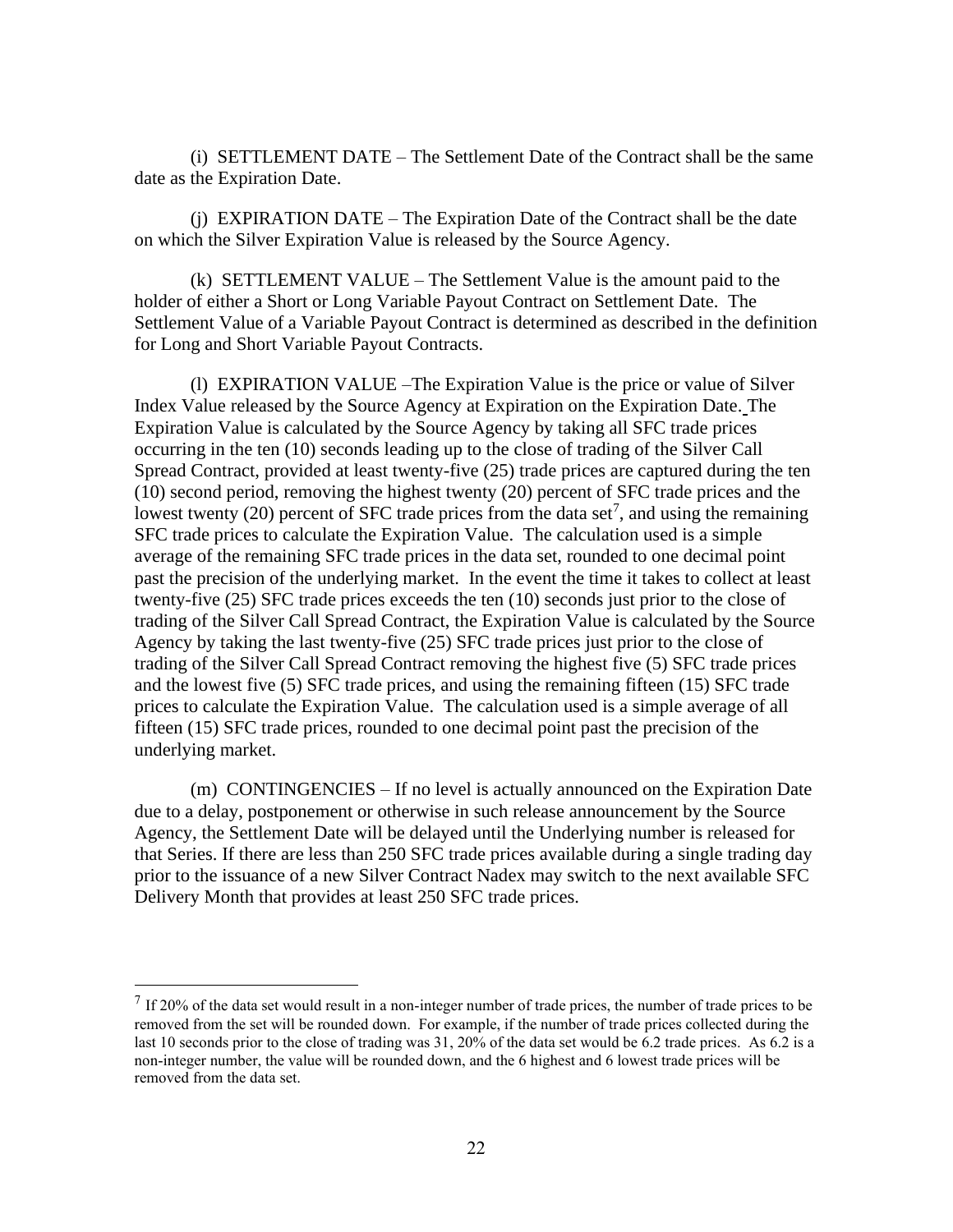## RULE 12.6.2 SILVER "TOUCH BRACKET" VARIABLE PAYOUT **CONTRACTS**

(a) SCOPE –These Rules shall apply to the Class of Contracts referred to as the Silver Touch Bracket Variable Payout Contracts issued by Nadex.

(b) UNDERLYING – The Underlying for this Class of Contracts is the price, cents per troy ounce (in US Currency), of Silver obtained from the Silver Futures Contracts ("SFC") traded on the COMEX Division of the New York Mercantile Exchange ("NYMEX" $\mathbb{R}^8$ ). The SFC trade prices that will be used to for the Underlying will be taken from the March, May, July, September, or December SFC delivery months (each a "SFC Delivery Month"). The Start and End Date for which Nadex will use a specific delivery month as the Underlying will be set based on the Settlement date of the Underlying futures contract. The date on which a new delivery month will be used as the Underlying for Nadex contracts (i.e. "Start Date") is one calendar day after the End Date for the previous delivery month contract. The last day on which a delivery month will be used as the Underlying for Nadex contracts (i.e. "End Date") is the third to last business day of the month preceding the month of the Underlying futures contracts Expiration Date. For example, the Comex Silver March 2014 futures have an Expiration Date of March 27, 2014. The last day on which the Silver March 2014 futures prices will be used as the Underlying for Nadex contracts and to calculate the Expiration Value on the Expiration Date for the relevant Silver contracts will be the third to last business day of the preceding month, February. Therefore, the End Date for using Comex Silver March 2014 futures will be February 26, 2014 and the Start Date for the next delivery month, Comex Silver May 2014 futures, will be February 27, 2014.

- (c) SOURCE AGENCY The Source Agency is Nadex.
- (d) TYPE The Type of Contract is a Variable Payout Contract.

(e) PAYOUT CRITERION – The Payout Criterion for each Contract will be set by Nadex at the time the Variable Payout Contracts are initially issued. For the Silver Touch Bracket Contracts, the Payout Criteria for the Contracts will be set as follows:

#### (i) WEEKLY SILVER TOUCH BRACKET VARIABLE PAYOUT

CONTRACTS, Close Time is the earlier of 1:25 PM ET on the last Trade Day of the contract listing, or when the Silver Index Value is equal to or greater than the Ceiling, or equal to or less than the Floor. Nadex shall list a set of four (4) Touch Bracket Variable Payout Contracts, referred to as a "Touch Bracket", that open at 3:00AM ET on the first

<sup>8</sup> NYMEX<sup>®</sup> is a registered service mark of the New York Mercantile Exchange, Inc. COMEX® is a registered service mark of the Commodity Exchange, Inc. Nadex is not affiliated with the New York Mercantile Exchange, Inc. or the Commodity Exchange, Inc. and neither the New York Mercantile Exchange, the Commodity Exchange, Inc., nor their affiliates, sponsor or endorse Nadex or any of its products in any way.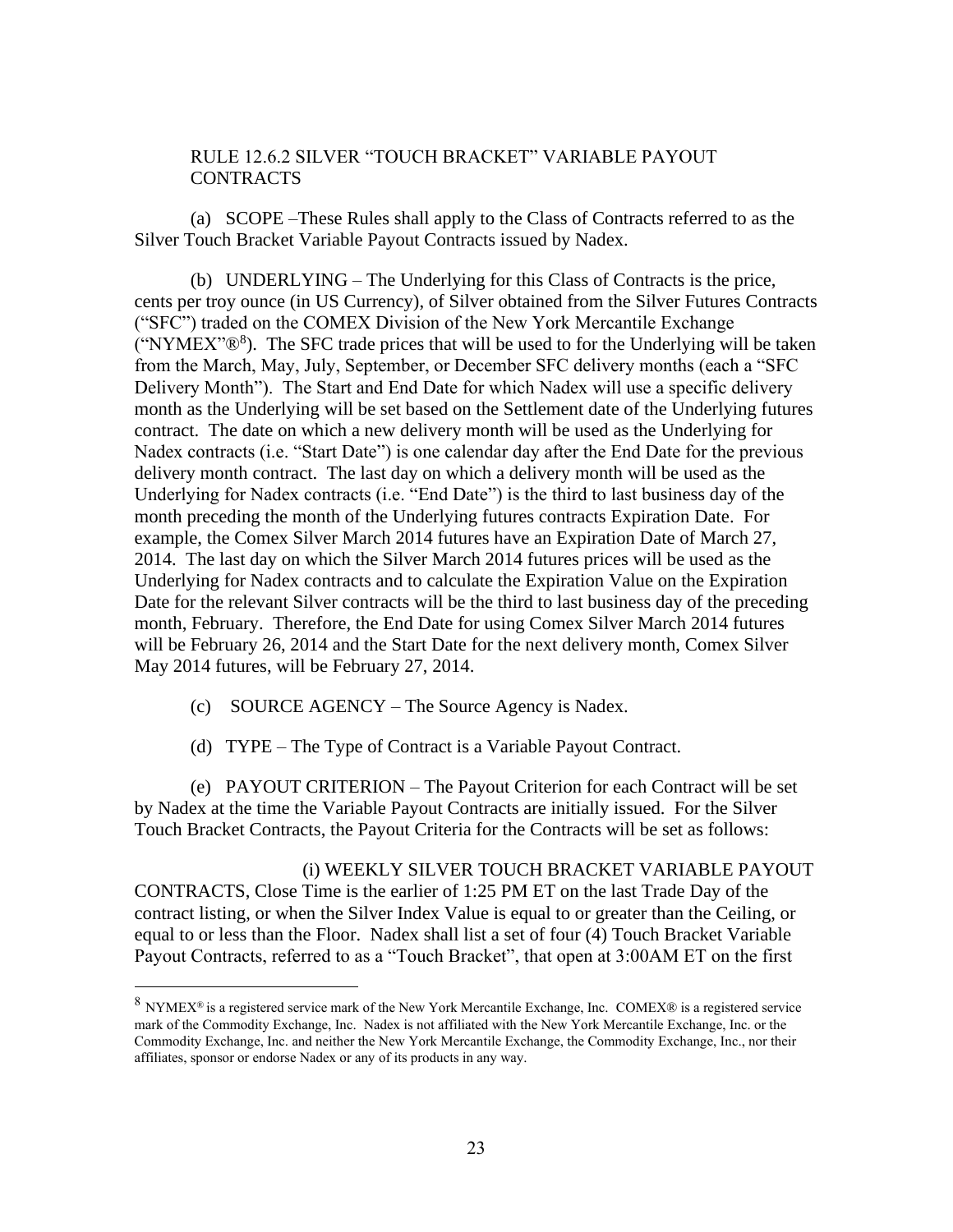Trade Day of the week, with overlapping ranges, which conform to the Payout Criteria listed below.

(1) CONTRACT 1: The Ceiling shall be  $X + 0.6$ ; The Floor shall be  $X - 0.15$ .

(2) CONTRACT 1: The Ceiling shall be  $X + 0.45$ ; The Floor shall be  $X - 0.3$ .

(3) CONTRACT 1: The Ceiling shall be  $X + 0.3$ ; The Floor shall be  $X - 0.45$ .

(4) CONTRACT 1: The Ceiling shall be  $X + 0.15$ ; The Floor shall be  $X - 0.6$ .

(5) DOLLAR MULTIPLIER – The Dollar Multiplier shall be 100.

(6) In each case, "X" equals the last Crude Oil price, as reported by the Source Agency, rounded to the nearest 0.25.

(ii) Upon the early Expiration of a Touch Bracket, Nadex may list a new Touch Bracket with a Ceiling of  $X + 0.6$  (or 0.15) and a Floor of  $X - 0.15$  (or 0.6) where X equals the Ceiling (or Floor) of the Touch Bracket that expired early. The newly listed Touch Bracket will have the same Last Trade Day as originally established for the expired Touch Bracket and the same Dollar Multiplier as the expired Touch Bracket.

(f) MINIMUM TICK – The Minimum Tick size for Silver Touch Bracket Variable Payout Contracts shall be 0.01.

(g) POSITION LIMIT – The Position Limit for Silver Touch Bracket Variable Payout Contracts shall be 100 Contracts.

(h) LAST TRADING DATE – The Last Trading Date of the Contract is the same date as the Settlement Date.

(i) SETTLEMENT DATE – The Settlement Date of the Contract shall be the same date as the Expiration Date.

(j) EXPIRATION DATE – The Expiration Date of the Contract shall be the date on which the Silver Touch Bracket Contract Expiration Value is released by the Source Agency.

(k) SETTLEMENT VALUE – The Settlement Value is the amount paid to the holder of either a Short or Long Variable Payout Contract on Settlement Date. The Settlement Value of a Variable Payout Contract is determined as described in the definition for Long and Short Variable Payout Contracts.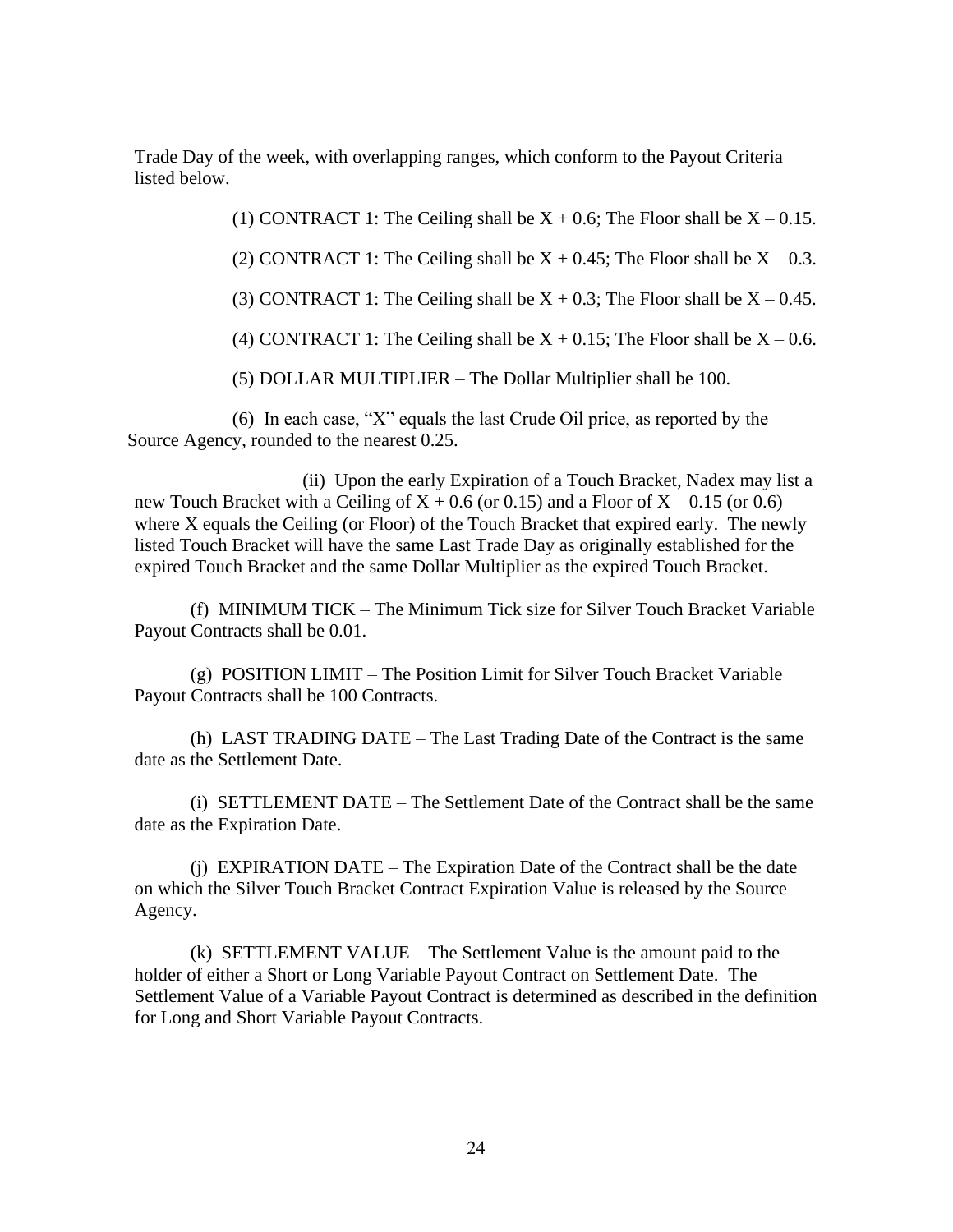(l) SILVER INDEX VALUE – The Source Agency shall calculate and produce a Silver Index Value once each second throughout the life of the Silver Variable Payout contracts. That is, each second the Source Agency will calculate a Silver Index Value by taking all SFC trade prices occurring in the ten (10) seconds leading up to the Calculation Time, provided at least twenty-five (25) trade prices are captured during the ten (10) second period, removing the highest twenty (20) percent of SFC trade prices and the lowest twenty (20) percent of SFC trade prices in the data set<sup>9</sup>, and using the remaining SFC trade prices in the data set, to calculate the Index Value. The calculation used is a simple average of the remaining SFC trade prices in the data set, rounded to one decimal point past the precision of the underlying market. In the event the time it takes to collect at least twenty-five (25) SFC trade prices exceeds the ten (10) seconds just prior to the Calculation Time, the Index Value is calculated by the Source Agency by taking the last twenty-five (25) SFC trade prices just prior to the Calculation Time, removing the highest five (5) SFC trade prices and the lowest five (5) SFC trade prices, and using the remaining fifteen (15) SFC trade prices to calculate the Index Value. The calculation used is a simple average of all fifteen (15) SFC trade prices, rounded to one decimal point past the precision of the underlying market.

(m) EXPIRATION VALUE – The Expiration Value is the Silver Index Value as released by the Source Agency at Expiration.

(n) CONTINGENCIES – If no level is actually announced on the Expiration Date due to a delay, postponement or otherwise in such release announcement by the Source agency, the Settlement Date will be delayed until the Underlying number is released for the Series.

#### RULE 12.7 [UNCHANGED]

#### RULE 12.8 CRUDE OIL VARIABLE PAYOUT CONTRACTS

## RULE 12.8.1 CRUDE OIL "CALL SPREAD" VARIABLE PAYOUT CONTRACTS

(a) SCOPE –These Rules shall apply to the Class of Contracts referred to as the Crude Oil Call Spread Variable Payout Contracts issued by Nadex.

(b) UNDERLYING – The Underlying for this Class of Contracts is WTI Light, Sweet Crude Oil price per barrel (in US dollars), obtained from the WTI Light, Sweet Crude Oil Futures contracts ("CFC") traded on the New York Mercantile Exchange

 $9$  If 20% of the data set would result in a non-integer number of trade prices, the number of trade prices to be removed from the set will be rounded down. For example, if the number of trade prices collected during the last 10 seconds prior to the close of trading was 31, 20% of the data set would be 6.2 trade prices. As 6.2 is a non-integer number, the value will be rounded down, and the 6 highest and 6 lowest trade prices will be removed from the data set.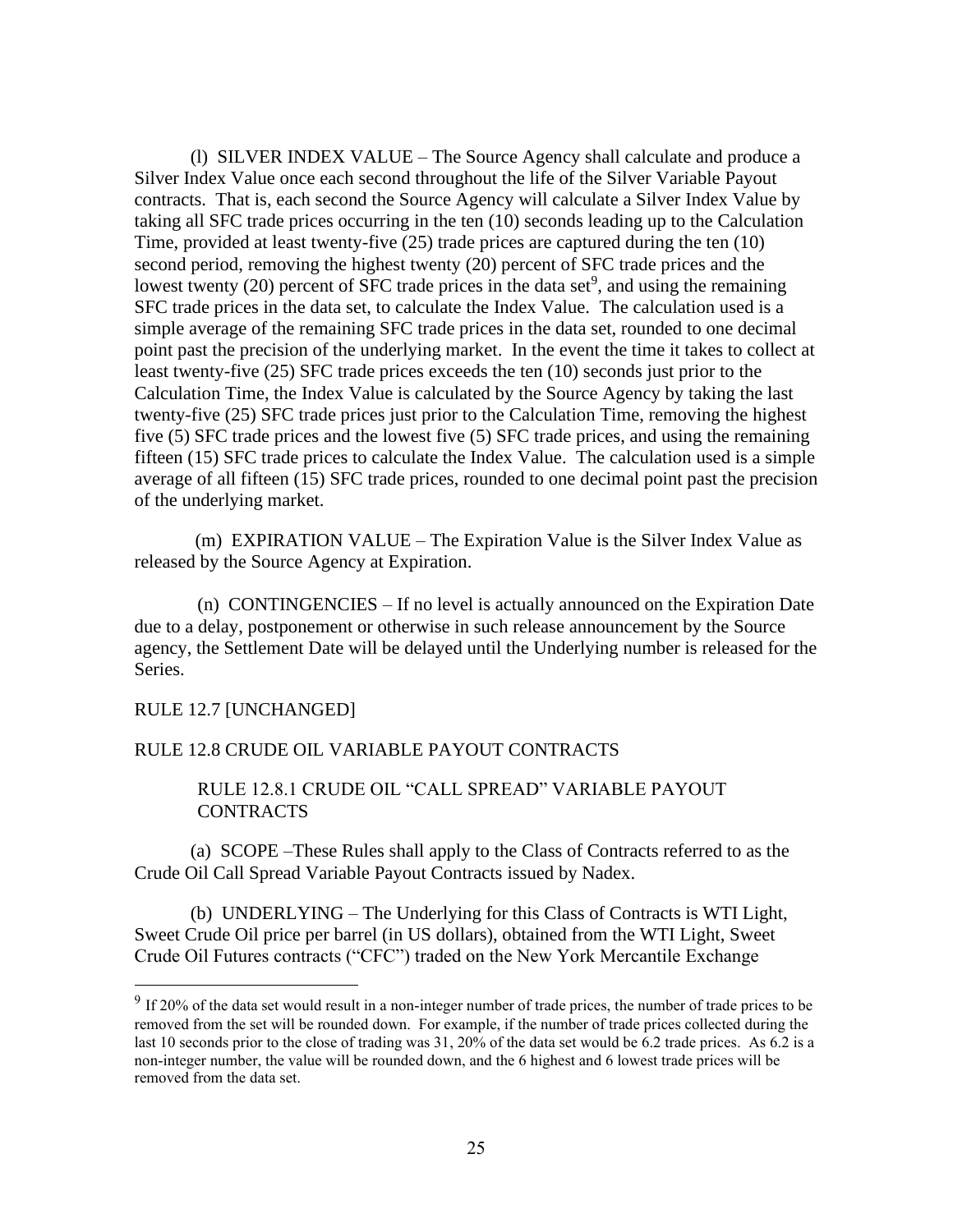("NYMEX $\mathbb{R}^{y}$ <sup>10</sup>). The CFC trade prices that will be used for the Underlying will be taken from all twelve CFC delivery months: January, February, March, April, May, June, July, August, September, October, November, or December (each a "CFC Delivery Month"). The date on which a new delivery month will be used as the Underlying for Nadex contracts (i.e. "Start Date") is one calendar day after the End Date for the previous delivery month contract. The last day on which a delivery month will be used as the Underlying for Nadex contracts (i.e. "End Date") is the Friday of the week preceding the Underlying futures contracts Expiration Date. If the Underlying futures contracts Expiration Date falls on a Monday, the End Date for that specific delivery month will be the Friday of the week preceding the week of the Underlying futures contracts Expiration Date, i.e. not the Friday that is one business day prior to the Monday Expiration Date. For example, the Nymex Crude Oil March 2012 futures have an Expiration Date of February 21, 2012. The last day on which the Crude Oil March 2012 futures prices will be used as the Underlying for Nadex contracts and to calculate the Expiration Value on the Expiration Date for the relevant Crude Oil contracts will be the Friday of the preceding week. Therefore, the End Date for using Nymex Crude Oil March 2012 futures will be February 17, 2012 and the Start Date for the next delivery month, Nymex Crude Oil April 2012 futures, will be February 18, 2012. The Nymex Crude Oil November 2012 futures, however, have an Expiration Date of Monday, October 22, 2012. The last day on which the Crude Oil November 2012 futures prices will be as the Underlying for Nadex contracts and to calculate the Expiration Value on the Expiration Date for the relevant Crude Oil contracts will be October 12, 2012, rather than October 19, 2012, and the Start Date for the next delivery month, Nymex Crude Oil December 2012 futures will be October 13, 2012.

- (c) SOURCE AGENCY The Source Agency is Nadex.
- (d) TYPE The Type of Contract is a Variable Payout Contract.

(e) PAYOUT CRITERION – The Payout Criterion for each Contract will be set by Nadex at the time the Variable Payout Contracts are initially issued. For the Crude Oil Variable Payout Contract, the Payout Criteria for the Contracts will be set as follows;

(i) DAILY CRUDE OIL CALL SPREAD VARIABLE PAYOUT CONTRACTS, 2:30 PM ET CLOSE - At the commencement of trading in a Daily Crude Oil Call Spread Variable Payout Contract, referred to as a 'Call Spread', Nadex shall list one (1) Call Spread Contract, which conforms to the Payout Criteria listed below:

 $10$  NYMEX<sup>®</sup> is a registered service mark of the New York Mercantile Exchange, Inc. COMEX<sup>®</sup> is a registered service mark of the Commodity Exchange, Inc. Nadex is not affiliated with the New York Mercantile Exchange, Inc. or the Commodity Exchange, Inc. and neither the New York Mercantile Exchange, the Commodity Exchange, Inc., nor their affiliates, sponsor or endorse Nadex or any of its products in any way.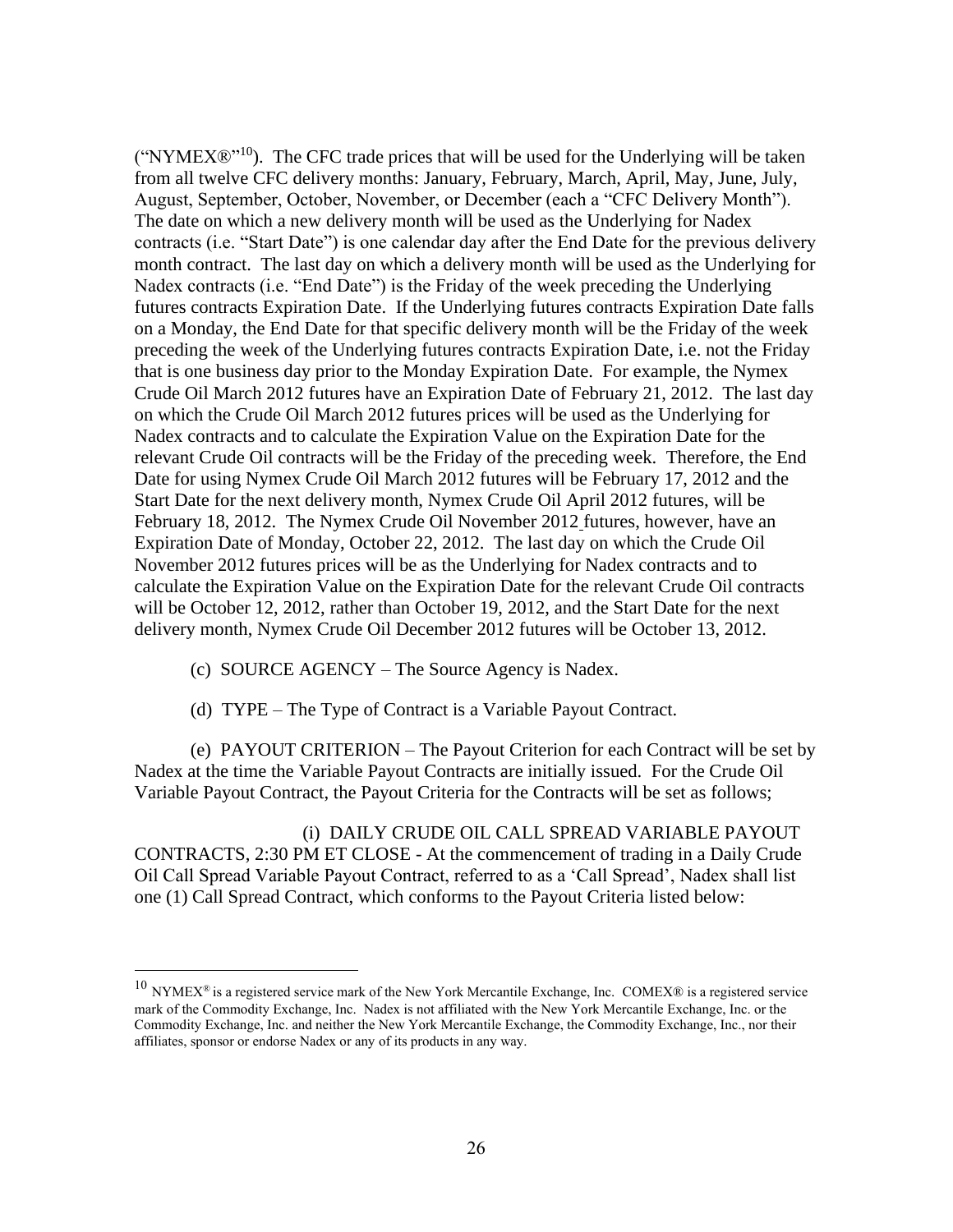## (1) DAILY CRUDE OIL CALL SPREAD CONTRACT

(aa) CEILING – The Ceiling shall be  $X + 5$ .

(bb) FLOOR – The Floor shall be  $X - 5$ .

(cc) DOLLAR MULTIPLIER – The Dollar Multiplier shall be 100.

(2) In each case, "X" equals the last Crude Oil price, as reported by the Source Agency, rounded to the nearest 1.

(ii) DAILY CRUDE OIL CALL SPREAD CONTRACTS, 2:30 PM ET CLOSE - Nadex shall list a set of three (3) Call Spread Contracts with overlapping ranges, which conform to the Payout Criteria listed below:

(1) CONTRACT 1: The Ceiling shall be X; The Floor shall be  $X - 5$ .

(2) CONTRACT 2: The Ceiling shall be  $X + 2.50$ ; The Floor shall be  $X - 2.50$ .

(3) CONTRACT 3: The Ceiling shall be  $X + 5$ ; The Floor shall be X.

(4) DOLLAR MULTIPLIER – The Dollar Multiplier shall be 100.

(5) In each case, "X" equals the last Crude Oil price, as reported by the Source Agency, rounded to the nearest 1.

(iii) INTRADAY CRUDE OIL CALL SPREAD CONTRACTS, 8AM ET to 2:30 PM ET CLOSE - Nadex shall list a set of three (3) Call Spread Contracts with overlapping ranges, which conform to the Payout Criteria listed below:

(1) CONTRACT 1: The Ceiling shall be X; The Floor shall be  $X - 3$ .

(2) CONTRACT 2: The Ceiling shall be  $X + 1.50$ ; The Floor shall be  $X - 1.50$ .

(3) CONTRACT 3: The Ceiling shall be  $X + 3$ ; The Floor shall be X.

(4) DOLLAR MULTIPLIER – The Dollar Multiplier shall be 100.

(5) In each case, "X" equals the last Crude Oil price, as reported by the Source Agency, rounded to the nearest 0.50.

(iv) INTRADAY 2-HOUR CRUDE OIL CALL SPREAD CONTRACTS, 10:00AM, 11:00AM, 12:00PM, 1:00PM and 2:00PM ET CLOSE - Nadex shall list a set of five (5) Call Spread Contracts that open 2 hours prior to the stated closing time(s) above with overlapping ranges, which conform to the Payout Criteria listed below: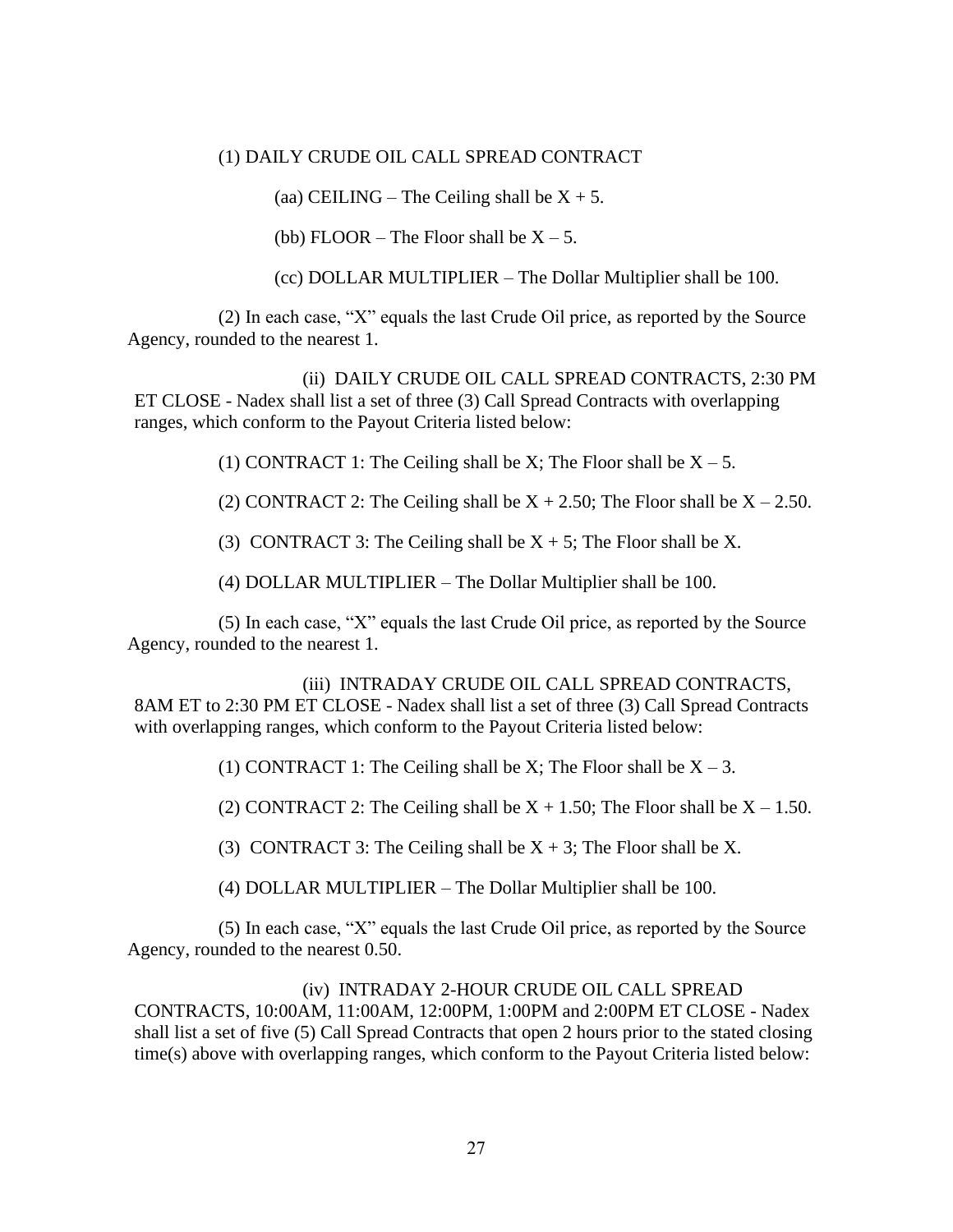(1) CONTRACT 1: The Ceiling shall be  $X - 0.75$ ; The Floor shall be  $X - 2.25$ .

(2) CONTRACT 2: The Ceiling shall be X; The Floor shall be  $X - 1.50$ .

(3) CONTRACT 3: The Ceiling shall be  $X + 0.75$ ; The Floor shall be  $X - 0.75$ .

(4) CONTRACT 4: The Ceiling shall be  $X + 1.50$ ; The Floor shall be X.

(5) CONTRACT 5: The Ceiling shall be  $X + 2.25$ ; The Floor shall be  $X + 0.75$ .

(6) DOLLAR MULTIPLIER – The Dollar Multiplier shall be 100.

(7) In each case, "X" equals the last Crude Oil price, as reported by the Source Agency, rounded to the nearest 0.25.

(v) Nadex may list additional Call Spread Contracts with different ranges of Payout Criteria on a discretionary basis in accordance with the CEA and Commission Regulations.

(f) MINIMUM TICK – The Minimum Tick size for Crude Oil Call Spread Contracts shall be 0.01.

(g) POSITION LIMIT – The Position Limits for Crude Oil Call Spread Contracts shall be  $25,000250$  Contracts.

(h) LAST TRADING DATE – The Last Trading Date of the Contract is the same date as the Settlement Date.

(i) SETTLEMENT DATE – The Settlement Date of the Contract shall be the same date as the Expiration Date.

(j) EXPIRATION DATE – The Expiration Date of the Contract will be the date on which the Crude Oil Expiration Value is released by the Source Agency.

(k) SETTLEMENT VALUE – The Settlement Value is the amount paid to the holder of either a Short or Long Variable Payout Contract on Settlement Date. The Settlement Value of a Variable Payout Contract is determined as described in the definition for Long and Short Variable Payout Contracts.

(l) EXPIRATION VALUE – The Expiration Value is the price or value of Crude Oil released by the Source Agency on the Expiration Date. The Expiration Value is calculated by the Source Agency by taking all CFC trade prices occurring in the ten (10) seconds leading up to the close of trading of the Crude Oil Call Spread Contract, provided at least twenty-five (25) trade prices are captured during the ten (10) second period, removing the highest twenty (20) percent of CFC trade prices and the lowest twenty (20)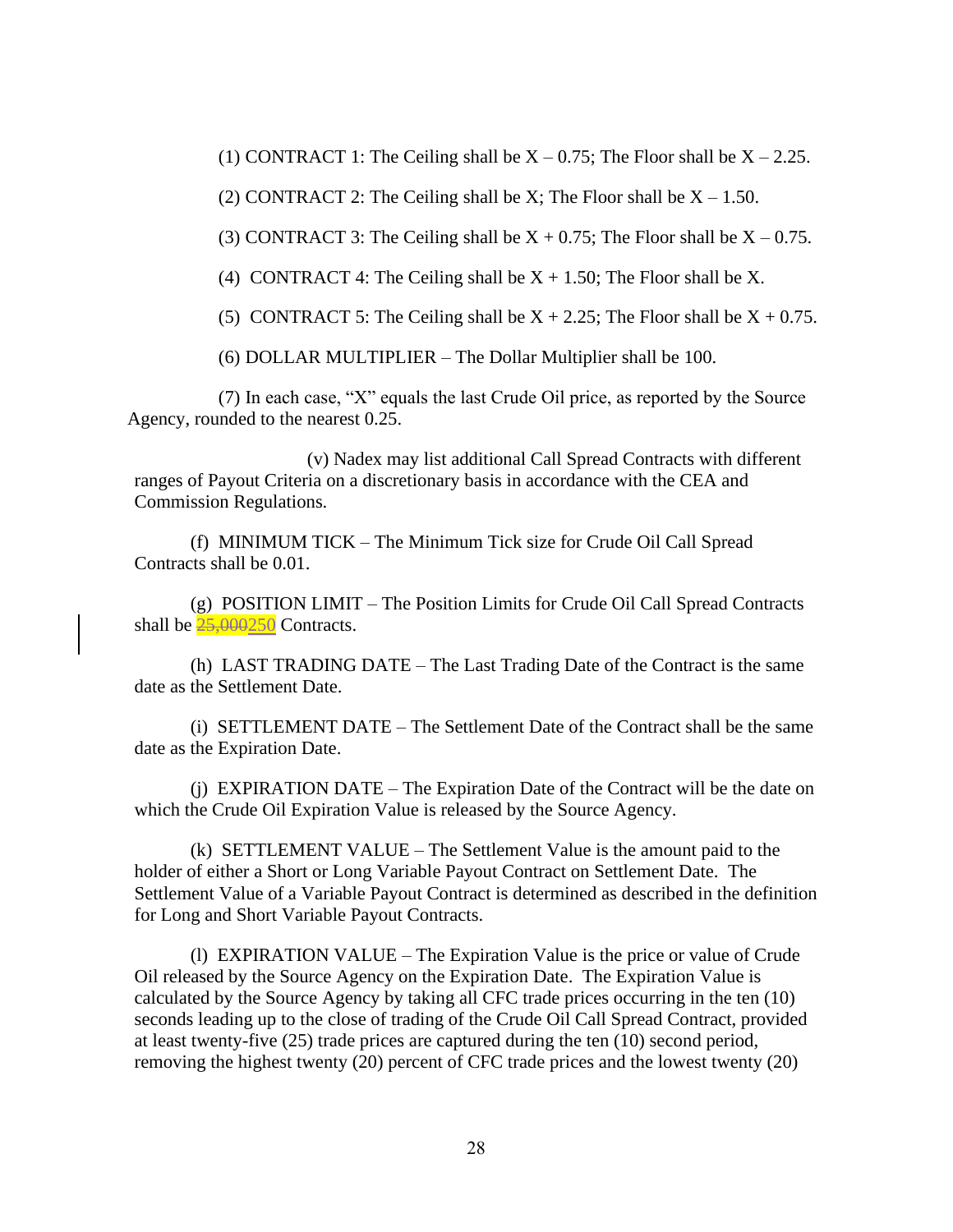percent of CFC trade prices in the data set $11$ , and using the remaining CFC trade prices in the data set, to calculate the Expiration Value. The calculation used is a simple average of the remaining CFC trade prices in the data set, rounded to one decimal point past the precision of the underlying market. In the event the time it takes to collect at least twentyfive (25) CFC trade prices exceeds the ten (10) seconds just prior to the close of trading of the Crude Oil Call Spread Contract, the Expiration Value is calculated by the Source Agency by taking the last twenty-five (25) CFC trade prices just prior to the close of trading of the Crude Oil Call Spread Contract removing the highest five (5) CFC trade prices and the lowest five (5) CFC trade prices, and using the remaining fifteen (15) CFC trade prices to calculate the Expiration Value. The calculation used is a simple average of all fifteen (15) CFC trade prices, rounded to one decimal point past the precision of the underlying market.

(m) CONTINGENCIES – If no level is actually announced on the Expiration Date due to a delay, postponement or otherwise in such release announcement by the Source Agency, the Settlement Date will be delayed until the Underlying number is released for that Series.

## RULE 12.8.2 CRUDE OIL "TOUCH BRACKET" VARIABLE PAYOUT **CONTRACTS**

(f) SCOPE –These Rules shall apply to the Class of Contracts referred to as the Crude Oil Touch Bracket Variable Payout Contracts issued by Nadex.

 $(g)$  UNDERLYING – The Underlying for this Class of Contracts is WTI Light, Sweet Crude Oil price per barrel (in US dollars), obtained from the WTI Light, Sweet Crude Oil Futures contracts ("CFC") traded on the New York Mercantile Exchange ("NYMEX $\mathbb{R}^{n+1}$ ). The CFC trade prices that will be used for the Underlying will be taken from all twelve CFC delivery months: January, February, March, April, May, June, July, August, September, October, November, or December (each a "CFC Delivery Month"). The date on which a new delivery month will be used as the Underlying for Nadex contracts (i.e. "Start Date") is one calendar day after the End Date for the previous delivery month contract. The last day on which a delivery month will be used as the Underlying for Nadex contracts (i.e. "End Date") is the Friday of the week preceding the Underlying

<sup>&</sup>lt;sup>11</sup> If 20% of the data set would result in a non-integer number of trade prices, the number of trade prices to be removed from the set will be rounded down. For example, if the number of trade prices collected during the last 10 seconds prior to the close of trading was 31, 20% of the data set would be 6.2 trade prices. As 6.2 is a non-integer number, the value will be rounded down, and the 6 highest and 6 lowest trade prices will be removed from the data set.

<sup>&</sup>lt;sup>12</sup> NYMEX<sup>®</sup> is a registered service mark of the New York Mercantile Exchange, Inc. COMEX® is a registered service mark of the Commodity Exchange, Inc. Nadex is not affiliated with the New York Mercantile Exchange, Inc. or the Commodity Exchange, Inc. and neither the New York Mercantile Exchange, the Commodity Exchange, Inc., nor their affiliates, sponsor or endorse Nadex or any of its products in any way.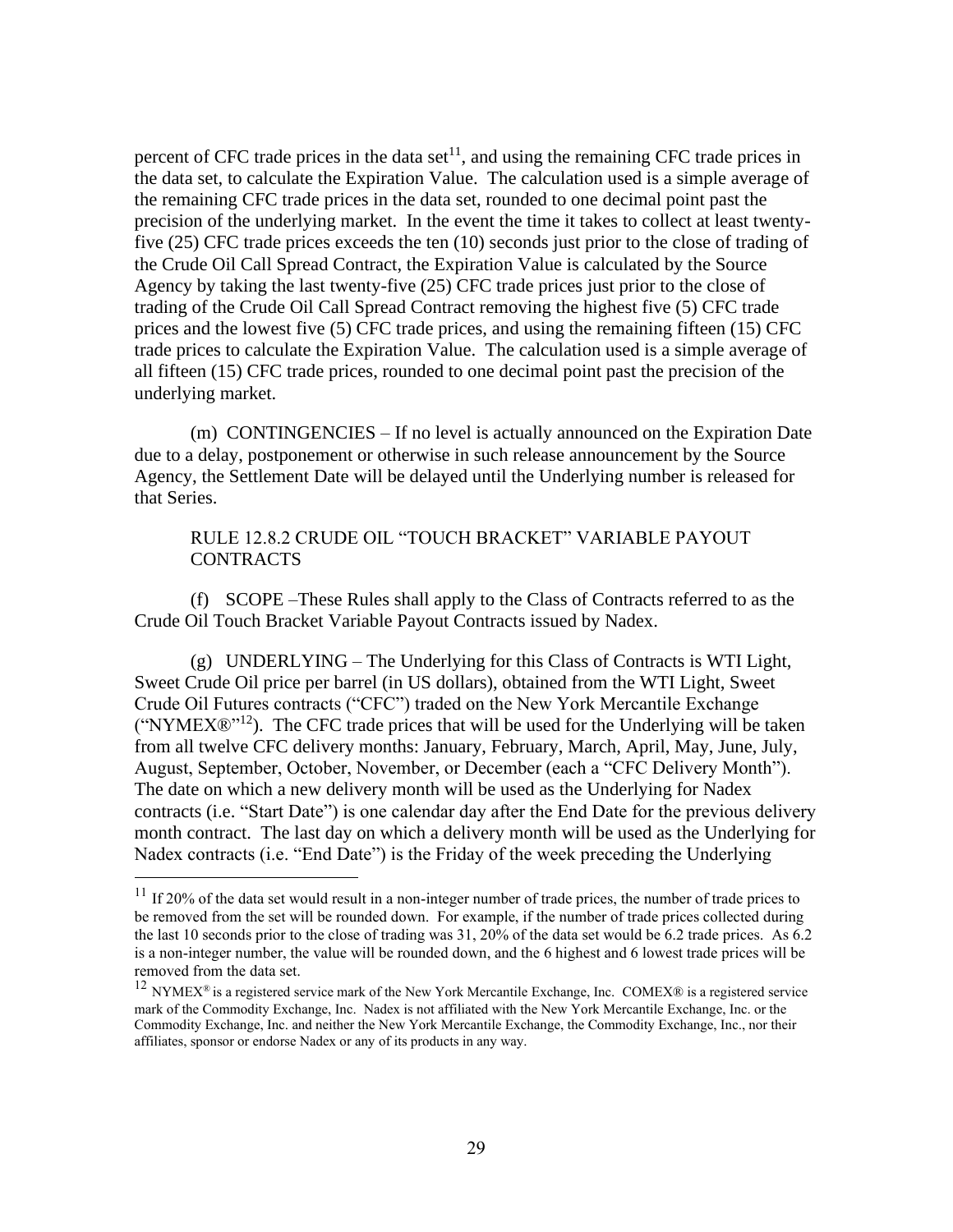futures contracts Expiration Date. If the Underlying futures contracts Expiration Date falls on a Monday, the End Date for that specific delivery month will be the Friday of the week preceding the week of the Underlying futures contracts Expiration Date, i.e. not the Friday that is one business day prior to the Monday Expiration Date. For example, the Nymex Crude Oil March 2012 futures have an Expiration Date of February 21, 2012. The last day on which the Crude Oil March 2012 futures prices will be used as the Underlying for Nadex contracts and to calculate the Expiration Value on the Expiration Date for the relevant Crude Oil contracts will be the Friday of the preceding week. Therefore, the End Date for using Nymex Crude Oil March 2012 futures will be February 17, 2012 and the Start Date for the next delivery month, Nymex Crude Oil April 2012 futures, will be February 18, 2012. The Nymex Crude Oil November 2012 futures, however, have an Expiration Date of Monday, October 22, 2012. The last day on which the Crude Oil November 2012 futures prices will be as the Underlying for Nadex contracts and to calculate the Expiration Value on the Expiration Date for the relevant Crude Oil contracts will be October 12, 2012, rather than October 19, 2012, and the Start Date for the next delivery month, Nymex Crude Oil December 2012 futures will be October 13, 2012.

- (h) SOURCE AGENCY The Source Agency is Nadex.
- (i) TYPE The Type of Contract is a Variable Payout Contract.

(j) PAYOUT CRITERION – The Payout Criterion for each Contract will be set by Nadex at the time the Variable Payout Contracts are initially issued. For the Crude Oil Touch Bracket Contracts, the Payout Criteria for the Contracts will be set as follows:

#### (i) WEEKLY CRUDE OIL TOUCH BRACKET VARIABLE

PAYOUT CONTRACTS, Close Time is the earlier of 2:30 PM ET on the last Trade Day of the contract listing, or when the Crude Oil Index Value is equal to or greater than the Ceiling, or equal to or less than the Floor. Nadex shall list a set of four (4) Touch Bracket Variable Payout Contracts, referred to as a "Touch Bracket", that open at 6:00PM ET on the first Trade Day of the week, with overlapping ranges, which conform to the Payout Criteria listed below.

(1) CONTRACT 1: The Ceiling shall be  $X + 1.2$ ; The Floor shall be  $X - 0.3$ .

(2) CONTRACT 1: The Ceiling shall be  $X + 0.9$ ; The Floor shall be  $X - 0.6$ .

- (3) CONTRACT 1: The Ceiling shall be  $X + 0.6$ ; The Floor shall be  $X 0.9$ .
- (4) CONTRACT 1: The Ceiling shall be  $X + 0.3$ ; The Floor shall be  $X 1.2$ .

(5) DOLLAR MULTIPLIER – The Dollar Multiplier shall be 100.

(6) In each case, "X" equals the last Crude Oil price, as reported by the Source Agency, rounded to the nearest 0.25.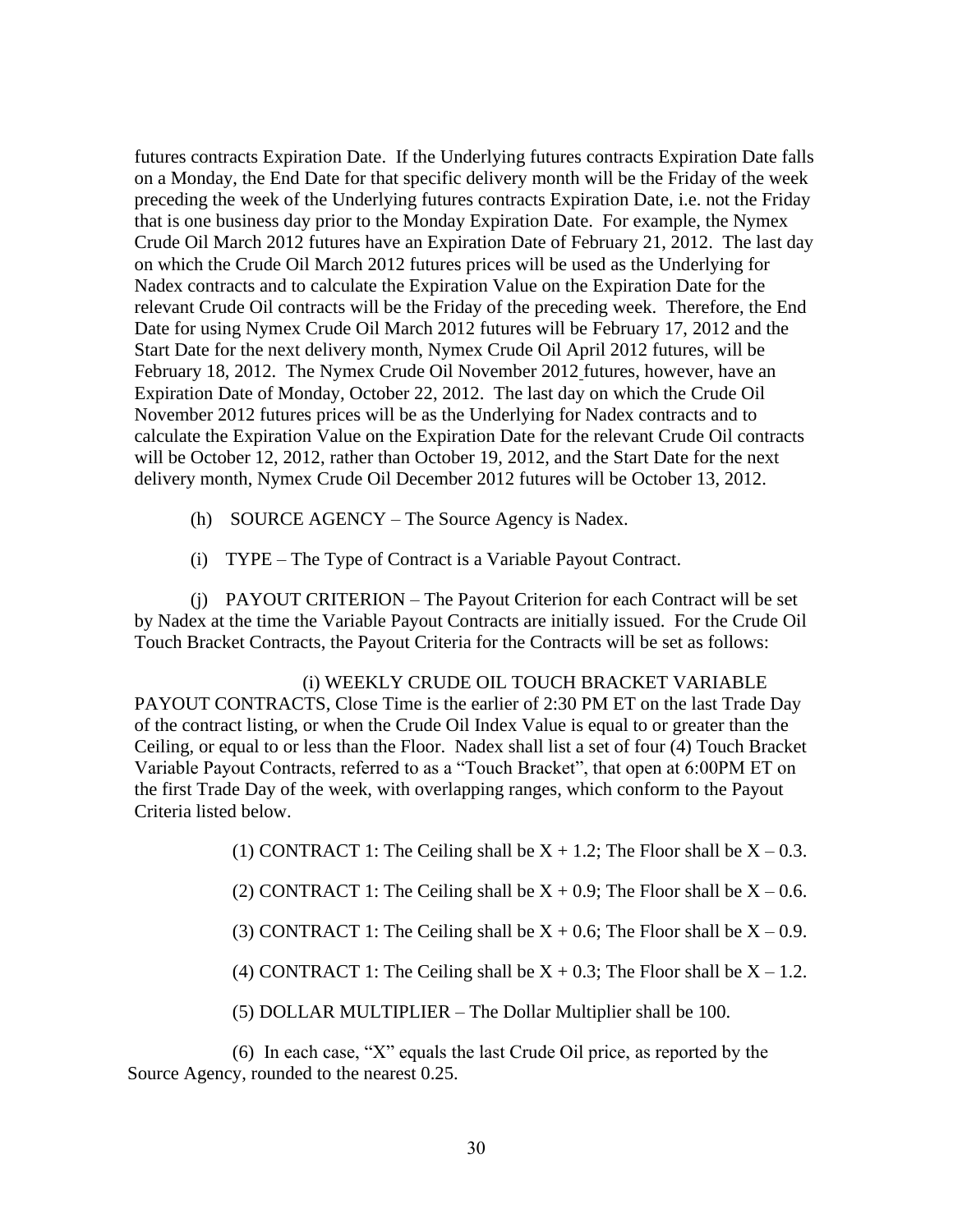(ii) Upon the early Expiration of a Touch Bracket, Nadex may list a new Touch Bracket with a Ceiling of  $X + 1.2$  (or 0.3) and a Floor of  $X - 0.3$  (or 1.2) where X equals the Ceiling (or Floor) of the Touch Bracket that expired early. The newly listed Touch Bracket will have the same Last Trade Day as originally established for the expired Touch Bracket and the same Dollar Multiplier as the expired Touch Bracket.

(f) MINIMUM TICK – The Minimum Tick size for Crude Oil Touch Bracket Variable Payout Contracts shall be 0.01.

(g) POSITION LIMIT – The Position Limit for Crude Oil Touch Bracket Variable Payout Contracts shall be 100 Contracts.

(h) LAST TRADING DATE – The Last Trading Date of the Contract is the same date as the Settlement Date.

(i) SETTLEMENT DATE – The Settlement Date of the Contract shall be the same date as the Expiration Date.

(j) EXPIRATION DATE – The Expiration Date of the Contract shall be the date on which the Crude Oil Touch Bracket Contract Expiration Value is released by the Source Agency.

(k) SETTLEMENT VALUE – The Settlement Value is the amount paid to the holder of either a Short or Long Variable Payout Contract on Settlement Date. The Settlement Value of a Variable Payout Contract is determined as described in the definition for Long and Short Variable Payout Contracts.

(l) CRUDE OIL INDEX VALUE – The Source Agency shall calculate and produce a Crude Oil Index Value once each second throughout the life of the Crude Oil Variable Payout contracts. That is, each second the Source Agency will calculate a Crude Oil Index Value by taking all CFC trade prices occurring in the ten (10) seconds leading up to the Calculation Time, provided at least twenty-five (25) trade prices are captured during the ten (10) second period, removing the highest twenty (20) percent of CFC trade prices and the lowest twenty (20) percent of CFC trade prices in the data set<sup>13</sup>, and using the remaining CFC trade prices in the data set, to calculate the Index Value. The calculation used is a simple average of the remaining CFC trade prices in the data set, rounded to one decimal point past the precision of the underlying market. In the event the time it takes to collect at least twenty-five (25) CFC trade prices exceeds the ten (10) seconds just prior to

<sup>&</sup>lt;sup>13</sup> If 20% of the data set would result in a non-integer number of trade prices, the number of trade prices to be removed from the set will be rounded down. For example, if the number of trade prices collected during the last 10 seconds prior to the close of trading was 31, 20% of the data set would be 6.2 trade prices. As  $6.2$ is a non-integer number, the value will be rounded down, and the 6 highest and 6 lowest trade prices will be removed from the data set.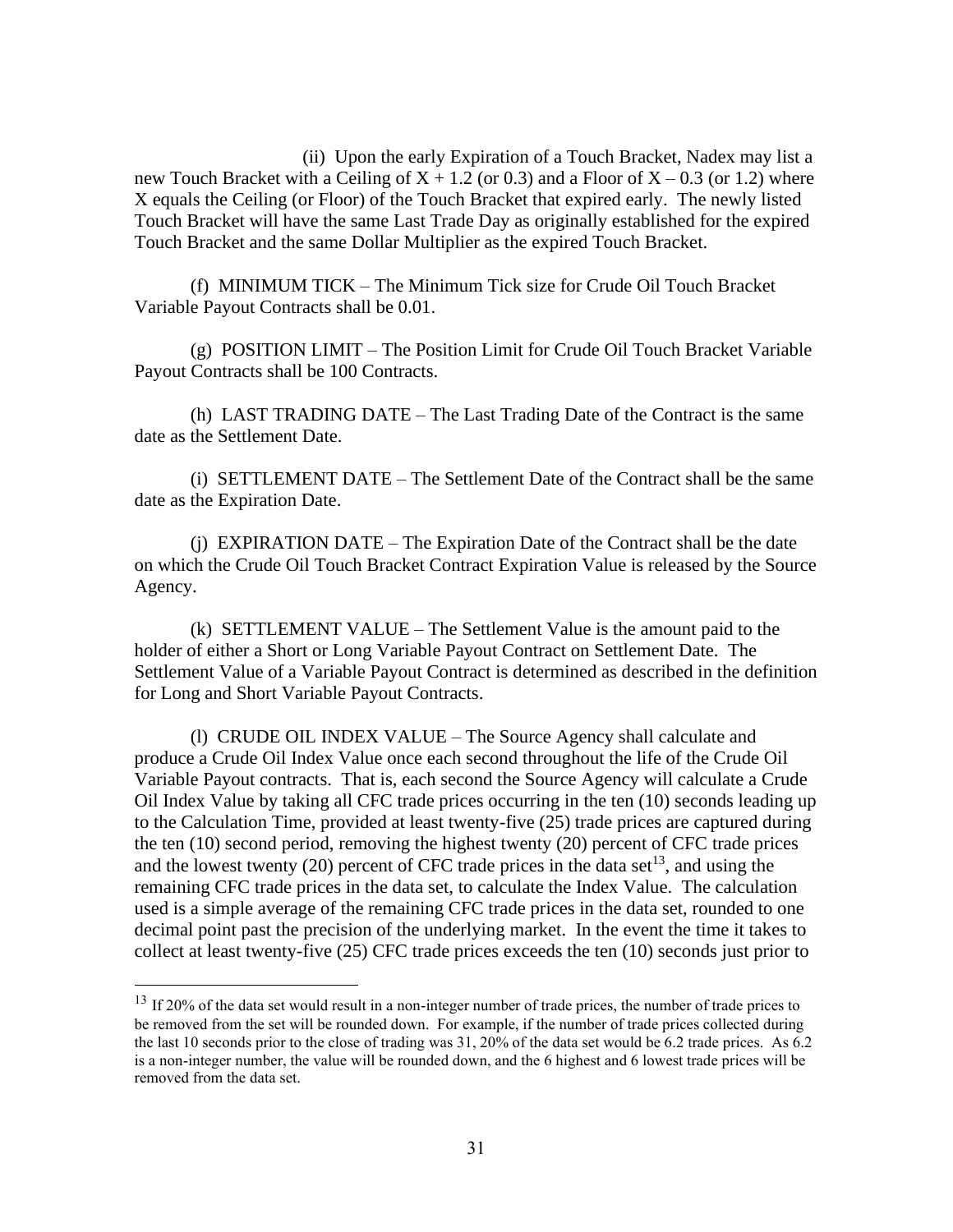the Calculation Time, the Index Value is calculated by the Source Agency by taking the last twenty-five (25) CFC trade prices just prior to the Calculation Time removing the highest five (5) CFC trade prices and the lowest five (5) CFC trade prices, and using the remaining fifteen (15) CFC trade prices to calculate the Index Value. The calculation used is a simple average of all fifteen (15) CFC trade prices, rounded to one decimal point past the precision of the underlying market.

(m) EXPIRATION VALUE – The Expiration Value is the Crude Oil Index Value as released by the Source Agency at Expiration.

(n) CONTINGENCIES – If no level is actually announced on the Expiration Date due to a delay, postponement or otherwise in such release announcement by the Source agency, the Settlement Date will be delayed until the Underlying number is released for the Series.

#### RULE 12.9 [UNCHANGED]

#### RULE 12.10 NATURAL GAS VARIABLE PAYOUT CONTRACTS

## RULE 12.10.1 NATURAL GAS "CALL SPREAD" VARIABLE PAYOUT CONTRACTS

(a) SCOPE – These Rules shall apply to the Class of Contracts referred to as the Natural Gas Call Spread Variable Payout Contracts issued by Nadex.

(b) UNDERLYING – The Underlying for this Class of Contracts is the Natural Gas price per mmBtu (millions British thermal units, in US dollars), obtained from the Natural Gas Futures contracts ("NFC") traded on the New York Mercantile Exchange  $("NYMEX"®).<sup>14</sup>$  The NFC trade prices that will be used for the Underlying will be taken from all twelve NFC delivery months: January, February, March, April, May, June, July, August, September, October, November, or December (each an "NFC Delivery Month"). The date on which a new delivery month will be used as the Underlying for Nadex contracts (i.e. "Start Date") is one calendar day after the End Date for the previous delivery month contract. The last day on which a delivery month will be used as the Underlying for Nadex contracts (i.e. "End Date") is the Friday of the week preceding the Underlying futures contracts Expiration Date. If the Underlying futures contracts Expiration Date falls on a Monday, the End Date for that specific delivery month will be the Friday of the week preceding the week of the Underlying futures contracts Expiration Date, i.e. not the Friday that is one business day prior to the Monday Expiration Date. For example, the Nymex

 $14$  NYMEX<sup>®</sup> is a registered service mark of the New York Mercantile Exchange, Inc. COMEX® is a registered service mark of the Commodity Exchange, Inc. Nadex is not affiliated with the New York Mercantile Exchange, Inc. or the Commodity Exchange, Inc. and neither the New York Mercantile Exchange, the Commodity Exchange, Inc., nor their affiliates, sponsor or endorse Nadex or any of its products in any way.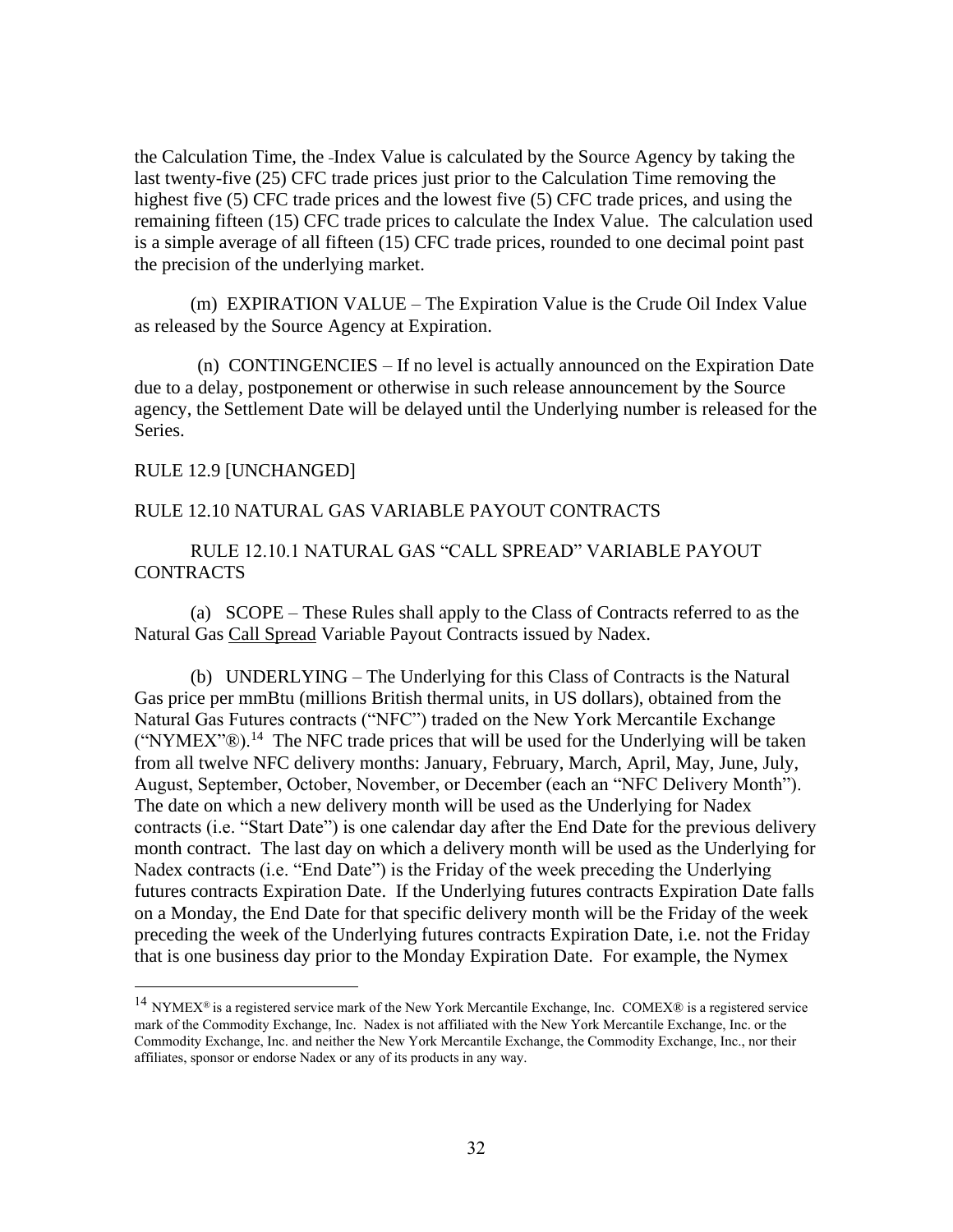Natural Gas February 2012 futures have an Expiration Date of January 27, 2012. The last day on which the Natural Gas February 2012 futures prices will be used as the Underlying for Nadex contracts and to calculate the Expiration Value on the Expiration Date for the relevant Natural Gas contracts will be the Friday of the preceding week. Therefore, the End Date for using Nymex Natural Gas February 2012 futures will be January 20, 2012 and the Start Date for the next delivery month, Nymex Natural Gas March 2012 futures, will be January 21, 2012. The Nymex Natural Gas March 2012 futures, however, have an Expiration Date of Monday, February 27, 2012. The last day on which the Natural Gas March 2012 futures prices will be as the Underlying for Nadex contracts and to calculate the Expiration Value on the Expiration Date for the relevant Natural Gas contracts will be February 17, 2012, rather than February 24, 2012, and the Start Date for the next delivery month, Nymex Natural Gas April 2012 futures will be February 18, 2012.

- (c) SOURCE AGENCY The Source Agency is Nadex.
- (d) TYPE The type of Contract is a Variable Payout Contract.

(e) PAYOUT CRITERION – The Payout Criterion for each Contract will be set by Nadex at the time the Variable Payout Contracts are initially issued. For the Natural Gas Call Spread Variable Payout Contract, the Payout Criteria for the Contracts will be set as follows;

(i) DAILY NATURAL GAS CALL SPREAD VARIABLE PAYOUT CONTRACTS, 2:30 PM ET CLOSE - At the commencement of trading in a Daily Natural Gas Call Spread Variable Payout Contract, referred to as a 'Call Spread', Nadex shall list one (1) Call Spread Payout Contract, which conforms to the Payout Criteria listed below:

(1) DAILY NATURAL GAS CALL SPREAD CONTRACT

(aa) CEILING – The Ceiling shall be  $X + 0.5$ .

(bb) FLOOR – The Floor shall be  $X - 0.5$ .

(cc) DOLLAR MULTIPLIER – The Dollar Multiplier shall be 1000.

(2) In each case, "X" equals the last Natural Gas price, as reported by the Source Agency, rounded to the nearest 0.1.

(ii) DAILY NATURAL GAS CALL SPREAD CONTRACTS, 2:30 PM ET CLOSE - Nadex shall list a set of three (3) Call Spread Contracts with overlapping ranges, which conform to the Payout Criteria listed below:

(1) CONTRACT 1: The Ceiling shall be X; The Floor shall be  $X - 0.5$ .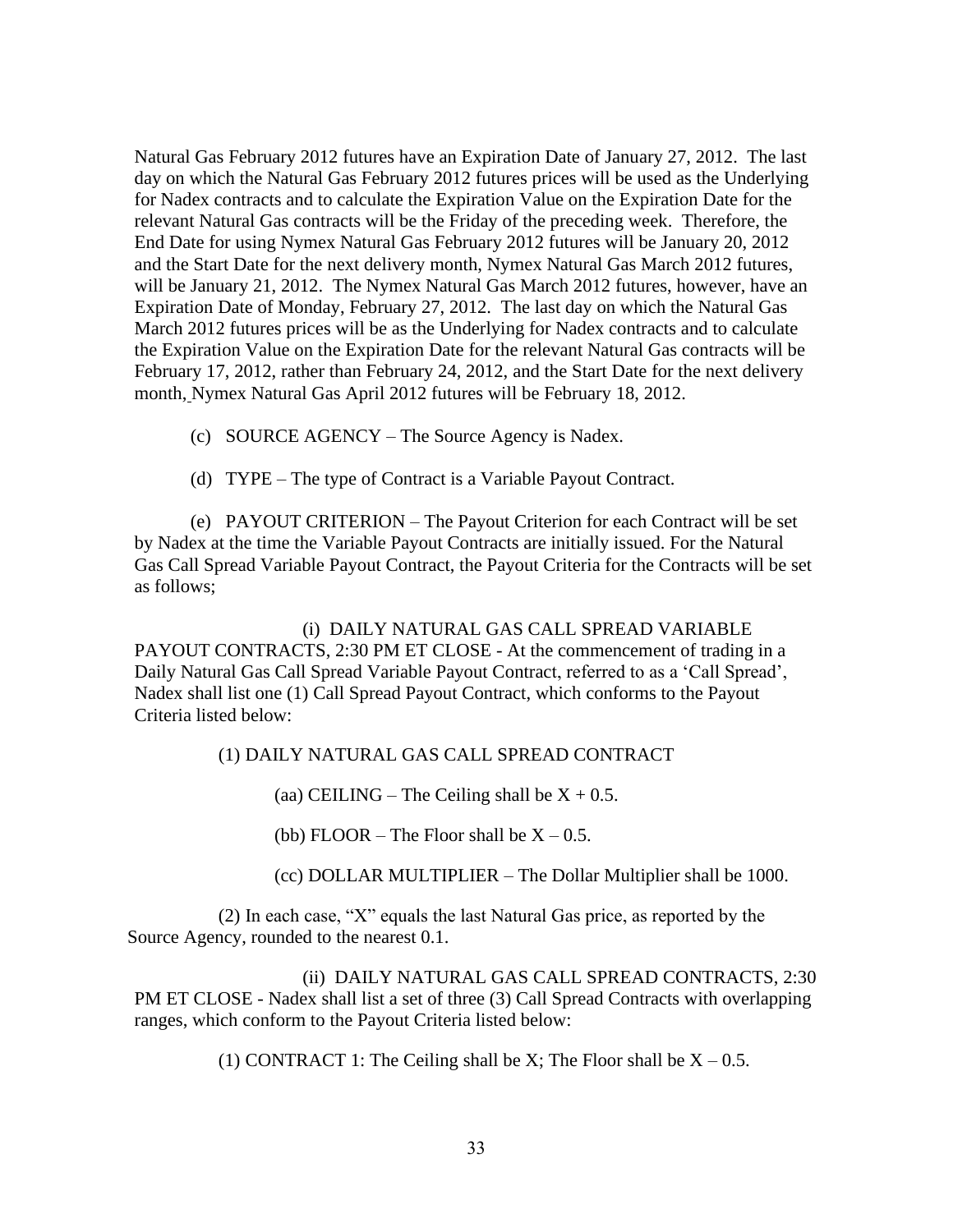(2) CONTRACT 2: The Ceiling shall be  $X + 0.25$ ; The Floor shall be  $X - 0.25$ .

(3) CONTRACT 3: The Ceiling shall be  $X + 0.5$ ; The Floor shall be X.

(4) DOLLAR MULTIPLIER – The Dollar Multiplier shall be 1000.

(5) In each case, "X" equals the last Natural Gas price, as reported by the Source Agency, rounded to the nearest 0.1.

(iii) INTRADAY NATURAL GAS CALL SPREAD CONTRACTS, 8AM ET to 2:30 PM ET CLOSE - Nadex shall list a set of three (3) Call Spread Contracts with overlapping ranges, which conform to the Payout Criteria listed below:

(1) CONTRACT 1: The Ceiling shall be X; The Floor shall be  $X - 0.4$ .

(2) CONTRACT 2: The Ceiling shall be  $X + 0.2$ ; The Floor shall be  $X - 0.2$ .

(3) CONTRACT 3: The Ceiling shall be  $X + 0.4$ ; The Floor shall be X.

(4) DOLLAR MULTIPLIER – The Dollar Multiplier shall be 1000.

(5) In each case, "X" equals the last Natural Gas price, as reported by the Source Agency, rounded to the nearest 0.1.

(iv) INTRADAY 2-HOUR NATURAL GAS CALL SPREAD CONTRACTS, 10:00AM, 11:00AM, 12:00PM, 1:00PM and 2:00PM ET CLOSE - Nadex shall list a set of three (3) Call Spread Contracts that open 2 hours prior to the stated closing time(s) above with overlapping ranges, which conform to the Payout Criteria listed below:

(1) CONTRACT 1: The Ceiling shall be X; The Floor shall be  $X - 0.2$ .

(2) CONTRACT 2: The Ceiling shall be  $X + 0.1$ ; The Floor shall be  $X - 0.1$ .

(3) CONTRACT 3: The Ceiling shall be  $X + 0.2$ ; The Floor shall be X.

(4) DOLLAR MULTIPLIER – The Dollar Multiplier shall be 1000.

(5) In each case, "X" equals the last Natural Gas price, as reported by the Source Agency, rounded to the nearest 0.05.

(v) Nadex may list additional Call Spread Contracts with different ranges of Payout Criteria on a discretionary basis in accordance with the CEA and Commission Regulations.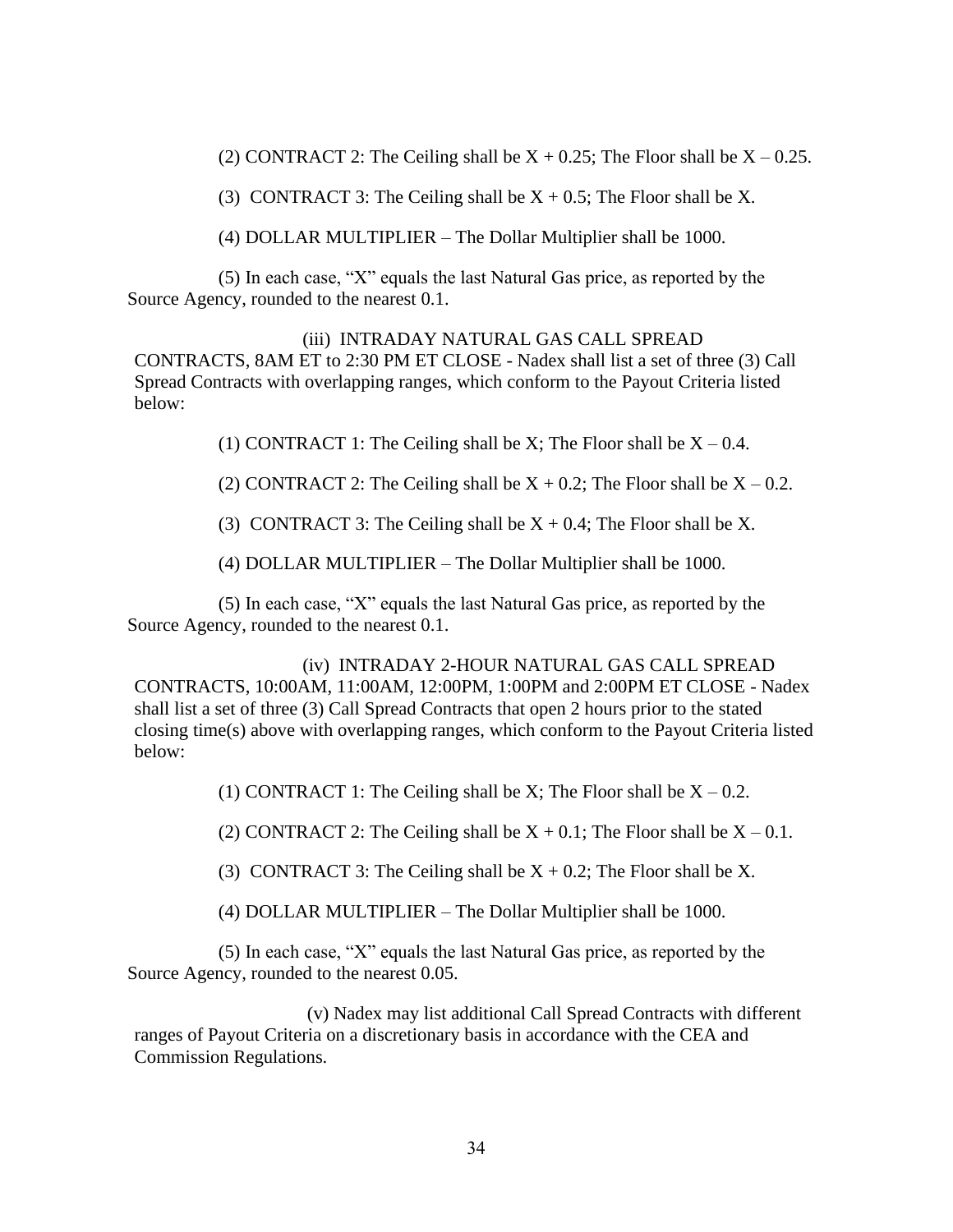(f) MINIMUM TICK – The Minimum Tick size for Natural Gas Call Spread Contracts shall be 0.001.

(g) POSITION LIMIT – The Position Limits for Natural Gas Call Spread Contracts shall be  $25,000250$  Contracts.

(h) LAST TRADING DATE – The Last Trading Date for this Contract is the same date as the Settlement Date.

(i) SETTLEMENT DATE – The Settlement Date of the Contract shall be the same date as the Expiration Date.

(j) EXPIRATION DATE – The Expiration Date of the Contract shall be the date on which the Natural Gas Expiration Value is released by the Source Agency.

(k) SETTLEMENT VALUE – The Settlement Value is the amount paid to the holder of either a Short or Long Variable Payout Contract on Settlement Date. The Settlement Value of a Variable Payout Contract is determined as described in the definition for Long and Short Variable Payout Contracts.

(l) EXPIRATION VALUE –The Expiration Value is the price or value of Natural Gas Index Value released by the Source Agency at Expiration on the Expiration Date. The Expiration Value is calculated by the Source Agency by taking all NFC trade prices occurring in the ten (10) seconds leading up to the close of trading of the Natural Gas Call Spread Contract, provided at least twenty-five (25) trade prices are captured during the ten (10) second period, removing the highest twenty (20) percent of NFC trade prices and the lowest twenty (20) percent of NFC trade prices in the data set<sup>15</sup>, and using the remaining NFC trade prices in the data set, to calculate the Expiration Value. The calculation used is a simple average of all the remaining NFC trade prices in the data set, rounded to one decimal point past the precision of the underlying market. In the event the time it takes to collect at least twenty-five (25) NFC trade prices exceeds the ten (10) seconds just prior to the close of trading of the Natural Gas Call Spread Contract, the Expiration Value is calculated by the Source Agency by taking the last twenty-five (25) NFC trade prices just prior to the close of trading of the Natural Gas Call Spread Contract removing the highest five (5) NFC trade prices and the lowest five (5) NFC trade prices, and using the remaining fifteen (15) NFC trade prices to calculate the Expiration Value. The calculation used is a

<sup>&</sup>lt;sup>15</sup> If 20% of the data set would result in a non-integer number of trade prices, the number of trade prices to be removed from the set will be rounded down. For example, if the number of trade prices collected during the last 10 seconds prior to the close of trading was 31, 20% of the data set would be 6.2 trade prices. As  $6.2$ is a non-integer number, the value will be rounded down, and the 6 highest and 6 lowest trade prices will be removed from the data set.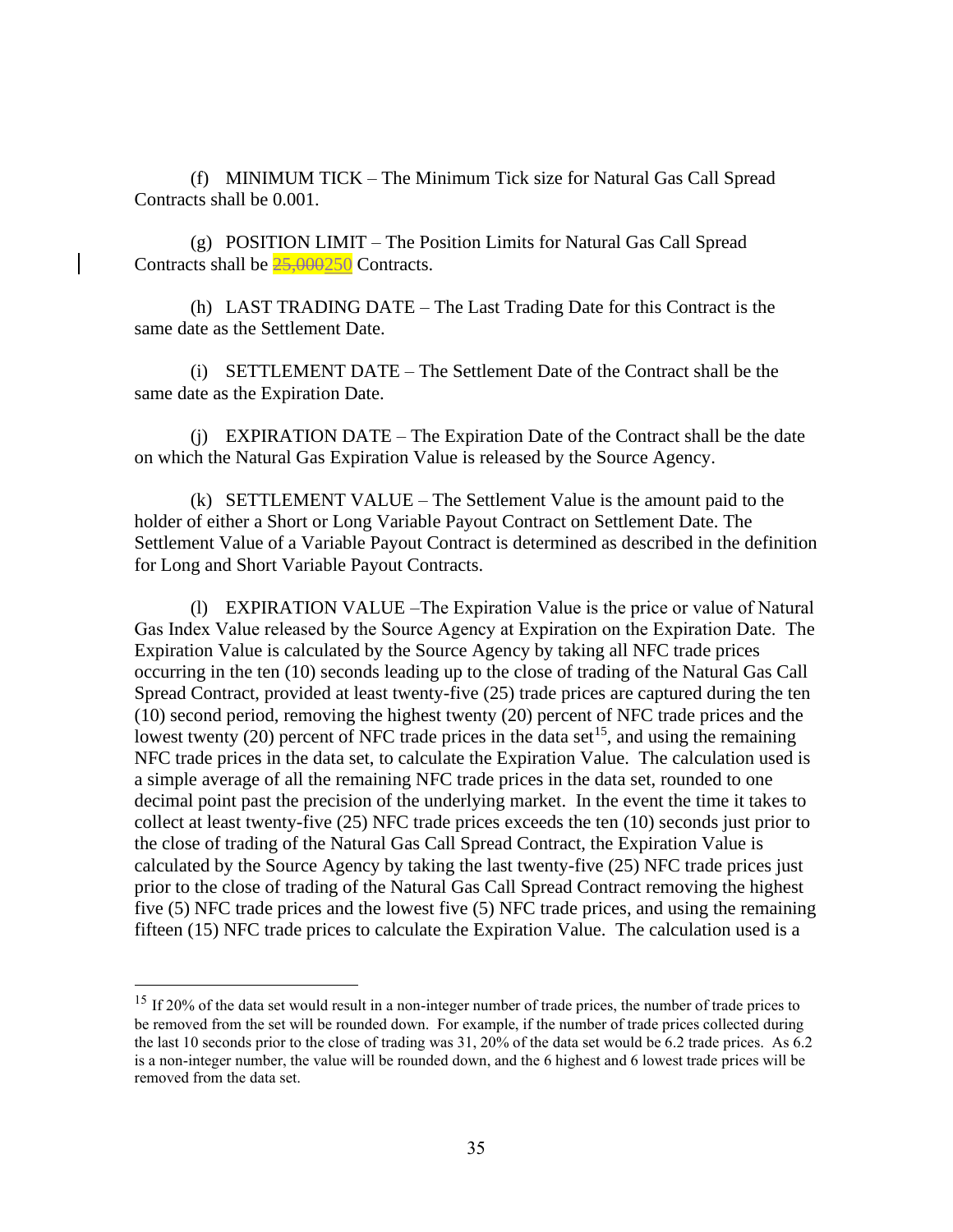simple average of all fifteen (15) NFC trade prices, rounded to one decimal point past the precision of the underlying market.

(m) CONTINGENCIES – If no level is actually announced on the Expiration Date due to a delay, postponement or otherwise in such release announcement by the Source Agency, the Settlement Date will be delayed until the Underlying number is released for that Series.

## RULE 12.10.2 NATURAL GAS "TOUCH BRACKET" VARIABLE PAYOUT **CONTRACTS**

(a) SCOPE –These Rules shall apply to the Class of Contracts referred to as the Natural Gas Touch Bracket Variable Payout Contracts issued by Nadex.

(b) UNDERLYING - The Underlying for this Class of Contracts is the Natural Gas price per mmBtu (millions British thermal units, in US dollars), obtained from the Natural Gas Futures contracts ("NFC") traded on the New York Mercantile Exchange ("NYMEX" $\mathbb{R}$ ).<sup>16</sup> The NFC trade prices that will be used for the Underlying will be taken from all twelve NFC delivery months: January, February, March, April, May, June, July, August, September, October, November, or December (each an "NFC Delivery Month"). The date on which a new delivery month will be used as the Underlying for Nadex contracts (i.e. "Start Date") is one calendar day after the End Date for the previous delivery month contract. The last day on which a delivery month will be used as the Underlying for Nadex contracts (i.e. "End Date") is the Friday of the week preceding the Underlying futures contracts Expiration Date. If the Underlying futures contracts Expiration Date falls on a Monday, the End Date for that specific delivery month will be the Friday of the week preceding the week of the Underlying futures contracts Expiration Date, i.e. not the Friday that is one business day prior to the Monday Expiration Date. For example, the Nymex Natural Gas February 2012 futures have an Expiration Date of January 27, 2012. The last day on which the Natural Gas February 2012 futures prices will be used as the Underlying for Nadex contracts and to calculate the Expiration Value on the Expiration Date for the relevant Natural Gas contracts will be the Friday of the preceding week. Therefore, the End Date for using Nymex Natural Gas February 2012 futures will be January 20, 2012 and the Start Date for the next delivery month, Nymex Natural Gas March 2012 futures, will be January 21, 2012. The Nymex Natural Gas March 2012 futures, however, have an Expiration Date of Monday, February 27, 2012. The last day on which the Natural Gas March 2012 futures prices will be as the Underlying for Nadex contracts and to calculate the Expiration Value on the Expiration Date for the relevant Natural Gas contracts will be

 $16$  NYMEX<sup>®</sup> is a registered service mark of the New York Mercantile Exchange, Inc. COMEX® is a registered service mark of the Commodity Exchange, Inc. Nadex is not affiliated with the New York Mercantile Exchange, Inc. or the Commodity Exchange, Inc. and neither the New York Mercantile Exchange, the Commodity Exchange, Inc., nor their affiliates, sponsor or endorse Nadex or any of its products in any way.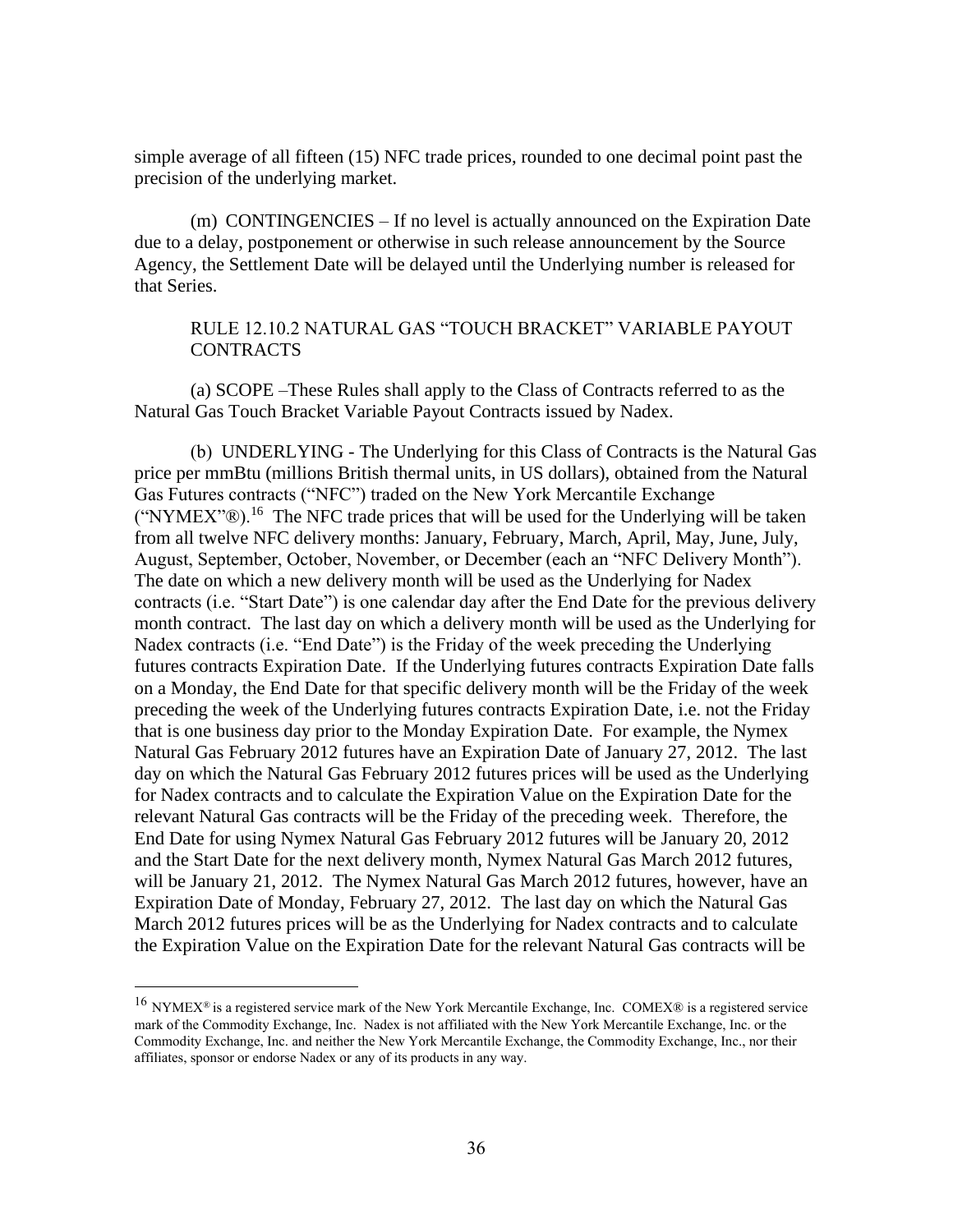February 17, 2012, rather than February 24, 2012, and the Start Date for the next delivery month, Nymex Natural Gas April 2012 futures will be February 18, 2012.

(c) SOURCE AGENCY – The Source Agency is Nadex.

(d) TYPE – The Type of Contract is a Variable Payout Contract.

(e) PAYOUT CRITERION – The Payout Criterion for each Contract will be set by Nadex at the time the Variable Payout Contracts are initially issued. For the Natural Gas Touch Bracket Contracts, the Payout Criteria for the Contracts will be set as follows:

(i) WEEKLY NATURAL GAS TOUCH BRACKET VARIABLE PAYOUT CONTRACTS, Close Time is the earlier of 2:30 PM ET on the last Trade Day of the contract listing, or when the Natural Gas Index Value is equal to or greater than the Ceiling, or equal to or less than the Floor. Nadex shall list a set of four (4) Touch Bracket Variable Payout Contracts, referred to as a "Touch Bracket", that open at 3:00AM ET on the first Trade Day of the week, with overlapping ranges, which conform to the Payout Criteria listed below.

| 0.05. | (1) CONTRACT 1: The Ceiling shall be $X + 0.20$ ; The Floor shall be $X -$ |
|-------|----------------------------------------------------------------------------|
| 0.10. | (2) CONTRACT 1: The Ceiling shall be $X + 0.15$ ; The Floor shall be $X -$ |
| 0.15. | (3) CONTRACT 1: The Ceiling shall be $X + 0.10$ ; The Floor shall be $X -$ |
| 0.20. | (4) CONTRACT 1: The Ceiling shall be $X + 0.05$ ; The Floor shall be $X -$ |

(5) DOLLAR MULTIPLIER – The Dollar Multiplier shall be 100.

(6) In each case, "X" equals the last Natural Gas price, as reported by the Source Agency, rounded to the nearest 0.25.

(ii) Upon the early Expiration of a Touch Bracket, Nadex may list a new Touch Bracket with a Ceiling of  $X + 0.20$  (or 0.05) and a Floor of  $X - 0.05$  (or 0.20) where X equals the Ceiling (or Floor) of the Touch Bracket that expired early. The newly listed Touch Bracket will have the same Last Trade Day as originally established for the expired Touch Bracket and the same Dollar Multiplier as the expired Touch Bracket.

(f) MINIMUM TICK – The Minimum Tick size for Natural Gas Touch Bracket Variable Payout Contracts shall be 0.001.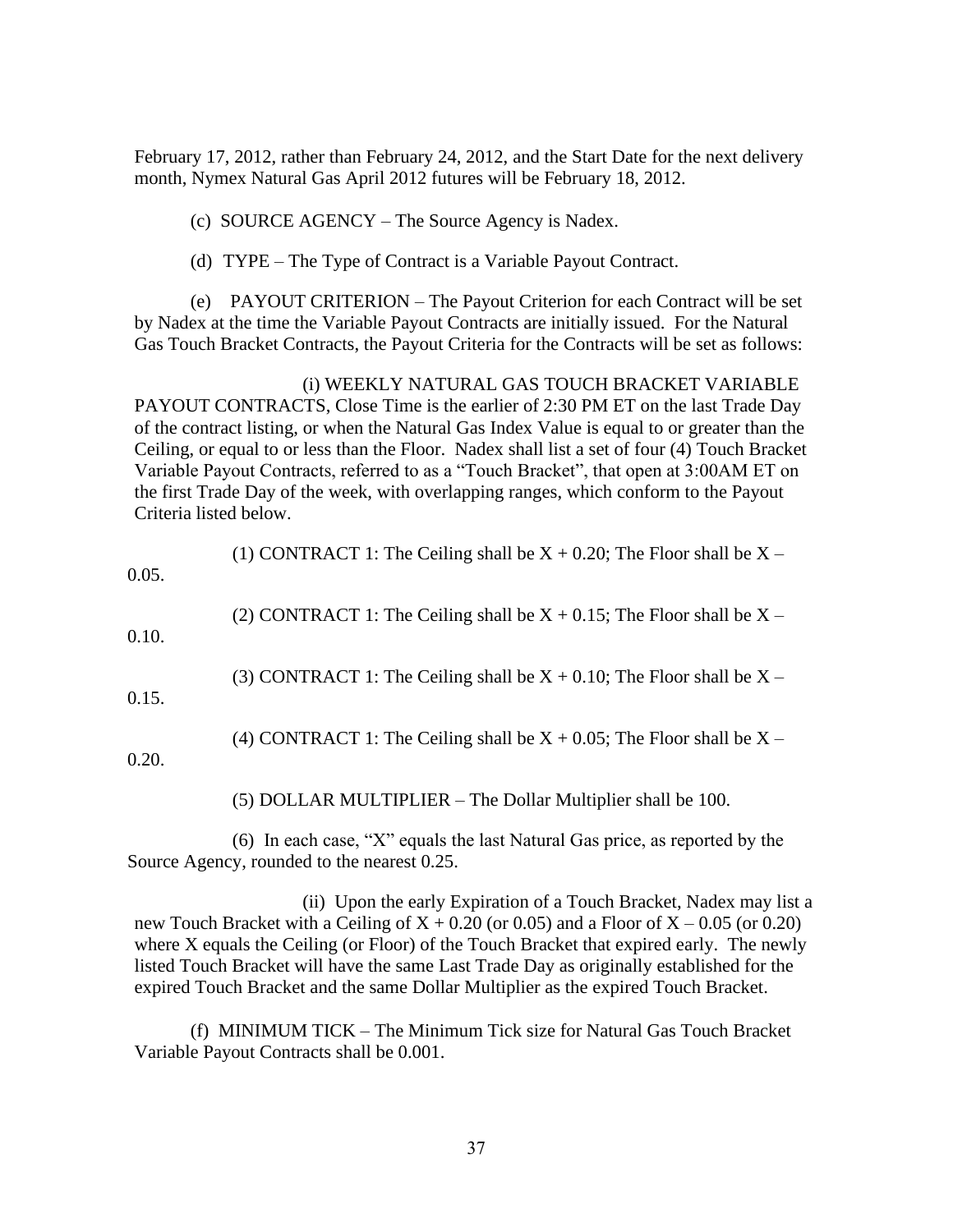(g) POSITION LIMIT – The Position Limit for Natural Gas Touch Bracket Variable Payout Contracts shall be 100 Contracts.

(h) LAST TRADING DATE – The Last Trading Date of the Contract is the same date as the Settlement Date.

(i) SETTLEMENT DATE – The Settlement Date of the Contract shall be the same date as the Expiration Date.

(j) EXPIRATION DATE – The Expiration Date of the Contract shall be the date on which the Natural Gas Touch Bracket Contract Expiration Value is released by the Source Agency.

(k) SETTLEMENT VALUE – The Settlement Value is the amount paid to the holder of either a Short or Long Variable Payout Contract on Settlement Date. The Settlement Value of a Variable Payout Contract is determined as described in the definition for Long and Short Variable Payout Contracts.

(l) NATURAL GAS INDEX VALUE – The Source Agency shall calculate and produce a Natural Gas Index Value once each second throughout the life of the Natural Gas Variable Payout contracts. That is, each second the Source Agency will calculate a Natural Gas Index Value by taking all NFC trade prices occurring in the ten (10) seconds leading up to the Calculation Time, provided at least twenty-five (25) trade prices are captured during the ten (10) second period, removing the highest twenty (20) percent of SFC trade prices and the lowest twenty (20) percent of NFC trade prices in the data set<sup>17</sup>, and using the remaining NFC trade prices in the data set, to calculate the Index Value. The calculation used is a simple average of the remaining NFC trade prices in the data set, rounded to one decimal point past the precision of the underlying market. In the event the time it takes to collect at least twenty-five (25) NFC trade prices exceeds the ten (10) seconds just prior to the Calculation Time, the Index Value is calculated by the Source Agency by taking the last twenty-five (25) NFC trade prices just prior to the Calculation Time, removing the highest five (5) NFC trade prices and the lowest five (5) NFC trade prices, and using the remaining fifteen (15) NFC trade prices to calculate the Index Value. The calculation used is a simple average of all fifteen (15) NFC trade prices, rounded to one decimal point past the precision of the underlying market.

(m) EXPIRATION VALUE – The Expiration Value is the Natural Gas Index Value as released by the Source Agency at Expiration.

<sup>&</sup>lt;sup>17</sup> If 20% of the data set would result in a non-integer number of trade prices, the number of trade prices to be removed from the set will be rounded down. For example, if the number of trade prices collected during the last 10 seconds prior to the close of trading was 31, 20% of the data set would be 6.2 trade prices. As  $6.2$ is a non-integer number, the value will be rounded down, and the 6 highest and 6 lowest trade prices will be removed from the data set.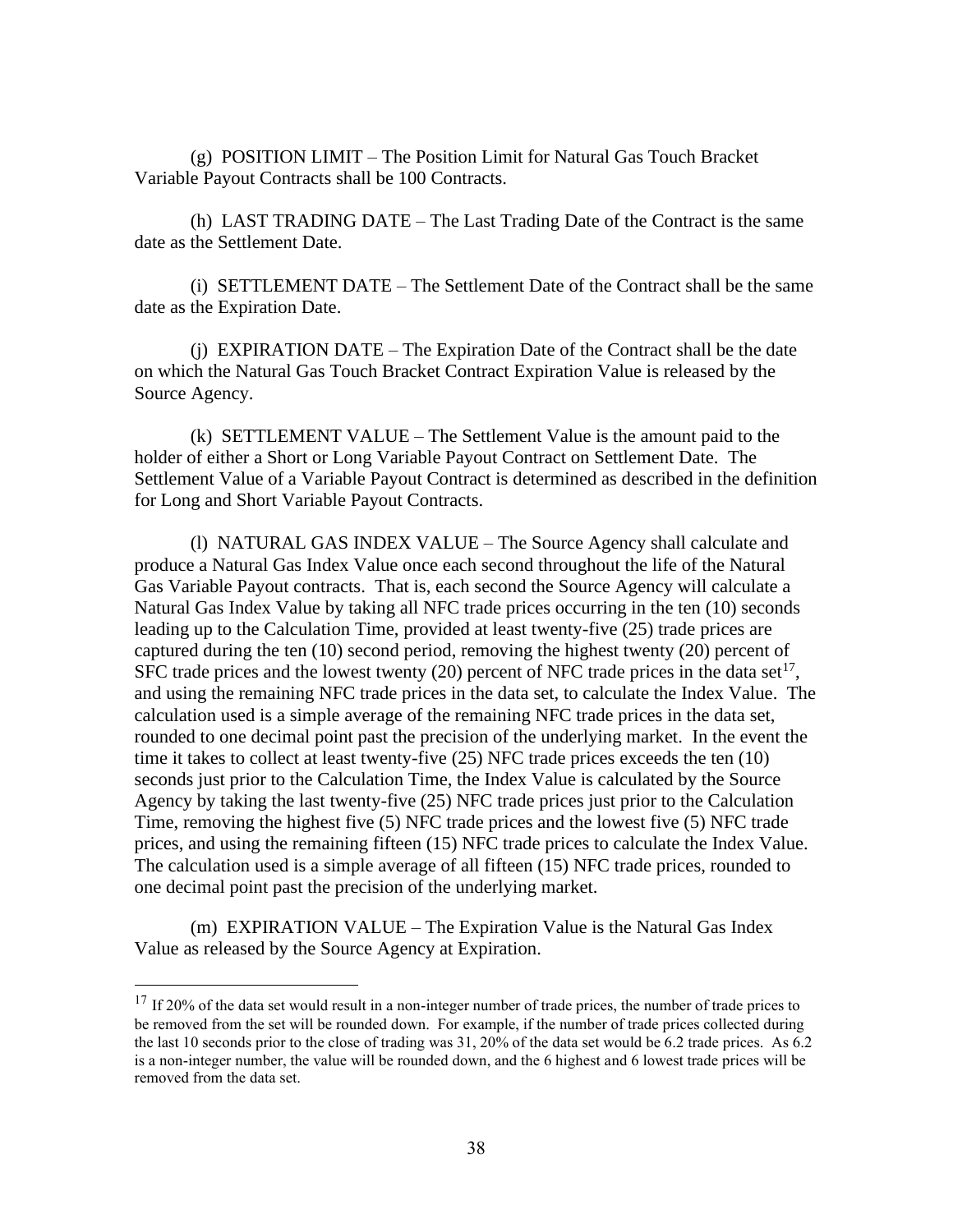(n) CONTINGENCIES – If no level is actually announced on the Expiration Date due to a delay, postponement or otherwise in such release announcement by the Source agency, the Settlement Date will be delayed until the Underlying number is released for the Series.

RULE 12.11 – 12.25 [UNCHANGED]

## RULE 12.26 CURRENCY EXCHANGE AUD/USD VARIABLE PAYOUT CONTRACTS

# RULE 12.26.1 CURRENCY EXCHANGE AUD/USD "CALL SPREAD" VARIABLE PAYOUT CONTRACTS

(a) SCOPE – These Rules shall apply to the Class of Contracts referred to as the Currency Exchange AUD/USD ("AUD/USD") Call Spread Variable Payout Contracts, referred to as a "Call Spread", issued by Nadex.

(b) UNDERLYING – The Underlying for this Class of Contracts is the Australian dollar/US dollar, herein referred to as "AUD/USD" as quoted in US dollars per Australian dollar obtained from the spot AUD/USD foreign currency market.

(c) SOURCE AGENCY – The Source Agency is Nadex.

(d) TYPE – The Type of Contract is a Variable Payout Contract.

(e) PAYOUT CRITERION – The Payout Criterion for each Contract will be set by Nadex at the time the Variable Payout Contracts are initially issued. For the AUD/USD Call Spread Variable Payout Contract, the Payout Criteria for the Contracts will be set as follows;

(i) WEEKLY AUD/USD CALL SPREAD VARIABLE PAYOUT CONTRACTS, 3:00 PM ET CLOSE – At the commencement of trading in a Weekly AUD/USD Call Spread, Nadex shall list one (1) Call Spread Contract, which conforms to the Payout Criteria listed below:

(1) WEEKLY AUD/USD CALL SPREAD CONTRACT

(aa) CEILING – The Ceiling shall be  $X + 0.0375$ .

(bb) FLOOR – The Floor shall be  $X - 0.0375$ .

(cc) DOLLAR MULTIPLIER – The Dollar Multiplier shall be 10,000.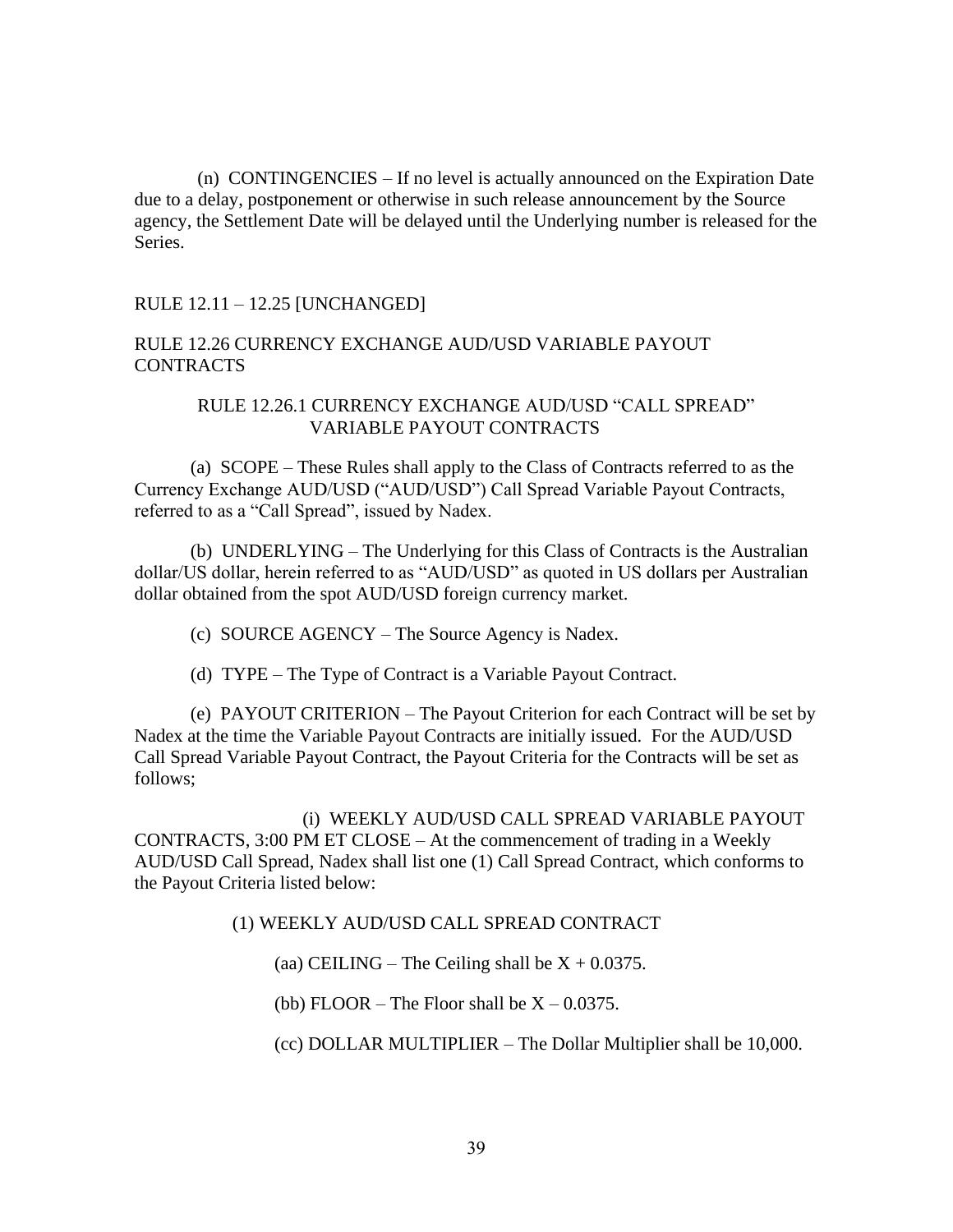(2) In each case, "X" equals the last AUD/USD price, as reported by the Source Agency, rounded to the nearest 0.0010.

(ii) WEEKLY AUD/USD CALL SPREAD VARIABLE PAYOUT CONTRACTS, 3:00 PM ET CLOSE – At the commencement of trading in a Weekly AUD/USD Call Spread, Nadex shall list five (5) Call Spread Contracts with overlapping ranges, which conforms to the Payout Criteria listed below:

(1) CONTRACT 1: The Ceiling shall be  $X - 0.0125$ ; The Floor shall be  $X -$ 0.0375.

(2) CONTRACT 2: The Ceiling shall be X; The Floor shall be  $X - 0.0250$ .

(3) CONTRACT 3: The Ceiling shall be  $X + 0.0125$ ; The Floor shall be  $X -$ 

0.0125.

(4) CONTRACT 4: The Ceiling shall be  $X + 0.0250$ ; The Floor shall be X.

(5) CONTRACT 5: The Ceiling shall be  $X + 0.0375$ ; The Floor shall be  $X -$ 

0.0125.

(6) DOLLAR MULTIPLIER – The Dollar Multiplier shall be 10,000.

(7) In each case, "X" equals the last AUD/USD price, as reported by the Source Agency, rounded to the nearest 0.0010.

(iii) DAILY AUD/USD CALL SPREAD VARIABLE PAYOUT CONTRACTS, 3:00 PM ET CLOSE - At the commencement of trading in a Daily AUD/USD Call Spread Variable Payout Contract, referred to as a 'Call Spread', Nadex shall list one (1) Call Spread Contract, which conforms to one of the Payout Criteria listed below:

(1) DAILY AUD/USD CALL SPREAD CONTRACT:

(aa) CEILING – The Ceiling shall be  $X + 0.0250$ .

(bb) FLOOR – The Floor shall be  $X - 0.0250$ .

(cc) DOLLAR MULTIPLIER – The Dollar Multiplier shall be 10,000.

(2) In each case, "X" equals the last AUD/USD price, as reported by the Source Agency, rounded to the nearest 0.0010.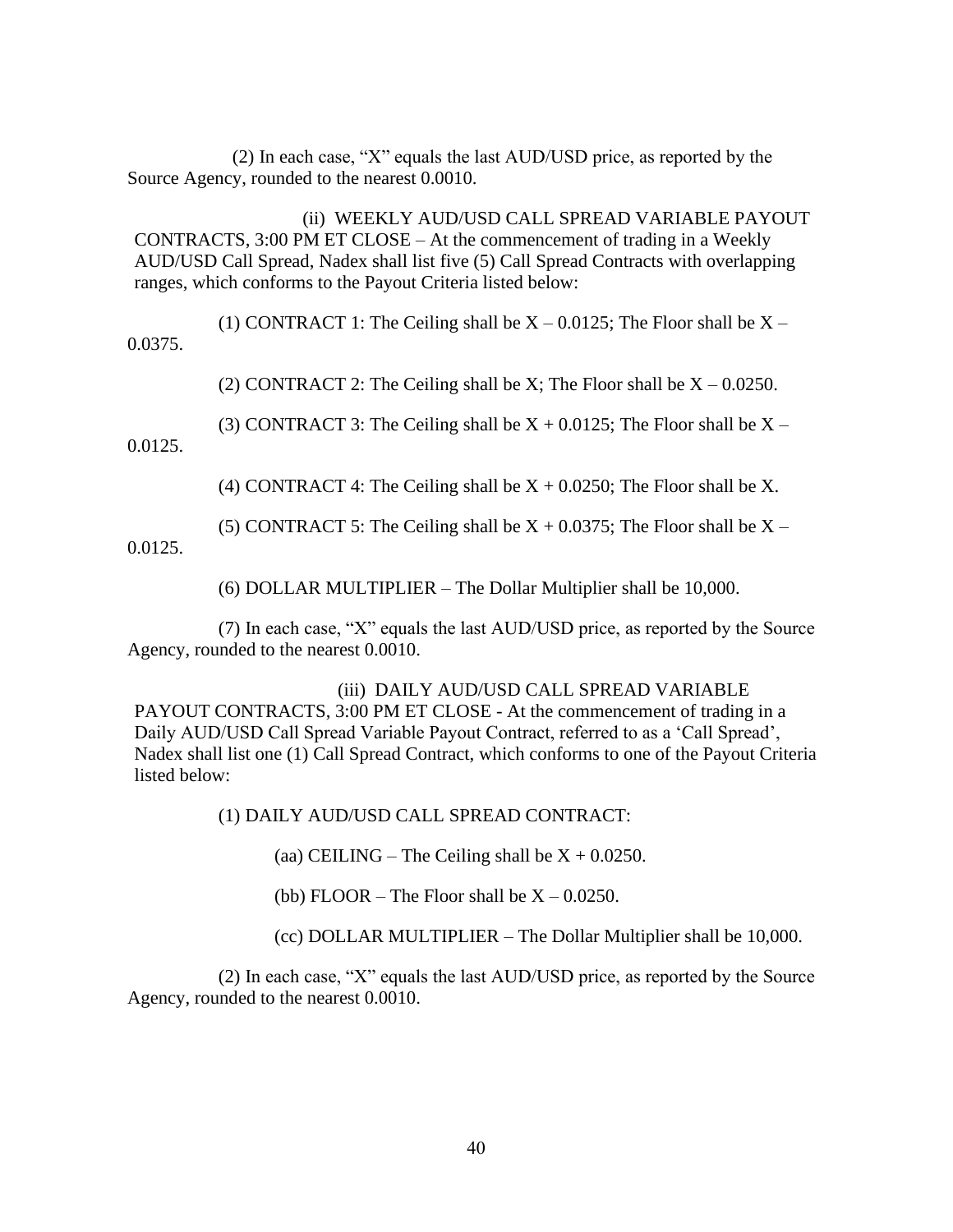#### (iv) DAILY AUD/USD CALL SPREAD CONTRACTS, 3:00

PM ET CLOSE - Nadex shall list a set of three (3) Call Spread Contracts with overlapping ranges, which conform to the Payout Criteria listed below:

(1) CONTRACT 1: The Ceiling shall be X; The Floor shall be  $X - 0.0250$ .

(2) CONTRACT 2: The Ceiling shall be  $X + 0.0125$ ; The Floor shall be  $X -$ 

0.0125.

(3) CONTRACT 3: The Ceiling shall be  $X + 0.0250$ ; The Floor shall be X.

(4) DOLLAR MULTIPLIER – The Dollar Multiplier shall be 10,000.

(5) In each case, "X" equals the last AUD/USD price, as reported by the Source Agency, rounded to the nearest 0.0010.

(v) INTRADAY AUD/USD CALL SPREAD CONTRACTS, 6:00PM to 11:00PM, 11:00PM to 7:00AM, and 7:00AM to 3:00PM ET CLOSE - Nadex shall list a set of three (3) Call Spread Contracts with overlapping ranges, which conform to the Payout Criteria listed below:

(1) CONTRACT 1: The Ceiling shall be X; The Floor shall be X- 0.0200.

(2) CONTRACT 2: The Ceiling shall be  $X + 0.0100$ ; The Floor shall be  $X -$ 0.0100

(3) CONTRACT 3: The Ceiling shall be  $X + 0.0200$ ; The Floor shall be X.

(4) DOLLAR MULTIPLIER – The Dollar Multiplier shall be 10,000.

(5) In each case, "X" equals the last AUD/USD price, as reported by the Source Agency, rounded to the nearest 0.0010.

(vi) INTRADAY 2-HOUR AUD/USD CALL SPREAD CONTRACTS, 8:00PM, 9:00PM, 10:00PM, 11:00PM, 12:00AM, 1:00AM, 2:00AM, 3:00AM, 4:00AM, 5:00AM, 6:00AM, 7:00AM, 8:00AM, 9:00AM, 10:00AM, 11:00AM, 12:00PM, 1:00PM, 2:00PM, and 3:00PM ET CLOSE - Nadex shall list a set of three (3) Call Spread Contracts that open 2 hours prior to the stated closing time(s) above with overlapping ranges, which conform to the Payout Criteria listed below:

(1) CONTRACT 1: The Ceiling shall be X; The Floor shall be X- 0.0100.

(2) CONTRACT 2: The Ceiling shall be  $X + 0.0050$ ; The Floor shall be  $X -$ 0.0050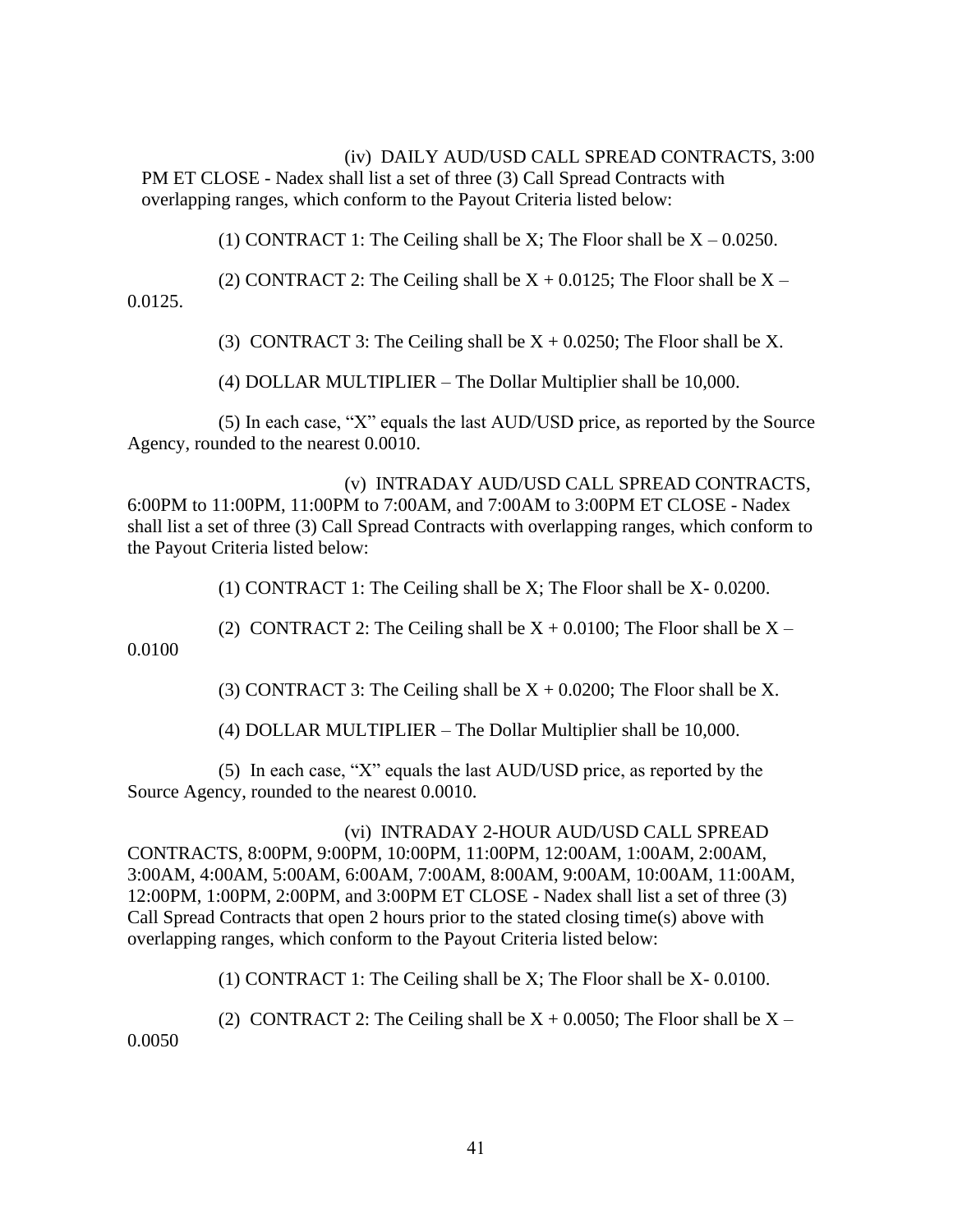(3) CONTRACT 3: The Ceiling shall be  $X + 0.0100$ ; The Floor shall be X.

(4) DOLLAR MULTIPLIER – The Dollar Multiplier shall be 10,000.

(5) In each case, "X" equals the last AUD/USD price, as reported by the Source Agency, rounded to the nearest 0.0010.

(vii) Nadex may list additional Call Spread Contracts with different ranges of Payout Criteria on a discretionary basis in accordance with the CEA and Commission Regulations.

(f) MINIMUM TICK – The Minimum Tick size for AUD/USD Call Spread Contracts shall be 0.0001.

(g) POSITION LIMIT – The Position Limits for AUD/USD Call Spread Contracts shall be 250 Contracts.There are currently no Position Limits for AUD/USD Call Spread Contracts.

(h) LAST TRADING DATE – The Last Trading Date in a Series is the same date as the Settlement Date.

(i) SETTLEMENT DATE – The Settlement Date of the Contract shall be the same date as the Expiration Date.

(j) EXPIRATION DATE – The Expiration Date of the Contract shall be the date on which the AUD/USD Expiration Value is released by the Source Agency.

(k) SETTLEMENT VALUE – The Settlement Value is the amount paid to the holder of either a Short or Long Variable Payout Contract on Settlement Date. The Settlement Value of a Variable Payout Contract is determined as described in the definition for Long and Short Variable Payout Contracts.

(l) EXPIRATION VALUE – The Expiration Value is the price or value of AUD/USD Index Value released by the Source Agency at Expiration on the Expiration Date. The Expiration Value is calculated by the Source Agency by taking all Midpoints between the bid/ask spread (ten pips wide or less) occurring in the ten (10) seconds leading up to the close of trading of the AUD/USD Call Spread Contract, provided at least ten (10) Midpoints are captured during the ten (10) second period, removing the highest thirty (30) percent of Midpoints and the lowest thirty  $(30)$  percent of Midpoints from the data set<sup>18</sup>,

<sup>&</sup>lt;sup>18</sup> If 30% of the data set would result in a non-integer number of Midpoints, the number of Midpoints to be removed from the set will be rounded down. For example, if the number of Midpoints collected during the last 10 seconds prior to the close of trading was 14, 30% of the data set would be 4.2 Midpoints. As 4.2 is a non-integer number, the value will be rounded down, and the 4 highest and 4 lowest Midpoints will be removed from the data set.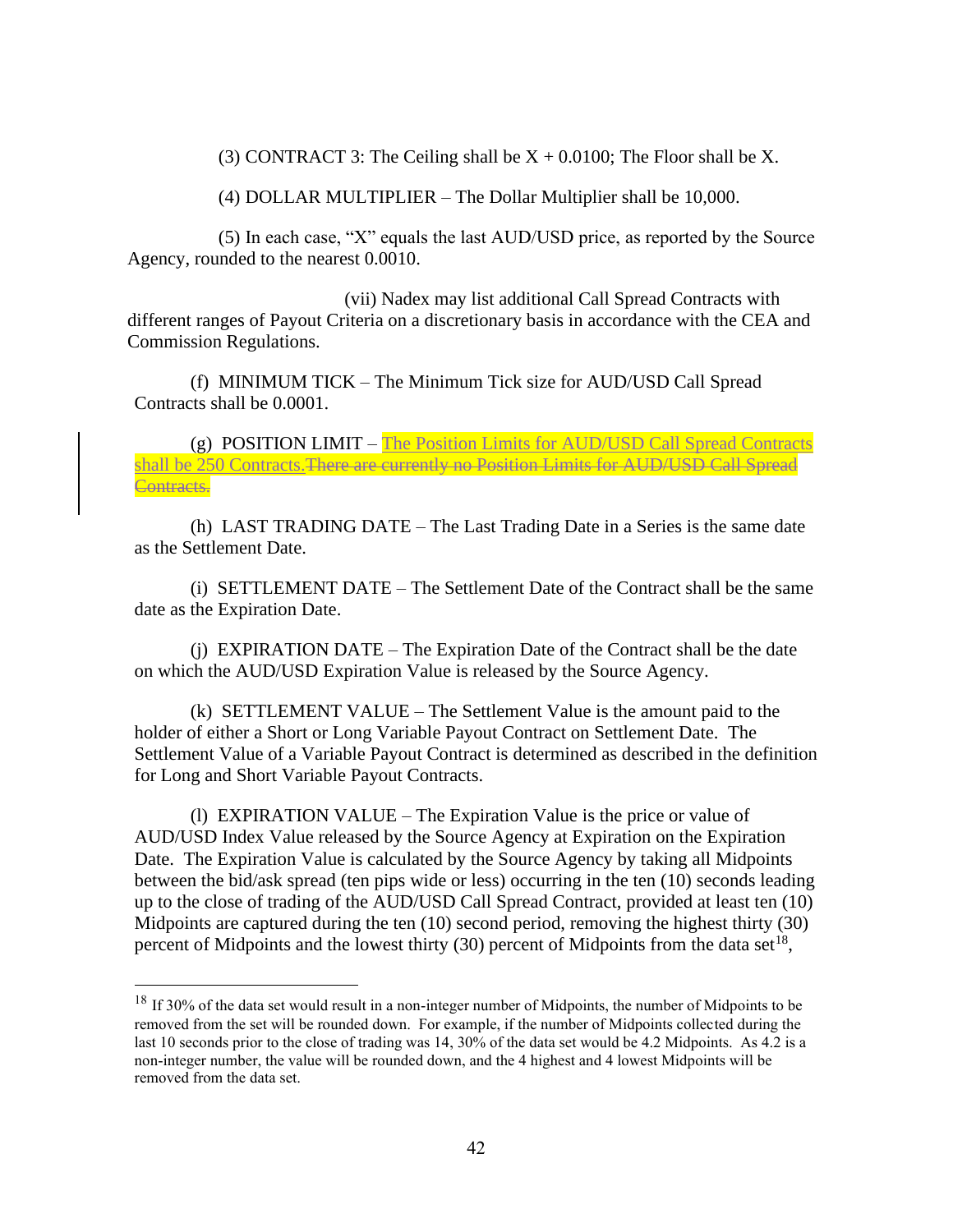using the remaining AUD/USD Midpoints to calculate the Expiration Value. The calculation used is a simple average of the remaining AUD/USD Midpoints, rounded to one decimal point past the precision of the underlying market. In the event the time it takes to collect at least ten (10) Midpoints (ten pips wide or less) exceeds the ten (10) second time period, the Expiration Value is calculated by the Source Agency by taking the last ten (10) Midpoints between the bid/ask spread (ten pips wide or less) just prior to the close of trading of the AUD/USD Call Spread Contract and removing the highest three (3) Midpoints and the lowest three (3) Midpoints, using the remaining four (4) AUD/USD Midpoints to calculate the Expiration Value. The calculation used is a simple average of all four (4) AUD/USD Midpoints, rounded to one decimal point past the precision of the underlying market.

(m) CONTINGENCIES – If no level is actually announced on the Expiration Date due to a delay, postponement or otherwise in such release announcement by the Source Agency, the Settlement Date will be delayed until the Underlying number is released for that Series.

# RULE 12.26.2 CURRENCY EXCHANGE AUD/USD "TOUCH BRACKET" VARIABLE PAYOUT CONTRACTS

(a) SCOPE – These Rules shall apply to the Class of Contracts referred to as the Currency Exchange AUD/USD ("AUD/USD") Touch Bracket Variable Payout Contracts, referred to as a 'Touch Bracket", issued by Nadex.

(b) UNDERLYING – The Underlying for this Class of Contracts is the Australian dollar/US dollar, herein referred to as "AUD/USD" as quoted in US dollars per Australian dollar obtained from the spot AUD/USD foreign currency market.

(c) SOURCE AGENCY – The Source Agency is Nadex.

(d) TYPE – The Type of Contract is a Variable Payout Contract.

(e) PAYOUT CRITERION – The Payout Criterion for each Contract will be set by Nadex at the time the Variable Payout Contracts are initially issued. For the AUD/USD Touch Bracket Contracts, the Payout Criteria for the Contracts will be set as follows:

(i) WEEKLY AUD/USD TOUCH BRACKET VARIABLE PAYOUT CONTRACTS, Expiration is the earlier of (a) 3:00PM ET on the Last Trade Day of the contract listing, or (b) when the AUD/USD Index Value is equal to or greater than the Ceiling, or equal to or less than the Floor. Nadex shall list a set of four (4) Touch Bracket Variable Payout Contracts, each referred to as a 'Touch Bracket', that open at 6:00PM ET on the first Trade Day of the week, with overlapping ranges, which conform to the Payout Criteria listed below.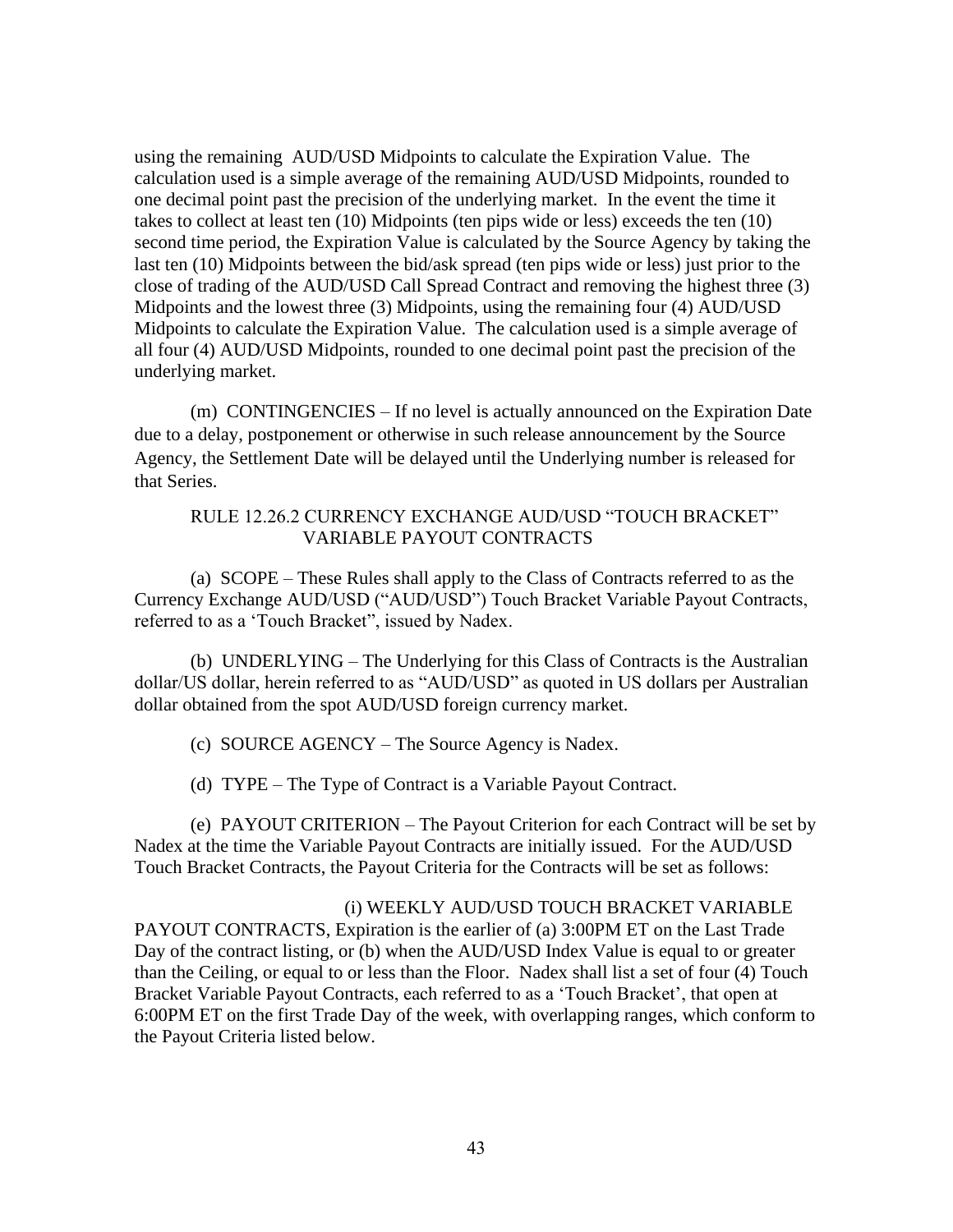(1) CONTRACT 1: The Ceiling shall be  $X + 0.0080$ ; The Floor shall be X-0.0020.

> (2) CONTRACT 2: The Ceiling shall be  $X + 0.0060$ ; The Floor shall be  $X -$ 0.0040.

(3) CONTRACT 3: The Ceiling shall be  $X + 0.0040$ ; The Floor shall be X-0.0060.

(4) CONTRACT 4: The Ceiling shall be  $X + 0.0020$ ; The Floor shall be  $X -$ 0.0080.

(5) DOLLAR MULTIPLIER – The Dollar Multiplier shall be 10,000.

(6) In each case, "X" equals the last AUD/USD price, as reported by the Source Agency, rounded to the nearest 0.0001.

(ii) Upon the early Expiration of a Touch Bracket, Nadex may list a new Touch Bracket with a Ceiling of  $X + 0.0080$  (or 0.0020) and a Floor of  $X -$ 0.0020 (or 0.0080) where X equals the Ceiling (or Floor) of the Touch Bracket that expired early. The newly listed Touch Bracket will have the same Last Trade Day as originally established for the expired Touch Bracket and the same Dollar Multiplier as the expired Touch Bracket.

(f) MINIMUM TICK –The Minimum Tick size for the AUD/USD Touch Bracket Variable Payout Contracts shall be 0.0001.

(g) POSITION LIMIT –The Position Limit for AUD/USD Touch Bracket Variable Payout Contracts shall be 100 Contracts.

(h) LAST TRADING DATE – The Last Trading Date in a Series is the same date as the Settlement Date.

(i) SETTLEMENT DATE – The Settlement Date of the Contract shall be the same date as the Expiration Date.

(j) EXPIRATION DATE – The Expiration Date of the Contract shall be the date on which the AUD/USD Expiration Value is released by the Source Agency.

(k) SETTLEMENT VALUE – The Settlement Value is the amount paid to the holder of either a Short or Long Variable Payout Contract on Settlement Date. The Settlement Value of a Variable Payout Contract is determined as described in the definition for Long and Short Variable Payout Contracts.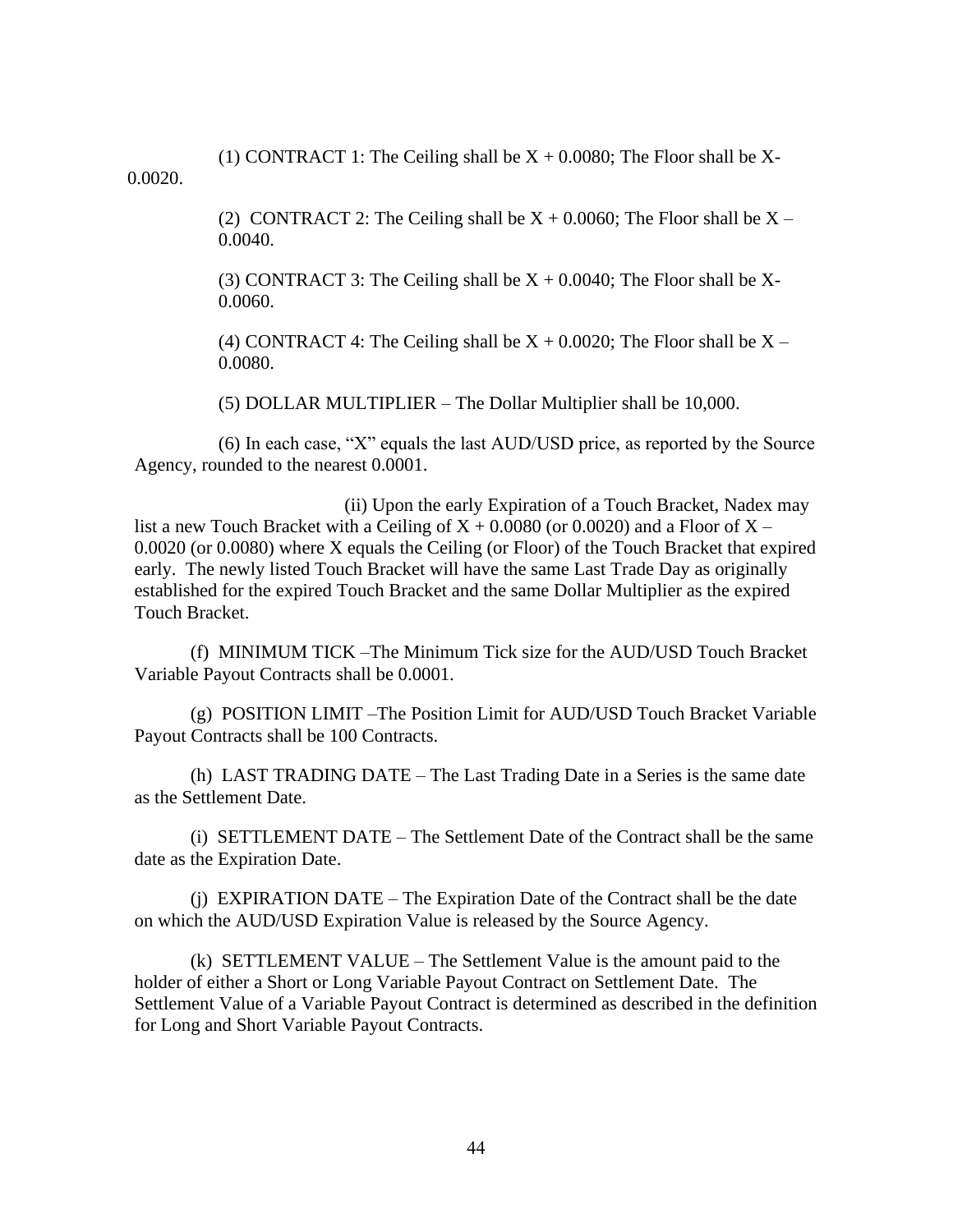(l) AUD/USD INDEX VALUE – The Source Agency shall calculate and produce a AUD/USD Index Value once each second throughout the life of the AUD/USD Variable Payout contracts. That is, each second the Source Agency will calculate a AUD/USD Index Value by taking all Midpoints between the bid/ask spread (ten pips wide or less) occurring in the ten (10) seconds leading up to the Calculation Time, provided at least ten (10) Midpoints are captured during the ten (10) second period, removing the highest thirty (30) percent of Midpoints and the lowest thirty (30) percent of Midpoints from the data set<sup>19</sup>, using the remaining AUD/USD Midpoints to calculate the AUD/USD Index Value for that second. The calculation used is a simple average of the remaining AUD/USD Midpoints, rounded to one decimal point past the precision of the underlying market. In the event the time it takes to collect at least ten (10) Midpoints (ten pips wide or less) exceeds the ten (10) second time period, the AUD/USD Index Value is calculated by the Source Agency by taking the last ten (10) Midpoints between the bid/ask spread (ten pips wide or less) just prior to the Calculation Time and removing the highest three (3) Midpoints and the lowest three (3) Midpoints, using the remaining four (4) AUD/USD Midpoints to calculate the AUD/USD Index Value. The calculation used is a simple average of all four (4) AUD/USD Midpoints, rounded to one decimal point past the precision of the underlying market.

(m) EXPIRATION VALUE – The Expiration Value is the AUD/USD Index Value released by the Source Agency at Expiration on the Expiration Date.

(n) CONTINGENCIES – If no level is actually announced on the Expiration Date due to a delay, postponement or otherwise in such release announcement by the Source Agency, the Settlement Date will be delayed until the Underlying number is released for that Series.

#### RULE 12.27 CURRENCY EXCHANGE AUD/USD BINARY CONTRACTS

(a) SCOPE – These Rules shall apply to the Class of Contracts referred to as the Currency Exchange AUD/USD ("AUD/USD") Binary Contract issued by Nadex.

(b) UNDERLYING – The Underlying for this Class of Contracts is the Australian dollar/US dollar herein referred to as "AUD/USD" as quoted in U.S. dollars per Australian dollar obtained from the spot AUD/USD foreign currency market.

(c) SOURCE AGENCY – The Source Agency is Nadex.

<sup>&</sup>lt;sup>19</sup> If 30% of the data set would result in a non-integer number of Midpoints, the number of Midpoints to be removed from the set will be rounded down. For example, if the number of Midpoints collected during the last 10 seconds prior to the close of trading was 14, 30% of the data set would be 4.2 Midpoints. As 4.2 is a non-integer number, the value will be rounded down, and the 4 highest and 4 lowest Midpoints will be removed from the data set.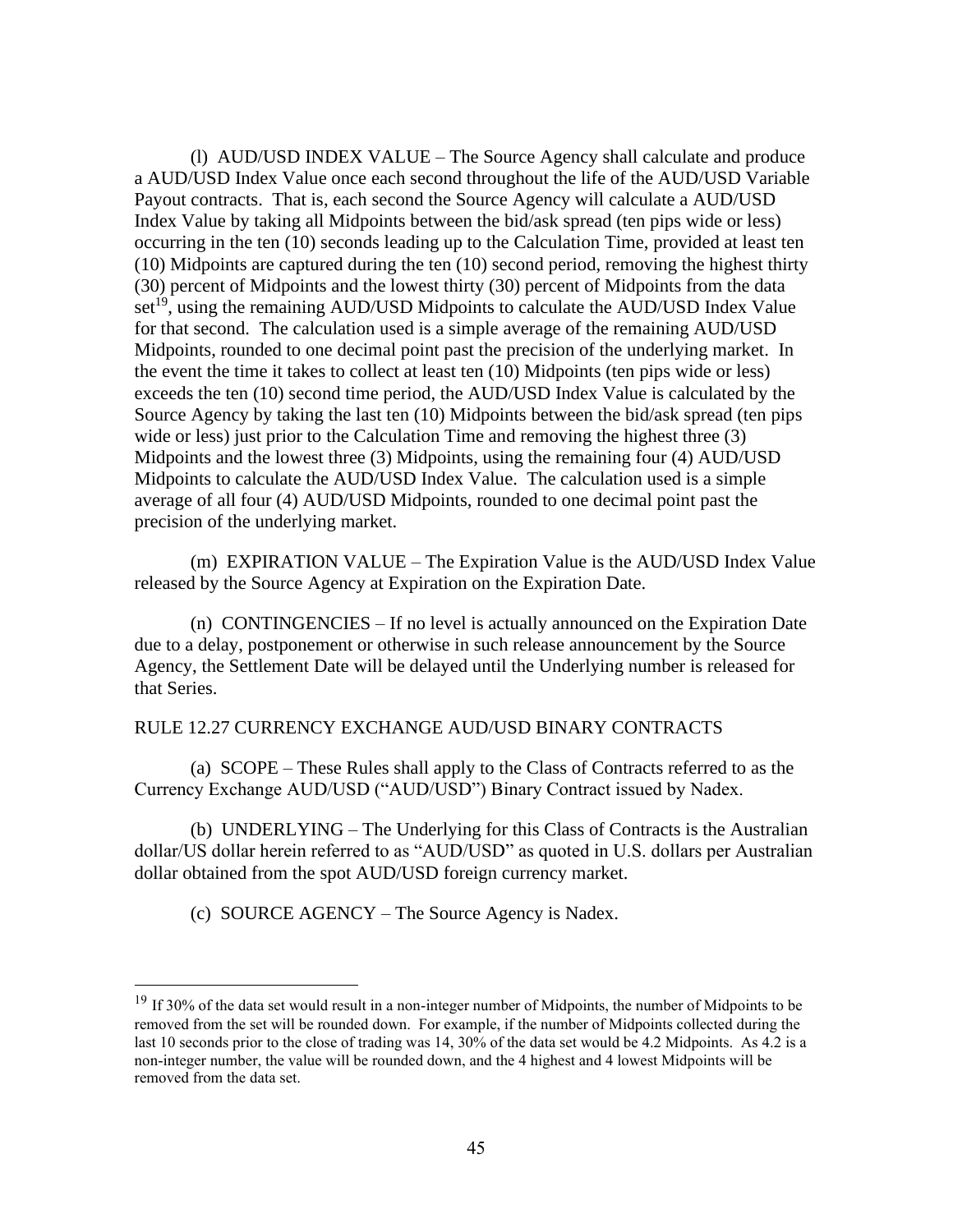(d) TYPE – The type of Contract is a Binary Contract.

(e) PAYOUT CRITERION – The Payout Criterion for each Contract will be set by Nadex at the time the Binary Contracts are initially issued. For the AUD/USD Binary Contract, the Payout Criteria for the Contracts will be set as follows:

- (i) WEEKLY AUD/USD BINARY CONTRACTS
- (1) EXPIRATION TIME 3 PM ET CLOSE
- (2) STRIKE INTERVAL WIDTH The interval width between each strike level

shall be 0.0050.

(3) NUMBER OF STRIKE LEVELS LISTED - Fourteen (14) strike levels will

be listed for each Weekly AUD/USD Binary Contract Series.

(4) STRIKE LEVELS GENERATED - Strike levels will be generated such

that

Binary Contract "W" is valued 'at-the-money' in relation to the

Underlying

 market as determined by the Source Agency, immediately before the issuance

 of these Contracts, and shall be measured in U.S. cents rounded to the nearest

value ending in either 0.0025 or 0.0075 as reported by the Source

Agency.

 Six (6) strike levels will be generated above Binary Contract W at an interval

 of 0.0050, and seven (7) strike levels will be generated below Binary Contract W at an interval of  $0.0050$  (e.g. W –  $0.0050$ ; W; W +  $0.0050$ ). The

 Contract will have a Payout Criterion of greater than the strike level value.

### (ii) DAILY AUD/USD BINARY CONTRACTS

- (1) EXPIRATION TIME 3 AM, 7 AM, 11 AM, 3 PM, 7 PM, 11 PM ET CLOSE
- (2) STRIKE INTERVAL WIDTH The interval width between each strike level

shall be 0.0012.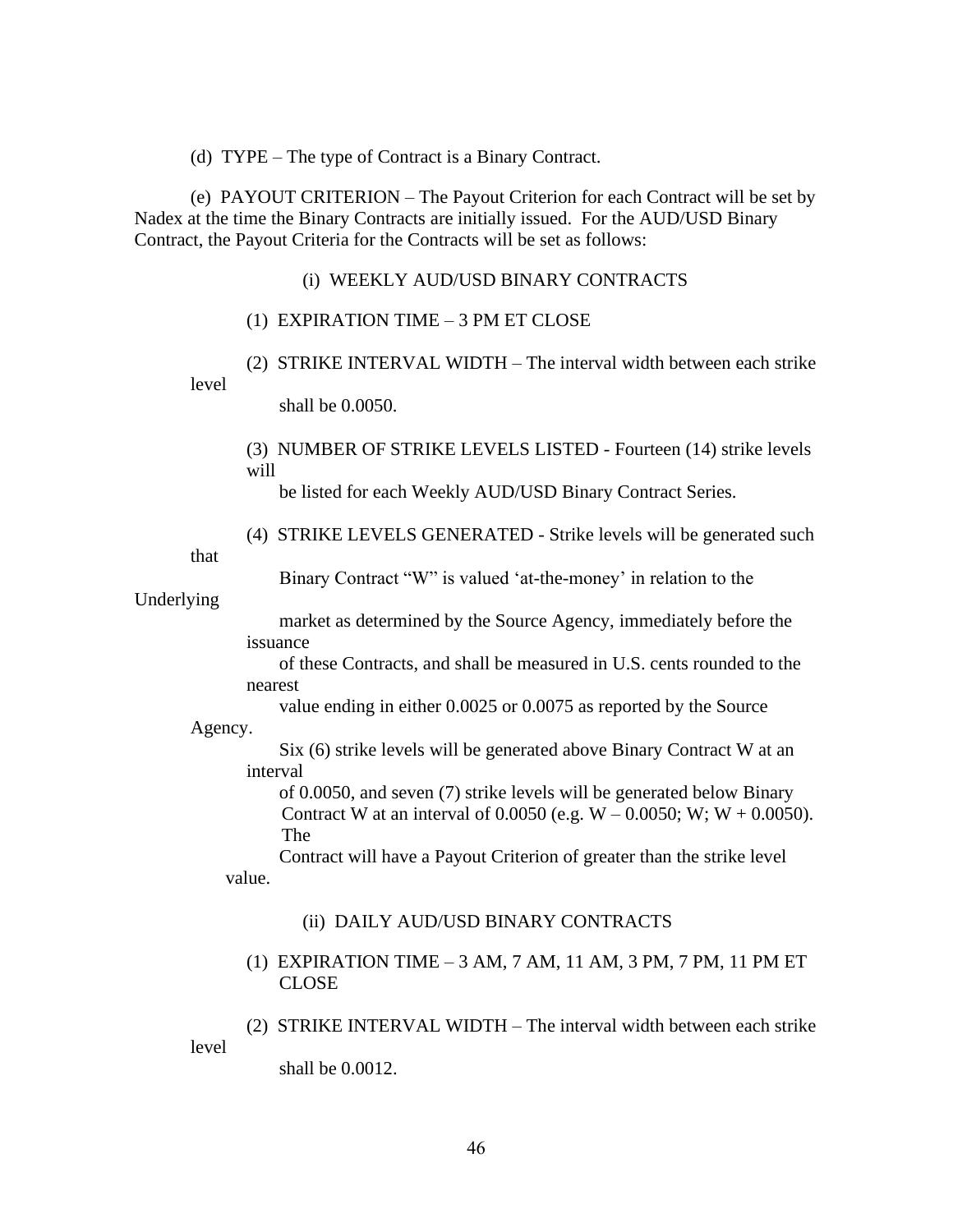| levels<br>will be listed for each Daily AUD/USD Binary Contract Series.                                                                        |  |
|------------------------------------------------------------------------------------------------------------------------------------------------|--|
|                                                                                                                                                |  |
| (4) STRIKE LEVELS GENERATED - Strike levels will be generated such<br>that                                                                     |  |
| Binary Contract "X" is valued 'at-the-money' in relation to the<br>Underlying                                                                  |  |
| market as determined by the Source Agency, immediately before the<br>issuance                                                                  |  |
| of these Contracts, and shall be measured in U.S. cents rounded to the<br>nearest                                                              |  |
| value ending in 0.0020 as reported by the Source Agency. Ten (10)<br>strike                                                                    |  |
| levels will be generated above Binary Contract X at an interval of<br>$0.0012$ , and                                                           |  |
| ten (10) strike levels will be generated below Binary Contract X at an<br>interval                                                             |  |
| of 0.0012 (e.g. $X - 0.0012$ ; $X$ ; $X + 0.0012$ ). The Contract will have a                                                                  |  |
| Payout<br>Criterion of greater than the strike level value.                                                                                    |  |
| (iii) INTRADAY 2-HOUR AUD/USD BINARY CONTRACTS                                                                                                 |  |
| (1) EXPIRATION TIME - 8 PM, 9 PM, 10 PM, 11 PM, 12 AM, 1 AM, 2                                                                                 |  |
| AM,<br>3 AM, 4 AM, 5 AM, 6 AM, 7 AM, 8 AM, 9 AM, 10 AM, 11 AM, 12                                                                              |  |
| PM,<br>1 PM, 2 PM, 3 PM, 4 PM, 5 PM ET CLOSE                                                                                                   |  |
| (2) STRIKE INTERVAL WIDTH - The interval width between each strike                                                                             |  |
| level<br>shall be 0.0004.                                                                                                                      |  |
| (3) NUMBER OF STRIKE LEVELS LISTED – Nineteen (19) strike levels<br>will be listed for each Intraday 2-Hour AUD/USD Binary Contract<br>Series. |  |

(4) STRIKE LEVELS GENERATED - Strike levels will be generated such that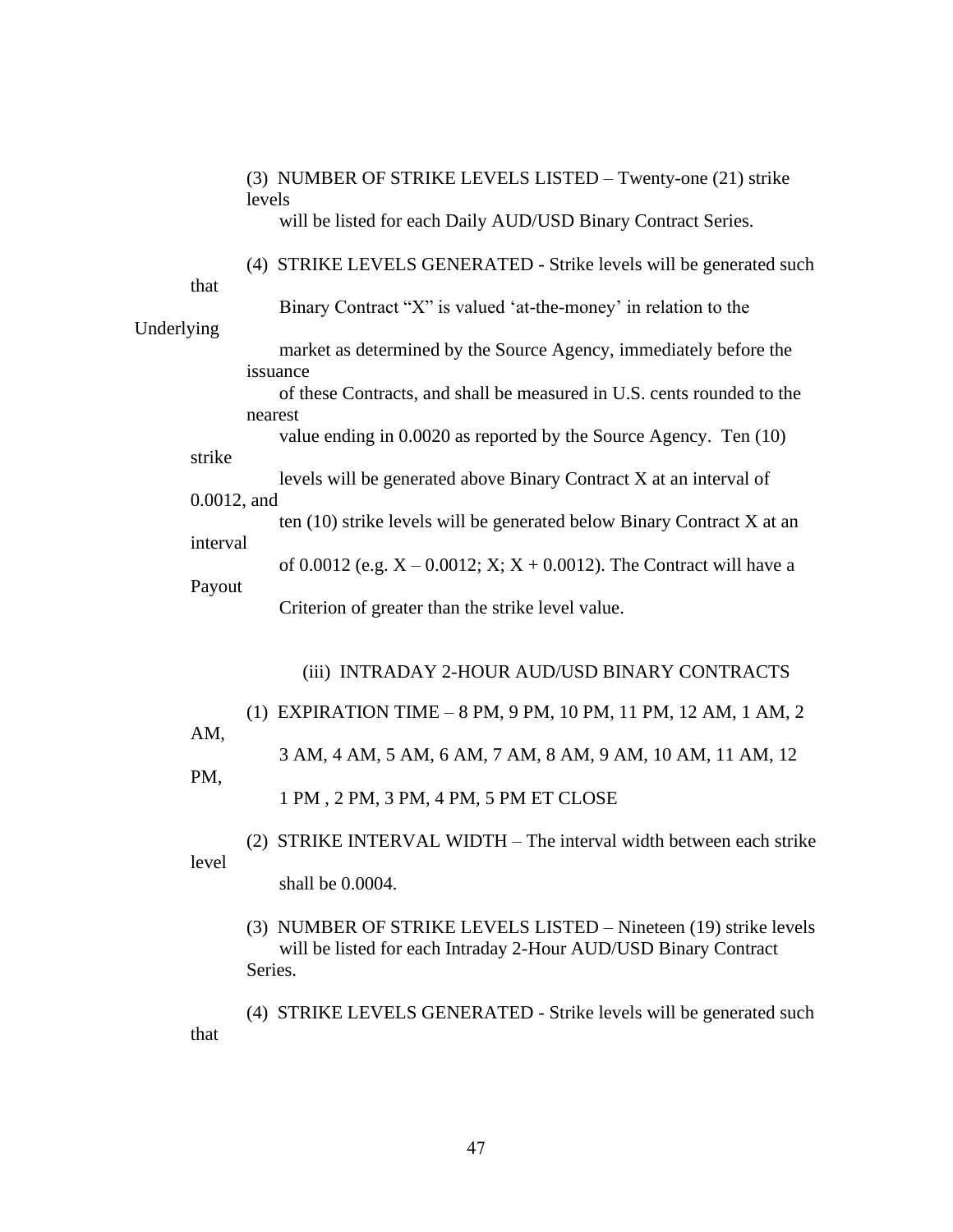Binary Contract "Y" is valued 'at-the-money' in relation to the

Underlying

 market as determined by the Source Agency, immediately before the issuance

 of these Contracts, and shall be measured in U.S. cents rounded to the nearest

value ending in either 0.0000, 0.0002, 0.0004, 0.0006, or 0.0008 as reported by the Source Agency. Nine (9) strike levels will be generated above Binary Contract Y at an interval of 0.0004, and nine (9) strike levels will be generated below Binary Contract Y at an interval of 0.0004 (e.g.  $Y - 0.0004$ ;  $Y$ ;  $Y + 0.0004$ ). The Contract will have a Payout Criterion of greater than the strike level value.

(iv) INTRADAY 5-MINUTE AUD/USD BINARY CONTRACTS

(1) EXPIRATION TIME – 5-Minute Binary Contracts will expire every 5 minutes beginning Sunday at 6:05pm ET and ending Friday at 4:00pm ET.

(2) STRIKE INTERVAL WIDTH – The interval width between each strike

 shall be 0.0002 for expirations occurring between 6:05pm ET and 8:05am ET and between 12:10pm ET and 5:00pm ET; the interval width shall be 0.0004 for expirations occurring between 8:10am ET and 12:05pm ET.

- (3) NUMBER OF STRIKE LEVELS LISTED Five (5) strike levels will be listed for each Intraday 5-Minute AUD/USD Binary Contract Series.
- (4) STRIKE LEVELS GENERATED Strike levels will be generated such

that

level

Binary Contract "Z" is valued 'at-the-money' in relation to the

Underlying

 market as determined by the Source Agency, immediately before the issuance

 of these Contracts, and shall be measured in U.S. cents rounded to the nearest

 value ending in either 0.0001, 0.0003, 0.0005, 0.0007, or 0.0009 as reported by the Source Agency. For expirations occurring between 6:05pm ET and 8:05am ET and between 12:10pm ET and 5:00pm ET, two (2) strike levels will be generated above Binary Contract Z at an interval of 0.0002, and two (2) strike levels will be generated below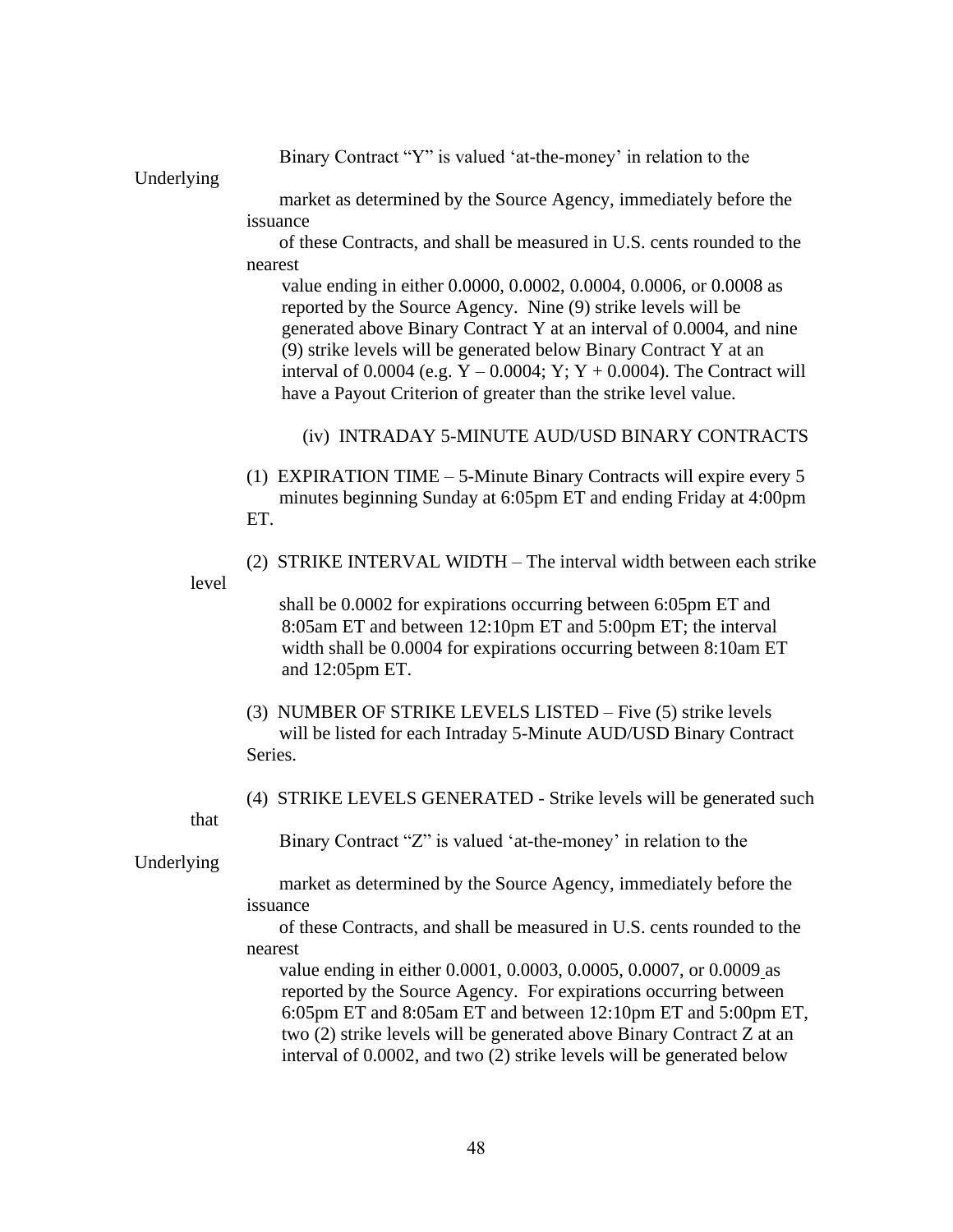Binary Contract Z at an interval of  $0.0002$  (e.g.  $Z - 0.0002$ ; Z; Z + 0.0002). The Contract will have a Payout Criterion of greater than the strike level value. For expirations occurring between 8:10am ET and 12:05pm ET, two (2) strike levels will be generated above Binary Contract Z at an interval of 0.0004, and two (2) strike levels will be generated below Binary Contract Z at an interval of  $0.0004$  (e.g.  $Z -$ 0.0004;  $Z$ ;  $Z + 0.0004$ ). The Contract will have a Payout Criterion of greater than the strike level value.

(5) Nadex may, in its discretion, temporarily refrain from the listing of any 5-Minute

> Binary Contract due to the unavailability of the underlying market upon which the Contract is based, or any other condition Nadex determines

may be

detrimental to the listing of the Contract.

(v) Nadex may list additional AUD/USD Binary Contracts with different ranges of Payout Criteria on a discretionary basis in accordance with the CEA and Commission Regulations.

(f) MINIMUM TICK – The Minimum Tick size for AUD/USD Binary Contracts shall be \$0.25.

(g) POSITION LIMIT – The Position Limits for AUD/USD Binary Contracts shall be 2,500 Contracts. There are currently no Position Limits for AUD/USD Binary Contract.

(h) LAST TRADING DATE – The Last Trading Date in a Series is the same as the Expiration Date. No trading in the AUD/USD Binary Contracts shall occur after its Last Trading Date.

(i) SETTLEMENT DATE – The Settlement Date will be the date on which the AUD/USD number as reported by the Source Agency.

(j) EXPIRATION DATE – The Expiration Date of the Contract will be the date on which the AUD/USD number is scheduled to be released.

(k) SETTLEMENT VALUE – The Settlement Value is the amount paid to the holder of the in the money Contract on the Settlement Date. The Settlement Value of an in the money AUD/USD Binary Contract is \$100.

(l) EXPIRATION VALUE – The Expiration Value is the price or value of AUD/USD released by the Source Agency on the Expiration Date. The Expiration Value is calculated by the Source Agency by taking all Midpoints between the bid/ask spread (ten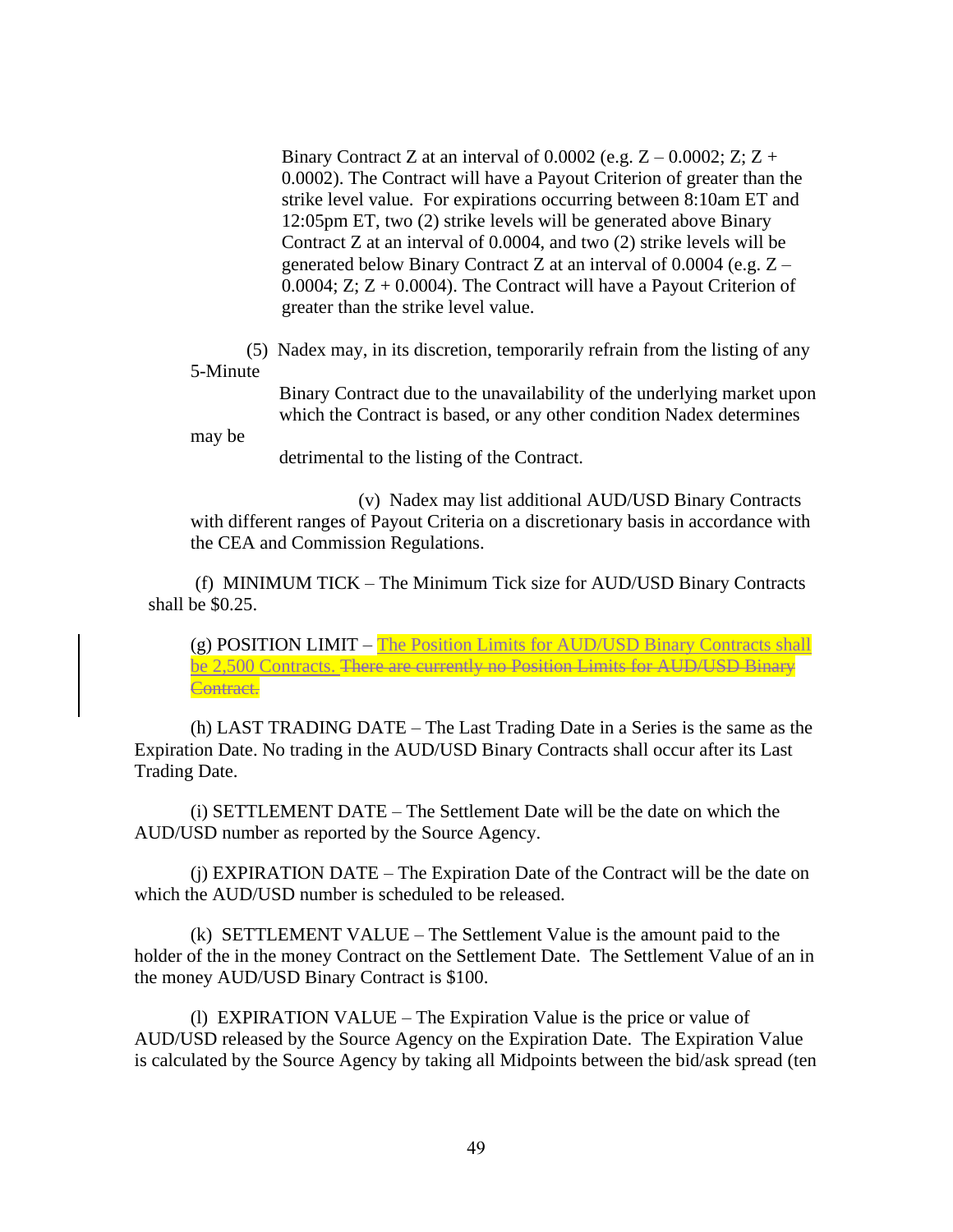pips wide or less) occurring in the ten (10) seconds leading up to the close of trading of the AUD/USD Binary Contract, provided at least ten (10) Midpoints are captured during the ten (10) second period, removing the highest thirty (30) percent of Midpoints and the lowest thirty (30) percent of Midpoints from the data set<sup>20</sup>, using the remaining AUD/USD Midpoints to calculate the Expiration Value. The calculation used is a simple average of the remaining AUD/USD Midpoints, rounded to one decimal point past the precision of the underlying market. In the event the time it takes to collect at least ten (10) Midpoints (ten pips wide or less) exceeds the ten (10) second time period, the Expiration Value is calculated by the Source Agency by taking the last ten (10) Midpoints between the bid/ask spread (ten pips wide or less) just prior to the close of trading of the AUD/USD Binary Contract and removing the highest three (3) Midpoints and the lowest three (3) Midpoints, using the remaining four (4) AUD/USD Midpoints to calculate the Expiration Value. The calculation used is a simple average of all four (4) AUD/USD Midpoints, rounded to one decimal point past the precision of the underlying market.

(m) CONTINGENCIES – If no level is actually announced on the Expiration Date due to a delay, postponement or otherwise in such release announcement by the Source Agency, the Settlement Date will be delayed until the Underlying number is released for that Series.

### RULE 12.28 CURRENCY EXCHANGE EUR/USD VARIABLE PAYOUT CONTRACTS

## RULE 12.28.1 CURRENCY EXCHANGE EUR/USD "CALL SPREAD" VARIABLE PAYOUT CONTRACTS

(a) SCOPE – These Rules shall apply to the Class of Contracts referred to as the Currency Exchange EUR/USD ("EUR/USD") Call Spread Variable Payout Contracts, referred to as a "Call Spread", issued by Nadex.

(b) UNDERLYING – The Underlying for this Class of Contracts is the Euro/US dollar, herein referred to as "EUR/USD" as quoted in US dollars per Euro obtained from the spot EUR/USD foreign currency market.

- (c) SOURCE AGENCY The Source Agency is Nadex.
- (d) TYPE The Type of Contract is a Variable Payout Contract.

 $20$  If 30% of the data set would result in a non-integer number of Midpoints, the number of Midpoints to be removed from the set will be rounded down. For example, if the number of Midpoints collected during the last 10 seconds prior to the close of trading was 14, 30% of the data set would be 4.2 Midpoints. As 4.2 is a non-integer number, the value will be rounded down, and the 4 highest and 4 lowest Midpoints will be removed from the data set.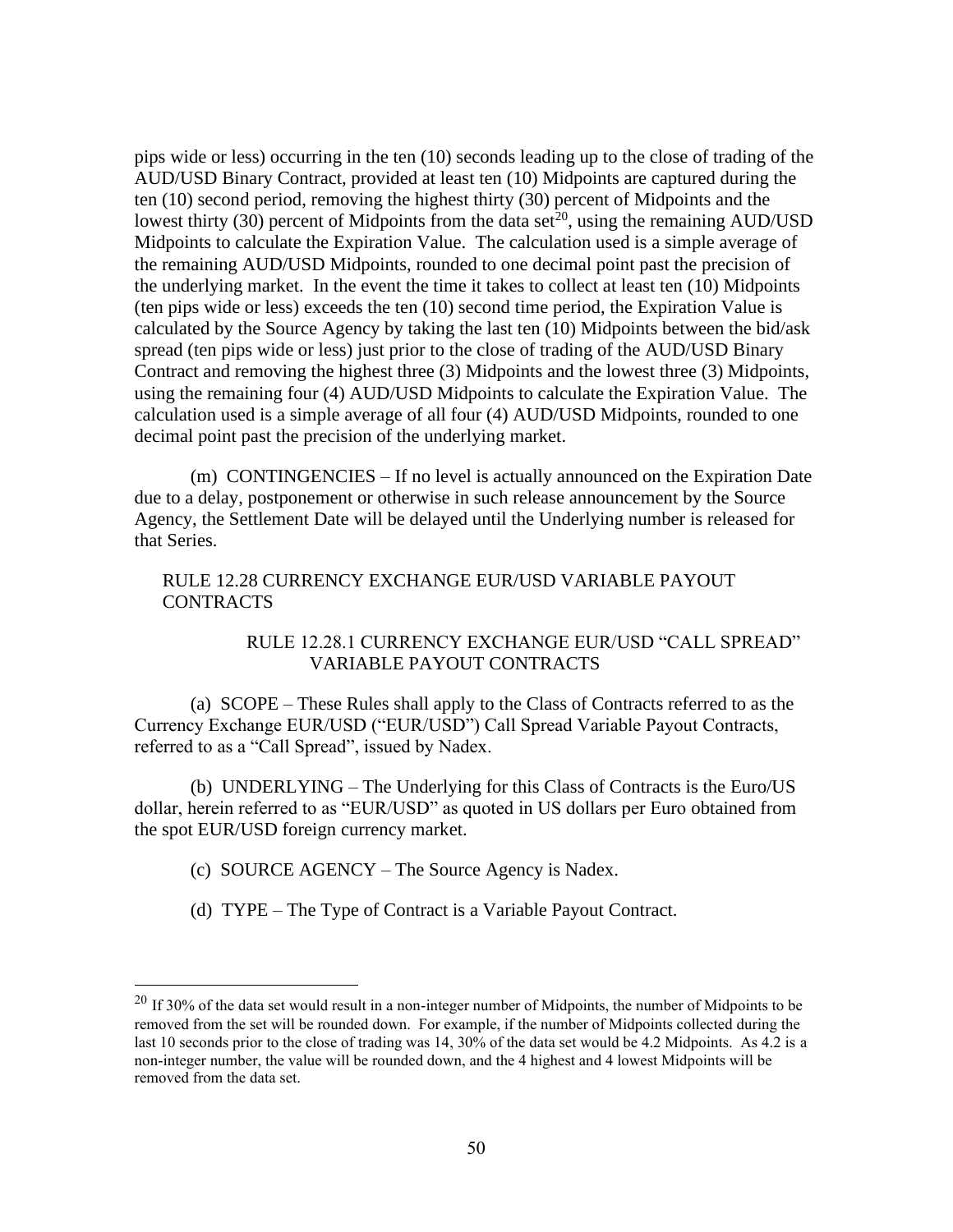(e) PAYOUT CRITERION – The Payout Criterion for each Contract will be set by Nadex at the time the Variable Payout Contracts are initially issued. For the EUR/USD Call Spreads, the Payout Criteria for the Contracts will be set as follows:

(i) WEEKLY EUR/USD CALL SPREAD VARIABLE PAYOUT CONTRACTS, 3:00 PM ET CLOSE – At the commencement of trading in a Weekly EUR/USD Call Spread, Nadex shall list one (1) Call Spread Contract, which conforms to the Payout Criteria listed below:

(1) WEEKLY EUR/USD CALL SPREAD CONTRACT

(aa) CEILING – The Ceiling shall be  $X + 0.0375$ .

(bb) FLOOR – The Floor shall be  $X - 0.0375$ .

(cc) DOLLAR MULTIPLIER – The Dollar Multiplier shall be 10,000.

(2) In each case, "X" equals the last EUR/USD price, as reported by the Source Agency, rounded to the nearest 0.0010.

(ii) WEEKLY EUR/USD CALL SPREAD VARIABLE PAYOUT CONTRACTS, 3:00 PM ET CLOSE – At the commencement of trading in a Weekly EUR/USD Call Spread, Nadex shall list five (5) Call Spread Contracts with overlapping ranges, which conforms to the Payout Criteria listed below:

(1) CONTRACT 1: The Ceiling shall be  $X - 0.0125$ ; The Floor shall be  $X -$ 0.0375.

(2) CONTRACT 2: The Ceiling shall be X; The Floor shall be  $X - 0.0250$ .

(3) CONTRACT 3: The Ceiling shall be  $X + 0.0125$ ; The Floor shall be  $X -$ 

0.0125.

(4) CONTRACT 4: The Ceiling shall be  $X + 0.0250$ ; The Floor shall be X.

(5) CONTRACT 5: The Ceiling shall be  $X + 0.0375$ ; The Floor shall be  $X -$ 

0.0125.

(6) DOLLAR MULTIPLIER – The Dollar Multiplier shall be 10,000.

(7) In each case, "X" equals the last EUR/USD price, as reported by the Source Agency, rounded to the nearest 0.0010.

(iii) EUR/USD CALL SPREAD VARIABLE PAYOUT CONTRACTS, 3:00 PM ET CLOSE - At the commencement of trading in a Daily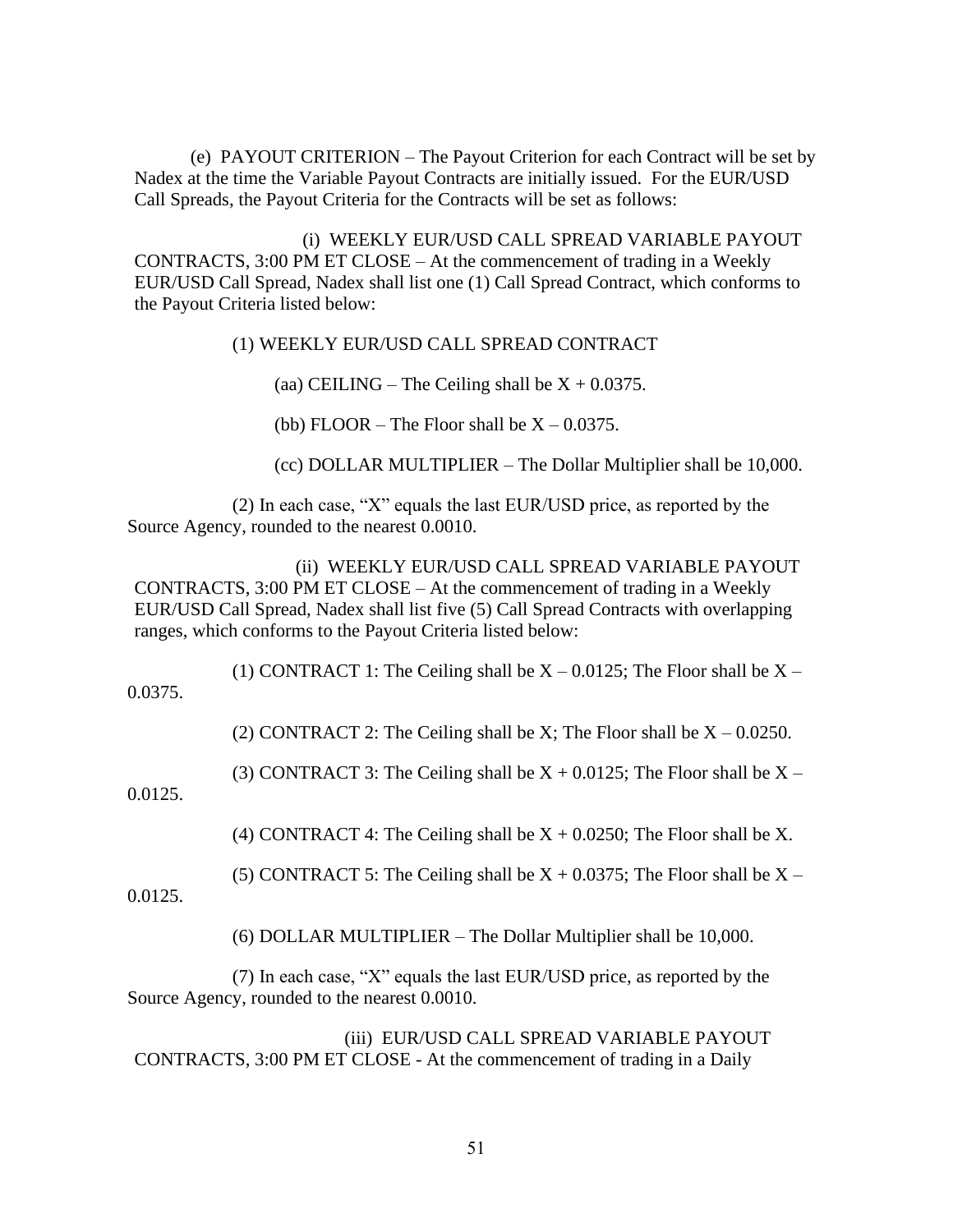EUR/USD Call Spread, Nadex shall list one (1) Call Spread Contract, which conforms to one of the Payout Criteria listed below:

(1) DAILY EUR/USD CALL SPREAD CONTRACT:

(aa) CEILING – The Ceiling shall be  $X + 0.0250$ .

(bb) FLOOR – The Floor shall be  $X - 0.0250$ .

(cc) DOLLAR MULTIPLIER – The Dollar Multiplier shall be 10,000.

(2) In each case, "X" equals the last EUR/USD price, as reported by the Source Agency, rounded to the nearest 0.0010.

(iv) DAILY EUR/USD CALL SPREAD CONTRACTS, 3:00 PM ET CLOSE - Nadex shall list a set of three (3) Call Spread Contracts with overlapping ranges, which conform to the Payout Criteria listed below:

(1) CONTRACT 1: The Ceiling shall be X; The Floor shall be  $X - 0.0250$ .

(2) CONTRACT 2: The Ceiling shall be  $X + 0.0125$ ; The Floor shall be  $X -$ 0.0125.

(3) CONTRACT 3: The Ceiling shall be  $X + 0.0250$ ; The Floor shall be X.

(4) DOLLAR MULTIPLIER – The Dollar Multiplier shall be 10,000.

(5) In each case, "X" equals the last EUR/USD price, as reported by the Source Agency, rounded to the nearest 0.0010.

(v) INTRADAY EUR/USD CALL SPREAD CONTRACTS, 6:00PM to 11:00PM, 11:00PM to 7:00AM, and 7:00AM to 3:00PM ET CLOSE - Nadex shall list a set of three (3) Call Spread Contracts with overlapping ranges, which conform to the Payout Criteria listed below:

(1) CONTRACT 1: The Ceiling shall be X; The Floor shall be X- 0.0250.

(2) CONTRACT 2: The Ceiling shall be  $X + 0.0125$ ; The Floor shall be  $X -$ 

0.0125

(3) CONTRACT 3: The Ceiling shall be  $X + 0.0250$ ; The Floor shall be X.

(4) DOLLAR MULTIPLIER – The Dollar Multiplier shall be 10,000.

(5) In each case, "X" equals the last EUR/USD price, as reported by the Source Agency, rounded to the nearest 0.0010.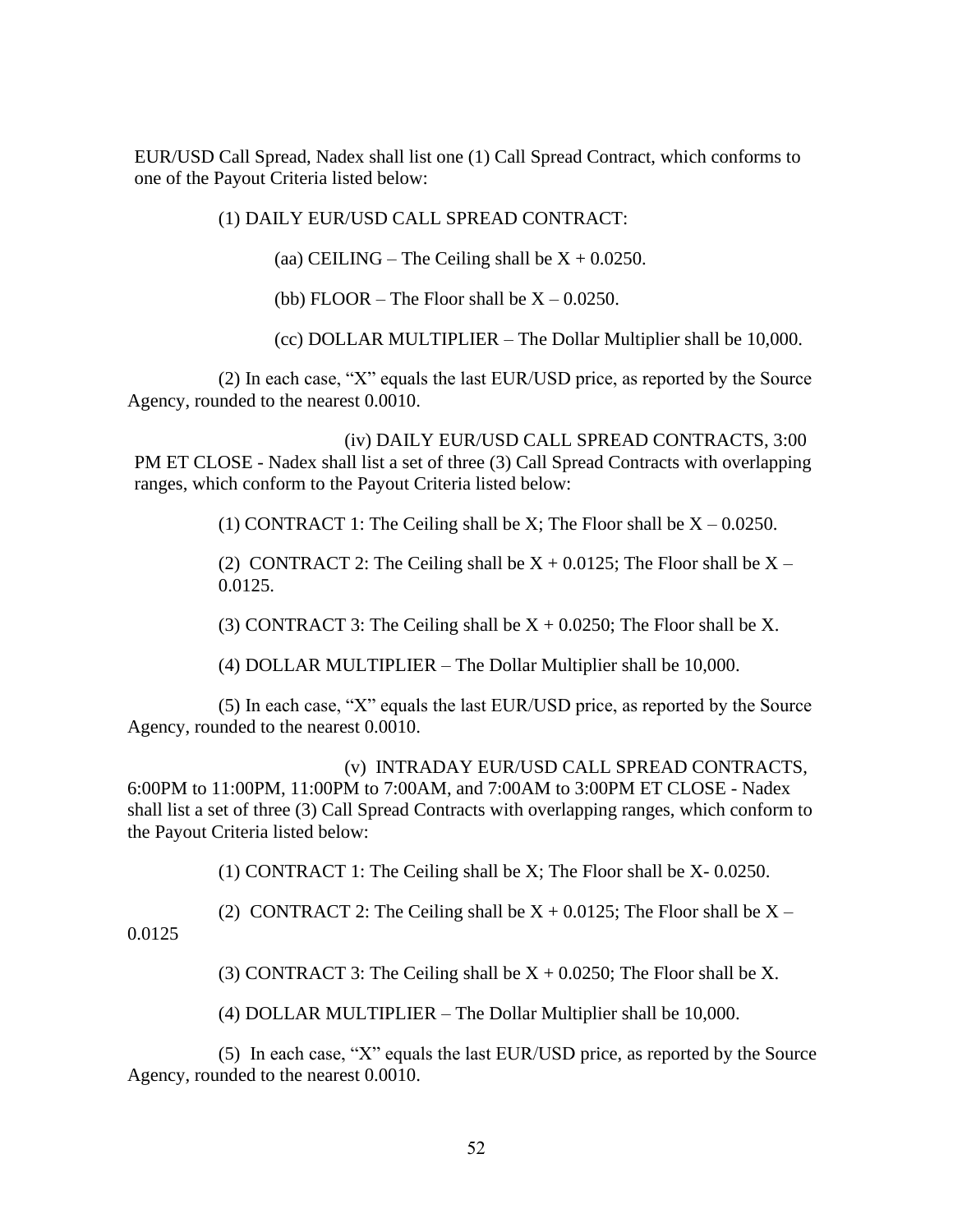### (vi) INTRADAY 2-HOUR EUR/USD CALL SPREAD

CONTRACTS, 8:00PM, 9:00PM, 10:00PM, 11:00PM, 12:00AM, 1:00AM, 2:00AM, 3:00AM, 4:00AM, 5:00AM, 6:00AM, 7:00AM, 8:00AM, 9:00AM, 10:00AM, 11:00AM, 12:00PM, 1:00PM, 2:00PM, and 3:00PM ET CLOSE - Nadex shall list a set of three (3) Call Spread Contracts that open 2 hours prior to the stated closing time(s) above with overlapping ranges, which conform to the Payout Criteria listed below:

(1) CONTRACT 1: The Ceiling shall be X; The Floor shall be X- 0.0100.

(2) CONTRACT 2: The Ceiling shall be  $X + 0.0050$ ; The Floor shall be  $X -$ 

0.0050

(3) CONTRACT 3: The Ceiling shall be  $X + 0.0100$ ; The Floor shall be X.

(4) DOLLAR MULTIPLIER – The Dollar Multiplier shall be 10,000.

(5) In each case, "X" equals the last EUR/USD price, as reported by the Source Agency, rounded to the nearest 0.0010.

(vii) Nadex may list additional Call Spread Contracts with different ranges of Payout Criteria on a discretionary basis in accordance with the CEA and Commission Regulations.

(f) MINIMUM TICK – The Minimum Tick size for EUR/USD Call Spread Variable Payout Contracts shall be 0.0001.

(g) POSITION LIMIT – The Position Limits for EUR/USD Call Spread Contracts shall be 250 Contracts.There are currently no Position Limits for EUR/USD Call Spread Variable Payout Contracts.

(h) LAST TRADING DATE – The Last Trading Date in a Series is the same date as the Settlement Date.

(i) SETTLEMENT DATE – The Settlement Date of the Contract shall be the same date as the Expiration Date.

(j) EXPIRATION DATE – The Expiration Date of the Contract shall be the date on which the EUR/USD Expiration Value is released by the Source Agency.

(k) SETTLEMENT VALUE – The Settlement Value is the amount paid to the holder of either a Short or Long Variable Payout Contract on Settlement Date. The Settlement Value of a Variable Payout Contract is determined as described in the definition for Long and Short Variable Payout Contracts.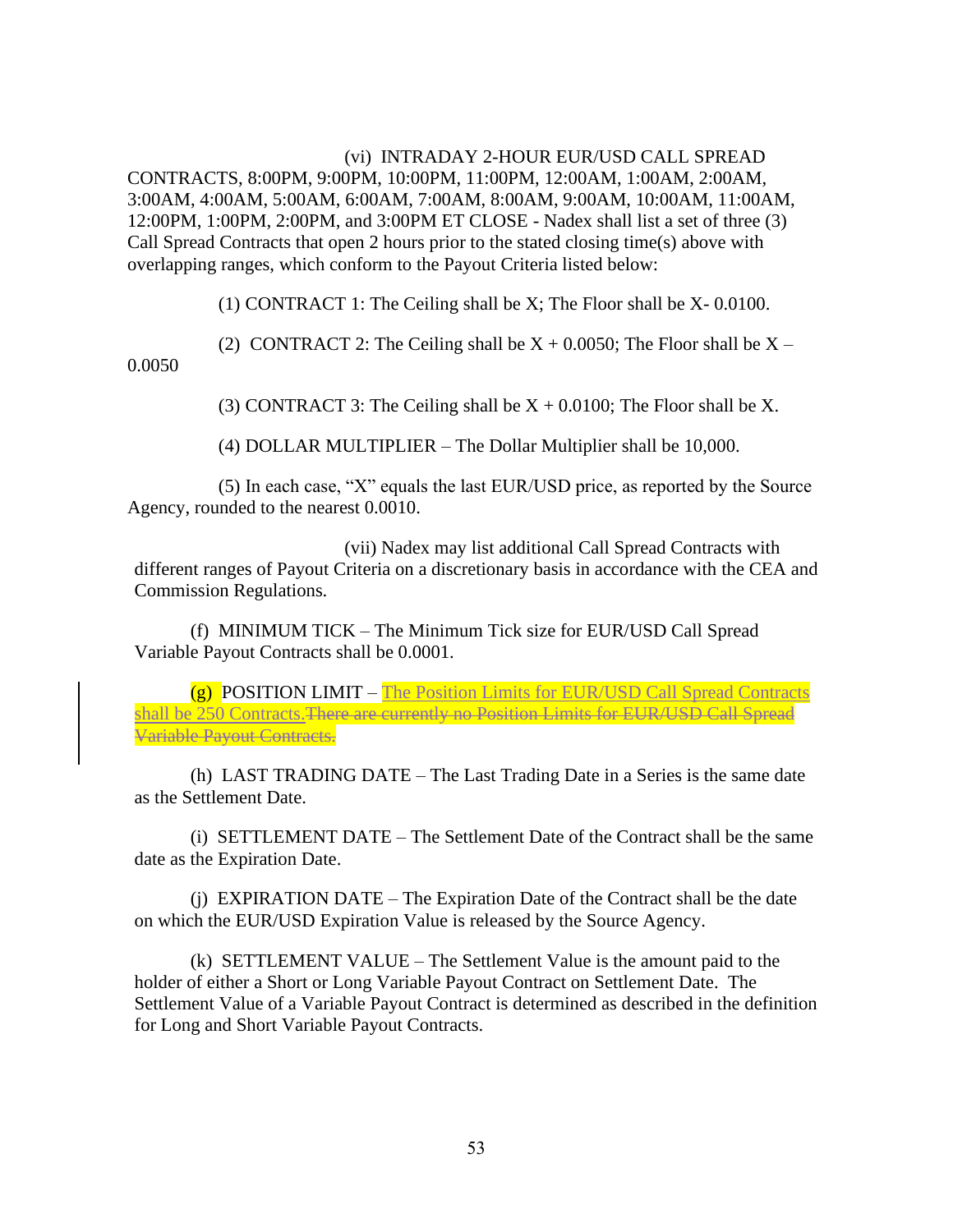(l) EXPIRATION VALUE – The Expiration Value is the price or value of EUR/USD Index Value released by the Source Agency at Expiration on the Expiration Date. The Expiration Value is calculated by the Source Agency by taking all Midpoints between the bid/ask spread (ten pips wide or less) occurring in the ten (10) seconds leading up to the close of trading of the EUR/USD Call Spread Contract, provided at least ten (10) Midpoints are captured during the ten (10) second period, removing the highest thirty (30) percent of Midpoints and the lowest thirty (30) percent of Midpoints from the data set $^{21}$ , using the remaining EUR/USD Midpoints to calculate the Expiration Value. The calculation used is a simple average of the remaining EUR/USD Midpoints, rounded to one decimal point past the precision of the underlying market. In the event the time it takes to collect at least ten (10) Midpoints (ten pips wide or less) exceeds the ten (10) second time period, the Expiration Value is calculated by the Source Agency by taking the last ten (10) Midpoints between the bid/ask spread (ten pips wide or less) just prior to the close of trading of the EUR/USD Call Spread Contract and removing the highest three (3) Midpoints and the lowest three (3) Midpoints, using the remaining four (4) EUR/USD Midpoints to calculate the Expiration Value. The calculation used is a simple average of all four (4) EUR/USD Midpoints, rounded to one decimal point past the precision of the underlying market.

(m) CONTINGENCIES – If no level is actually announced on the Expiration Date due to a delay, postponement or otherwise in such release announcement by the Source Agency, the Settlement Date will be delayed until the Underlying number is released for that Series.

### RULE 12.28.2 CURRENCY EXCHANGE EUR/USD "TOUCH BRACKET" VARIABLE PAYOUT CONTRACTS

(a) SCOPE – These Rules shall apply to the Class of Contracts referred to as the Currency Exchange EUR/USD ("EUR/USD") Touch Bracket Variable Payout Contracts, referred to as a 'Touch Bracket", issued by Nadex.

(b) UNDERLYING – The Underlying for this Class of Contracts is the Euro/US dollar, herein referred to as "EUR/USD" as quoted in US dollars per Euro obtained from the spot EUR/USD foreign currency market.

- (c) SOURCE AGENCY The Source Agency is Nadex.
- (d) TYPE The Type of Contract is a Variable Payout Contract.

 $21$  If 30% of the data set would result in a non-integer number of Midpoints, the number of Midpoints to be removed from the set will be rounded down. For example, if the number of Midpoints collected during the last 10 seconds prior to the close of trading was 14, 30% of the data set would be 4.2 Midpoints. As 4.2 is a non-integer number, the value will be rounded down, and the 4 highest and 4 lowest Midpoints will be removed from the data set.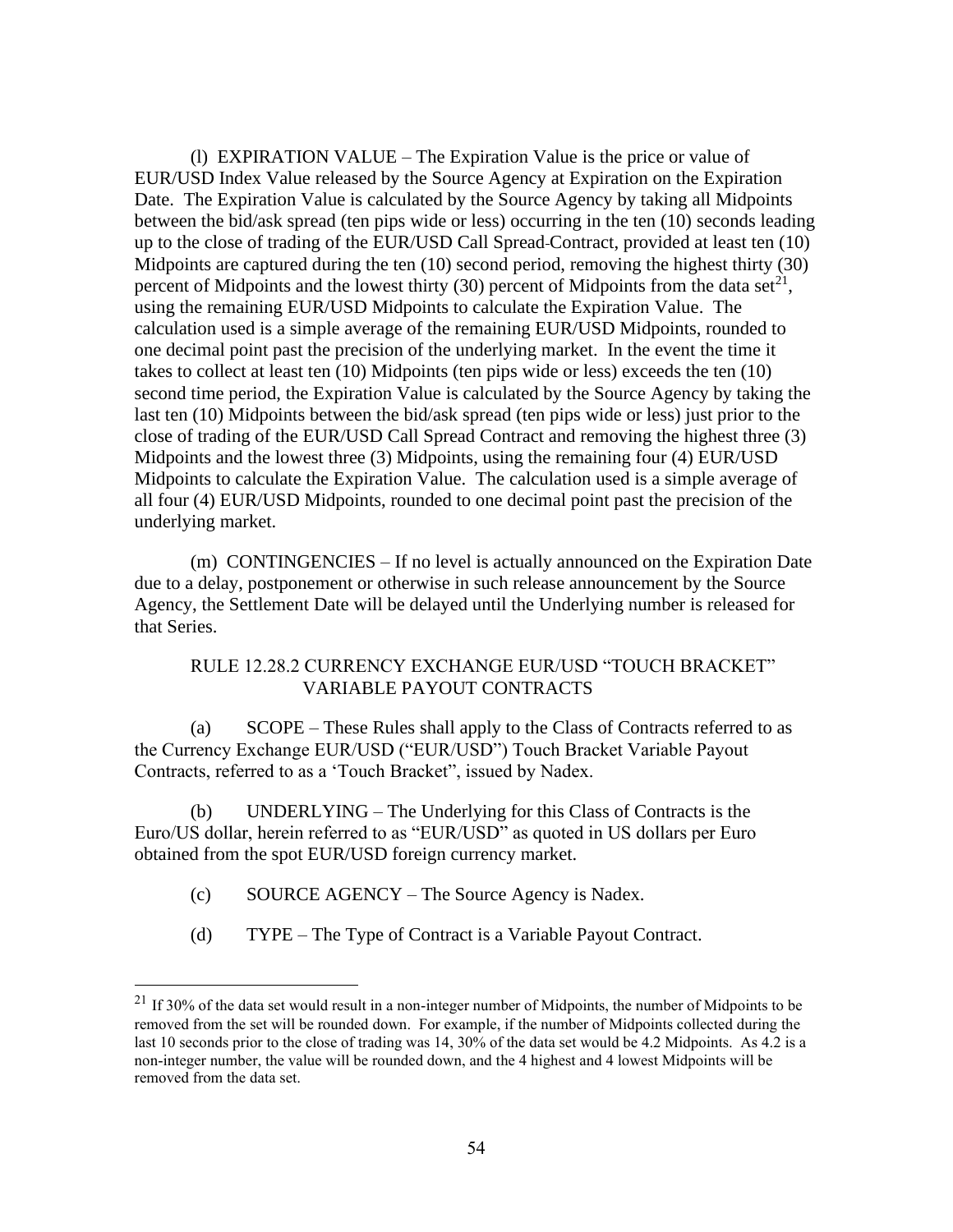(e) PAYOUT CRITERION – The Payout Criterion for each Contract will be set by Nadex at the time the Variable Payout Contracts are initially issued. For the EUR/USD Touch Bracket Contracts, the Payout Criteria for the Contracts will be set as follows:

#### (i) WEEKLY EUR/USD TOUCH BRACKET VARIABLE

PAYOUT CONTRACTS, Expiration is the earlier of (a) 3:00PM ET on the Last Trade Day of the contract listing, or (b) when the EUR/USD Index Value is equal to or greater than the Ceiling, or equal to or less than the Floor. Nadex shall list a set of four (4) Touch Bracket Variable Payout Contracts, each referred to as a 'Touch Bracket', that open at 6:00PM ET on the first Trade Day of the week, with overlapping ranges, which conform to the Payout Criteria listed below.

> (1) CONTRACT 1: The Ceiling shall be  $X + 0.0080$ ; The Floor shall be X-0.0020.

(2) CONTRACT 2: The Ceiling shall be  $X + 0.0060$ ; The Floor shall be  $X -$ 

0.0040.

(3) CONTRACT 3: The Ceiling shall be  $X + 0.0040$ ; The Floor shall be X-0.0060.

(4) CONTRACT 4: The Ceiling shall be  $X + 0.0020$ ; The Floor shall be  $X -$ 0.0080.

(5) DOLLAR MULTIPLIER – The Dollar Multiplier shall be 10,000.

(ii) In each case, "X" equals the last EUR/USD price, as reported by the Source Agency, rounded to the nearest 0.0001.

(iii) Upon the early Expiration of a Touch Bracket, Nadex may list a new Touch Bracket with a Ceiling of  $X + 0.0080$  (or 0.0020) and a Floor of  $X -$ 0.0020 (or 0.0080) where X equals the Ceiling (or Floor) of the Touch Bracket that expired early. The newly listed Touch Bracket will have the same Last Trade Day as originally established for the expired Touch Bracket and the same Dollar Multiplier as the expired Touch Bracket.

(f) MINIMUM TICK –The Minimum Tick size for the EUR/USD Touch Bracket Variable Payout Contracts shall be 0.0001.

(g) POSITION LIMIT –The Position Limit for EUR/USD Touch Bracket Variable Payout Contracts shall be 100 Contracts.

(h) LAST TRADING DATE – The Last Trading Date in a Series is the same date as the Settlement Date.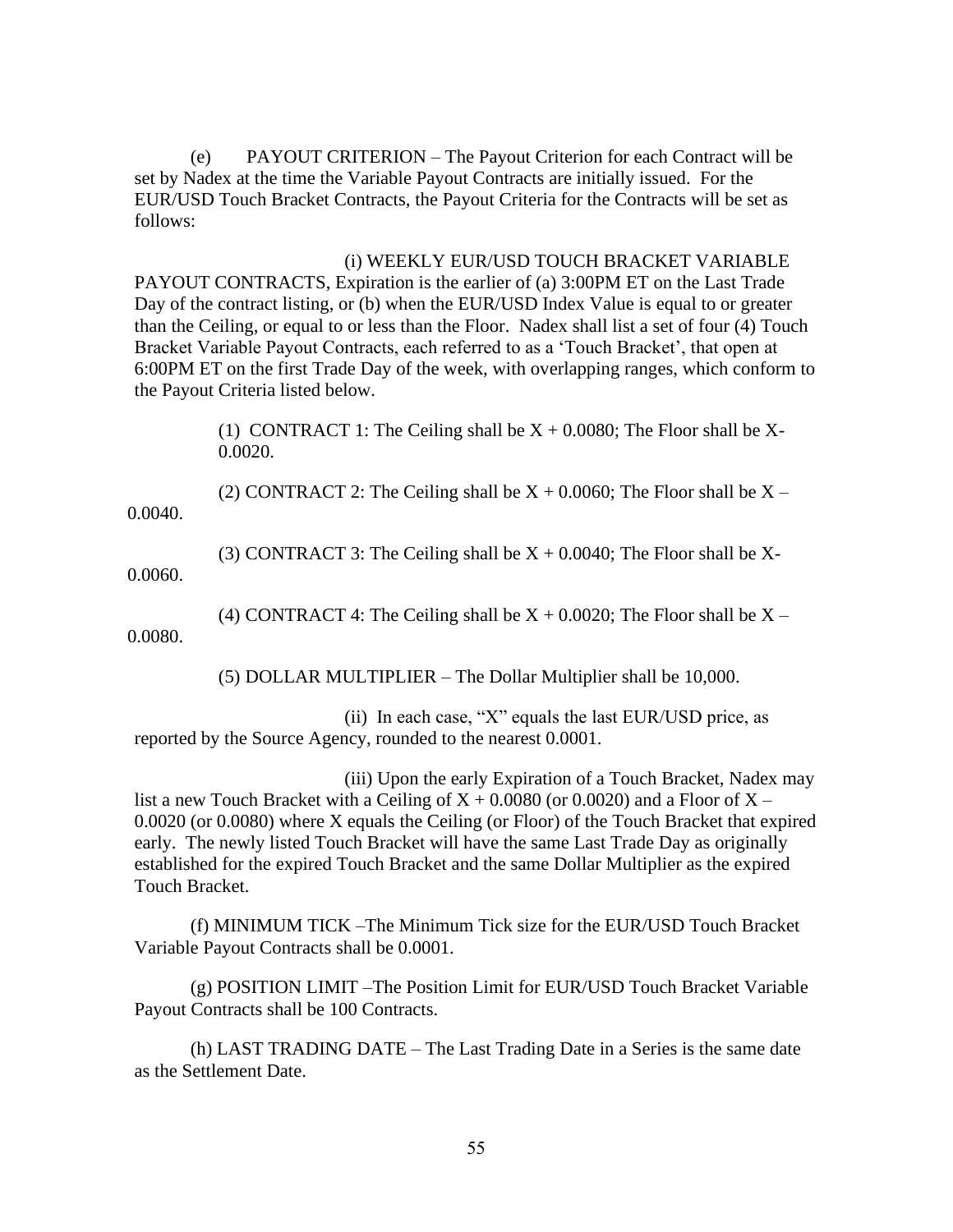(i) SETTLEMENT DATE – The Settlement Date of the Contract shall be the same date as the Expiration Date.

(j) EXPIRATION DATE – The Expiration Date of the Contract shall be the date on which the EUR/USD Expiration Value is released by the Source Agency.

(k) SETTLEMENT VALUE – The Settlement Value is the amount paid to the holder of either a Short or Long Variable Payout Contract on Settlement Date. The Settlement Value of a Variable Payout Contract is determined as described in the definition for Long and Short Variable Payout Contracts.

(l) EUR/USD INDEX VALUE – The Source Agency shall calculate and produce a EUR/USD Index Value once each second throughout the life of the EUR/USD Variable Payout contracts. That is, each second the Source Agency will calculate a EUR/USD Index Value by taking all Midpoints between the bid/ask spread (ten pips wide or less) occurring in the ten (10) seconds leading up to the Calculation Time, provided at least ten (10) Midpoints are captured during the ten (10) second period, removing the highest thirty (30) percent of Midpoints and the lowest thirty (30) percent of Midpoints from the data  $set<sup>22</sup>$ , using the remaining EUR/USD Midpoints to calculate the EUR/USD Index Value for that second. The calculation used is a simple average of the remaining EUR/USD Midpoints, rounded to one decimal point past the precision of the underlying market. In the event the time it takes to collect at least ten (10) Midpoints (ten pips wide or less) exceeds the ten (10) second time period, the EUR/USD Index Value is calculated by the Source Agency by taking the last ten (10) Midpoints between the bid/ask spread (ten pips wide or less) just prior to the Calculation Time and removing the highest three (3) Midpoints and the lowest three (3) Midpoints, using the remaining four (4) EUR/USD Midpoints to calculate the EUR/USD Index Value. The calculation used is a simple average of all four (4) EUR/USD Midpoints, rounded to one decimal point past the precision of the underlying market.

(m) EXPIRATION VALUE – The Expiration Value is the EUR/USD Index Value released by the Source Agency at Expiration on the Expiration Date.

(n) CONTINGENCIES – If no level is actually announced on the Expiration Date due to a delay, postponement or otherwise in such release announcement by the Source Agency, the Settlement Date will be delayed until the Underlying number is released for that Series.

 $22$  If 30% of the data set would result in a non-integer number of Midpoints, the number of Midpoints to be removed from the set will be rounded down. For example, if the number of Midpoints collected during the last 10 seconds prior to the close of trading was 14, 30% of the data set would be 4.2 Midpoints. As 4.2 is a non-integer number, the value will be rounded down, and the 4 highest and 4 lowest Midpoints will be removed from the data set.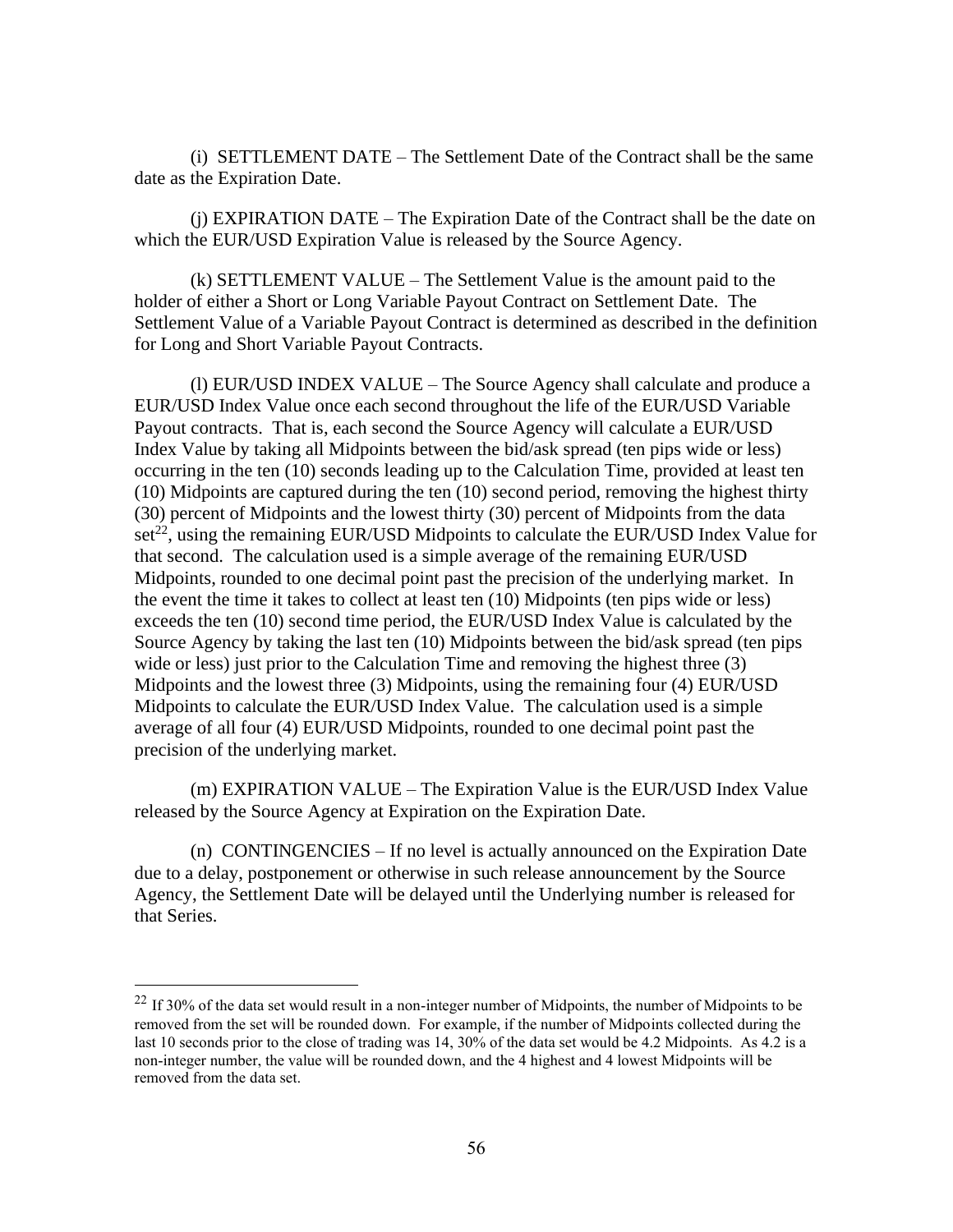#### RULE 12.29 CURRENCY EXCHANGE EUR/USD BINARY CONTRACTS

(a) SCOPE – These Rules shall apply to the Class of Contracts referred to as the Currency Exchange EUR/USD ("EUR/USD") Binary Contract issued by Nadex.

(b) UNDERLYING – The Underlying for this Class of Contracts is the Euro/US dollar herein referred to as "EUR/USD" as quoted in U.S. dollars per Euro obtained from the spot EUR/USD foreign currency market.

(c) SOURCE AGENCY – The Source Agency is Nadex.

(d) TYPE – The type of Contract is a Binary Contract.

(e) PAYOUT CRITERION – The Payout Criterion for each Contract will be set by Nadex at the time the Binary Contracts are initially issued. For the EUR/USD Binary Contract, the Payout Criteria for the Contracts will be set as follows:

#### (i) WEEKLY EUR/USD BINARY CONTRACTS

(1) EXPIRATION TIME – 3 PM ET CLOSE

(2) STRIKE INTERVAL WIDTH – The interval width between each strike level

shall be 0.0050.

(3) NUMBER OF STRIKE LEVELS LISTED - Fourteen (14) strike levels will

be listed for each Weekly EUR/USD Binary Contract Series.

(4) STRIKE LEVELS GENERATED - Strike levels will be generated such

that

Binary Contract "W" is valued 'at-the-money' in relation to the

Underlying

 market as determined by the Source Agency, immediately before the issuance

 of these Contracts, and shall be measured in U.S. cents rounded to the nearest

value ending in 0.0025 or 0.0075 as reported by the Source Agency.

 $Six(6)$ 

of

strike levels will be generated above Binary Contract W at an interval

 0.0050, and seven (7) strike levels will be generated below Binary Contract W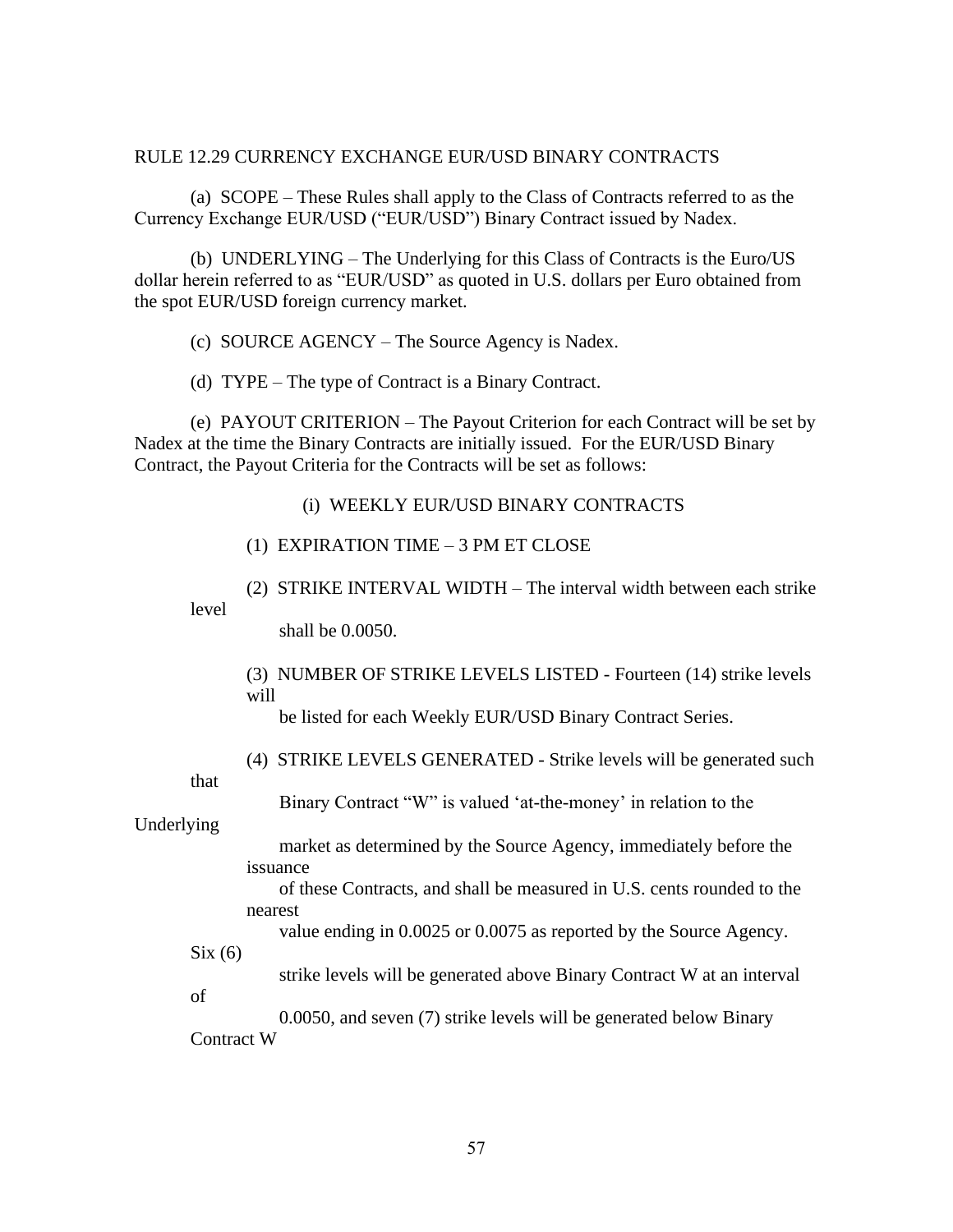at an interval of 0.0050 (e.g.  $W - 0.0050$ ; W;  $W + 0.0050$ ). The Contract will have a Payout Criterion of greater than the strike level value. (ii) DAILY EUR/USD BINARY CONTRACTS (1) EXPIRATION TIME – 3 AM, 7 AM, 11 AM, 3 PM, 7 PM, 11 PM ET CLOSE (2) STRIKE INTERVAL WIDTH – The interval width between each strike level shall be 0.0012. (3) NUMBER OF STRIKE LEVELS LISTED – Twenty-one (21) strike levels will be listed for each Daily EUR/USD Binary Contract Series. (4) STRIKE LEVELS GENERATED - Strike levels will be generated such that Binary Contract "X" is valued 'at-the-money' in relation to the Underlying market as determined by the Source Agency, immediately before the issuance of these Contracts, and shall be measured in U.S. cents rounded to the nearest value ending in 0.0020 as reported by the Source Agency. Ten (10) strike levels will be generated above Binary Contract X at an interval of 0.0012, and ten (10) strike levels will be generated below Binary Contract X at an interval of 0.0012 (e.g.  $X - 0.0012$ ;  $X$ ;  $X + 0.0012$ ). The Contract will have a Payout Criterion of greater than the strike level value. (iii) INTRADAY 2-HOUR EUR/USD BINARY CONTRACTS (1) EXPIRATION TIME – 8 PM, 9 PM, 10 PM, 11 PM, 12 AM, 1 AM, 2 AM, 3 AM, 4 AM, 5 AM, 6 AM, 7 AM, 8 AM, 9 AM, 10 AM, 11 AM, 12 PM, 1 PM, 2 PM, 3 PM, 4 PM, 5 PM ET CLOSE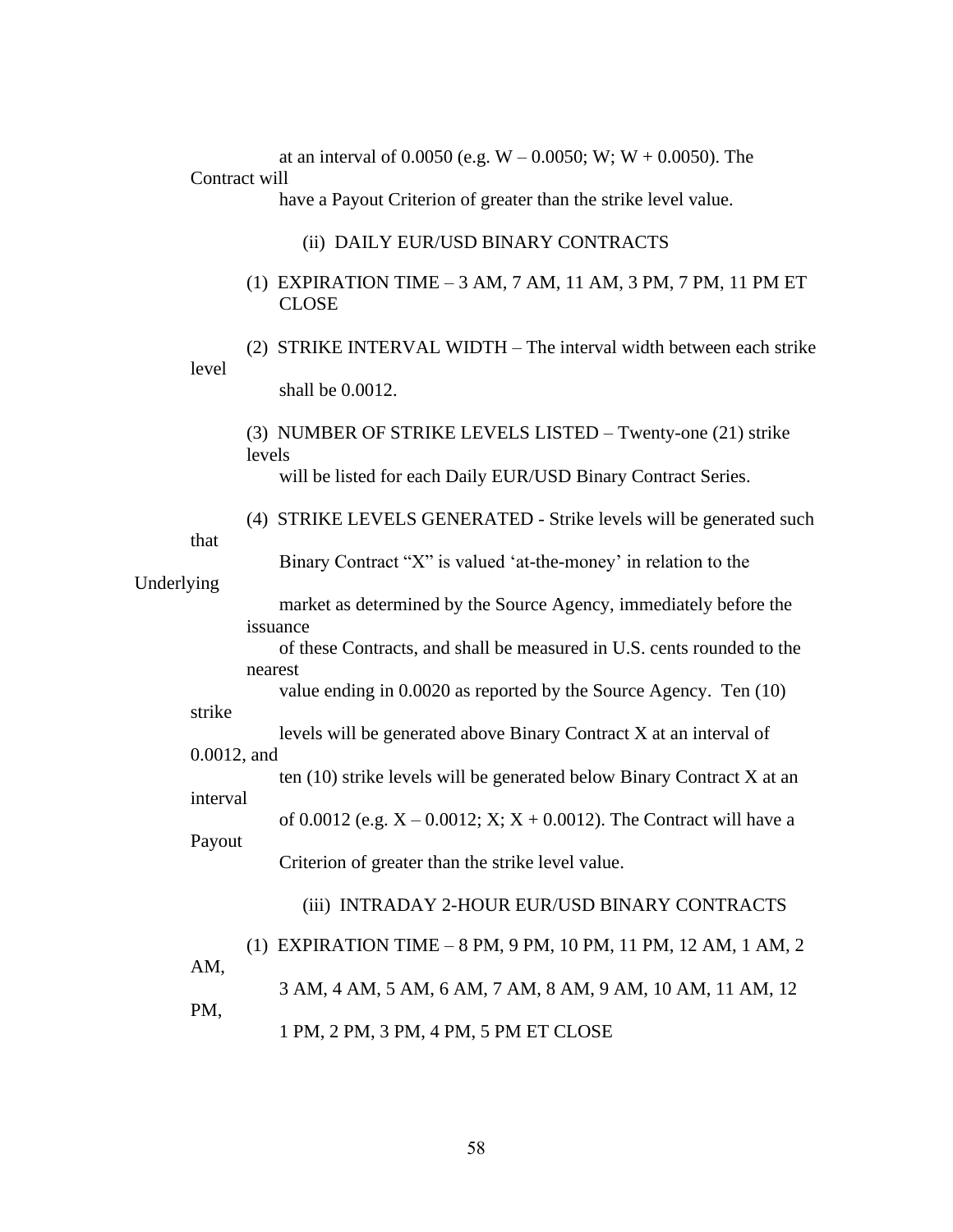(2) STRIKE INTERVAL WIDTH – The interval width between each strike level

shall be 0.0004.

- (3) NUMBER OF STRIKE LEVELS LISTED Nineteen (19) strike levels will be listed for each Intraday 2-Hour EUR/USD Binary Contract Series.
- (4) STRIKE LEVELS GENERATED Strike levels will be generated such

that

Binary Contract "Y" is valued 'at-the-money' in relation to the

Underlying

 market as determined by the Source Agency, immediately before the issuance

 of these Contracts, and shall be measured in U.S. cents rounded to the nearest

 value ending in either 0.0000, 0.0002, 0.0004, 0.0006, or 0.0008 as reported by the Source Agency. Nine (9) strike levels will be generated above Binary Contract Y at an interval of 0.0004, and nine (9) strike levels will be generated below Binary Contract Y at an interval of 0.0004 (e.g.  $Y - 0.0004$ ;  $Y$ ;  $Y + 0.0004$ ). The Contract will have a Payout Criterion of greater than the strike level value.

(iv) INTRADAY 5-MINUTE EUR/USD BINARY CONTRACTS

(1) EXPIRATION TIME – 5-Minute Binary Contracts will expire every 5 minutes beginning Sunday at 6:05pm ET and ending Friday at 4:00pm ET.

(2) STRIKE INTERVAL WIDTH – The interval width between each strike level

> shall be 0.0002 for expirations occurring between 6:05pm ET and 8:05am ET and between 12:10pm ET and 5:00pm ET; the interval width shall be 0.0004 for expirations occurring between 8:10am ET and 12:05pm ET.

(3) NUMBER OF STRIKE LEVELS LISTED – Five (5) strike levels will be listed for each Intraday 5-Minute EUR/USD Binary Contract Series.

(4) STRIKE LEVELS GENERATED - Strike levels will be generated such that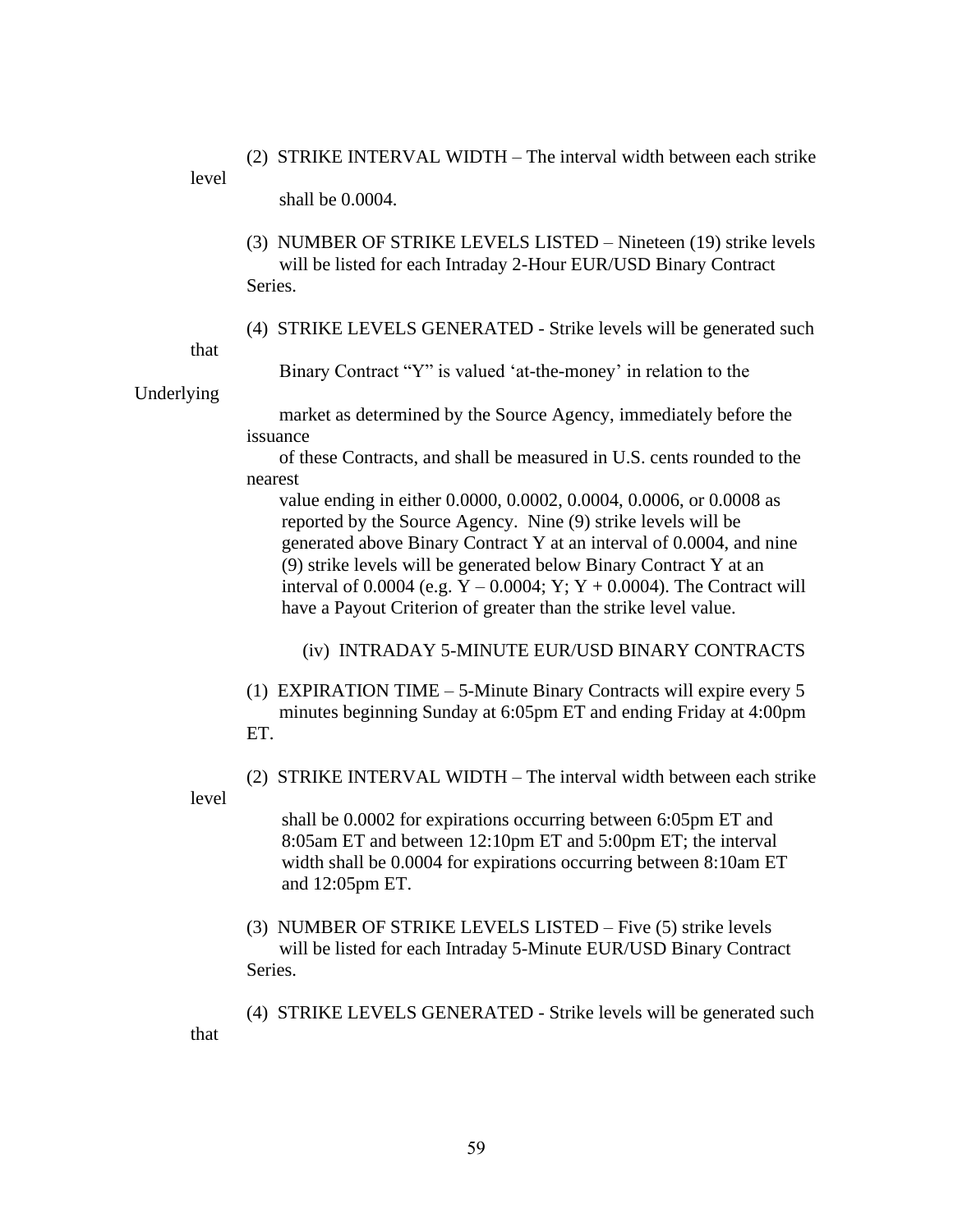Binary Contract "Z" is valued 'at-the-money' in relation to the

Underlying

 market as determined by the Source Agency, immediately before the issuance

 of these Contracts, and shall be measured in U.S. cents rounded to the nearest

 value ending in either 0.0001, 0.0003, 0.0005, 0.0007, or 0.0009 as reported by the Source Agency. For expirations occurring between 6:05pm ET and 8:05am ET and between 12:10pm ET and 5:00pm ET, two (2) strike levels will be generated above Binary Contract Z at an interval of 0.0002, and two (2) strike levels will be generated below Binary Contract Z at an interval of 0.0002 (e.g.  $Z - 0.0002$ ;  $Z$ ;  $Z +$ 0.0002). The Contract will have a Payout Criterion of greater than the strike level value. For expirations occurring between 8:10am ET and 12:05pm ET, two (2) strike levels will be generated above Binary Contract Z at an interval of 0.0004, and two (2) strike levels will be generated below Binary Contract Z at an interval of  $0.0004$  (e.g.  $Z -$ 0.0004;  $Z$ ;  $Z + 0.0004$ ). The Contract will have a Payout Criterion of greater than the strike level value.

(5) Nadex may, in its discretion, temporarily refrain from the listing of any 5-Minute

> Binary Contract due to the unavailability of the underlying market upon which the Contract is based, or any other condition Nadex determines

may be

detrimental to the listing of the Contract.

(v) Nadex may list additional EUR/USD Binary Contracts with different ranges of Payout Criteria on a discretionary basis in accordance with the CEA and Commission Regulations.

(f) MINIMUM TICK – The Minimum Tick size for EUR/USD Binary Contracts shall be \$0.25.

(g) POSITION LIMIT – The Position Limits for EUR/USD Binary Contracts shall be 2,500 Contracts There are currently no Position Limits for EUR/USD Binary Contract.

(h) LAST TRADING DATE – The Last Trading Date in a Series is the same as the Expiration Date. No trading in the EUR/USD Binary Contracts shall occur after its Last Trading Date.

(i)SETTLEMENT DATE – The Settlement Date will be the date on which the EUR/USD number as reported by the Source Agency.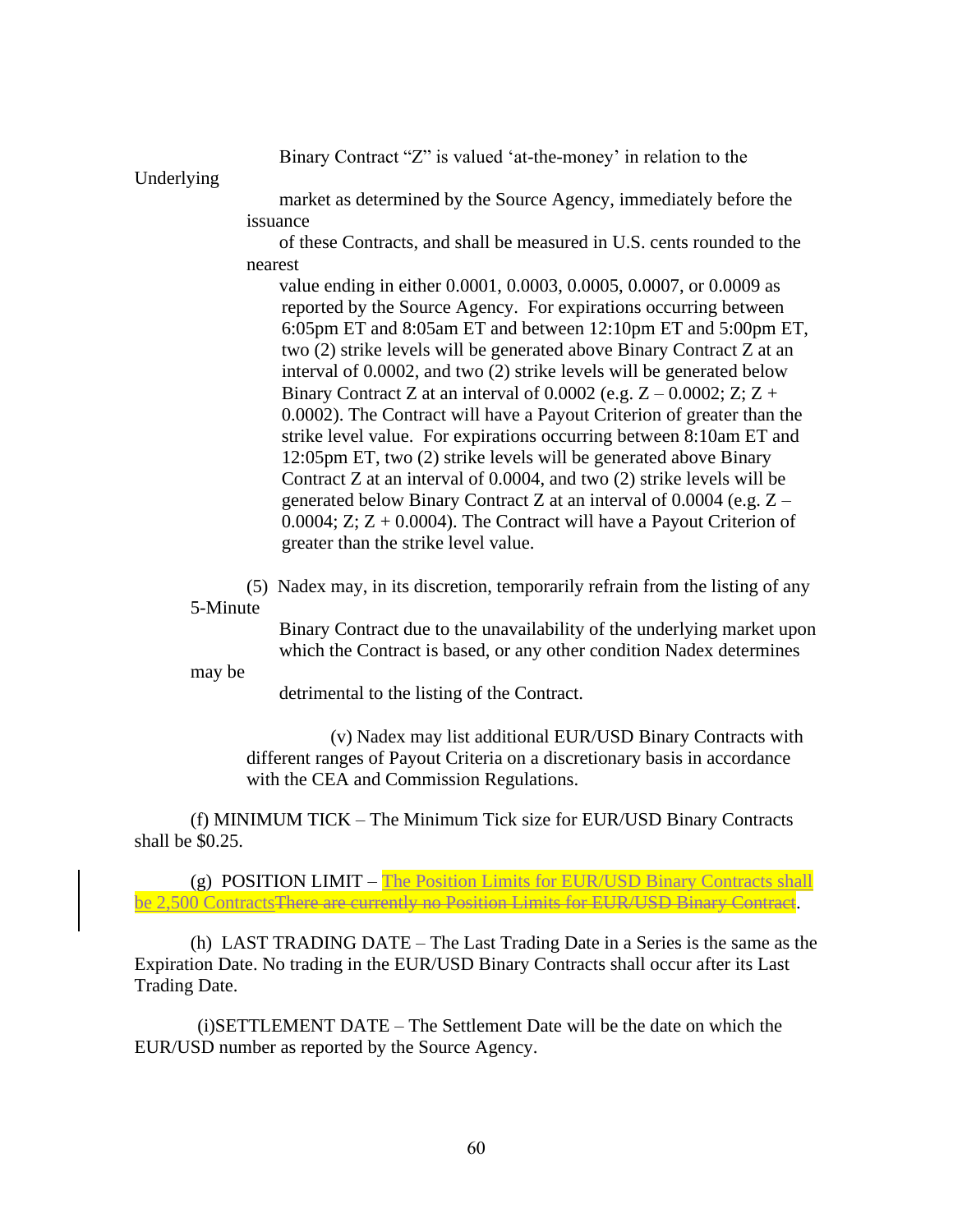(j) EXPIRATION DATE – The Expiration Date of the Contract will be the date on which the EUR/USD number is scheduled to be released.

(k) SETTLEMENT VALUE – The Settlement Value is the amount paid to the holder of the in the money Contract on the Settlement Date. The Settlement Value of an in the money EUR/USD Binary Contract is \$100.

(l) EXPIRATION VALUE – The Expiration Value is the price or value of EUR/USD released by the Source Agency on the Expiration Date. The Expiration Value is calculated by the Source Agency by taking all Midpoints between the bid/ask spread (ten pips wide or less) occurring in the ten (10) seconds leading up to the close of trading of the EUR/USD Binary Contract, provided at least ten (10) Midpoints are captured during the ten (10) second period, removing the highest thirty (30) percent of Midpoints and the lowest thirty (30) percent of Midpoints from the data set<sup>23</sup>, using the remaining EUR/USD Midpoints to calculate the Expiration Value. The calculation used is a simple average of the remaining EUR/USD Midpoints, rounded to one decimal point past the precision of the underlying market. In the event the time it takes to collect at least ten (10) Midpoints (ten pips wide or less) exceeds the ten (10) second time period, the Expiration Value is calculated by the Source Agency by taking the last ten (10) Midpoints between the bid/ask spread (ten pips wide or less) just prior to the close of trading of the EUR/USD Binary Contract and removing the highest three (3) Midpoints and the lowest three (3) Midpoints, using the remaining four (4) EUR/USD Midpoints to calculate the Expiration Value. The calculation used is a simple average of all four (4) EUR/USD Midpoints, rounded to one decimal point past the precision of the underlying market.

(m) CONTINGENCIES – If no level is actually announced on the Expiration Date due to a delay, postponement or otherwise in such release announcement by the Source Agency, the Settlement Date will be delayed until the Underlying number is released for that Series.

# RULE 12.30 CURRENCY EXCHANGE GBP/USD VARIABLE PAYOUT **CONTRACTS**

# RULE 12.30.1 CURRENCY EXCHANGE GBP/USD "CALL SPREAD" VARIABLE PAYOUT CONTRACTS

<sup>&</sup>lt;sup>23</sup> If 30% of the data set would result in a non-integer number of Midpoints, the number of Midpoints to be removed from the set will be rounded down. For example, if the number of Midpoints collected during the last 10 seconds prior to the close of trading was 14, 30% of the data set would be 4.2 Midpoints. As 4.2 is a non-integer number, the value will be rounded down, and the 4 highest and 4 lowest Midpoints will be removed from the data set.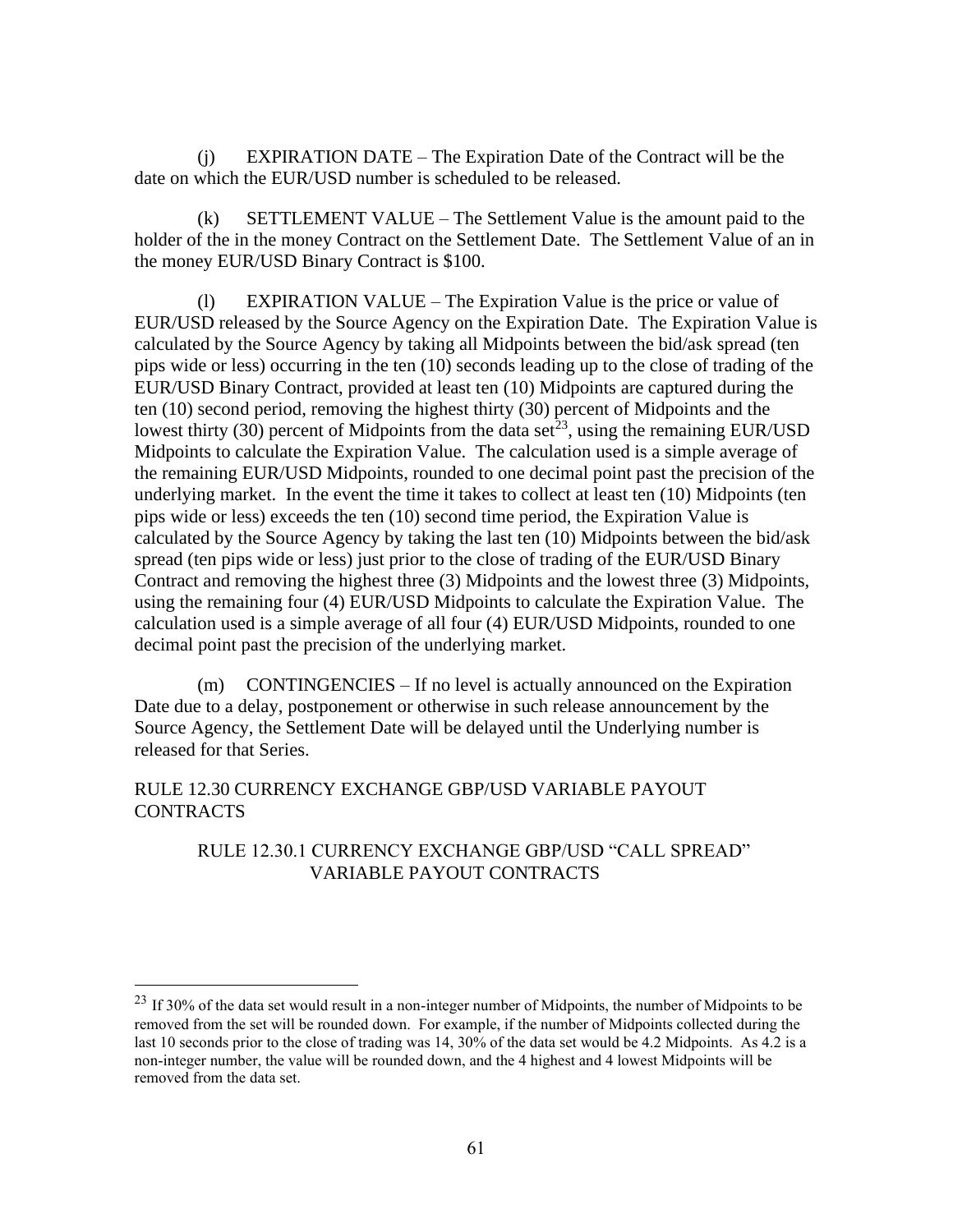(a) SCOPE –These Rules shall apply to the Class of Contracts referred to as the Currency Exchange GBP/USD ("GBP/USD") Call Spread Variable Payout Contracts, referred to as a 'Call Spread', issued by Nadex.

(b) UNDERLYING – The Underlying for this Class of Contracts is the British Pound/ US dollar, herein referred to as "GBP/USD" as quoted in US dollars per British Pound obtained from the spot GBP/USD foreign currency market.

(c) SOURCE AGENCY – The Source Agency is Nadex.

(d) TYPE – The Type of Contract is a Variable Payout Contract.

(e) PAYOUT CRITERION – The Payout Criterion for each Contract will be set by Nadex at the time the Variable Payout Contracts are initially issued. For the GBP/USD Call Spreads, the Payout Criteria for the Contracts will be set as follows:

(i) WEEKLY GBP/USD CALL SPREAD VARIABLE PAYOUT CONTRACTS, 3:00 PM ET CLOSE – At the commencement of trading in a Weekly GBP/USD Call Spread, Nadex shall list one (1) Call Spread Contract, which conforms to the Payout Criteria listed below:

(1) WEEKLY GBP/USD CALL SPREAD CONTRACT

(aa) CEILING – The Ceiling shall be  $X + 0.0375$ .

(bb) FLOOR – The Floor shall be  $X - 0.0375$ .

(cc) DOLLAR MULTIPLIER – The Dollar Multiplier shall be 10,000.

(2) In each case, "X" equals the last GBP/USD price, as reported by the Source Agency, rounded to the nearest 0.0010.

(ii) WEEKLY GBP/USD CALL SPREAD VARIABLE PAYOUT CONTRACTS, 3:00 PM ET CLOSE – At the commencement of trading in a Weekly GBP/USD Call Spread, Nadex shall list five (5) Call Spread Contracts with overlapping ranges, which conforms to the Payout Criteria listed below:

(1) CONTRACT 1: The Ceiling shall be  $X - 0.0125$ ; The Floor shall be  $X - 0.0125$ 0.0375.

(2) CONTRACT 2: The Ceiling shall be X; The Floor shall be  $X - 0.0250$ .

(3) CONTRACT 3: The Ceiling shall be  $X + 0.0125$ ; The Floor shall be  $X -$ 

0.0125.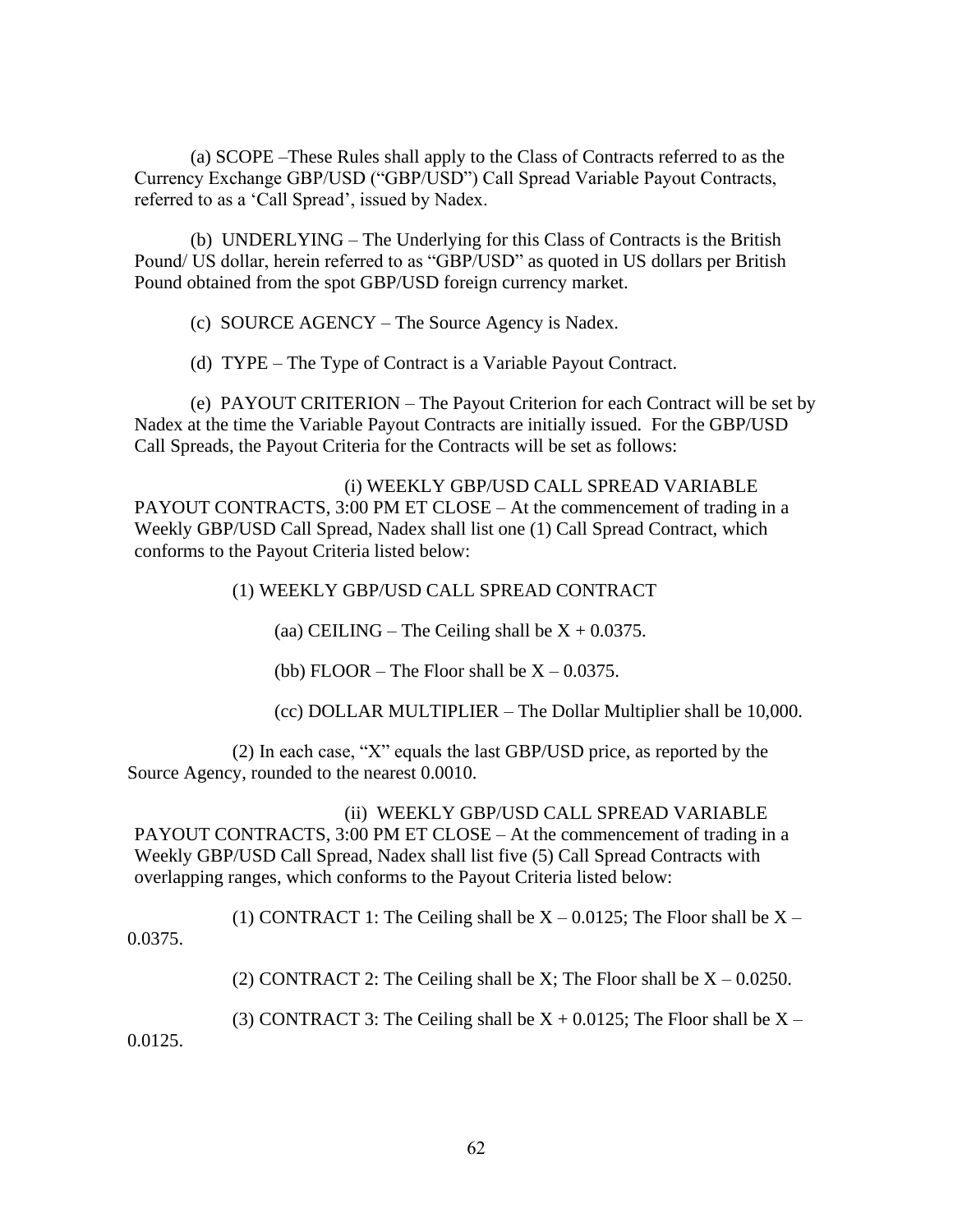(4) CONTRACT 4: The Ceiling shall be  $X + 0.0250$ ; The Floor shall be X.

(5) CONTRACT 5: The Ceiling shall be  $X + 0.0375$ ; The Floor shall be  $X -$ 

0.0125.

(6) DOLLAR MULTIPLIER – The Dollar Multiplier shall be 10,000.

(7) In each case, "X" equals the last GBP/USD price, as reported by the Source Agency, rounded to the nearest 0.0010.

(iii) DAILY GBP/USD CALL SPREAD VARIABLE

PAYOUT CONTRACTS, 3:00 PM ET CLOSE SPREAD - At the commencement of trading in a Daily USD/USD Call Spread, Nadex shall list one (1) Call Spread Contract, which conforms to one of the Payout Criteria listed below:

(1) DAILY GBP/USD CALL SPREAD CONTRACT

(aa) CEILING – The Ceiling shall be  $X + 0.0250$ .

(bb) FLOOR – The Floor shall be  $X - 0.0250$ .

(cc) DOLLAR MULTIPLIER – The Dollar Multiplier shall be 10,000.

(2) In each case, "X" equals the last GBP/USD price, as reported by the Source Agency, rounded to the nearest 0.0010.

(iv) DAILY GBP/USD CALL SPREAD CONTRACTS, 3:00 PM ET CLOSE - Nadex shall list a set of three (3) Call Spread Contracts with overlapping ranges, which conform to the Payout Criteria listed below:

(1) CONTRACT 1: The Ceiling shall be X; The Floor shall be  $X - 0.0250$ .

(3) CONTRACT 2: The Ceiling shall be  $X + 0.0125$ ; The Floor shall be  $X -$ 

0.0125.

(4) CONTRACT 3: The Ceiling shall be  $X + 0.0250$ ; The Floor shall be X.

(5) DOLLAR MULTIPLIER – The Dollar Multiplier shall be 10,000.

(6) In each case, "X" equals the last GBP/USD price, as reported by the Source Agency, rounded to the nearest 0.0010.

(v) INTRADAY GBP/USD CALL SPREAD CONTRACTS, 6:00PM to 11:00PM, 11:00PM to 7:00AM, and 7:00AM to 3:00PM ET CLOSE - Nadex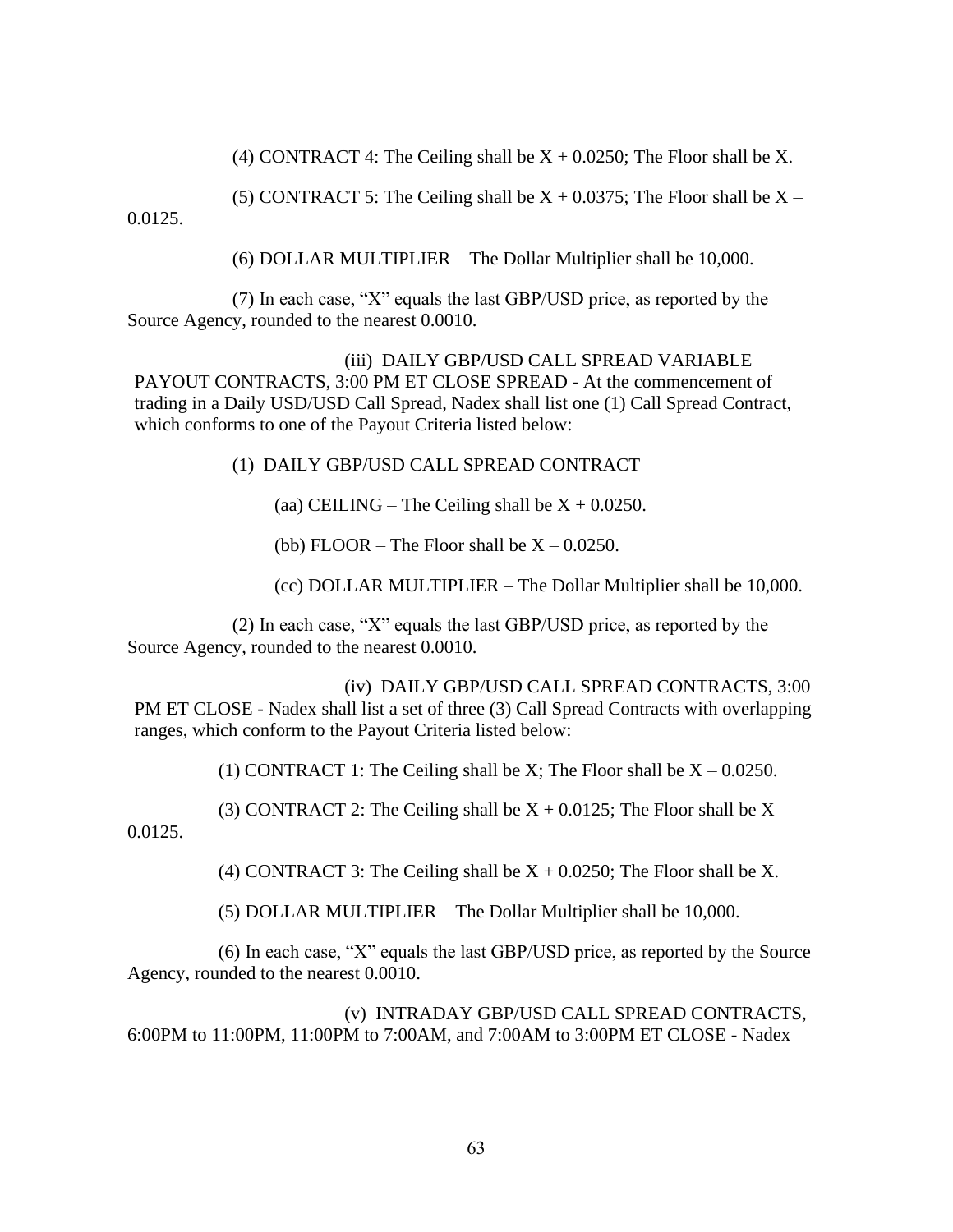shall list a set of three (3) Call Spread Contracts with overlapping ranges, which conform to the Payout Criteria listed below:

(1) CONTRACT 1: The Ceiling shall be X; The Floor shall be X- 0.0300.

(2) CONTRACT 2: The Ceiling shall be  $X + 0.0150$ ; The Floor shall be  $X -$ 

0.0150

(3) CONTRACT 3: The Ceiling shall be  $X + 0.0300$ ; The Floor shall be X.

(4) DOLLAR MULTIPLIER – The Dollar Multiplier shall be 10,000.

(5) In each case, "X" equals the last GBP/USD price, as reported by the Source Agency, rounded to the nearest 0.0010.

(vi) INTRADAY 2-HOUR GBP/USD CALL SPREAD CONTRACTS, 8:00PM, 9:00PM, 10:00PM, 11:00PM, 12:00AM, 1:00AM, 2:00AM, 3:00AM, 4:00AM, 5:00AM, 6:00AM, 7:00AM, 8:00AM, 9:00AM, 10:00AM, 11:00AM, 12:00PM, 1:00PM, 2:00PM, and 3:00PM ET CLOSE - Nadex shall list a set of three (3) Call Spread Contracts that open 2 hours prior to the stated closing time(s) above with overlapping ranges, which conform to the Payout Criteria listed below:

(1) CONTRACT 1: The Ceiling shall be X; The Floor shall be X- 0.0150.

(2) CONTRACT 2: The Ceiling shall be  $X + 0.0075$ ; The Floor shall be  $X -$ 0.0075.

(3) CONTRACT 3: The Ceiling shall be  $X + 0.0150$ ; The Floor shall be X.

(4) DOLLAR MULTIPLIER – The Dollar Multiplier shall be 10,000.

(5) In each case, "X" equals the last GBP/USD price, as reported by the Source Agency, rounded to the nearest 0.0010.

 (vii) Nadex may list additional Call Spread Contracts with different ranges of Payout Criteria on a discretionary basis in accordance with the CEA and Commission Regulations.

(f) MINIMUM TICK – The Minimum Tick size for GBP/USD Call Spread Variable Payout Contracts shall be 0.0001.

(g) POSITION LIMIT – The Position Limits for GBP/USD Call Spread Contracts shall be 250 Contracts. There are currently no Position Limits for GBP/USD Call Spread Variable Payout Contracts.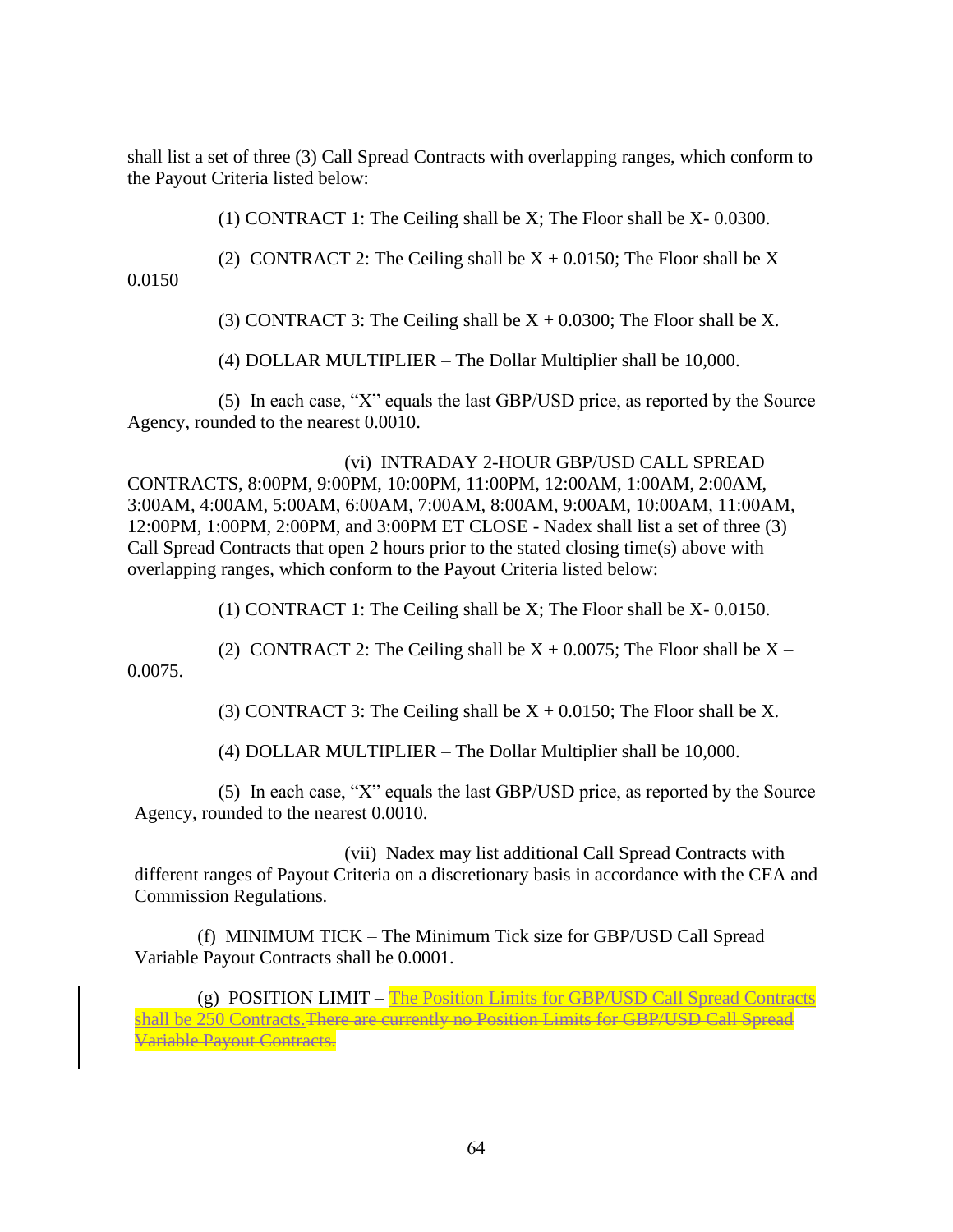(h) LAST TRADING DATE – The Last Trading Date in a Series shall be the same date as the Settlement Date.

(i) SETTLEMENT DATE – The Settlement Date of the Contract shall be the same date as the Expiration Date.

(j) EXPIRATION DATE – The Expiration Date of the Contract shall be the date on which the GBP/USD Expiration Value is released by the Source Agency.

(k) SETTLEMENT VALUE – The Settlement Value is the amount paid to the holder of either a Short or Long Variable Payout Contract on Settlement Date. The Settlement Value of a Variable Payout Contract is determined as described in the definition for Long and Short Variable Payout Contracts.

(l) EXPIRATION VALUE – The Expiration Value is the price or value of GBP/USD Index Value released by the Source Agency at Expiration on the Expiration Date. The Expiration Value is calculated by the Source Agency by taking all Midpoints between the bid/ask spread (ten pips wide or less) occurring in the ten (10) seconds leading up to the close of trading of the GBP/USD Call Spread Contract, provided at least ten (10) Midpoints are captured during the ten (10) second period, removing the highest thirty (30) percent of Midpoints and the lowest thirty (30) percent of Midpoints from the data set<sup>24</sup>, using the remaining GBP/USD Midpoints to calculate the Expiration Value. The calculation used is a simple average of the remaining GBP/USD Midpoints, rounded to one decimal point past the precision of the underlying market. In the event the time it takes to collect at least ten (10) Midpoints (ten pips wide or less) exceeds the ten (10) second time period, the Expiration Value is calculated by the Source Agency by taking the last ten (10) Midpoints between the bid/ask spread (ten pips wide or less) just prior to the close of trading of the GBP/USD Call Spread Contract and removing the highest three (3) Midpoints and the lowest three (3) Midpoints, using the remaining four (4) GBP/USD Midpoints to calculate the Expiration Value. The calculation used is a simple average of all four (4) GBP/USD Midpoints, rounded to one decimal point past the precision of the underlying market.

(m) CONTINGENCIES – If no level is actually announced on the Expiration Date due to a delay, postponement or otherwise in such release announcement by the Source Agency, the Settlement Date will be delayed until the Underlying number is released for that Series.

<sup>&</sup>lt;sup>24</sup> If 30% of the data set would result in a non-integer number of Midpoints, the number of Midpoints to be removed from the set will be rounded down. For example, if the number of Midpoints collected during the last 10 seconds prior to the close of trading was 14, 30% of the data set would be 4.2 Midpoints. As 4.2 is a non-integer number, the value will be rounded down, and the 4 highest and 4 lowest Midpoints will be removed from the data set.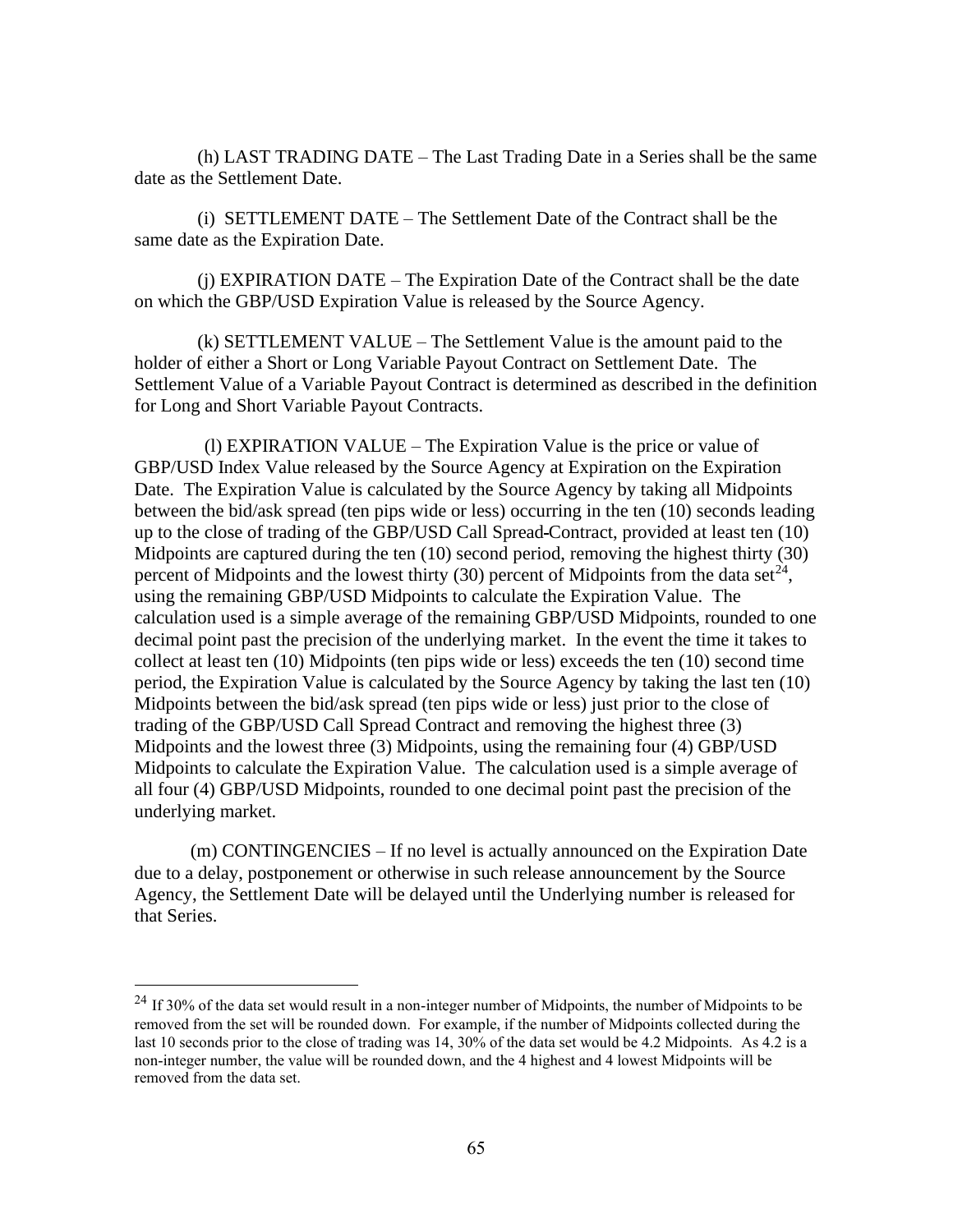### RULE 12.30.2 CURRENCY EXCHANGE GBP/USD "TOUCH BRACKET" VARIABLE PAYOUT CONTRACTS

(a) SCOPE – These Rules shall apply to the Class of Contracts referred to as the Currency Exchange GBP/USD ("GBP/USD") Touch Bracket Variable Payout Contracts, referred to as a 'Touch Bracket", issued by Nadex.

(b) UNDERLYING – The Underlying for this Class of Contracts is the British Pound/ US dollar, herein referred to as "GBP/USD" as quoted in US dollars per British Pound obtained from the spot GBP/USD foreign currency market.

(c) SOURCE AGENCY – The Source Agency is Nadex.

(d) TYPE – The Type of Contract is a Variable Payout Contract.

(e) PAYOUT CRITERION – The Payout Criterion for each Contract will be set by Nadex at the time the Variable Payout Contracts are initially issued. For the GBP/USD Touch Bracket Contracts, the Payout Criteria for the Contracts will be set as follows:

(i) WEEKLY GBP/USD TOUCH BRACKET Variable Payout CONTRACTS, Expiration is the earlier of 3:00PM ET on the Last Trade Day of the contract listing, or when the GBP/USD Index Value is equal to or greater than the Ceiling, or equal to or less than the Floor. Nadex shall list a set of four (4) Touch Bracket Variable Payout Contracts, referred to as a 'Touch Bracket', that open at 6:00PM ET on the first Trade Day of the week, with overlapping ranges, which conform to the Payout Criteria listed below.

(1) CONTRACT 1: The Ceiling shall be  $X + 0.0080$ ; The Floor shall be X-0.0020.

> (2) CONTRACT 2: The Ceiling shall be  $X + 0.0060$ ; The Floor shall be  $X -$ 0.0040.

> (3) CONTRACT 3: The Ceiling shall be  $X + 0.0040$ ; The Floor shall be  $X -$ 0.0060.

> (4) CONTRACT 4: The Ceiling shall be  $X + 0.0020$ ; The Floor shall be  $X -$ 0.0080.

(5) DOLLAR MULTIPLIER – The Dollar Multiplier shall be 10,000.

(6) In each case, "X" equals the last GBP/USD price, as reported by the Source Agency, rounded to the nearest 0.0001.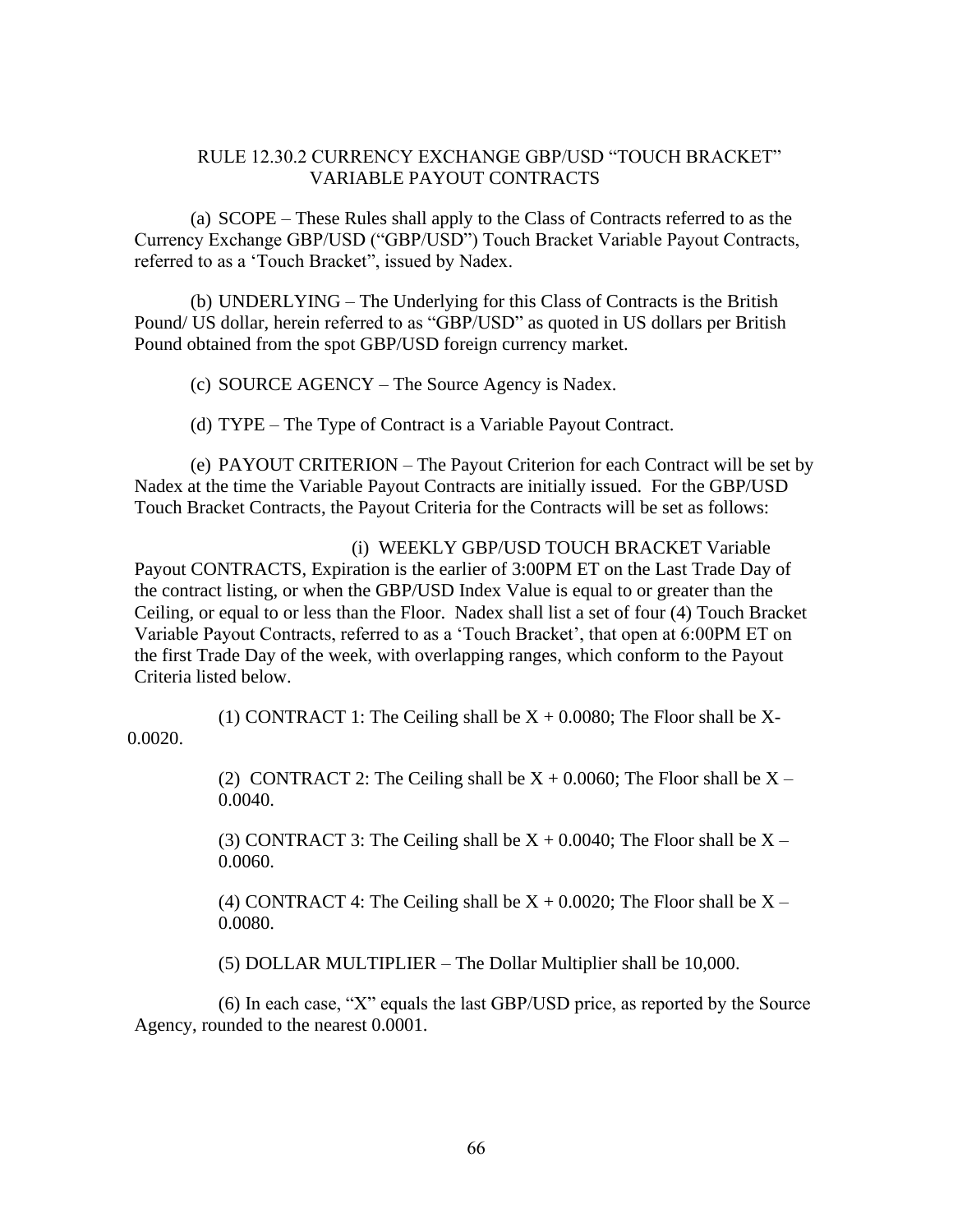(ii) Upon the early Expiration of a Touch Bracket, Nadex may list a new Touch Bracket with a Ceiling of  $X + 0.0080$  (or 0.0020) and a Floor of  $X -$ 0.0020 (or 0.0080) where X equals the Ceiling (or Floor) of the Touch Bracket that expired early. The newly listed Touch Bracket will have the same Last Trade Day as originally established for the expired Touch Bracket and the same Dollar Multiplier as the expired Touch Bracket.

(f) MINIMUM TICK – The Minimum Tick size for GBP/USD Touch Bracket Variable Payout Contracts shall be 0.0001.

(g) POSITION LIMIT – The Position Limit for GBP/USD Touch Bracket Variable Payout Contracts shall be 100 Contracts.

(h) LAST TRADING DATE – The Last Trading Date in a Series is the same date as the Settlement Date.

(i) SETTLEMENT DATE – The Settlement Date of the Contract shall be the same date as the Expiration Date.

(j) EXPIRATION DATE – The Expiration Date of the Contract shall be the date on which the GBP/USD Expiration Value is released by the Source Agency.

(k) SETTLEMENT VALUE – The Settlement Value is the amount paid to the holder of either a Short or Long Variable Payout Contract on Settlement Date. The Settlement Value of a Variable Payout Contract is determined as described in the definition for Long and Short Variable Payout Contracts.

(l) GBP/USD INDEX VALUE – The Source Agency shall calculate and produce a GBP/USD Index Value once each second throughout the life of the GBP/USD Variable Payout contracts. That is, each second the Source Agency will calculate a GBP/USD Index Value by taking all Midpoints between the bid/ask spread (ten pips wide or less) occurring in the ten (10) seconds leading up to the Calculation Time, provided at least ten (10) Midpoints are captured during the ten (10) second period, removing the highest thirty (30) percent of Midpoints and the lowest thirty (30) percent of Midpoints from the data set<sup>25</sup>, using the remaining GBP/USD Midpoints to calculate the GBP/USD Index Value for that second. The calculation used is a simple average of the remaining GBP/USD Midpoints, rounded to one decimal point past the precision of the underlying market. In the event the time it takes to collect at least ten (10) Midpoints (ten pips wide or less) exceeds the ten (10) second time period, the GBP/USD Index Value is calculated by the

 $25$  If 30% of the data set would result in a non-integer number of Midpoints, the number of Midpoints to be removed from the set will be rounded down. For example, if the number of Midpoints collected during the last 10 seconds prior to the close of trading was 14, 30% of the data set would be 4.2 Midpoints. As 4.2 is a non-integer number, the value will be rounded down, and the 4 highest and 4 lowest Midpoints will be removed from the data set.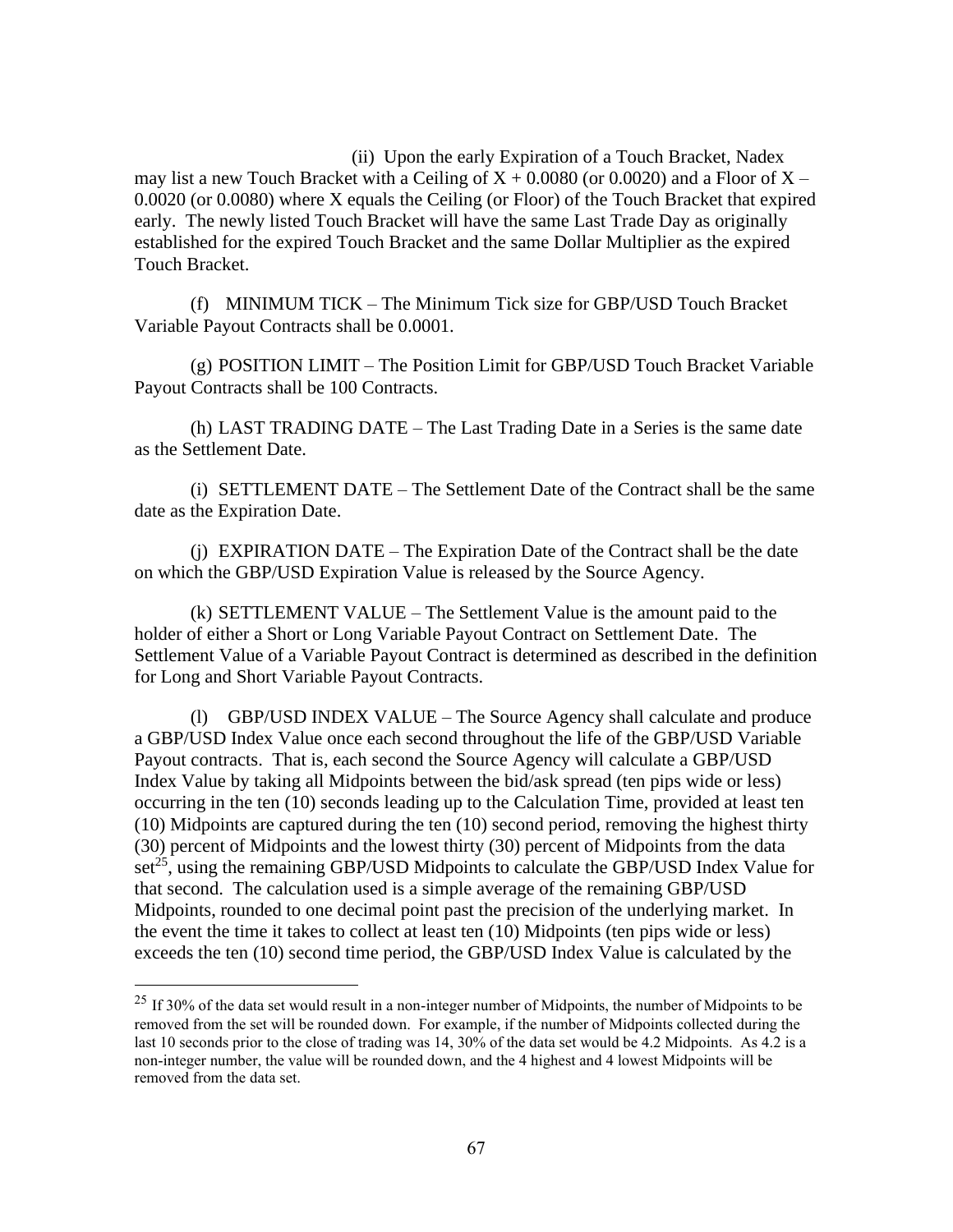Source Agency by taking the last ten (10) Midpoints between the bid/ask spread (ten pips wide or less) just prior to the Calculation Time and removing the highest three (3) Midpoints and the lowest three (3) Midpoints, using the remaining four (4) GBP/USD Midpoints to calculate the GBP/USD Index Value. The calculation used is a simple average of all four (4) GBP/USD Midpoints, rounded to one decimal point past the precision of the underlying market.

(m) EXPIRATION VALUE – The Expiration Value is the GBP/USD Index Value released by the Source Agency at Expiration on the Expiration Date.

(n) CONTINGENCIES – If no level is actually announced on the Expiration Date due to a delay, postponement or otherwise in such release announcement by the Source Agency, the Settlement Date will be delayed until the Underlying number is released for that Series.

RULE 12.31 CURRENCY EXCHANGE GBP/USD BINARY CONTRACTS

(a) SCOPE – These Rules shall apply to the Class of Contracts referred to as the Currency Exchange GBP/USD ("GBP/USD") Binary Contract issued by Nadex.

(b) UNDERLYING – The Underlying for this Class of Contracts is the British Pound/US dollar herein referred to as "GBP/USD" as quoted in US dollars per British Pound obtained from the spot GBP/USD foreign currency market.

(c) SOURCE AGENCY – The Source Agency is Nadex.

(d) TYPE – The type of Contract is a Binary Contract.

(e) PAYOUT CRITERION – The Payout Criterion for each Contract will be set by Nadex at the time the Binary Contracts are initially issued. For the GBP/USD Binary Contract, the Payout Criteria for the Contracts will be set as follows:

(i) WEEKLY GBP/USD BINARY CONTRACTS

(1) EXPIRATION TIME – 3 PM ET CLOSE

(2) STRIKE INTERVAL WIDTH – The interval width between each strike

level

shall be 0.0050.

(3) NUMBER OF STRIKE LEVELS LISTED - Fourteen (14) strike levels will

be listed for each Weekly GBP/USD Binary Contract Series.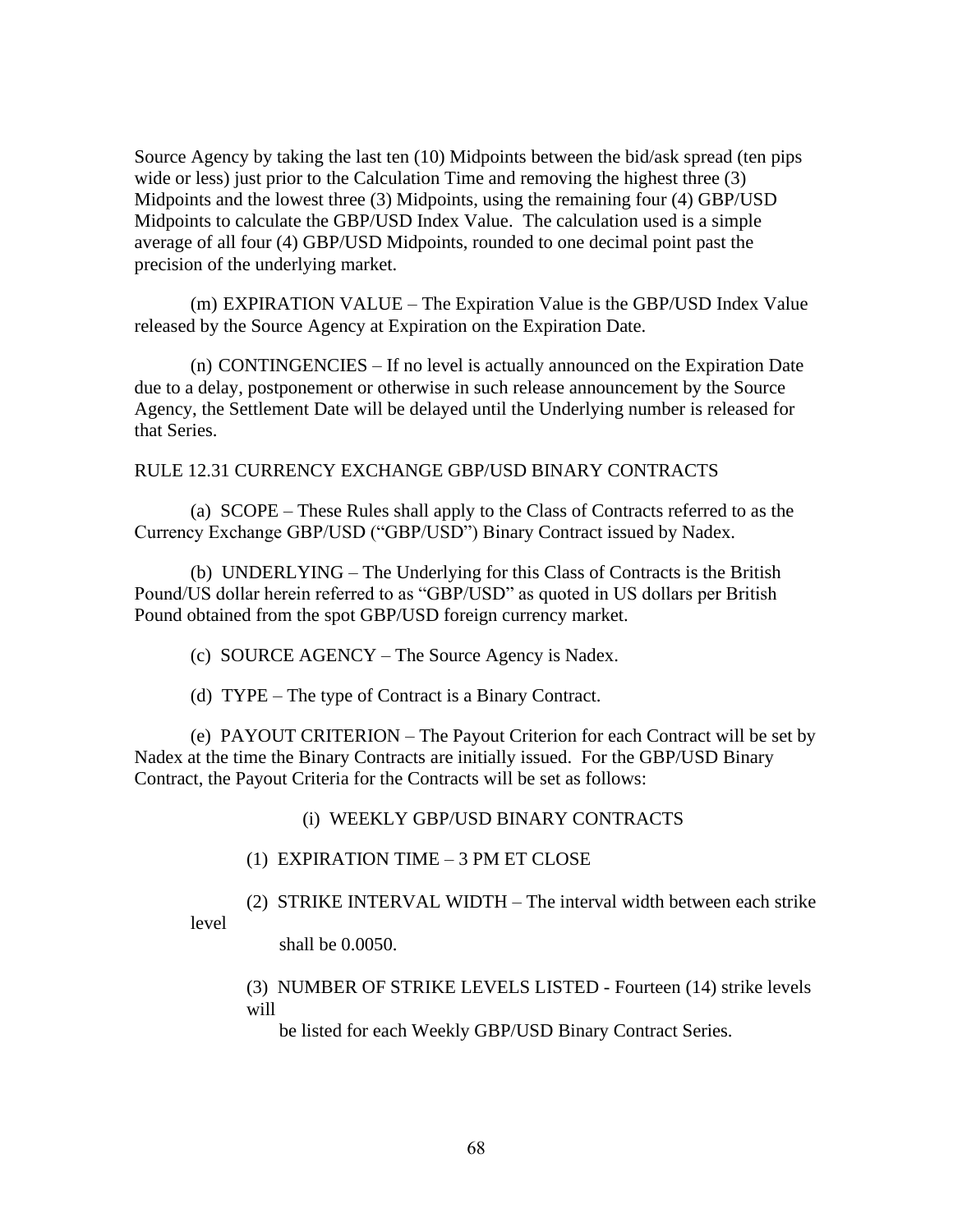| (4) STRIKE LEVELS GENERATED - Strike levels will be generated such |
|--------------------------------------------------------------------|
|--------------------------------------------------------------------|

| that         |                                                                                       |  |  |
|--------------|---------------------------------------------------------------------------------------|--|--|
| Underlying   | Binary Contract "W" is valued 'at-the-money' in relation to the                       |  |  |
|              | market as determined by the Source Agency, immediately before the<br>issuance         |  |  |
|              | of these Contracts, and shall be measured in U.S. cents rounded to the<br>nearest     |  |  |
|              | value ending in 0.0025 or 0.0075 as reported by the Source Agency.                    |  |  |
| Six(6)<br>of | strike levels will be generated above Binary Contract W at an interval                |  |  |
|              | 0.0050, and seven (7) strike levels will be generated below Binary<br>Contract W      |  |  |
|              | at an interval of 0.0050 (e.g. $W - 0.0050$ ; W; $W + 0.0050$ ). The<br>Contract will |  |  |
|              | have a Payout Criterion of greater than the strike level value.                       |  |  |
|              | (ii) DAILY GBP/USD BINARY CONTRACTS                                                   |  |  |
|              | (1) EXPIRATION TIME - 3 AM, 7 AM, 11 AM, 3 PM, 7 PM, 11 PM ET<br><b>CLOSE</b>         |  |  |
| level        | (2) STRIKE INTERVAL WIDTH - The interval width between each strike                    |  |  |
|              | shall be 0.0020.                                                                      |  |  |
|              | (3) NUMBER OF STRIKE LEVELS LISTED – Twenty-one (21) strike<br>levels                 |  |  |
|              | will be listed for each Daily GBP/USD Binary Contract Series.                         |  |  |
| that         | (4) STRIKE LEVELS GENERATED - Strike levels will be generated such                    |  |  |
| Underlying   | Binary Contract "X" is valued 'at-the-money' in relation to the                       |  |  |
|              | market as determined by the Source Agency, immediately before the<br>issuance         |  |  |
|              | of these Contracts, and shall be measured in U.S. cents rounded to the<br>nearest     |  |  |
| strike       | value ending in 0.0020 as reported by the Source Agency. Ten (10)                     |  |  |
|              | levels will be generated above Binary Contract X at an interval of                    |  |  |
|              | $0.0020$ , and                                                                        |  |  |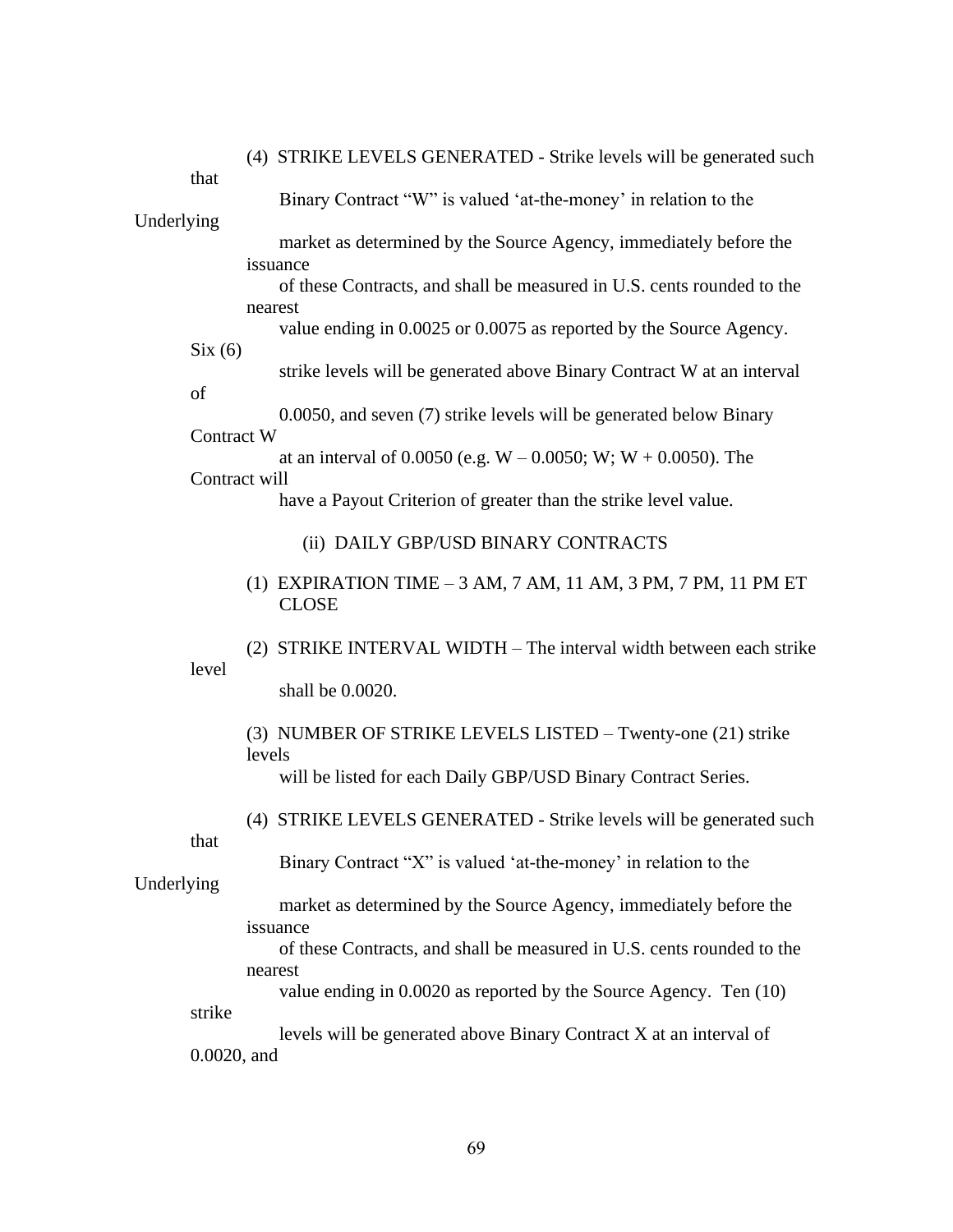|            | interval | ten (10) strike levels will be generated below Binary Contract X at an                                                                                                                                                                                                                                                                                                                                                                             |
|------------|----------|----------------------------------------------------------------------------------------------------------------------------------------------------------------------------------------------------------------------------------------------------------------------------------------------------------------------------------------------------------------------------------------------------------------------------------------------------|
|            |          | of 0.0020 (e.g. $X - 0.0020$ ; $X$ ; $X + 0.0020$ ). The Contract will have a                                                                                                                                                                                                                                                                                                                                                                      |
| Payout     |          | Criterion of greater than the strike level value.                                                                                                                                                                                                                                                                                                                                                                                                  |
|            |          | (iii) INTRADAY 2-HOUR GBP/USD BINARY CONTRACTS                                                                                                                                                                                                                                                                                                                                                                                                     |
| AM,<br>PM, |          | (1) EXPIRATION TIME – 8 PM, 9 PM, 10 PM, 11 PM, 12 AM, 1 AM, 2                                                                                                                                                                                                                                                                                                                                                                                     |
|            |          | 3 AM, 4 AM, 5 AM, 6 AM, 7 AM, 8 AM, 9 AM, 10 AM, 11 AM, 12                                                                                                                                                                                                                                                                                                                                                                                         |
|            |          | 1 PM, 2 PM, 3 PM, 4 PM, 5 PM ET CLOSE                                                                                                                                                                                                                                                                                                                                                                                                              |
|            | level    | (2) STRIKE INTERVAL WIDTH – The interval width between each strike                                                                                                                                                                                                                                                                                                                                                                                 |
|            |          | shall be 0.0010.                                                                                                                                                                                                                                                                                                                                                                                                                                   |
| Underlying |          | (3) NUMBER OF STRIKE LEVELS LISTED - Nine (9) strike levels<br>will be listed for each Intraday 2-Hour GBP/USD Binary Contract<br>Series.                                                                                                                                                                                                                                                                                                          |
|            | that     | (4) STRIKE LEVELS GENERATED - Strike levels will be generated such                                                                                                                                                                                                                                                                                                                                                                                 |
|            |          | Binary Contract "Y" is valued 'at-the-money' in relation to the                                                                                                                                                                                                                                                                                                                                                                                    |
|            |          | market as determined by the Source Agency, immediately before the<br>issuance<br>of these Contracts, and shall be measured in U.S. cents rounded to the                                                                                                                                                                                                                                                                                            |
|            |          | nearest<br>value ending in either 0.0000, 0.0002, 0.0004, 0.0006, or 0.0008 as<br>reported by the Source Agency. Four (4) strike levels will be generated<br>above Binary Contract Y at an interval of 0.0010, and four (4) strike<br>levels will be generated below Binary Contract Y at an interval of<br>0.0010 (e.g. $Y - 0.0010$ ; $Y$ ; $Y + 0.0010$ ). The Contract will have a<br>Payout Criterion of greater than the strike level value. |
|            |          | (iv) INTRADAY 5-MINUTE GBP/USD BINARY CONTRACTS                                                                                                                                                                                                                                                                                                                                                                                                    |
|            |          | (1) EXPIRATION TIME $-$ 5-Minute Binary Contracts will expire every 5<br>Minutes beginning Sunday at 6:05pm ET and ending Friday at 4:00pm<br>ET.                                                                                                                                                                                                                                                                                                  |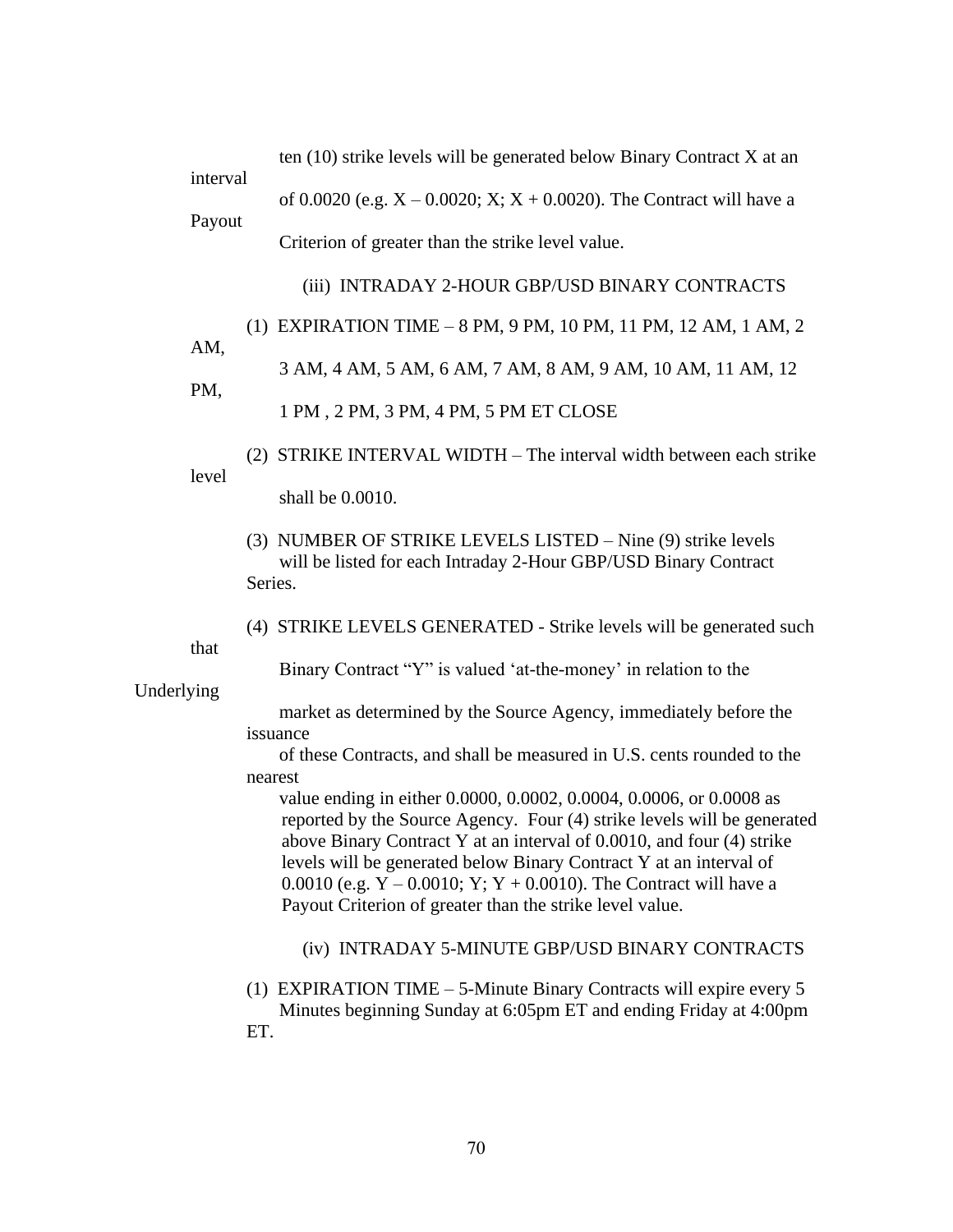(2) STRIKE INTERVAL WIDTH – The interval width between each strike

level

 shall be 0.0002 for expirations occurring between 6:05pm ET and 8:05am ET and between 12:10pm ET and 5:00pm ET; the interval width shall be 0.0004 for expirations occurring between 8:10am ET and 12:05pm ET.

- (3) NUMBER OF STRIKE LEVELS LISTED Five (5) strike levels will be listed for each Intraday 5-Minute GBP/USD Binary Contract Series.
- (4) STRIKE LEVELS GENERATED Strike levels will be generated such

Binary Contract "Z" is valued 'at-the-money' in relation to the

Underlying

that

 market as determined by the Source Agency, immediately before the issuance

 of these Contracts, and shall be measured in U.S. cents rounded to the nearest

 value ending in either 0.0001, 0.0003, 0.0005, 0.0007, or 0.0009 as reported by the Source Agency. For expirations occurring between 6:05pm ET and 8:05am ET and between 12:10pm ET and 5:00pm ET, two (2) strike levels will be generated above Binary Contract Z at an interval of 0.0002, and two (2) strike levels will be generated below Binary Contract Z at an interval of 0.0002 (e.g.  $Z - 0.0002$ ;  $Z$ ;  $Z +$ 0.0002). The Contract will have a Payout Criterion of greater than the strike level value. For expirations occurring between 8:10am ET and 12:05pm ET, two (2) strike levels will be generated above Binary Contract Z at an interval of 0.0004, and two (2) strike levels will be generated below Binary Contract Z at an interval of  $0.0004$  (e.g.  $Z -$ 0.0004;  $Z$ ;  $Z + 0.0004$ ). The Contract will have a Payout Criterion of greater than the strike level value.

(5) Nadex may, in its discretion, temporarily refrain from the listing of any 5-Minute

> Binary Contract due to the unavailability of the underlying market upon which the Contract is based, or any other condition Nadex determines

may be

detrimental to the listing of the Contract.

(v) Nadex may list additional GBP/USD Binary Contract with different ranges of Payout Criteria on a discretionary basis in accordance with the CEA and Commission Regulations.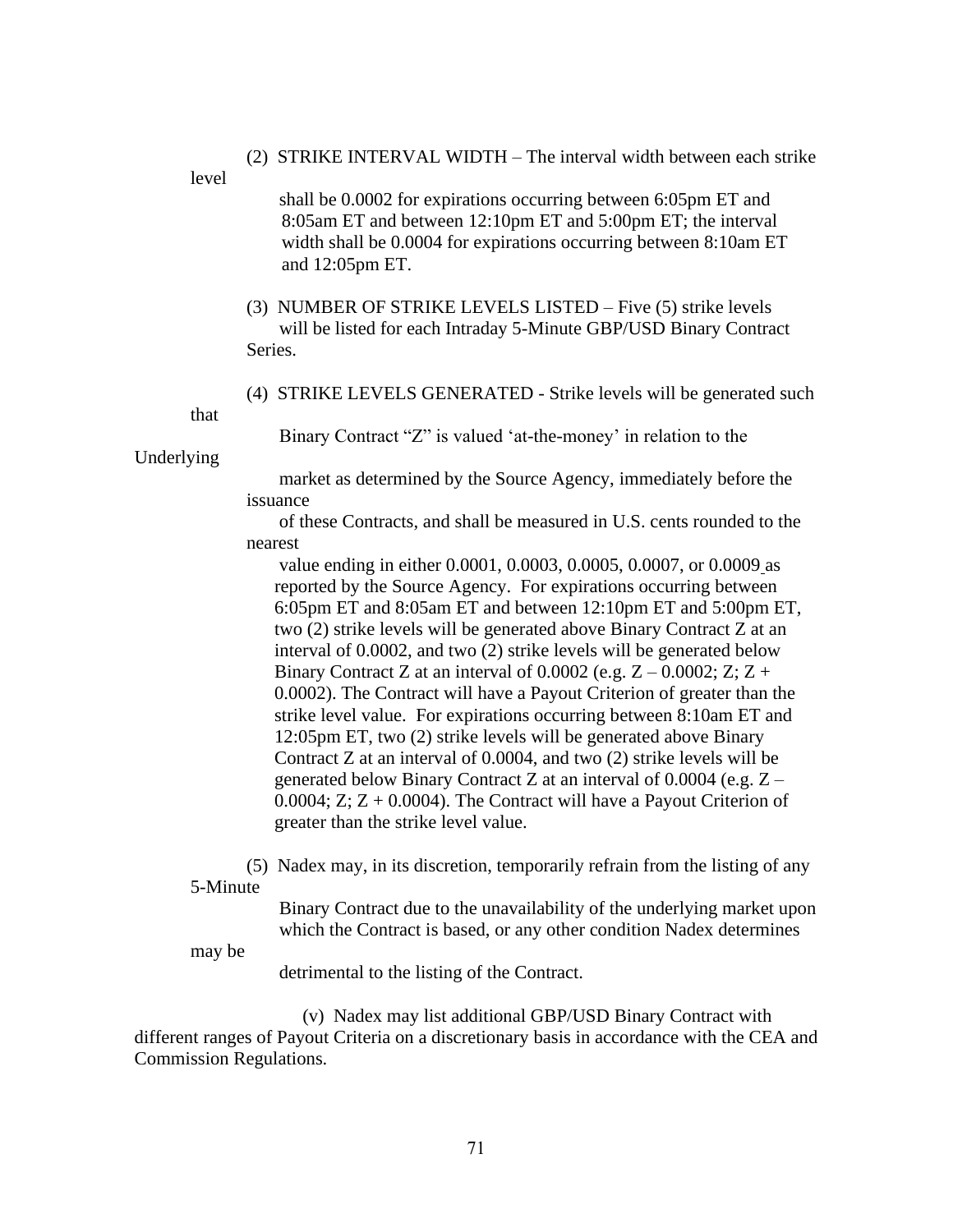(f) MINIMUM TICK – The Minimum Tick size for GBP/USD Binary Contracts shall be \$0.25.

(g) POSITION LIMIT – The Position Limits for GBP/USD Binary Contracts shall be 2,500 Contracts. There are currently no Position Limits for GBP/USD Binary Contract.

(h) LAST TRADING DATE – The Last Trading Date in a Series is the same date as the Expiration Date. No trading in the GBP/USD Binary Contracts shall occur after its Last Trading Date.

(i) SETTLEMENT DATE – The Settlement Date will be the date the GBP/USD number is scheduled to be released.

(j) EXPIRATION DATE – The Expiration Date of the Contract will be the date on which the GBP/USD number is scheduled to be released.

(k) SETTLEMENT VALUE – The Settlement Value is the amount paid to the holder of the in the money Contract on the Settlement Date. The Settlement Value of an in the money GBP/USD Binary Contract is \$100.

(l) EXPIRATION VALUE – The Expiration Value is the price or value of GBP/USD released by the Source Agency on the Expiration Date. The Expiration Value is calculated by the Source Agency by taking all Midpoints between the bid/ask spread (ten pips wide or less) occurring in the ten (10) seconds leading up to the close of trading of the GBP/USD Binary Contract, provided at least ten (10) Midpoints are captured during the ten (10) second period, removing the highest thirty (30) percent of Midpoints and the lowest thirty (30) percent of Midpoints from the data set<sup> $26$ </sup>, using the remaining GBP/USD Midpoints to calculate the Expiration Value. The calculation used is a simple average of the remaining GBP/USD Midpoints, rounded to one decimal point past the precision of the underlying market. In the event the time it takes to collect at least ten (10) Midpoints (ten pips wide or less) exceeds the ten (10) second time period, the Expiration Value is calculated by the Source Agency by taking the last ten (10) Midpoints between the bid/ask spread (ten pips wide or less) just prior to the close of trading of the GBP/USD Binary Contract and removing the highest three (3) Midpoints and the lowest three (3) Midpoints, using the remaining four (4) GBP/USD Midpoints to calculate the Expiration Value. The calculation used is a simple average of all four (4) GBP/USD Midpoints, rounded to one decimal point past the precision of the underlying market.

 $26$  If 30% of the data set would result in a non-integer number of Midpoints, the number of Midpoints to be removed from the set will be rounded down. For example, if the number of Midpoints collected during the last 10 seconds prior to the close of trading was 14, 30% of the data set would be 4.2 Midpoints. As 4.2 is a non-integer number, the value will be rounded down, and the 4 highest and 4 lowest Midpoints will be removed from the data set.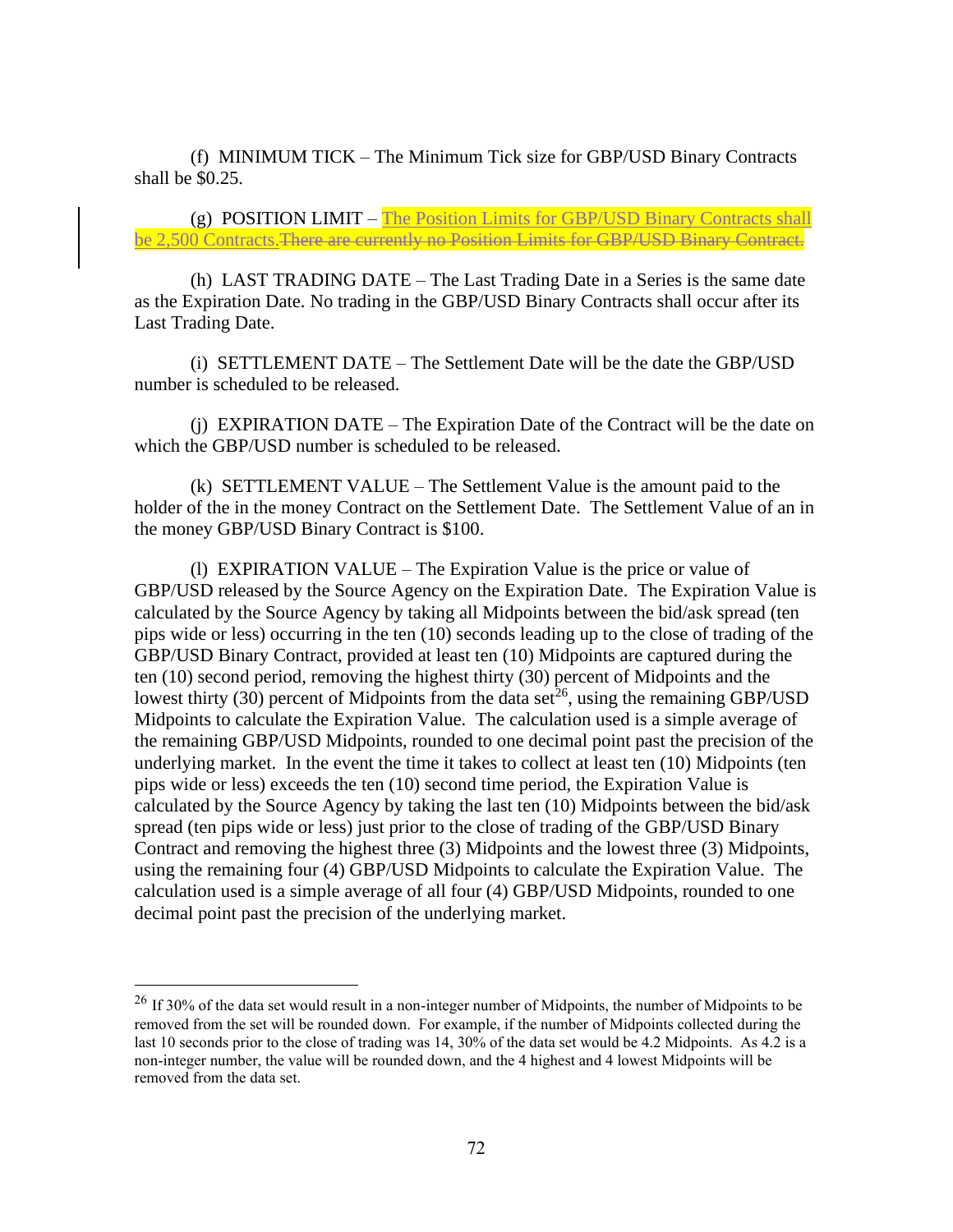(m) CONTINGENCIES – If no level is actually announced on the Expiration Date due to a delay, postponement or otherwise in such release announcement by the Source Agency, the Settlement Date will be delayed until the Underlying number is released for that Series.

# RULE 12.32 CURRENCY EXCHANGE USD/CAD VARIABLE PAYOUT **CONTRACTS**

# RULE 12.32.1 CURRENCY EXCHANGE USD/CAD "CALL SPREAD" VARIABLE PAYOUT CONTRACTS

(a) SCOPE –These Rules shall apply to the Class of Contracts referred to as the Currency Exchange USD/CAD ("USD/CAD") Call Spread Variable Payout Contracts, referred to as a "Call Spread", issued by Nadex.

(b) UNDERLYING – The Underlying for this Class of Contracts is the US the US Dollar/ Canadian Dollar, herein referred to as "USD/CAD" as quoted in US dollars per Canadian Dollar obtained from the spot USD/CAD foreign currency market.

- (c) SOURCE AGENCY The Source Agency is Nadex.
- (d) TYPE The Type of Contract is a Variable Payout Contract.

(e) PAYOUT CRITERION – The Payout Criterion for each Contract will be set by Nadex at the time the Variable Payout Contracts are initially issued. For the USD/CAD Call Spread Variable Payout Contract, the Payout Criteria for the Contracts will be set as follows;

(i) WEEKLY USD/CAD CALL SPREAD VARIABLE PAYOUT CONTRACTS, 3:00 PM ET CLOSE – At the commencement of trading in a Weekly USD/CAD Call Spread, Nadex shall list one (1) Call Spread Contract, which conforms to the Payout Criteria listed below:

(1) WEEKLY USD/CAD CALL SPREAD CONTRACT

(aa) CEILING – The Ceiling shall be  $X + 0.0375$ .

(bb) FLOOR – The Floor shall be  $X - 0.0375$ .

(cc) DOLLAR MULTIPLIER – The Dollar Multiplier shall be 10,000.

(2) In each case, "X" equals the last USD/CAD price, as reported by the Source Agency, rounded to the nearest 0.0010.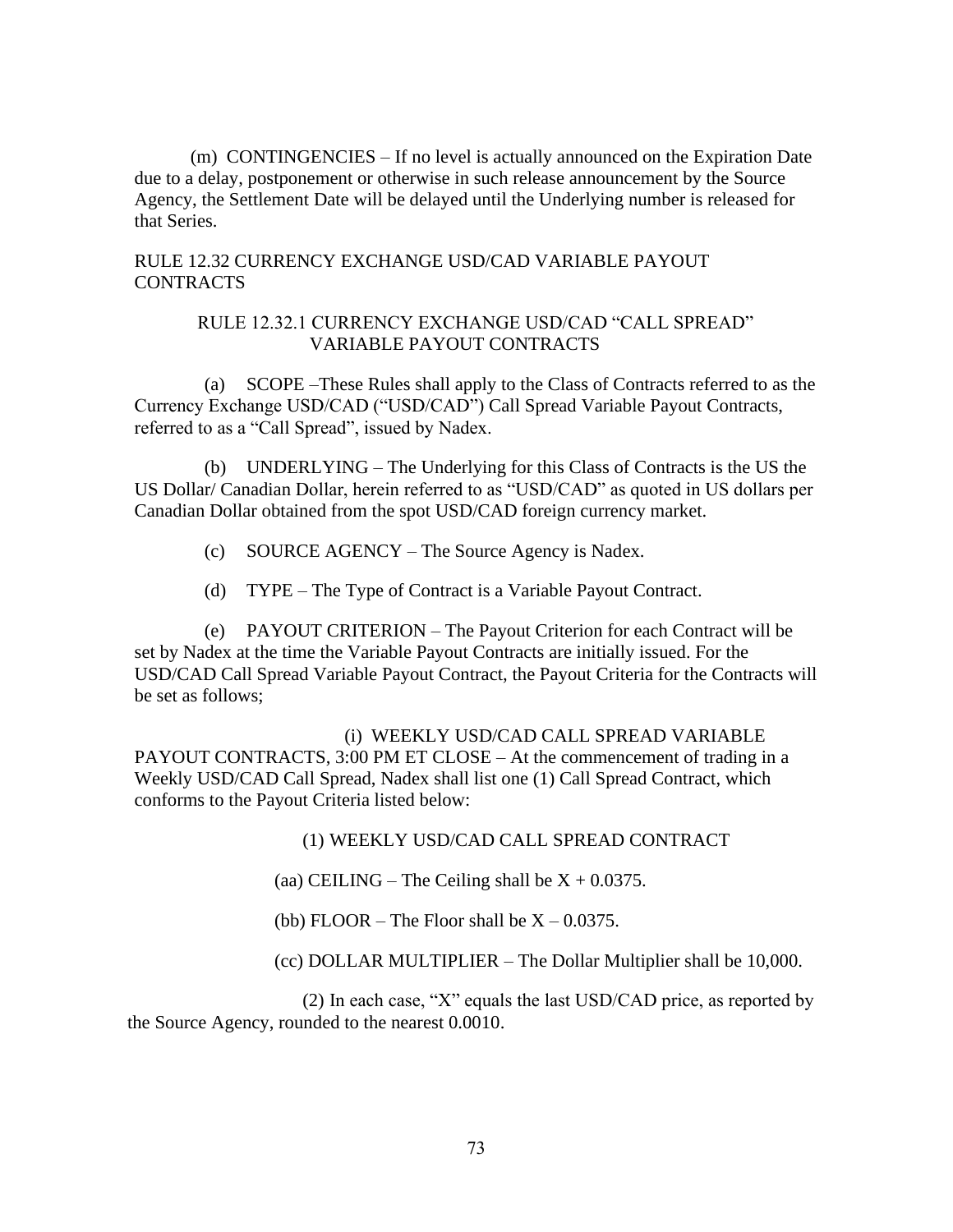# (ii) WEEKLY USD/CAD CALL SPREAD VARIABLE

PAYOUT CONTRACTS, 3:00 PM ET CLOSE – At the commencement of trading in a Weekly USD/CAD Call Spread, Nadex shall list five (5) Call Spread Contracts with overlapping ranges, which conforms to the Payout Criteria listed below:

| be $X - 0.0375$ . | (1) CONTRACT 1: The Ceiling shall be $X - 0.0125$ ; The Floor shall          |
|-------------------|------------------------------------------------------------------------------|
|                   | (2) CONTRACT 2: The Ceiling shall be X; The Floor shall be $X -$<br>0.0250.  |
| be $X - 0.0125$ . | (3) CONTRACT 3: The Ceiling shall be $X + 0.0125$ ; The Floor shall          |
|                   | (4) CONTRACT 4: The Ceiling shall be $X + 0.0250$ ; The Floor shall<br>be X. |
| be $X - 0.0125$ . | (5) CONTRACT 5: The Ceiling shall be $X + 0.0375$ ; The Floor shall          |
|                   | (6) DOLLAR MULTIPLIER – The Dollar Multiplier shall be<br>10,000.            |

(7) In each case, "X" equals the last USD/CAD price, as reported by the Source Agency, rounded to the nearest 0.0010.

(iii) DAILY USD/CAD CALL SPREAD VARIABLE PAYOUT CONTRACTS, 3:00 PM ET CLOSE SPREAD - At the commencement of trading in a Daily USD/CAD Call Spread Variable Payout Contract, referred to as a 'Call Spread', Nadex shall list one (1) Call Spread Contract, which conforms to the Payout Criteria listed below:

# (1) DAILY USD/CAD CALL SPREAD CONTRACT

(aa) CEILING – The Ceiling shall be  $X + 0.0250$ .

(bb) FLOOR – The Floor shall be  $X - 0.0250$ .

(cc) DOLLAR MULTIPLIER – The Dollar Multiplier shall be 10,000.

(2) In each case, "X" equals the last USD/CAD price, as reported by the Source Agency, rounded to the nearest 0.0010.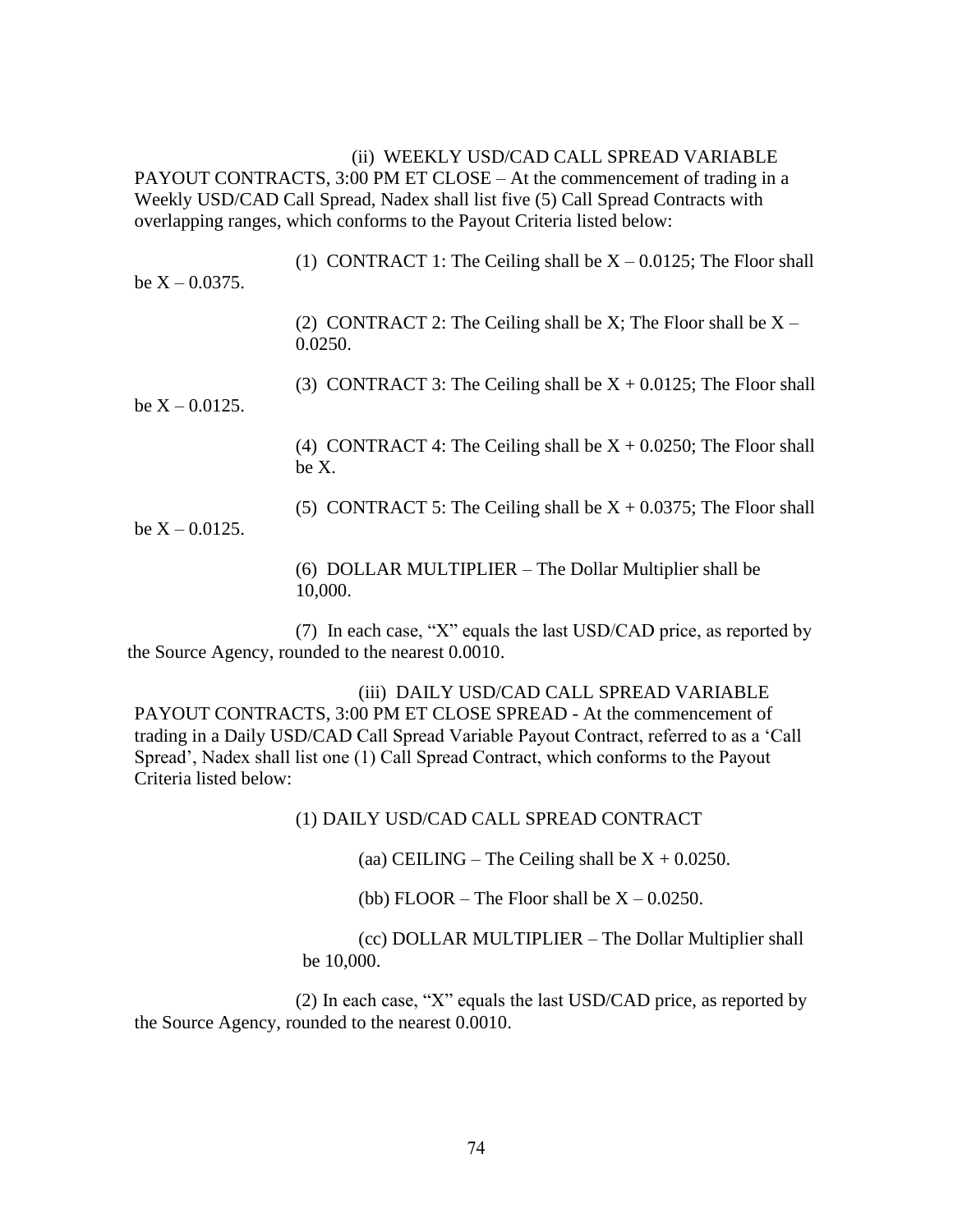(iv) DAILY USD/CAD CALL SPREAD CONTRACTS, 3:00 PM ET CLOSE - Nadex shall list a set of three (3) Call Spread Contracts with overlapping ranges, which conform to the Payout Criteria listed below:

> (1) CONTRACT 1: The Ceiling shall be X; The Floor shall be  $X -$ 0.0250.

be  $X - 0.0125$ .

(2) CONTRACT 2: The Ceiling shall be  $X + 0.0125$ ; The Floor shall

(3) CONTRACT 3: The Ceiling shall be  $X + 0.0250$ ; The Floor shall be X.

(4) DOLLAR MULTIPLIER – The Dollar Multiplier shall be 10,000.

(5) In each case, "X" equals the last USD/CAD price, as reported by the Source Agency, rounded to the nearest 0.0010.

(v) INTRADAY USD/CAD CALL SPREAD CONTRACTS, 6:00PM to 11:00PM, 11:00PM to 7:00AM, 7:00AM to 3:00PM ET CLOSE - Nadex shall list a set of three (3) Call Spread Contracts with overlapping ranges, which conform to the Payout Criteria listed below:

(1) CONTRACT 1: The Ceiling shall be X; The Floor shall be X-

0.0200.

be  $X - 0.0100$ 

(3) CONTRACT 3: The Ceiling shall be  $X + 0.0200$ ; The Floor shall

(2) CONTRACT 2: The Ceiling shall be  $X + 0.0100$ ; The Floor shall

be X.

(4) DOLLAR MULTIPLIER – The Dollar Multiplier shall be 10,000.

(5) In each case, "X" equals the last USD/CAD price, as reported by the Source Agency, rounded to the nearest 0.0010.

(vi) INTRADAY 2-HOUR USD/CAD CALL SPREAD CONTRACTS, 8:00PM, 9:00PM, 10:00PM, 11:00PM, 12:00AM, 1:00AM, 2:00AM, 3:00AM, 4:00AM, 5:00AM, 6:00AM, 7:00AM, 8:00AM, 9:00AM, 10:00AM, 11:00AM, 12:00PM, 1:00PM, 2:00PM, and 3:00PM ET CLOSE - Nadex shall list a set of three (3) Call Spread Contracts that open 2 hours prior to the stated closing time(s) above with overlapping ranges, which conform to the Payout Criteria listed below: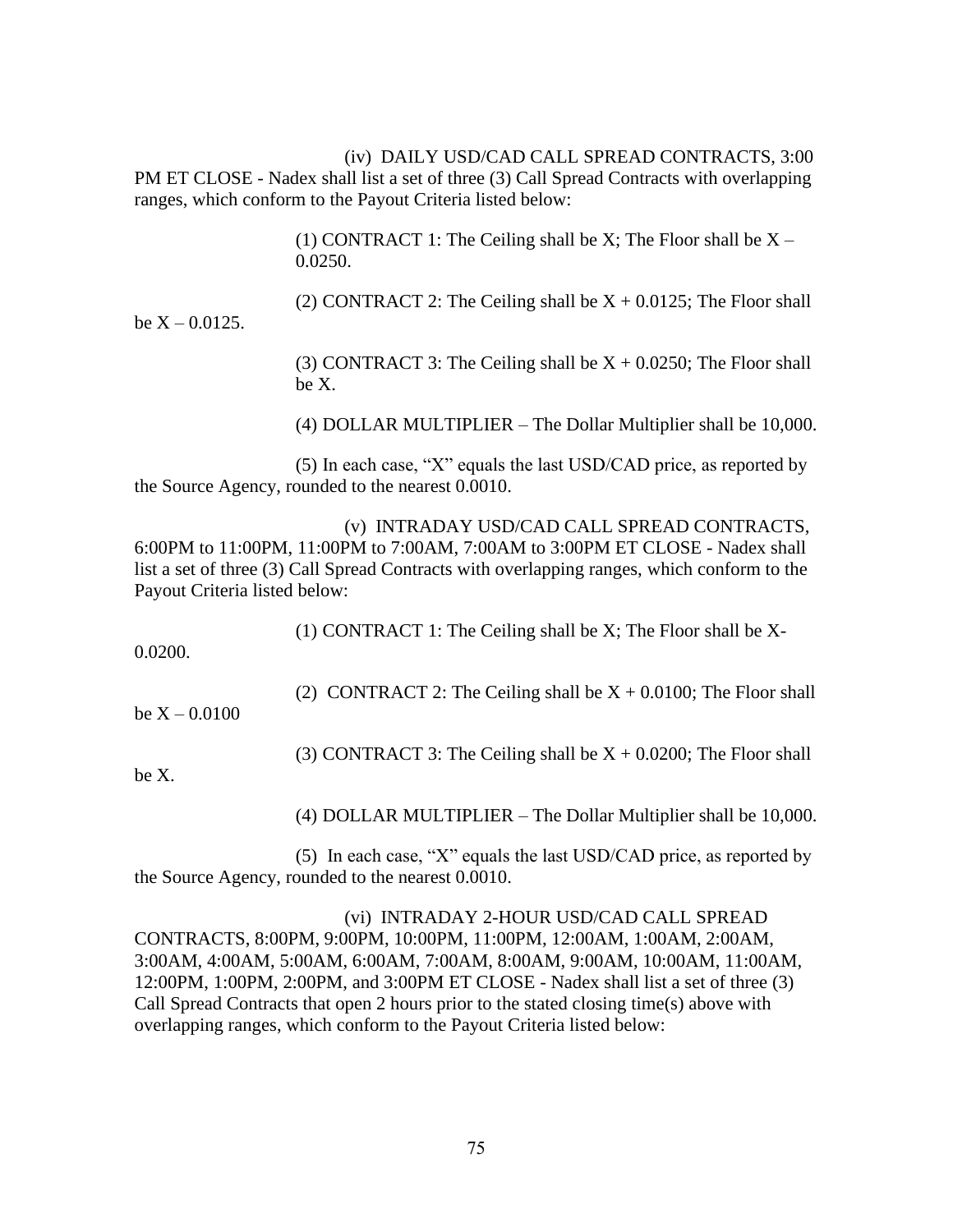(1) CONTRACT 1: The Ceiling shall be X; The Floor shall be X-

0.0100.

(2) CONTRACT 2: The Ceiling shall be  $X + 0.0050$ ; The Floor shall be  $X - 0.0050$ 

(3) CONTRACT 3: The Ceiling shall be  $X + 0.0100$ ; The Floor shall

be X.

(4) DOLLAR MULTIPLIER – The Dollar Multiplier shall be 10,000.

(5) In each case, "X" equals the last USD/CAD price, as reported by the Source Agency, rounded to the nearest 0.0010.

(vii) Nadex may list additional Call Spread Contracts with different ranges of Payout Criteria on a discretionary basis in accordance with the CEA and Commission Regulations.

(f) MINIMUM TICK – The Minimum Tick size for USD/CAD Call Spread Contracts shall be 0.0001.

(g) POSITION LIMIT – The Position Limits for USD/CAD Call Spread Contracts shall be 250 Contracts. There are currently no Position Limits for USD/CAD Call Spread Contracts.

(h) LAST TRADING DATE – The Last Trading Date in a Series is the same date as the Settlement Date.

(i) SETTLEMENT DATE – The Settlement Date of the Contract shall be the same date as the Expiration Date.

(j) EXPIRATION DATE – The Expiration Date of the Contract shall be the date on which the USD/CAD Expiration Value is released by the Source Agency.

(k) SETTLEMENT VALUE – The Settlement Value is the amount paid to the holder of either a Short or Long Variable Payout Contract on Settlement Date. The Settlement Value of a Variable Payout Contract is determined as described in the definition for Long and Short Variable Payout Contracts.

(l) EXPIRATION VALUE – The Expiration Value is the price or value of USD/CAD Index Value released by the Source Agency at Expiration on the Expiration Date. The Expiration Value is calculated by the Source Agency by taking all Midpoints between the bid/ask spread (ten pips wide or less) occurring in the ten (10) seconds leading up to the close of trading of the USD/CAD Call Spread Contract, provided at least ten (10) Midpoints are captured during the ten (10) second period, removing the highest thirty (30)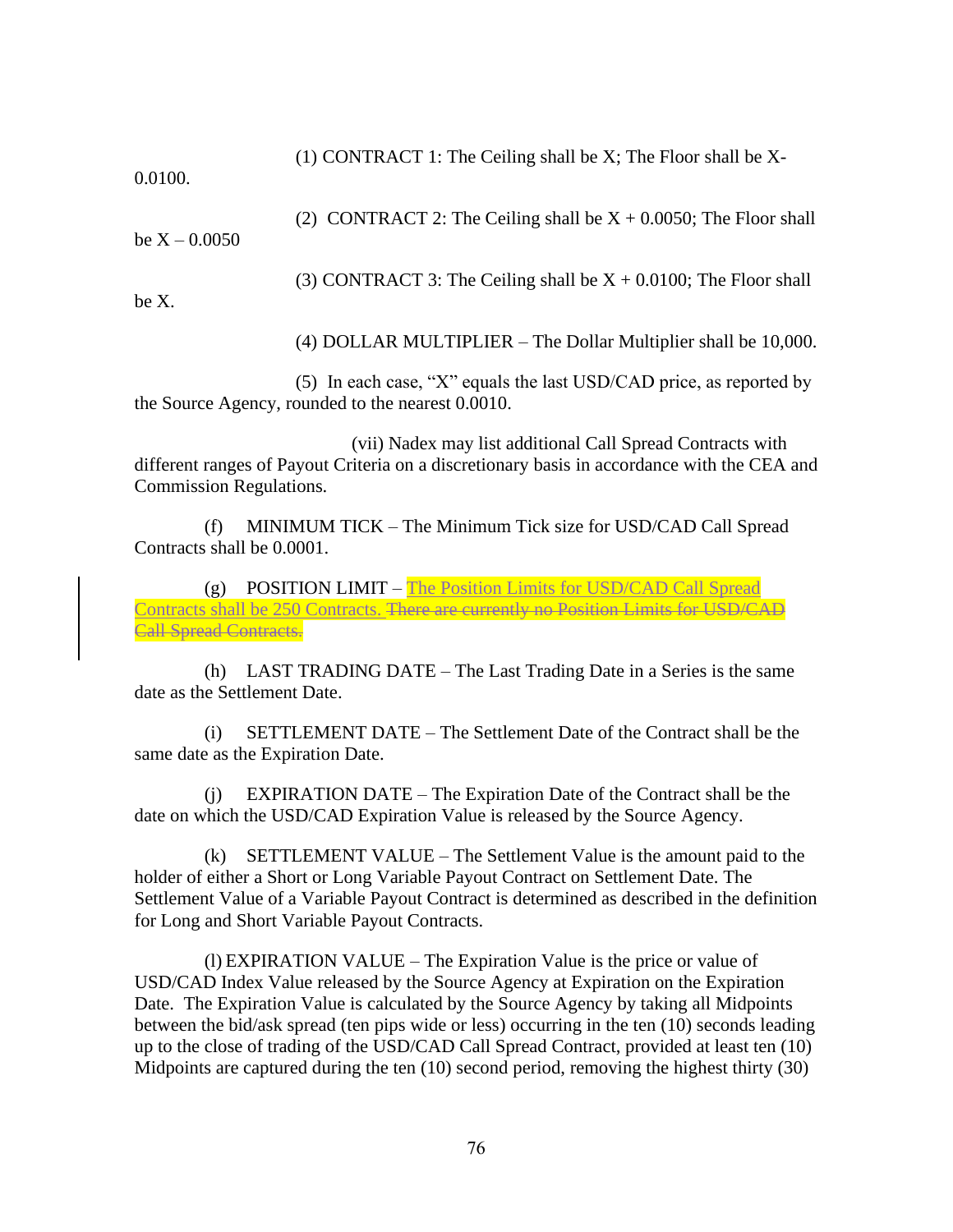percent of Midpoints and the lowest thirty (30) percent of Midpoints from the data set<sup>27</sup>, using the remaining USD/CAD Midpoints to calculate the Expiration Value. The calculation used is a simple average of the remaining USD/CAD Midpoints, rounded to one decimal point past the precision of the underlying market. In the event the time it takes to collect at least ten (10) Midpoints (ten pips wide or less) exceeds the ten (10) second time period, the Expiration Value is calculated by the Source Agency by taking the last ten (10) Midpoints between the bid/ask spread (ten pips wide or less) just prior to the close of trading of the USD/CAD Call Spread Contract and removing the highest three (3) Midpoints and the lowest three (3) Midpoints, using the remaining four (4) USD/CAD Midpoints to calculate the Expiration Value. The calculation used is a simple average of all four (4) USD/CAD Midpoints, rounded to one decimal point past the precision of the underlying market.

(m) CONTINGENCIES – If no level is actually announced on the Expiration Date due to a delay, postponement or otherwise in such release announcement by the Source Agency, the Settlement Date will be delayed until the Underlying number is released for that Series.

# RULE 12.32.2 CURRENCY EXCHANGE USD/CAD "TOUCH BRACKET" VARIABLE PAYOUT CONTRACTS

(a) SCOPE – These Rules shall apply to the Class of Contracts referred to as the Currency Exchange USD/CAD ("USD/CAD") Touch Bracket Variable Payout Contracts, referred to as a 'Touch Bracket", issued by Nadex.

(b) UNDERLYING – Underlying for this Class of Contracts is the US the US Dollar/ Canadian Dollar, herein referred to as "USD/CAD" as quoted in US dollars per Canadian Dollar obtained from the spot USD/CAD foreign currency market.

- (c) SOURCE AGENCY The Source Agency is Nadex.
- (d) TYPE The Type of Contract is a Variable Payout Contract.

(e) PAYOUT CRITERION – The Payout Criterion for each Contract will be set by Nadex at the time the Variable Payout Contracts are initially issued. For the USD/CAD Touch Bracket Contracts, the Payout Criteria for the Contracts will be set as follows:

 $27$  If 30% of the data set would result in a non-integer number of Midpoints, the number of Midpoints to be removed from the set will be rounded down. For example, if the number of Midpoints collected during the last 10 seconds prior to the close of trading was 14, 30% of the data set would be 4.2 Midpoints. As 4.2 is a non-integer number, the value will be rounded down, and the 4 highest and 4 lowest Midpoints will be removed from the data set.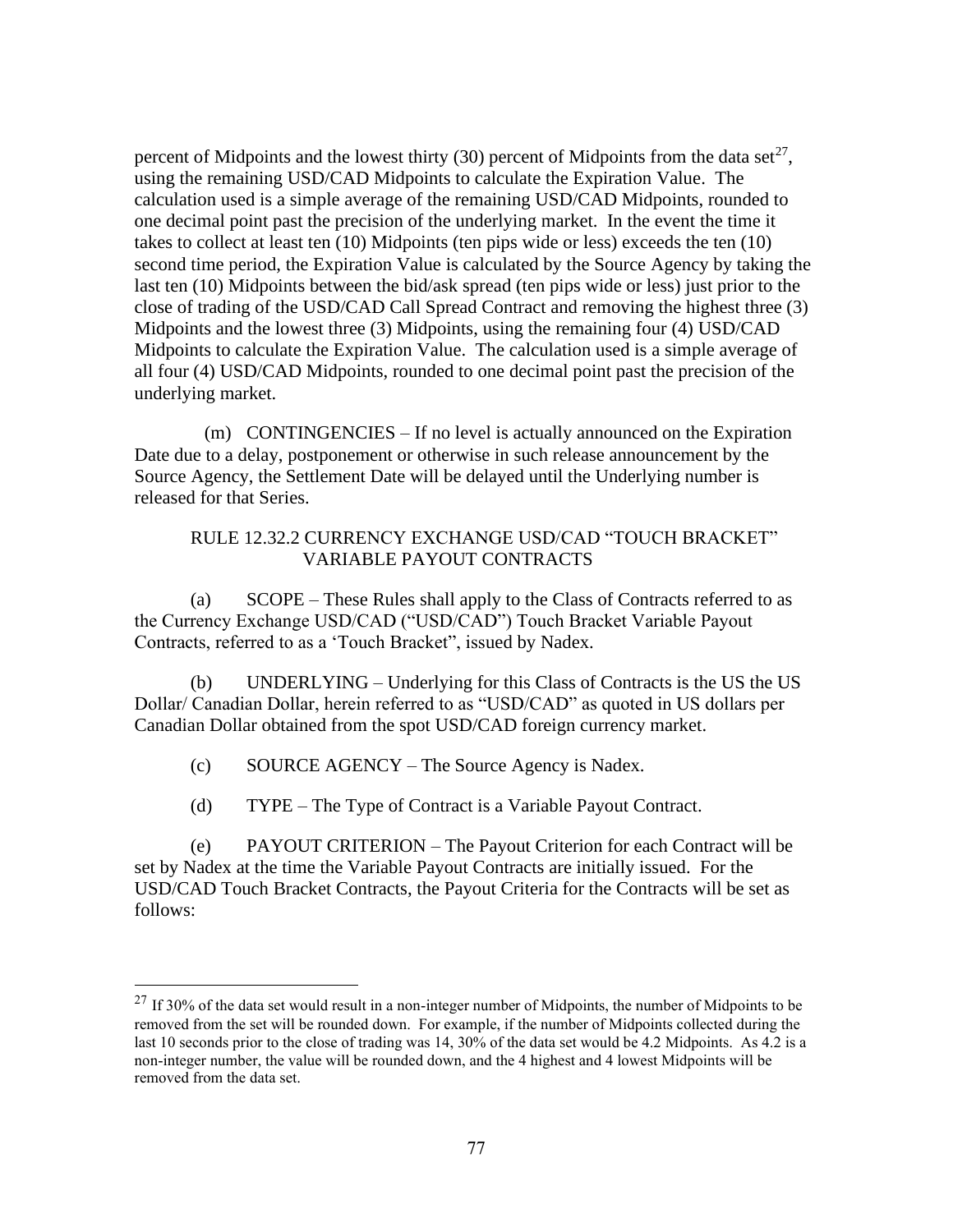## (i) WEEKLY USD/CAD TOUCH BRACKET VARIABLE

PAYOUT CONTRACTS, Expiration is the earlier of (a) 3:00PM ET on the Last Trade Day of the contract listing, or (b) when the USD/CAD Index Value is equal to or greater than the Ceiling, or equal to or less than the Floor. Nadex shall list a set of four (4) Touch Bracket Variable Payout Contracts, each referred to as a 'Touch Bracket', that open at 6:00PM ET on the first Trade Day of the week, with overlapping ranges, which conform to the Payout Criteria listed below.

(1) CONTRACT 1: The Ceiling shall be  $X + 0.0080$ ; The Floor shall be X-0.0020.

> (2) CONTRACT 2: The Ceiling shall be  $X + 0.0060$ ; The Floor shall be  $X -$ 0.0040.

(3) CONTRACT 3: The Ceiling shall be  $X + 0.0040$ ; The Floor shall be X-0.0060.

(4) CONTRACT 4: The Ceiling shall be  $X + 0.0020$ ; The Floor shall be  $X -$ 0.0080.

(5) DOLLAR MULTIPLIER – The Dollar Multiplier shall be 10,000.

(6) In each case, "X" equals the last USD/CAD price, as reported by the Source Agency, rounded to the nearest 0.0001.

(ii) Upon the early Expiration of a Touch Bracket, Nadex may list a new Touch Bracket with a Ceiling of  $X + 0.0080$  (or 0.0020) and a Floor of  $X -$ 0.0020 (or 0.0080) where X equals the Ceiling (or Floor) of the Touch Bracket that expired early. The newly listed Touch Bracket will have the same Last Trade Day as originally established for the expired Touch Bracket and the same Dollar Multiplier as the expired Touch Bracket.

(f) MINIMUM TICK –The Minimum Tick size for the USD/CAD Touch Bracket Variable Payout Contracts shall be 0.0001.

(g) POSITION LIMIT –The Position Limit for USD/CAD Touch Bracket Variable Payout Contracts shall be 100 Contracts.

(h) LAST TRADING DATE – The Last Trading Date in a Series is the same date as the Settlement Date.

(i) SETTLEMENT DATE – The Settlement Date of the Contract shall be the same date as the Expiration Date.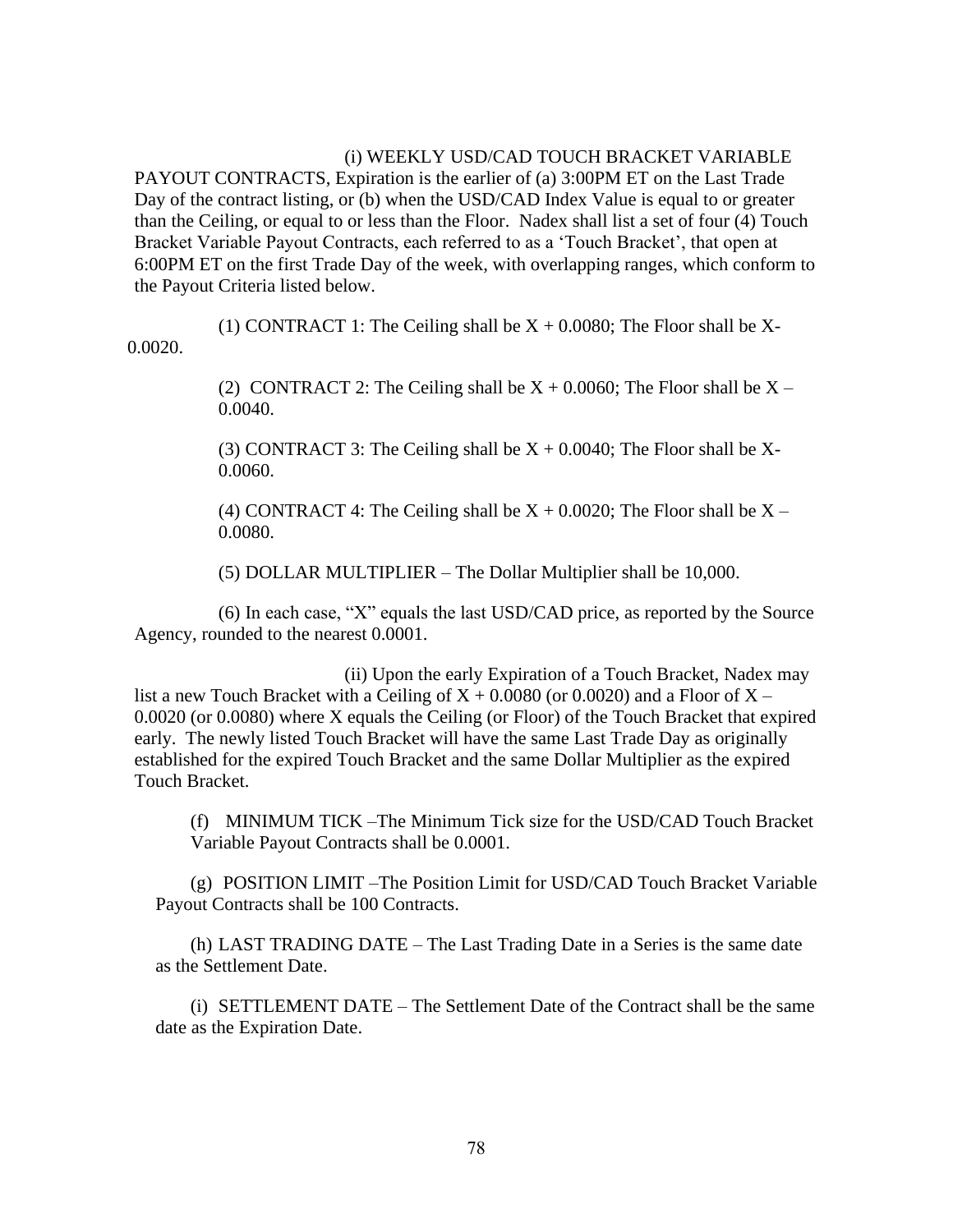(j) EXPIRATION DATE – The Expiration Date of the Contract shall be the date on which the USD/CAD Expiration Value is released by the Source Agency.

(k) SETTLEMENT VALUE – The Settlement Value is the amount paid to the holder of either a Short or Long Variable Payout Contract on Settlement Date. The Settlement Value of a Variable Payout Contract is determined as described in the definition for Long and Short Variable Payout Contracts.

(l) USD/CAD INDEX VALUE – The Source Agency shall calculate and produce a USD/CAD Index Value once each second throughout the life of the USD/CAD Variable Payout contracts. That is, each second the Source Agency will calculate a USD/CAD Index Value by taking all Midpoints between the bid/ask spread (ten pips wide or less) occurring in the ten (10) seconds leading up to the Calculation Time, provided at least ten (10) Midpoints are captured during the ten (10) second period, removing the highest thirty (30) percent of Midpoints and the lowest thirty (30) percent of Midpoints from the data set<sup>28</sup>, using the remaining USD/CAD Midpoints to calculate the USD/CAD Index Value for that second. The calculation used is a simple average of the remaining USD/CAD Midpoints, rounded to one decimal point past the precision of the underlying market. In the event the time it takes to collect at least ten (10) Midpoints (ten pips wide or less) exceeds the ten (10) second time period, the USD/CAD Index Value is calculated by the Source Agency by taking the last ten (10) Midpoints between the bid/ask spread (ten pips wide or less) just prior to the Calculation Time and removing the highest three (3) Midpoints and the lowest three (3) Midpoints, using the remaining four (4) USD/CAD Midpoints to calculate the USD/CAD Index Value. The calculation used is a simple average of all four (4) USD/CAD Midpoints, rounded to one decimal point past the precision of the underlying market.

(m) EXPIRATION VALUE – The Expiration Value is the USD/CAD Index Value released by the Source Agency at Expiration on the Expiration Date.

(n) CONTINGENCIES – If no level is actually announced on the Expiration Date due to a delay, postponement or otherwise in such release announcement by the Source Agency, the Settlement Date will be delayed until the Underlying number is released for that Series.

<sup>&</sup>lt;sup>28</sup> If 30% of the data set would result in a non-integer number of Midpoints, the number of Midpoints to be removed from the set will be rounded down. For example, if the number of Midpoints collected during the last 10 seconds prior to the close of trading was 14, 30% of the data set would be 4.2 Midpoints. As 4.2 is a non-integer number, the value will be rounded down, and the 4 highest and 4 lowest Midpoints will be removed from the data set.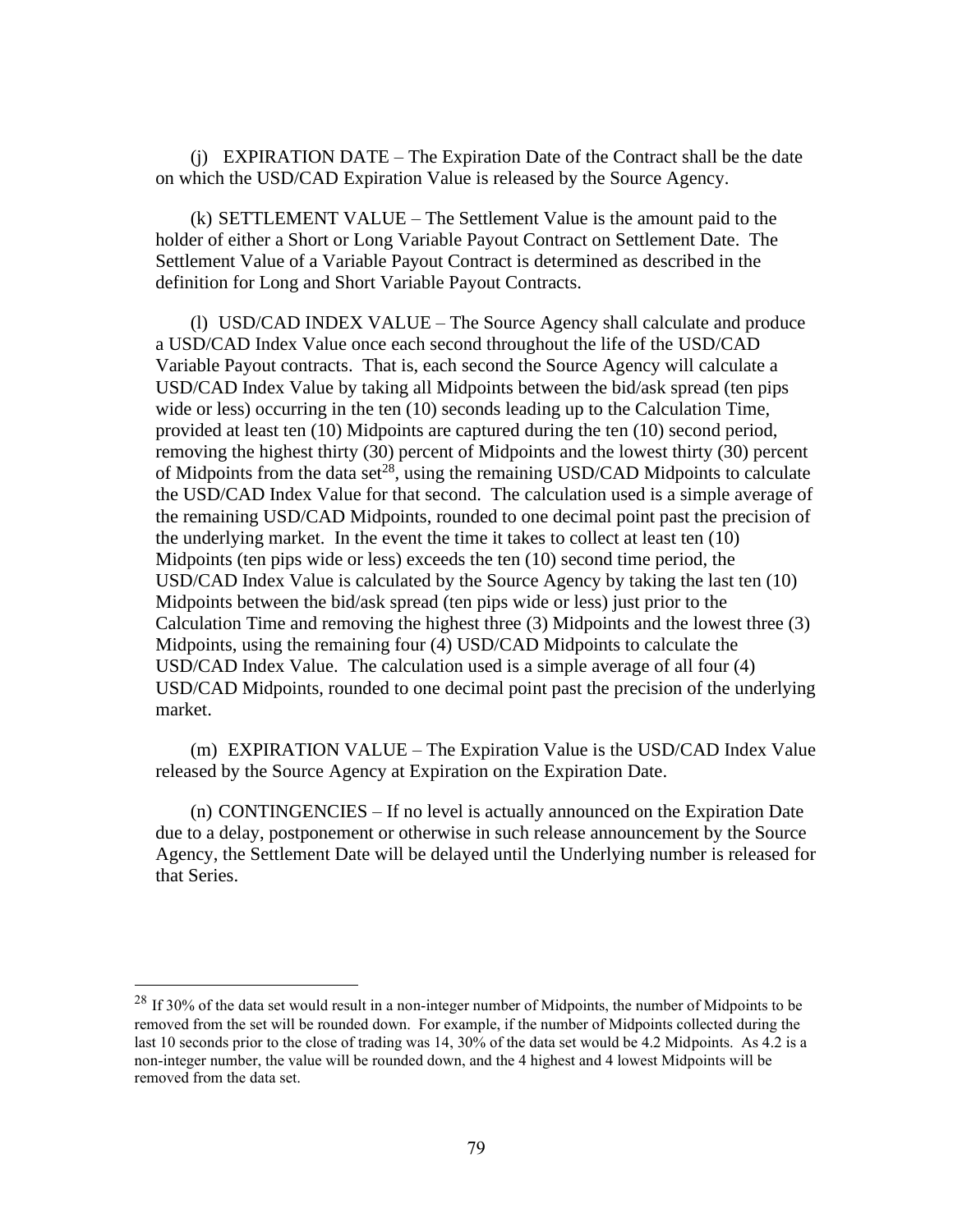#### RULE 12.33 CURRENCY EXCHANGE USD/CAD BINARY CONTRACTS

(a) SCOPE – These Rules shall apply to the Class of Contracts referred to as the Currency Exchange USD/CAD ("USD/CAD") Binary Contract issued by Nadex.

(b) UNDERLYING – The Underlying for this Class of Contracts is the US Dollar/ Canadian Dollar herein referred to as "USD/CAD" as quoted in Canadian Dollars per US dollars obtained from the spot USD/CAD foreign currency market.

(c) SOURCE AGENCY – The Source Agency is Nadex.

(d) TYPE – The type of Contract is a Binary Contract.

(e) PAYOUT CRITERION – The Payout Criterion for each Contract will be set by Nadex at the time the Binary Contracts are initially issued. For the USD/CAD Binary Contract, the Payout Criteria for the Contracts will be set as follows:

### (i) WEEKLY USD/CAD BINARY CONTRACTS

(1) EXPIRATION TIME – 3 PM ET CLOSE

(2) STRIKE INTERVAL WIDTH – The interval width between each strike level

shall be 0.0050.

(3) NUMBER OF STRIKE LEVELS LISTED - Fourteen (14) strike levels will

be listed for each Weekly USD/CAD Binary Contract Series.

(4) STRIKE LEVELS GENERATED - Strike levels will be generated such

that

Binary Contract "W" is valued 'at-the-money' in relation to the

Underlying

 market as determined by the Source Agency, immediately before the issuance

 of these Contracts, and shall be measured in U.S. cents rounded to the nearest

value ending in 0.0025 or 0.0075 as reported by the Source Agency.

 $Six(6)$ 

of

strike levels will be generated above Binary Contract W at an interval

0.0050, and seven (7) strike levels will be generated below Binary

Contract W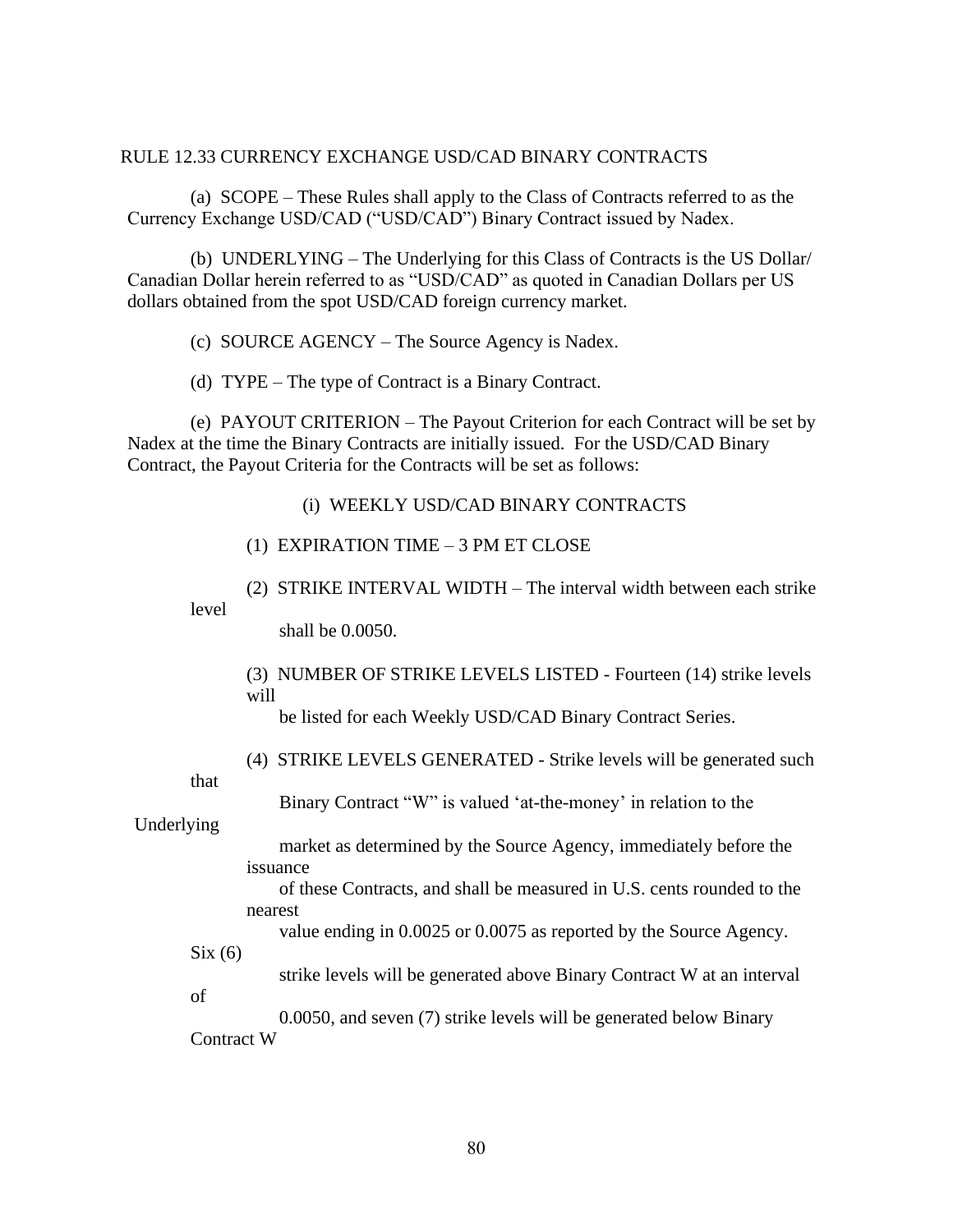at an interval of 0.0050 (e.g.  $W - 0.0050$ ; W;  $W + 0.0050$ ). The Contract will

have a Payout Criterion of greater than the strike level value.

### (ii) DAILY USD/CAD BINARY CONTRACTS

## (1) EXPIRATION TIME  $-7$  AM, 3 PM, 11 PM ET CLOSE

(2) STRIKE INTERVAL WIDTH – The interval width between each strike

level

shall be 0.0010.

#### (3) NUMBER OF STRIKE LEVELS LISTED – Twenty-one (21) strike levels

will be listed for each Daily USD/CAD Binary Contract Series.

(4) STRIKE LEVELS GENERATED - Strike levels will be generated such

that

level

Binary Contract "X" is valued 'at-the-money' in relation to the

Underlying

 market as determined by the Source Agency, immediately before the issuance

 of these Contracts, and shall be measured in U.S. cents rounded to the nearest

 value ending in 0.000, 0.0020, 0.0040, 0.0060, or 0.0080 as reported by the Source Agency. Ten (10) strike levels will be generated above Binary Contract X at an interval of 0.0010, and ten (10) strike levels will be generated below Binary Contract X at an interval of  $0.0010$ (e.g.  $X - 0.0010$ ;  $X$ ;  $X + 0.0010$ ). The Contract will have a Payout Criterion of greater than the strike level value.

(iii) INTRADAY USD/CAD BINARY CONTRACTS

(1) EXPIRATION TIME – 10 AM, 11 AM, 12 PM, 1PM, 2 PM, 3 PM ET CLOSE

(2) STRIKE INTERVAL WIDTH – The interval width between each strike

shall be 0.0010.

(3) NUMBER OF STRIKE LEVELS LISTED – Nine (9) strike levels will be listed for each Intraday USD/CAD Binary Contract Series.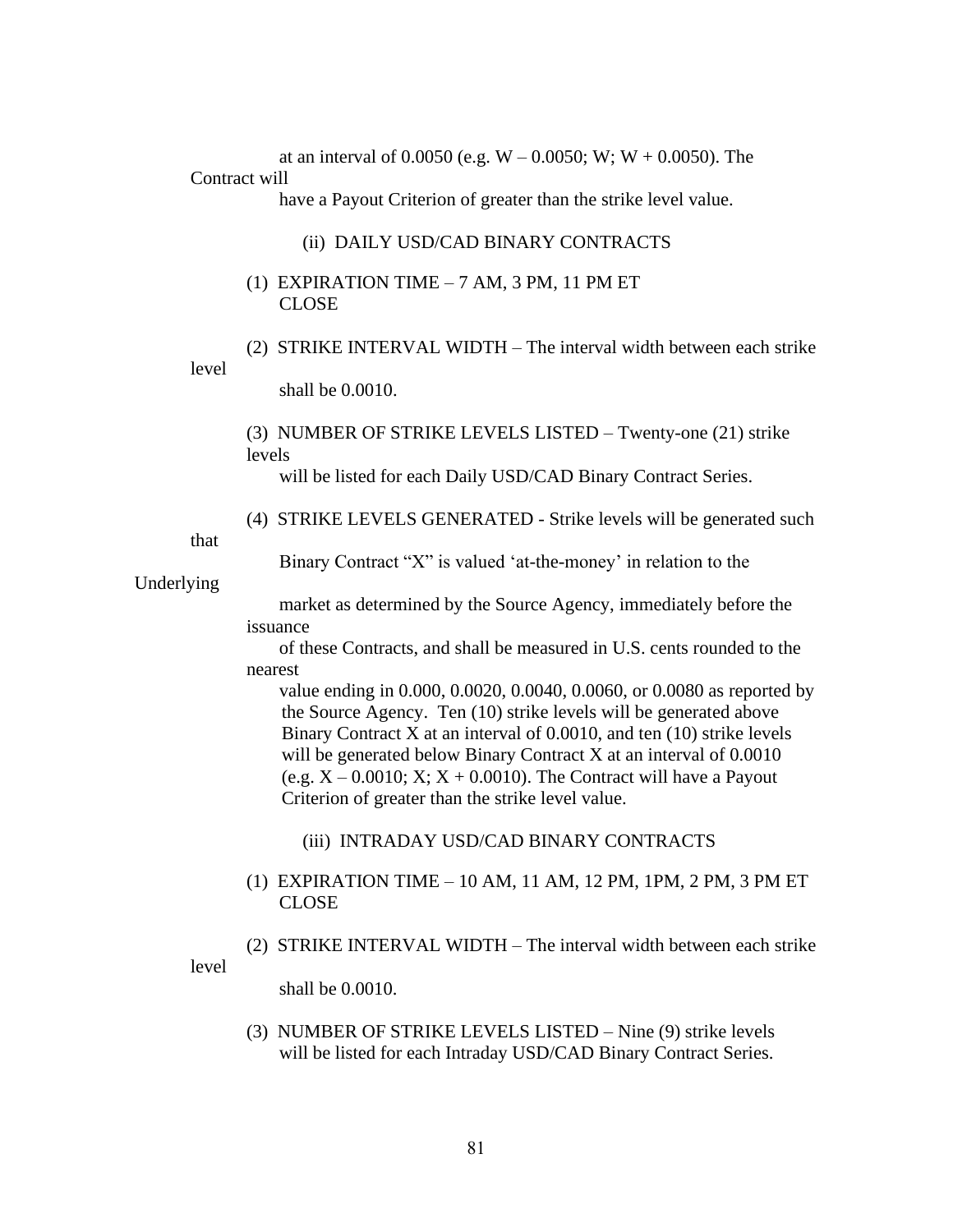#### (4) STRIKE LEVELS GENERATED - Strike levels will be generated such

that

# Binary Contract "Y" is valued 'at-the-money' in relation to the

Underlying

 market as determined by the Source Agency, immediately before the issuance

 of these Contracts, and shall be measured in U.S. cents rounded to the nearest

 value ending in either 0.0002, 0.0004, 0.0007, or 0.0009 as reported by the Source Agency. Four (4) strike levels will be generated above Binary Contract Y at an interval of 0.0010, and four (4) strike levels will be generated below Binary Contract Y at an interval of  $0.0010$ (e.g.  $Y - 0.0010$ ;  $Y$ ;  $Y + 0.0010$ ). The Contract will have a Payout Criterion of greater than the strike level value.

(iv) INTRADAY 5-MINUTE USD/CAD BINARY CONTRACTS

(1) EXPIRATION TIME – 5-Minute Binary Contracts will expire every 5 minutes beginning Sunday at 6:05pm ET and ending Friday at 4:00pm ET.

(2) STRIKE INTERVAL WIDTH – The interval width between each strike level

shall be 0.0005.

- (3) NUMBER OF STRIKE LEVELS LISTED Five (5) strike levels will be listed for each Intraday 5-Minute USD/CAD Binary Contract Series.
- (4) STRIKE LEVELS GENERATED Strike levels will be generated such

that

Binary Contract "Z" is valued 'at-the-money' in relation to the

Underlying

 market as determined by the Source Agency, immediately before the issuance

 of these Contracts, and shall be measured in U.S. cents rounded to the nearest

 value ending in either 0.0001, 0.0006, 0.0003, or 0.0008 as reported by the Source Agency. Two (2) strike levels will be generated above Binary Contract Z at an interval of 0.0005, and two (2) strike levels will be generated below Binary Contract Z at an interval of 0.0005 (e.g.  $Z - 0.0005$ ;  $Z$ ;  $Z + 0.0005$ ). The Contract will have a Payout Criterion of greater than the strike level value.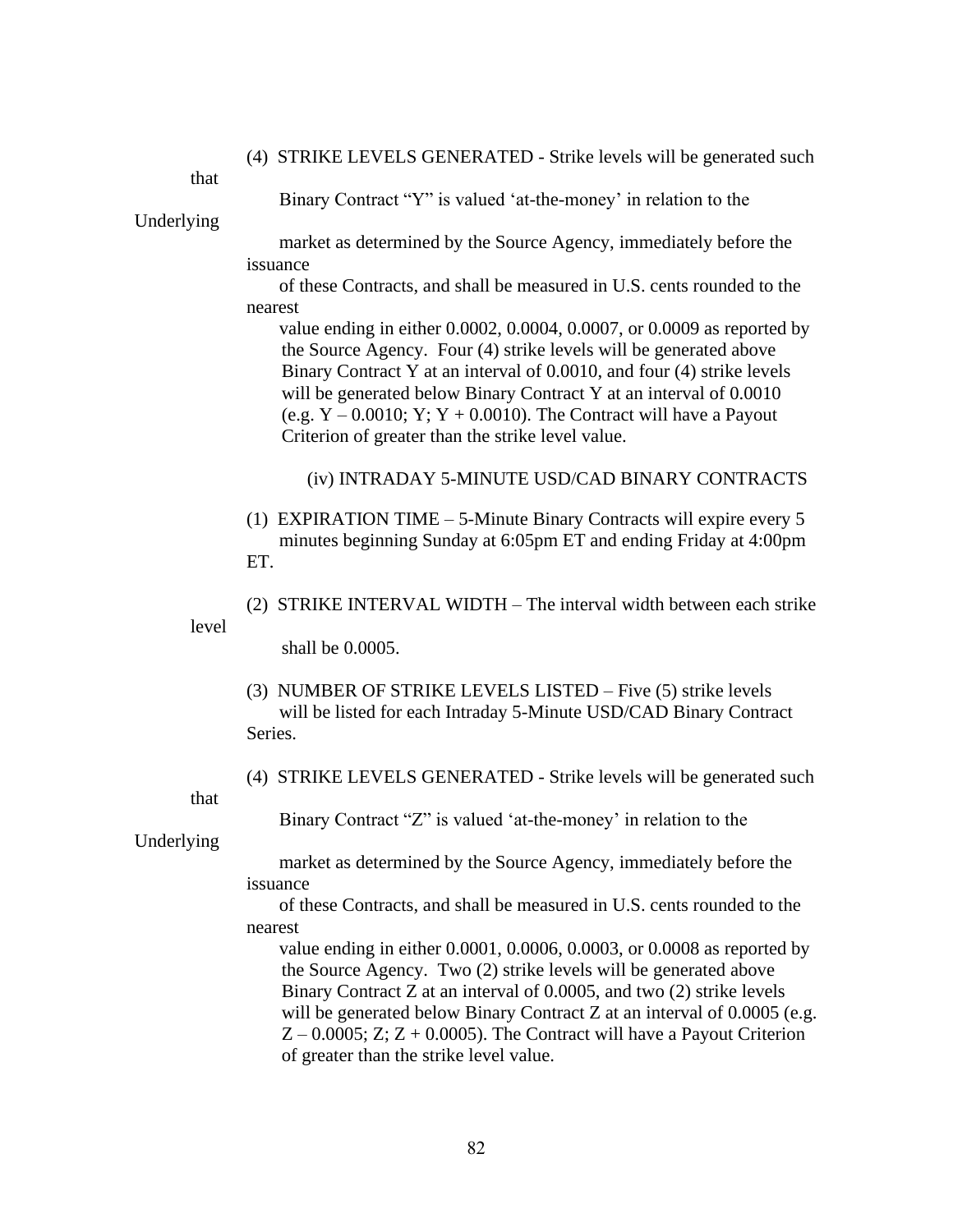(5) Nadex may, in its discretion, temporarily refrain from the listing of any 5-Minute

> Binary Contract due to the unavailability of the underlying market upon which the Contract is based, or any other condition Nadex determines

may be

detrimental to the listing of the Contract.

(v) Nadex may list additional USD/CAD Binary Contracts with different ranges of Payout Criteria on a discretionary basis in accordance with the CEA and Commission Regulations

(f) MINIMUM TICK – The Minimum Tick size for the USD/CAD Binary Contracts shall be \$0.25.

(g) POSITION LIMIT – The Position Limits for USD/ CAD Binary Contracts shall be 2,500 Contracts. There are currently no Position Limits for USD/CAD Binary Contract.

(h) LAST TRADING DATE – The Last Trading Date in a Series is the same date as the Expiration Date.

(i) SETTLEMENT DATE – The Settlement Date will be the date on which the USD/CAD Settlement Price is released by the Source Agency.

(j) EXPIRATION DATE – The Expiration Date of the Contract will be the date on which the USD/CAD Settlement Price is released by the Source Agency.

(k) SETTLEMENT VALUE – The Settlement Value is the amount paid to the holder of the in the money Contract on the Settlement Date. The Settlement Value for an in the money USD/CAD Binary Contract is \$100.

(l) EXPIRATION VALUE – The Expiration Value is the price or value of USD/CAD released by the Source Agency on the Expiration Date. The Expiration Value is calculated by the Source Agency by taking all Midpoints between the bid/ask spread (ten pips wide or less) occurring in the ten (10) seconds leading up to the close of trading of the USD/CAD Binary Contract, provided at least ten (10) Midpoints are captured during the ten (10) second period, removing the highest thirty (30) percent of Midpoints and the lowest thirty (30) percent of Midpoints from the data set<sup>29</sup>, using the remaining USD/CAD

<sup>&</sup>lt;sup>29</sup> If 30% of the data set would result in a non-integer number of Midpoints, the number of Midpoints to be removed from the set will be rounded down. For example, if the number of Midpoints collected during the last 10 seconds prior to the close of trading was 14, 30% of the data set would be 4.2 Midpoints. As 4.2 is a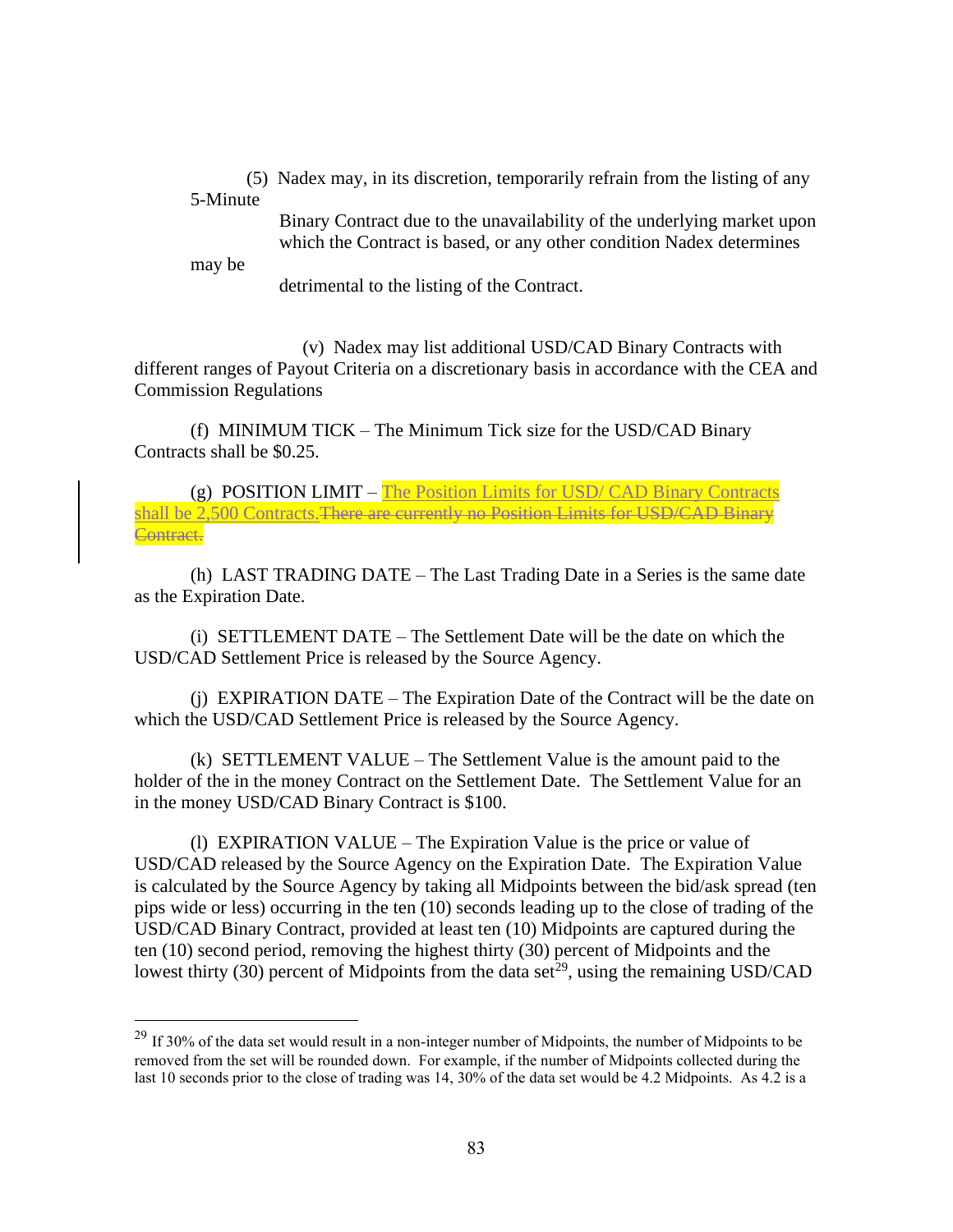Midpoints to calculate the Expiration Value. The calculation used is a simple average of the remaining USD/CAD Midpoints, rounded to one decimal point past the precision of the underlying market. In the event the time it takes to collect at least ten (10) Midpoints (ten pips wide or less) exceeds the ten (10) second time period, the Expiration Value is calculated by the Source Agency by taking the last ten (10) Midpoints between the bid/ask spread (ten pips wide or less) just prior to the close of trading of the USD/CAD Binary Contract and removing the highest three (3) Midpoints and the lowest three (3) Midpoints, using the remaining four (4) USD/CAD Midpoints to calculate the Expiration Value. The calculation used is a simple average of all four (4) USD/CAD Midpoints, rounded to one decimal point past the precision of the underlying market.

(m) CONTINGENCIES – If no level is actually announced on the Expiration Date due to a delay, postponement or otherwise in such release announcement by the Source Agency, the Settlement Date will be delayed until the Underlying number is released for that Series.

# RULE 12.34 CURRENCY EXCHANGE USD/CHF VARIABLE PAYOUT **CONTRACTS**

# RULE 12.34.1 CURRENCY EXCHANGE USD/CHF "CALL SPREAD" VARIABLE PAYOUT CONTRACTS

(a) SCOPE –These Rules shall apply to the Class of Contracts referred to as the Currency Exchange USD/CHF ("USD/CHF") Call Spread Variable Payout Contracts, referred to as a 'Call Spread', issued by Nadex.

(b) UNDERLYING – The Underlying for this Class of Contracts is the US dollar/ Swiss Franc, herein referred to as "USD/CHF" as quoted in the Swiss Franc per US dollars obtained from the spot USD/CHF foreign currency market.

(c) SOURCE AGENCY – The Source Agency is Nadex.

(d) TYPE – The Type of Contract is a Variable Payout Contract.

(e) PAYOUT CRITERION – The Payout Criterion for each Contract will be set by Nadex at the time the Variable Payout Contracts are initially issued. For the USD/CHF Call Spreads, the Payout Criteria for the Contracts will be set as follows:

(i) WEEKLY USD/CHF CALL SPREAD VARIABLE PAYOUT CONTRACTS, 3:00 PM ET CLOSE – At the commencement of trading in a Weekly

non-integer number, the value will be rounded down, and the 4 highest and 4 lowest Midpoints will be removed from the data set.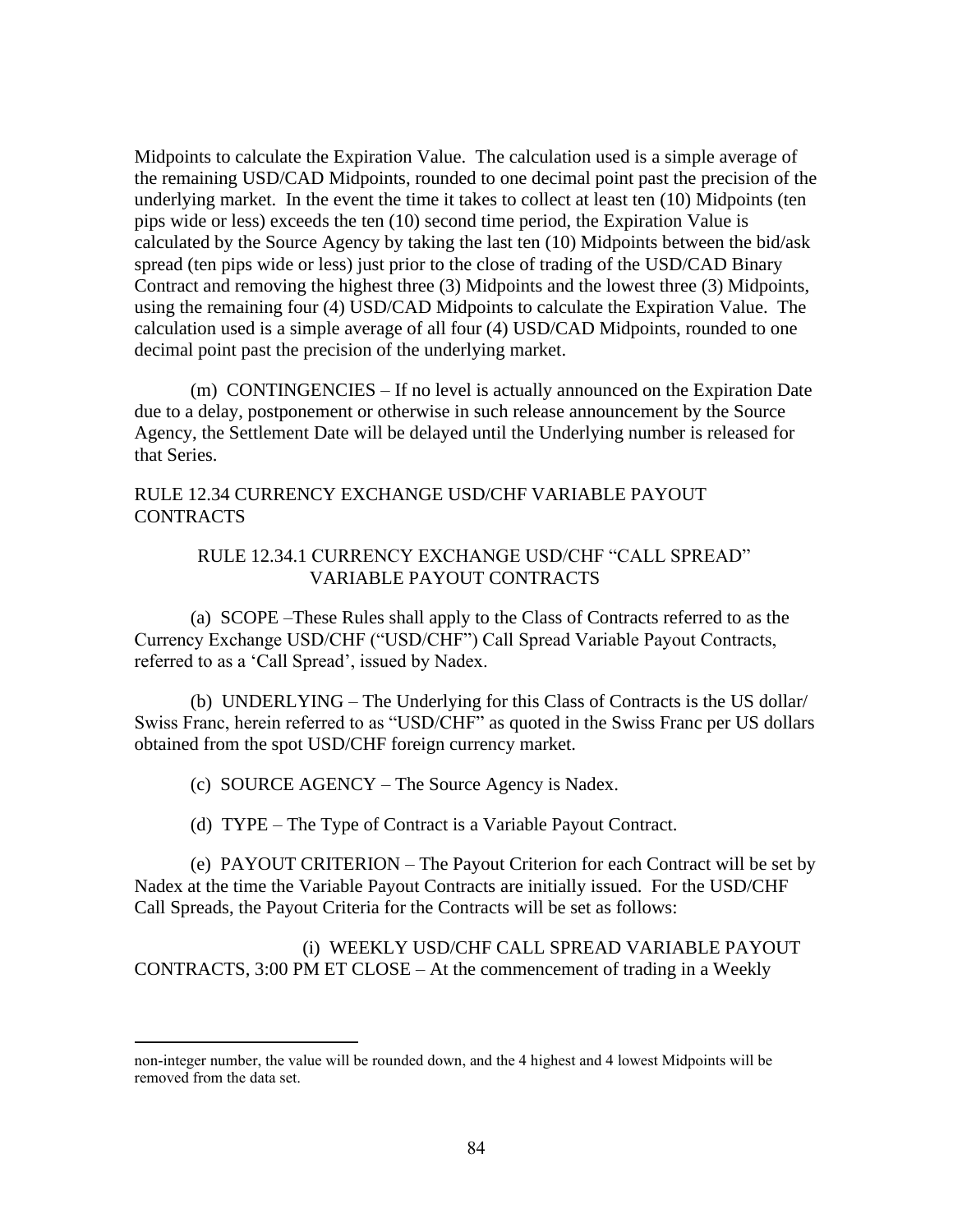USD/CHF Call Spread, Nadex shall list one (1) Call Spread Contract, which conforms to the Payout Criteria listed below:

(1) WEEKLY USD/CHF CALL SPREAD CONTRACT

(aa) CEILING – The Ceiling shall be  $X + 0.0375$ .

(bb) FLOOR – The Floor shall be  $X - 0.0375$ .

(cc) DOLLAR MULTIPLIER – The Dollar Multiplier shall be 10,000.

(2) In each case, "X" equals the last USD/CHF price, as reported by the Source Agency, rounded to the nearest 0.0010.

(ii) WEEKLY USD/CHF CALL SPREAD VARIABLE PAYOUT CONTRACTS, 3:00 PM ET CLOSE – At the commencement of trading in a Weekly USD/CHF Call Spread, Nadex shall list five (5) Call Spread Contracts with overlapping ranges, which conforms to the Payout Criteria listed below:

(1) CONTRACT 1: The Ceiling shall be  $X - 0.0125$ ; The Floor shall be  $X -$ 0.0375.

(2) CONTRACT 2: The Ceiling shall be X; The Floor shall be  $X - 0.0250$ .

(3) CONTRACT 3: The Ceiling shall be  $X + 0.0125$ ; The Floor shall be  $X -$ 

0.0125.

(4) CONTRACT 4: The Ceiling shall be  $X + 0.0250$ ; The Floor shall be X.

(5) CONTRACT 5: The Ceiling shall be  $X + 0.0375$ ; The Floor shall be  $X -$ 

0.0125.

(6) DOLLAR MULTIPLIER – The Dollar Multiplier shall be 10,000.

(7) In each case, "X" equals the last USD/CHF price, as reported by the Source Agency, rounded to the nearest 0.0010.

(iii) DAILY USD/CHF CALL SPREAD VARIABLE PAYOUT CONTRACTS, 3:00 PM ET CLOSE - At the commencement of trading in a Daily USD/CHF Call Spread, Nadex shall list one (1) Call Spread Contract, which conforms to the Payout Criteria listed below:

(1) DAILY USD/CHF CALL SPREAD CONTRACT

(aa) CEILING – The Ceiling shall be  $X + 0.0250$ .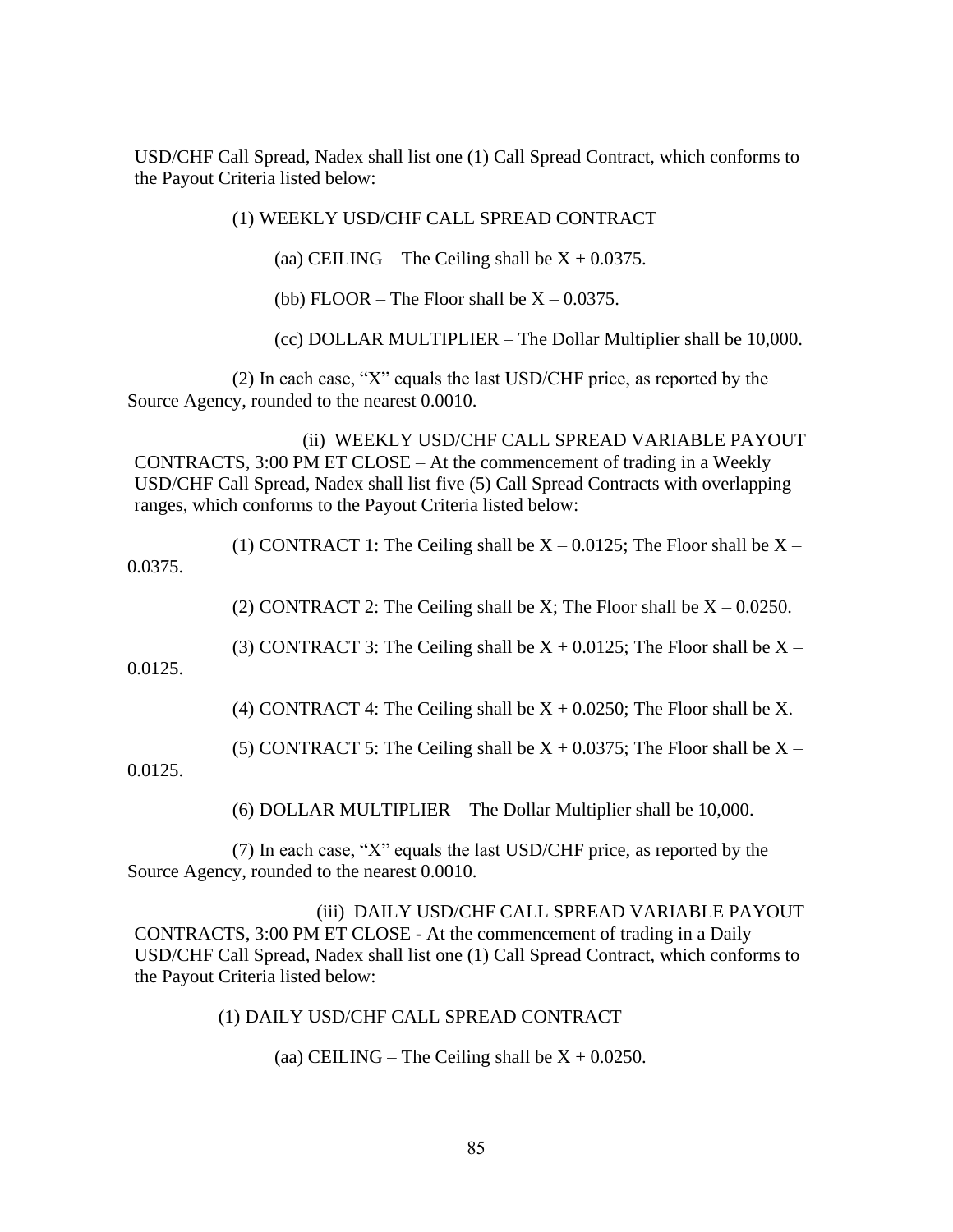(bb) FLOOR – The Floor shall be  $X - 0.0250$ .

(cc) DOLLAR MULTIPLIER – The Dollar Multiplier shall be 10,000.

(2) In each case, "X" equals the last USD/CHF price, as reported by the Source Agency, rounded to the nearest 0.0010.

(iv) DAILY USD/CHF CALL SPREAD CONTRACTS, 3:00 PM ET CLOSE - Nadex shall list a set of three (3) Call Spread Contracts with overlapping ranges, which conform to the Payout Criteria listed below:

- (1) CONTRACT 1: The Ceiling shall be X; The Floor shall be  $X 0.0250$ .
- (2) CONTRACT 2: The Ceiling shall be  $X + 0.0125$ ; The Floor shall be  $X -$ 0.0125.
- (3) CONTRACT 3: The Ceiling shall be  $X + 0.0250$ ; The Floor shall be X.

(4) DOLLAR MULTIPLIER – The Dollar Multiplier shall be 10,000.

(5) In each case, "X" equals the last USD/CHF price, as reported by the Source Agency, rounded to the nearest 0.0010.

(v) INTRADAY USD/CHF CALL SPREAD CONTRACTS, 6:00PM to 11:00PM, 11:00PM to 7:00AM, 7:00AM to 3:00PM ET CLOSE - Nadex shall list a set of three (3) Call Spread Contracts with overlapping ranges, which conform to the Payout Criteria listed below:

(1) CONTRACT 1: The Ceiling shall be X; The Floor shall be X- 0.0200.

(2) CONTRACT 2: The Ceiling shall be  $X + 0.0100$ ; The Floor shall be  $X -$ 

0.0100

(3) CONTRACT 3: The Ceiling shall be  $X + 0.0200$ ; The Floor shall be X.

(4) DOLLAR MULTIPLIER – The Dollar Multiplier shall be 10,000.

(5) In each case, "X" equals the last USD/CHF price, as reported by the Source Agency, rounded to the nearest 0.0010.

(vi) INTRADAY 2-HOUR USD/CHF CALL SPREAD CONTRACTS, 8:00PM, 9:00PM, 10:00PM, 11:00PM, 12:00AM, 1:00AM, 2:00AM, 3:00AM, 4:00AM, 5:00AM, 6:00AM, 7:00AM, 8:00AM, 9:00AM, 10:00AM, 11:00AM, 12:00PM, 1:00PM, 2:00PM, and 3:00PM ET CLOSE - Nadex shall list a set of three (3)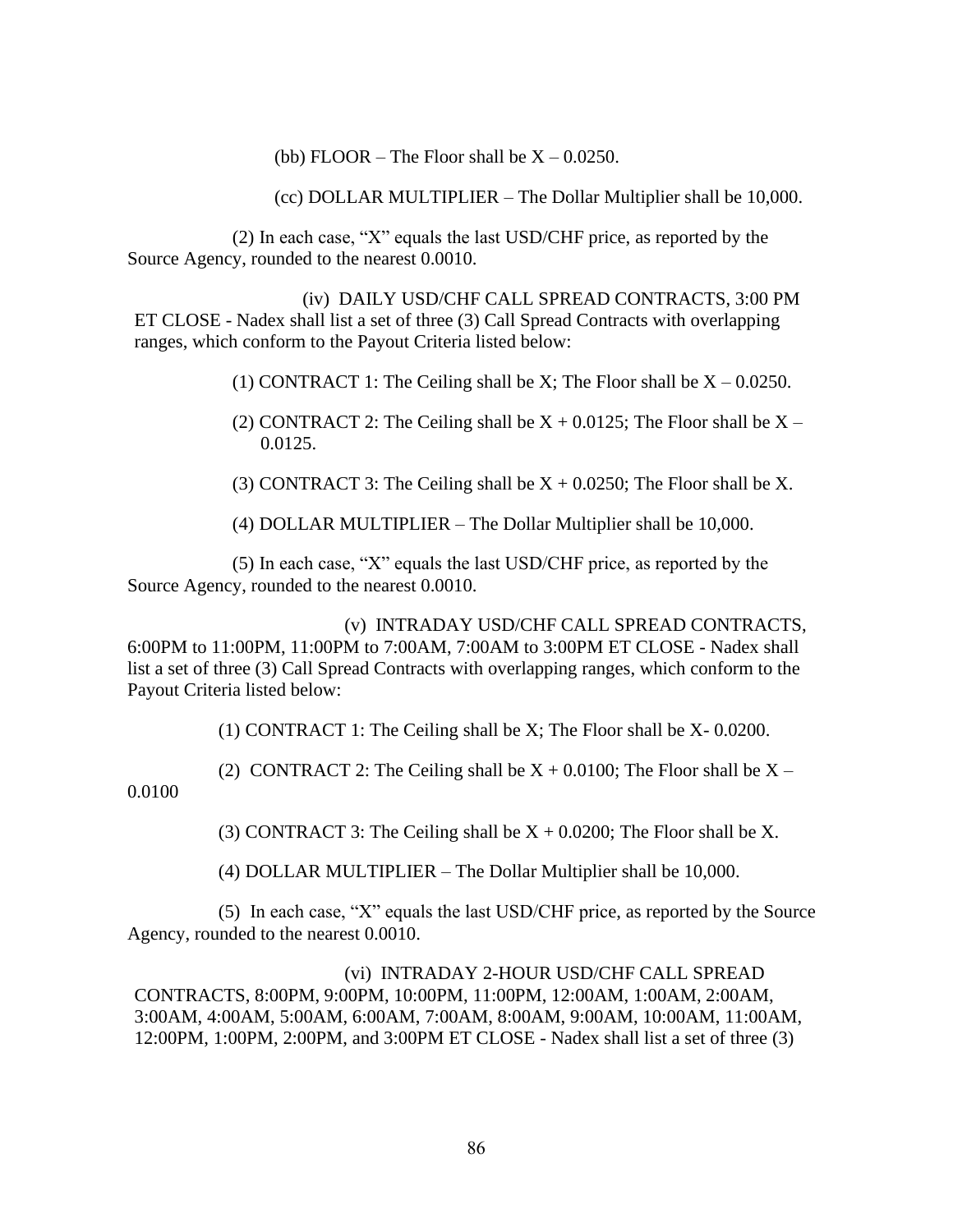Call Spread Contracts that open 2 hours prior to the stated closing time(s) above with overlapping ranges, which conform to the Payout Criteria listed below:

(1) CONTRACT 1: The Ceiling shall be X; The Floor shall be X- 0.0100.

(2) CONTRACT 2: The Ceiling shall be  $X + 0.0050$ ; The Floor shall be  $X -$ 

0.0050

(3) CONTRACT 3: The Ceiling shall be  $X + 0.0100$ ; The Floor shall be X.

(4) DOLLAR MULTIPLIER – The Dollar Multiplier shall be 10,000.

(5) In each case, "X" equals the last USD/CHF price, as reported by the Source Agency, rounded to the nearest 0.0010.

(vii) Nadex may list additional Call Spread Contracts with different ranges of Payout Criteria on a discretionary basis in accordance with the CEA and Commission Regulations.

(f) MINIMUM TICK – The Minimum Tick size for USD/CHF Call Spread Variable Payout Contracts shall be 0.0001.

(g) POSITION LIMIT – The Position Limits for USD/CHF Call Spread Contracts shall be 250 Contracts. There are currently no Position Limits for USD/CHF Call Spread Variable Payout Contracts.

(h) LAST TRADING DATE – The Last Trading Date in a Series is the same date as the Settlement Date.

(i) SETTLEMENT DATE – The Settlement Date of the Contract shall be the same date as the Expiration Date.

(j) EXPIRATION DATE – The Expiration Date of the Contract shall be the date on which the USD/CHF Expiration Value is released by the Source Agency.

(k) SETTLEMENT VALUE – The Settlement Value is the amount paid to the holder of either a Short or Long Variable Payout Contract on Settlement Date. The Settlement Value of a Variable Payout Contract is determined as described in the definition for Long and Short Variable Payout Contracts.

(l) EXPIRATION VALUE – The Expiration Value is the price or value of USD/CHF Index Value released by the Source Agency at Expiration on the Expiration Date. The Expiration Value is calculated by the Source Agency by taking all Midpoints between the bid/ask spread (ten pips wide or less) occurring in the ten (10) seconds leading up to the close of trading of the USD/CHF Call Spread Contract, provided at least ten (10)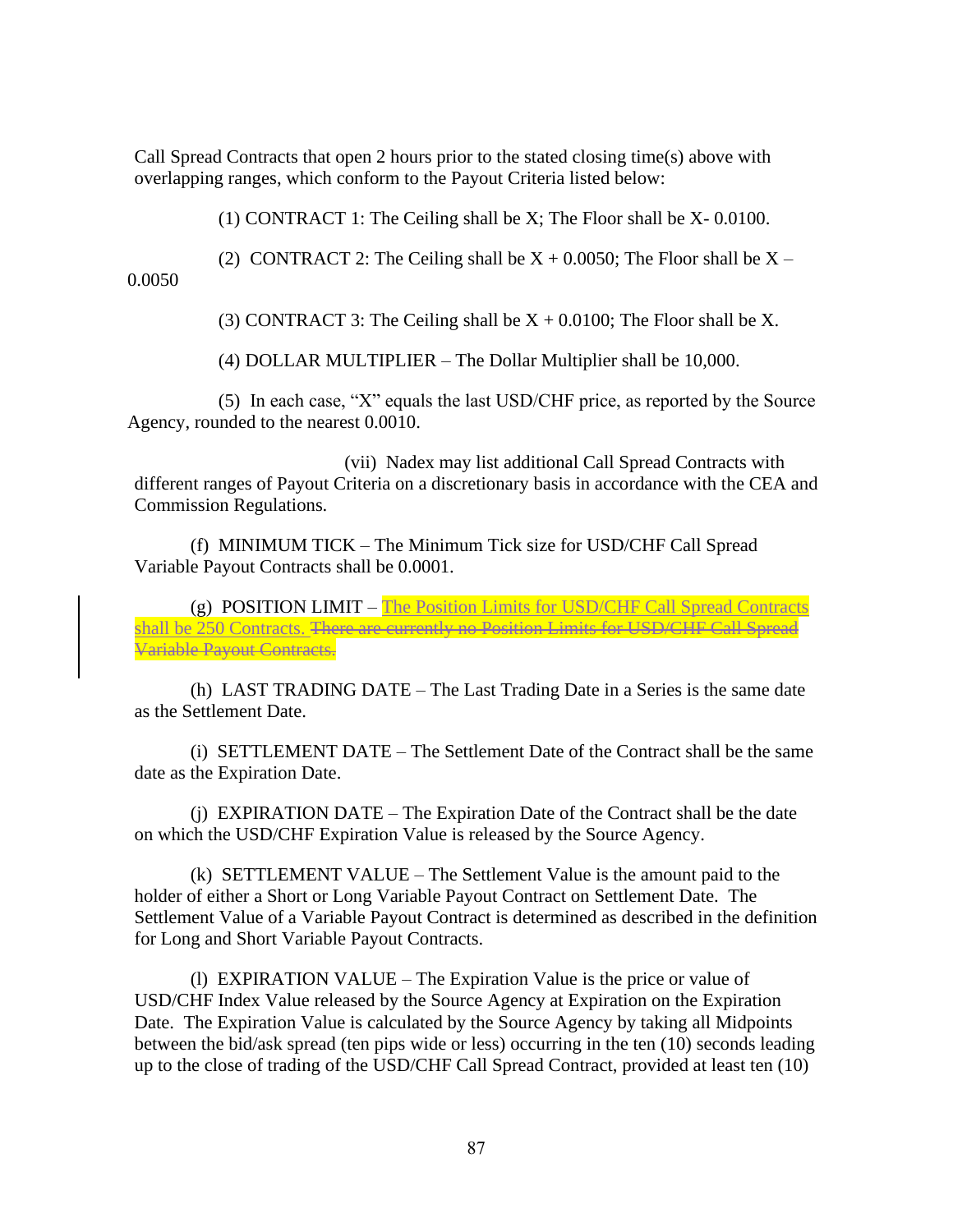Midpoints are captured during the ten (10) second period, removing the highest thirty (30) percent of Midpoints and the lowest thirty  $(30)$  percent of Midpoints from the data set<sup>30</sup>, using the remaining USD/CHF Midpoints to calculate the Expiration Value. The calculation used is a simple average of the remaining USD/CHF Midpoints, rounded to one decimal point past the precision of the underlying market. In the event the time it takes to collect at least ten (10) Midpoints (ten pips wide or less) exceeds the ten (10) second time period, the Expiration Value is calculated by the Source Agency by taking the last ten (10) Midpoints between the bid/ask spread (ten pips wide or less) just prior to the close of trading of the USD/CHF Call Spread Contract and removing the highest three (3) Midpoints and the lowest three (3) Midpoints, using the remaining four (4) USD/CHF Midpoints to calculate the Expiration Value. The calculation used is a simple average of all four (4) USD/CHF Midpoints, rounded to one decimal point past the precision of the underlying market.

(m) CONTINGENCIES – If no level is actually announced on the Expiration Date due to a delay, postponement or otherwise in such release announcement by the Source Agency, the Settlement Date will be delayed until the Underlying number is released for that Series.

## RULE 12.34.2 CURRENCY EXCHANGE USD/CHF "TOUCH BRACKET" VARIABLE PAYOUT CONTRACTS

(a) SCOPE – These Rules shall apply to the Class of Contracts referred to as the Currency Exchange USD/CHF ("USD/CHF") Touch Bracket Variable Payout Contracts, referred to as a 'Touch Bracket", issued by Nadex.

(b) UNDERLYING – The Underlying for this Class of Contracts is the US dollar/ Swiss Franc, herein referred to as "USD/CHF" as quoted in the Swiss Franc per US dollars obtained from the spot USD/CHF foreign currency market.

(c) SOURCE AGENCY – The Source Agency is Nadex.

(d) TYPE – The Type of Contract is a Variable Payout Contract.

(e) PAYOUT CRITERION – The Payout Criterion for each Contract will be set by Nadex at the time the Variable Payout Contracts are initially issued. For the USD/CHF Touch Bracket Contracts, the Payout Criteria for the Contracts will be set as follows:

 $30$  If 30% of the data set would result in a non-integer number of Midpoints, the number of Midpoints to be removed from the set will be rounded down. For example, if the number of Midpoints collected during the last 10 seconds prior to the close of trading was 14, 30% of the data set would be 4.2 Midpoints. As 4.2 is a non-integer number, the value will be rounded down, and the 4 highest and 4 lowest Midpoints will be removed from the data set.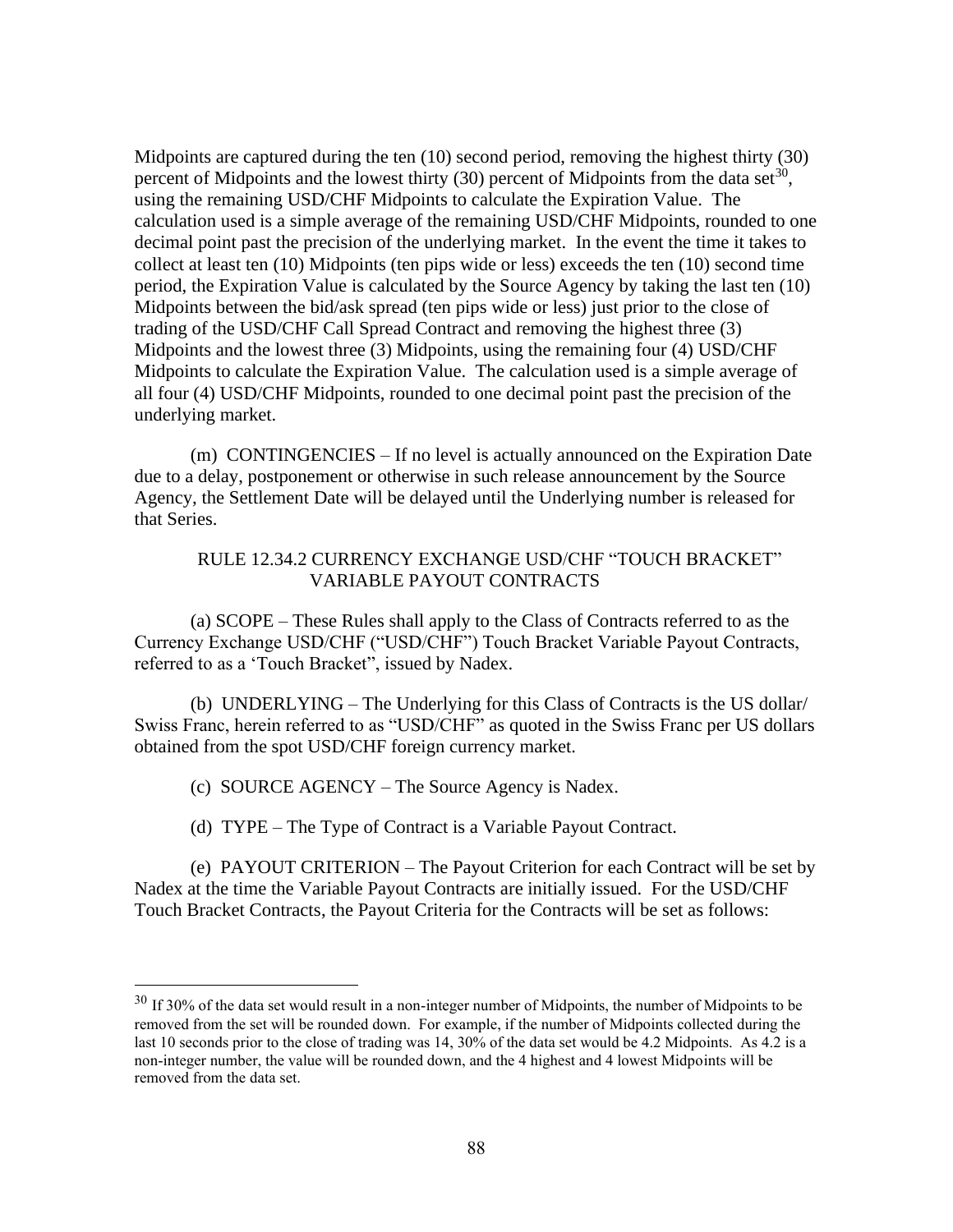## (i) WEEKLY USD/CHF TOUCH BRACKET VARIABLE

PAYOUT CONTRACTS, Close Time is the earlier of 3:00PM ET on the last Trade Day of the contract listing, or when the USD/CHF Index Value is equal to or greater than the Ceiling, or equal to or less than the Floor. Nadex shall list a set of four (4) Touch Bracket Variable Payout Contracts, referred to as a 'Touch Bracket', that open at 6:00PM ET on the first Trade Day of the week, with overlapping ranges, which conform to the Payout Criteria listed below.

(1) CONTRACT 1: The Ceiling shall be  $X + 0.0080$ ; The Floor shall be  $X -$ 0.0020.

> (2) CONTRACT 2: The Ceiling shall be  $X + 0.0060$ ; The Floor shall be  $X -$ 0.0040.

> (3) CONTRACT 3: The Ceiling shall be  $X + 0.0040$ ; The Floor shall be  $X -$ 0.0060.

> (4) CONTRACT 4: The Ceiling shall be  $X + 0.0020$ ; The Floor shall be  $X -$ 0.0080.

(5) DOLLAR MULTIPLIER – The Dollar Multiplier shall be 10,000.

(6) In each case, "X" equals the last USD/CHF price, as reported by the Source Agency, rounded to the nearest 0.0001.

(ii) Upon the early Expiration of a Touch Bracket, Nadex may list a new Touch Bracket with a Ceiling of  $X + 0.0080$  (or 0.0020) and a Floor of  $X -$ 0.0020 (or 0.0080) where X equals the Ceiling (or Floor) of the Touch Bracket that expired early. The newly listed Touch Bracket will have the same Last Trade Day as originally established for the expired Touch Bracket and the same Dollar Multiplier as the expired Touch Bracket.

(f) MINIMUM TICK –The Minimum Tick size for the USD/CHF Touch Bracket Variable Payout Contracts shall be 0.0001.

(g) POSITION LIMIT – The Position Limit for USD/CHF Touch Bracket Variable Payout Contracts shall be 100 Contracts.

(h) LAST TRADING DATE – The Last Trading Date in a Series is the same date as the Settlement Date.

(i) SETTLEMENT DATE – The Settlement Date of the Contract shall be the same date as the Expiration Date.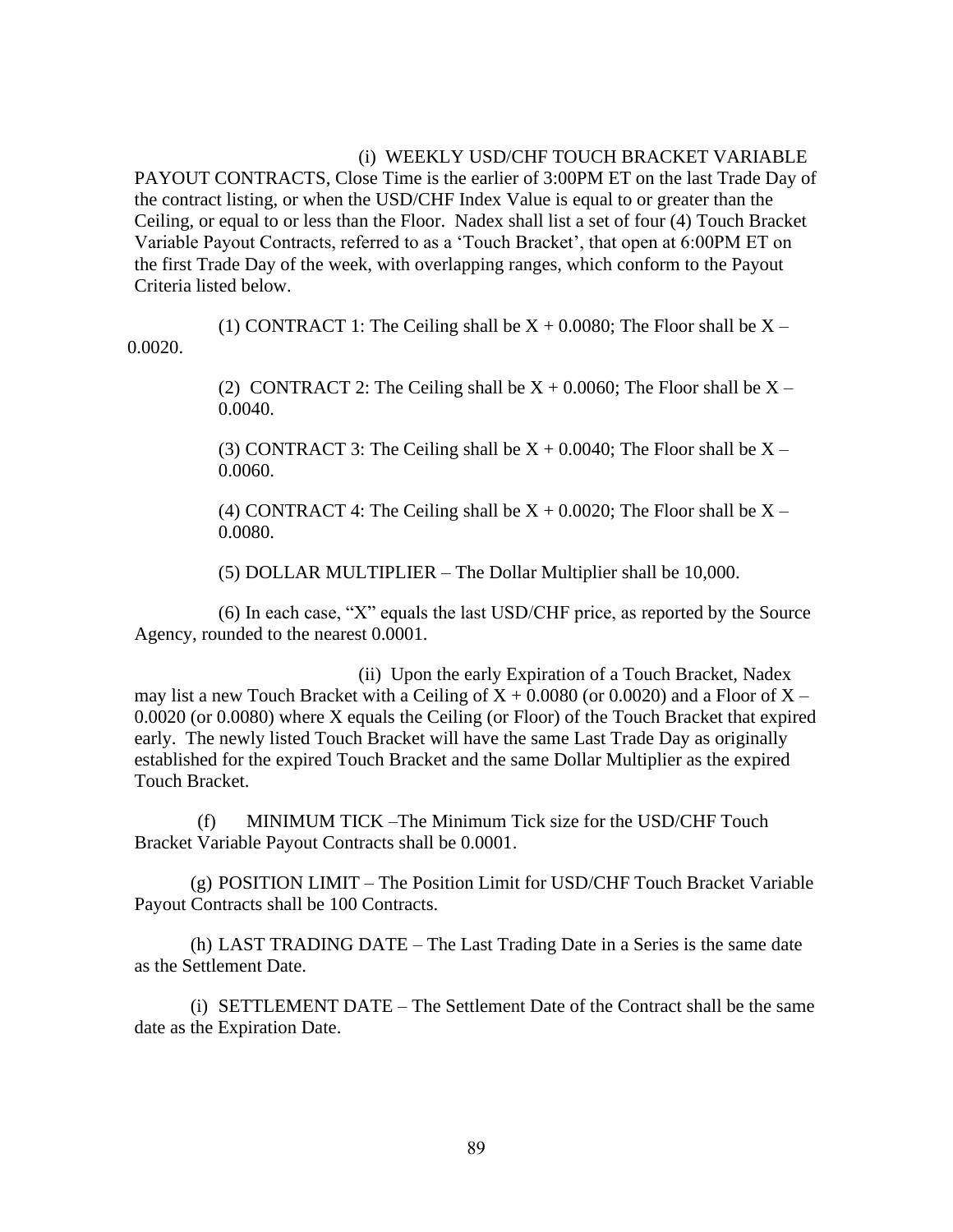(j) EXPIRATION DATE – The Expiration Date of the Contract shall be the date on which the USD/CHF Expiration Value is released by the Source Agency.

(k) SETTLEMENT VALUE – The Settlement Value is the amount paid to the holder of either a Short or Long Variable Payout Contract on Settlement Date. The Settlement Value of a Variable Payout Contract is determined as described in the definition for Long and Short Variable Payout Contracts.

(l) USD/CHF INDEX VALUE – The Source Agency shall calculate and produce a USD/CHF Index Value once each second throughout the life of the USD/CHF Variable Payout contracts. That is, each second the Source Agency will calculate a USD/CHF Index Value by taking all Midpoints between the bid/ask spread (ten pips wide or less) occurring in the ten (10) seconds leading up to the Calculation Time, provided at least ten (10) Midpoints are captured during the ten (10) second period, removing the highest thirty (30) percent of Midpoints and the lowest thirty (30) percent of Midpoints from the data  $set<sup>31</sup>$ , using the remaining USD/CHF Midpoints to calculate the USD/CHF Index Value for that second. The calculation used is a simple average of the remaining USD/CHF Midpoints, rounded to one decimal point past the precision of the underlying market. In the event the time it takes to collect at least ten (10) Midpoints (ten pips wide or less) exceeds the ten (10) second time period, the USD/CHF Index Value is calculated by the Source Agency by taking the last ten (10) Midpoints between the bid/ask spread (ten pips wide or less) just prior to the Calculation Time and removing the highest three (3) Midpoints and the lowest three (3) Midpoints, using the remaining four (4) USD/CHF Midpoints to calculate the USD/CHF Index Value. The calculation used is a simple average of all four (4) USD/CHF Midpoints, rounded to one decimal point past the precision of the underlying market.

(m)EXPIRATION VALUE – The Expiration Value is the USD/CHF Index Value released by the Source Agency at Expiration on the Expiration Date.

(n) CONTINGENCIES – If no level is actually announced on the Expiration Date due to a delay, postponement or otherwise in such release announcement by the Source Agency, the Settlement Date will be delayed until the Underlying number is released for that Series.

 $31$  If 30% of the data set would result in a non-integer number of Midpoints, the number of Midpoints to be removed from the set will be rounded down. For example, if the number of Midpoints collected during the last 10 seconds prior to the close of trading was 14, 30% of the data set would be 4.2 Midpoints. As 4.2 is a non-integer number, the value will be rounded down, and the 4 highest and 4 lowest Midpoints will be removed from the data set.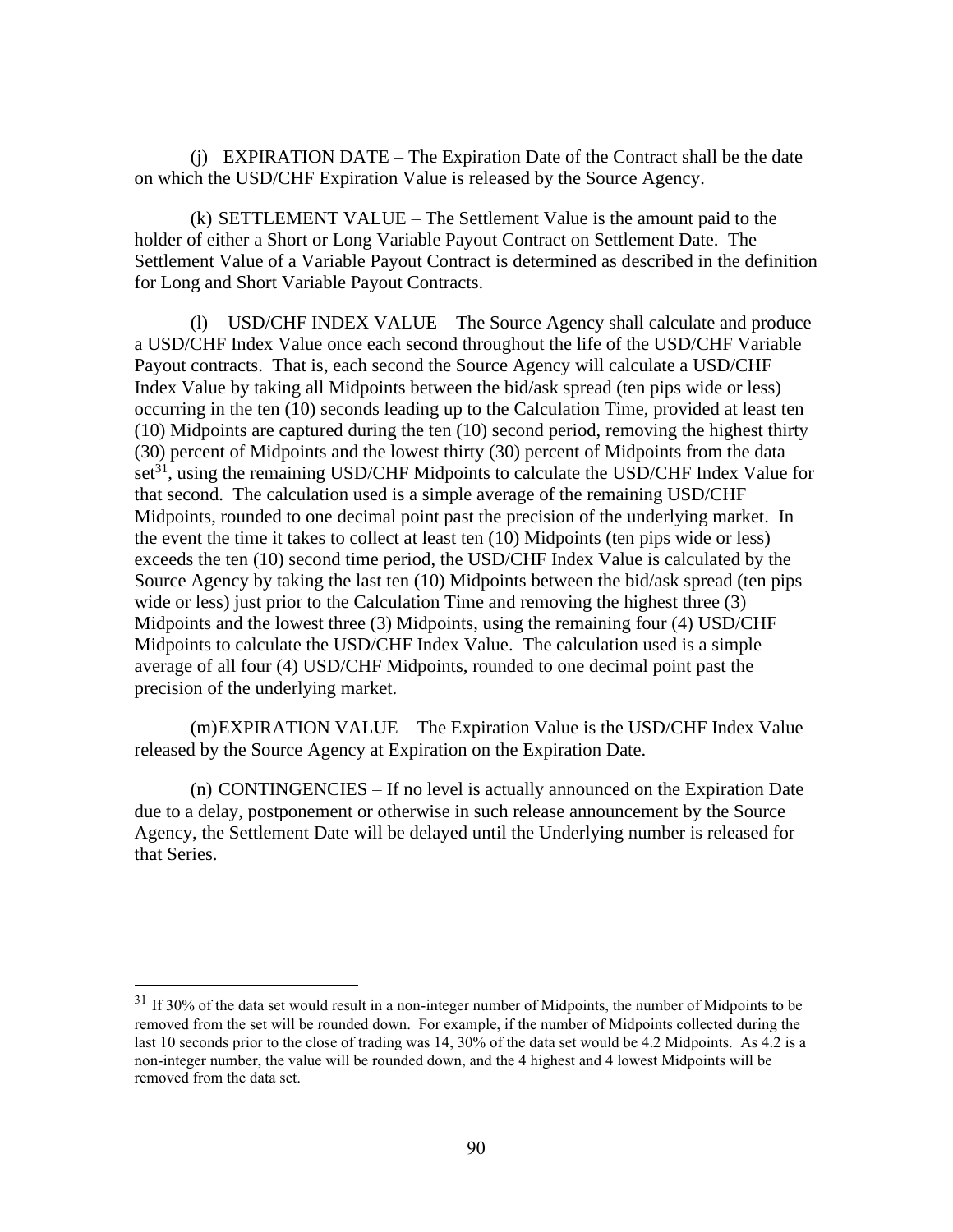#### RULE 12.35 CURRENCY EXCHANGE USD/CHF BINARY CONTRACTS

(a) SCOPE – These Rules shall apply to the Class of Contracts referred to as the Currency Exchange USD/CHF ("USD/CHF") Binary Contract issued by Nadex.

(b) UNDERLYING – The Underlying for this Class of Contracts is the US dollar/ Swiss Franc herein referred to as "USD/CHF" as quoted in the Swiss Franc per US dollar obtained from the spot USD/CHF foreign currency market.

(c) SOURCE AGENCY – The Source Agency is Nadex.

(d) TYPE – The type of Contract is a Binary Contract.

(e) PAYOUT CRITERION – The Payout Criterion for each Contract will be set by Nadex at the time the Binary Contracts are initially issued. For the USD/CHF Binary Contract, the Payout Criteria for the Contracts will be set as follows:

### (i) WEEKLY USD/CHF BINARY CONTRACTS

(1) EXPIRATION TIME – 3 PM ET CLOSE

(2) STRIKE INTERVAL WIDTH – The interval width between each strike level

shall be 0.0050.

|      | (3) NUMBER OF STRIKE LEVELS LISTED - Fourteen (14) strike levels |  |  |
|------|------------------------------------------------------------------|--|--|
| will |                                                                  |  |  |

be listed for each Weekly USD/CHF Binary Contract Series.

(4) STRIKE LEVELS GENERATED - Strike levels will be generated such

that

|  |  |  |  | Binary Contract "X" is valued 'at-the-money' in relation to the |
|--|--|--|--|-----------------------------------------------------------------|
|--|--|--|--|-----------------------------------------------------------------|

Underlying

 market as determined by the Source Agency, immediately before the issuance

 of these Contracts, and shall be measured in U.S. cents rounded to the nearest

value ending in 0.0025 or 0.0075 as reported by the Source Agency.

 $Six(6)$ 

will

 strike levels will be generated above Binary Contract X at an interval of 0.0050, and seven (7) strike levels will be generated below Binary

Contract X

at an interval of 0.0050 (e.g.  $X - 0.0050$ ;  $X: X + 0.0050$ ). The Contract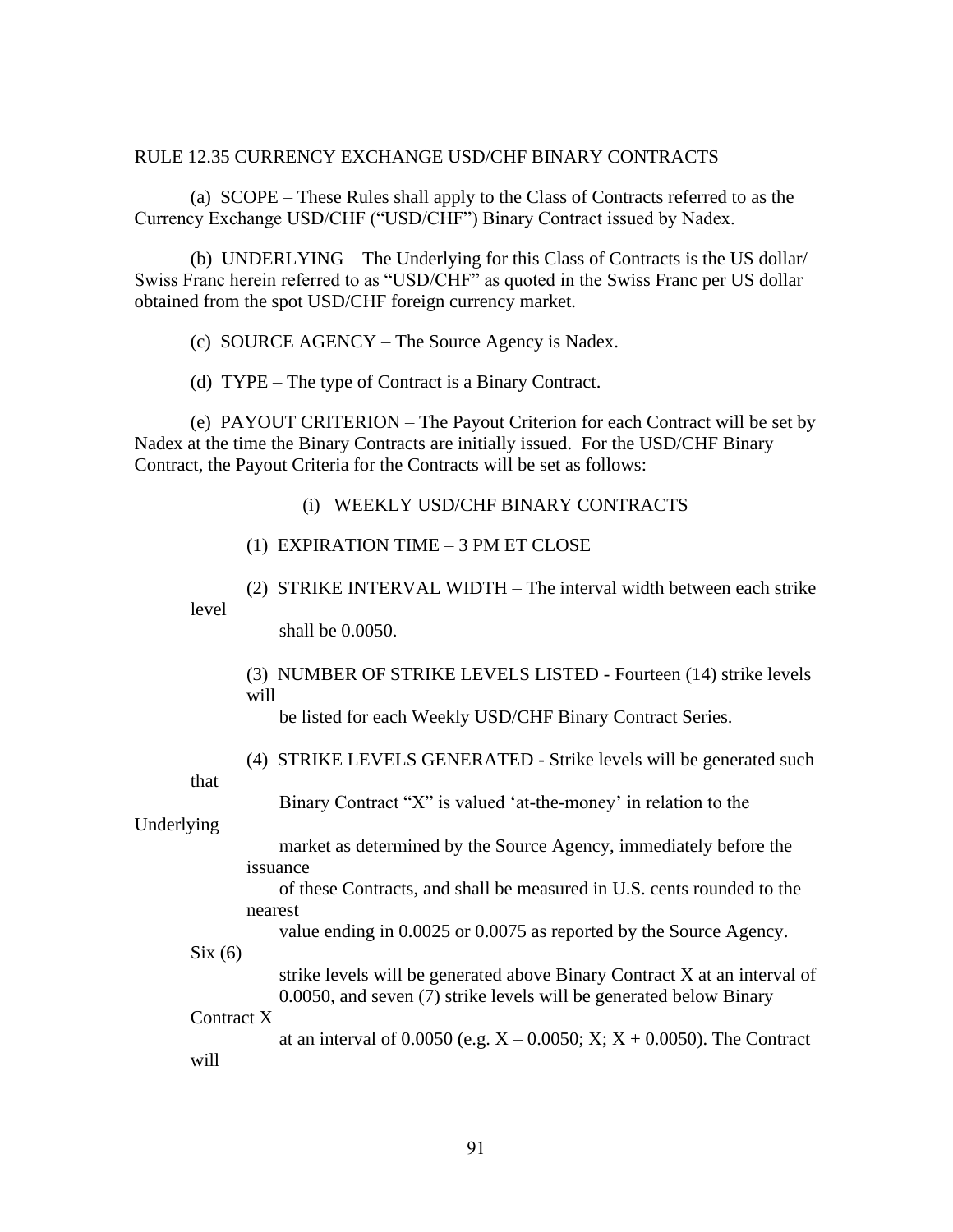have a Payout Criterion of greater than the strike level value.

|            |                | (ii) DAILY USD/CHF BINARY CONTRACTS                                             |
|------------|----------------|---------------------------------------------------------------------------------|
|            |                | (1) EXPIRATION TIME $-7$ AM, 3 PM, 11 PM ET<br><b>CLOSE</b>                     |
|            | level          | (2) STRIKE INTERVAL WIDTH – The interval width between each strike              |
|            |                | shall be 0.0010.                                                                |
|            |                | (3) NUMBER OF STRIKE LEVELS LISTED – Twenty-one (21) strike<br>levels           |
|            |                | will be listed for each Daily USD/CHF Binary Contract Series.                   |
|            | that           | (4) STRIKE LEVELS GENERATED - Strike levels will be generated such              |
| Underlying |                | Binary Contract "Y" is valued 'at-the-money' in relation to the                 |
|            |                | market as determined by the Source Agency, immediately before the<br>issuance   |
|            |                | of these Contracts, and shall be measured in U.S. cents rounded to the          |
|            |                | nearest<br>value ending in 0.0020 as reported by the Source Agency. Ten (10)    |
|            | strike         | levels will be generated above Binary Contract Y at an interval of              |
|            | $0.0010$ , and | ten (10) strike levels will be generated below Binary Contract Y at an          |
|            | interval       | of 0.0010 (e.g. $Y - 0.0010$ ; $Y$ ; $Y + 0.0010$ ). The Contract will have a   |
|            | Payout         | Criterion of greater than the strike level value.                               |
|            |                | (iii) INTRADAY USD/CHF BINARY CONTRACTS                                         |
|            |                | (1) EXPIRATION TIME $-10$ AM, 11 AM, 12 PM, 1 PM, 2 PM, 3 PM ET<br><b>CLOSE</b> |
|            | level          | (2) STRIKE INTERVAL WIDTH – The interval width between each strike              |
|            |                | shall be 0.0004.                                                                |
|            |                |                                                                                 |

(3) NUMBER OF STRIKE LEVELS LISTED – Fifteen (15) strike levels will be listed for each Intraday USD/CHF Binary Contract Series.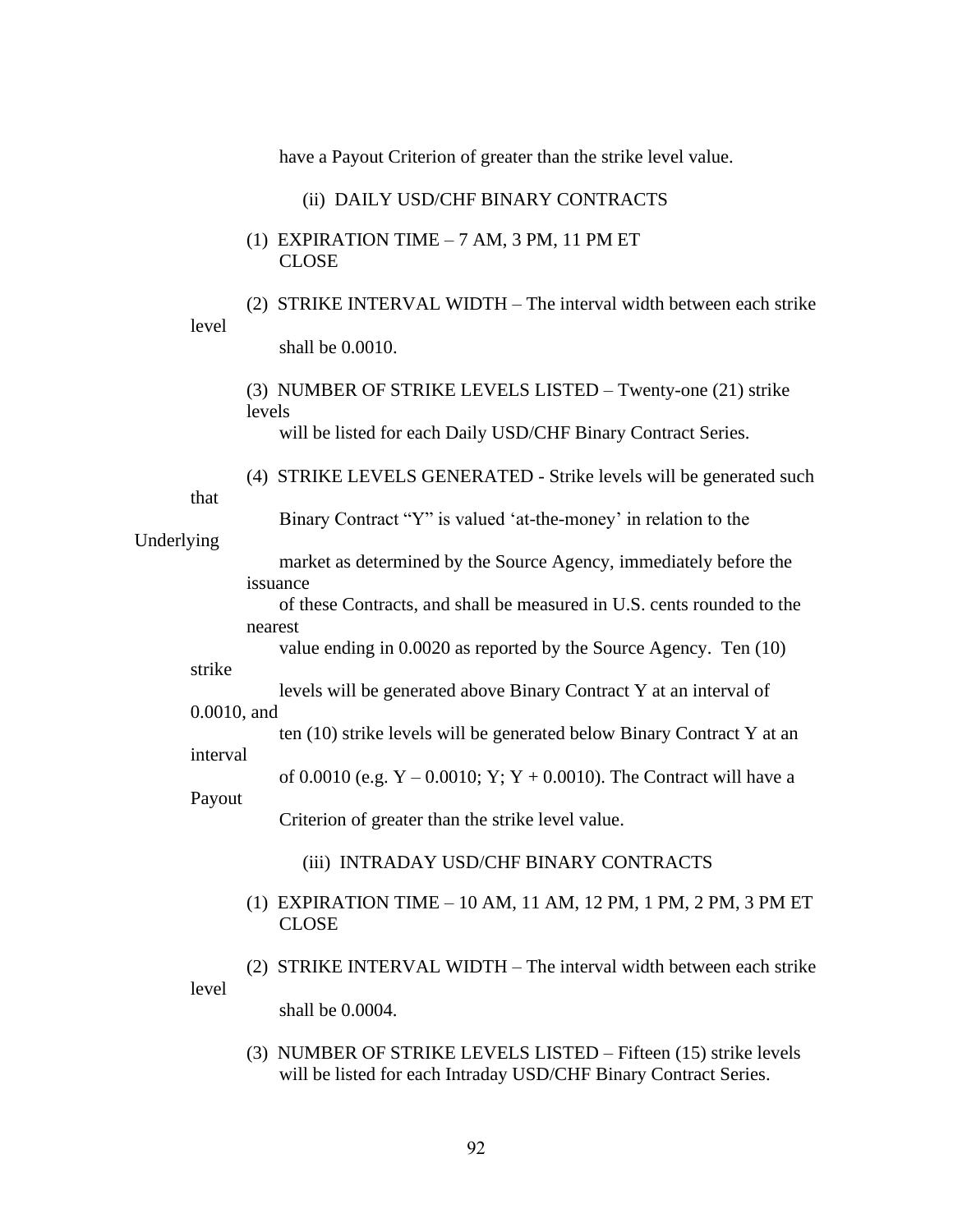| (4) STRIKE LEVELS GENERATED - Strike levels will be generated such |  |
|--------------------------------------------------------------------|--|
|--------------------------------------------------------------------|--|

that

| Binary Contract "Z" is valued 'at-the-money' in relation to the |  |
|-----------------------------------------------------------------|--|
|-----------------------------------------------------------------|--|

Underlying

 market as determined by the Source Agency, immediately before the issuance

 of these Contracts, and shall be measured in U.S. cents rounded to the nearest

value ending in 0.0001 as reported by the Source Agency. Seven (7)

strike

levels will be generated above Binary Contract Z at an interval of

0.0004, and

 seven (7) strike levels will be generated below Binary Contract Z at an interval of 0.0004 (e.g.  $Z - 0.0004$ ;  $Z$ ;  $Z + 0.0004$ ). The Contract will

have a

Payout Criterion of greater than the strike level value.

(ii) Nadex may list additional USD/CHF Binary Contract with different ranges of Payout Criteria on a discretionary basis in accordance with the CEA and Commission Regulations.

(f) MINIMUM TICK - The Minimum Tick size for USD/CHF Binary Contracts shall be \$0.25.

(g) POSITION LIMIT – The Position Limits for USD/CHF Binary Contracts shall be 2,500 Contracts. There are currently no Position Limits for USD/CHF Binary Contract.

(h) LAST TRADING DATE – The Last Trading Date in a Series is the same date as the Expiration Date. No trading in the USD/CHF Binary Contracts shall occur after its Last Trading Date.

(i) SETTLEMENT DATE – The Settlement Date will be the date the USD/CHF number is released by the Source Agency.

(j) EXPIRATION DATE – The Expiration Date of the Contract will be the date on which the USD/CHF number is scheduled to be released.

(k) SETTLEMENT VALUE – The Settlement Value is the amount paid to the holder of the in the money Contract on Settlement Date. The Settlement Value of an in the money USD/CHF Binary Contract is \$100.

(l) EXPIRATION VALUE – The Expiration Value is the price or value of USD/CHF released by the Source Agency on the Expiration Date. The Expiration Value is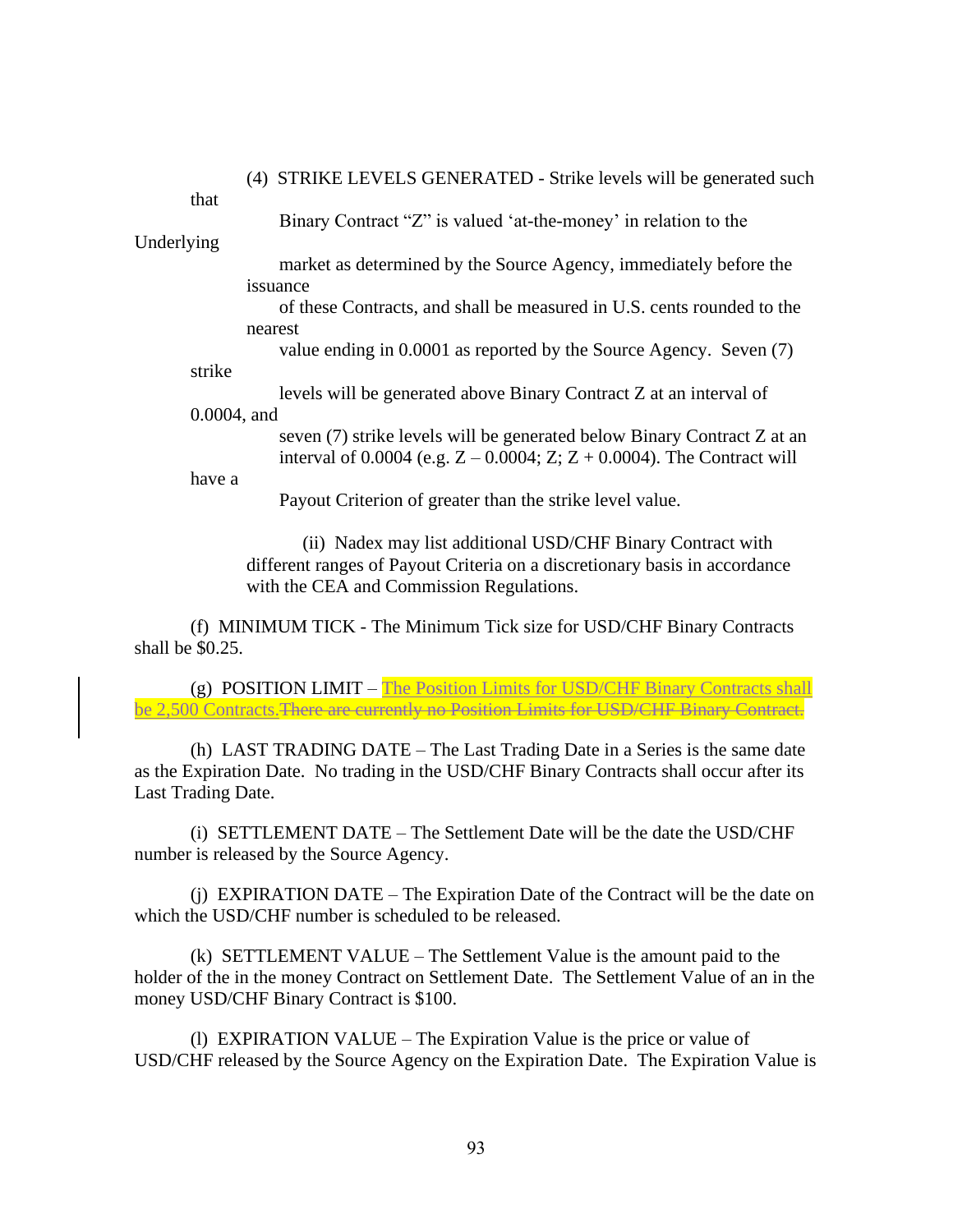calculated by the Source Agency by taking all Midpoints between the bid/ask spread (ten pips wide or less) occurring in the ten (10) seconds leading up to the close of trading of the USD/CHF Binary Contract, provided at least ten (10) Midpoints are captured during the ten (10) second period, removing the highest thirty (30) percent of Midpoints and the lowest thirty (30) percent of Midpoints from the data set<sup>32</sup>, using the remaining USD/CHF Midpoints to calculate the Expiration Value. The calculation used is a simple average of the remaining USD/CHF Midpoints, rounded to one decimal point past the precision of the underlying market. In the event the time it takes to collect at least ten (10) Midpoints (ten pips wide or less) exceeds the ten (10) second time period, the Expiration Value is calculated by the Source Agency by taking the last ten (10) Midpoints between the bid/ask spread (ten pips wide or less) just prior to the close of trading of the USD/CHF Binary Contract and removing the highest three (3) Midpoints and the lowest three (3) Midpoints, using the remaining four (4) USD/CHF Midpoints to calculate the Expiration Value. The calculation used is a simple average of all four (4) USD/CHF Midpoints, rounded to one decimal point past the precision of the underlying market.

(m) CONTINGENCIES – If no level is actually announced on the Expiration Date due to a delay, postponement or otherwise in such release announcement by the Source Agency, the Settlement Date will be delayed until the Underlying number is released for that Series.

### RULE 12.36 CURRENCY EXCHANGE USD/JPY VARIABLE PAYOUT CONTRACTS

# RULE 12.36.1 CURRENCY EXCHANGE USD/JPY "CALL SPREAD" VARIABLE PAYOUT CONTRACTS

(a) SCOPE – These Rules shall apply to the Class of Contracts referred to as the Currency Exchange USD/JPY ("USD/JPY") Call Spread Variable Payout Contracts, referred to as a 'Call Spread', issued by Nadex.

(b) UNDERLYING – The Underlying for this Class of Contracts is the US dollar/ Japanese Yen, herein referred to as "USD/JPY" as quoted in the Japanese Yen per US dollars obtained from the spot USD/JPY foreign currency market.

- (c) SOURCE AGENCY The Source Agency is Nadex.
- (d) TYPE The Type of Contract is a Variable Payout Contract.

<sup>&</sup>lt;sup>32</sup> If 30% of the data set would result in a non-integer number of Midpoints, the number of Midpoints to be removed from the set will be rounded down. For example, if the number of Midpoints collected during the last 10 seconds prior to the close of trading was 14, 30% of the data set would be 4.2 Midpoints. As 4.2 is a non-integer number, the value will be rounded down, and the 4 highest and 4 lowest Midpoints will be removed from the data set.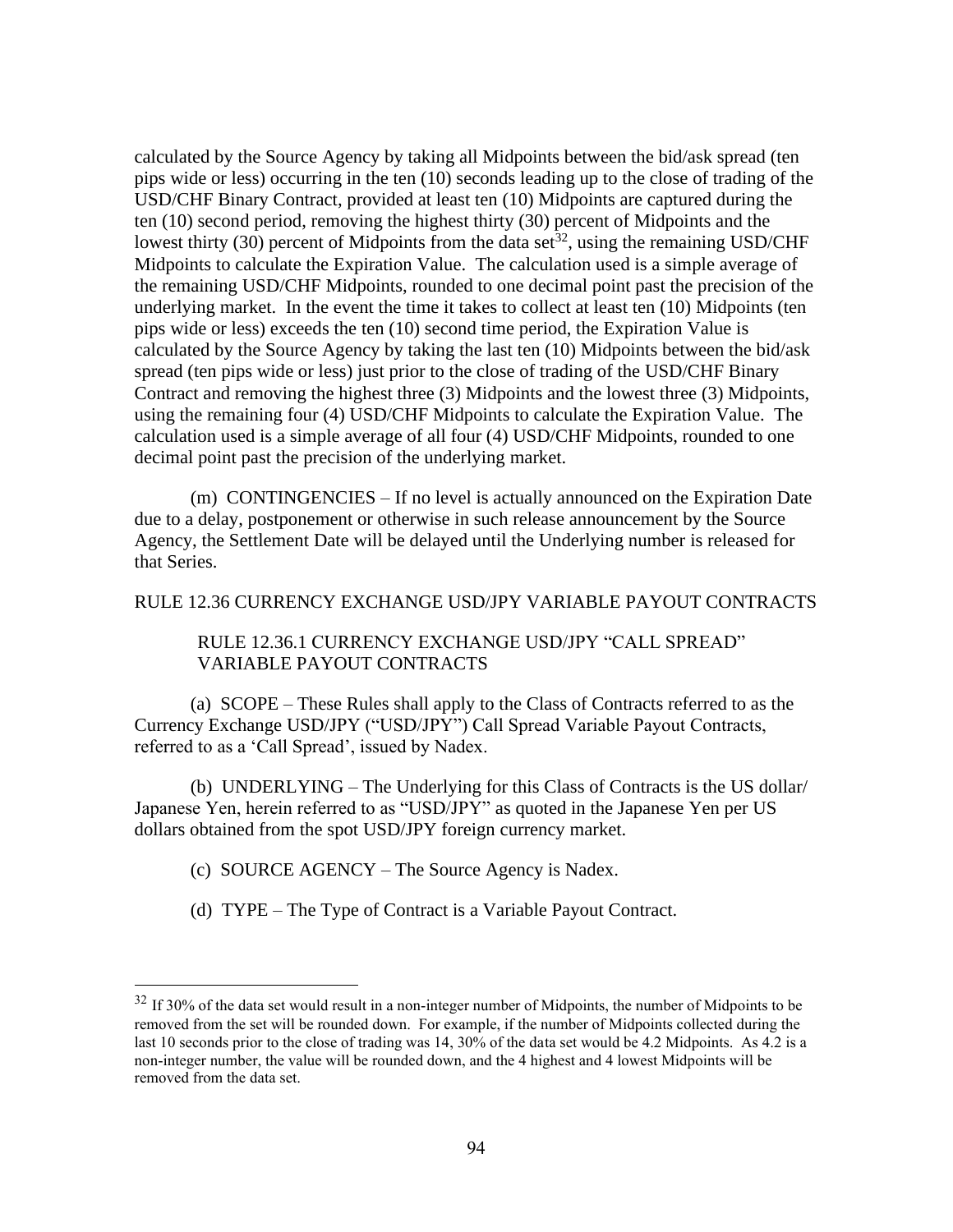(e) PAYOUT CRITERION – The Payout Criterion for each Contract will be set by Nadex at the time the Variable Payout Contracts are initially issued. For the USD/JPY Call Spreads, the Payout Criteria for the Contracts will be set as follows:

(i) WEEKLY USD/JPY CALL SPREAD VARIABLE PAYOUT CONTRACTS, 3:00 PM ET CLOSE – At the commencement of trading in a Weekly USD/JPY Call Spread, Nadex shall list one (1) Call Spread Contract, which conforms to the Payout Criteria listed below:

(1) WEEKLY USD/JPY CALL SPREAD CONTRACT

(aa) CEILING – The Ceiling shall be  $X + 3.75$ .

(bb) FLOOR – The Floor shall be  $X - 3.75$ .

(cc) DOLLAR MULTIPLIER – The Dollar Multiplier shall be 100.

(2) In each case, "X" equals the last USD/JPY price, as reported by the Source Agency, rounded to the nearest 0.10.

(ii) WEEKLY USD/JPY CALL SPREAD VARIABLE

PAYOUT CONTRACTS, 3:00 PM ET CLOSE – At the commencement of trading in a Weekly USD/JPY Call Spread, Nadex shall list five (5) Call Spread Contracts with overlapping ranges, which conforms to the Payout Criteria listed below:

(1) CONTRACT 1: The Ceiling shall be  $X - 1.25$ ; The Floor shall be  $X - 1.25$ 

3.75.

(2) CONTRACT 2: The Ceiling shall be X; The Floor shall be  $X - 2.50$ .

(3) CONTRACT 3: The Ceiling shall be  $X + 1.25$ ; The Floor shall be  $X -$ 

1.25.

(4) CONTRACT 4: The Ceiling shall be  $X + 2.50$ ; The Floor shall be X.

(5) CONTRACT 5: The Ceiling shall be  $X + 3.75$ ; The Floor shall be  $X -$ 

1.25.

(6) DOLLAR MULTIPLIER – The Dollar Multiplier shall be 100.

(7) In each case, "X" equals the last USD/JPY price, as reported by the Source Agency, rounded to the nearest 0.10.

(iii) DAILY USD/JPY CALL SPREAD VARIABLE PAYOUT CONTRACTS, 3:00 PM ET CLOSE - At the commencement of trading in a Daily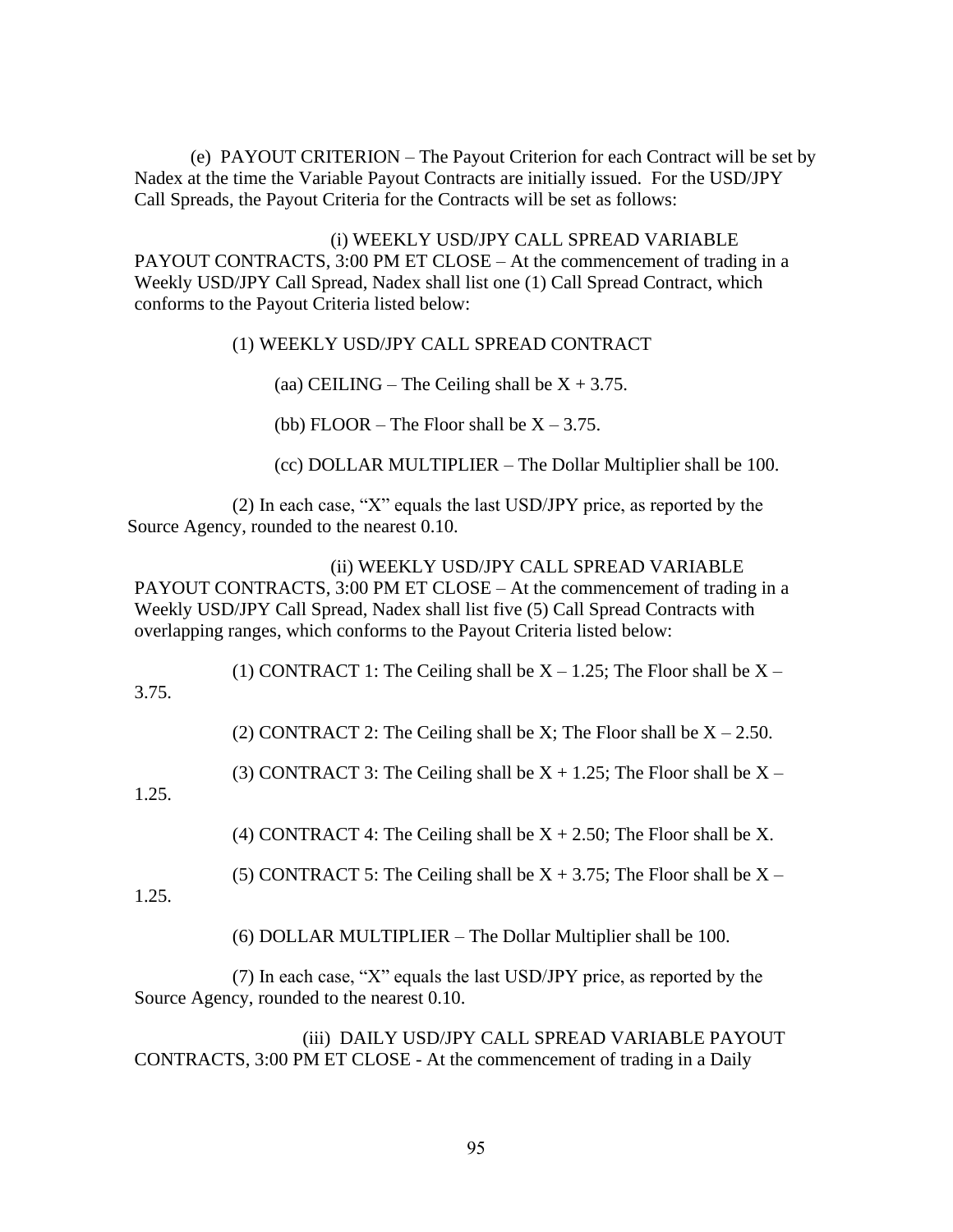USD/JPY Call Spread, Nadex shall list one (1) Call Spread Contract, which conforms to the Payout Criteria listed below:

(1) DAILY USD/JPY CALL SPREAD CONTRACT

(aa) CEILING – The Ceiling shall be  $X + 2.50$ .

(bb) FLOOR – The Floor shall be  $X - 2.50$ .

(cc) DOLLAR MULTIPLIER – The Dollar Multiplier shall be 100.

(2) In each case, "X" equals the last USD/JPY price, as reported by the Source Agency, rounded to the nearest 0.10.

(iv) DAILY USD/JPY CALL SPREAD CONTRACTS, 3:00 PM ET CLOSE - Nadex shall list a set of three (3) Call Spread Contracts with overlapping ranges, which conform to the Payout Criteria listed below:

(1) CONTRACT 1: The Ceiling shall be X; The Floor shall be  $X - 2.50$ .

(2) CONTRACT 2: The Ceiling shall be  $X + 1.25$ ; The Floor shall be  $X - 1.25$ .

(3) CONTRACT 3: The Ceiling shall be  $X + 2.50$ ; The Floor shall be X.

(4) DOLLAR MULTIPLIER – The Dollar Multiplier shall be 100.

(5) In each case, "X" equals the last USD/JPY price, as reported by the Source Agency, rounded to the nearest 0.10.

(v) INTRADAY USD/JPY CALL SPREAD CONTRACTS, 6:00PM to 11:00PM, 11:00PM to 7:00AM, and 7:00AM to 3:00PM ET CLOSE - Nadex shall list a set of three (3) Call Spread Contracts with overlapping ranges, which conform to the Payout Criteria listed below:

(1) CONTRACT 1: The Ceiling shall be X; The Floor shall be X- 1.50.

(2) CONTRACT 2: The Ceiling shall be  $X + 0.75$ ; The Floor shall be  $X - 0.75$ .

(3) CONTRACT 3: The Ceiling shall be  $X + 1.50$ ; The Floor shall be X.

(4) DOLLAR MULTIPLIER – The Dollar Multiplier shall be 100.

(5) In each case, "X" equals the last USD/JPY price, as reported by the Source Agency, rounded to the nearest 0.10.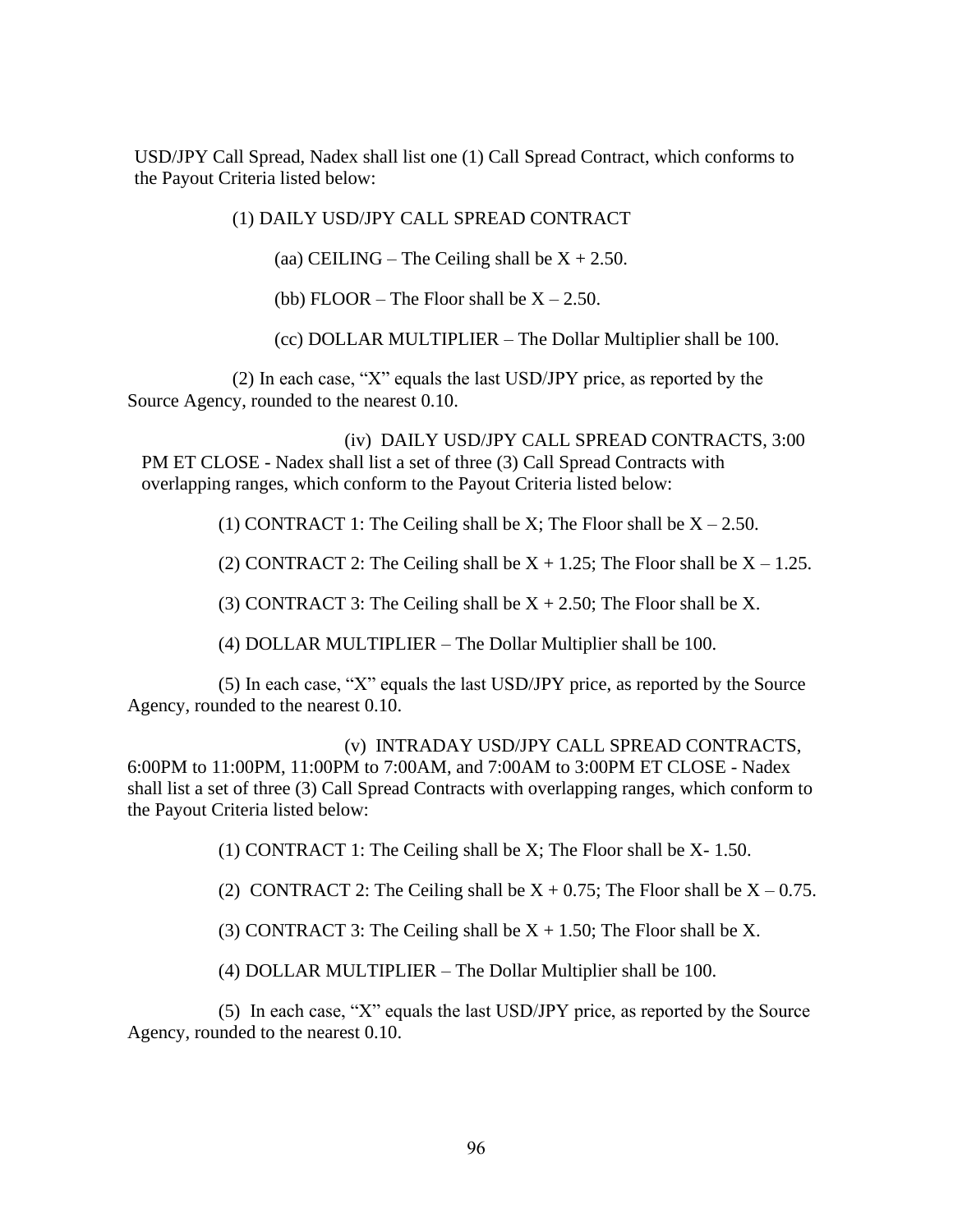## (vi) INTRADAY 2-HOUR USD/JPY CALL SPREAD

CONTRACTS, 8:00PM, 9:00PM, 10:00PM, 11:00PM, 12:00AM, 1:00AM, 2:00AM, 3:00AM, 4:00AM, 5:00AM, 6:00AM, 7:00AM, 8:00AM, 9:00AM, 10:00AM, 11:00AM, 12:00PM, 1:00PM, 2:00PM, and 3:00PM ET CLOSE - Nadex shall list a set of three (3) Call Spread Contracts that open 2 hours prior to the stated closing time(s) above with overlapping ranges, which conform to the Payout Criteria listed below:

(1) CONTRACT 1: The Ceiling shall be X; The Floor shall be X- 1.00.

(2) CONTRACT 2: The Ceiling shall be  $X + 0.50$ ; The Floor shall be  $X - 0.50$ .

(3) CONTRACT 3: The Ceiling shall be  $X + 1.00$ ; The Floor shall be X.

(4) DOLLAR MULTIPLIER – The Dollar Multiplier shall be 100.

(5) In each case, "X" equals the last USD/JPY price, as reported by the Source Agency, rounded to the nearest 0.10.

(vii) Nadex may list additional Call Spread Contracts with different ranges of Payout Criteria on a discretionary basis in accordance with the CEA and Commission Regulations.

(f) MINIMUM TICK – The Minimum Tick size for USD/JPY Call Spread Variable Payout Contracts shall be 0.01.

(g) POSITION LIMIT – The Position Limits for USD/JPY Call Spread Contracts shall be 250 Contracts. There are currently no Position Limits for USD/JPY Call Spread Variable Payout Contracts.

(h) LAST TRADING DATE – The Last Trading Date in a Series is the same date as the Settlement Date.

(i) SETTLEMENT DATE – The Settlement Date of the Contract shall be the same date as the Expiration Date.

(j) EXPIRATION DATE – The Expiration Date of the Contract shall be the date on which the USD/JPY Expiration Value is released by the Source Agency.

(k) SETTLEMENT VALUE – The Settlement Value shall be the amount paid to the holder of either a Short or Long Variable Payout Contract on Settlement Date. The Settlement Value of a Variable Payout Contract is determined as described in the definition for Long and Short Variable Payout Contracts.

(l) EXPIRATION VALUE – The Expiration Value is the price or value of USD/JPY Index Value released by the Source Agency at Expiration on the Expiration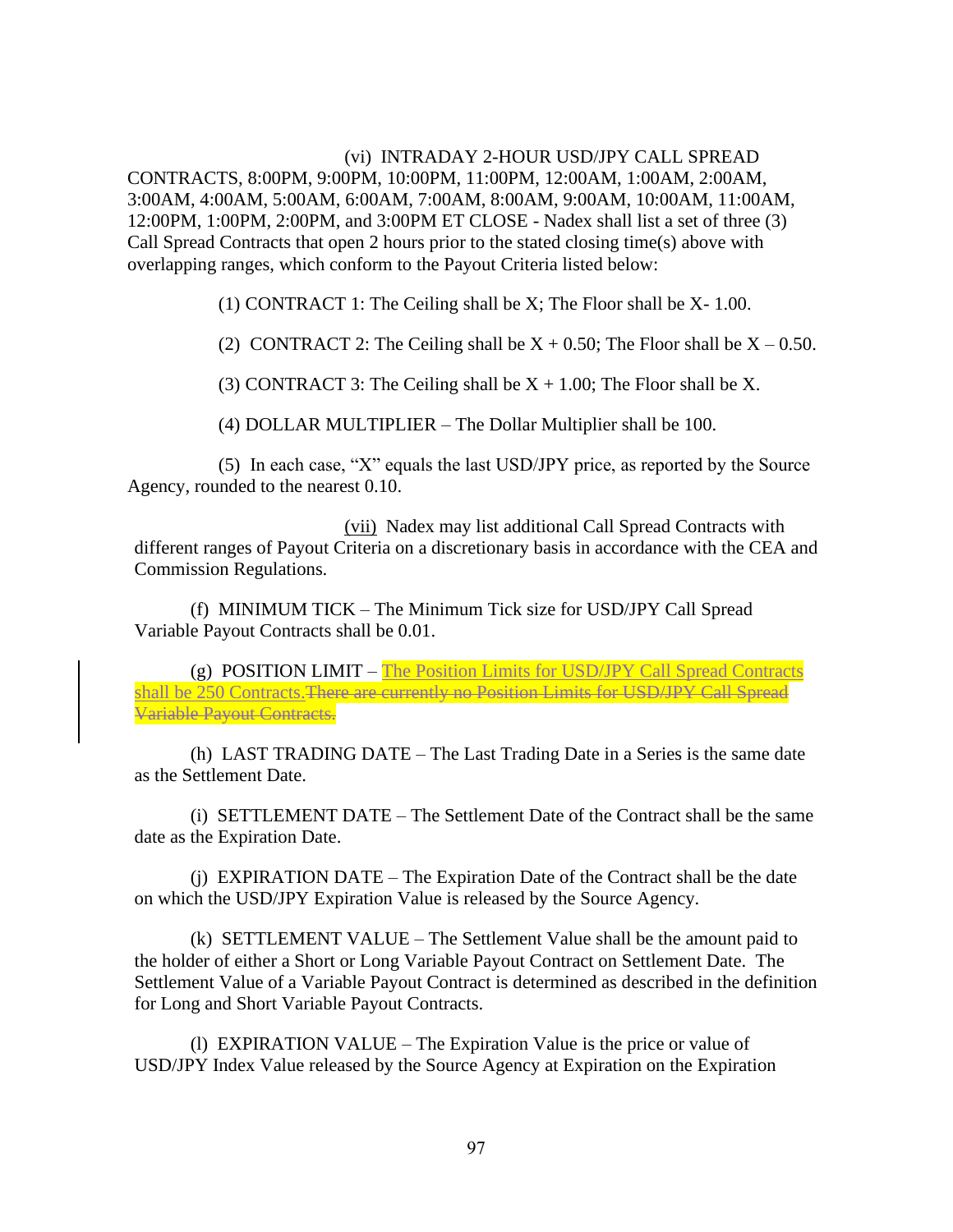Date. The Expiration Value is calculated by the Source Agency by taking all Midpoints between the bid/ask spread (ten pips wide or less) occurring in the ten (10) seconds leading up to the close of trading of the USD/JPY Call Spread Contract, provided at least ten (10) Midpoints are captured during the ten (10) second period, removing the highest thirty (30) percent of Midpoints and the lowest thirty (30) percent of Midpoints from the data set<sup>33</sup>, using the remaining USD/JPY Midpoints to calculate the Expiration Value. The calculation used is a simple average of the remaining USD/JPY Midpoints, rounded to one decimal point past the precision of the underlying market. In the event the time it takes to collect at least ten (10) Midpoints (ten pips wide or less) exceeds the ten (10) second time period, the Expiration Value is calculated by the Source Agency by taking the last ten (10) Midpoints between the bid/ask spread (ten pips wide or less) just prior to the close of trading of the USD/JPY Call Spread Contract and removing the highest three (3) Midpoints and the lowest three (3) Midpoints, using the remaining four (4) USD/JPY Midpoints to calculate the Expiration Value. The calculation used is a simple average of all four (4) USD/JPY Midpoints, rounded to one decimal point past the precision of the underlying market.

(m) CONTINGENCIES – If no level is actually announced on the Expiration Date due to a delay, postponement or otherwise in such release announcement by the Source Agency, the Settlement Date will be delayed until the Underlying number is released for that Series.

# RULE 12.36.2 CURRENCY EXCHANGE USD/JPY "TOUCH BRACKET" VARIABLE PAYOUT CONTRACTS

(a) SCOPE – These Rules shall apply to the Class of Contracts referred to as the Currency Exchange USD/JPY ("USD/JPY") Touch Bracket Variable Payout Contracts, referred to as a 'Touch Bracket", issued by Nadex.

(b) UNDERLYING – The Underlying for this Class of Contracts is the US dollar/ Japanese Yen, herein referred to as "USD/JPY" as quoted in the Japanese Yen per US dollars obtained from the spot USD/JPY foreign currency market.

- (c) SOURCE AGENCY The Source Agency is Nadex.
- (d) TYPE The Type of Contract is a Variable Payout Contract.

<sup>&</sup>lt;sup>33</sup> If 30% of the data set would result in a non-integer number of Midpoints, the number of Midpoints to be removed from the set will be rounded down. For example, if the number of Midpoints collected during the last 10 seconds prior to the close of trading was 14, 30% of the data set would be 4.2 Midpoints. As 4.2 is a non-integer number, the value will be rounded down, and the 4 highest and 4 lowest Midpoints will be removed from the data set.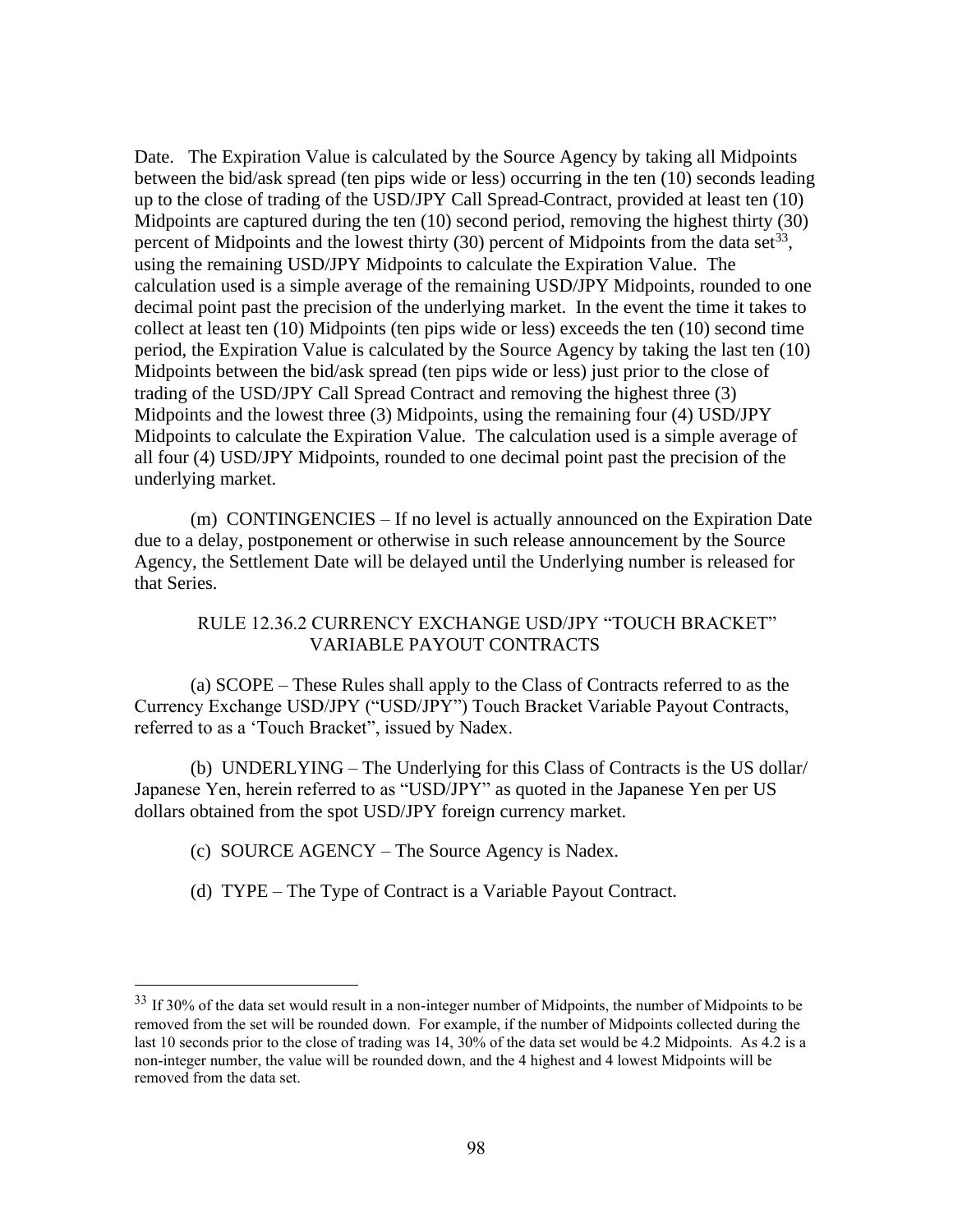(e) PAYOUT CRITERION – The Payout Criterion for each Contract will be set by Nadex at the time the Variable Payout Contracts are initially issued. For the USD/JPY Touch Bracket Contracts, the Payout Criteria for the Contracts will be set as follows:

(i) WEEKLY USD/JPY TOUCH BRACKET VARIABLE PAYOUT CONTRACTS, Close Time is the earlier of 3:00PM ET on the last Trade Day of the contract listing, or when the USD/JPY Index Value is equal to or greater than the Ceiling, or equal to or less than the Floor. Nadex shall list a set of four (4) Touch Bracket Variable Payout Contracts, referred to as a 'Touch Bracket', that open at 6:00PM ET on the first Trade Day of the week, with overlapping ranges, which conform to the Payout Criteria listed below.

> (1) CONTRACT 1: The Ceiling shall be  $X + 0.60$ ; The Floor shall be  $X -$ 0.15.

(2) CONTRACT 2: The Ceiling shall be  $X + 0.45$ ; The Floor shall be  $X -$ 0.30.

(3) CONTRACT 3: The Ceiling shall be  $X + 0.30$ ; The Floor shall be  $X -$ 

0.45.

(4) CONTRACT 4: The Ceiling shall be  $X + 0.15$ ; The Floor shall be  $X -$ 

0.60.

(5) DOLLAR MULTIPLIER – The Dollar Multiplier shall be 100.

(6) In each case, "X" equals the last USD/JPY price, as reported by the Source Agency, rounded to the nearest 0.01.

(ii) Upon the early Expiration of a Touch Bracket, Nadex may list a new Touch Bracket with a Ceiling of  $X + 0.60$  (or 0.15) and a Floor of  $X - 0.15$  (or 0.60) where X equals the Ceiling (or Floor) of the Touch Bracket that expired early. The newly listed Touch Bracket will have the same Last Trade Day as originally established for the expired Touch Bracket and the same Dollar Multiplier as the expired Touch Bracket.

(f) MINIMUM TICK – The Minimum Tick size for USD/JPY Touch Bracket Variable Payout Contracts shall be 0.01.

(g) POSITION LIMIT –The Position Limit for USD/JPY Touch Bracket Variable Payout Contracts shall be 100 Contracts.

(h) LAST TRADING DATE – The Last Trading Date in a Series is the same date as the Settlement Date.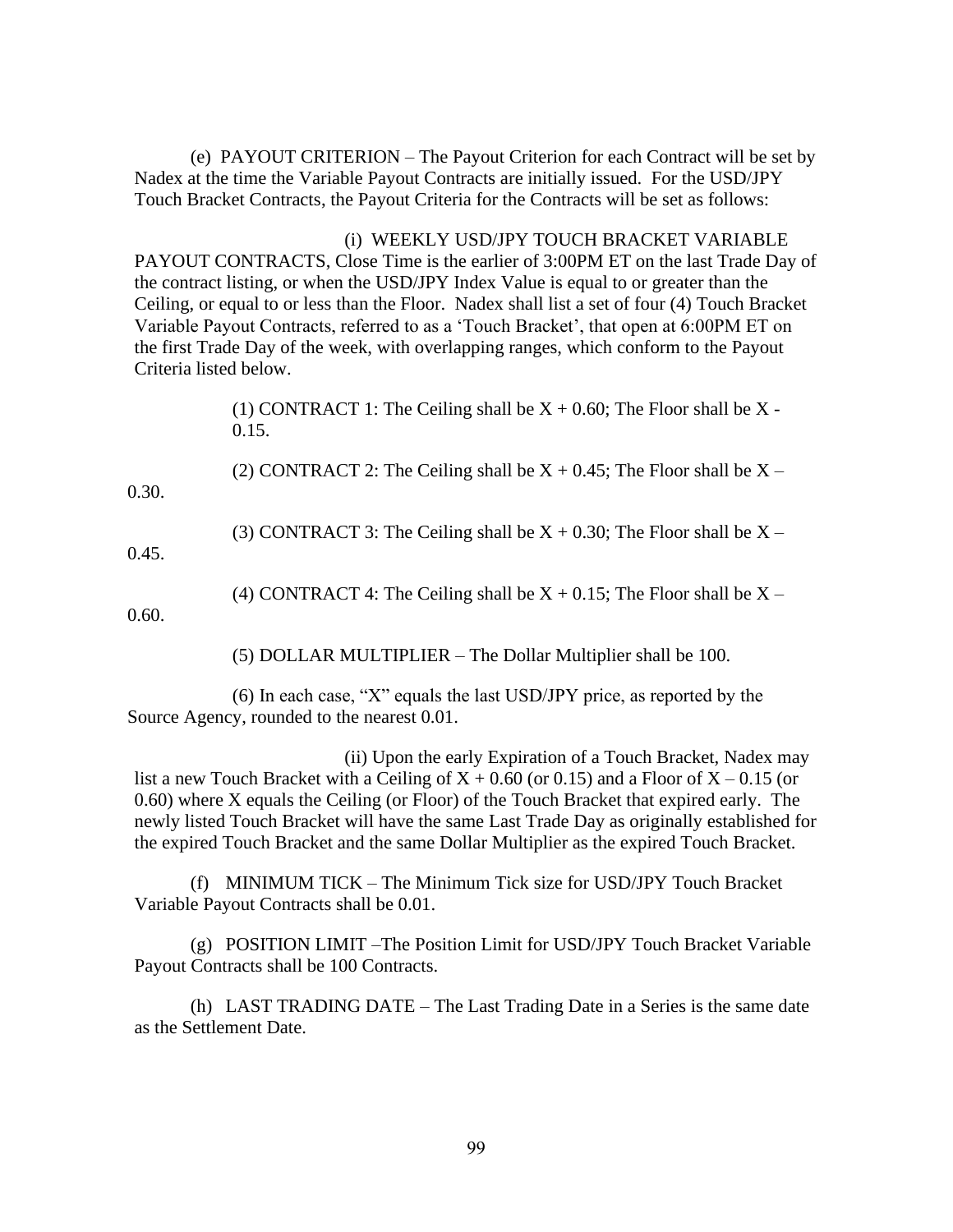(i) SETTLEMENT DATE – The Settlement Date of the Contract shall be the same date as the Expiration Date.

(j) EXPIRATION DATE – The Expiration Date of the Contract shall be the date on which the USD/JPY Expiration Value is released by the Source Agency.

(k) SETTLEMENT VALUE – The Settlement Value shall be the amount paid to the holder of either a Short or Long Variable Payout Contract on Settlement Date. The Settlement Value of a Variable Payout Contract is determined as described in the definition for Long and Short Variable Payout Contracts.

(l) USD/JPY INDEX VALUE – The Source Agency shall calculate and produce a USD/JPY Index Value once each second throughout the life of the USD/JPY Variable Payout contracts. That is, each second the Source Agency will calculate a USD/JPY Index Value by taking all Midpoints between the bid/ask spread (ten pips wide or less) occurring in the ten (10) seconds leading up to the Calculation Time, provided at least ten (10) Midpoints are captured during the ten (10) second period, removing the highest thirty (30) percent of Midpoints and the lowest thirty  $(30)$  percent of Midpoints from the data set<sup>34</sup>, using the remaining USD/JPY Midpoints to calculate the USD/JPY Index Value for that second. The calculation used is a simple average of the remaining USD/JPY Midpoints, rounded to one decimal point past the precision of the underlying market. In the event the time it takes to collect at least ten (10) Midpoints (ten pips wide or less) exceeds the ten (10) second time period, the USD/JPY Index Value is calculated by the Source Agency by taking the last ten (10) Midpoints between the bid/ask spread (ten pips wide or less) just prior to the Calculation Time and removing the highest three (3) Midpoints and the lowest three (3) Midpoints, using the remaining four (4) USD/JPY Midpoints to calculate the USD/JPY Index Value. The calculation used is a simple average of all four (4) USD/JPY Midpoints, rounded to one decimal point past the precision of the underlying market.

(m) EXPIRATION VALUE – The Expiration Value is the USD/JPY Index Value released by the Source Agency at Expiration on the Expiration Date.

(n) CONTINGENCIES – If no level is actually announced on the Expiration Date due to a delay, postponement or otherwise in such release announcement by the Source Agency, the Settlement Date will be delayed until the Underlying number is released for that Series.

<sup>&</sup>lt;sup>34</sup> If 30% of the data set would result in a non-integer number of Midpoints, the number of Midpoints to be removed from the set will be rounded down. For example, if the number of Midpoints collected during the last 10 seconds prior to the close of trading was 14, 30% of the data set would be 4.2 Midpoints. As 4.2 is a non-integer number, the value will be rounded down, and the 4 highest and 4 lowest Midpoints will be removed from the data set.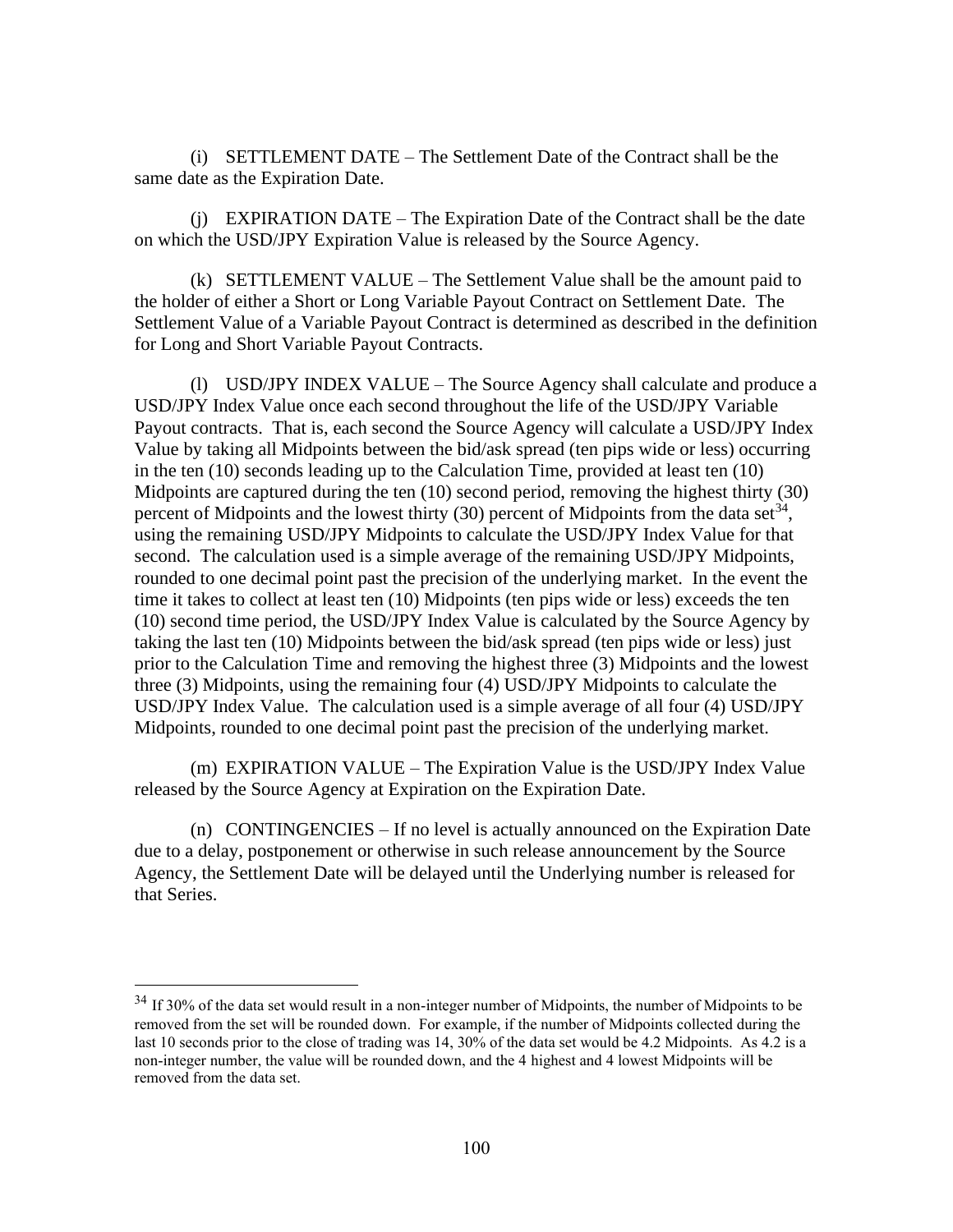#### RULE 12.37 CURRENCY EXCHANGE USD/JPY BINARY CONTRACTS

(a) SCOPE – These Rules shall apply to the Class of Contracts referred to as the Currency Exchange USD/JPY ("USD/JPY") Binary Contract issued by Nadex.

(b) UNDERLYING – The Underlying for this Class of Contracts is the US dollar/ Japanese Yen, herein referred to as "USD/JPY" as quoted in the Japanese Yen per US dollar obtained from the spot USD/JPY foreign currency market.

(c) SOURCE AGENCY – The Source Agency is Nadex.

(d) TYPE – The type of Contract is a Binary Contract.

(e) PAYOUT CRITERION – The Payout Criterion for each Contract will be set by Nadex at the time the Binary Contracts are initially issued. For the USD/JPY Binary Contract, the Payout Criteria for the Contracts will be set as follows:

### (i) WEEKLY USD/JPY BINARY CONTRACTS

(2) STRIKE INTERVAL WIDTH – The interval width between each strike level

shall be 0.50.

| (3) NUMBER OF STRIKE LEVELS LISTED - Fourteen (14) strike levels |  |
|------------------------------------------------------------------|--|
| will                                                             |  |

be listed for each Weekly USD/JPY Binary Contract Series.

(4) STRIKE LEVELS GENERATED - Strike levels will be generated such

that

|  | Binary Contract "W" is valued 'at-the-money' in relation to the |  |  |  |
|--|-----------------------------------------------------------------|--|--|--|
|--|-----------------------------------------------------------------|--|--|--|

Underlying

|          |  |  | market as determined by the Source Agency, immediately before the |  |
|----------|--|--|-------------------------------------------------------------------|--|
| 1ssuance |  |  |                                                                   |  |

 of these Contracts, and shall be measured in U.S. cents rounded to the nearest

value ending in 0.25 or 0.75 as reported by the Source Agency. Six (6)

levels will be generated above Binary Contract W at an interval of 0.50,

strike

and

Payout

 seven (7) strike levels will be generated below Binary Contract W at an interval of 0.50 (e.g.  $W - 0.50$ ; W;  $W + 0.50$ ). The Contract will have a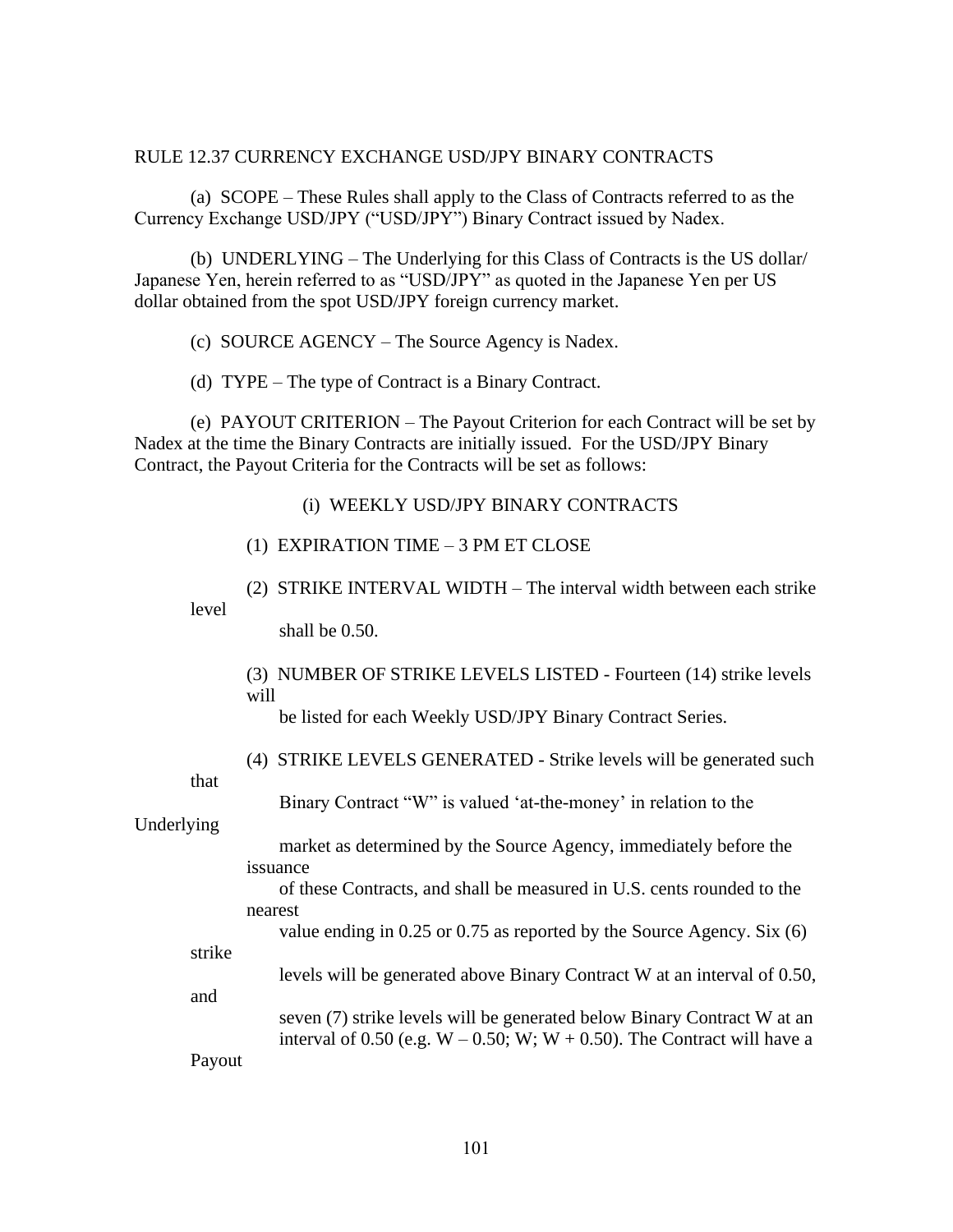Criterion of greater than the strike level value.

|            |            | (ii) DAILY USD/JPY BINARY CONTRACTS                                               |
|------------|------------|-----------------------------------------------------------------------------------|
|            |            | (1) EXPIRATION TIME - 3 AM, 7 AM, 11 AM, 3 PM, 7 PM, 11 PM ET<br><b>CLOSE</b>     |
|            | level      | (2) STRIKE INTERVAL WIDTH – The interval width between each strike                |
|            |            | shall be 0.12.                                                                    |
|            |            | (3) NUMBER OF STRIKE LEVELS LISTED – Twenty-one (21) strike<br>levels             |
|            |            | will be listed for each Daily USD/JPY Binary Contract Series.                     |
|            | that       | (4) STRIKE LEVELS GENERATED - Strike levels will be generated such                |
|            |            | Binary Contract "X" is valued 'at-the-money' in relation to the                   |
| Underlying |            | market as determined by the Source Agency, immediately before the<br>issuance     |
|            |            | of these Contracts, and shall be measured in U.S. cents rounded to the<br>nearest |
|            |            | value ending in 0.20 as reported by the Source Agency. Ten (10) strike            |
|            | levels     | will be generated above Binary Contract X at an interval of 0.12, and             |
|            | ten $(10)$ | strike levels will be generated below Binary Contract X at an interval of         |
|            | 0.12       | (e.g. $X - 0.12$ ; $X$ ; $X + 0.12$ ). The Contract will have a Payout Criterion  |
|            | of         | greater than the strike level value.                                              |
|            |            | (iii) INTRADAY 2-HOUR USD/JPY BINARY CONTRACTS                                    |
|            |            | (1) EXPIRATION TIME – 8 PM, 9 PM, 10 PM, 11 PM, 12 AM, 1 AM, 2                    |
|            |            | AM,<br>3 AM, 4 AM, 5 AM, 6 AM, 7 AM, 8 AM, 9 AM, 10 AM, 11 AM, 12                 |
|            | PM,        | 1 PM, 2 PM, 3 PM, 4 PM, 5 PM ET CLOSE                                             |
|            | level      | (2) STRIKE INTERVAL WIDTH – The interval width between each strike                |

shall be 0.04.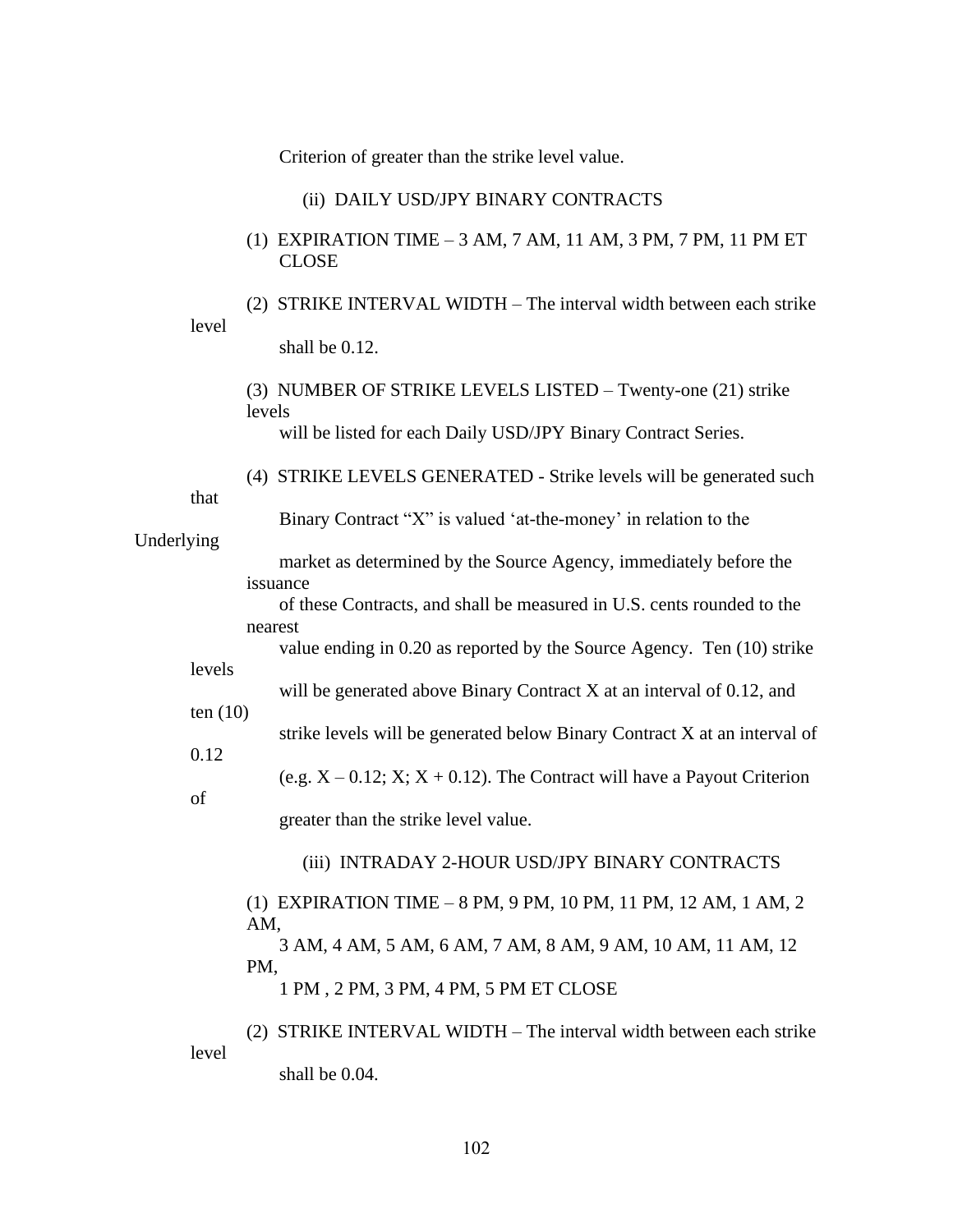(3) NUMBER OF STRIKE LEVELS LISTED – Nineteen (19) strike levels will be listed for each Intraday 2-Hour USD/JPY Binary Contract Series.

(4) STRIKE LEVELS GENERATED - Strike levels will be generated such

that

Binary Contract "Y" is valued 'at-the-money' in relation to the

Underlying

 market as determined by the Source Agency, immediately before the issuance

 of these Contracts, and shall be measured in U.S. cents rounded to the nearest

 value ending in either 0.00, 0.02, 0.04, 0.06, or 0.08 as reported by the Source Agency. Nine (9) strike levels will be generated above Binary Contract Y at an interval of 0.04, and nine (9) strike levels will be generated below Binary Contract Y at an interval of 0.04 (e.g. Y – 0.04; Y; Y  $+$  0.04). The Contract will have a Payout Criterion of greater than the strike level value.

(iv) INTRADAY 5-MINUTE USD/JPY BINARY CONTRACTS

(1) EXPIRATION TIME – 5-Minute Binary Contracts will expire every 5 minutes

beginning Sunday at 6:05pm ET and ending Friday at 4:00pm ET.

level

(2) STRIKE INTERVAL WIDTH – The interval width between each strike

 shall be 0.02 for expirations occurring between 6:05pm ET and 8:05am ET and between 12:10pm ET and 5:00pm ET; the interval width shall be 0.04 for expirations occurring between 8:10am ET and 12:05pm ET.

(3) NUMBER OF STRIKE LEVELS LISTED – Five (5) strike levels will be listed for each Intraday 5-Minute USD/JPY Binary Contract Series.

(4) STRIKE LEVELS GENERATED - Strike levels will be generated such

that

Binary Contract "Z" is valued 'at-the-money' in relation to the

Underlying

 market as determined by the Source Agency, immediately before the issuance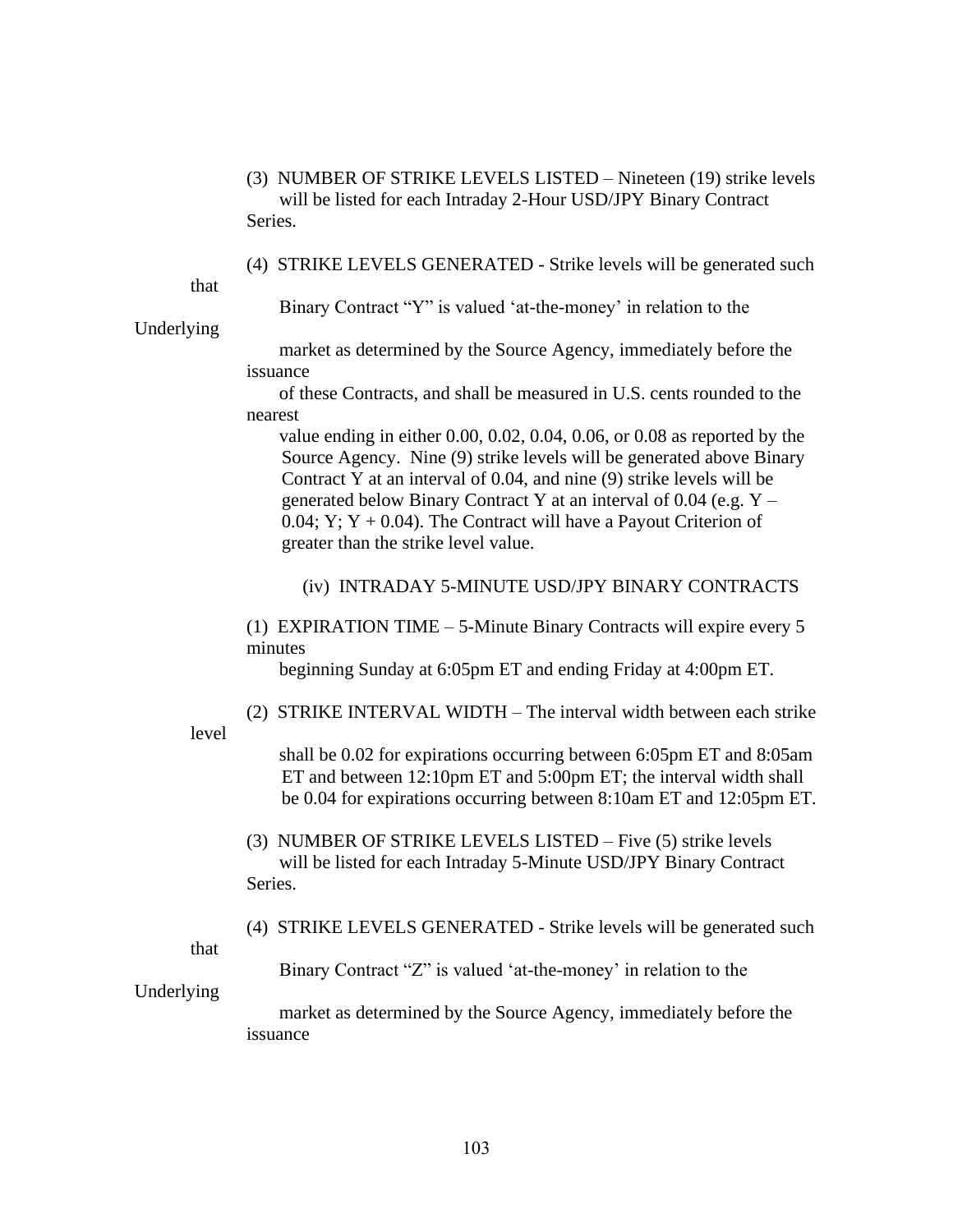of these Contracts, and shall be measured in U.S. cents rounded to the nearest

 value ending in either 0.01, 0.03, 0.05, 0.07, or 0.09 as reported by the Source Agency. For expirations occurring between 6:05pm ET and 8:05am ET and between 12:10pm ET and 5:00pm ET, two (2) strike levels will be generated above Binary Contract Z at an interval of 0.02, and two (2) strike levels will be generated below Binary Contract Z at an interval of 0.02 (e.g.  $Z - 0.02$ ;  $Z$ ;  $Z + 0.02$ ). The Contract will have a Payout Criterion of greater than the strike level value. For expirations occurring between 8:10am ET and 12:05pm ET, two (2) strike levels will be generated above Binary Contract Z at an interval of 0.04, and two (2) strike levels will be generated below Binary Contract Z at an interval of 0.04 (e.g.  $Z - 0.04$ ; Z;  $Z + 0.04$ ). The Contract will have a Payout Criterion of greater than the strike level value.

(5) Nadex may, in its discretion, temporarily refrain from the listing of any 5-Minute Binary Contract due to the unavailability of the underlying market upon which the Contract is based, or any other condition Nadex determines may be detrimental to the listing of the Contract.

(v) Nadex may list additional USD/JPY Binary Contracts with different ranges of Payout Criteria on a discretionary basis in accordance with the CEA and Commission Regulations.

(f) MINIMUM TICK – The Minimum Tick size for USD/JPY Binary Contracts shall be \$0.25.

(g) POSITION LIMIT – The Position Limits for USD/JPY Binary Contracts shall be 2,500 Contracts. There are currently no Position Limits for USD/JPY Binary Contract.

(h) LAST TRADING DATE – The Last Trading Date in a Series is the same date as the Expiration Date. No trading in the USD/JPY Binary Contracts shall occur after its Last Trading Date.

(i) SETTLEMENT DATE – The Settlement Date will be the date the USD/JPY number is released by the Source Agency.

(j) EXPIRATION DATE – The Expiration Date of the Contract will be the date on which the USD/JPY number is scheduled to be released.

(k) SETTLEMENT VALUE – The Settlement Value is the amount paid to the holder of the in the money Contract on Settlement Date. The Settlement Value of an in the money USD/JPY Binary Contract is \$100.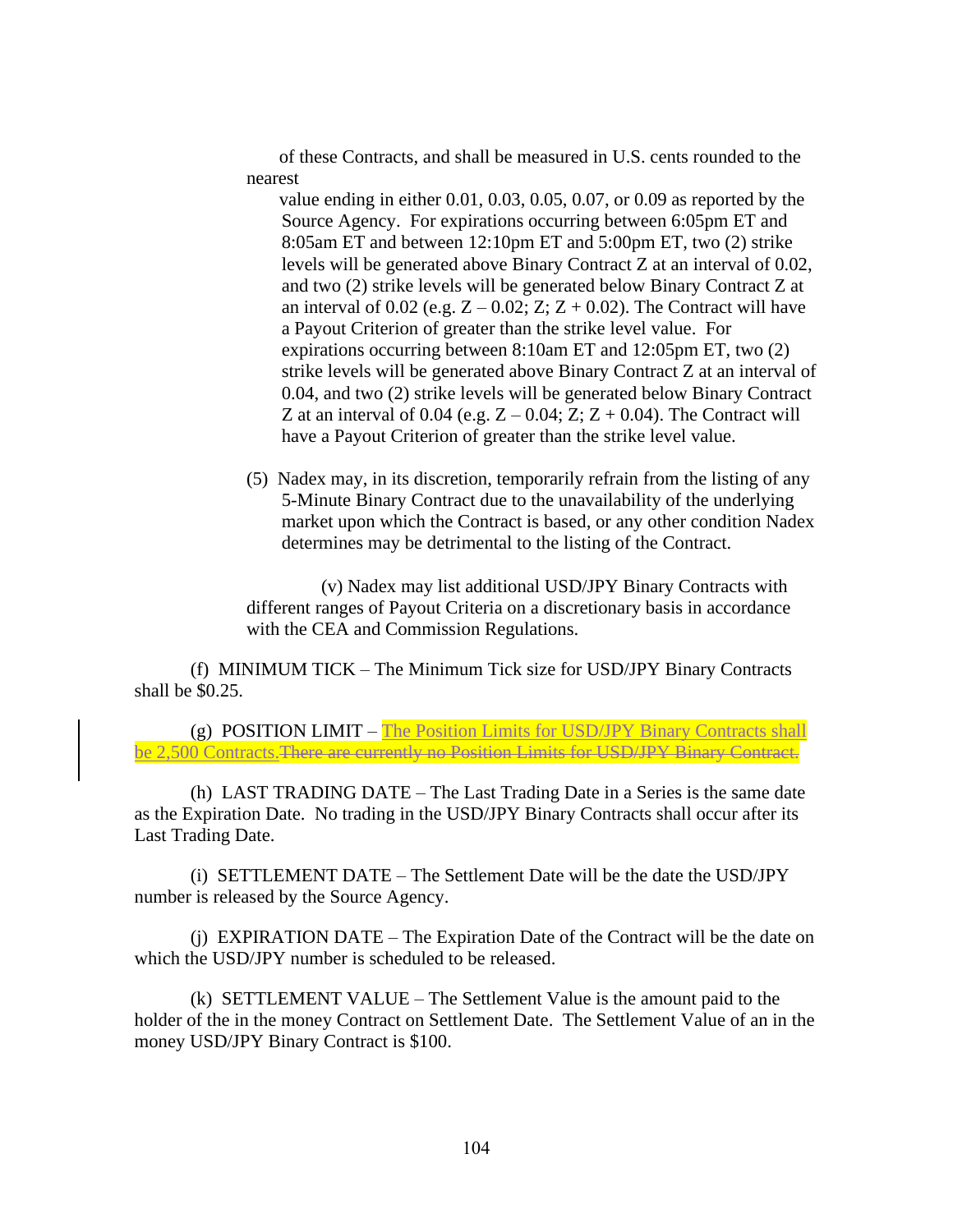(l) EXPIRATION VALUE – The Expiration Value is the price or value of USD/JPY released by the Source Agency on the Expiration Date. The Expiration Value is calculated by the Source Agency by taking all Midpoints between the bid/ask spread (ten pips wide or less) occurring in the ten (10) seconds leading up to the close of trading of the USD/JPY Binary Contract, provided at least ten (10) Midpoints are captured during the ten (10) second period, removing the highest thirty (30) percent of Midpoints and the lowest thirty (30) percent of Midpoints from the data set<sup>35</sup>, using the remaining USD/JPY Midpoints to calculate the Expiration Value. The calculation used is a simple average of the remaining USD/JPY Midpoints, rounded to one decimal point past the precision of the underlying market. In the event the time it takes to collect at least ten (10) Midpoints (ten pips wide or less) exceeds the ten (10) second time period, the Expiration Value is calculated by the Source Agency by taking the last ten (10) Midpoints between the bid/ask spread (ten pips wide or less) just prior to the close of trading of the USD/JPY Binary Contract and removing the highest three (3) Midpoints and the lowest three (3) Midpoints, using the remaining four (4) USD/JPY Midpoints to calculate the Expiration Value. The calculation used is a simple average of all four (4) USD/JPY Midpoints, rounded to one decimal point past the precision of the underlying market.

(m) CONTINGENCIES – If no level is actually announced on the Expiration Date due to a delay, postponement or otherwise in such release announcement by the Source Agency, the Settlement Date will be delayed until the Underlying number is released for that Series.

### RULE 12.38 CURRENCY EXCHANGE EUR/JPY VARIABLE PAYOUT CONTRACTS

### RULE 12.38.1 CURRENCY EXCHANGE EUR/JPY "CALL SPREAD" VARIABLE PAYOUT CONTRACTS

(a) SCOPE – These Rules shall apply to the Class of Contracts referred to as the Currency Exchange EUR/JPY ("EUR/JPY") Call Spread Variable Payout Contracts, referred to as a "Call Spread", issued by Nadex.

(b) UNDERLYING – The Underlying for this Class of Contracts is the Euro/Japanese Yen, herein referred to as "EUR/JPY" as quoted in the Japanese Yen per Euro obtained from the spot EUR/JPY foreign currency market.

(c) SOURCE AGENCY – The Source Agency is Nadex.

<sup>&</sup>lt;sup>35</sup> If 30% of the data set would result in a non-integer number of Midpoints, the number of Midpoints to be removed from the set will be rounded down. For example, if the number of Midpoints collected during the last 10 seconds prior to the close of trading was 14, 30% of the data set would be 4.2 Midpoints. As 4.2 is a non-integer number, the value will be rounded down, and the 4 highest and 4 lowest Midpoints will be removed from the data set.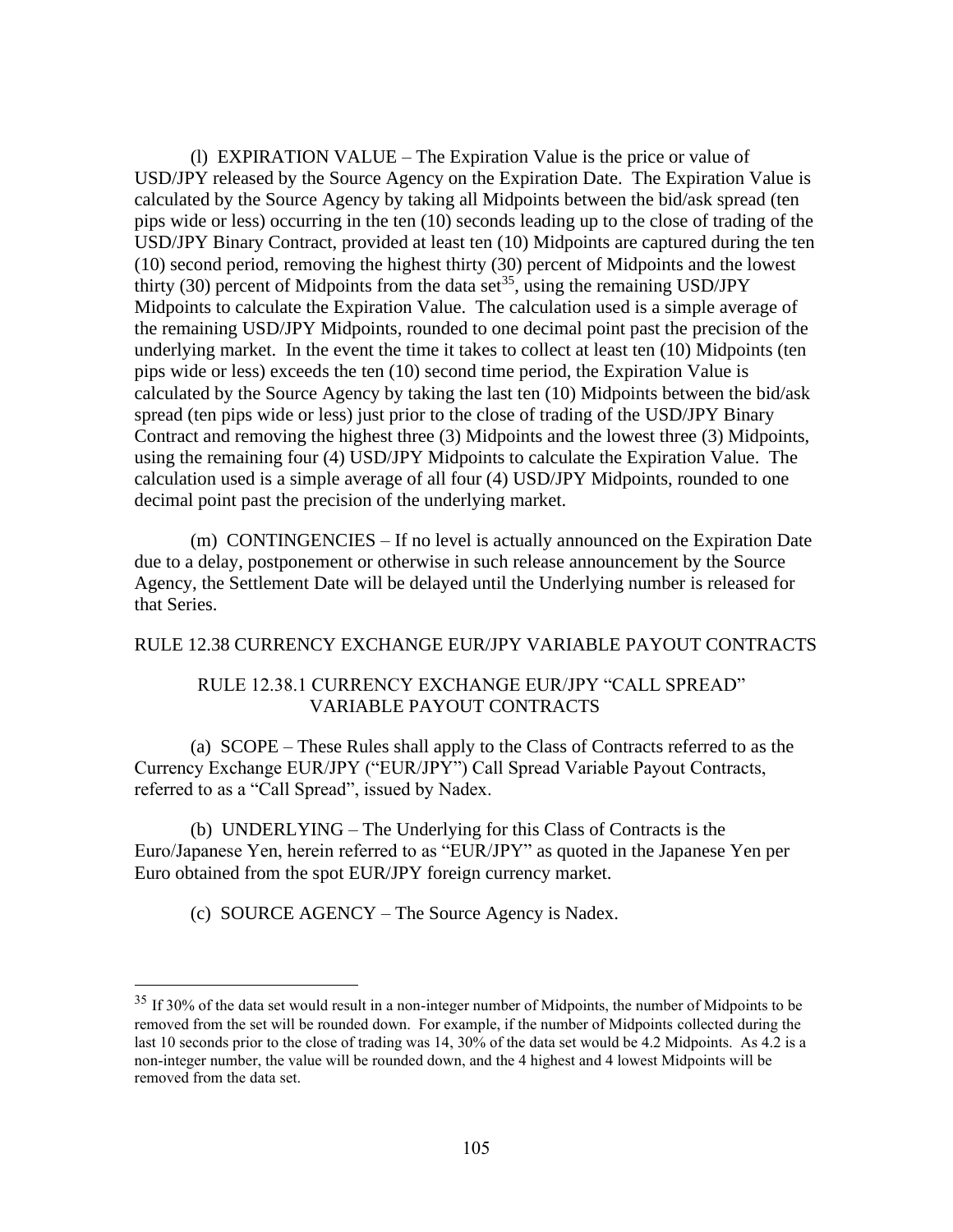(d) TYPE – The Type of Contract is a Variable Payout Contract.

(e) PAYOUT CRITERION – The Payout Criterion for each Contract will be set by Nadex at the time the Variable Payout Contracts are initially issued. For the EUR/JPY Call Spread Variable Payout Contract, the Payout Criteria for the Contracts will be set as follows:

(i) WEEKLY EUR/JPY CALL SPREAD VARIABLE PAYOUT CONTRACTS, 3:00 PM ET CLOSE – At the commencement of trading in a Weekly EUR/JPY Call Spread, Nadex shall list one (1) Call Spread Contract, which conforms to the Payout Criteria listed below:

(1) WEEKLY EUR/JPY CALL SPREAD CONTRACT

(aa) CEILING – The Ceiling shall be  $X + 3.75$ .

(bb) FLOOR – The Floor shall be  $X - 3.75$ .

(cc) DOLLAR MULTIPLIER – The Dollar Multiplier shall be 100.

(2) In each case, "X" equals the last EUR/JPY price, as reported by the Source Agency, rounded to the nearest 0.10.

(ii)WEEKLY EUR/JPY CALL SPREAD VARIABLE PAYOUT CONTRACTS, 3:00 PM ET CLOSE – At the commencement of trading in a Weekly EUR/JPY Call Spread, Nadex shall list five (5) Call Spread Contracts with overlapping ranges, which conforms to the Payout Criteria listed below:

(1) CONTRACT 1: The Ceiling shall be  $X - 1.25$ ; The Floor shall be  $X - 1.25$ 

3.75.

(2) CONTRACT 2: The Ceiling shall be X; The Floor shall be  $X - 2.50$ .

(3) CONTRACT 3: The Ceiling shall be  $X + 1.25$ ; The Floor shall be  $X -$ 

1.25.

(4) CONTRACT 4: The Ceiling shall be  $X + 2.50$ ; The Floor shall be X.

(5) CONTRACT 5: The Ceiling shall be  $X + 3.75$ ; The Floor shall be  $X -$ 

1.25.

(6) DOLLAR MULTIPLIER – The Dollar Multiplier shall be 100.

(7) In each case, "X" equals the last EUR/JPY price, as reported by the Source Agency, rounded to the nearest 0.10.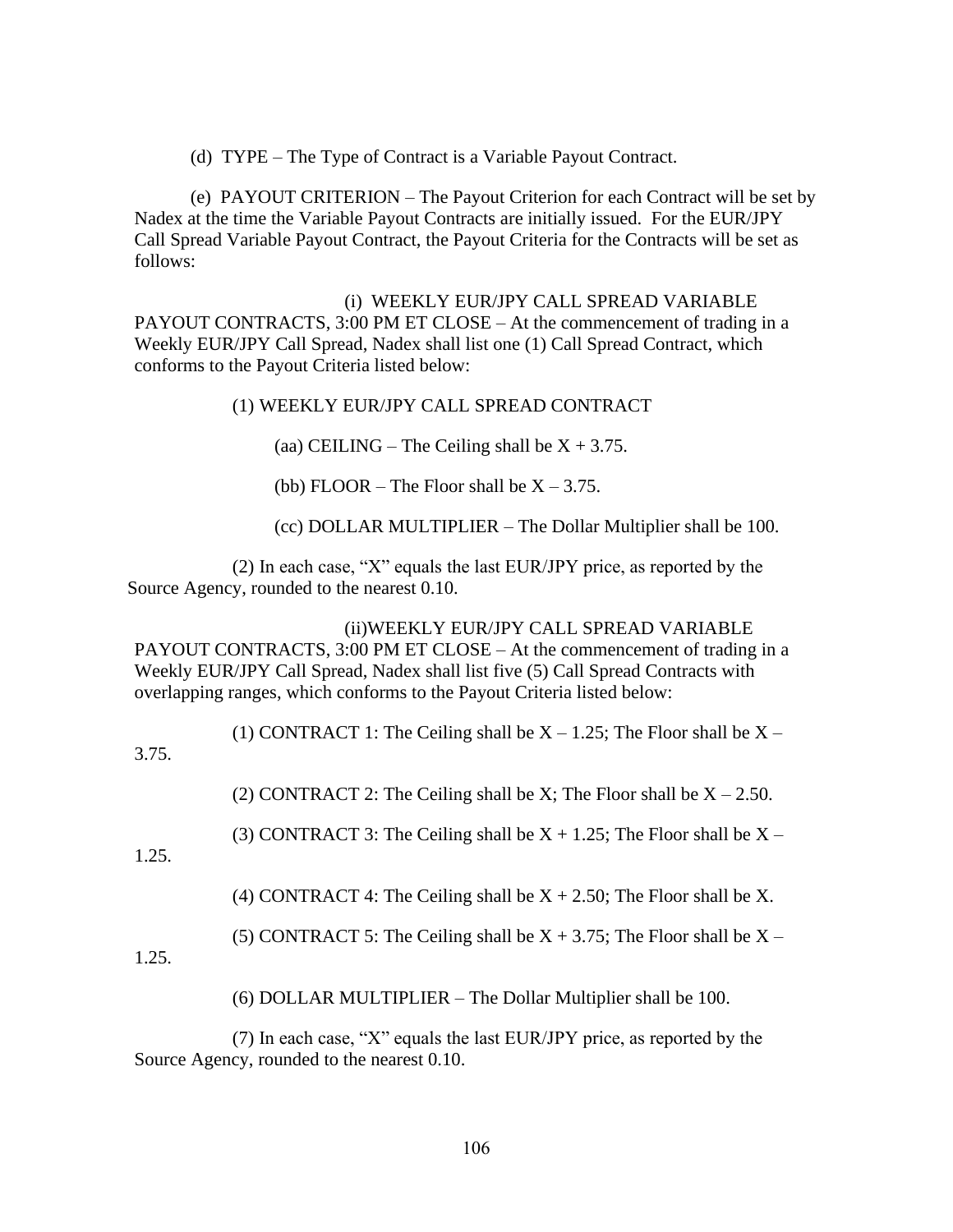# (iii) DAILY EUR/JPY CALL SPREAD VARIABLE

PAYOUT CONTRACTS, 3:00 PM ET CLOSE - At the commencement of trading in a Daily EUR/JPY Call Spread Variable Payout Contract, referred to as a 'Call Spread', Nadex shall list one (1) Call Spread Contract, which conforms to the Payout Criteria listed below:

#### (1) DAILY EUR/JPY CALL SPREAD CONTRACT

(aa) CEILING – The Ceiling shall be  $X + 2.50$ .

(bb) FLOOR – The Floor shall be  $X - 2.50$ .

(cc) DOLLAR MULTIPLIER – The Dollar Multiplier shall be 100.

(2) In each case, "X" equals the last EUR/JPY price, as reported by the Source Agency, rounded to the nearest 0.10.

(iv) DAILY EUR/JPY CALL SPREAD CONTRACTS, 3:00 PM ET CLOSE - Nadex shall list a set of three (3) Call Spread Contracts with overlapping ranges, which conform to the Payout Criteria listed below:

> (1) CONTRACT 1: The Ceiling shall be X; The Floor shall be  $X -$ 2.50.

> (2) CONTRACT 2: The Ceiling shall be  $X + 1.25$ ; The Floor shall be  $X - 1.25$ .

> (3) CONTRACT 3: The Ceiling shall be  $X + 2.50$ ; The Floor shall

be X.

(4) DOLLAR MULTIPLIER – The Dollar Multiplier shall be 100.

(5) In each case, "X" equals the last EUR/JPY price, as reported by the Source Agency, rounded to the nearest 0.10.

(v) INTRADAY EUR/JPY CALL SPREAD CONTRACTS, 6:00PM to 11:00PM, 11:00PM to 7:00AM, and 7:00AM to 3:00PM ET CLOSE - Nadex shall list a set of three (3) Call Spread Contracts with overlapping ranges, which conform to the Payout Criteria listed below:

> (1) CONTRACT 1: The Ceiling shall be X; The Floor shall be X-2.00.

> (2) CONTRACT 2: The Ceiling shall be  $X + 1.00$ ; The Floor shall be  $X - 1.00$ .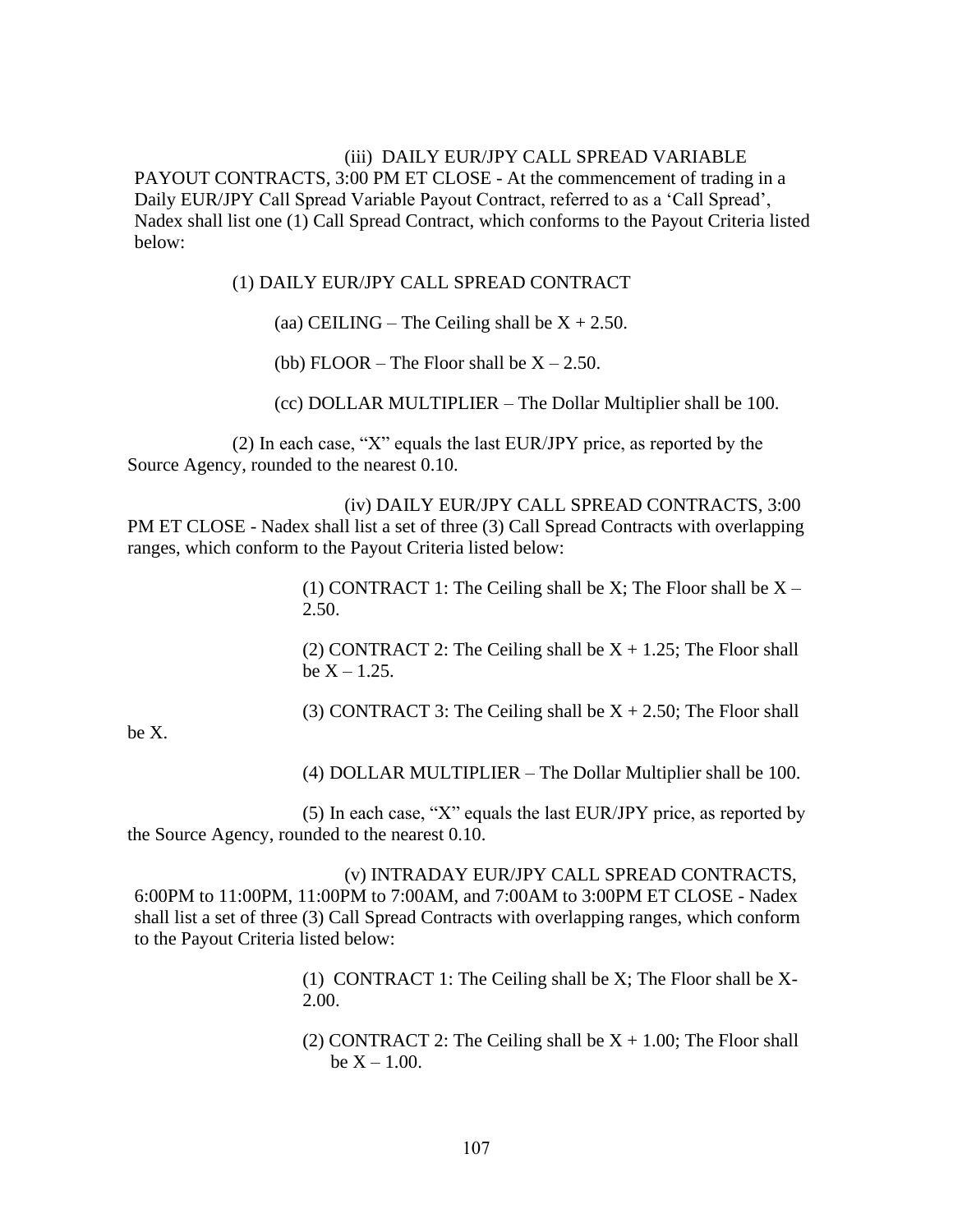(3) CONTRACT 3: The Ceiling shall be  $X + 2.00$ ; The Floor shall be X.

(4) DOLLAR MULTIPLIER – The Dollar Multiplier shall be 100.

(5) In each case, "X" equals the last EUR/JPY price, as reported by the Source Agency, rounded to the nearest 0.10.

(vi) INTRADAY 2-HOUR EUR/JPY CALL SPREAD CONTRACTS, 8:00PM, 9:00PM, 10:00PM, 11:00PM, 12:00AM, 1:00AM, 2:00AM, 3:00AM, 4:00AM, 5:00AM, 6:00AM, 7:00AM, 8:00AM, 9:00AM, 10:00AM, 11:00AM, 12:00PM, 1:00PM, 2:00PM, and 3:00PM ET CLOSE - Nadex shall list a set of three (3) Call Spread Contracts that open 2 hours prior to the stated closing time(s) above with overlapping ranges, which conform to the Payout Criteria listed below:

> (1) CONTRACT 1: The Ceiling shall be X; The Floor shall be X-1.00.

(2) CONTRACT 2: The Ceiling shall be  $X + 0.50$ ; The Floor shall

 $be X - 0.50.$ 

(3) CONTRACT 3: The Ceiling shall be  $X + 1.00$ ; The Floor shall be X.

(4) DOLLAR MULTIPLIER – The Dollar Multiplier shall be 100.

(5) In each case, "X" equals the last EUR/JPY price, as reported by the Source Agency, rounded to the nearest 0.10.

(vii) Nadex may list additional Call Spread Contracts with different ranges of Payout Criteria on a discretionary basis in accordance with the CEA and Commission Regulations.

(f) MINIMUM TICK – The Minimum Tick size for EUR/JPY Call Spread Contracts shall be 0.01.

(g) POSITION LIMIT – The Position Limits for EUR/JPY Call Spread Contracts shall be 250 Contracts. There are currently no Position Limits for EUR/JPY Call Spread Contracts.

(h) LAST TRADING DATE – The Last Trading Date in a Series is the same date as the Settlement Date.

(i) SETTLEMENT DATE – The Settlement Date of the Contract shall be the same date as the Expiration Date.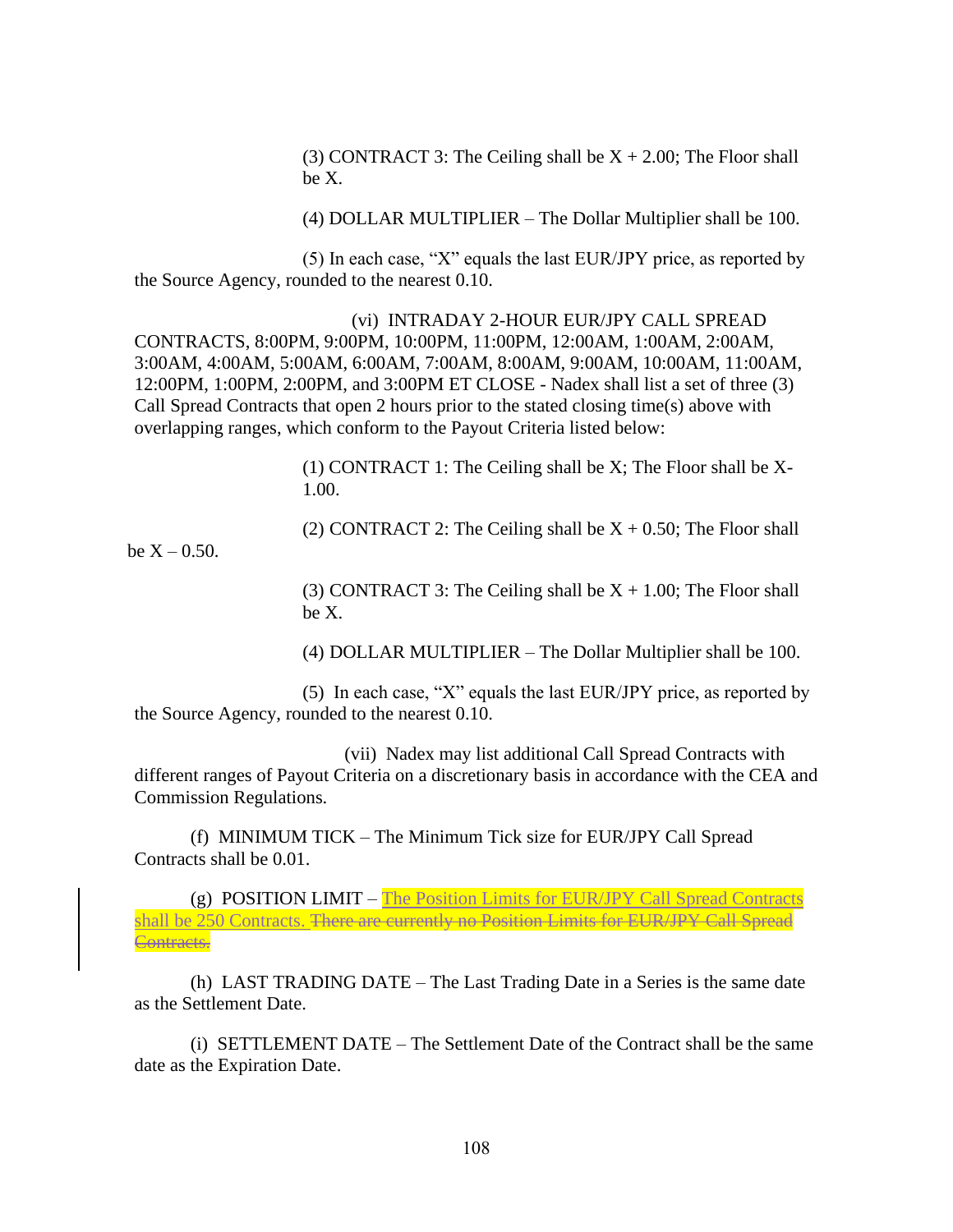(j) EXPIRATION DATE – The Expiration Date of the Contract shall be the date on which the EUR/JPY Expiration Value is released by the Source Agency.

(k) SETTLEMENT VALUE – The Settlement Value shall be the amount paid to the holder of either a Short or Long Variable Payout Contract on Settlement Date. The Settlement Value of a Variable Payout Contract is determined as described in the definition for Long and Short Variable Payout Contracts.

(l) EXPIRATION VALUE – The Expiration Value is the price or value of EUR/JPY Index Value released by the Source Agency at Expiration on the Expiration Date. The Expiration Value is calculated by the Source Agency by taking all Midpoints between the bid/ask spread (ten pips wide or less) occurring in the ten (10) seconds leading up to the close of trading of the EUR/JPY Call Spread Contract, provided at least ten (10) Midpoints are captured during the ten (10) second period, removing the highest thirty (30) percent of Midpoints and the lowest thirty  $(30)$  percent of Midpoints from the data set<sup>36</sup>, using the remaining EUR/JPY Midpoints to calculate the Expiration Value. The calculation used is a simple average of the remaining EUR/JPY Midpoints, rounded to one decimal point past the precision of the underlying market. In the event the time it takes to collect at least ten (10) Midpoints (ten pips wide or less) exceeds the ten (10) second time period, the Expiration Value is calculated by the Source Agency by taking the last ten (10) Midpoints between the bid/ask spread (ten pips wide or less) just prior to the close of trading of the EUR/JPY Call Spread Contract and removing the highest three (3) Midpoints and the lowest three (3) Midpoints, using the remaining four (4) EUR/JPY Midpoints to calculate the Expiration Value. The calculation used is a simple average of all four (4) EUR/JPY Midpoints, rounded to one decimal point past the precision of the underlying market.

(m) CONTINGENCIES – If no level is actually announced on the Expiration Date due to a delay, postponement or otherwise in such release announcement by the Source Agency, the Settlement Date will be delayed until the Underlying number is released for that Series.

## RULE 12.38.2 CURRENCY EXCHANGE EUR/JPY "TOUCH BRACKET" VARIABLE PAYOUT CONTRACTS

(a) SCOPE – These Rules shall apply to the Class of Contracts referred to as the Currency Exchange EUR/JPY ("EUR/JPY") Touch Bracket Variable Payout Contracts, referred to as a 'Touch Bracket", issued by Nadex.

<sup>36</sup> If 30% of the data set would result in a non-integer number of Midpoints, the number of Midpoints to be removed from the set will be rounded down. For example, if the number of Midpoints collected during the last 10 seconds prior to the close of trading was 14, 30% of the data set would be 4.2 Midpoints. As 4.2 is a non-integer number, the value will be rounded down, and the 4 highest and 4 lowest Midpoints will be removed from the data set.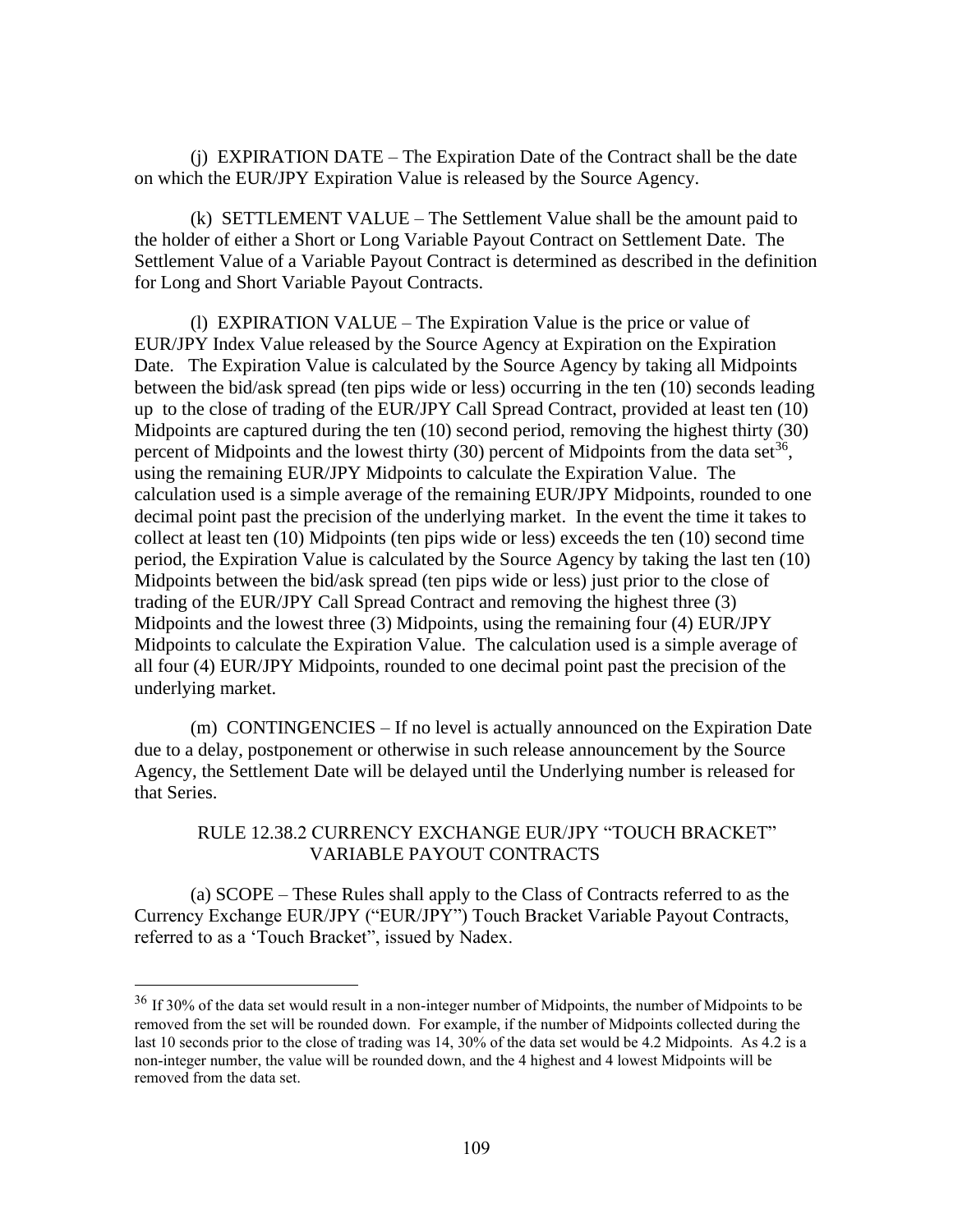(b) UNDERLYING – The Underlying for this Class of Contracts is the Euro/Japanese Yen, herein referred to as "EUR/JPY" as quoted in the Japanese Yen per Euro obtained from the spot EUR/JPY foreign currency market.

(c) SOURCE AGENCY – The Source Agency is Nadex.

(d) TYPE – The Type of Contract is a Variable Payout Contract.

(e) PAYOUT CRITERION – The Payout Criterion for each Contract will be set by Nadex at the time the Variable Payout Contracts are initially issued. For the EUR/JPY Touch Bracket Contracts, the Payout Criteria for the Contracts will be set as follows:

(i) WEEKLY EUR/JPY TOUCH BRACKET VARIABLE PAYOUT CONTRACTS, Close Time is the earlier of 3:00PM ET on the last Trade Day of the contract listing, or when the EUR/JPY Index Value is equal to or greater than the Ceiling, or equal to or less than the Floor. Nadex shall list a set of four (4) Touch Bracket Variable Payout Contracts, referred to as a 'Touch Bracket', that open at 6:00PM ET on the first Trade Day of the week, with overlapping ranges, which conform to the Payout Criteria listed below.

> (1) CONTRACT 1: The Ceiling shall be  $X + 0.600$ ; The Floor shall be  $X -$ 0.150.

> (2) CONTRACT 2: The Ceiling shall be  $X + 0.450$ ; The Floor shall be  $X -$ 0.300.

(3) CONTRACT 3: The Ceiling shall be  $X + 0.300$ ; The Floor shall be  $X -$ 

0.450.

(4) CONTRACT 4: The Ceiling shall be  $X + 0.150$ ; The Floor shall be  $X -$ 

0.600.

(5) DOLLAR MULTIPLIER – The Dollar Multiplier shall be 100.

(6) In each case, "X" equals the last EUR/JPY price, as reported by the Source Agency, rounded to the nearest 0.01.

(ii) Upon the early Expiration of a Touch Bracket, Nadex may list a new Touch Bracket with a Ceiling of  $X + 0.600$  (or 0.150) and a Floor of  $X - 0.150$ (or .600) where X equals the Ceiling (or Floor) of the Touch Bracket that expired early. The newly listed Touch Bracket will have the same Last Trade Day as originally established for the expired Touch Bracket and the same Dollar Multiplier as the expired Touch Bracket.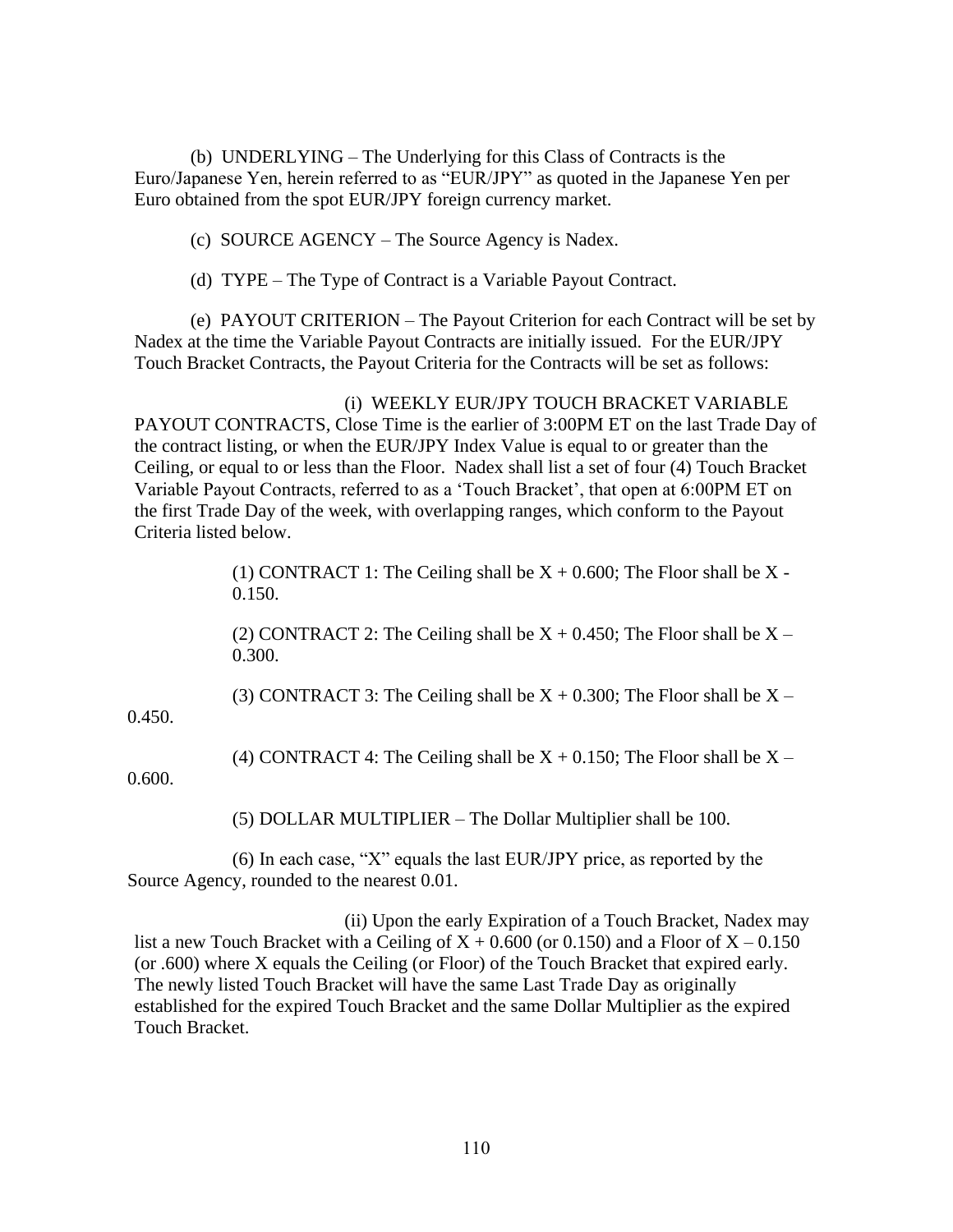(f) MINIMUM TICK – The Minimum Tick size for EUR/JPY Touch Bracket Variable Payout Contracts shall be 0.01.

(g) POSITION LIMIT –The Position Limit for EUR/JPY Touch Bracket Variable Payout Contracts shall be 100 Contracts.

(h) LAST TRADING DATE – The Last Trading Date in a Series is the same date as the Settlement Date.

(i) SETTLEMENT DATE – The Settlement Date of the Contract shall be the same date as the Expiration Date.

(j) EXPIRATION DATE – The Expiration Date of the Contract shall be the date on which the EUR/JPY Expiration Value is released by the Source Agency.

(k) SETTLEMENT VALUE – The Settlement Value shall be the amount paid to the holder of either a Short or Long Variable Payout Contract on Settlement Date. The Settlement Value of a Variable Payout Contract is determined as described in the definition for Long and Short Variable Payout Contracts.

(l) EUR/JPY INDEX VALUE – The Source Agency shall calculate and produce a EUR/JPY Index Value once each second throughout the life of the EUR/JPY Variable Payout contracts. That is, each second the Source Agency will calculate a EUR/JPY Index Value by taking all Midpoints between the bid/ask spread (ten pips wide or less) occurring in the ten (10) seconds leading up to the Calculation Time, provided at least ten (10) Midpoints are captured during the ten (10) second period, removing the highest thirty (30) percent of Midpoints and the lowest thirty (30) percent of Midpoints from the data set<sup>37</sup>, using the remaining EUR/JPY Midpoints to calculate the EUR/JPY Index Value for that second. The calculation used is a simple average of the remaining EUR/JPY Midpoints, rounded to one decimal point past the precision of the underlying market. In the event the time it takes to collect at least ten (10) Midpoints (ten pips wide or less) exceeds the ten (10) second time period, the EUR/JPY Index Value is calculated by the Source Agency by taking the last ten (10) Midpoints between the bid/ask spread (ten pips wide or less) just prior to the Calculation Time and removing the highest three (3) Midpoints and the lowest three (3) Midpoints, using the remaining four (4) EUR/JPY Midpoints to calculate the EUR/JPY Index Value. The calculation used is a simple average of all four (4) EUR/JPY Midpoints, rounded to one decimal point past the precision of the underlying market.

 $37$  If 30% of the data set would result in a non-integer number of Midpoints, the number of Midpoints to be removed from the set will be rounded down. For example, if the number of Midpoints collected during the last 10 seconds prior to the close of trading was 14, 30% of the data set would be 4.2 Midpoints. As 4.2 is a non-integer number, the value will be rounded down, and the 4 highest and 4 lowest Midpoints will be removed from the data set.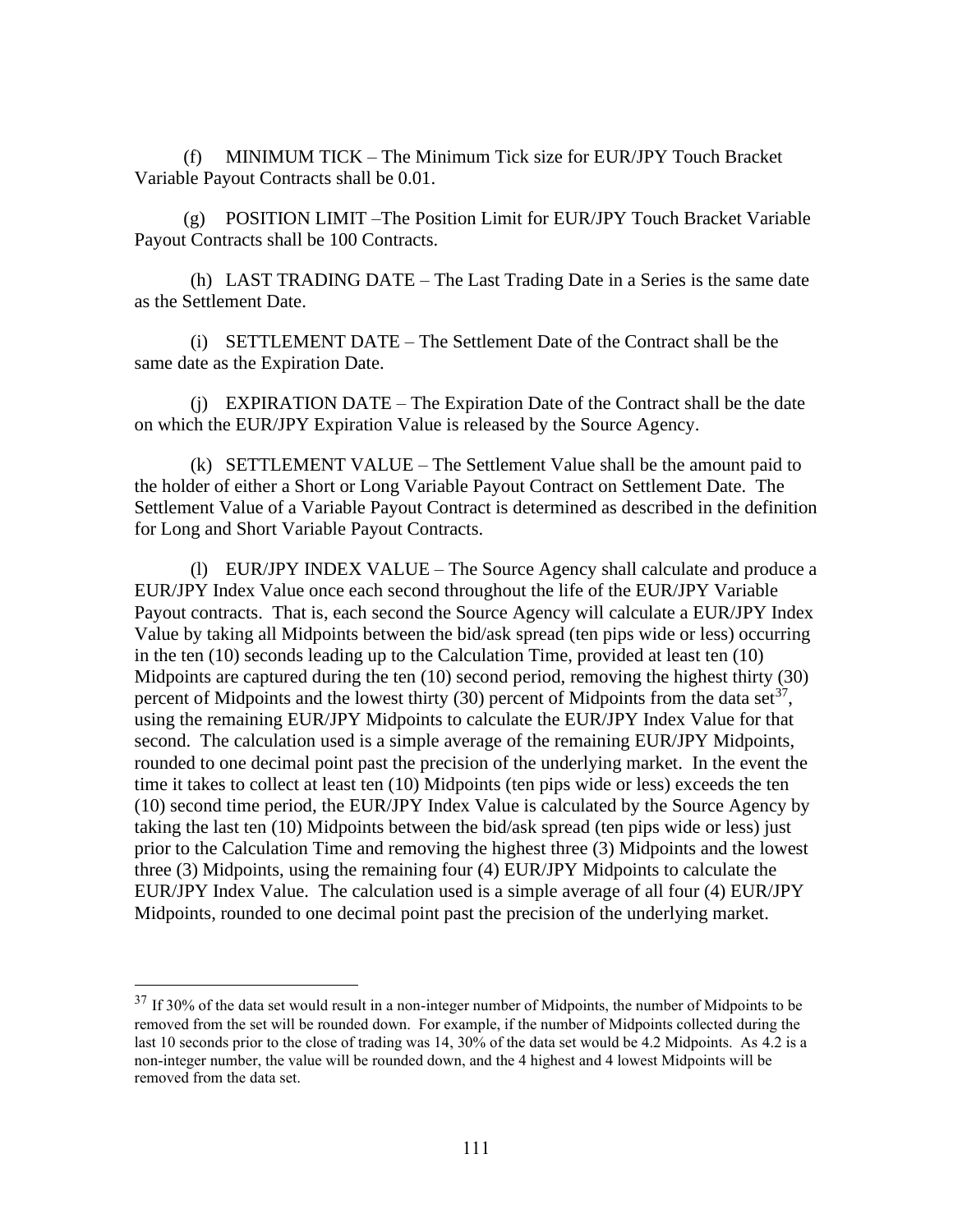(m) EXPIRATION VALUE – The Expiration Value is the EUR/JPY Index Value released by the Source Agency at Expiration on the Expiration Date.

(n) CONTINGENCIES – If no level is actually announced on the Expiration Date due to a delay, postponement or otherwise in such release announcement by the Source Agency, the Settlement Date will be delayed until the Underlying number is released for that Series.

#### RULE 12.39 CURRENCY EXCHANGE EUR/JPY BINARY CONTRACTS

(a) SCOPE – These Rules shall apply to the Class of Contracts referred to as the Currency Exchange EUR/JPY ("EUR/JPY") Binary Contract issued by Nadex.

(b) UNDERLYING – The Underlying for this Class of Contracts is the Euro/ Japanese Yen, herein referred to as "EUR/JPY" as quoted in the Japanese Yen per Euro obtained from the spot EUR/JPY foreign currency market.

- (c) SOURCE AGENCY The Source Agency is Nadex.
- (d) TYPE The type of Contract is a Binary Contract.

(e) PAYOUT CRITERION – The Payout Criterion for each Contract will be set by Nadex at the time the Binary Contracts are initially issued. For the EUR/JPY Binary Contract, the Payout Criteria for the Contracts will be set as follows:

(i) WEEKLY EUR/JPY BINARY CONTRACTS

(1) EXPIRATION TIME – 3 PM ET CLOSE

(2) STRIKE INTERVAL WIDTH – The interval width between each strike level

shall be 0.50.

(3) NUMBER OF STRIKE LEVELS LISTED - Fourteen (14) strike levels will

be listed for each Weekly EUR/JPY Binary Contract Series.

(4) STRIKE LEVELS GENERATED - Strike levels will be generated such

that

Binary Contract "W" is valued 'at-the-money' in relation to the

Underlying

 market as determined by the Source Agency, immediately before the issuance

 of these Contracts, and shall be measured in U.S. cents rounded to the nearest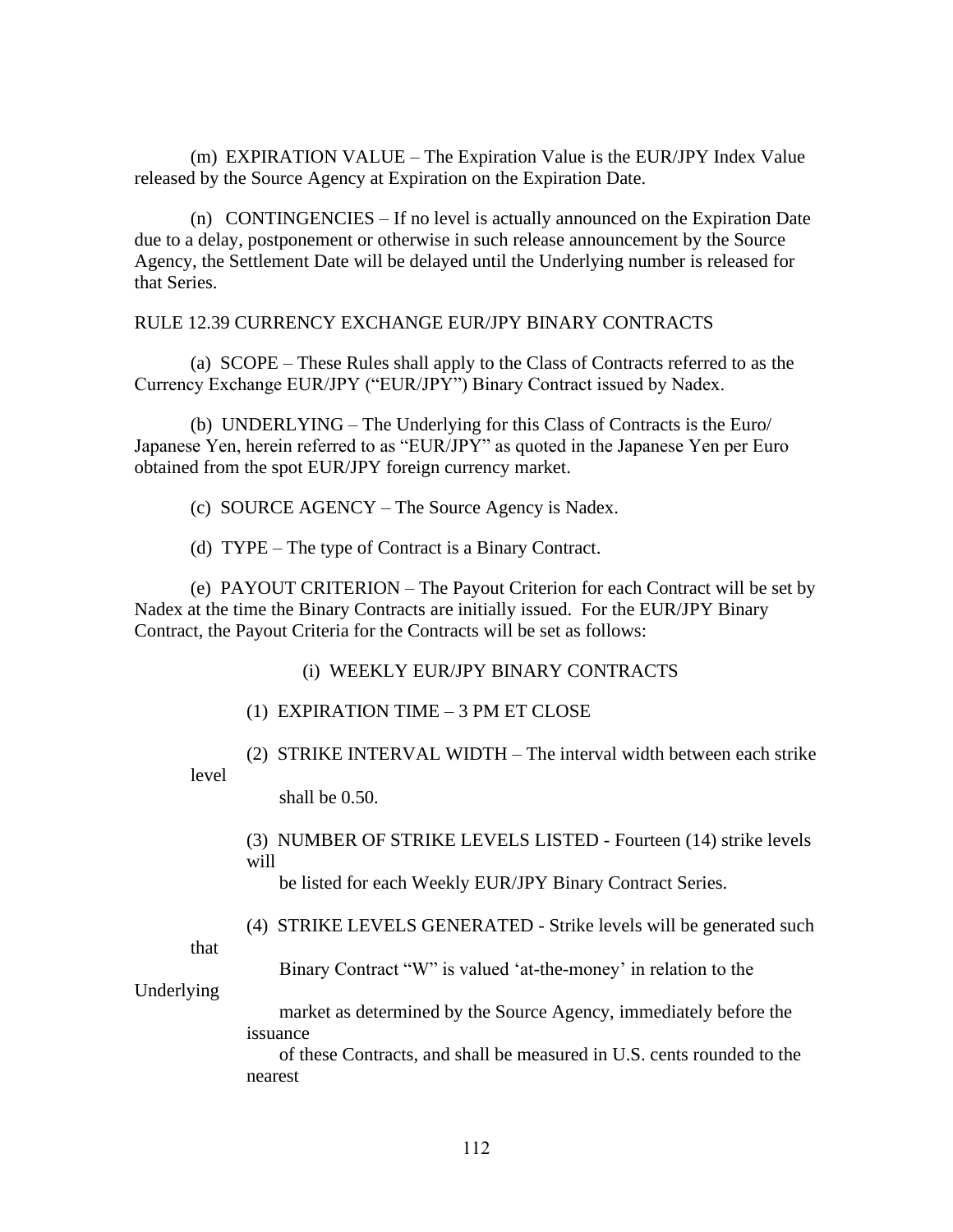|            | strike | value ending in $0.25$ or $0.75$ as reported by the Source Agency. Six $(6)$                                                                                                                                                                                                                                                                                                                                                                    |  |  |
|------------|--------|-------------------------------------------------------------------------------------------------------------------------------------------------------------------------------------------------------------------------------------------------------------------------------------------------------------------------------------------------------------------------------------------------------------------------------------------------|--|--|
|            | and    | levels will be generated above Binary Contract W at an interval of 0.50,                                                                                                                                                                                                                                                                                                                                                                        |  |  |
|            |        | seven (7) strike levels will be generated below Binary Contract W at an<br>interval of 0.50 (e.g. $W - 0.50$ ; $W$ ; $W + 0.50$ ). The Contract will have a                                                                                                                                                                                                                                                                                     |  |  |
|            | Payout | Criterion of greater than the strike level value.                                                                                                                                                                                                                                                                                                                                                                                               |  |  |
|            |        | (ii) DAILY EUR/JPY BINARY CONTRACTS                                                                                                                                                                                                                                                                                                                                                                                                             |  |  |
|            | level  | (1) EXPIRATION TIME $-3$ AM, 7 AM, 11 AM, 3 PM, 7 PM, 11 PM ET<br><b>CLOSE</b>                                                                                                                                                                                                                                                                                                                                                                  |  |  |
|            |        | (2) STRIKE INTERVAL WIDTH – The interval width between each strike                                                                                                                                                                                                                                                                                                                                                                              |  |  |
|            |        | shall be 0.10.                                                                                                                                                                                                                                                                                                                                                                                                                                  |  |  |
|            |        | (3) NUMBER OF STRIKE LEVELS LISTED – Twenty-one (21) strike<br>levels                                                                                                                                                                                                                                                                                                                                                                           |  |  |
|            |        | will be listed for each Daily EUR/JPY Binary Contract Series.                                                                                                                                                                                                                                                                                                                                                                                   |  |  |
|            | that   | (4) STRIKE LEVELS GENERATED - Strike levels will be generated such                                                                                                                                                                                                                                                                                                                                                                              |  |  |
| Underlying |        | Binary Contract "X" is valued 'at-the-money' in relation to the                                                                                                                                                                                                                                                                                                                                                                                 |  |  |
|            |        | market as determined by the Source Agency, immediately before the<br>issuance                                                                                                                                                                                                                                                                                                                                                                   |  |  |
|            |        | of these Contracts, and shall be measured in U.S. cents rounded to the<br>nearest                                                                                                                                                                                                                                                                                                                                                               |  |  |
|            |        | value ending in value ending in either $0.00, 0.20, 0.40, 0.60$ , or $0.80$ as<br>reported by the Source Agency. Ten (10) strike levels will be generated<br>above Binary Contract X at an interval of $0.10$ , and ten $(10)$ strike<br>levels will be generated below Binary Contract X at an interval of 0.10<br>(e.g. $X - 0.10$ ; $X$ ; $X + 0.10$ ). The Contract will have a Payout Criterion<br>of greater than the strike level value. |  |  |
|            |        | (iii) INTRADAY EUR/JPY BINARY CONTRACTS                                                                                                                                                                                                                                                                                                                                                                                                         |  |  |
|            |        | (1) EXPIRATION TIME $-8$ PM, 9 PM, 10 PM, 11 PM, 12 AM, 1 AM, 2<br>AM,                                                                                                                                                                                                                                                                                                                                                                          |  |  |
|            |        | 3 AM, 4 AM, 5 AM, 6 AM, 7 AM, 8 AM, 9 AM, 10 AM, 11 AM, 12<br>PM,                                                                                                                                                                                                                                                                                                                                                                               |  |  |
|            |        | 1 PM, 2 PM, 3 PM, 4 PM, 5 PM ET CLOSE                                                                                                                                                                                                                                                                                                                                                                                                           |  |  |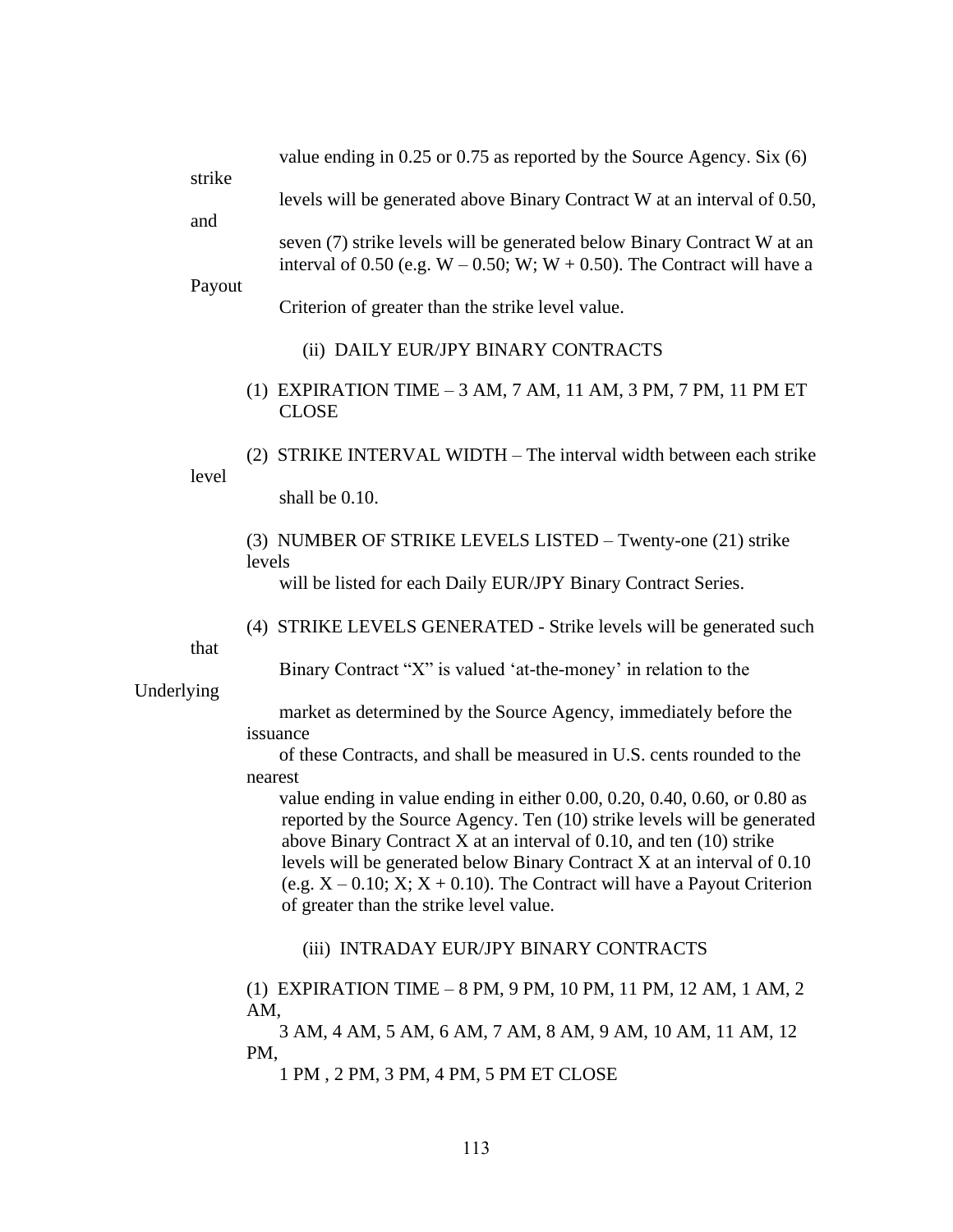(2) STRIKE INTERVAL WIDTH – The interval width between each strike

level

shall be 0.10.

- (3) NUMBER OF STRIKE LEVELS LISTED Nine (9) strike levels will be listed for each Intraday EUR/JPY Binary Contract Series.
- (4) STRIKE LEVELS GENERATED Strike levels will be generated such

that

Binary Contract "Y" is valued 'at-the-money' in relation to the

Underlying

 market as determined by the Source Agency, immediately before the issuance

 of these Contracts, and shall be measured in U.S. cents rounded to the nearest

 value ending in either 0.02, 0.04, 0.07, or 0.09 as reported by the Source Agency. Four (4) strike levels will be generated above Binary Contract Y at an interval of 0.10, and four (4) strike levels will be generated below Binary Contract Y at an interval of 0.10 (e.g.  $Y -$ 0.10; Y; Y  $+$  0.10). The Contract will have a Payout Criterion of greater than the strike level value.

- (iv) INTRADAY 5-MINUTE EUR/JPY BINARY CONTRACTS
- (1) EXPIRATION TIME 5-Minute Binary Contracts will expire every 5 minutes beginning Sunday at 6:05pm ET and ending Friday at 4:00pm ET.

(2) STRIKE INTERVAL WIDTH – The interval width between each strike level

shall be 0.05.

- (3) NUMBER OF STRIKE LEVELS LISTED Five (5) strike levels will be listed for each Intraday 5-Minute EUR/JPY Binary Contract Series.
- (4) STRIKE LEVELS GENERATED Strike levels will be generated such

that

Binary Contract "Z" is valued 'at-the-money' in relation to the

Underlying

 market as determined by the Source Agency, immediately before the issuance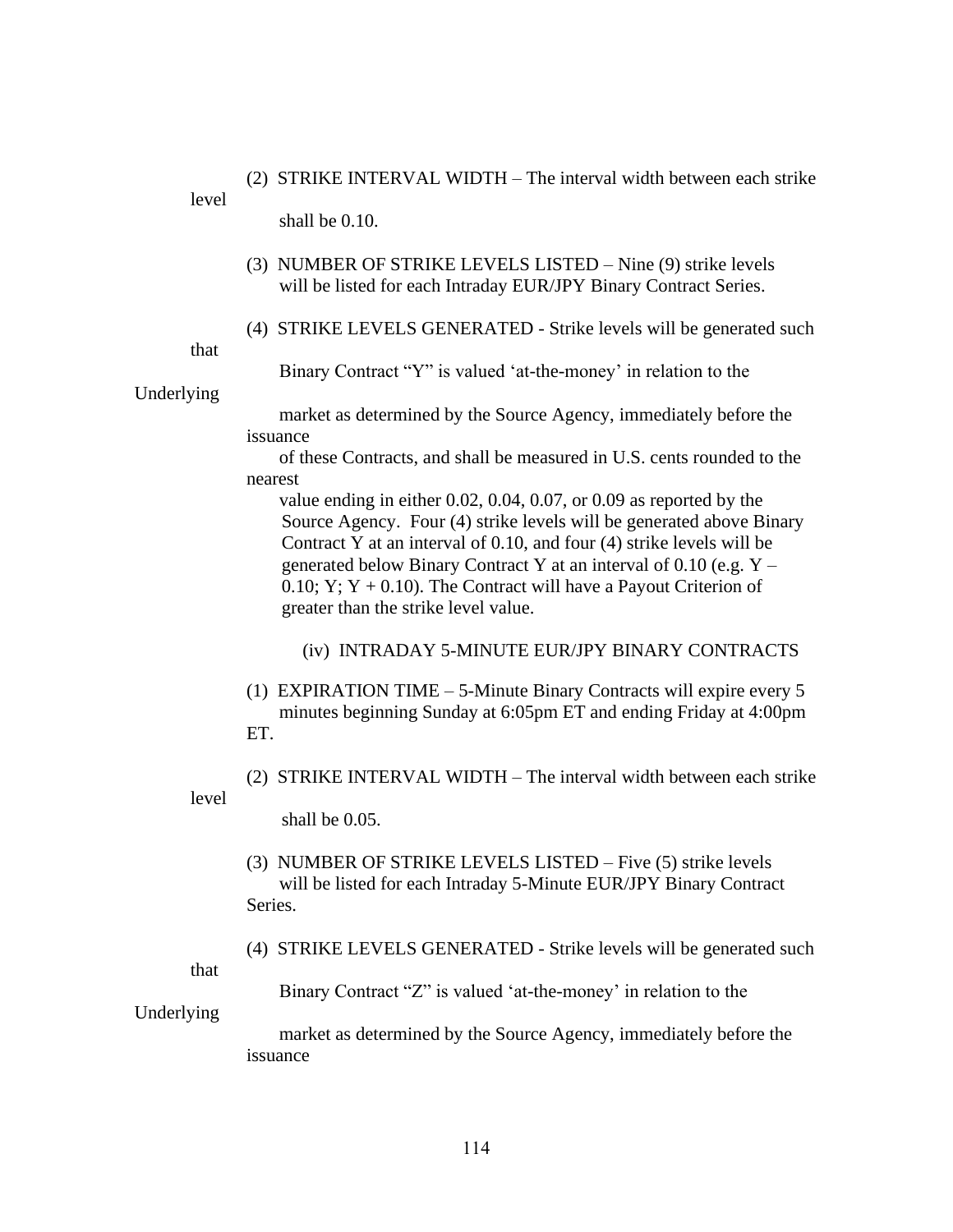of these Contracts, and shall be measured in U.S. cents rounded to the nearest

 value ending in either 0.01, 0.06, 0.03, or 0.08 as reported by the Source Agency. Two (2) strike levels will be generated above Binary Contract Z at an interval of 0.05, and two (2) strike levels will be generated below Binary Contract Z at an interval of 0.05 (e.g.  $Z - 0.05$ ;  $Z$ ;  $Z + 0.05$ ). The Contract will have a Payout Criterion of greater than the strike level value.

(5) Nadex may, in its discretion, temporarily refrain from the listing of any 5-Minute

> Binary Contract due to the unavailability of the underlying market upon which the Contract is based, or any other condition Nadex determines

may be

detrimental to the listing of the Contract.

(v) Nadex may list additional EUR/JPY Binary Contract with different ranges of Payout Criteria on a discretionary basis in accordance with the CEA and Commission Regulations.

(f) MINIMUM TICK – The Minimum Tick size for EUR/JPY Binary Contracts shall be \$0.25.

(g) POSITION LIMIT – The Position Limits for EUR/JPY Binary Contracts shall be 2,500 Contracts. There are currently no Position Limits for EUR/JPY Binary Contract.

(g) LAST TRADING DATE – The Last Trading Date in a Series is the same date as the Expiration Date. No trading in the EUR/JPY Binary Contracts shall occur after its Last Trading Date.

(i) SETTLEMENT DATE – The Settlement Date will be the date the EUR/JPY number is released by the Source Agency.

(j) EXPIRATION DATE – The Expiration Date of the Contract will be the date on which the EUR/JPY number is scheduled to be released.

(k) SETTLEMENT VALUE – The Settlement Value is the amount paid to the holder of the in the money Contract on Settlement Date. The Settlement Value of an in the money EUR/JPY Binary Contract is \$100.

(l) EXPIRATION VALUE – The Expiration Value is the price or value of EUR/JPY released by the Source Agency on the Expiration Date. The Expiration Value is calculated by the Source Agency by taking all Midpoints between the bid/ask spread (ten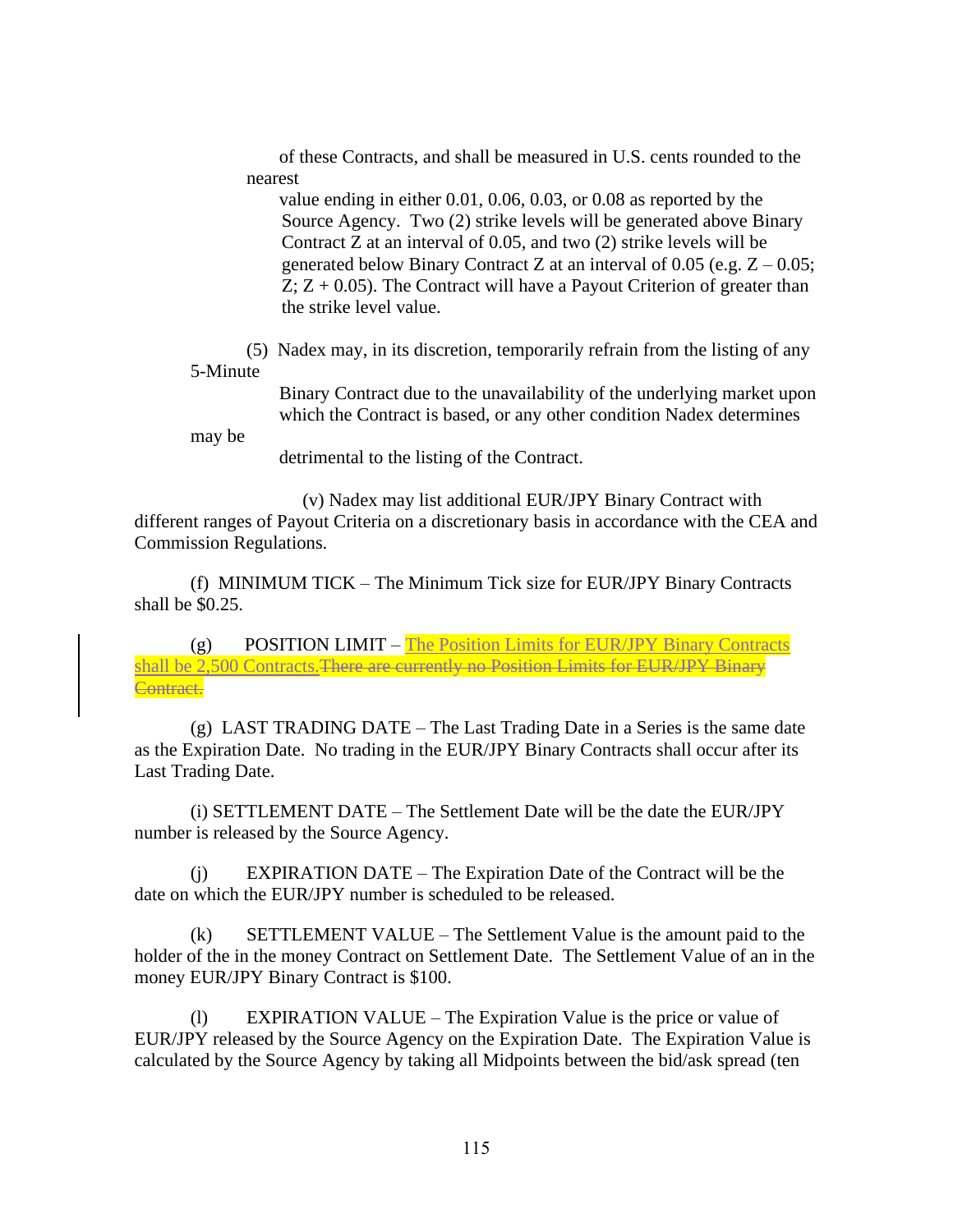pips wide or less) occurring in the ten (10) seconds leading up to the close of trading of the EUR/JPY Binary Contract, provided at least ten (10) Midpoints are captured during the ten (10) second period, removing the highest thirty (30) percent of Midpoints and the lowest thirty (30) percent of Midpoints from the data set<sup>38</sup>, using the remaining EUR/JPY Midpoints to calculate the Expiration Value. The calculation used is a simple average of the remaining EUR/JPY Midpoints, rounded to one decimal point past the precision of the underlying market. In the event the time it takes to collect at least ten (10) Midpoints (ten pips wide or less) exceeds the ten (10) second time period, the Expiration Value is calculated by the Source Agency by taking the last ten (10) Midpoints between the bid/ask spread (ten pips wide or less) just prior to the close of trading of the EUR/JPY Binary Contract and removing the highest three (3) Midpoints and the lowest three (3) Midpoints, using the remaining four (4) EUR/JPY Midpoints to calculate the Expiration Value. The calculation used is a simple average of all four (4) EUR/JPY Midpoints, rounded to one decimal point past the precision of the underlying market.

(m) CONTINGENCIES – If no level is actually announced on the Expiration Date due to a delay, postponement or otherwise in such release announcement by the Source Agency, the Settlement Date will be delayed until the Underlying number is released for that Series.

### RULE 12.40 CURRENCY EXCHANGE GBP/JPY VARIABLE PAYOUT CONTRACTS

## RULE 12.40.1 CURRENCY EXCHANGE GBP/JPY "CALL SPREAD" VARIABLE PAYOUT CONTRACTS

(a) SCOPE – These Rules shall apply to the Class of Contracts referred to as the Currency Exchange GBP/JPY ("GBP/JPY") Call Spread Variable Payout Contracts, referred to as a "Call Spread", issued by Nadex.

(b) UNDERLYING – The Underlying for this Class of Contracts is the British Pound/ Japanese Yen, herein referred to as "GBP/JPY" as quoted in the Japanese Yen per British Pounds obtained from the spot GBP/JPY foreign currency market.

(c) SOURCE AGENCY – The Source Agency is Nadex.

(d) TYPE – The Type of Contract is a Variable Payout Contract.

(e) PAYOUT CRITERION – The Payout Criterion for each Contract will be set by Nadex at the time the Variable Payout Contracts are initially issued. For the GBP/JPY

<sup>&</sup>lt;sup>38</sup> If 30% of the data set would result in a non-integer number of Midpoints, the number of Midpoints to be removed from the set will be rounded down. For example, if the number of Midpoints collected during the last 10 seconds prior to the close of trading was 14, 30% of the data set would be 4.2 Midpoints. As 4.2 is a non-integer number, the value will be rounded down, and the 4 highest and 4 lowest Midpoints will be removed from the data set.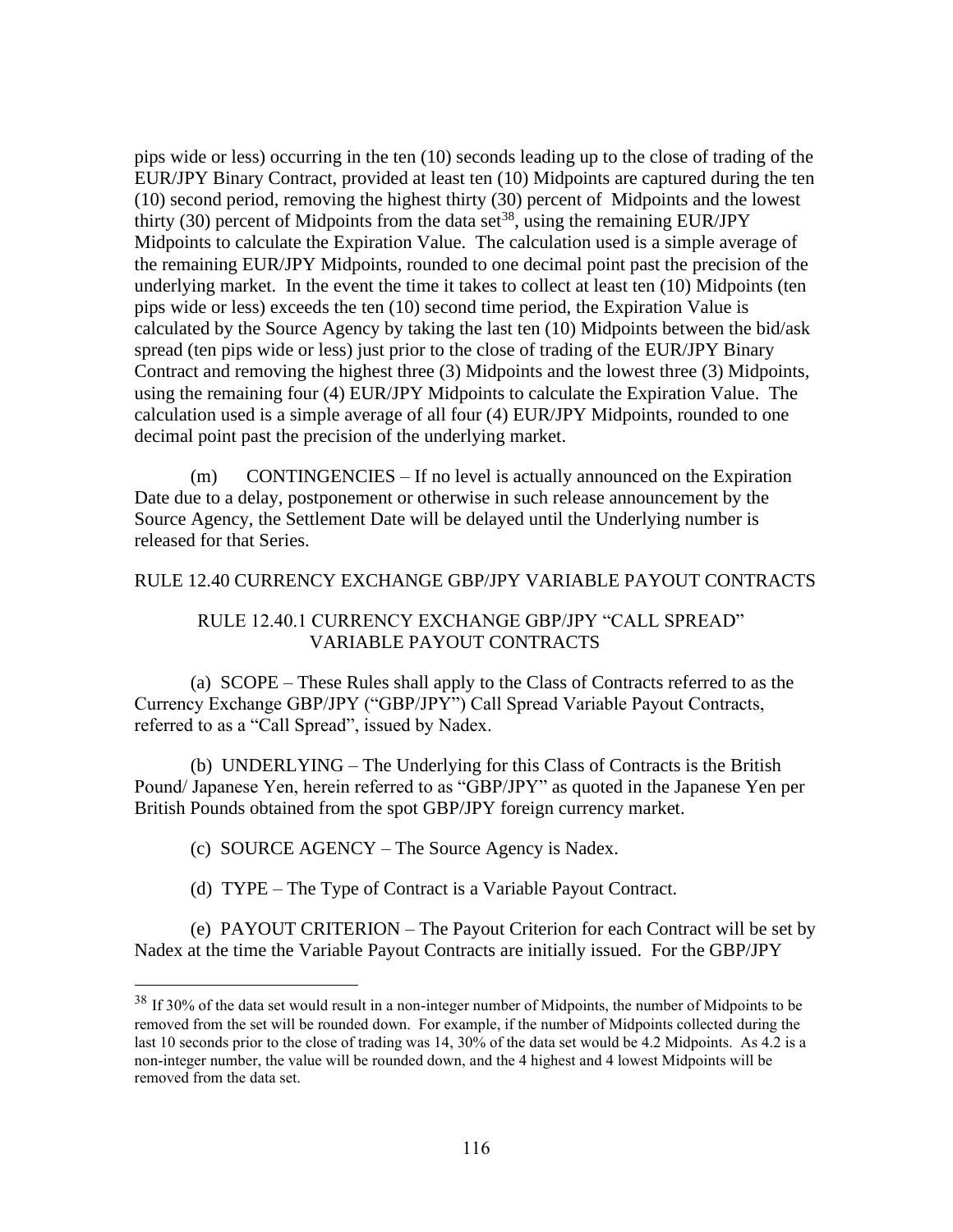Call Spread Variable Payout Contract, the Payout Criteria for the Contracts will be set as follows;

(i) WEEKLY GBP/JPY CALL SPREAD VARIABLE PAYOUT CONTRACTS, 3:00 PM ET CLOSE – At the commencement of trading in a Weekly GBP/JPY Call Spread, Nadex shall list one (1) Call Spread Contract, which conforms to the Payout Criteria listed below:

(1) WEEKLY GBP/JPY CALL SPREAD CONTRACT

(aa) CEILING – The Ceiling shall be  $X + 3.75$ .

(bb) FLOOR – The Floor shall be  $X - 3.75$ .

(cc) DOLLAR MULTIPLIER – The Dollar Multiplier shall be 100.

(2) In each case, "X" equals the last GBP/JPY price, as reported by the Source Agency, rounded to the nearest 0.10.

(ii) WEEKLY GBP/JPY CALL SPREAD VARIABLE PAYOUT CONTRACTS, 3:00 PM ET CLOSE – At the commencement of trading in a Weekly GBP/JPY Call Spread, Nadex shall list five (5) Call Spread Contracts with overlapping ranges, which conforms to the Payout Criteria listed below:

(1) CONTRACT 1: The Ceiling shall be  $X - 1.25$ ; The Floor shall be  $X - 1.25$ 

3.75.

(2) CONTRACT 2: The Ceiling shall be X; The Floor shall be  $X - 2.50$ .

(3) CONTRACT 3: The Ceiling shall be  $X + 1.25$ ; The Floor shall be  $X -$ 

1.25.

(4) CONTRACT 4: The Ceiling shall be  $X + 2.50$ ; The Floor shall be X.

(5) CONTRACT 5: The Ceiling shall be  $X + 3.75$ ; The Floor shall be  $X -$ 

1.25.

(6) DOLLAR MULTIPLIER – The Dollar Multiplier shall be 100.

(7) In each case, "X" equals the last GBP/JPY price, as reported by the Source Agency, rounded to the nearest 0.10.

(iii) DAILY GBP/JPY CALL SPREAD VARIABLE PAYOUT CONTRACTS, 3:00 PM ET CLOSE - At the commencement of trading in a Daily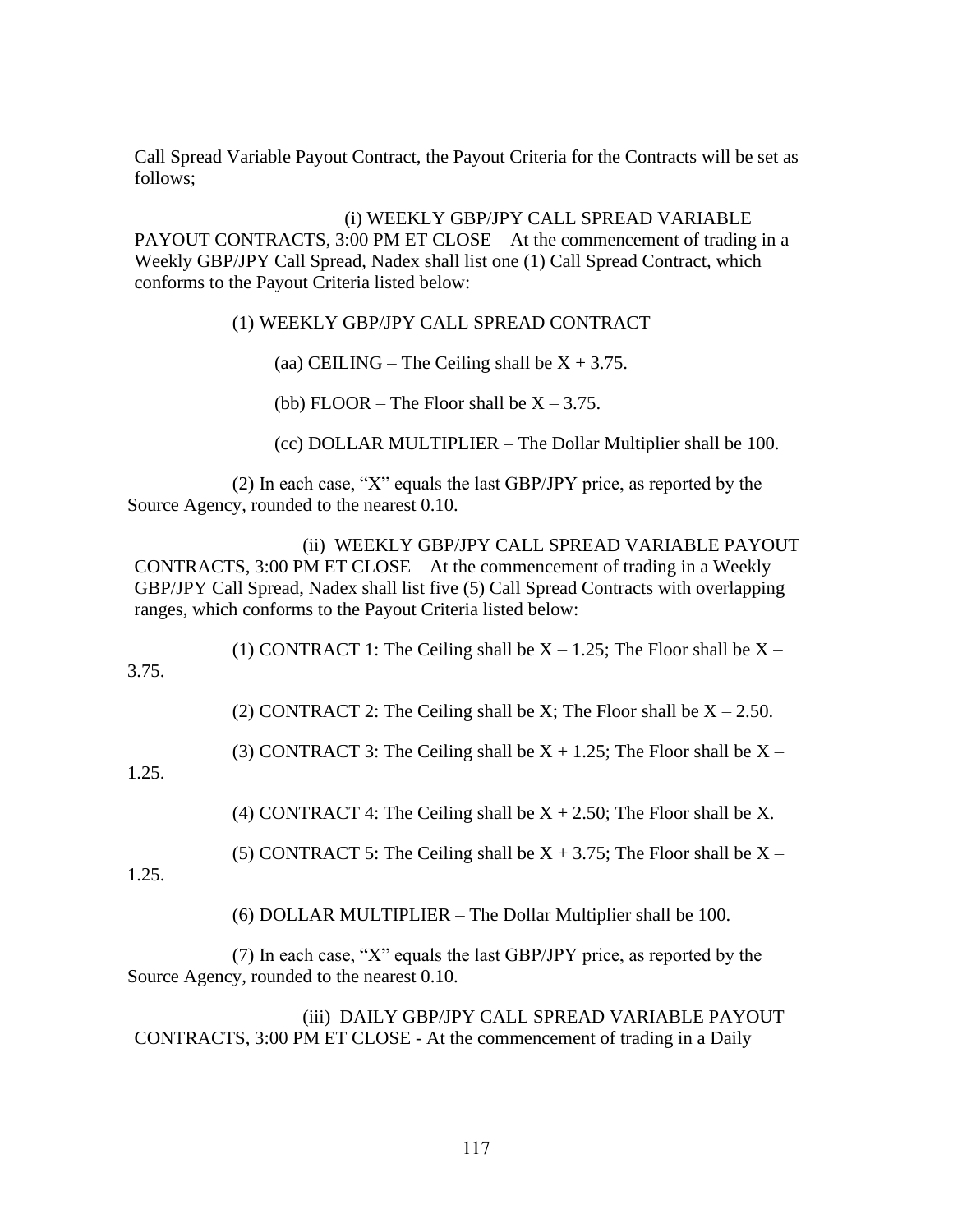GBP/JPY Call Spread Variable Payout Contract, referred to as a 'Call Spread', Nadex shall list one (1) Call Spread Contract, which conforms to the Payout Criteria listed below:

(1) DAILY GBP/JPY CALL SPREAD CONTRACT

(aa) CEILING – The Ceiling shall be  $X + 2.50$ .

(bb) FLOOR – The Floor shall be  $X - 2.50$ .

(cc) DOLLAR MULTIPLIER – The Dollar Multiplier shall be 100.

(2) In each case, "X" equals the last GBP/JPY price, as reported by the Source Agency, rounded to the nearest 0.10.

(iv) DAILY GBP/JPY CALL SPREAD CONTRACTS, 3:00 PM ET CLOSE - Nadex shall list a set of three (3) Call Spread Contracts with overlapping ranges, which conform to the Payout Criteria listed below:

(1) CONTRACT 1: The Ceiling shall be X; The Floor shall be  $X - 2.50$ .

(2) CONTRACT 2: The Ceiling shall be  $X + 1.25$ ; The Floor shall be  $X -$ 1.25.

(3) CONTRACT 3: The Ceiling shall be  $X + 2.50$ ; The Floor shall be X.

(4) DOLLAR MULTIPLIER – The Dollar Multiplier shall be 100.

(5) In each case, "X" equals the last GBP/JPY price, as reported by the Source Agency, rounded to the nearest 0.10.

(v) INTRADAY GBP/JPY CALL SPREAD CONTRACTS, 6:00PM to 11:00PM, 11:00PM to 7:00AM, and 7:00AM to 3:00PM ET CLOSE - Nadex shall list a set of three (3) Call Spread Contracts with overlapping ranges, which conform to the Payout Criteria listed below:

(1) CONTRACT 1: The Ceiling shall be X; The Floor shall be X- 2.50.

(2) CONTRACT 2: The Ceiling shall be  $X + 1.25$ ; The Floor shall be  $X -$ 

1.25.

(3) CONTRACT 3: The Ceiling shall be  $X + 2.50$ ; The Floor shall be X.

(4) DOLLAR MULTIPLIER – The Dollar Multiplier shall be 100.

(5) In each case, "X" equals the last GBP/JPY price, as reported by the Source Agency, rounded to the nearest 0.10.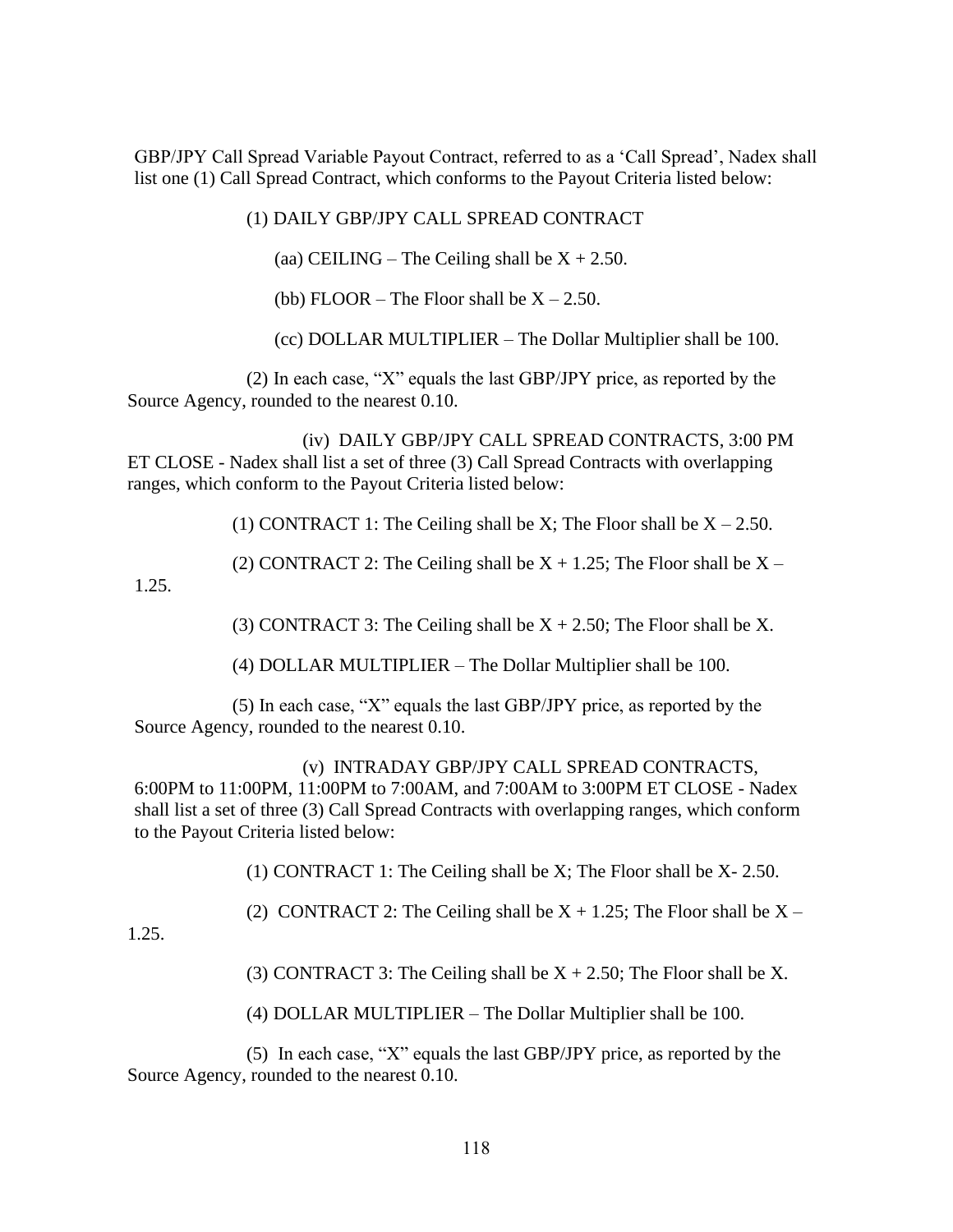### (vi) INTRADAY 2-HOUR GBP/JPY CALL SPREAD

CONTRACTS, 8:00PM, 9:00PM, 10:00PM, 11:00PM, 12:00AM, 1:00AM, 2:00AM, 3:00AM, 4:00AM, 5:00AM, 6:00AM, 7:00AM, 8:00AM, 9:00AM, 10:00AM, 11:00AM, 12:00PM, 1:00PM, 2:00PM, and 3:00PM ET CLOSE - Nadex shall list a set of three (3) Call Spread Contracts that open 2 hours prior to the stated closing time(s) above with overlapping ranges, which conform to the Payout Criteria listed below:

(1) CONTRACT 1: The Ceiling shall be X; The Floor shall be X- 1.00.

(2) CONTRACT 2: The Ceiling shall be  $X + 0.50$ ; The Floor shall be  $X - 0.50$ .

(3) CONTRACT 3: The Ceiling shall be  $X + 1.00$ ; The Floor shall be X.

(4) DOLLAR MULTIPLIER – The Dollar Multiplier shall be 100.

(5) In each case, "X" equals the last GBP/JPY price, as reported by the Source Agency, rounded to the nearest 0.10.

(vii) Nadex may list additional Call Spread Contracts with different ranges of Payout Criteria on a discretionary basis in accordance with the CEA and Commission Regulations.

(f) MINIMUM TICK – The Minimum Tick size for GBP/JPY Call Spread Contracts shall be 0.01.

(g) POSITION LIMIT – The Position Limits for GBP/JPY Call Spread Contracts shall be 250 Contracts. There are currently no Position Limits for GBP/JPY Call Spread Contracts.

(h) LAST TRADING DATE – The Last Trading Date in a Series is the same date as the Settlement Date.

(i) SETTLEMENT DATE – The Settlement Date of the Contract shall be the same date as the Expiration Date.

(j) EXPIRATION DATE – The Expiration Date of the Contract shall be the date on which the GBP/JPY Expiration Value is released by the Source Agency.

(k) SETTLEMENT VALUE – The Settlement Value shall be the amount paid to the holder of either a Short or Long Variable Payout Contract on Settlement Date. The Settlement Value of a Variable Payout Contract is determined as described in the definition for Long and Short Variable Payout Contracts.

(l) EXPIRATION VALUE – The Expiration Value is the price or value of GBP/JPY Index Value released by the Source Agency at Expiration on the Expiration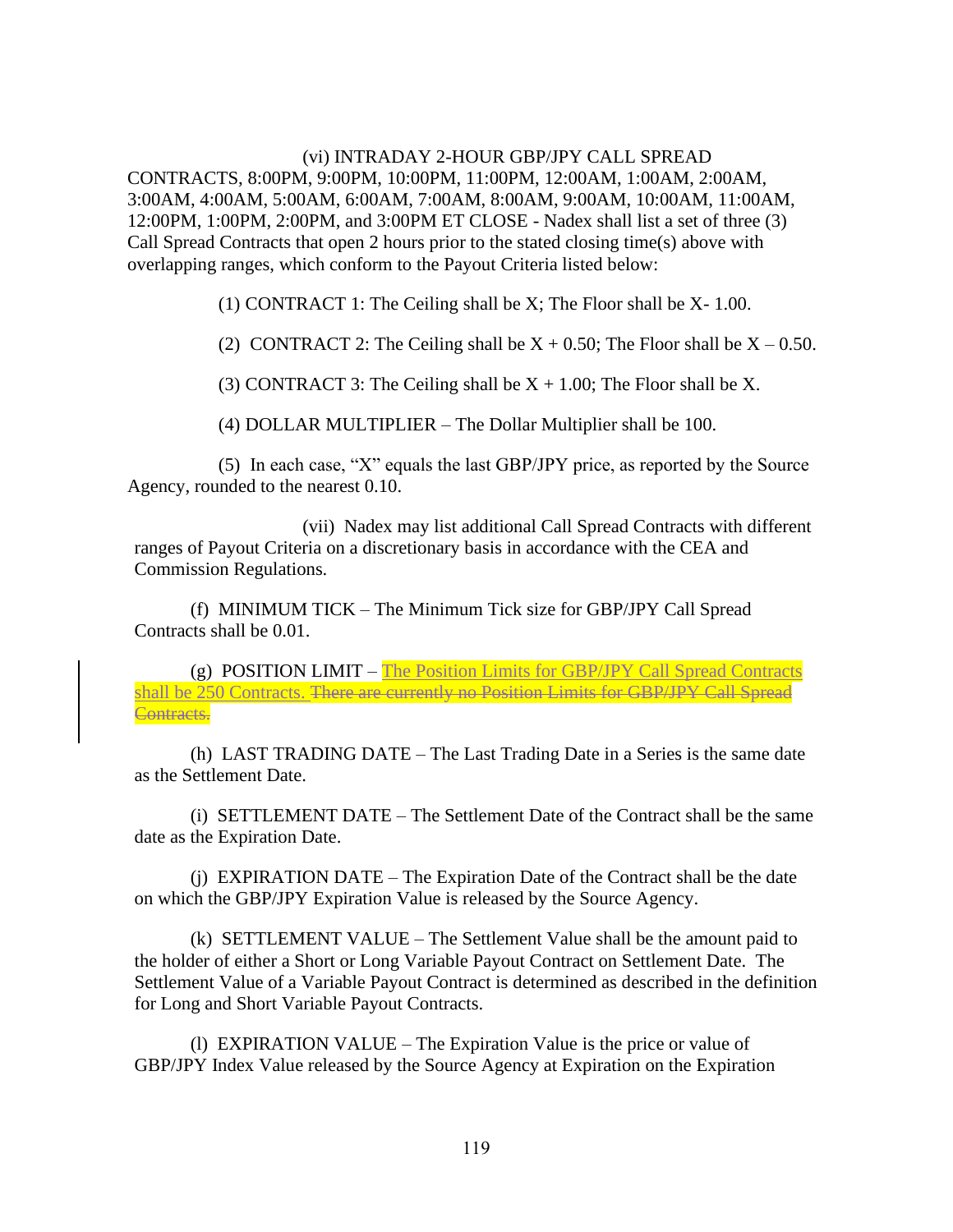Date. The Expiration Value is calculated by the Source Agency by taking all Midpoints between the bid/ask spread (ten pips wide or less) occurring in the ten (10) seconds leading up to the close of trading of the GBP/JPY Call Spread Contract, provided at least ten (10) Midpoints are captured during the ten (10) second period, removing the highest thirty (30) percent of Midpoints and the lowest thirty  $(30)$  percent of Midpoints from the data set<sup>39</sup>, using the remaining GBP/JPY Midpoints to calculate the Expiration Value. The calculation used is a simple average of the remaining GBP/JPY Midpoints, rounded to one decimal point past the precision of the underlying market. In the event the time it takes to collect at least ten (10) Midpoints (ten pips wide or less) exceeds the ten (10) second time period, the Expiration Value is calculated by the Source Agency by taking the last ten (10) Midpoints between the bid/ask spread (ten pips wide or less) just prior to the close of trading of the GBP/JPY Call Spread Contract and removing the highest three (3) Midpoints and the lowest three (3) Midpoints, using the remaining four (4) GBP/JPY Midpoints to calculate the Expiration Value. The calculation used is a simple average of all four (4) GBP/JPY Midpoints, rounded to one decimal point past the precision of the underlying market.

(m) CONTINGENCIES – If no level is actually announced on the Expiration Date due to a delay, postponement or otherwise in such release announcement by the Source Agency, the Settlement Date will be delayed until the Underlying number is released for that Series.

### RULE 12.40.2 CURRENCY EXCHANGE GBP/JPY "TOUCH BRACKET" VARIABLE PAYOUT CONTRACTS

(a) SCOPE – These Rules shall apply to the Class of Contracts referred to as the Currency Exchange GBP/JPY ("GBP/JPY") Touch Bracket Variable Payout Contracts, referred to as a 'Touch Bracket", issued by Nadex.

(b) UNDERLYING – The Underlying for this Class of Contracts is the British Pound/ Japanese Yen, herein referred to as "GBP/JPY" as quoted in the Japanese Yen per British Pounds obtained from the spot GBP/JPY foreign currency market.

- (c) SOURCE AGENCY The Source Agency is Nadex.
- (d) TYPE The Type of Contract is a Variable Payout Contract.

<sup>&</sup>lt;sup>39</sup> If 30% of the data set would result in a non-integer number of Midpoints, the number of Midpoints to be removed from the set will be rounded down. For example, if the number of Midpoints collected during the last 10 seconds prior to the close of trading was 14, 30% of the data set would be 4.2 Midpoints. As 4.2 is a non-integer number, the value will be rounded down, and the 4 highest and 4 lowest Midpoints will be removed from the data set.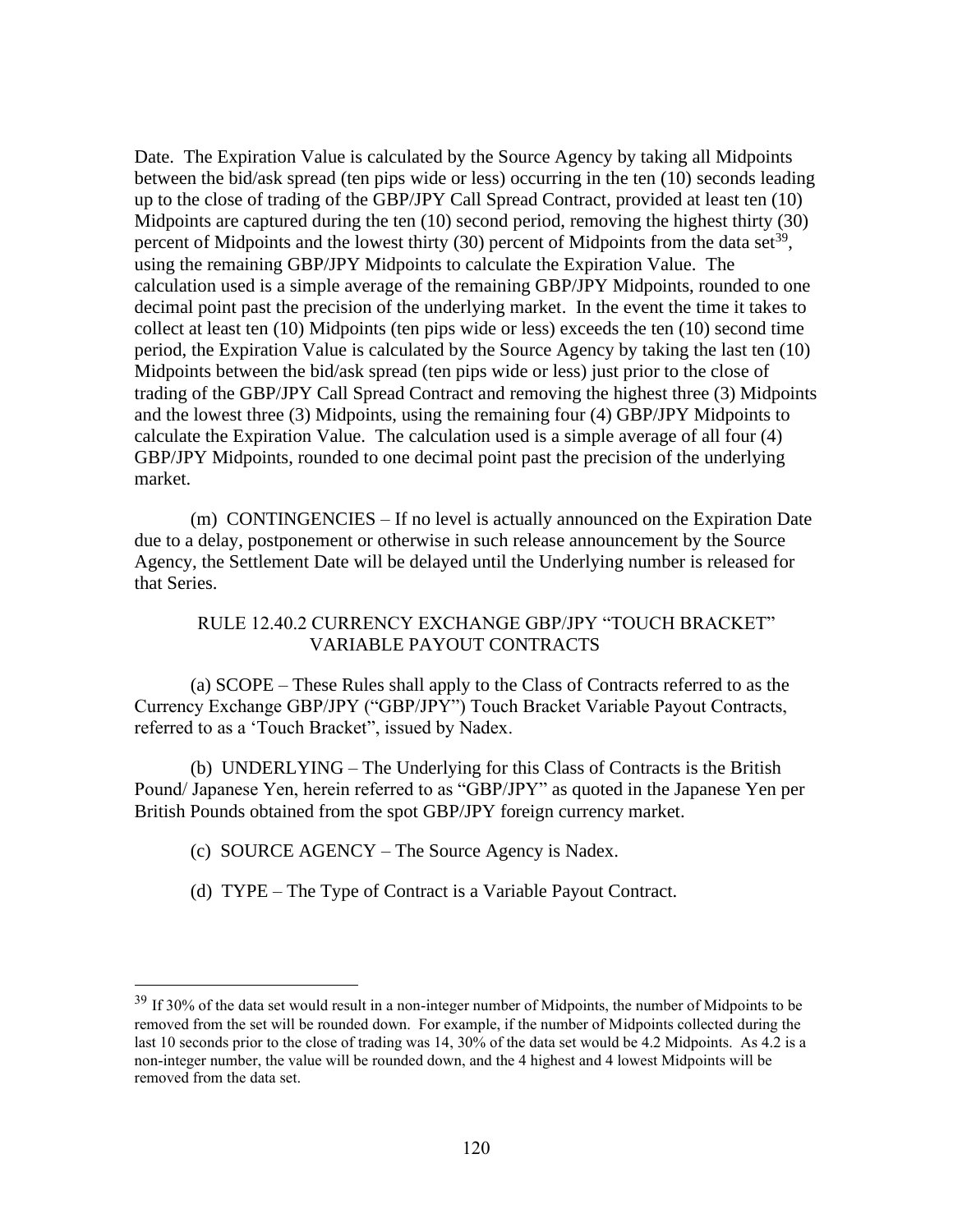(e) PAYOUT CRITERION – The Payout Criterion for each Contract will be set by Nadex at the time the Variable Payout Contracts are initially issued. For the GBP/JPY Touch Bracket Contracts, the Payout Criteria for the Contracts will be set as follows:

(i) WEEKLY GBP/JPY TOUCH BRACKET VARIABLE PAYOUT CONTRACTS, Close Time is the earlier of 3:00PM ET on the last Trade Day of the contract listing, or when the GBP/JPY Index Value is equal to or greater than the Ceiling, or equal to or less than the Floor. Nadex shall list a set of four (4) Touch Bracket Variable Payout Contracts, referred to as a 'Touch Bracket', that open at 6:00PM ET on the first Trade Day of the week, with overlapping ranges, which conform to the Payout Criteria listed below.

> (1) CONTRACT 1: The Ceiling shall be  $X + 0.80$ ; The Floor shall be  $X -$ 0.20.

(2) CONTRACT 2: The Ceiling shall be  $X + 0.60$ ; The Floor shall be  $X -$ 0.40.

(3) CONTRACT 3: The Ceiling shall be  $X + 0.40$ ; The Floor shall be  $X -$ 

0.60.

(4) CONTRACT 4: The Ceiling shall be  $X + 0.20$ ; The Floor shall be  $X -$ 

0.80.

(5) DOLLAR MULTIPLIER – The Dollar Multiplier shall be 100.

(6) In each case, "X" equals the last GBP/JPY price, as reported by the Source Agency, rounded to the nearest 0.01.

(ii) Upon the early Expiration of a Touch Bracket, Nadex may list a new Touch Bracket with a Ceiling of  $X + 0.80$  (or 0.20) and a Floor of  $X - 0.20$  (or 0.80) where X equals the Ceiling (or Floor) of the Touch Bracket that expired early. The newly listed Touch Bracket will have the same Last Trade Day as originally established for the expired Touch Bracket and the same Dollar Multiplier as the expired Touch Bracket.

(f) MINIMUM TICK – The Minimum Tick size for GBP/JPY Touch Bracket Variable Payout Contracts shall be 0.01.

(g) POSITION LIMIT –The Position Limit for GBP/JPY Touch Bracket Variable Payout Contracts shall be 100 Contracts.

(h) LAST TRADING DATE – The Last Trading Date in a Series is the same date as the Settlement Date.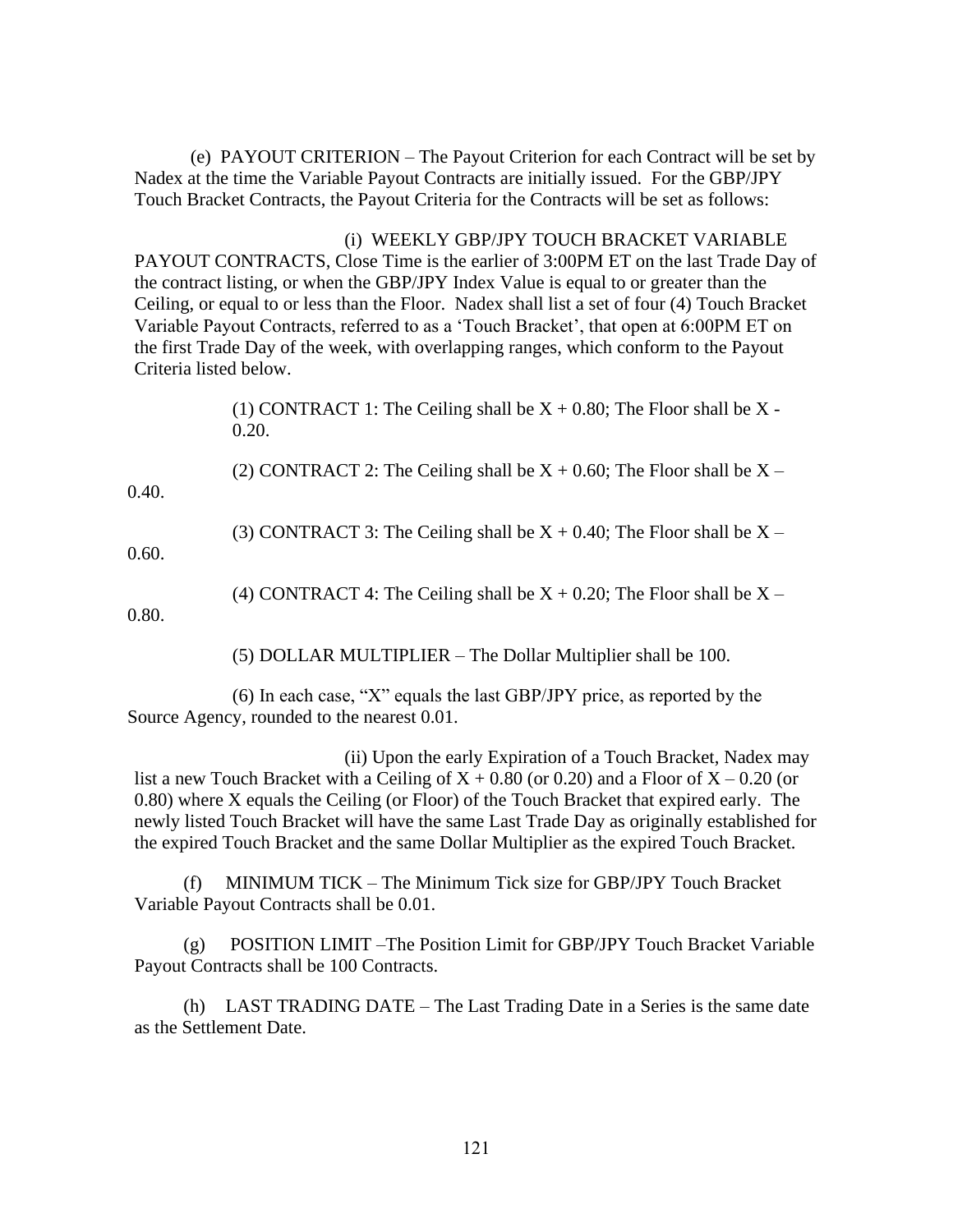(i) SETTLEMENT DATE – The Settlement Date of the Contract shall be the same date as the Expiration Date.

(j) EXPIRATION DATE – The Expiration Date of the Contract shall be the date on which the GBP/JPY Expiration Value is released by the Source Agency.

(k) SETTLEMENT VALUE – The Settlement Value shall be the amount paid to the holder of either a Short or Long Variable Payout Contract on Settlement Date. The Settlement Value of a Variable Payout Contract is determined as described in the definition for Long and Short Variable Payout Contracts.

(l) GBP/JPY INDEX VALUE – The Source Agency shall calculate and produce a GBP/JPY Index Value once each second throughout the life of the GBP/JPY Variable Payout contracts. That is, each second the Source Agency will calculate a GBP/JPY Index Value by taking all Midpoints between the bid/ask spread (ten pips wide or less) occurring in the ten (10) seconds leading up to the Calculation Time, provided at least ten (10) Midpoints are captured during the ten (10) second period, removing the highest thirty (30) percent of Midpoints and the lowest thirty  $(30)$  percent of Midpoints from the data set<sup>40</sup>, using the remaining GBP/JPY Midpoints to calculate the GBP/JPY Index Value for that second. The calculation used is a simple average of the remaining GBP/JPY Midpoints, rounded to one decimal point past the precision of the underlying market. In the event the time it takes to collect at least ten (10) Midpoints (ten pips wide or less) exceeds the ten (10) second time period, the GBP/JPY Index Value is calculated by the Source Agency by taking the last ten (10) Midpoints between the bid/ask spread (ten pips wide or less) just prior to the Calculation Time and removing the highest three (3) Midpoints and the lowest three (3) Midpoints, using the remaining four (4) GBP/JPY Midpoints to calculate the GBP/JPY Index Value. The calculation used is a simple average of all four (4) GBP/JPY Midpoints, rounded to one decimal point past the precision of the underlying market.

(m) EXPIRATION VALUE – The Expiration Value is the GBP/JPY Index Value released by the Source Agency at Expiration on the Expiration Date.

(n) CONTINGENCIES – If no level is actually announced on the Expiration Date due to a delay, postponement or otherwise in such release announcement by the Source Agency, the Settlement Date will be delayed until the Underlying number is released for that Series.

<sup>40</sup> If 30% of the data set would result in a non-integer number of Midpoints, the number of Midpoints to be removed from the set will be rounded down. For example, if the number of Midpoints collected during the last 10 seconds prior to the close of trading was 14, 30% of the data set would be 4.2 Midpoints. As 4.2 is a non-integer number, the value will be rounded down, and the 4 highest and 4 lowest Midpoints will be removed from the data set.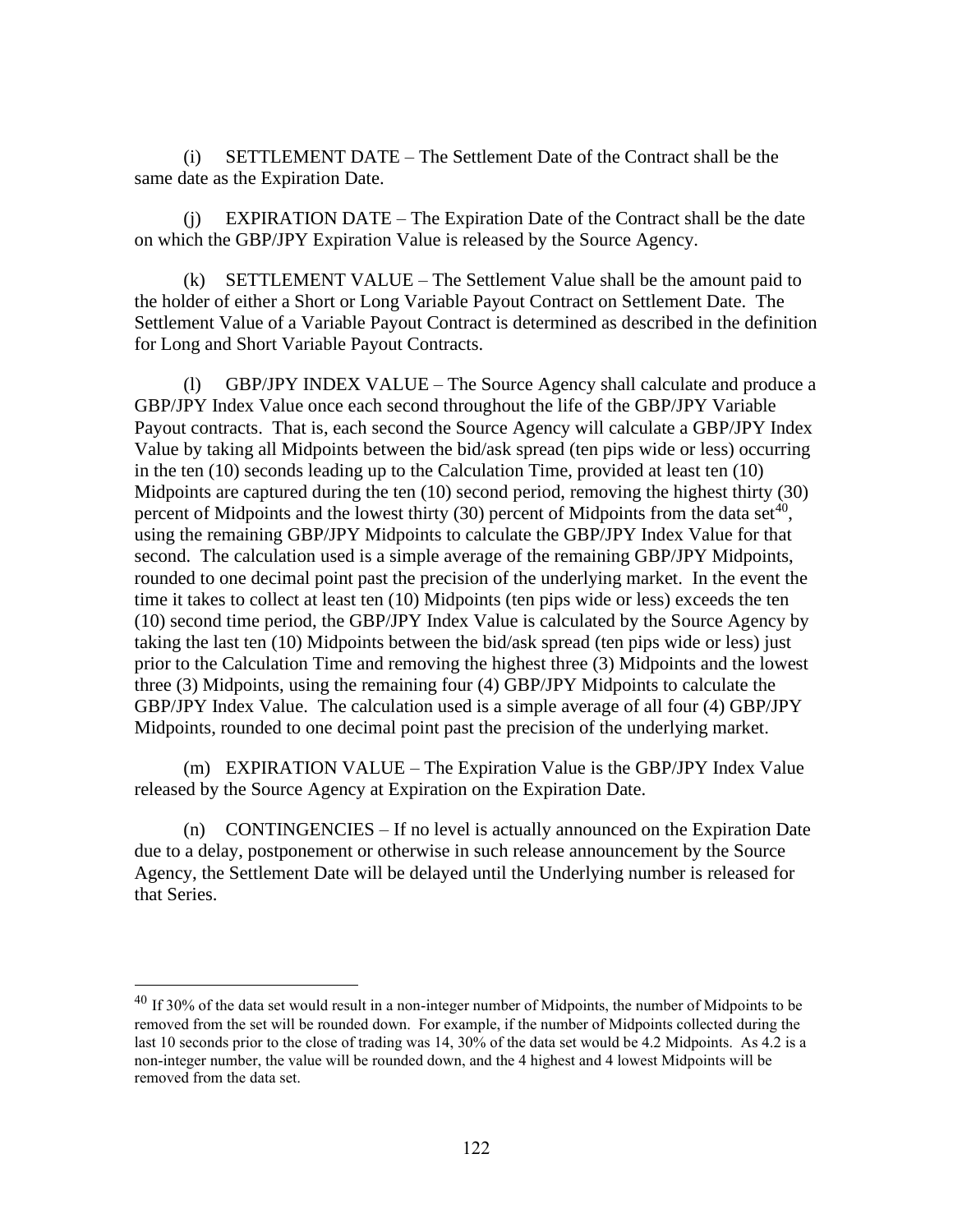#### RULE 12.41 CURRENCY EXCHANGE GBP/JPY BINARY CONTRACTS

(a) SCOPE – These Rules shall apply to the Class of Contracts referred to as the Currency Exchange GBP/JPY ("GBP/JPY") Binary Contract issued by Nadex.

(b) UNDERLYING – The Underlying for this Class of Contracts is the British Pound/ Japanese Yen, herein referred to as "GBP/JPY" as quoted in the Japanese Yen per British Pounds obtained from the spot GBP/JPY foreign currency market.

(c) SOURCE AGENCY – The Source Agency is Nadex.

(d) TYPE – The type of Contract is a Binary Contract.

(e) PAYOUT CRITERION – The Payout Criterion for each Contract will be set by Nadex at the time the Binary Contracts are initially issued. For the GBP/JPY Binary Contract, the Payout Criteria for the Contracts will be set as follows:

### (i) WEEKLY GBP/JPY BINARY CONTRACTS

(2) STRIKE INTERVAL WIDTH – The interval width between each strike level

shall be 0.50.

| (3) NUMBER OF STRIKE LEVELS LISTED - Fourteen (14) strike levels |
|------------------------------------------------------------------|
| will                                                             |

be listed for each Weekly GBP/JPY Binary Contract Series.

(4) STRIKE LEVELS GENERATED - Strike levels will be generated such

that

|  | Binary Contract "W" is valued 'at-the-money' in relation to the |  |  |  |
|--|-----------------------------------------------------------------|--|--|--|
|--|-----------------------------------------------------------------|--|--|--|

Underlying

|          |  |  | market as determined by the Source Agency, immediately before the |  |
|----------|--|--|-------------------------------------------------------------------|--|
| 1ssuance |  |  |                                                                   |  |

 of these Contracts, and shall be measured in U.S. cents rounded to the nearest

value ending in 0.25 or 0.75 as reported by the Source Agency. Six (6)

levels will be generated above Binary Contract W at an interval of 0.50,

strike

and

Payout

 seven (7) strike levels will be generated below Binary Contract W at an interval of 0.50 (e.g.  $W - 0.50$ ; W;  $W + 0.50$ ). The Contract will have a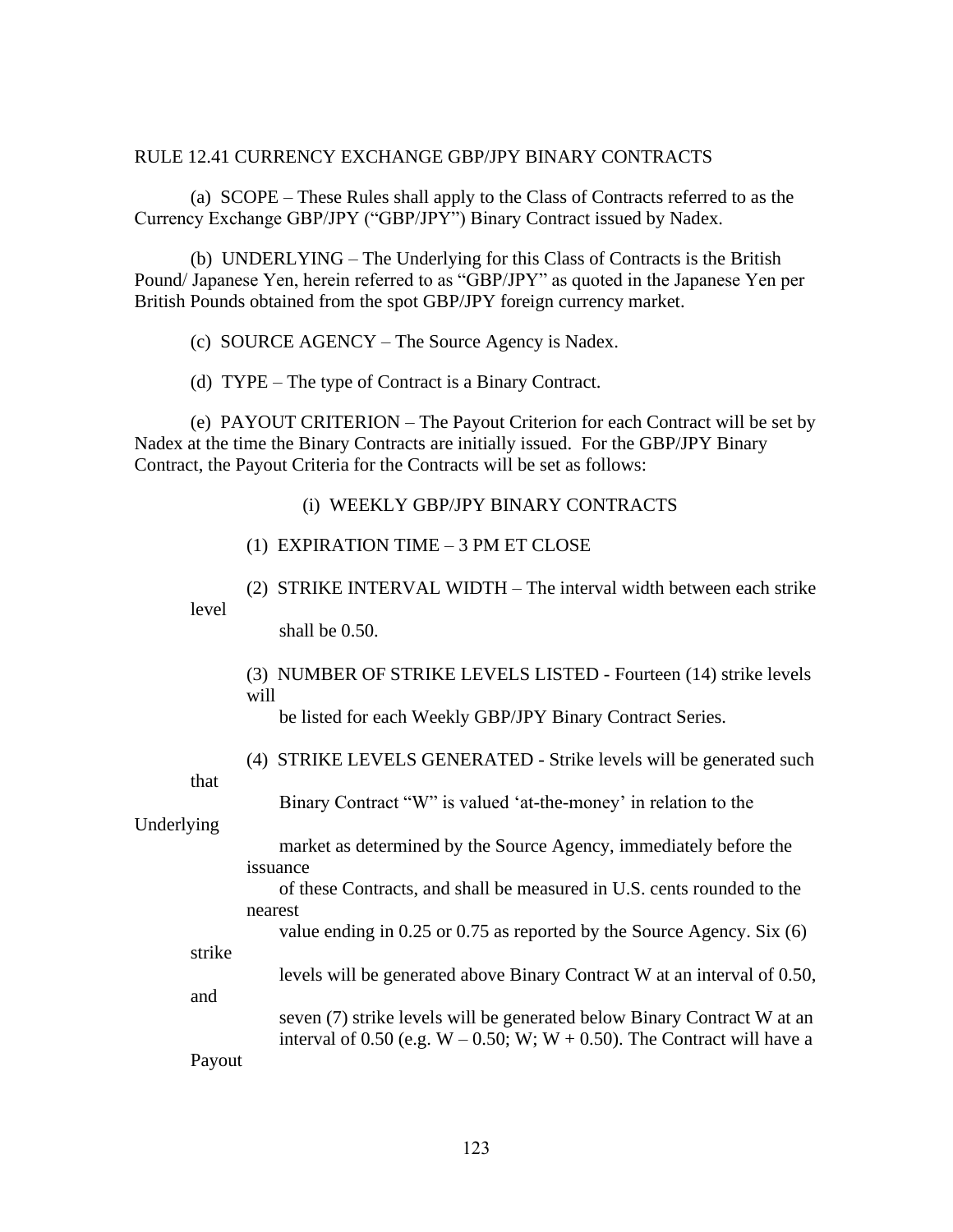Criterion of greater than the strike level value.

#### (ii) DAILY GBP/JPY BINARY CONTRACTS

- (1) EXPIRATION TIME  $-7$  AM, 3 PM, 11 PM ET CLOSE
- (2) STRIKE INTERVAL WIDTH The interval width between each strike

level

shall be 0.20.

(3) NUMBER OF STRIKE LEVELS LISTED – Twenty-one (21) strike levels

will be listed for each Daily GBP/JPY Binary Contract Series.

(4) STRIKE LEVELS GENERATED - Strike levels will be generated such

that

that

Binary Contract "X" is valued 'at-the-money' in relation to the

Underlying

 market as determined by the Source Agency, immediately before the issuance

 of these Contracts, and shall be measured in U.S. cents rounded to the nearest

 value ending in either 0.0, 0.20, 0.40, 0.60, or 0.80 as reported by the Source Agency. Ten (10) strike levels will be generated above Binary Contract X at an interval of 0.20, and ten (10) strike levels will be generated below Binary Contract X at an interval of  $0.20$  (e.g.  $X -$ 0.20; X;  $X + 0.20$ ). The Contract will have a Payout Criterion of greater than the strike level value.

(iii) INTRADAY GBP/JPY BINARY CONTRACTS

- (1) EXPIRATION TIME 10 AM, 11 AM, 12 PM, 1 PM, 2 PM, 3 PM ET CLOSE
- (2) STRIKE INTERVAL WIDTH The interval width between each strike level

shall be 0.10.

- (3) NUMBER OF STRIKE LEVELS LISTED Nine (9) strike levels will be listed for each Intraday GBP/JPY Binary Contract Series.
- (4) STRIKE LEVELS GENERATED Strike levels will be generated such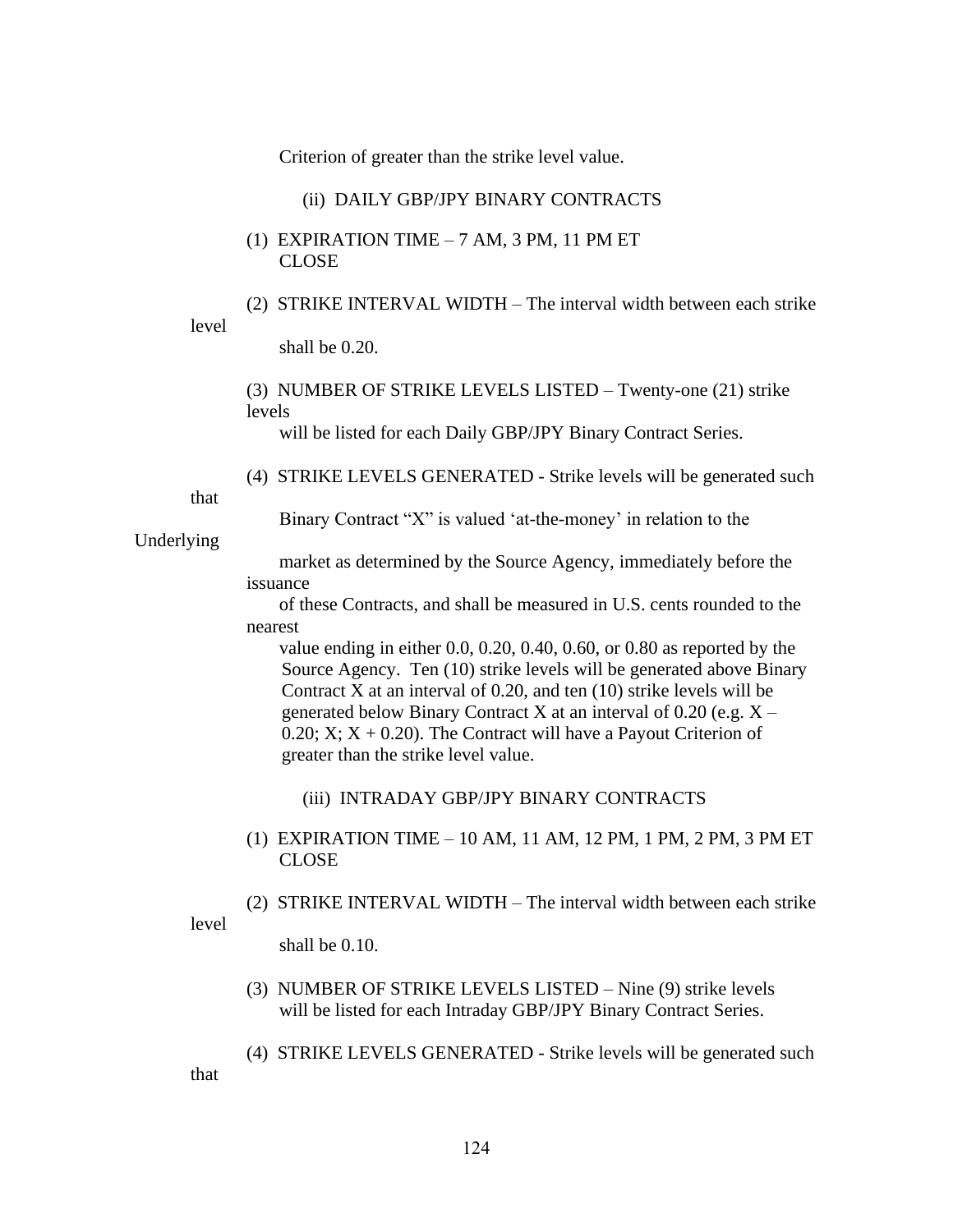Binary Contract "Y" is valued 'at-the-money' in relation to the

Underlying

 market as determined by the Source Agency, immediately before the issuance

 of these Contracts, and shall be measured in U.S. cents rounded to the nearest

 value ending in either 0.02, 0.04, 0.07, or 0.09 as reported by the Source Agency. Four (4) strike levels will be generated above Binary Contract Y at an interval of 0.10, and four (4) strike levels will be generated below Binary Contract Y at an interval of 0.10 (e.g.  $Y -$ 0.10; Y; Y  $+$  0.10). The Contract will have a Payout Criterion of greater than the strike level value.

- (iv) INTRADAY 5-MINUTE GBP/JPY BINARY CONTRACTS
- (1) EXPIRATION TIME 5-Minute Binary Contracts will expire every 5 minutes beginning Sunday at 6:05pm ET and ending Friday at 4:00pm ET.

(2) STRIKE INTERVAL WIDTH – The interval width between each strike level

shall be 0.05.

- (3) NUMBER OF STRIKE LEVELS LISTED Five (5) strike levels will be listed for each Intraday 5-Minute GBP/JPY Binary Contract Series.
- (4) STRIKE LEVELS GENERATED Strike levels will be generated such

that

Binary Contract "Z" is valued 'at-the-money' in relation to the

Underlying

 market as determined by the Source Agency, immediately before the issuance

 of these Contracts, and shall be measured in U.S. cents rounded to the nearest

 value ending in either 0.01, 0.06, 0.03, or 0.08 as reported by the Source Agency. Two (2) strike levels will be generated above Binary Contract Z at an interval of 0.05, and two (2) strike levels will be generated below Binary Contract Z at an interval of 0.05 (e.g.  $Z - 0.05$ ;  $Z$ ;  $Z + 0.05$ ). The Contract will have a Payout Criterion of greater than the strike level value.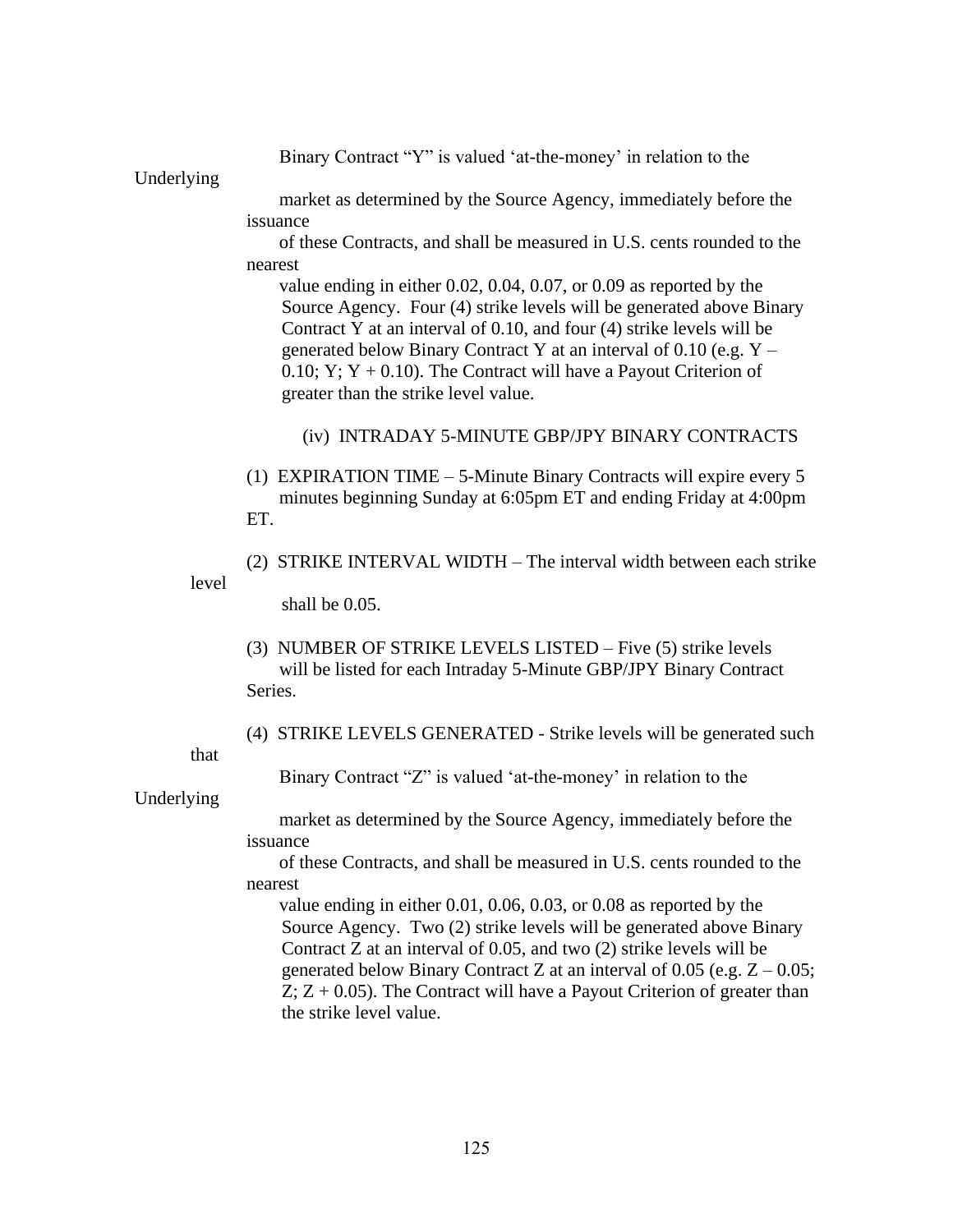(5) Nadex may, in its discretion, temporarily refrain from the listing of any 5-Minute

> Binary Contract due to the unavailability of the underlying market upon which the Contract is based, or any other condition Nadex determines

may be

detrimental to the listing of the Contract.

(v) Nadex may list additional GBP/JPY Binary Contracts with different ranges of Payout Criteria on a discretionary basis in accordance with the CEA and Commission Regulations.

(f) MINIMUM TICK – The Minimum Tick size for GBP/JPY Binary Contracts shall be \$0.25.

(g) POSITION LIMIT – The Position Limits for GBP/JPY Binary Contracts shall be 2,500 Contracts. There are currently no Position Limits for GBP/JPY Binary Contract.

(h) LAST TRADING DATE – The Last Trading Date in a Series is the same date as the Expiration Date. No trading in the GBP/JPY Binary Contracts shall occur after its Last Trading Date.

(i) SETTLEMENT DATE – The Settlement Date will be the date the GBP/JPY number is released by the Source Agency.

(j) EXPIRATION DATE – The Expiration Date of the Contract will be the date on which the GBP/JPY number is scheduled to be released.

(k) SETTLEMENT VALUE – The Settlement Value is the amount paid to the holder of the in the money Contract on Settlement Date. The Settlement Value of an in the money GBP/JPY Binary Contract is \$100.

(l) EXPIRATION VALUE – The Expiration Value is the price or value of GBP/JPY released by the Source Agency on the Expiration Date. The Expiration Value is calculated by the Source Agency by taking all Midpoints between the bid/ask spread (ten pips wide or less) occurring in the ten (10) seconds leading up to the close of trading of the GBP/JPY Binary Contract, provided at least ten (10) Midpoints are captured during the ten (10) second period, removing the highest thirty (30) percent of Midpoints and the lowest thirty (30) percent of Midpoints from the data set<sup>41</sup>, using the remaining GBP/JPY

<sup>41</sup> If 30% of the data set would result in a non-integer number of Midpoints, the number of Midpoints to be removed from the set will be rounded down. For example, if the number of Midpoints collected during the last 10 seconds prior to the close of trading was 14, 30% of the data set would be 4.2 Midpoints. As 4.2 is a non-integer number, the value will be rounded down, and the 4 highest and 4 lowest Midpoints will be removed from the data set.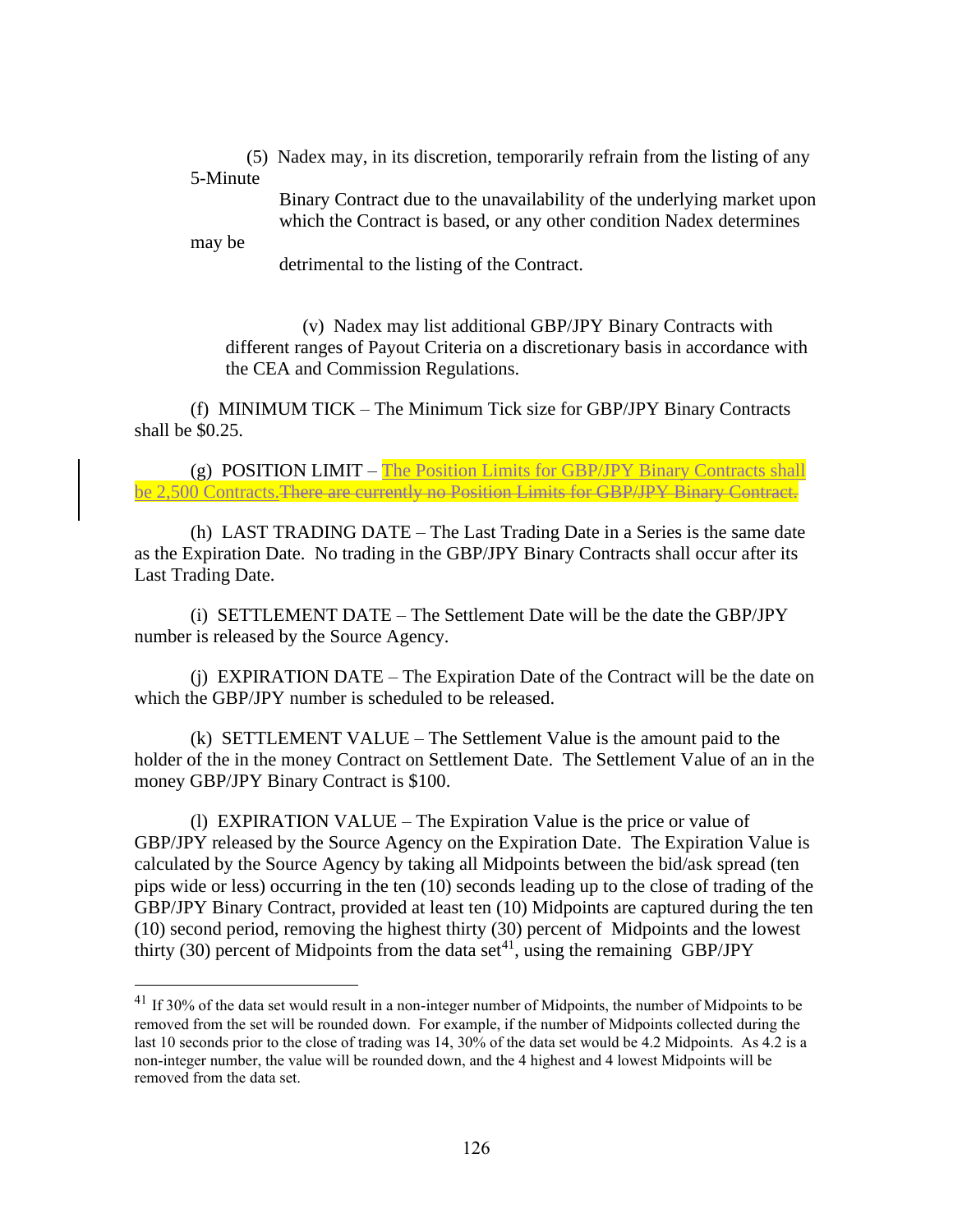Midpoints to calculate the Expiration Value. The calculation used is a simple average of the remaining GBP/JPY Midpoints, rounded to one decimal point past the precision of the underlying market. In the event the time it takes to collect at least ten (10) Midpoints (ten pips wide or less) exceeds the ten (10) second time period, the Expiration Value is calculated by the Source Agency by taking the last ten (10) Midpoints between the bid/ask spread (ten pips wide or less) just prior to the close of trading of the GBP/JPY Binary Contract and removing the highest three (3) Midpoints and the lowest three (3) Midpoints, using the remaining four (4) GBP/JPY Midpoints to calculate the Expiration Value. The calculation used is a simple average of all four (4) GBP/JPY Midpoints, rounded to one decimal point past the precision of the underlying market.

(m) CONTINGENCIES – If no level is actually announced on the Expiration Date due to a delay, postponement or otherwise in such release announcement by the Source Agency, the Settlement Date will be delayed until the Underlying number is released for that Series.

## RULE 12.42 CURRENCY EXCHANGE EUR/GBP VARIABLE PAYOUT **CONTRACTS**

## RULE 12.42.1 CURRENCY EXCHANGE EUR/GBP "CALL SPREAD" VARIABLE PAYOUT CONTRACTS

(a) SCOPE – These Rules shall apply to the Class of Contracts referred to as the Currency Exchange EUR/GBP ("EUR/GBP") Call Spread Variable Payout Contracts, referred to as a "Call Spread", issued by Nadex.

(b) UNDERLYING – The Underlying for this Class of Contracts is the Euro/British Pound, herein referred to as "EUR/GBP" as quoted in the British Pounds per Euro obtained from the spot EUR/GBP foreign currency market.

(c) SOURCE AGENCY – The Source Agency is Nadex.

(d) TYPE – The Type of Contract is a Variable Payout Contract.

(e) PAYOUT CRITERION – The Payout Criterion for each Contract will be set by Nadex at the time the Variable Payout Contracts are initially issued. For the EUR/GBP Call Spread Variable Payout Contract, the Payout Criteria for the Contracts will be set as follows;

(i) WEEKLY EUR/GBP CALL SPREAD VARIABLE PAYOUT CONTRACTS, 3:00 PM ET CLOSE – At the commencement of trading in a Weekly EUR/GBP Call Spread, Nadex shall list one (1) Call Spread Contract, which conforms to the Payout Criteria listed below:

(1) WEEKLY EUR/GBP CALL SPREAD CONTRACT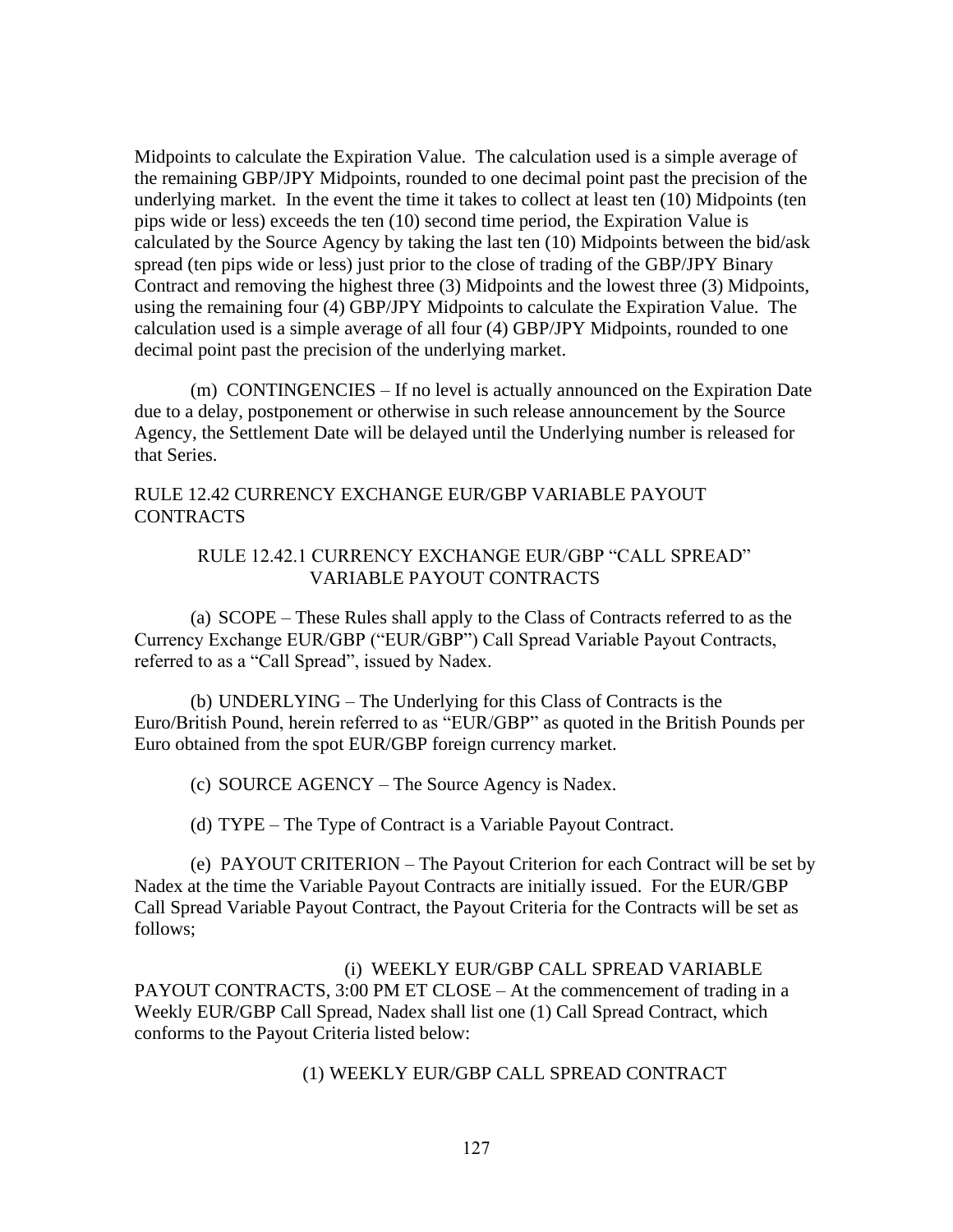(aa) CEILING – The Ceiling shall be  $X + 0.0375$ .

(bb) FLOOR – The Floor shall be  $X - 0.0375$ .

(cc) DOLLAR MULTIPLIER – The Dollar Multiplier shall be 10,000.

(2) In each case, "X" equals the last EUR/GBP price, as reported by the Source Agency, rounded to the nearest 0.0010.

(ii) WEEKLY EUR/GBP CALL SPREAD VARIABLE PAYOUT CONTRACTS, 3:00 PM ET CLOSE – At the commencement of trading in a Weekly EUR/GBP Call Spread, Nadex shall list five (5) Call Spread Contracts with overlapping ranges, which conforms to the Payout Criteria listed below:

(1) CONTRACT 1: The Ceiling shall be  $X - 0.0125$ ; The Floor shall be  $X -$ 

0.0375.

(2) CONTRACT 2: The Ceiling shall be X; The floor shall be  $X - 0.0250$ .

(3) CONTRACT 3: The Ceiling shall be  $X + 0.0125$ ; The Floor shall be  $X -$ 

0.0125.

(4) CONTRACT 4: The Ceiling shall be  $X + 0.0250$ ; The Floor shall be X.

(5) CONTRACT 5: The Ceiling shall be  $X + 0.0375$ ; The Floor shall be  $X -$ 

0.0125.

(6) DOLLAR MULTIPLIER – The Dollar Multiplier shall be 10,000.

(7) In each case, "X" equals the last EUR/GBP price, as reported by the Source Agency, rounded to the nearest 0.0010.

(iii) DAILY EUR/GBP CALL SPREAD VARIABLE CONTRACTS, 3:00 PM ET CLOSE - At the commencement of trading in a Daily EUR/GBP Call Spread Variable Payout Contract, referred to as a 'Call Spread', Nadex shall list one (1) Call Spread Contract, which conforms to the Payout Criteria listed below:

(1) DAILY EUR/GBP CALL SPREAD CONTRACT

(aa) CEILING – The Ceiling shall be  $X + 0.0250$ .

(bb) FLOOR – The Floor shall be  $X - 0.0250$ .

(cc) DOLLAR MULTIPLIER – The Dollar Multiplier shall be 10,000.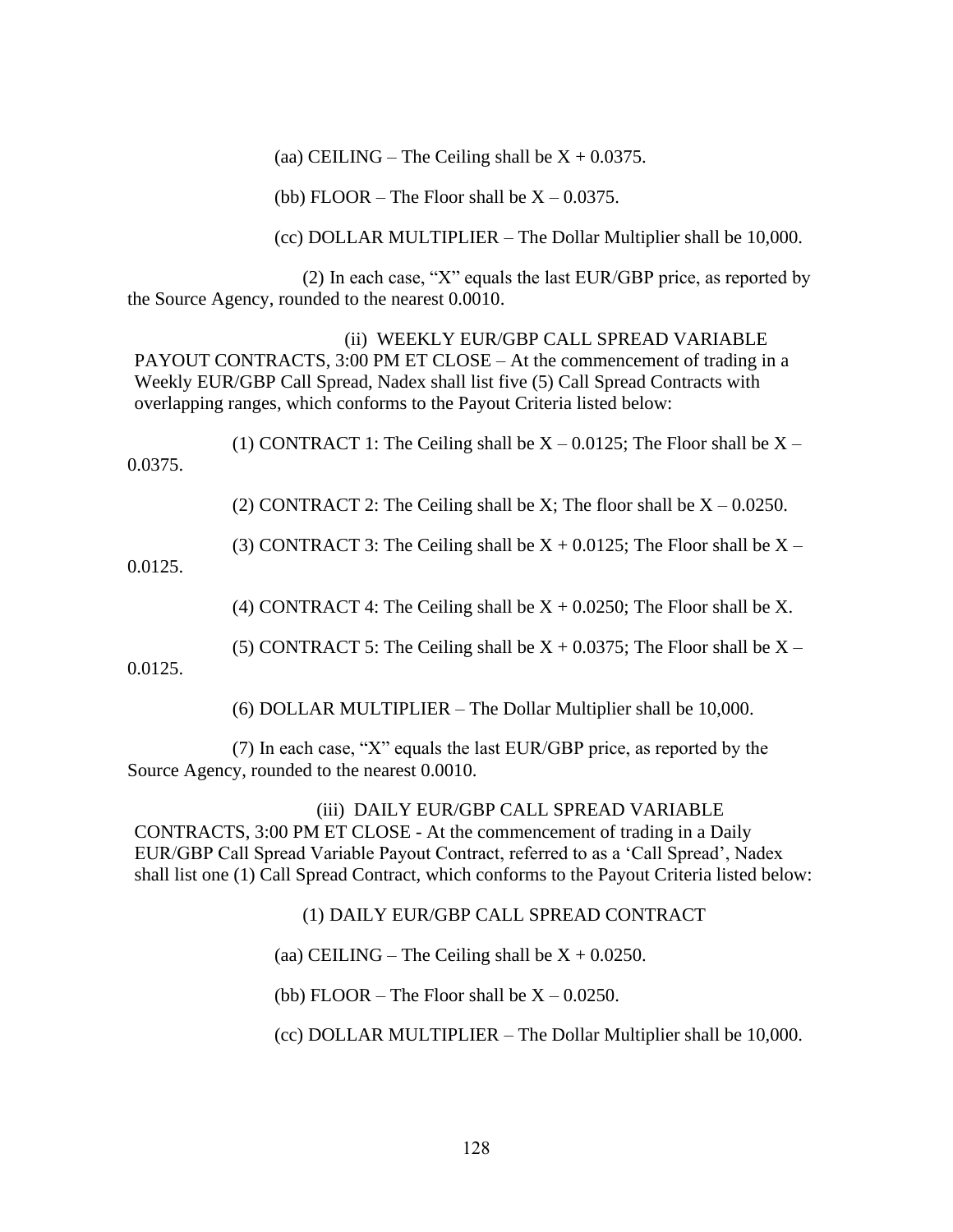(2) In each case, "X" equals the last EUR/GBP price, as reported by the Source Agency, rounded to the nearest 0.0010.

 (iv) DAILY EUR/GBP CALL SPREAD CONTRACTS, 3:00 PM ET CLOSE - Nadex shall list a set of three (3) Call Spread Contracts with overlapping ranges, which conform to the Payout Criteria listed below:

(1) CONTRACT 1: The Ceiling shall be X; The Floor shall be  $X -$ 0.0250. (2) CONTRACT 2: The Ceiling shall be  $X + 0.0125$ ; The Floor shall be  $X - 0.0125$ . (3) CONTRACT 3: The Ceiling shall be  $X + 0.0250$ ; The Floor shall be X.

(4) DOLLAR MULTIPLIER – The Dollar Multiplier shall be 10,000.

(5) In each case, "X" equals the last EUR/GBP price, as reported by the Source Agency, rounded to the nearest 0.0010.

(v) Nadex may list additional Call Spread Contracts with different ranges of Payout Criteria on a discretionary basis in accordance with the CEA and Commission Regulations.

(f) MINIMUM TICK – The Minimum Tick size for EUR/GBP Call Spread Contracts shall be 0.0001.

(g) POSITION LIMIT – The Position Limits for EUR/GBP Call Spread Contracts shall be 250 Contracts. There are currently no Position Limits for EUR/GBP Call Spread Contracts.

(h) LAST TRADING DATE – The Last Trading Date in a Series is the same date as the Settlement Date.

(i) SETTLEMENT DATE – The Settlement Date of the Contract shall be the same date as the Expiration Date.

(j) EXPIRATION DATE – The Expiration Date of the Contract shall be the date on which the EUR/GBP Expiration Value is released by the Source Agency.

(k) SETTLEMENT VALUE – The Settlement Value shall be the amount paid to the holder of either a Short or Long Variable Payout Contract on Settlement Date. The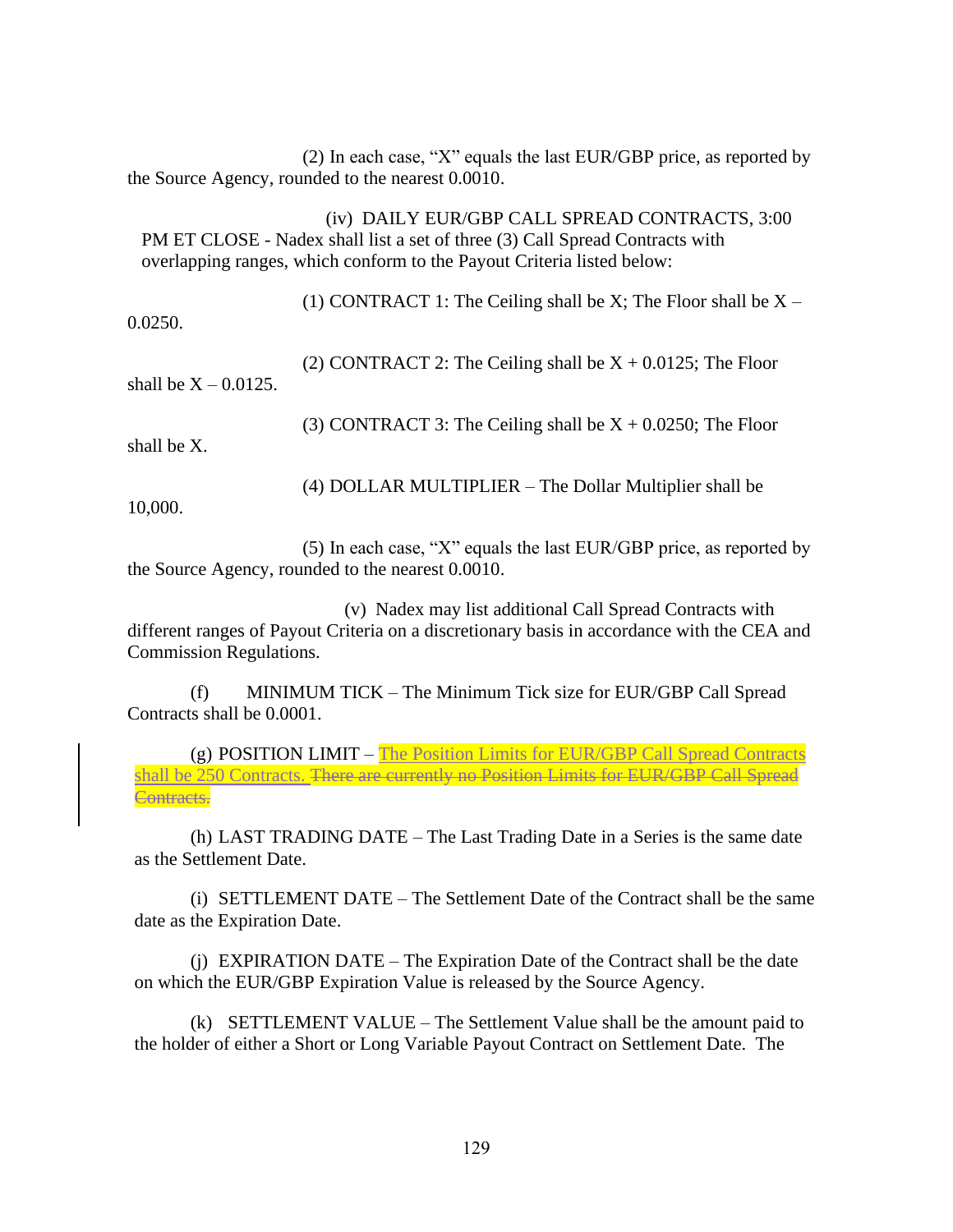Settlement Value of a Variable Payout Contract is determined as described in the definition for Long and Short Variable Payout Contracts.

(l) EXPIRATION VALUE – The Expiration Value is the price or value of EUR/GBP Index Value released by the Source Agency at Expiration on the Expiration Date. The Expiration Value is calculated by the Source Agency by taking all Midpoints between the bid/ask spread (ten pips wide or less) occurring in the ten (10) seconds leading up to the close of trading of the EUR/GBP Call Spread Contract, provided at least ten (10) Midpoints are captured during the ten (10) second period, removing the highest thirty (30) percent of Midpoints and the lowest thirty (30) percent of Midpoints from the data set<sup>42</sup>, using the remaining EUR/GBP Midpoints to calculate the Expiration Value. The calculation used is a simple average of the remaining EUR/GBP Midpoints, rounded to one decimal point past the precision of the underlying market. In the event the time it takes to collect at least ten (10) Midpoints (ten pips wide or less) exceeds the ten (10) second time period, the Expiration Value is calculated by the Source Agency by taking the last ten (10) Midpoints between the bid/ask spread (ten pips wide or less) just prior to the close of trading of the EUR/GBP Call Spread Contract and removing the highest three (3) Midpoints and the lowest three (3) Midpoints, using the remaining four (4) EUR/GBP Midpoints to calculate the Expiration Value. The calculation used is a simple average of all four (4) EUR/GBP Midpoints, rounded to one decimal point past the precision of the underlying market.

(m) CONTINGENCIES – If no level is actually announced on the Expiration Date due to a delay, postponement or otherwise in such release announcement by the Source Agency, the Settlement Date will be delayed until the Underlying number is released for that Series.

## RULE 12.42.2 CURRENCY EXCHANGE EUR/GBP "TOUCH BRACKET" VARIABLE PAYOUT CONTRACTS

(a) SCOPE – These Rules shall apply to the Class of Contracts referred to as the Currency Exchange EUR/GBP ("EUR/GBP") Touch Bracket Variable Payout Contracts, referred to as a 'Touch Bracket", issued by Nadex.

(b) UNDERLYING – The Underlying for this Class of Contracts is the Euro/British Pound, herein referred to as "EUR/GBP" as quoted in the British Pounds per Euro obtained from the spot EUR/GBP foreign currency market.

<sup>&</sup>lt;sup>42</sup> If 30% of the data set would result in a non-integer number of Midpoints, the number of Midpoints to be removed from the set will be rounded down. For example, if the number of Midpoints collected during the last 10 seconds prior to the close of trading was 14, 30% of the data set would be 4.2 Midpoints. As 4.2 is a non-integer number, the value will be rounded down, and the 4 highest and 4 lowest Midpoints will be removed from the data set.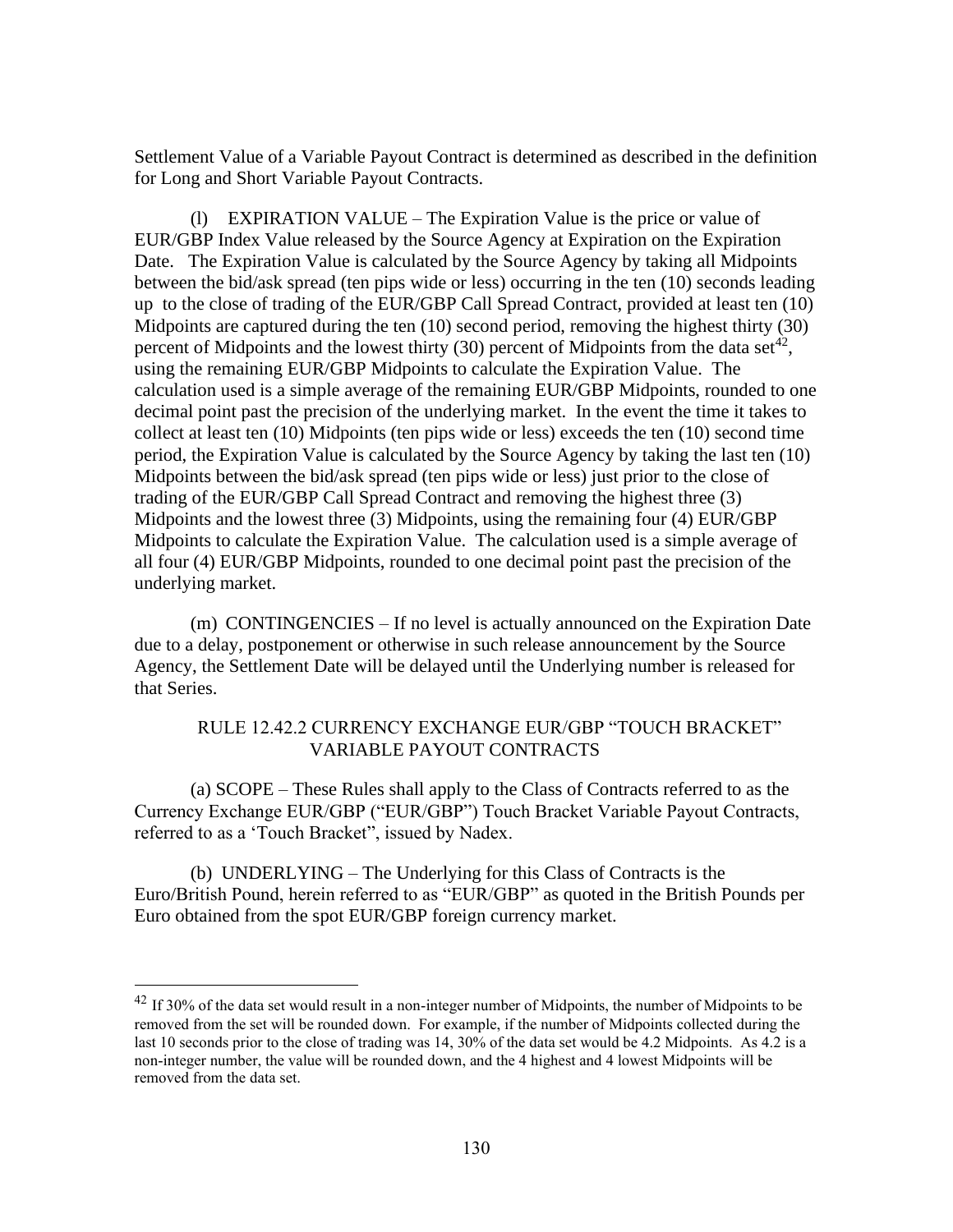(c) SOURCE AGENCY – The Source Agency is Nadex.

(d) TYPE – The Type of Contract is a Variable Payout Contract.

(e) PAYOUT CRITERION – The Payout Criterion for each Contract will be set by Nadex at the time the Variable Payout Contracts are initially issued. For the EUR/GBP Touch Bracket Contracts, the Payout Criteria for the Contracts will be set as follows:

(i) WEEKLY EUR/GBP TOUCH BRACKET VARIABLE PAYOUT CONTRACTS, Close Time is the earlier of 3:00PM ET on the last Trade Day of the contract listing, or when the EUR/GBP Index Value is equal to or greater than the Ceiling, or equal to or less than the Floor. Nadex shall list a set of four (4) Touch Bracket Variable Payout Contracts, referred to as a 'Touch Bracket', that open at 6:00PM ET on the first Trade Day of the week, with overlapping ranges, which conform to the Payout Criteria listed below.

> (1) CONTRACT 1: The Ceiling shall be  $X + 0.0060$ ; The Floor shall be  $X -$ 0.0015.

> (2) CONTRACT 2: The Ceiling shall be  $X + 0.0045$ ; The Floor shall be  $X -$ 0.0030.

> (3) CONTRACT 3: The Ceiling shall be  $X + 0.0030$ ; The Floor shall be  $X -$ 0.0045.

> (4) CONTRACT 4: The Ceiling shall be  $X + 0.0015$ ; The Floor shall be  $X -$ 0.0060.

(5) DOLLAR MULTIPLIER – The Dollar Multiplier shall be 10,000.

(6) In each case, "X" equals the last EUR/GBP price, as reported by the Source Agency, rounded to the nearest 0.0001.

(ii) Upon the early Expiration of a Touch Bracket, Nadex may list a new Touch Bracket with a Ceiling of  $X + 0.0060$  (or 0.0015) and a Floor of  $X -$ 0.0015 (or 0.0060) where X equals the Ceiling (or Floor) of the Touch Bracket that expired early. The newly listed Touch Bracket will have the same Last Trade Day as originally established for the expired Touch Bracket and the same Dollar Multiplier as the expired Touch Bracket.

(f) MINIMUM TICK –The Minimum Tick size for the EUR/GBP Touch Bracket Variable Payout Contracts shall be 0.0001.

(g) POSITION LIMIT – The Position Limit for EUR/GBP Touch Bracket Variable Payout Contracts shall be 100 Contracts.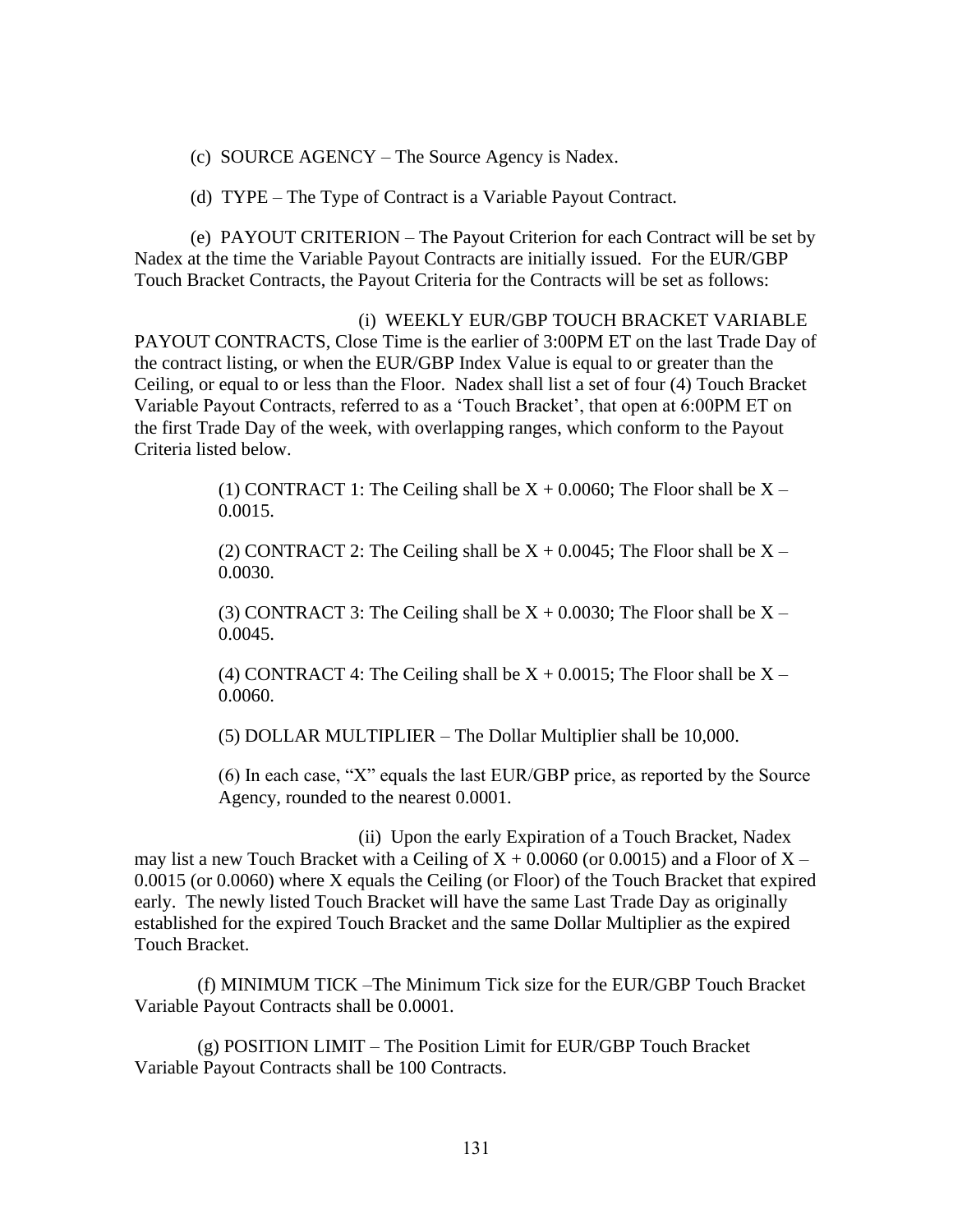(h) LAST TRADING DATE – The Last Trading Date in a Series is the same date as the Settlement Date.

(i) SETTLEMENT DATE – The Settlement Date of the Contract shall be the same date as the Expiration Date.

(j) EXPIRATION DATE – The Expiration Date of the Contract shall be the date on which the EUR/GBP Expiration Value is released by the Source Agency.

(k) SETTLEMENT VALUE – The Settlement Value is the amount paid to the holder of either a Short or Long Variable Payout Contract on Settlement Date. The Settlement Value of a Variable Payout Contract is determined as described in the definition for Long and Short Variable Payout Contracts.

(l) EUR/GBP INDEX VALUE – The Source Agency shall calculate and produce a EUR/GBP Index Value once each second throughout the life of the EUR/GBP Variable Payout contracts. That is, each second the Source Agency will calculate a EUR/GBP Index Value by taking all Midpoints between the bid/ask spread (ten pips wide or less) occurring in the ten (10) seconds leading up to the Calculation Time, provided at least ten (10) Midpoints are captured during the ten (10) second period, removing the highest thirty (30) percent of Midpoints and the lowest thirty (30) percent of Midpoints from the data set<sup>43</sup>, using the remaining EUR/GBP Midpoints to calculate the EUR/GBP Index Value for that second. The calculation used is a simple average of the remaining EUR/GBP Midpoints, rounded to one decimal point past the precision of the underlying market. In the event the time it takes to collect at least ten (10) Midpoints (ten pips wide or less) exceeds the ten (10) second time period, the EUR/GBP Index Value is calculated by the Source Agency by taking the last ten (10) Midpoints between the bid/ask spread (ten pips wide or less) just prior to the Calculation Time and removing the highest three (3) Midpoints and the lowest three (3) Midpoints, using the remaining four (4) EUR/GBP Midpoints to calculate the EUR/GBP Index Value. The calculation used is a simple average of all four (4) EUR/GBP Midpoints, rounded to one decimal point past the precision of the underlying market.

(m)EXPIRATION VALUE – The Expiration Value is the EUR/GBP Index Value released by the Source Agency at Expiration on the Expiration Date.

(n) CONTINGENCIES – If no level is actually announced on the Expiration Date due to a delay, postponement or otherwise in such release announcement by the Source

<sup>43</sup> If 30% of the data set would result in a non-integer number of Midpoints, the number of Midpoints to be removed from the set will be rounded down. For example, if the number of Midpoints collected during the last 10 seconds prior to the close of trading was 14, 30% of the data set would be 4.2 Midpoints. As 4.2 is a non-integer number, the value will be rounded down, and the 4 highest and 4 lowest Midpoints will be removed from the data set.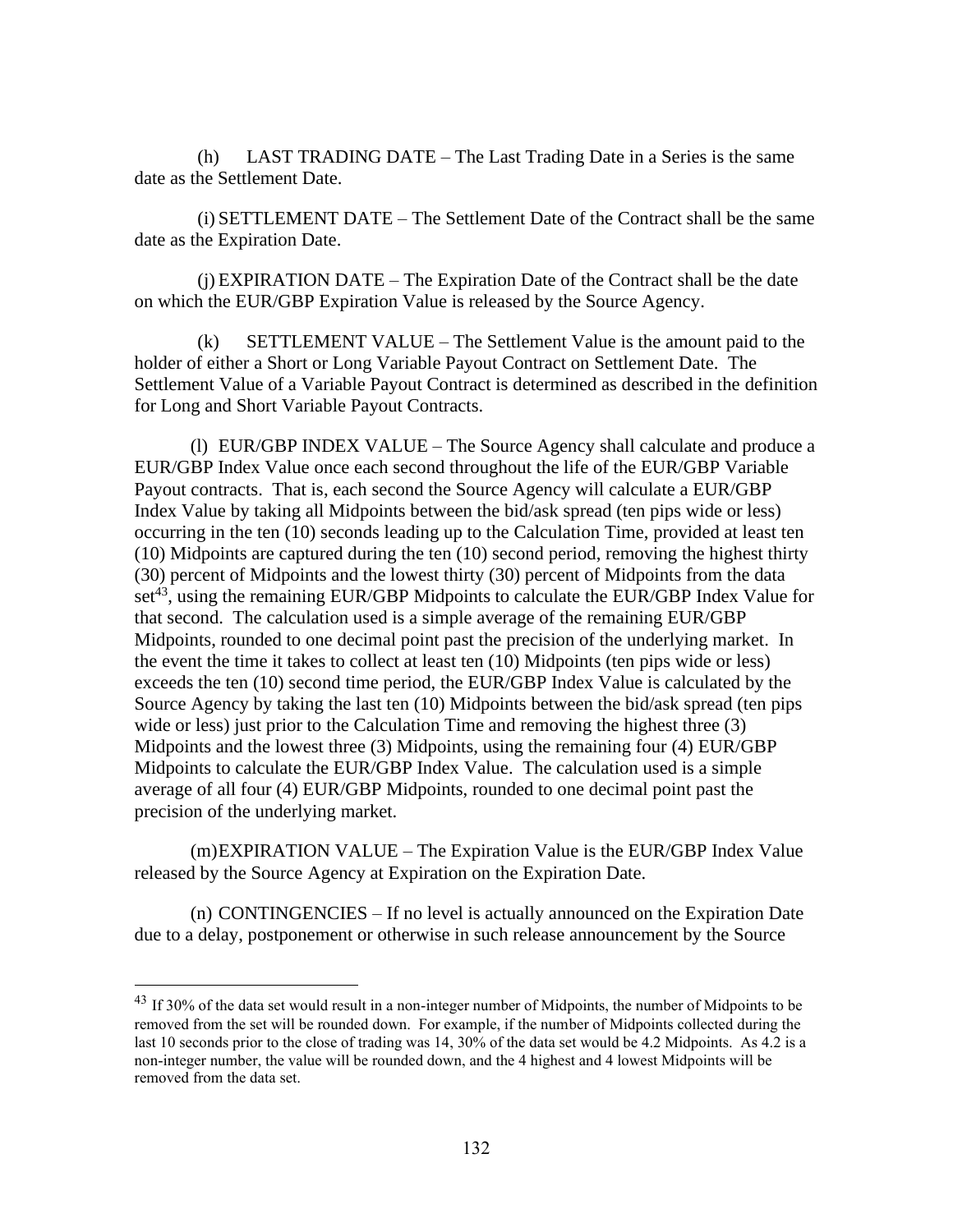Agency, the Settlement Date will be delayed until the Underlying number is released for that Series.

RULE 12.43 CURRENCY EXCHANGE EUR/GBP BINARY CONTRACTS

(a) SCOPE – These Rules shall apply to the Class of Contracts referred to as the Currency Exchange EUR/GBP ("EUR/GBP") Binary Contract issued by Nadex.

(b) UNDERLYING – The Underlying for this Class of Contracts is the Euro/British Pound herein referred to as "EUR/GBP" as quoted in British Pounds per Euro obtained from the spot EUR/GBP foreign currency market.

(c) SOURCE AGENCY – The Source Agency is Nadex.

(d) TYPE – The type of Contract is a Binary Contract.

(e) PAYOUT CRITERION – The Payout Criterion for each Contract will be set by Nadex at the time the Binary Contracts are initially issued. For the EUR/GBP Binary Contract, the Payout Criteria for the Contracts will be set as follows:

(i) WEEKLY EUR/GBP BINARY CONTRACTS

(1) EXPIRATION TIME – 3 PM ET CLOSE

(2) STRIKE INTERVAL WIDTH – The interval width between each strike level

shall be 0.0050.

(3) NUMBER OF STRIKE LEVELS LISTED - Fourteen (14) strike levels will

be listed for each Weekly EUR/GBP Binary Contract Series.

(4) STRIKE LEVELS GENERATED - Strike levels will be generated such

that

Binary Contract "X" is valued 'at-the-money' in relation to the

Underlying

 market as determined by the Source Agency, immediately before the issuance

 of these Contracts, and shall be measured in U.S. cents rounded to the nearest

value ending in 0.0025 or 0.0075 as reported by the Source Agency.

 $Six(6)$ 

strike levels will be generated above Binary Contract X at an interval of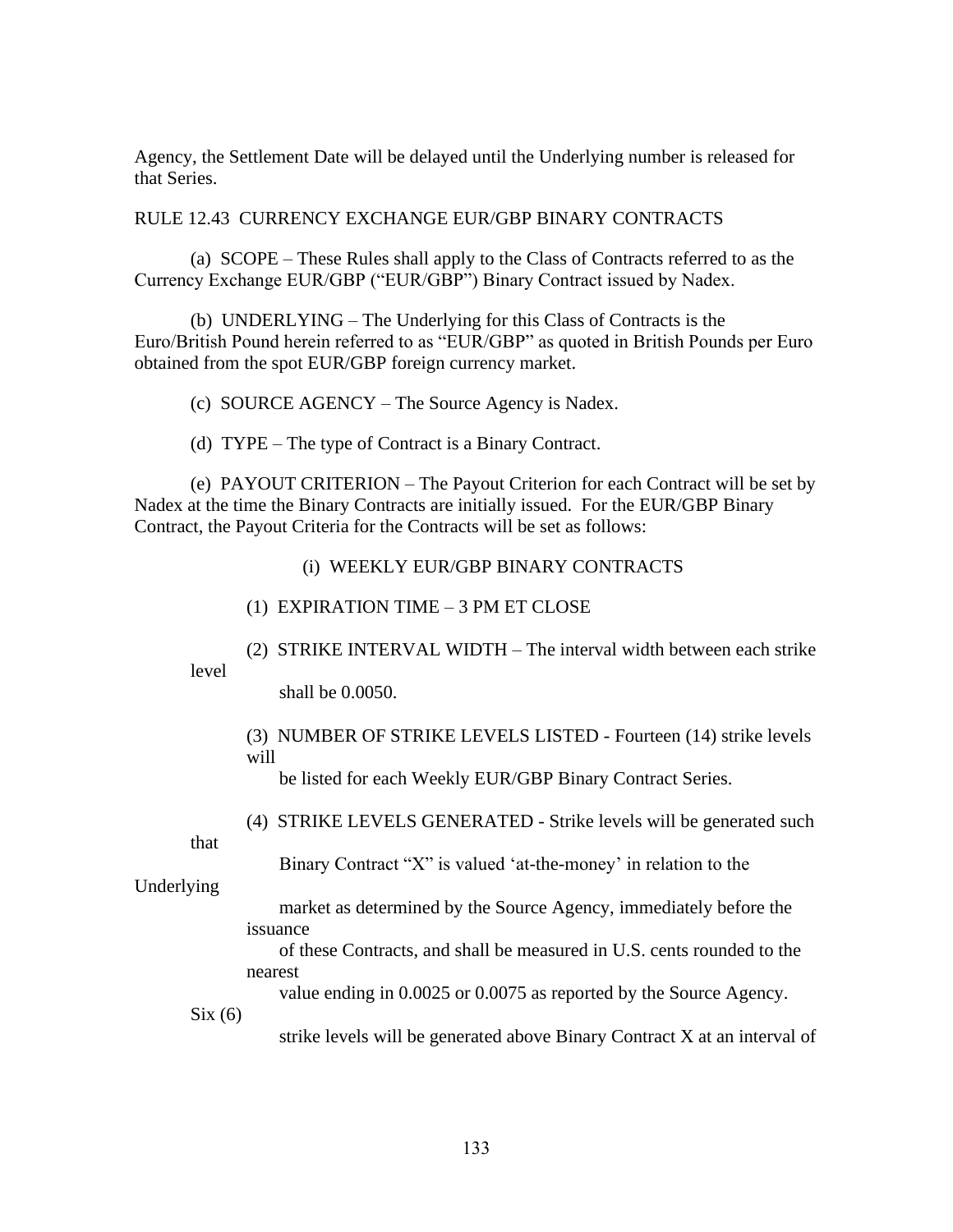0.0050, and seven (7) strike levels will be generated below Binary Contract X at an interval of 0.0050 (e.g.  $X - 0.0050$ ;  $X$ ;  $X + 0.0050$ ). The Contract will have a Payout Criterion of greater than the strike level value. (ii) DAILY EUR/GBP BINARY CONTRACTS (1) EXPIRATION TIME – 3 PM ET CLOSE (2) STRIKE INTERVAL WIDTH – The interval width between each strike level shall be 0.0010. (3) NUMBER OF STRIKE LEVELS LISTED – Twenty-one (21) strike levels will be listed for each Daily EUR/GBP Binary Contract Series. (4) STRIKE LEVELS GENERATED - Strike levels will be generated such that Binary Contract "Y" is valued 'at-the-money' in relation to the Underlying market as determined by the Source Agency, immediately before the issuance of these Contracts, and shall be measured in U.S. cents rounded to the nearest value ending in 0.0020 as reported by the Source Agency. Ten (10) strike levels will be generated above Binary Contract Y at an interval of 0.0010, and ten (10) strike levels will be generated below Binary Contract Y at an interval of 0.0010 (e.g.  $Y - 0.0010$ ;  $Y$ ;  $Y + 0.0010$ ). The Contract will have a Payout Criterion of greater than the strike level value. (iii) INTRADAY EUR/GBP BINARY CONTRACTS (1) EXPIRATION TIME – 10 AM, 11 AM, 12 PM,1 PM , 2 PM, 3 PM ET CLOSE (2) STRIKE INTERVAL WIDTH – The interval width between each strike

level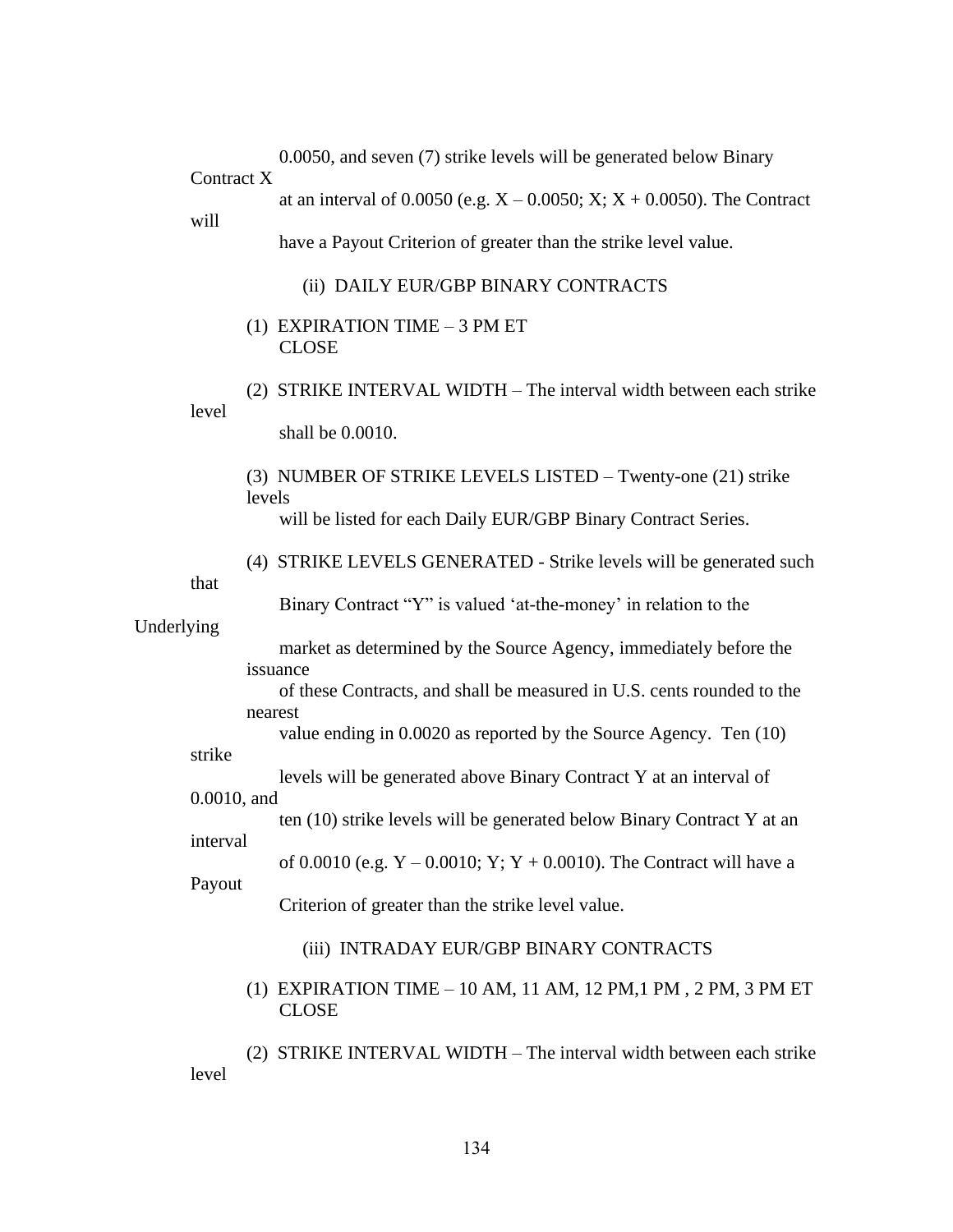shall be 0.0010.

|                | (3) NUMBER OF STRIKE LEVELS LISTED - Nine (9) strike levels<br>will be listed for each Intraday EUR/GBP Binary Contract Series. |
|----------------|---------------------------------------------------------------------------------------------------------------------------------|
| that           | (4) STRIKE LEVELS GENERATED - Strike levels will be generated such                                                              |
| Underlying     | Binary Contract "Z" is valued 'at-the-money' in relation to the                                                                 |
|                | market as determined by the Source Agency, immediately before the<br>issuance                                                   |
|                | of these Contracts, and shall be measured in U.S. cents rounded to the<br>nearest                                               |
| strike         | value ending in 0.0001 as reported by the Source Agency. Four (4)                                                               |
|                | levels will be generated above Binary Contract Z at an interval of                                                              |
| $0.0010$ , and | four (4) strike levels will be generated below Binary Contract Z at an                                                          |
| interval       | of 0.0010 (e.g. $Z - 0.0010$ ; $Z$ ; $Z + 0.0010$ ). The Contract will have a                                                   |
| Payout         | Criterion of greater than the strike level value.                                                                               |
|                | (iv) Nadex may list additional EUR/GBP Binary Contracts with                                                                    |

different ranges of Payout Criteria on a discretionary basis in accordance with the CEA and Commission Regulations.

(f) MINIMUM TICK – The Minimum Tick size for EUR/GBP Binary Contracts shall be \$0.25.

(g) POSITION LIMIT – The Position Limits for EUR/GBP Binary Contracts shall be 2,500 Contracts. There are currently no Position Limits for EUR/GBP Binary Contract.

(h) LAST TRADING DATE – The Last Trading Date in a Series is the same as the Expiration Date. No trading in the EUR/GBP Binary Contracts shall occur after its Last Trading Date.

(i) SETTLEMENT DATE – The Settlement Date will be the date on which the EUR/GBP number as reported by the Source Agency.

(j) EXPIRATION DATE – The Expiration Date of the Contract will be the date on which the EUR/GBP number is scheduled to be released.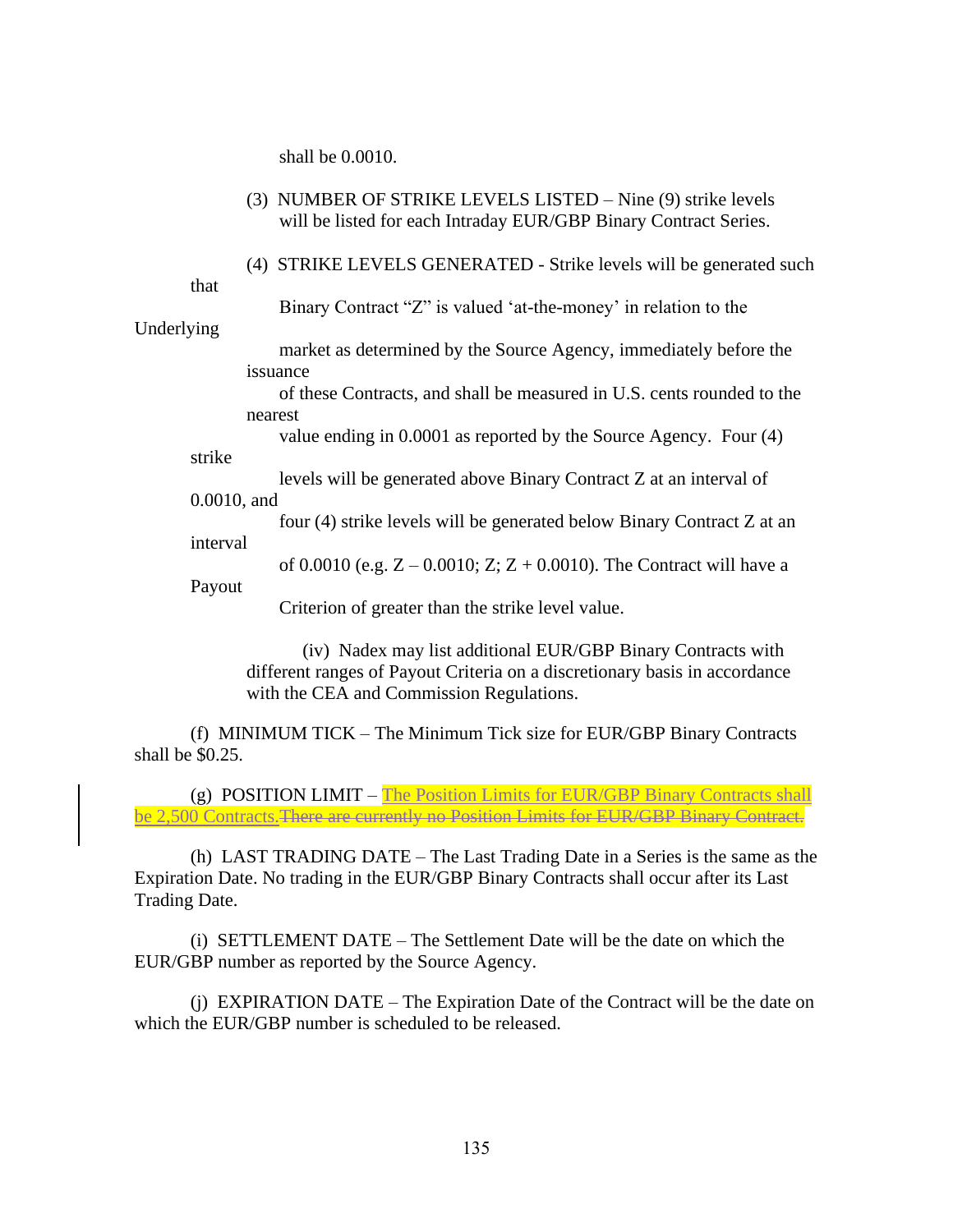(k) SETTLEMENT VALUE – The Settlement Value is the amount paid to the holder of the in the money Contract on the Settlement Date. The Settlement Value of an in the money EUR/GBP Binary Contract is \$100.

(l) EXPIRATION VALUE – The Expiration Value is the price or value of EUR/GBP released by the Source Agency on the Expiration Date. The Expiration Value is calculated by the Source Agency by taking all Midpoints between the bid/ask spread (ten pips wide or less) occurring in the ten (10) seconds leading up to the close of trading of the EUR/GBP Binary Contract, provided at least ten (10) Midpoints are captured during the ten (10) second period, removing the highest thirty (30) percent of Midpoints and the lowest thirty (30) percent of Midpoints from the data set<sup> $44$ </sup>, using the remaining EUR/GBP Midpoints to calculate the Expiration Value. The calculation used is a simple average of the remaining EUR/GBP Midpoints, rounded to one decimal point past the precision of the underlying market. In the event the time it takes to collect at least ten (10) Midpoints (ten pips wide or less) exceeds the ten (10) second time period, the Expiration Value is calculated by the Source Agency by taking the last ten (10) Midpoints between the bid/ask spread (ten pips wide or less) just prior to the close of trading of the EUR/GBP Binary Contract and removing the highest three (3) Midpoints and the lowest three (3) Midpoints, using the remaining four (4) EUR/GBP Midpoints to calculate the Expiration Value. The calculation used is a simple average of all four (4) EUR/GBP Midpoints, rounded to one decimal point past the precision of the underlying market.

(m) CONTINGENCIES – If no level is actually announced on the Expiration Date due to a delay, postponement or otherwise in such release announcement by the Source Agency, the Settlement Date will be delayed until the Underlying number is released for that Series.

# RULE 12.44 CURRENCY EXCHANGE AUD/JPY VARIABLE PAYOUT **CONTRACTS**

## RULE 12.44.1 CURRENCY EXCHANGE AUD/JPY "CALL SPREAD" VARIABLE PAYOUT CONTRACTS

(a) SCOPE – These Rules shall apply to the Class of Contracts referred to as the Currency Exchange AUD/JPY ("AUD/JPY") Call Spread Variable Payout Contracts, referred to as a "Call Spread", issued by Nadex. Variable Payout Contracts issued by Nadex.

<sup>44</sup> If 30% of the data set would result in a non-integer number of Midpoints, the number of Midpoints to be removed from the set will be rounded down. For example, if the number of Midpoints collected during the last 10 seconds prior to the close of trading was 14, 30% of the data set would be 4.2 Midpoints. As 4.2 is a non-integer number, the value will be rounded down, and the 4 highest and 4 lowest Midpoints will be removed from the data set.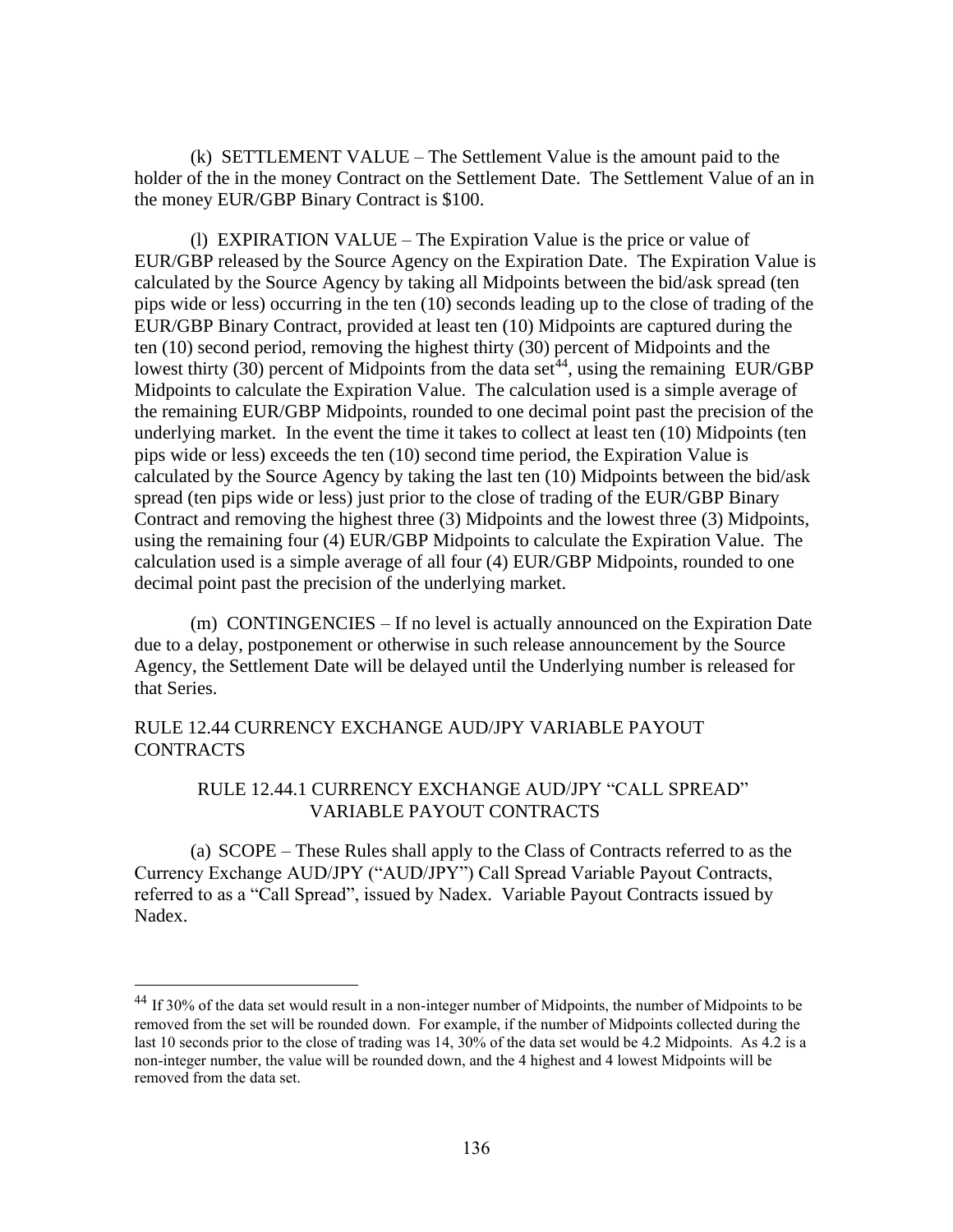(b) UNDERLYING – The Underlying for this Class of Contracts is the Australian Dollar/Japanese Yen, herein referred to as "AUD/JPY" as quoted in the Japanese Yen per Australian Dollar obtained from the spot AUD/JPY foreign currency market.

(c) SOURCE AGENCY – The Source Agency is Nadex.

(d) TYPE – The Type of Contract is a Variable Payout Contract.

(e) PAYOUT CRITERION – The Payout Criterion for each Contract will be set by Nadex at the time the Variable Payout Contracts are initially issued. For the AUD/JPY Call Spread Variable Payout Contract, the Payout Criteria for the Contracts will be set as follows;

(i) WEEKLY AUD/JPY CALL SPREAD VARIABLE PAYOUT CONTRACTS, 3:00 PM ET CLOSE – At the commencement of trading in a Weekly AUD/JPY Call Spread, Nadex shall list one (1) Call Spread Contract, which conforms to the Payout Criteria listed below:

### (1) WEEKLY AUD/JPY CALL SPREAD CONTRACT

(aa) CEILING – The Ceiling shall be  $X + 3.75$ .

(bb) FLOOR – The Floor shall be  $X - 3.75$ .

(cc) DOLLAR MULTIPLIER – The Dollar Multiplier shall be 100.

(2) In each case, "X" equals the last AUD/JPY price, as reported by the Source Agency, rounded to the nearest 0.10.

(ii) WEEKLY AUD/JPY CALL SPREAD VARIABLE PAYOUT CONTRACTS, 3:00 PM ET CLOSE – At the commencement of trading in a Weekly AUD/JPY Call Spread, Nadex shall list five (5) Call Spread Contracts with overlapping ranges, which conforms to the Payout Criteria listed below:

> (1) CONTRACT 1: The Ceiling shall be  $X - 1.25$ ; The Floor shall be  $X - 3.75$ .

> (2) CONTRACT 2: The Ceiling shall be X; The Floor shall be  $X -$ 2.50.

> (3) CONTRACT 3: The Ceiling shall be  $X + 1.25$ ; The Floor shall

be  $X - 1.25$ .

(4) CONTRACT 4: The Ceiling shall be  $X + 2.50$ ; The Floor shall

be X.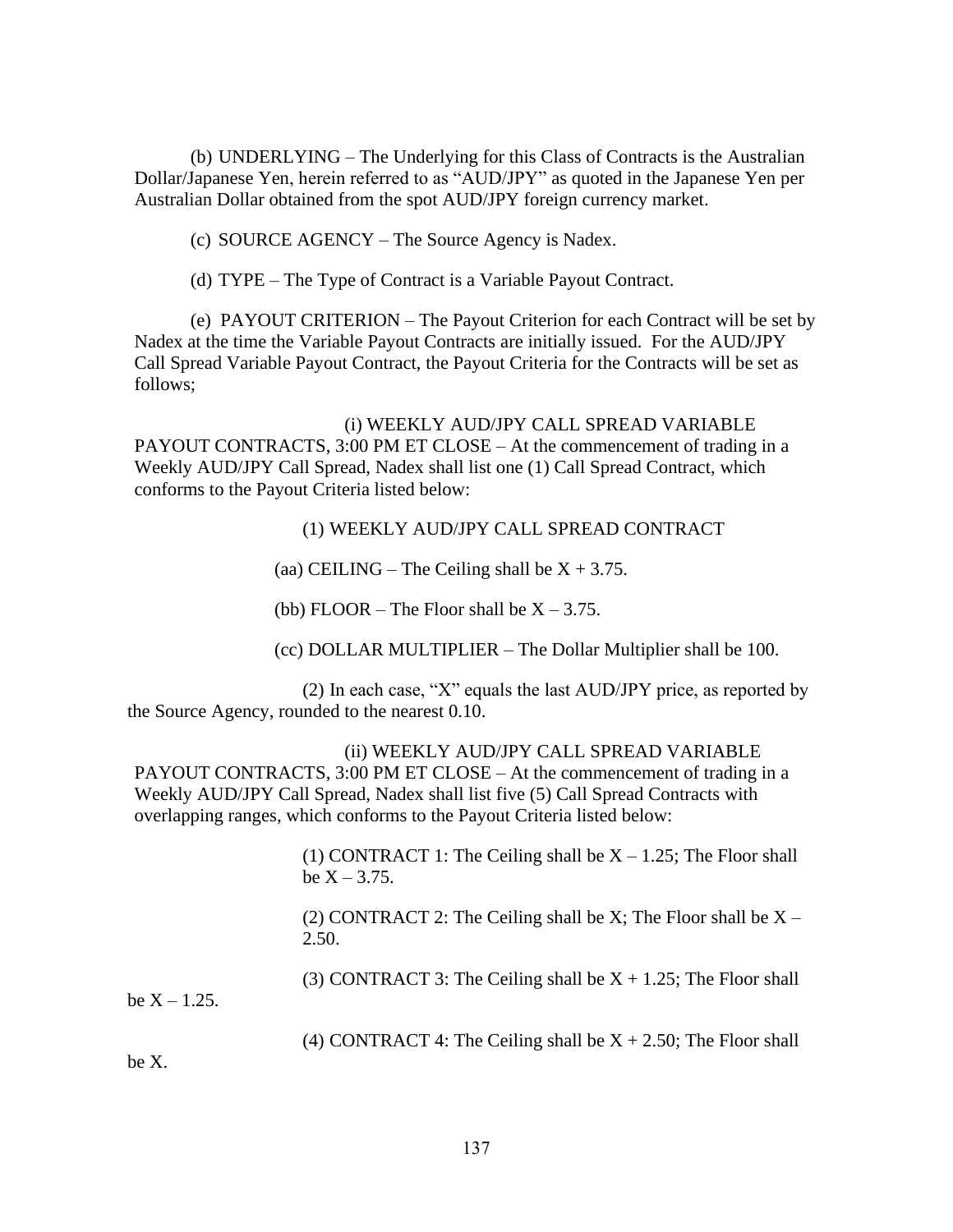(5) CONTRACT 5: The Ceiling shall be  $X + 3.75$ ; The Floor shall

be  $X - 1.25$ .

(6) DOLLAR MULTIPLIER – The Dollar Multiplier shall be 100.

(7) In each case, "X" equals the last AUD/JPY price, as reported by the Source Agency, rounded to the nearest 0.10.

(iii) DAILY AUD/JPY CALL SPREAD VARIABLE PAYOUT CONTRACTS, 3:00 PM ET CLOSE - At the commencement of trading in a Daily AUD/JPY Call Spread Variable Payout Contract, referred to as a 'Call Spread', Nadex shall list one (1) Call Spread Contract, which conforms to the Payout Criteria listed below:

(1) DAILY AUD/JPY CALL SPREAD CONTRACT

(aa) CEILING – The Ceiling shall be  $X + 2.50$ .

(bb) FLOOR – The Floor shall be  $X - 2.50$ .

(cc) DOLLAR MULTIPLIER – The Dollar Multiplier shall be 100.

(2) In each case, "X" equals the last AUD/JPY price, as reported by the Source Agency, rounded to the nearest 0.10.

(iv) DAILY AUD/JPY CALL SPREAD CONTRACTS, 3:00 PM ET CLOSE - Nadex shall list a set of three (3) Call Spread Contracts with overlapping ranges, which conform to the Payout Criteria listed below:

(1) CONTRACT 1: The Ceiling shall be X; The Floor shall be  $X - 2.50$ .

(2) CONTRACT 2: The Ceiling shall be  $X + 1.25$ ; The Floor shall be  $X -$ 

1.25.

(3) CONTRACT 3: The Ceiling shall be  $X + 2.50$ ; The Floor shall be X.

(4) DOLLAR MULTIPLIER – The Dollar Multiplier shall be 100.

(5) In each case, "X" equals the last AUD/JPY price, as reported by the Source Agency, rounded to the nearest 0.10.

(v) Nadex may list additional Call Spread Contracts with different ranges of Payout Criteria on a discretionary basis in accordance with the CEA and Commission Regulations.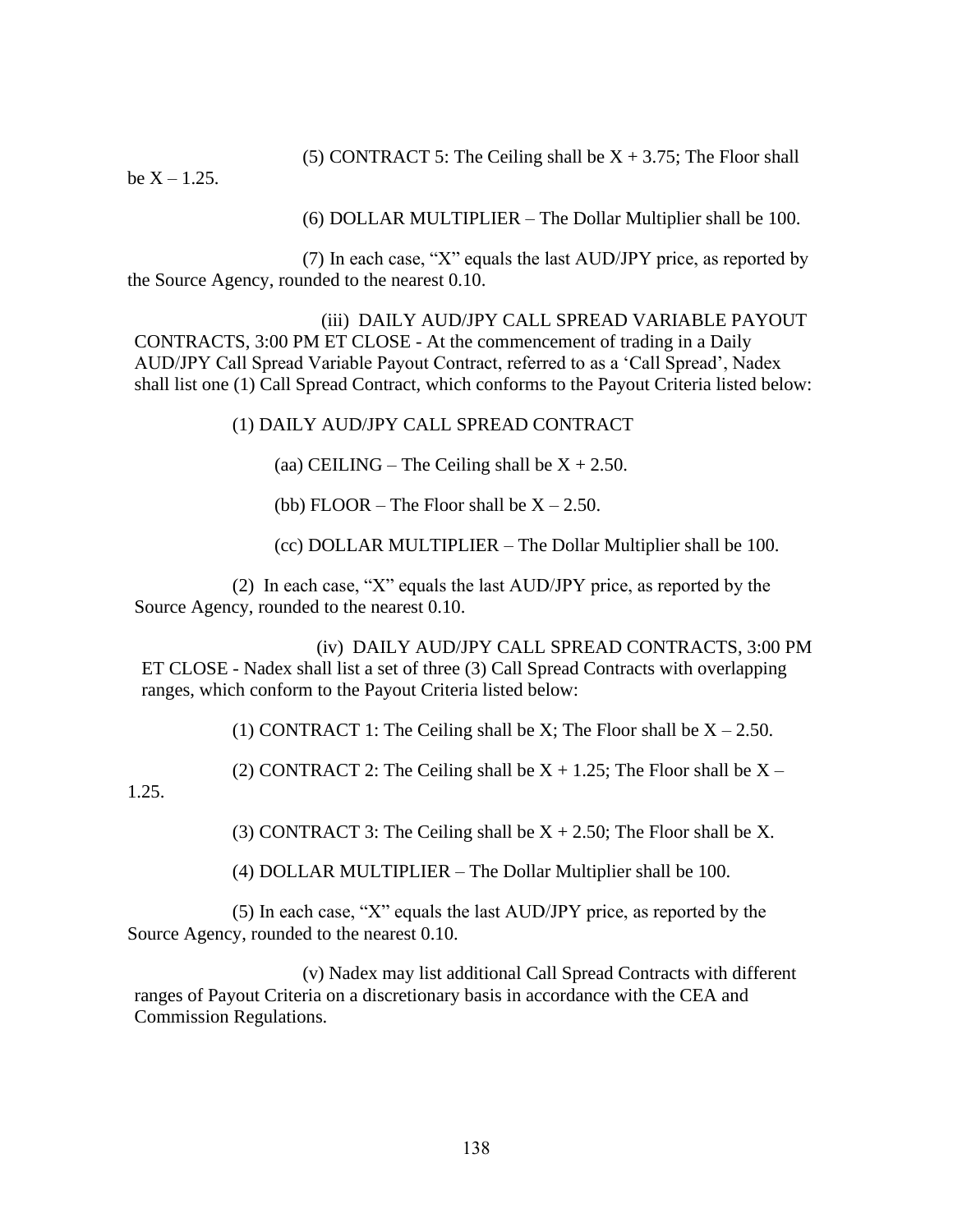(f) MINIMUM TICK – The Minimum Tick size for AUD/JPY Call Spread Contracts shall be 0.01.

(g) POSITION LIMIT – The Position Limits for AUD/JPY Call Spread Contracts shall be 250 Contracts. There are currently no Position Limits for AUD/JPY Call Spread Contracts.

(h) LAST TRADING DATE – The Last Trading Date in a Series is the same date as the Settlement Date.

(i) SETTLEMENT DATE – The Settlement Date of the Contract shall be the same date as the Expiration Date.

(j) EXPIRATION DATE – The Expiration Date of the Contract shall be the date on which the AUD/JPY Expiration Value is released by the Source Agency.

(k) SETTLEMENT VALUE – The Settlement Value shall be the amount paid to the holder of either a Short or Long Variable Payout Contract on Settlement Date. The Settlement Value of a Variable Payout Contract is determined as described in the definition for Long and Short Variable Payout Contracts.

(l) EXPIRATION VALUE – The Expiration Value is the price or value of AUD/JPY Index Value released by the Source Agency at Expiration on the Expiration Date. The Expiration Value is calculated by the Source Agency by taking all Midpoints between the bid/ask spread (ten pips wide or less) occurring in the ten (10) seconds leading up to the close of trading of the AUD/JPY Call Spread Contract, provided at least ten (10) Midpoints are captured during the ten (10) second period, removing the highest thirty (30) percent of Midpoints and the lowest thirty  $(30)$  percent of Midpoints from the data set<sup>45</sup>, using the remaining AUD/JPY Midpoints to calculate the Expiration Value. The calculation used is a simple average of the remaining AUD/JPY Midpoints, rounded to one decimal point past the precision of the underlying market. In the event the time it takes to collect at least ten (10) Midpoints (ten pips wide or less) exceeds the ten (10) second time period, the Expiration Value is calculated by the Source Agency by taking the last ten (10) Midpoints between the bid/ask spread (ten pips wide or less) just prior to the close of trading of the AUD/JPY Call Spread Contract and removing the highest three (3) Midpoints and the lowest three (3) Midpoints, using the remaining four (4) AUD/JPY Midpoints to calculate the Expiration Value. The calculation used is a simple average of

<sup>45</sup> If 30% of the data set would result in a non-integer number of Midpoints, the number of Midpoints to be removed from the set will be rounded down. For example, if the number of Midpoints collected during the last 10 seconds prior to the close of trading was 14, 30% of the data set would be 4.2 Midpoints. As 4.2 is a non-integer number, the value will be rounded down, and the 4 highest and 4 lowest Midpoints will be removed from the data set.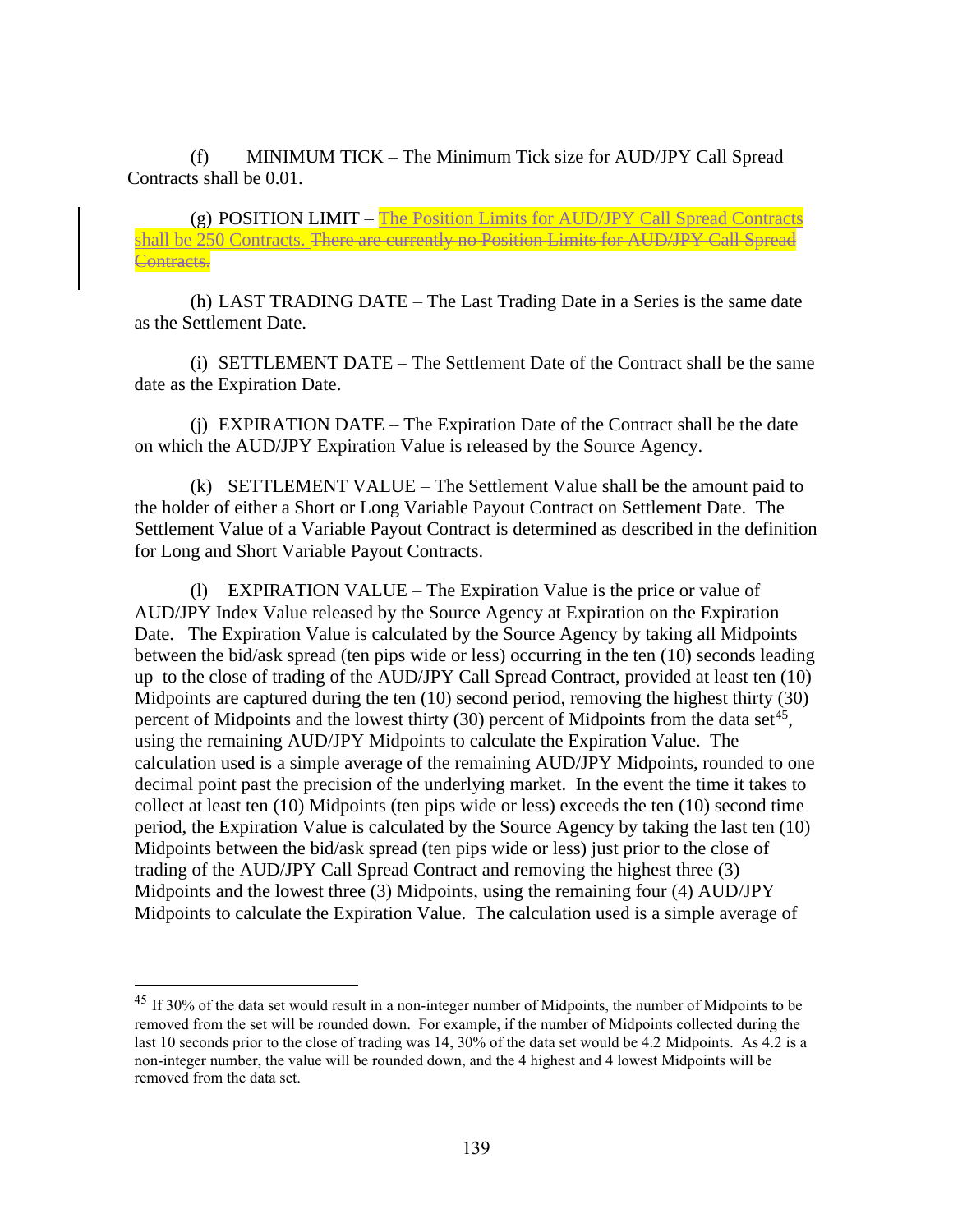all four (4) AUD/JPY Midpoints, rounded to one decimal point past the precision of the underlying market.

(m) CONTINGENCIES – If no level is actually announced on the Expiration Date due to a delay, postponement or otherwise in such release announcement by the Source Agency, the Settlement Date will be delayed until the Underlying number is released for that Series.

## RULE 12.44.2 CURRENCY EXCHANGE AUD/JPY "TOUCH BRACKET" VARIABLE PAYOUT CONTRACTS

(a) SCOPE – These Rules shall apply to the Class of Contracts referred to as the Currency Exchange AUD/JPY ("AUD/JPY") Touch Bracket Variable Payout Contracts, referred to as a 'Touch Bracket", issued by Nadex.

(b) UNDERLYING – The Underlying for this Class of Contracts is the Australian Dollar/Japanese Yen, herein referred to as "AUD/JPY" as quoted in the Japanese Yen per Australian Dollar obtained from the spot AUD/JPY foreign currency market.

(c) SOURCE AGENCY – The Source Agency is Nadex.

(d) TYPE – The Type of Contract is a Variable Payout Contract.

(e) PAYOUT CRITERION – The Payout Criterion for each Contract will be set by Nadex at the time the Variable Payout Contracts are initially issued. For the AUD/JPY Touch Bracket Contracts, the Payout Criteria for the Contracts will be set as follows:

(i) WEEKLY AUD/JPY TOUCH BRACKET VARIABLE PAYOUT CONTRACTS, Close Time is the earlier of 3:00PM ET on the last Trade Day of the contract listing, or when the AUD/JPY Index Value is equal to or greater than the Ceiling, or equal to or less than the Floor. Nadex shall list a set of four (4) Touch Bracket Variable Payout Contracts, referred to as a 'Touch Bracket', that open at 6:00PM ET on the first Trade Day of the week, with overlapping ranges, which conform to the Payout Criteria listed below.

> (1) CONTRACT 1: The Ceiling shall be  $X + 0.600$ ; The Floor shall be X -0.150.

> (2) CONTRACT 2: The Ceiling shall be  $X + 0.450$ ; The Floor shall be  $X -$ 0.300.

(3)CONTRACT 3: The Ceiling shall be  $X + 0.300$ ; The Floor shall be  $X -$ 0.450.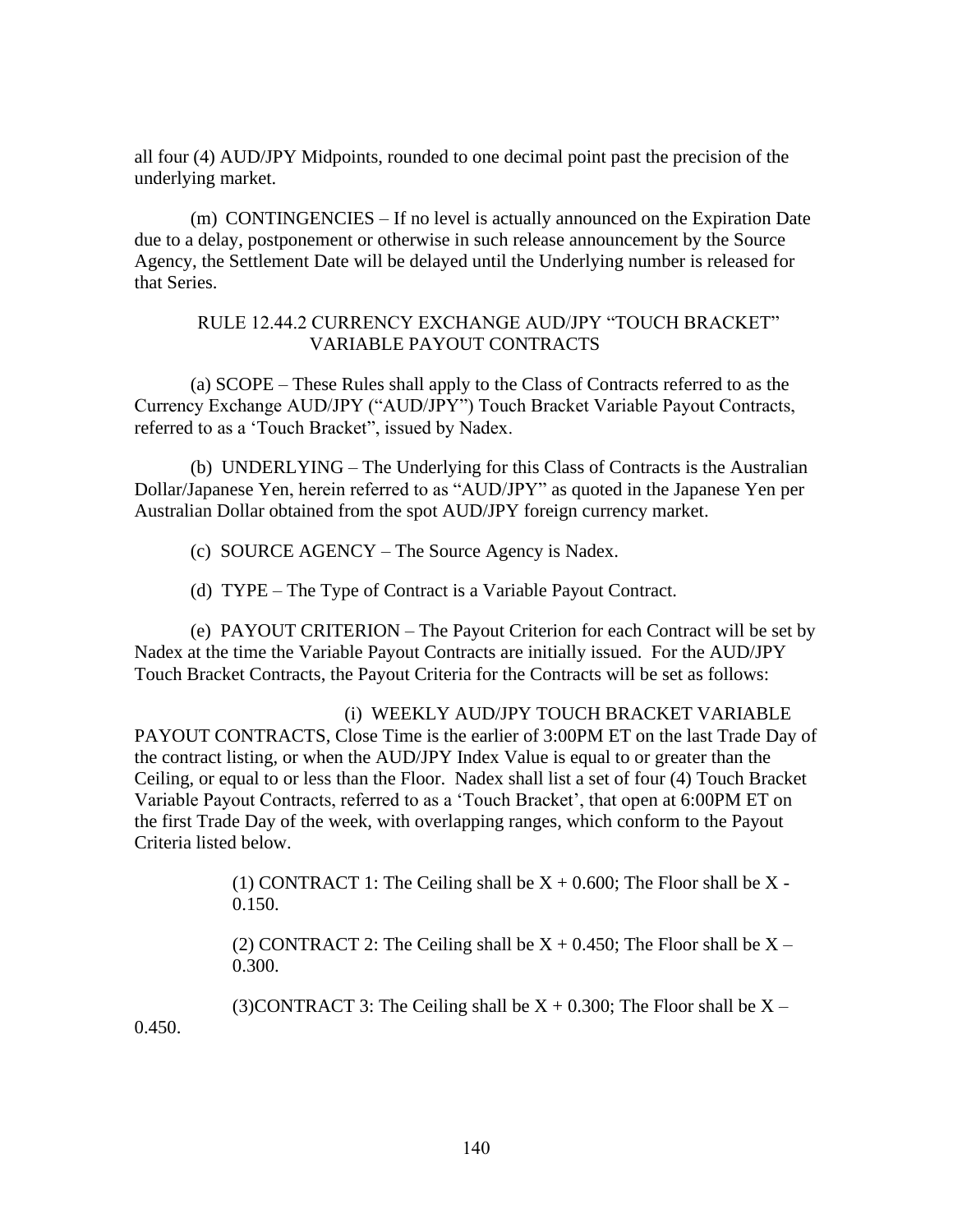(4)CONTRACT 4: The Ceiling shall be  $X + 0.150$ ; The Floor shall be  $X -$ 

0.600.

(5)DOLLAR MULTIPLIER – The Dollar Multiplier shall be 100.

(6)In each case, "X" equals the last AUD/JPY price, as reported by the Source Agency, rounded to the nearest 0.01.

(ii) Upon the early Expiration of a Touch Bracket, Nadex may list a new Touch Bracket with a Ceiling of  $X + 0.600$  (or 0.150) and a Floor of  $X - 0.150$ (or 0.600) where X equals the Ceiling (or Floor) of the Touch Bracket that expired early. The newly listed Touch Bracket will have the same Last Trade Day as originally established for the expired Touch Bracket and the same Dollar Multiplier as the expired Touch Bracket.

(f) MINIMUM TICK – The Minimum Tick size for AUD/JPY Touch Bracket Variable Payout Contracts shall be 0.01.

(g) POSITION LIMIT –The Position Limit for AUD/JPY Touch Bracket Variable Payout Contracts shall be 100 Contracts.

(h) LAST TRADING DATE – The Last Trading Date in a Series is the same date as the Settlement Date.

(i) SETTLEMENT DATE – The Settlement Date of the Contract shall be the same date as the Expiration Date.

(j) EXPIRATION DATE – The Expiration Date of the Contract shall be the date on which the AUD/JPY Expiration Value is released by the Source Agency.

(k) SETTLEMENT VALUE – The Settlement Value shall be the amount paid to the holder of either a Short or Long Variable Payout Contract on Settlement Date. The Settlement Value of a Variable Payout Contract is determined as described in the definition for Long and Short Variable Payout Contracts.

(l) AUD/JPY INDEX VALUE – The Source Agency shall calculate and produce a AUD/JPY Index Value once each second throughout the life of the AUD/JPY Variable Payout contracts. That is, each second the Source Agency will calculate a AUD/JPY Index Value by taking all Midpoints between the bid/ask spread (ten pips wide or less) occurring in the ten (10) seconds leading up to the Calculation Time, provided at least ten (10) Midpoints are captured during the ten (10) second period, removing the highest thirty (30) percent of Midpoints and the lowest thirty  $(30)$  percent of Midpoints from the data set<sup>46</sup>,

<sup>46</sup> If 30% of the data set would result in a non-integer number of Midpoints, the number of Midpoints to be removed from the set will be rounded down. For example, if the number of Midpoints collected during the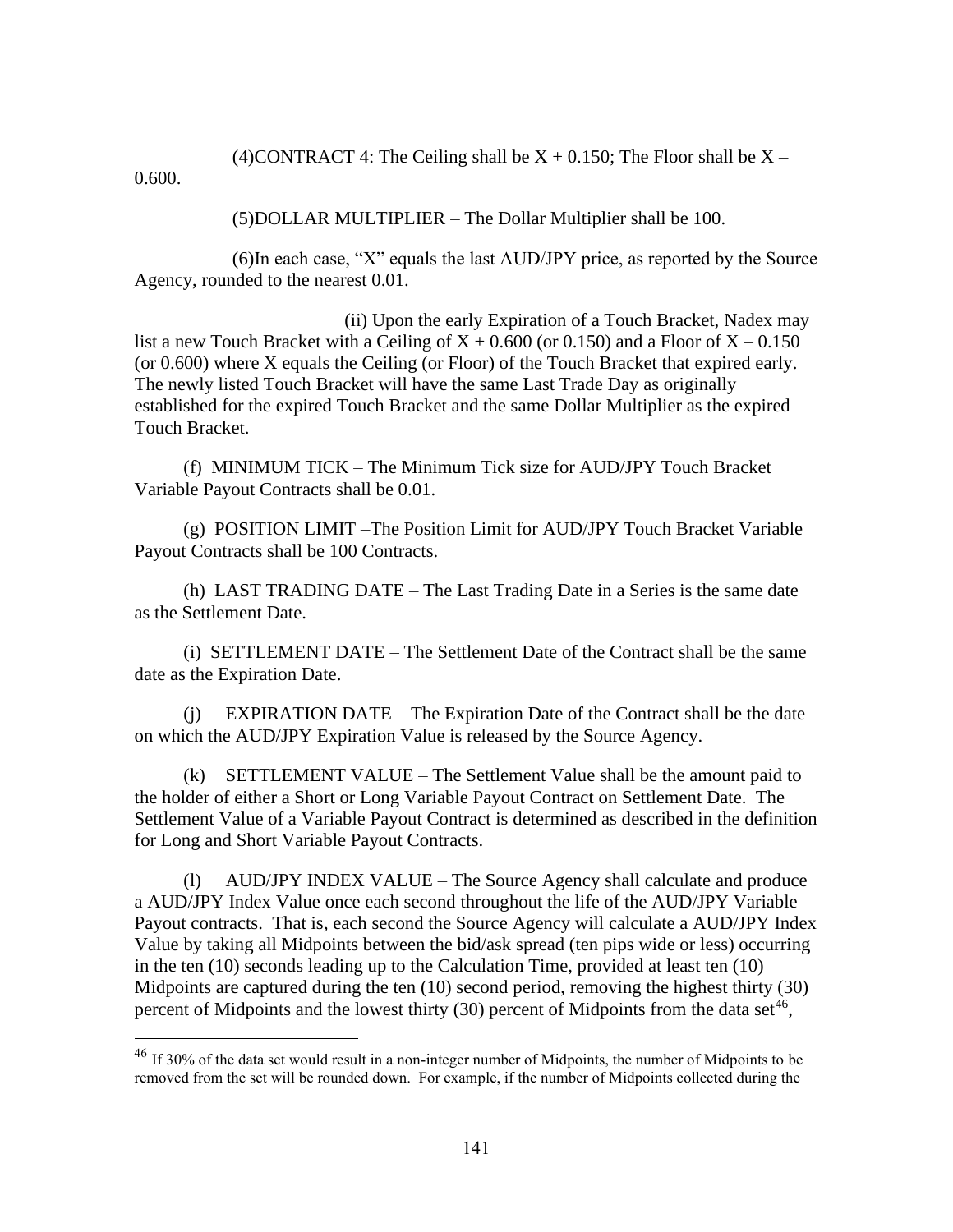using the remaining AUD/JPY Midpoints to calculate the AUD/JPY Index Value for that second. The calculation used is a simple average of the remaining AUD/JPY Midpoints, rounded to one decimal point past the precision of the underlying market. In the event the time it takes to collect at least ten (10) Midpoints (ten pips wide or less) exceeds the ten (10) second time period, the AUD/JPY Index Value is calculated by the Source Agency by taking the last ten (10) Midpoints between the bid/ask spread (ten pips wide or less) just prior to the Calculation Time and removing the highest three (3) Midpoints and the lowest three (3) Midpoints, using the remaining four (4) AUD/JPY Midpoints to calculate the AUD/JPY Index Value. The calculation used is a simple average of all four (4) AUD/JPY Midpoints, rounded to one decimal point past the precision of the underlying market.

(m) EXPIRATION VALUE – The Expiration Value is the AUD/JPY Index Value released by the Source Agency at Expiration on the Expiration Date.

(n) CONTINGENCIES – If no level is actually announced on the Expiration Date due to a delay, postponement or otherwise in such release announcement by the Source Agency, the Settlement Date will be delayed until the Underlying number is released for that Series.

RULE 12.45 CURRENCY EXCHANGE AUD/JPY BINARY CONTRACTS

(a) SCOPE – These Rules shall apply to the Class of Contracts referred to as the Currency Exchange AUD/JPY ("AUD/JPY") Binary Contract issued by Nadex.

(b) UNDERLYING – The Underlying for this Class of Contracts is the Australian dollar/ Japanese Yen, herein referred to as "AUD/JPY" as quoted in the Japanese Yen per Australian dollar obtained from the spot AUD/JPY foreign currency market.

(c) SOURCE AGENCY – The Source Agency is Nadex.

(d) TYPE – The type of Contract is a Binary Contract.

(e) PAYOUT CRITERION – The Payout Criterion for each Contract will be set by Nadex at the time the Binary Contracts are initially issued. For the AUD/JPY Binary Contract, the Payout Criteria for the Contracts will be set as follows:

#### (i) WEEKLY AUD/JPY BINARY CONTRACTS

(1) EXPIRATION TIME – 3 PM ET CLOSE

last 10 seconds prior to the close of trading was 14, 30% of the data set would be 4.2 Midpoints. As 4.2 is a non-integer number, the value will be rounded down, and the 4 highest and 4 lowest Midpoints will be removed from the data set.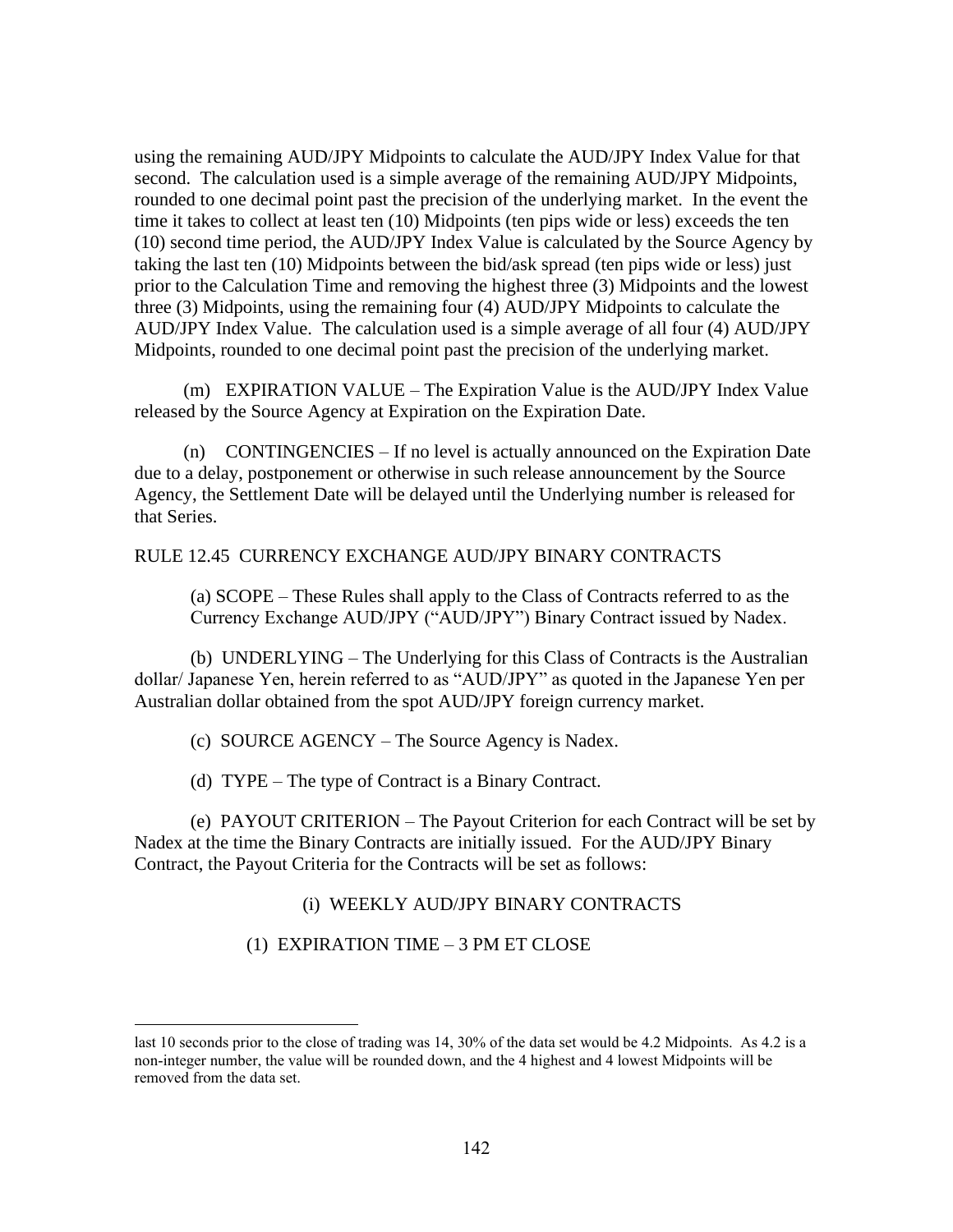|            | level<br>that<br>Underlying<br>strike<br>and<br>Payout<br>level | (2) STRIKE INTERVAL WIDTH – The interval width between each strike                                                                                          |
|------------|-----------------------------------------------------------------|-------------------------------------------------------------------------------------------------------------------------------------------------------------|
|            |                                                                 | shall be 0.50.                                                                                                                                              |
|            |                                                                 | (3) NUMBER OF STRIKE LEVELS LISTED - Fourteen (14) strike levels<br>will                                                                                    |
|            |                                                                 | be listed for each Weekly AUD/JPY Binary Contract Series.                                                                                                   |
|            |                                                                 | (4) STRIKE LEVELS GENERATED - Strike levels will be generated such                                                                                          |
|            |                                                                 | Binary Contract "X" is valued 'at-the-money' in relation to the                                                                                             |
|            |                                                                 | market as determined by the Source Agency, immediately before the<br>issuance                                                                               |
|            |                                                                 | of these Contracts, and shall be measured in U.S. cents rounded to the<br>nearest                                                                           |
|            |                                                                 | value ending in $0.25$ or $0.75$ as reported by the Source Agency. Six $(6)$                                                                                |
|            |                                                                 | levels will be generated above Binary Contract X at an interval of 0.50,                                                                                    |
|            |                                                                 | seven (7) strike levels will be generated below Binary Contract X at an<br>interval of 0.50 (e.g. $X - 0.50$ ; $X$ ; $X + 0.50$ ). The Contract will have a |
|            |                                                                 | Criterion of greater than the strike level value.                                                                                                           |
|            |                                                                 | (ii) DAILY AUD/JPY BINARY CONTRACTS                                                                                                                         |
|            |                                                                 | (1) EXPIRATION TIME $-7$ AM, 3 PM, 11 PM ET<br><b>CLOSE</b>                                                                                                 |
|            |                                                                 | (2) STRIKE INTERVAL WIDTH – The interval width between each strike                                                                                          |
|            |                                                                 | shall be 0.10.                                                                                                                                              |
|            |                                                                 | (3) NUMBER OF STRIKE LEVELS LISTED – Twenty-one (21) strike<br>levels                                                                                       |
|            |                                                                 | will be listed for each Daily AUD/JPY Binary Contract Series.                                                                                               |
|            |                                                                 | (4) STRIKE LEVELS GENERATED - Strike levels will be generated such                                                                                          |
| Underlying | that                                                            | Binary Contract "Y" is valued 'at-the-money' in relation to the                                                                                             |
|            |                                                                 |                                                                                                                                                             |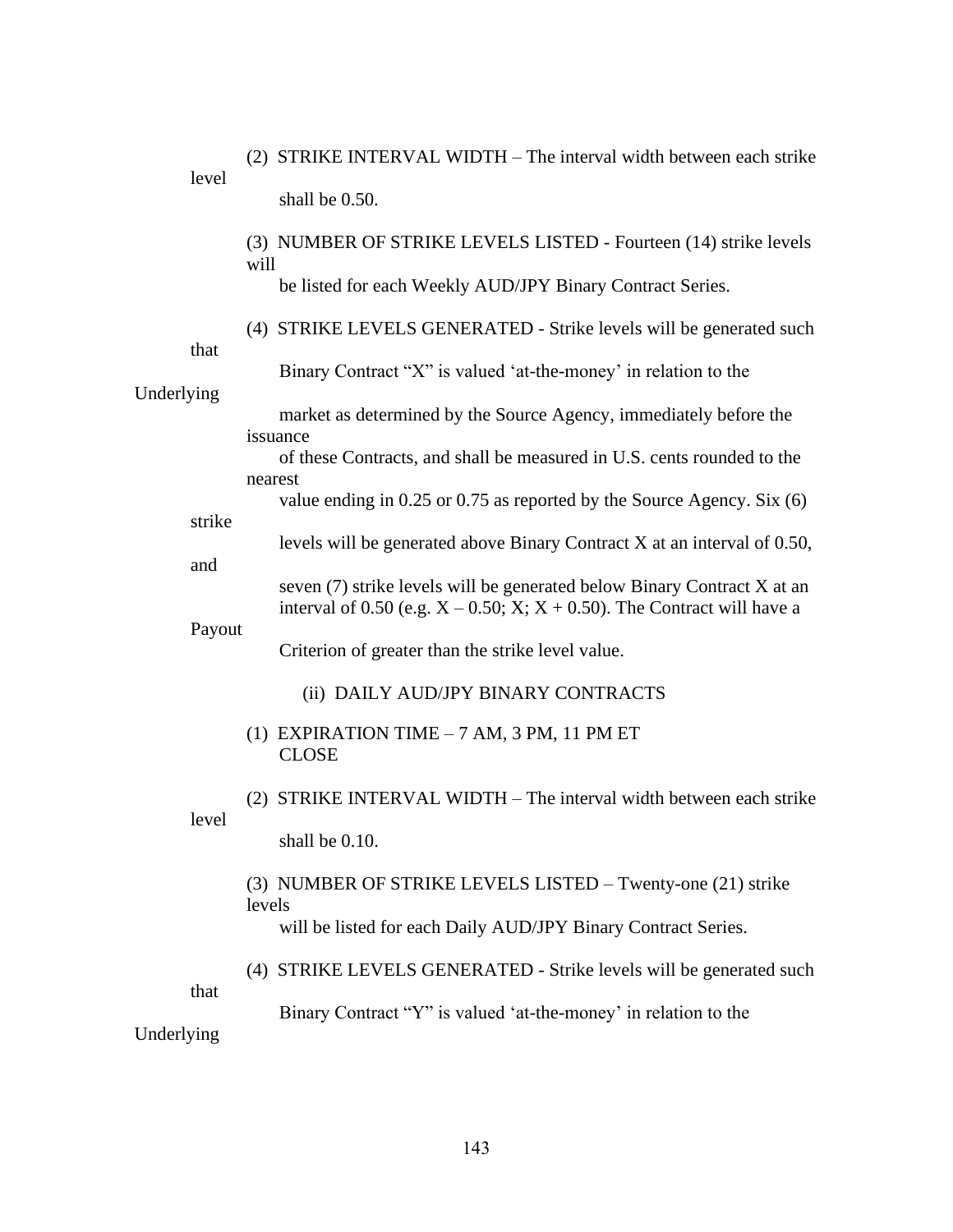|            |            |         | market as determined by the Source Agency, immediately before the                                                               |
|------------|------------|---------|---------------------------------------------------------------------------------------------------------------------------------|
|            |            |         | issuance<br>of these Contracts, and shall be measured in U.S. cents rounded to the                                              |
|            | levels     | nearest | value ending in 0.20 as reported by the Source Agency. Ten (10) strike                                                          |
|            |            |         | will be generated above Binary Contract Y at an interval of 0.10, and                                                           |
|            | ten $(10)$ |         | strike levels will be generated below Binary Contract Y at an interval of                                                       |
|            | 0.10       |         | (e.g. $Y - 0.10$ ; $Y$ ; $Y + 0.10$ ). The Contract will have a Payout Criterion                                                |
|            | of         |         | greater than the strike level value.                                                                                            |
|            |            |         | (iii) INTRADAY AUD/JPY BINARY CONTRACTS                                                                                         |
|            |            |         | (1) EXPIRATION TIME - 10 AM, 11 AM, 12 PM, 1 PM, 2 PM, 3 PM ET<br><b>CLOSE</b>                                                  |
|            | level      |         | (2) STRIKE INTERVAL WIDTH – The interval width between each strike                                                              |
|            |            |         | shall be 0.05.                                                                                                                  |
|            |            |         | (3) NUMBER OF STRIKE LEVELS LISTED – Nine (9) strike levels<br>will be listed for each Intraday AUD/JPY Binary Contract Series. |
|            | that       |         | (4) STRIKE LEVELS GENERATED - Strike levels will be generated such                                                              |
|            |            |         | Binary Contract "Z" is valued 'at-the-money' in relation to the                                                                 |
| Underlying |            |         | market as determined by the Source Agency, immediately before the<br>issuance                                                   |
|            |            | nearest | of these Contracts, and shall be measured in U.S. cents rounded to the                                                          |
|            | levels     |         | value ending in 0.01 as reported by the Source Agency. Four (4) strike                                                          |
|            | four $(4)$ |         | will be generated above Binary Contract Z at an interval of 0.05, and                                                           |
|            | 0.05       |         | strike levels will be generated below Binary Contract Z at an interval of                                                       |
|            |            |         | (e.g. $Z - 0.05$ ; Z; $Z + 0.05$ ). The Contract will have a Payout Criterion                                                   |
|            | of         |         | greater than the strike level value.                                                                                            |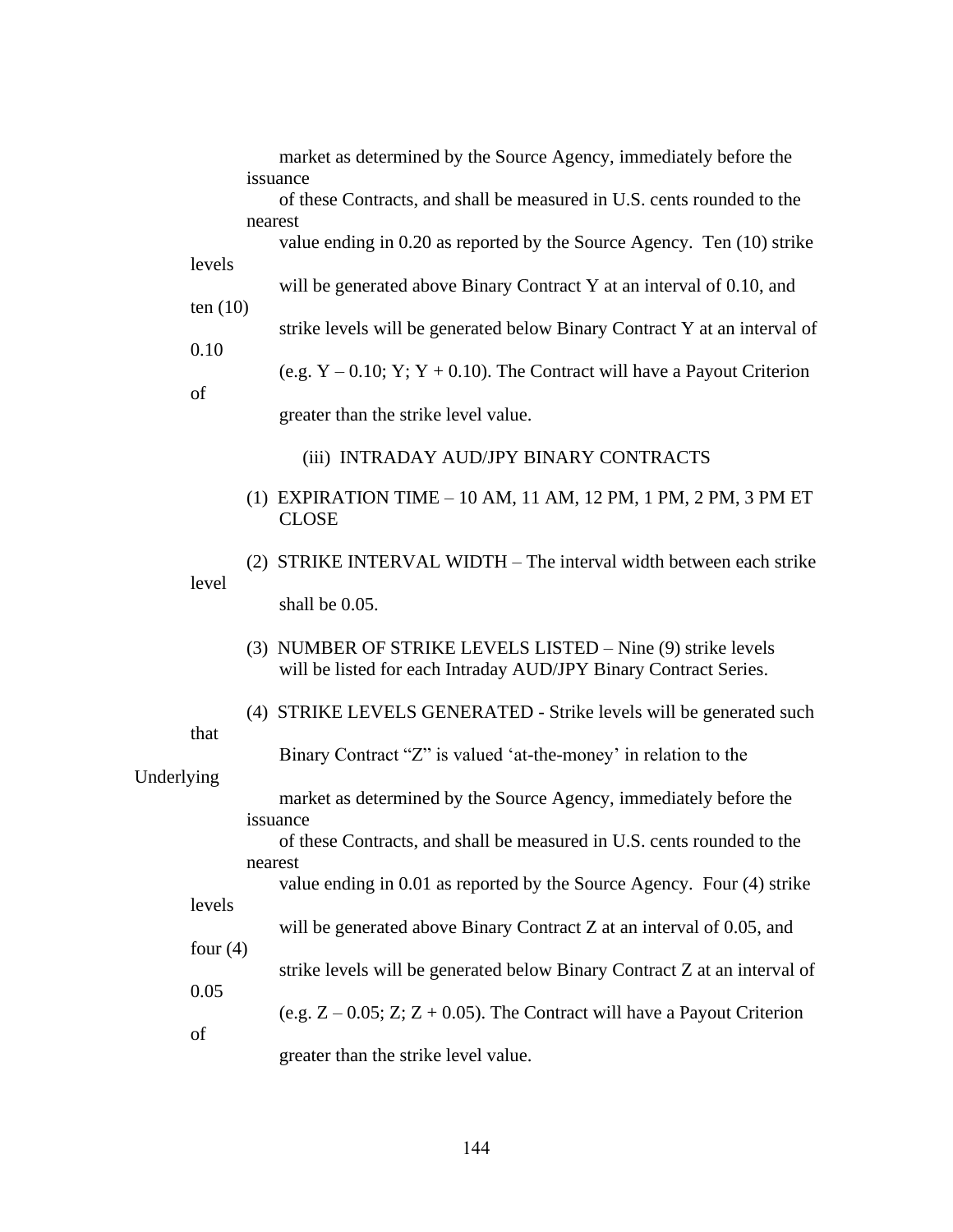(iv) Nadex may list additional AUD/JPY Binary Contracts with different ranges of Payout Criteria on a discretionary basis in accordance with the CEA and Commission Regulations.

(f) MINIMUM TICK – The Minimum Tick size for AUD/JPY Binary Contracts shall be \$0.25.

(g) POSITION LIMIT – The Position Limits for AUD/JPY Binary Contracts shall be 2,500 Contracts. There are currently no Position Limits for AUD/JPY Binary Contract.

(h) LAST TRADING DATE – The Last Trading Date in a Series is the same date as the Expiration Date. No trading in the AUD/JPY Binary Contracts shall occur after its Last Trading Date.

(i) SETTLEMENT DATE – The Settlement Date will be the date the AUD/JPY number is released by the Source Agency.

(j) EXPIRATION DATE – The Expiration Date of the Contract will be the date on which the AUD/JPY number is scheduled to be released.

(k) SETTLEMENT VALUE – The Settlement Value is the amount paid to the holder of the in the money Contract on Settlement Date. The Settlement Value of an in the money AUD/JPY Binary Contract is \$100.

(l) EXPIRATION VALUE – The Expiration Value is the price or value of AUD/JPY released by the Source Agency on the Expiration Date. The Expiration Value is calculated by the Source Agency by taking all Midpoints between the bid/ask spread (ten pips wide or less) occurring in the ten (10) seconds leading up to the close of trading of the AUD/JPY Binary Contract, provided at least ten (10) Midpoints are captured during the ten (10) second period, removing the highest thirty (30) percent of Midpoints and the lowest thirty  $(30)$  percent of Midpoints from the data set<sup>47</sup>, using the remaining AUD/JPY Midpoints to calculate the Expiration Value. The calculation used is a simple average of the remaining AUD/JPY Midpoints, rounded to one decimal point past the precision of the underlying market. In the event the time it takes to collect at least ten (10) Midpoints (ten pips wide or less) exceeds the ten (10) second time period, the Expiration Value is calculated by the Source Agency by taking the last ten (10) Midpoints between the bid/ask spread (ten pips wide or less) just prior to the close of trading of the AUD/JPY Binary Contract and removing the highest three (3) Midpoints and the lowest three (3) Midpoints,

<sup>47</sup> If 30% of the data set would result in a non-integer number of Midpoints, the number of Midpoints to be removed from the set will be rounded down. For example, if the number of Midpoints collected during the last 10 seconds prior to the close of trading was 14, 30% of the data set would be 4.2 Midpoints. As 4.2 is a non-integer number, the value will be rounded down, and the 4 highest and 4 lowest Midpoints will be removed from the data set.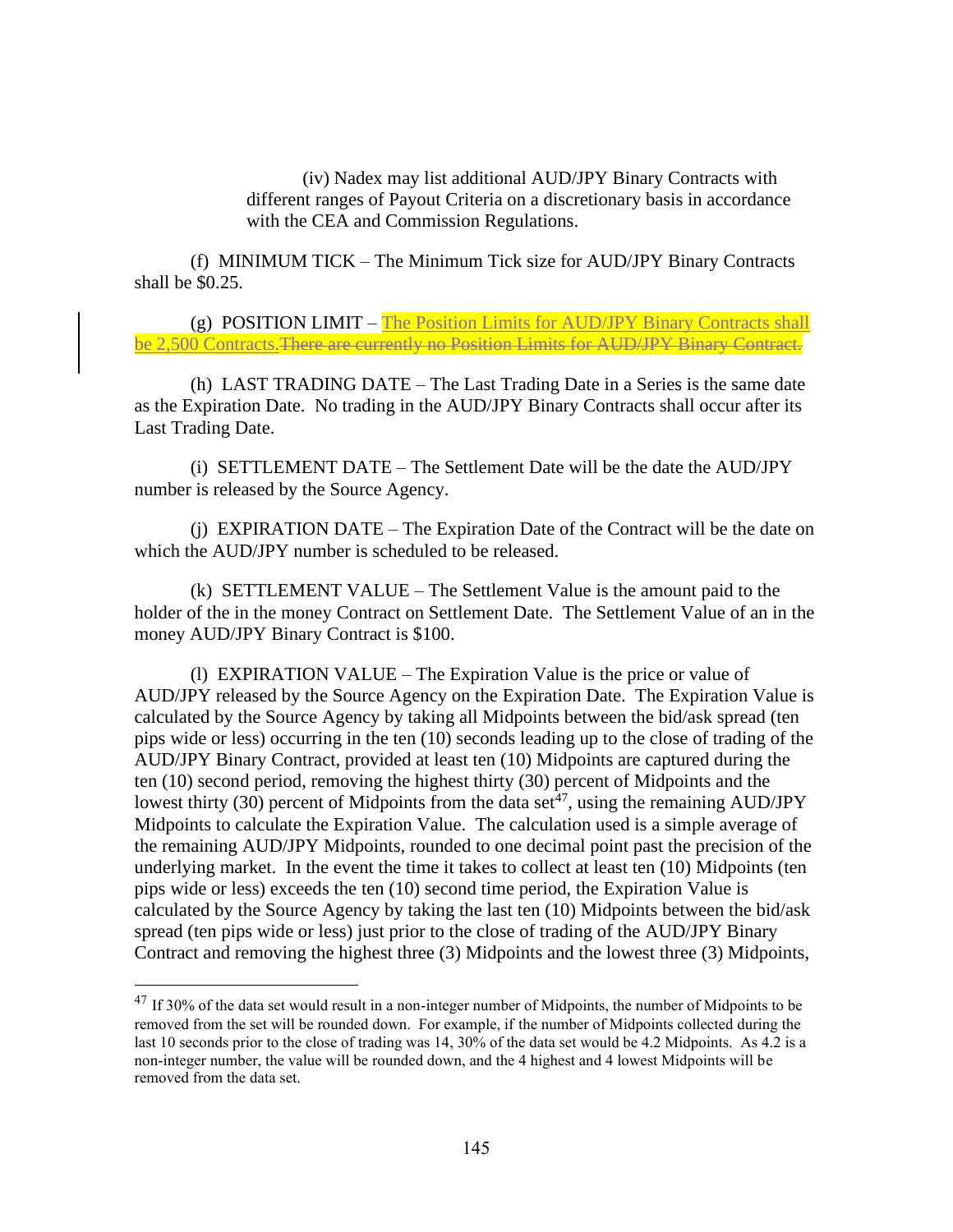using the remaining four (4) AUD/JPY Midpoints to calculate the Expiration Value. The calculation used is a simple average of all four (4) AUD/JPY Midpoints, rounded to one decimal point past the precision of the underlying market.

(m) CONTINGENCIES – If no level is actually announced on the Expiration Date due to a delay, postponement or otherwise in such release announcement by the Source Agency, the Settlement Date will be delayed until the Underlying number is released for that Series.

#### RULE 12.46 CURRENCY EXCHANGE USD/MXN BINARY CONTRACTS

(a) SCOPE – These Rules shall apply to the Class of Contracts referred to as the Currency Exchange USD/MXN ("USD/MXN") Binary Contract issued by Nadex.

(b) UNDERLYING – The Underlying for this Class of Contracts is the US dollar/Mexican peso herein referred to as "USD/MXN" as quoted in Mexican pesos per US dollar obtained from the spot USD/MXN foreign currency market.

(c) SOURCE AGENCY – The Source Agency is Nadex.

(d) TYPE – The type of Contract is a Binary Contract.

(e) PAYOUT CRITERION – The Payout Criterion for each Contract will be set by Nadex at the time the Binary Contracts are initially issued. For the USD/MXN Binary Contract, the Payout Criteria for the Contracts will be set as follows:

(i) WEEKLY USD/MXN BINARY CONTRACTS

(1) EXPIRATION TIME – 3 PM ET CLOSE

(2) STRIKE INTERVAL WIDTH – The interval width between each strike level

shall be 0.1.

(3) NUMBER OF STRIKE LEVELS LISTED - Thirteen (13) strike levels will

be listed for each Weekly USD/MXN Binary Contract Series.

(4) STRIKE LEVELS GENERATED - Strike levels will be generated such

that

Binary Contract "W" is valued 'at-the-money' in relation to the

Underlying

 market as determined by the Source Agency, immediately before the issuance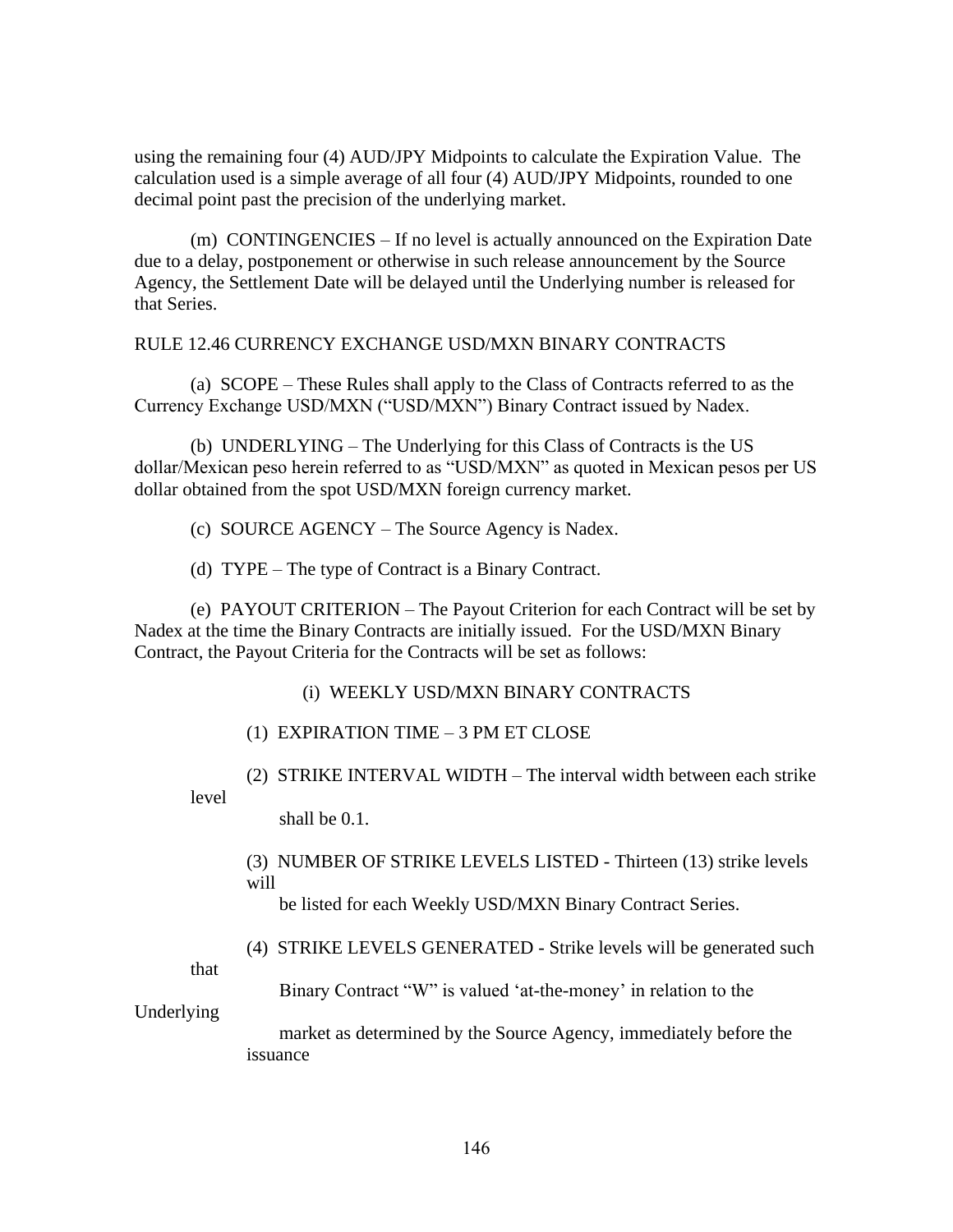of these Contracts, and shall be measured in U.S. cents rounded to the nearest

 value ending in either 0.025 or 0.075 as reported by the Source Agency. Six (6) strike levels will be generated above Binary Contract W at an interval

 of 0.1, and six (6) strike levels will be generated below Binary Contract W at an interval of 0.1 (e.g.  $W - 0.1$ ; W;  $W + 0.1$ ). The Contract will have a Payout Criterion of greater than the strike level

value.

#### (ii) DAILY USD/MXN BINARY CONTRACTS

# (1) EXPIRATION TIME – 3 PM ET CLOSE

(2) STRIKE INTERVAL WIDTH – The interval width between each strike level

shall be 0.04.

(3) NUMBER OF STRIKE LEVELS LISTED – Twenty-one (21) strike levels

will be listed for each Daily USD/MXN Binary Contract Series.

(4) STRIKE LEVELS GENERATED - Strike levels will be generated such

that

Binary Contract "X" is valued 'at-the-money' in relation to the

Underlying

|          | market as determined by the Source Agency, immediately before the              |
|----------|--------------------------------------------------------------------------------|
|          | issuance                                                                       |
|          | of these Contracts, and shall be measured in U.S. cents rounded to the         |
|          | nearest                                                                        |
|          | value ending in 0.02 as reported by the Source Agency. Ten (10) strike         |
|          | levels will be generated above Binary Contract X at an interval of 0.04,       |
| and      |                                                                                |
|          | ten (10) strike levels will be generated below Binary Contract X at an         |
| interval |                                                                                |
|          | of 0.04 (e.g. $X - 0.04$ ; $X$ ; $X + 0.04$ ). The Contract will have a Payout |
|          | Criterion of greater than the strike level value.                              |
|          |                                                                                |

(iii) INTRADAY 2-HOUR USD/MXN BINARY CONTRACTS

(1) EXPIRATION TIME – 10 AM, 11 AM, 12 PM, PM , 2 PM, 3 PM ET CLOSE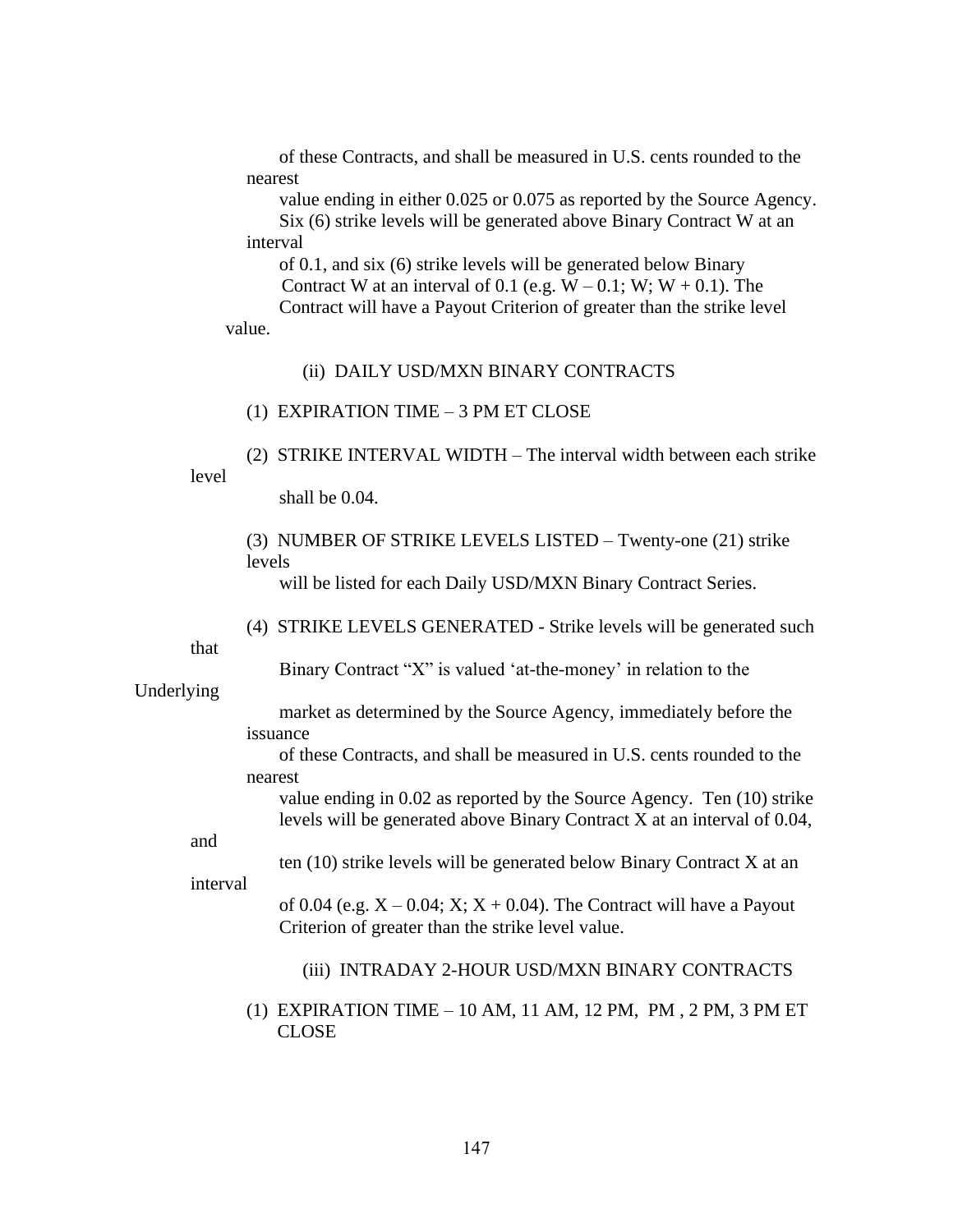(2) STRIKE INTERVAL WIDTH – The interval width between each strike level

shall be 0.016.

- (3) NUMBER OF STRIKE LEVELS LISTED Fifteen (15) strike levels will be listed for each Intraday 2-Hour USD/MXN Binary Contract Series.
- (4) STRIKE LEVELS GENERATED Strike levels will be generated such

that

Binary Contract "Y" is valued 'at-the-money' in relation to the

Underlying

 market as determined by the Source Agency, immediately before the issuance

 of these Contracts, and shall be measured in U.S. cents rounded to the nearest

value ending in either 0.000, 0.002, 0.004, 0.006 or 0.008 as reported by the Source Agency. Seven (7) strike levels will be generated above Binary Contract Y at an interval of 0.016, and seven (7) strike levels will be generated below Binary Contract Y at an interval of 0.016 (e.g.  $Y - 0.016$ ;  $Y$ ;  $Y + 0.016$ ). The Contract will have a Payout Criterion of greater than the strike level value.

(iv) Nadex may list additional USD/MXN Binary Contracts with different ranges of Payout Criteria on a discretionary basis in accordance with the CEA and Commission Regulations.

(f) MINIMUM TICK – The Minimum Tick size for USD/MXN Binary Contracts shall be 0.25.

(g) POSITION LIMIT – The Position Limits for USD/MXN Binary Contracts shall be 2,500 Contracts. There are currently no Position Limits for USD/MXN Binary Contract.

(h) LAST TRADING DATE – The Last Trading Date in a Series is the same as the Expiration Date. No trading in the USD/MXN Binary Contracts shall occur after its Last Trading Date.

(i) SETTLEMENT DATE – The Settlement Date will be the date on which the USD/MXN number as reported by the Source Agency.

(j) EXPIRATION DATE – The Expiration Date of the Contract will be the date on which the USD/MXN number is scheduled to be released.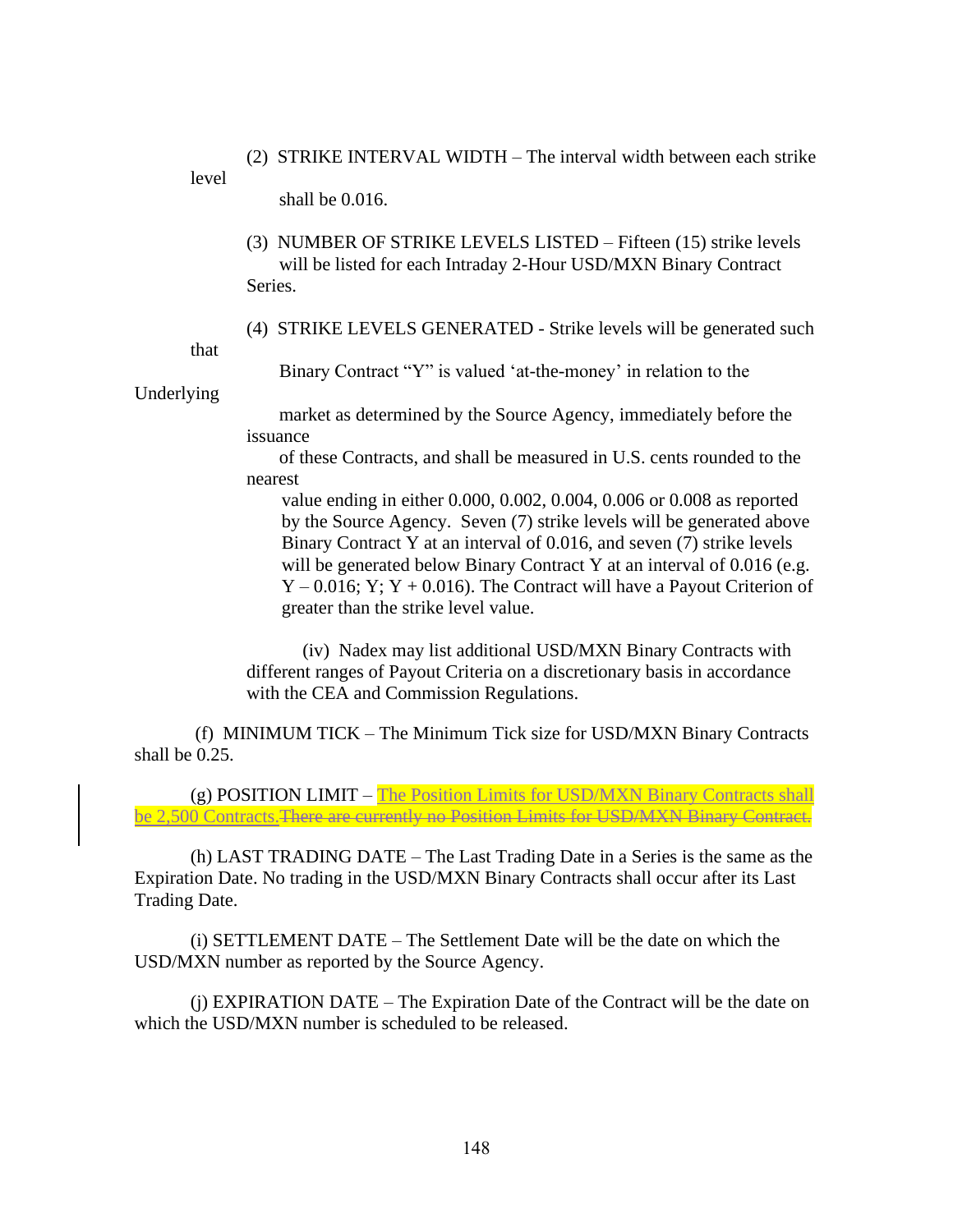(k) SETTLEMENT VALUE – The Settlement Value is the amount paid to the holder of the in the money Contract on the Settlement Date. The Settlement Value of an in the money USD/MXN Binary Contract is \$100.

(l) EXPIRATION VALUE – The Expiration Value is the price or value of USD/MXN released by the Source Agency on the Expiration Date. The Expiration Value is calculated by the Source Agency by taking all Midpoints between the bid/ask spread (250 pips wide or less) occurring in the ten (10) seconds leading up to the close of trading of the USD/MXN Binary Contract, provided at least ten (10) Midpoints are captured during the ten (10) second period, removing the highest thirty (30) percent of Midpoints and the lowest thirty (30) percent of Midpoints from the data set<sup>48</sup>, using the remaining USD/MXN Midpoints to calculate the Expiration Value. The calculation used is a simple average of the remaining USD/MXN Midpoints, rounded to the fourth decimal precision point. In the event the time it takes to collect at least ten (10) Midpoints (250 pips wide or less) exceeds the ten (10) second time period, the Expiration Value is calculated by the Source Agency by taking the last ten (10) Midpoints between the bid/ask spread (250 pips wide or less) just prior to the close of trading of the USD/MXN Binary Contract and removing the highest three (3) Midpoints and the lowest three (3) Midpoints, using the remaining four (4) USD/MXN Midpoints to calculate the Expiration Value. The calculation used is a simple average of all four (4) USD/MXN Midpoints, rounded to the fourth decimal precision point.

(m) CONTINGENCIES – If no level is actually announced on the Expiration Date due to a delay, postponement or otherwise in such release announcement by the Source Agency, the Settlement Date will be delayed until the Underlying number is released for that Series.

# RULE 12.47 [RESERVED]

# RULE 12.48 FTSE 100® FUTURE VARIABLE PAYOUT CONTRACTS

(a) SCOPE –These Rules shall apply to the Class of Contracts referred to as the FTSE 100 Future Variable Payout Contracts issued by Nadex.

(b) UNDERLYING – The Underlying for this Class of Contracts is the price (in British Pounds) of the FTSE 100 Futures contracts ("FFC") traded on the ICE Futures Europe<sup>®</sup> exchange (IFE).<sup>49</sup> The FFC trade prices that will be used for the Underlying will

<sup>48</sup> If 30% of the data set would result in a non-integer number of Midpoints, the number of Midpoints to be removed from the set will be rounded down. For example, if the number of Midpoints collected during the last 10 seconds prior to the close of trading was 14, 30% of the data set would be 4.2 Midpoints. As 4.2 is a non-integer number, the value will be rounded down, and the 4 highest and 4 lowest Midpoints will be removed from the data set.

<sup>49</sup> FTSE® and FTSE 100® are trademarks of the London Stock Exchange Group ("LSE"). The prices relating to any index are not in any way sponsored, endorsed or promoted by FTSE or by the LSE and neither FTSE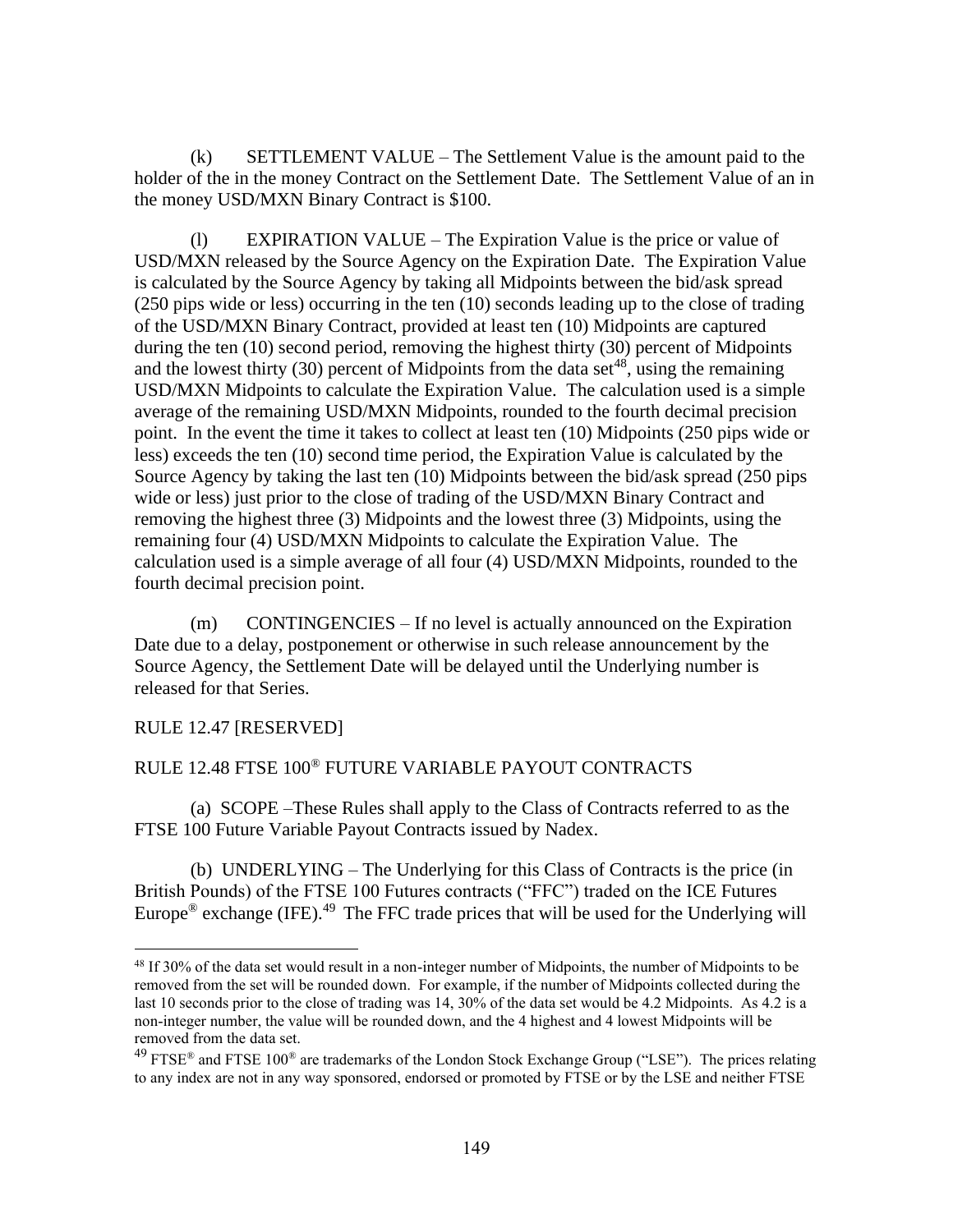be taken from four (4) FFC delivery months: March, June, September, or December (each a "FFC Delivery Month"). The date on which a new delivery month will be used as the Underlying for Nadex contracts (i.e. "Start Date") is one calendar day after the End Date for the previous delivery month contract. The last day on which a delivery month will be used as the Underlying for Nadex contracts (i.e. "End Date") is the Monday of the week of the Underlying futures contracts Expiration Date. For example, the IFE FTSE 100 March 2012 futures have an Expiration Date of March 16, 2012. The last day on which the FTSE100 March 2012 futures prices will be used as the Underlying for Nadex contracts and to calculate the Expiration Value on the Expiration Date for the relevant FTSE 100 contracts will be the Monday of the week of the IFE FTSE 100 March 2012 futures contracts Expiration Date (i.e. March 16, 2012). Therefore, the End Date for using IFE FTSE 100 March 2012 futures will be March 12, 2012 and the Start Date for the next delivery month, IFE FTSE 100 June 2012 futures, will be March 13,  $2012^{50}$ .

- (c) SOURCE AGENCY The Source Agency is Nadex.
- (d) TYPE The Type of Contract is a Variable Payout Contract.

(e) PAYOUT CRITERION – The Payout Criterion for each Contract will be set by Nadex at the time the Variable Payout Contracts are initially issued. For the FTSE 100 Future Variable Payout Contract, the Payout Criteria for the Contracts will be set as follows:

(i) DAILY FTSE 100® FUTURE CALL SPREAD VARIABLE PAYOUT CONTRACTS, 4:00 PM ET CLOSE - At the commencement of trading in a Daily FTSE 100 Future Call Spread Variable Payout Contract, referred to as a 'Call

nor LSE makes any warranty or representation whatsoever, expressly or impliedly, either as to the results to be obtained from the use of such prices and/or the figure at which any index stands at any particular time on any particular day or otherwise. Neither FTSE nor LSE shall be liable (whether in negligence or otherwise) to any person for any error in any index and neither FTSE nor LSE shall be under any obligation to advise any person of any error therein. The FTSE Future Binary Option Contracts are not sponsored, endorsed, sold or promoted by FTSE or LSE. Neither FTSE nor LSE accept any liability in connection with the trading of these products. ICE Futures Europe® is a registered mark of Intercontinental Exchange Holdings, Inc. ("ICE Holdings"). Nadex is not affiliated with ICE Futures Europe® or ICE Holdings, and the FTSE 100 Future Binary Option Contracts are not sponsored, endorsed, sold or promoted by ICE Futures Europe® or ICE Holdings in any way.

<sup>50</sup> Weekly contracts listed on a Monday during a week containing an Underlying futures rollover date will be listed using the Underlying futures month scheduled to be used to determine the settlement value on the day the contract expires. For example, the End Date for the IFE FTSE 100® March 2012 Underlying futures is March 12, 2012. March 12, 2012 is a Monday, however, and any Nadex weekly contracts listed on this date and expiring on Friday, March 16, 2012, will be listed using the IFE FTSE 100® June 2012 futures as its Underlying, as June is the futures month scheduled to be used to determine the Settlement Value of the Nadex weekly contract on its expiration date. Therefore, the Start Date for the IFE FTSE 100 June 2012 futures will be Monday, March 12, 2012 for any Nadex weekly contracts listed on this date.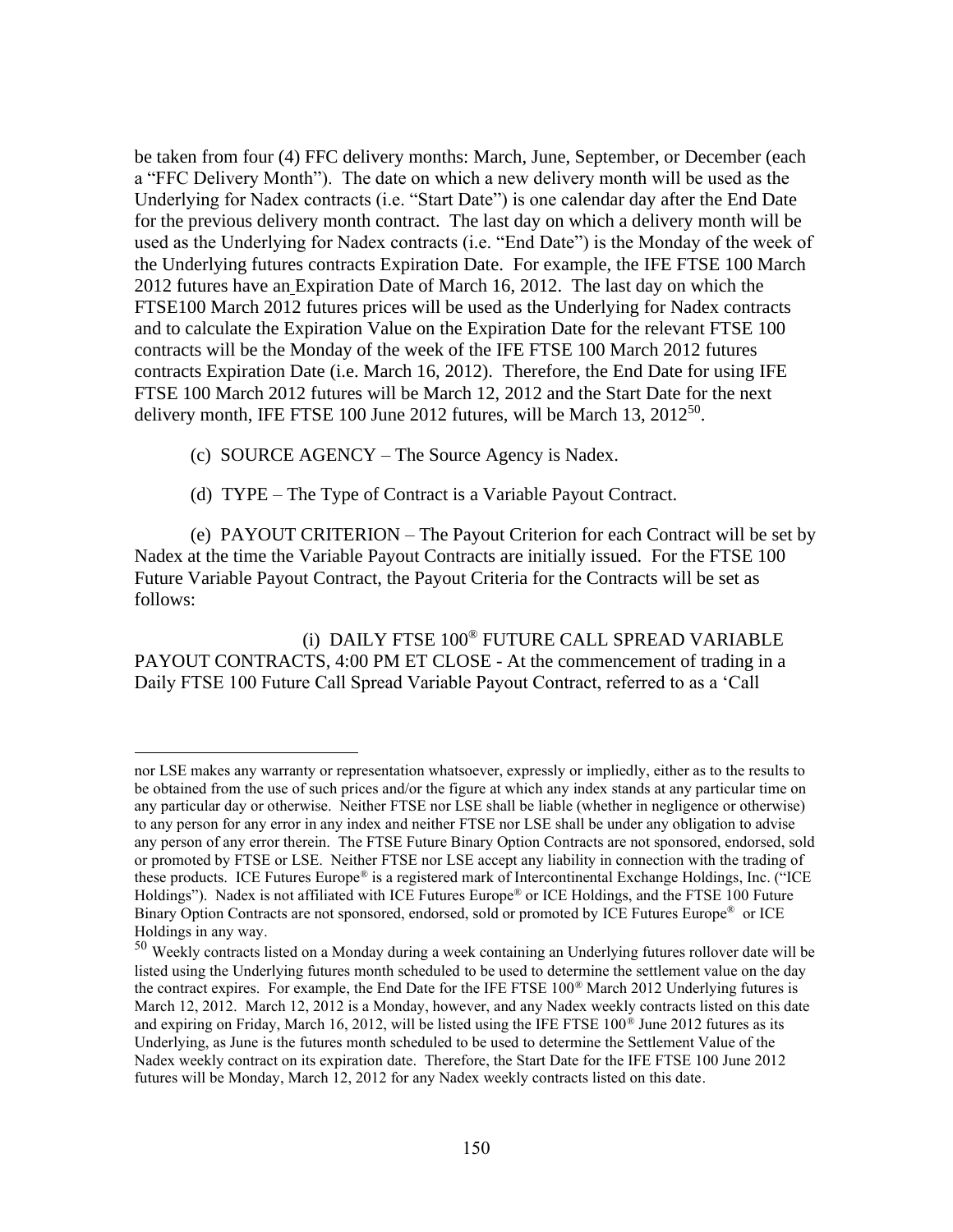Spread', Nadex shall list one (1) Call Spread Contract, which conforms to the Payout Criteria listed below:

(1) DAILY FTSE 100® FUTURE CALL SPREAD CONTRACT

(aa) CEILING – The Ceiling shall be  $X + 200$ .

(bb) FLOOR – The Floor shall be  $X - 200$ .

(cc) DOLLAR MULTIPLIER – The Dollar Multiplier shall be 1.

(2) In each case, "X" equals the last FTSE 100 Future price, as reported by the Source Agency, rounded to the nearest 100.

(ii) DAILY FTSE 100® FUTURE CALL SPREAD CONTRACTS, 4:00 PM ET CLOSE - Nadex shall list a set of three (3) Call Spread Contracts with overlapping ranges, which conform to the Payout Criteria listed below:

(1) CONTRACT 1: The Ceiling shall be X; The Floor shall be  $X - 200$ .

(2) CONTRACT 2: The Ceiling shall be  $X + 100$ ; The Floor shall be  $X - 100$ .

(3) CONTRACT 3: The Ceiling shall be  $X + 200$ ; The Floor shall be X.

(4) DOLLAR MULTIPLIER – The Dollar Multiplier shall be 1.

(5) In each case, "X" equals the last FTSE 100 Future price, as reported by the Source Agency, rounded to the nearest 100.

(iii) INTRADAY FTSE 100® FUTURE CALL SPREAD CONTRACTS, 8AM ET to 4:00 PM ET CLOSE - Nadex shall list a set of three (3) Call Spread Contracts with overlapping ranges, which conform to the Payout Criteria listed below:

(1) CONTRACT 1: The Ceiling shall be X; The Floor shall be  $X - 150$ .

(2) CONTRACT 2: The Ceiling shall be  $X + 75$ ; The Floor shall be  $X - 75$ .

(3) CONTRACT 3: The Ceiling shall be  $X + 150$ ; The Floor shall be X.

(4) DOLLAR MULTIPLIER – The Dollar Multiplier shall be 1.

(5) In each case, "X" equals the last FTSE 100 Future price, as reported by the Source Agency, rounded to the nearest 25.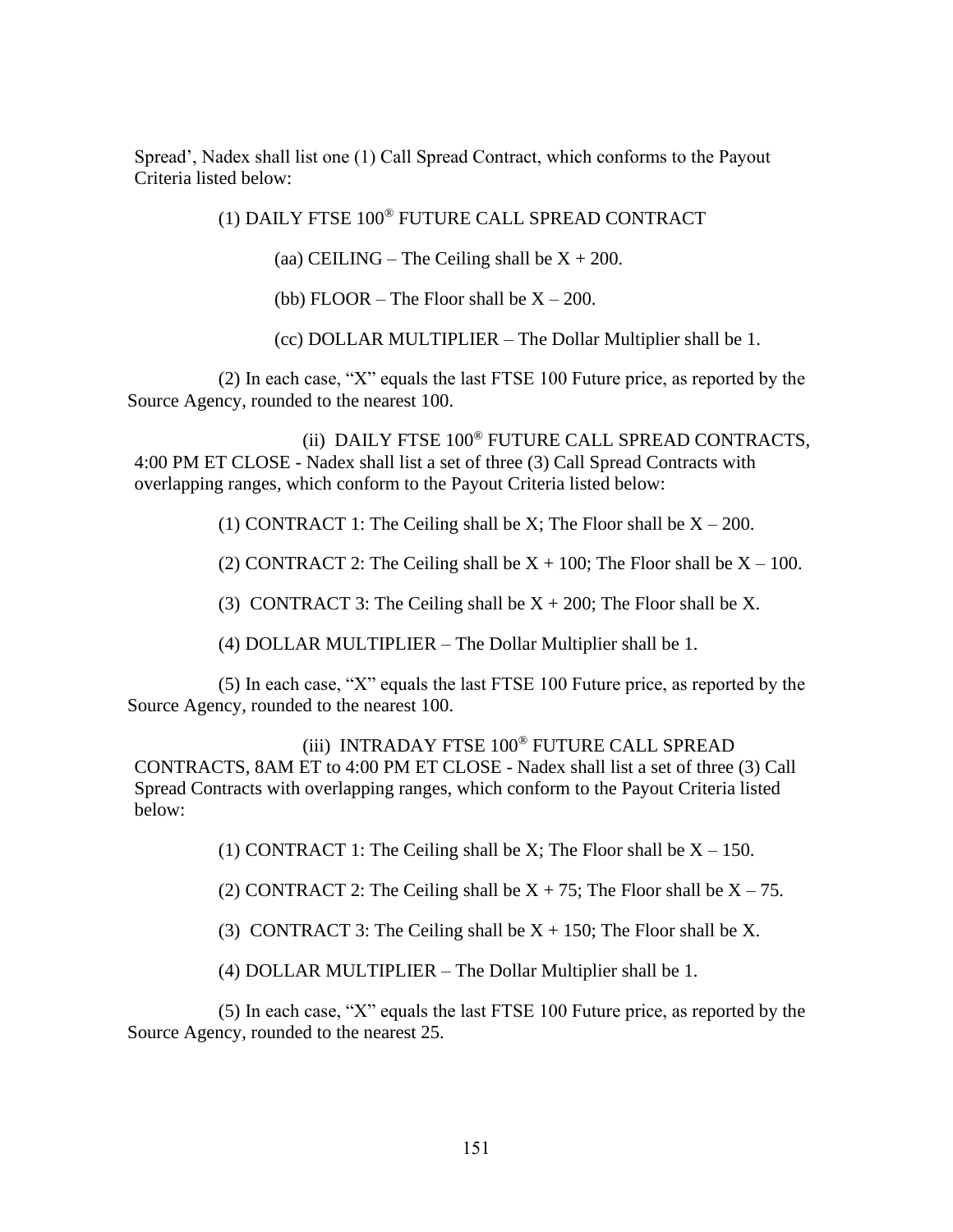(iv) INTRADAY 2-HOUR FTSE 100® FUTURE CALL SPREAD CONTRACTS, 5:00AM, 6:00AM, 7:00AM, 8:00AM, 9:00AM, 10:00AM, 11:00AM, 12:00PM, 1:00PM, and 4:00PM ET CLOSE - Nadex shall list a set of three (3) Call Spread Contracts that open 2 hours prior to the stated closing time(s) above with overlapping ranges, which conform to the Payout Criteria listed below:

(1) CONTRACT 1: The Ceiling shall be X; The Floor shall be  $X - 50$ .

(2) CONTRACT 2: The Ceiling shall be  $X + 25$ ; The Floor shall be  $X - 25$ .

(3) CONTRACT 3: The Ceiling shall be  $X + 50$ ; The Floor shall be X.

(4) DOLLAR MULTIPLIER – The Dollar Multiplier shall be 1.

(5) In each case, "X" equals the last FTSE 100 Future price, as reported by the Source Agency, rounded to the nearest 25.

(6) The Intraday 2-Hour FTSE® 100 Futures Variable Payout Spread Contracts, 5:00AM, 6:00AM, 7:00AM, 8:00AM, 9:00AM, 10:00AM, 11:00AM, 12:00PM, 1:00PM and 4:00PM ET Close, will not be listed on the three business days immediately following the End Date of the Underlying.

(v) Nadex may list additional Call Spread Contracts with different ranges of Payout Criteria on a discretionary basis in accordance with the CEA and Commission Regulations.

(f) MINIMUM TICK – The Minimum Tick size for FTSE 100 Future Call Spread Contracts shall be 1.

 $(g)$  POSITION LIMIT – The Position Limits for FTSE 100 Future Call Spread Contracts shall be 62,500250 Contracts.

(h) LAST TRADING DATE – The Last Trading Date of the Contract is the same date as the Settlement Date.

(i) SETTLEMENT DATE – The Settlement Date of the Contract shall be the same date as the Expiration Date.

(j) EXPIRATION DATE – The Expiration Date of the Contract shall be the date on which the FTSE 100 Future Expiration Value is released by the Source Agency.

(k) SETTLEMENT VALUE – The Settlement Value is the amount paid to the holder of either a Short or Long Variable Payout Contract on Settlement Date. The Settlement Value of a Variable Payout Contract is determined as described in the definition for Long and Short Variable Payout Contracts.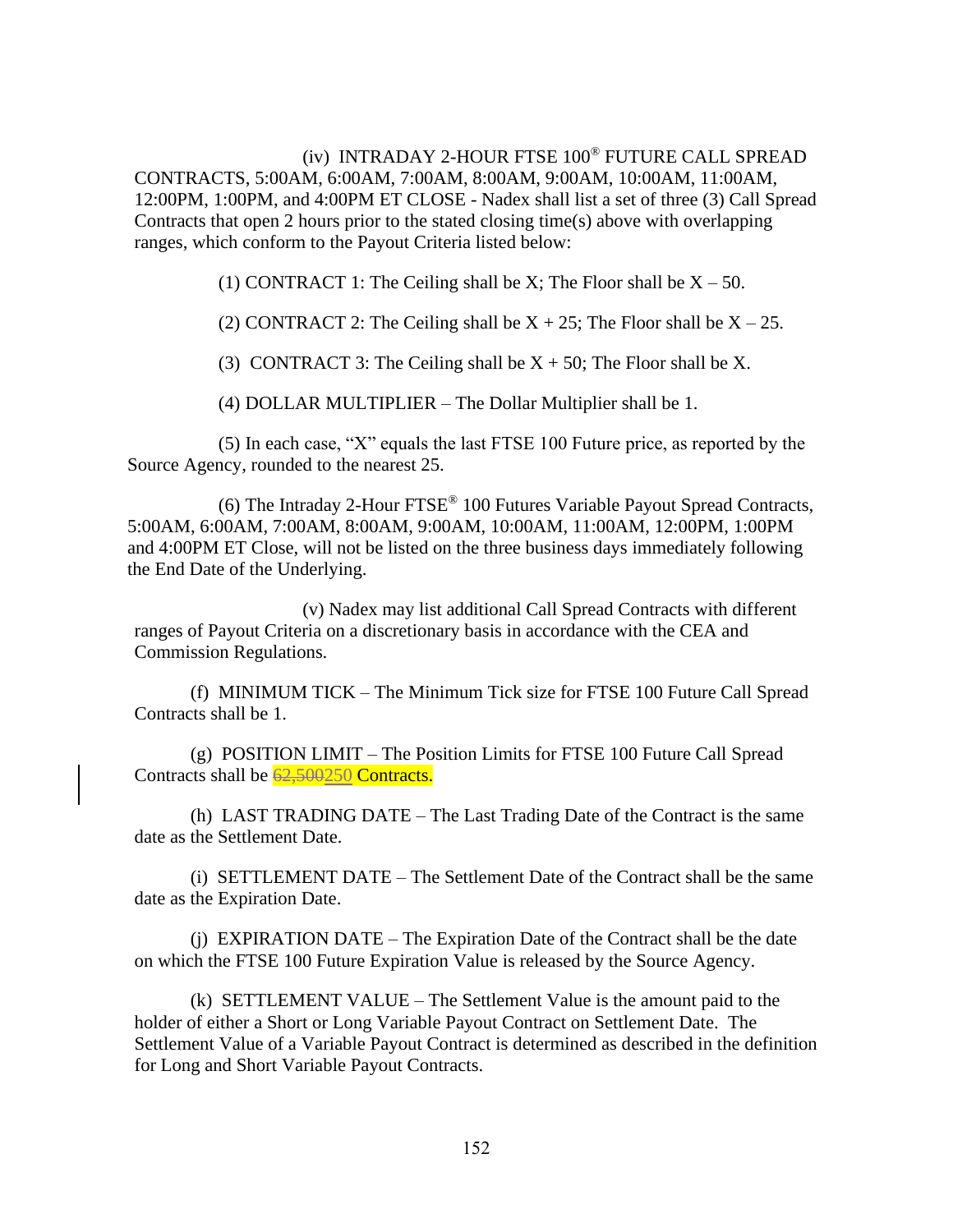(l) EXPIRATION VALUE – The Expiration Value is the price or value of FTSE 100 Future released by the Source Agency on the Expiration Date. The Expiration Value is calculated by the Source Agency by taking all FFC trade prices occurring in the ten (10) seconds leading up to the close of trading of the FTSE 100 Future Call Spread Contract, provided at least twenty-five (25) trade prices are captured during the ten (10) second period, removing the highest twenty (20) percent of FFC trade prices and the lowest twenty  $(20)$  percent of FFC trade prices from the data set<sup>51</sup>, and using the remaining FFC trade prices to calculate the Expiration Value. The calculation used is a simple average of the remaining FFC trade prices in the data set, rounded to one decimal point past the precision of the underlying market. In the event the time it takes to collect at least twenty-five (25) FFC trade prices exceeds the ten (10) seconds just prior to the close of trading of the FTSE 100 Future Call Spread Contract, the Expiration Value is calculated by the Source Agency by taking the last twenty-five (25) FFC trade prices just prior to the close of trading of the FTSE 100 Future Call Spread Contract removing the highest five (5) FFC trade prices and the lowest five (5) FFC trade prices, and using the remaining fifteen (15) FFC trade prices to calculate the Expiration Value. The calculation used is a simple average of all fifteen (15) FFC trade prices, rounded to one decimal point past the precision of the underlying market.

(m) CONTINGENCIES – If no level is actually announced on the Expiration Date due to a delay, postponement or otherwise in such release announcement by the Source Agency, the Settlement Date will be delayed until the Underlying number is released for that Series.

# RULE 12.49 [UNCHANGED]

#### RULE 12.50 GERMANY 40 VARIABLE PAYOUT CONTRACTS

(a) SCOPE –These Rules shall apply to the Class of Contracts referred to as the Germany 40 Variable Payout Contracts issued by Nadex.

(b) UNDERLYING – The Underlying for this Class of Contracts is the price (in Euro Currency) of the DAX<sup>®</sup> Futures contracts ("DFC") traded on the Eurex<sup>®</sup> exchange  $(Eurex).$ <sup>52</sup> The DFC trade prices that will be used for the Underlying will be taken from four (4) DFC delivery months: March, June, September, or December (each a "DFC

<sup>51</sup> If 20% of the data set would result in a non-integer number of trade prices, the number of trade prices to be removed from the set will be rounded down. For example, if the number of trade prices collected during the last 10 seconds prior to the close of trading was 31, 20% of the data set would be 6.2 trade prices. As 6.2 is a non-integer number, the value will be rounded down, and the 6 highest and 6 lowest trade prices will be removed from the data set.

 $52$  Eurex<sup>®</sup> and DAX<sup>®</sup> are registered marks of Deutsche Börse AG. Nadex is not affiliated with the Eurex or Deutsche Börse AG, and neither Eurex nor its affiliates sponsor or endorse Nadex or its products in any way. In particular, the Nadex Germany 40 Variable Payout Contracts are not sponsored, endorsed, sold or promoted by Eurex or Deutsche Börse AG.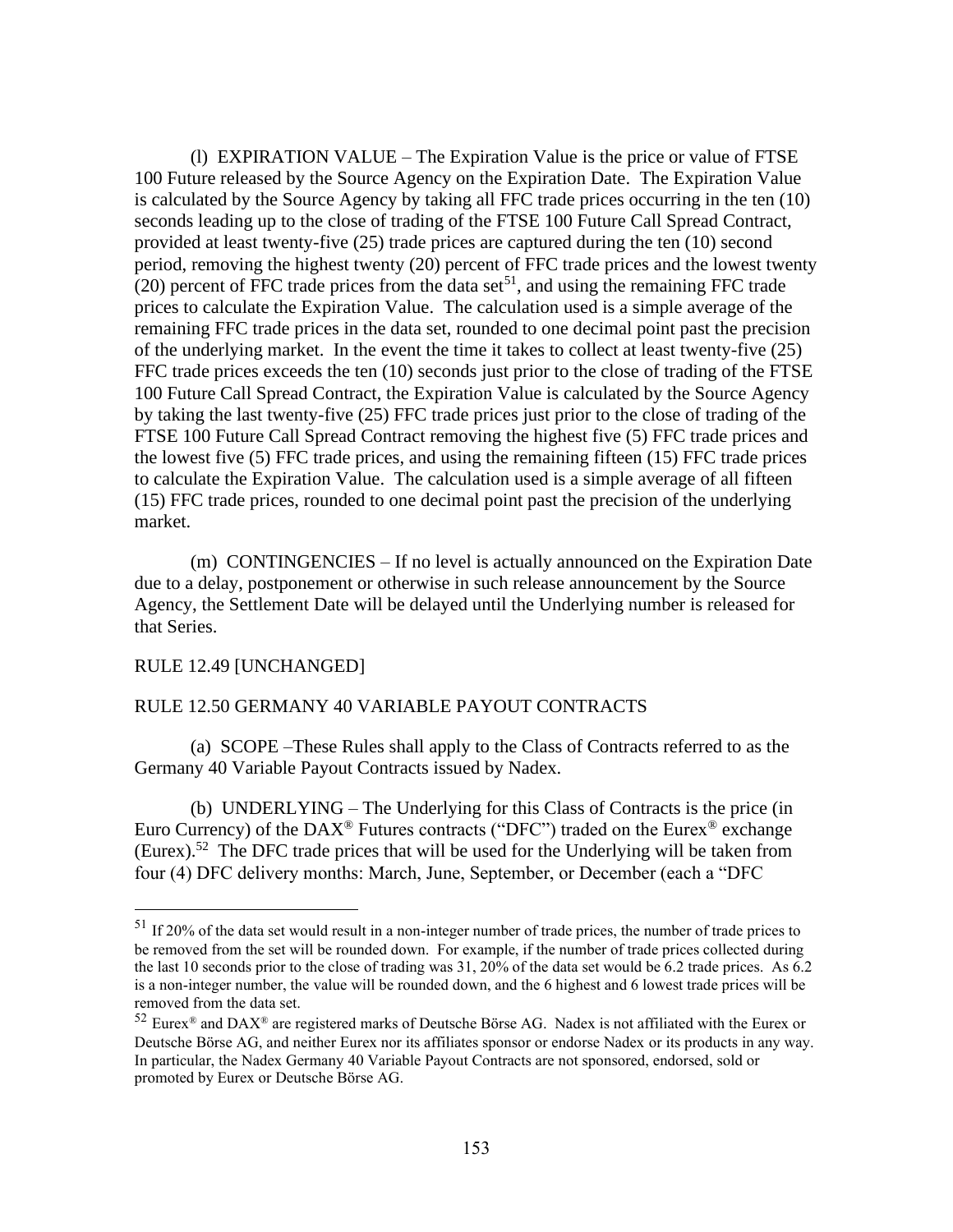Delivery Month"). The date on which a new delivery month will be used as the Underlying for Nadex contracts (i.e. "Start Date") is one calendar day after the End Date for the previous delivery month contract. The last day on which a delivery month will be used as the Underlying for Nadex contracts (i.e. "End Date") is the Monday of the week of the Underlying futures contracts Expiration Date. For example, the Eurex DAX March 2012 futures have an Expiration Date of March 16, 2012. The last day on which the DAX March 2012 futures prices will be used as the Underlying for Nadex contracts and to calculate the Expiration Value on the Expiration Date for the relevant DAX contracts will be the Monday of the week of the Eurex DAX March 2012 futures contracts Expiration Date (i.e. March 16, 2012). Therefore, the End Date for using Eurex DAX March 2012 futures will be March 12, 2012 and the Start Date for the next delivery month, Eurex DAX June 2012 futures, will be March 13,  $2012^{53}$ .

- (c) SOURCE AGENCY The Source Agency is Nadex.
- (d) TYPE The Type of Contract is a Variable Payout Contract.

(e) PAYOUT CRITERION – The Payout Criterion for each Contract will be set by Nadex at the time the Variable Payout Contracts are initially issued. For the Germany 40 Variable Payout Contract, the Payout Criteria for the Contracts will be set as follows:

(i) DAILY GERMANY 40 CALL SPREAD VARIABLE PAYOUT CONTRACTS, 4:00 PM ET CLOSE - At the commencement of trading in a Daily Germany 40 Call Spread Variable Payout Contract, referred to as a 'Call Spread', Nadex shall list one (1) Call Spread Contract, which conforms to the Payout Criteria listed below:

(1) DAILY GERMANY 40 CALL SPREAD CONTRACT

(aa) CEILING – The Ceiling shall be  $X + 200$ .

(bb) FLOOR – The Floor shall be  $X - 200$ .

(cc) DOLLAR MULTIPLIER – The Dollar Multiplier shall be 1.

<sup>53</sup> Weekly contracts listed on a Monday during a week containing an Underlying futures rollover date will be listed using the Underlying futures month scheduled to be used to determine the settlement value on the day the contract expires. For example, the End Date for the Eurex DAX March 2012 Underlying futures is March 12, 2012. March 12, 2012 is a Monday, however, and any Nadex weekly contracts listed on this date and expiring on Friday, March 16, 2012, will be listed using the Eurex DAX June 2012 futures as its Underlying, as June is the futures month scheduled to be used to determine the Settlement Value of the Nadex weekly contract on its expiration date. Therefore, the Start Date for the Eurex DAX June 2012 futures will be Monday, March 12, 2012 for any Nadex weekly contracts listed on this date.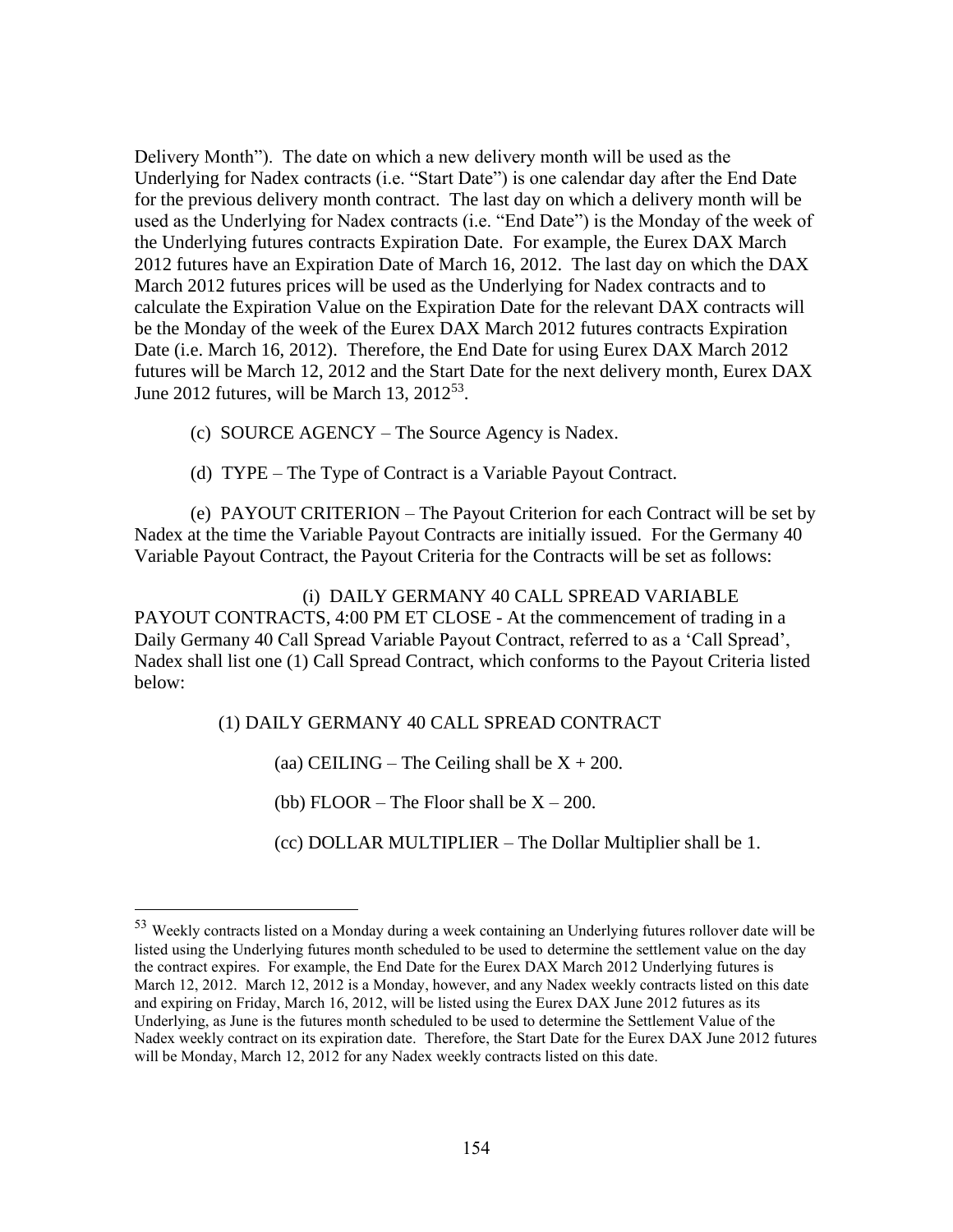(2) In each case, "X" equals the last DFC trade price, as reported by the Source Agency, rounded to the nearest 100.

(ii) DAILY GERMANY 40 CALL SPREAD CONTRACTS, 4:00 PM ET CLOSE - Nadex shall list a set of three (3) Call Spread Contracts with overlapping ranges, which conform to the Payout Criteria listed below:

(1) CONTRACT 1: The Ceiling shall be X; The Floor shall be  $X - 200$ .

(2) CONTRACT 2: The Ceiling shall be  $X + 100$ ; The Floor shall be  $X - 100$ .

(3) CONTRACT 3: The Ceiling shall be  $X + 200$ ; The Floor shall be X.

(4) DOLLAR MULTIPLIER – The Dollar Multiplier shall be 1.

(5) In each case, "X" equals the last DFC price, as reported by the Source Agency, rounded to the nearest 100.

(iii) INTRADAY GERMANY 40 CALL SPREAD CONTRACTS, 8AM ET to 4:00 PM ET CLOSE - Nadex shall list a set of three (3) Call Spread Contracts with overlapping ranges, which conform to the Payout Criteria listed below:

(1) CONTRACT 1: The Ceiling shall be X; The Floor shall be  $X - 150$ .

(2) CONTRACT 2: The Ceiling shall be  $X + 75$ ; The Floor shall be  $X - 75$ .

(3) CONTRACT 3: The Ceiling shall be  $X + 150$ ; The Floor shall be X.

(4) DOLLAR MULTIPLIER – The Dollar Multiplier shall be 1.

(5) In each case, "X" equals the last DFC price, as reported by the Source Agency, rounded to the nearest 25.

(iv) INTRADAY 2-HOUR GERMANY 40 CALL SPREAD CONTRACTS, 5:00AM, 6:00AM, 7:00AM, 8:00AM, 9:00AM, 10:00AM, 11:00AM, 12:00PM, 1:00PM, 2:00PM, 3:00PM and 4:00PM ET CLOSE - Nadex shall list a set of three (3) Call Spread Contracts that open 2 hours prior to the stated closing time(s) above with overlapping ranges, which conform to the Payout Criteria listed below:

(1) CONTRACT 1: The Ceiling shall be X; The Floor shall be  $X - 50$ .

(2) CONTRACT 2: The Ceiling shall be  $X + 25$ ; The Floor shall be  $X - 25$ .

(3) CONTRACT 3: The Ceiling shall be  $X + 50$ ; The Floor shall be X.

(4) DOLLAR MULTIPLIER – The Dollar Multiplier shall be 1.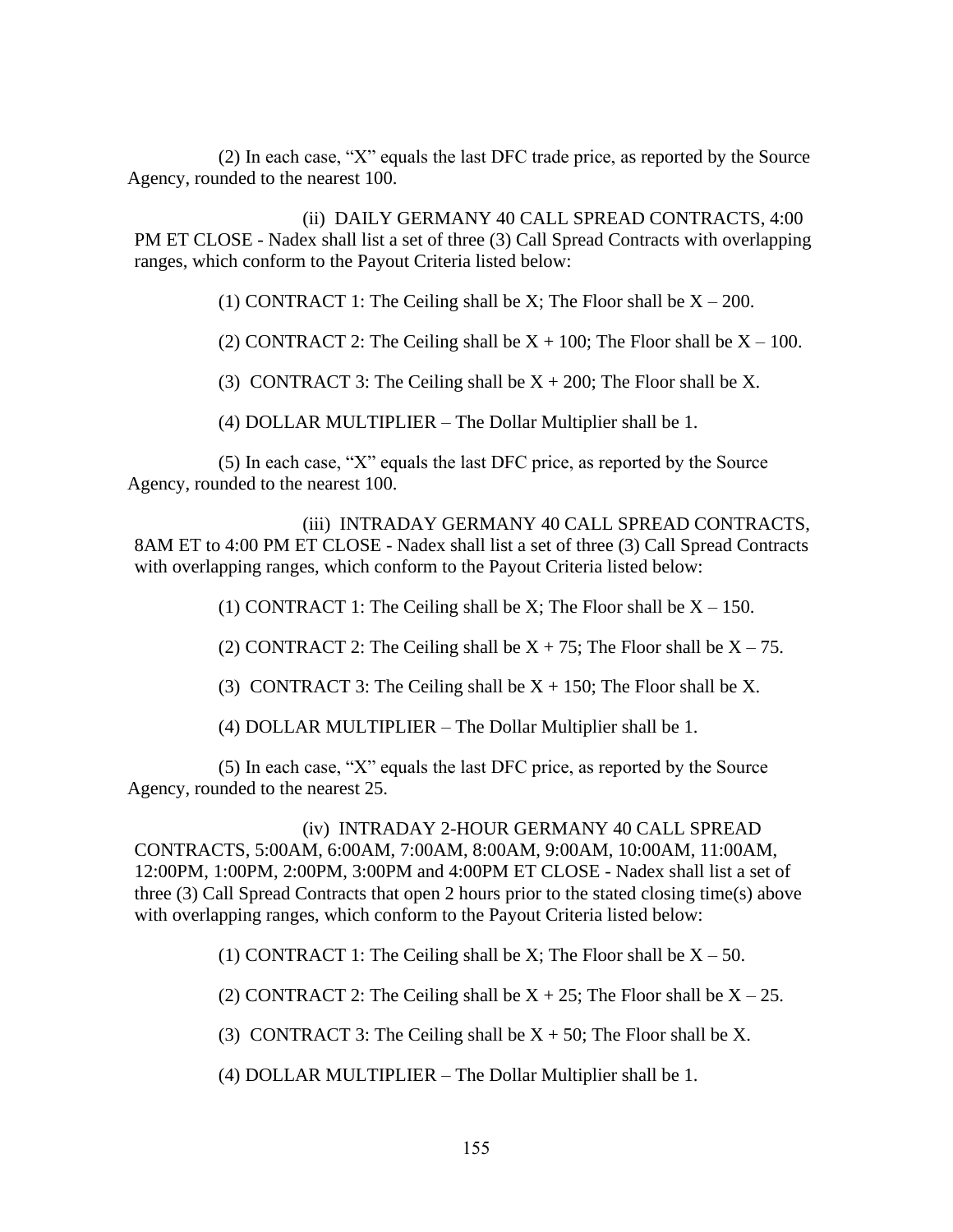(5) In each case, "X" equals the last DFC price, as reported by the Source Agency, rounded to the nearest 25.

(6) The Intraday 2-Hour Germany 40 Call Spread Contracts, 5:00AM, 6:00AM, 7:00AM, 8:00AM, 9:00AM, 10:00AM, 11:00AM, 12:00PM, 1:00PM, 2:00PM, 3:00PM and 4:00PM ET Close, will not be listed on the three business days immediately following the End Date of the Underlying.

(v) Nadex may list additional Call Spread Contracts with different ranges of Payout Criteria on a discretionary basis in accordance with the CEA and Commission Regulations.

(f) MINIMUM TICK – The Minimum Tick size for Germany 40 Call Spread Contracts shall be 1.

(g) POSITION LIMIT – The Position Limits for Germany 40 Call Spread Contracts shall be  $\frac{62,500250}{62,500250}$  Contracts.

(h) LAST TRADING DATE – The Last Trading Date of the Contract is the same date as the Settlement Date.

(i) SETTLEMENT DATE – The Settlement Date of the Contract shall be the same date as the Expiration Date.

(j) EXPIRATION DATE – The Expiration Date of the Contract shall be the date on which the Germany 40 Expiration Value is released by the Source Agency.

(k) SETTLEMENT VALUE – The Settlement Value is the amount paid to the holder of either a Short or Long Variable Payout Contract on Settlement Date. The Settlement Value of a Variable Payout Contract is determined as described in the definition for Long and Short Variable Payout Contracts.

(l) EXPIRATION VALUE – The Expiration Value is the price or value of Germany 40 released by the Source Agency on the Expiration Date. The Expiration Value is calculated by the Source Agency by taking all DFC trade prices occurring in the ten (10) seconds leading up to the close of trading of the Germany 40 Call Spread Contract, provided at least twenty-five (25) trade prices are captured during the ten (10) second period, removing the highest twenty (20) percent of DFC trade prices and the lowest twenty (20) percent of DFC trade prices from the data set<sup>54</sup>, and using the remaining DFC

<sup>54</sup> If 20% of the data set would result in a non-integer number of trade prices, the number of trade prices to be removed from the set will be rounded down. For example, if the number of trade prices collected during the last 10 seconds prior to the close of trading was 31, 20% of the data set would be 6.2 trade prices. As 6.2 is a non-integer number, the value will be rounded down, and the 6 highest and 6 lowest trade prices will be removed from the data set.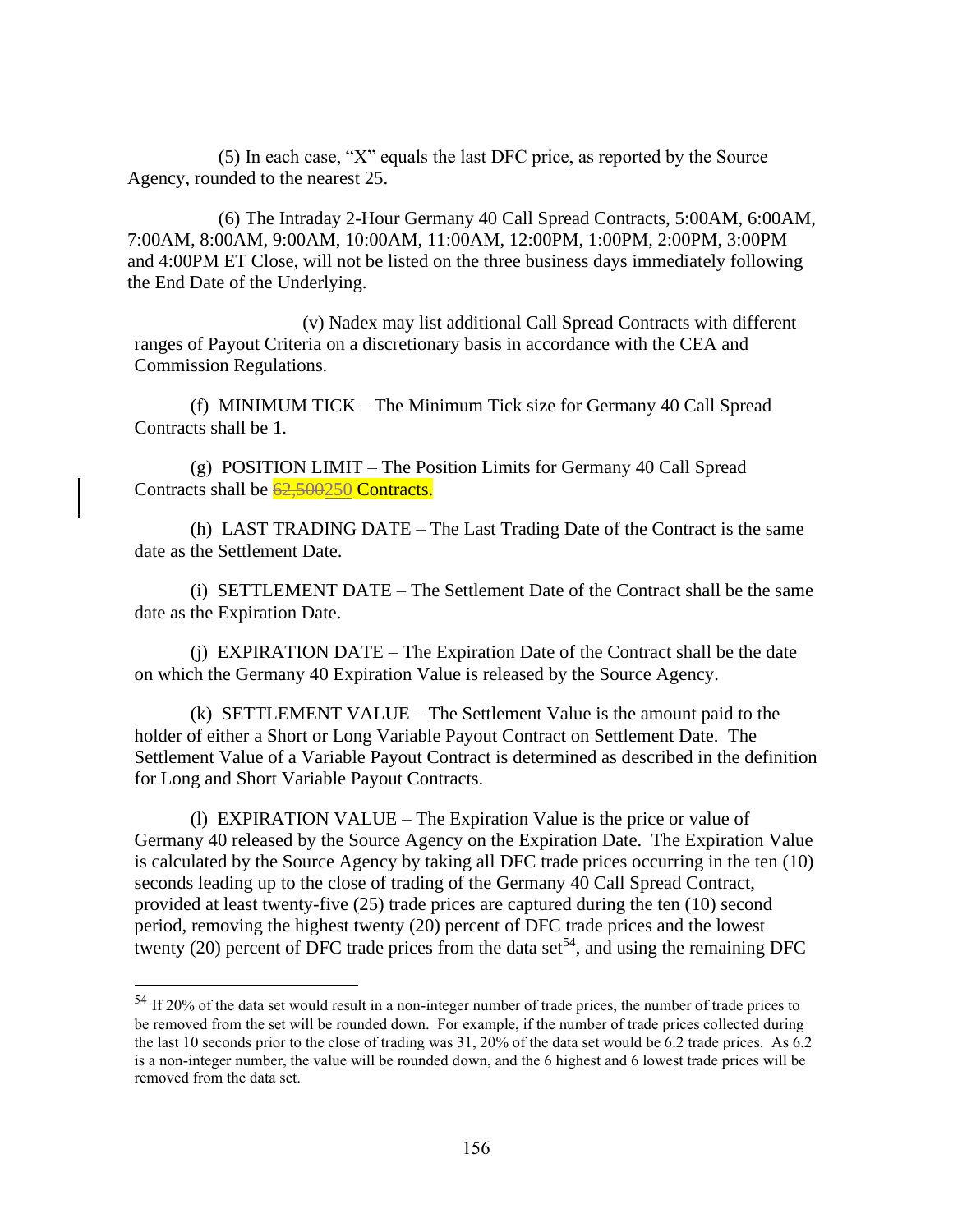trade prices to calculate the Expiration Value. The calculation used is a simple average of the remaining DFC trade prices in the data set, rounded to one decimal point past the precision of the underlying market. In the event the time it takes to collect at least twentyfive (25) DFC trade prices exceeds the ten (10) seconds just prior to the close of trading of the Germany 40 Call Spread Contract, the Expiration Value is calculated by the Source Agency by taking the last twenty-five (25) DFC trade prices just prior to the close of trading of the Germany 40 Call Spread Contract removing the highest five (5) DFC trade prices and the lowest five (5) DFC trade prices, and using the remaining fifteen (15) DFC trade prices to calculate the Expiration Value. The calculation used is a simple average of all fifteen (15) DFC trade prices, rounded to one decimal point past the precision of the underlying market.

(m) CONTINGENCIES – If no level is actually announced on the Expiration Date due to a delay, postponement or otherwise in such release announcement by the Source Agency, the Settlement Date will be delayed until the Underlying number is released for that Series.

#### RULE 12.51 - 12.53 [UNCHANGED]

### RULE 12.54 JAPAN 225 VARIABLE PAYOUT CONTRACTS

(a) SCOPE – These Rules shall apply to the Class of Contracts referred to as the Japan 225 Variable Payout Contracts issued by Nadex.

(b) UNDERLYING – The Underlying for this Class of Contracts is the price of the SGX® Nikkei 225 Index Futures contracts ("NKFC") traded on the Singapore Exchange  $(SGX)^{55}$ . The NKFC trade prices that will be used to calculate the Underlying will be taken from four (4) NKFC delivery months: March, June, September, or December (each a "NKFC Delivery Month"). The date on which a new delivery month will be used as the

 $55$  SGX<sup>®</sup> is a registered service mark of the Singapore Exchange Limited ("SGX"). Nikkei is a registered mark of Nikkei, Inc. All rights in the Trademarks and Futures Trading Data of SGX vest in Singapore Exchange Limited ("SGX"). The Japan 225 Variable Payout Contract is not sponsored, endorsed, sold or promoted by SGX. SGX makes no representation or warranty, express or implied to the investors in the Japan 225 Variable Payout Contract or any member of the public in any manner whatsoever regarding the advisability of investing in any financial product generally or in particularly the Japan 225 Variable Payout Contract. The relationship of SGX towards Nadex is in respect of licensing the use of the SGX Nikkei 225 Index Futures Trading Data. SGX has no obligation to take the needs of the investors of the Japan 225 Variable Payout Contract into consideration in determining, composing or calculating the SGX Nikkei 225 Index Futures Trading Data. SGX is neither responsible for nor has participated in the structure of the Japan 225 Variable Payout Contract. SGX has no obligation or liability in connection with the administration, marketing or trading of the Japan 225 Variable Payout Contract. You are strongly advised to independently verify the accuracy, timeliness and reliability of the Japan 225 Variable Payout Contract and to consult with your investment advisor before investing. Nadex is not affiliated with Nikkei, Inc. and neither Nikkei, Inc., nor its affiliates, sponsor or endorse Nadex or its products in any way. In particular, the Nadex Japan 225 Contracts are not sponsored, endorsed, sold or promoted by Nikkei, Inc.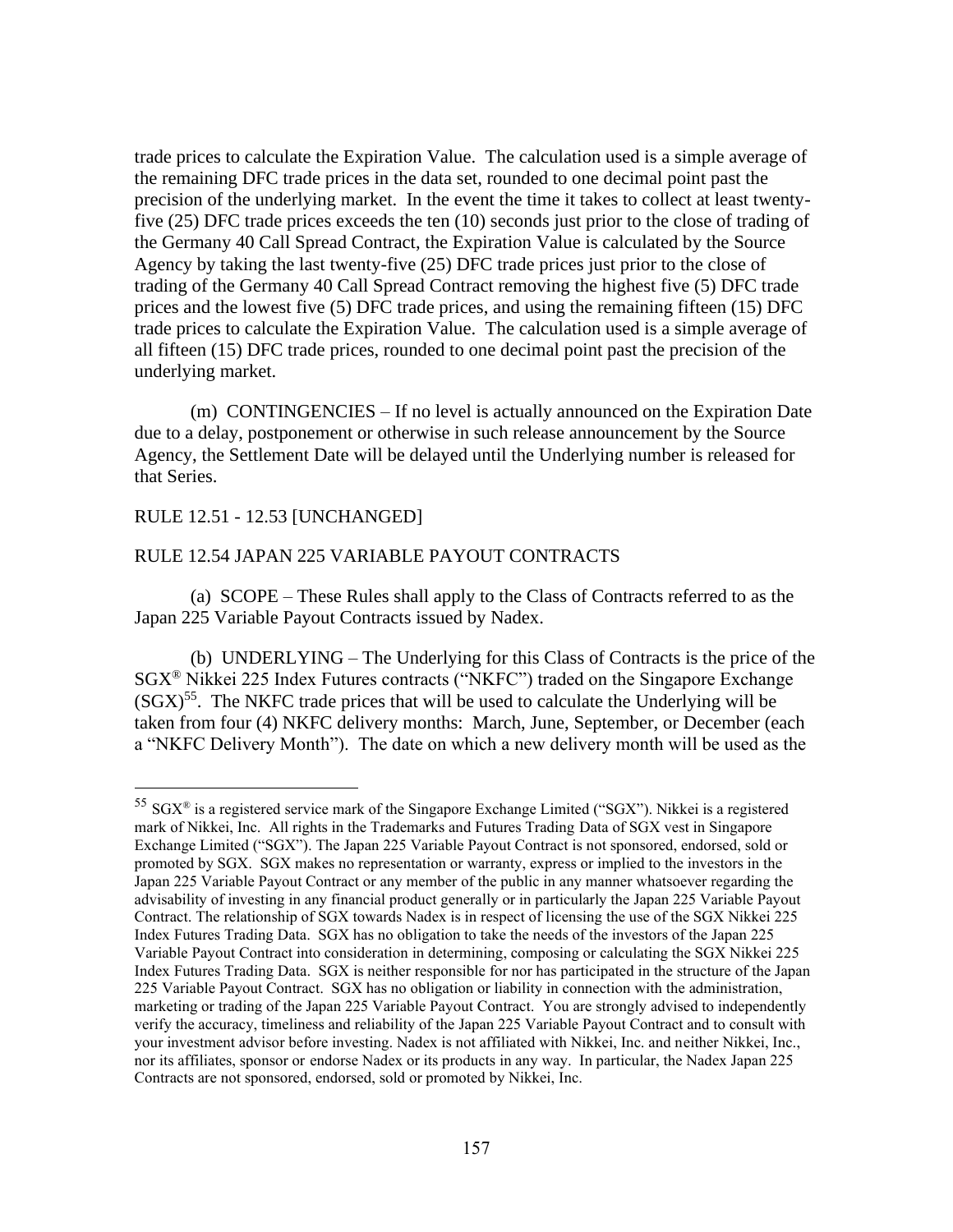Underlying for Nadex contracts (i.e. "Start Date") is one calendar day after the End Date for the previous delivery month contract. The last day on which a delivery month will be used as the Underlying for Nadex contracts (i.e. "End Date") is the Monday of the week of the Underlying futures contracts Expiration Date. For example, the SGX Nikkei 225 December 2014 futures have an Expiration Date of December 11, 2014. The last day on which the Nikkei 225 December 2014 futures prices will be used as the Underlying for Nadex contracts and to calculate the Expiration Value on the Expiration Date for the relevant Nikkei 225 contracts will be the Monday of the week of the SGX Nikkei 225 December 2014 futures contracts Expiration Date (i.e. December 11, 2014). Therefore, the End Date for using SGX Nikkei 225 December 2014 futures will be December 8, 2014 and the Start Date for the next delivery month, SGX Nikkei 225 March 2015 futures, will be December 9, 2014.

(c) SOURCE AGENCY – The Source Agency is Nadex.

(d) TYPE – The Type of Contract is a Variable Payout Contract.

 (e) PAYOUT CRITERION – The Payout Criterion for each Contract will be set by Nadex at the time the Variable Payout Contracts are initially issued. For the Japan 225 Variable Payout Contract, the Payout Criteria for the Contracts will be set as follows:

 (i) DAILY JAPAN 225 CALL SPREAD VARIABLE PAYOUT CONTRACTS, 1:25 AM  $ET^{56}$  CLOSE SPREAD - At the commencement of trading in a Daily Japan 225 Call Spread Variable Payout Contract, referred to as a 'Call Spread', Nadex shall list one (1) Call Spread Contract, which conforms to the Payout Criteria listed below:

(1) DAILY JAPAN 225 CALL SPREAD CONTRACT

(aa) CEILING – The Ceiling shall be  $X + 400$ .

(bb) FLOOR – The Floor shall be  $X - 400$ .

(cc) DOLLAR MULTIPLIER – The Dollar Multiplier shall be 1.

(2) In each case, "X" equals the last NKFC price, as reported by the Source Agency, rounded to the nearest 100.

(ii) DAILY JAPAN 225 NARROW CALL SPREAD CONTRACTS, 1:25 AM  $ET^{57}$  CLOSE – At the commencement of trading in a Daily Japan

<sup>56</sup> During the period when the US observes daylight savings time, all Variable payout Japan 225 contracts will open and close 1 hour later than their regular defined times.

<sup>&</sup>lt;sup>57</sup> During the period when the US observes daylight savings time, all Variable payout Japan 225 contracts will open and close 1 hour later than their regular defined times.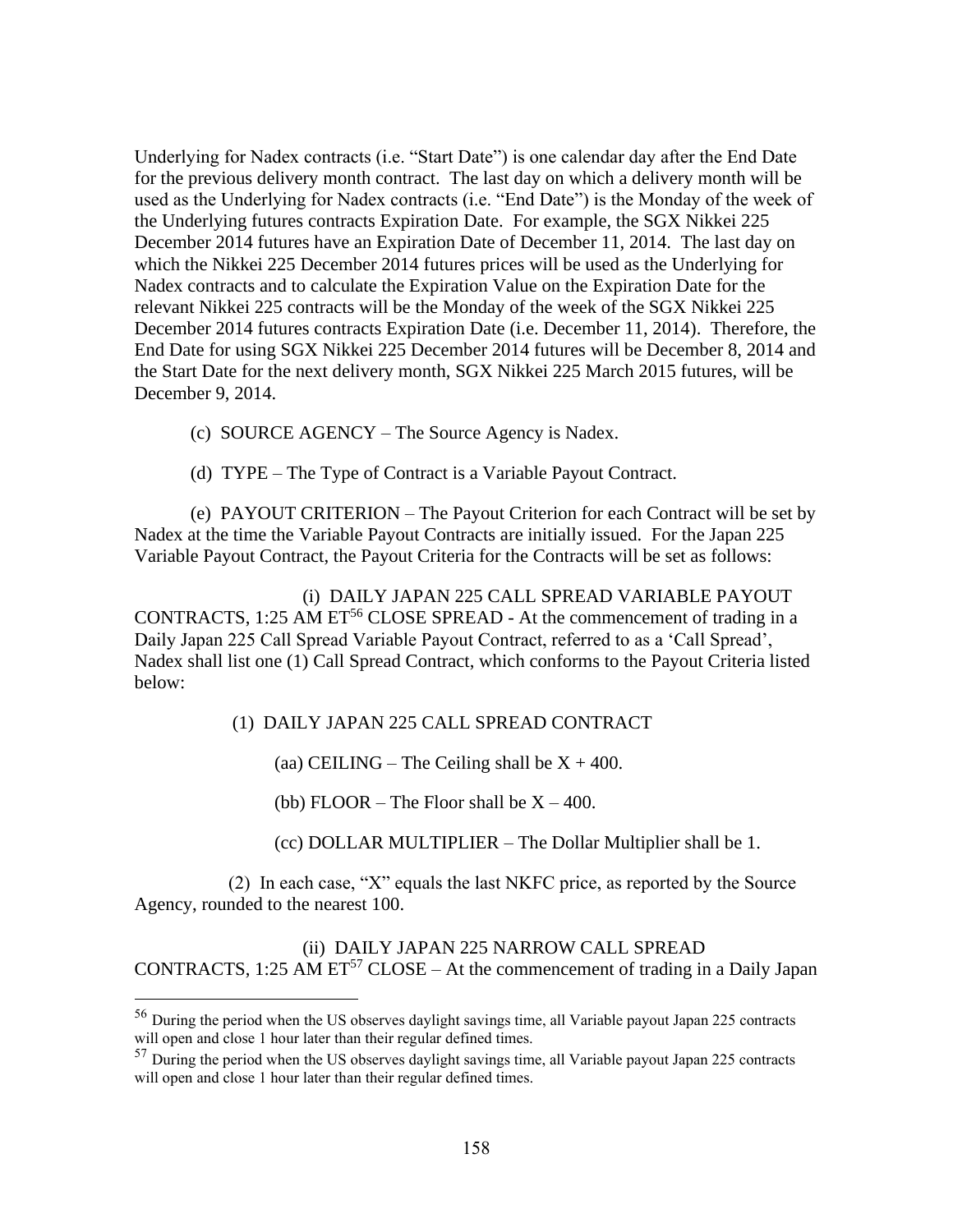225 Narrow Call Spread Variable Payout Contract, Nadex shall list a set of three (3) Call Spread Contracts with overlapping ranges which conform to the Payout Criteria listed below:

(1) DAILY JAPAN 225 NARROW CALL SPREAD CONTRACT

(aa) CONTRACT 1: The Ceiling shall be X; The Floor shall be  $X -$ 400.

(bb) CONTRACT 2; The Ceiling shall be  $X + 200$ ; The Floor shall be  $X - 200$ .

(cc) CONTRACT 3: The Ceiling shall be  $X + 400$ ; The Floor shall be X.

(dd) DOLLAR MULTIPLIER – The Dollar Multiplier shall be 1.

(2) In each case, "X" equals the last NKFC price, as reported by the Source Agency rounded to the nearest 100.

(iii) Nadex may list additional Call Spread Contracts with different ranges of Payout Criteria on a discretionary basis in accordance with the CEA and Commission Regulations.

(f) MINIMUM TICK – The Minimum Tick size for Japan 225 Call Spread Contracts shall be 1.

(a) POSITION LIMIT – The Position Limits for Japan 225 Call Spread Contracts shall be  $\frac{31}{250}$  Contracts.

(h) LAST TRADING DATE – The Last Trading Date of the Contract is the same date as the Settlement Date.

(i) SETTLEMENT DATE – The Settlement Date of the Contract shall be the same date as the Expiration Date.

(j) EXPIRATION DATE – The Expiration Date of the Contract shall be the date on which the Japan 225 Expiration Value is released by the Source Agency.

(k) SETTLEMENT VALUE – The Settlement Value is the amount paid to the holder of either a Short or Long Variable Payout Contract on Settlement Date. The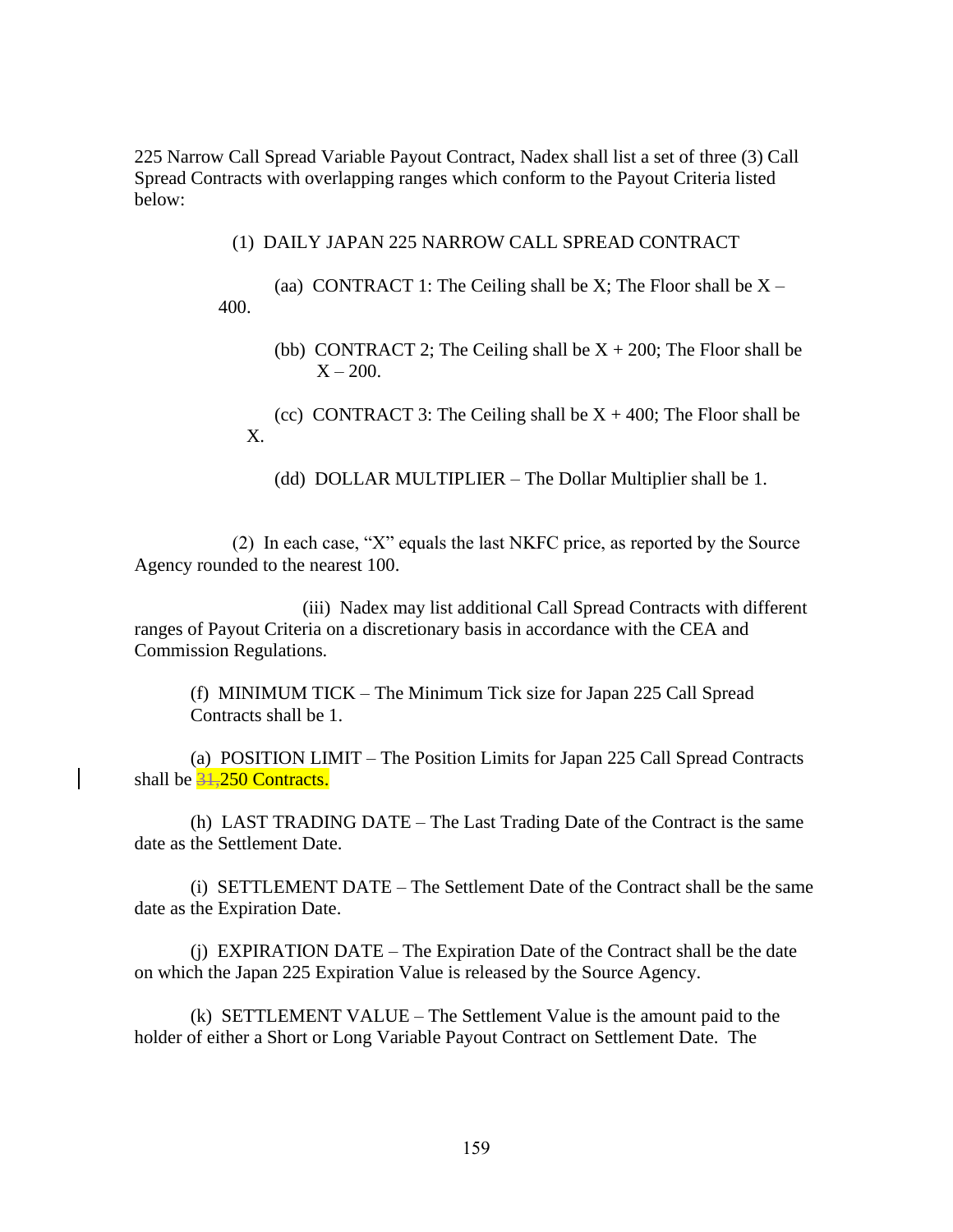Settlement Value of a Variable Payout Contract is determined as described in the definition for Long and Short Variable Payout Contracts.

(l) EXPIRATION VALUE – The Expiration Value is the price or value of Japan 225 calculated by the Source Agency on the Expiration Date. The Expiration Value is calculated by the Source Agency by taking all NKFC trade prices occurring in the ten (10) seconds leading up to the close of trading of the Japan 225 Call Spread Contract, provided at least twenty-five (25) trade prices are captured during the ten (10) second period, removing the highest twenty (20) percent of NKFC trade prices and the lowest twenty (20) percent of NKFC trade prices from the data set<sup>58</sup>, and using the remaining NKFC trade prices to calculate the Expiration Value. The calculation used is a simple average of the remaining NKFC trade prices in the data set, rounded to one decimal point past the precision of the underlying market. In the event the time it takes to collect at least twentyfive (25) NKFC trade prices exceeds the ten (10) seconds just prior to the close of trading of the Japan 225 Call Spread Contract, the Expiration Value is calculated by the Source Agency by taking the last twenty-five (25) NKFC trade prices just prior to the close of trading of the Japan 225 Call Spread Contract removing the highest five (5) NKFC trade prices and the lowest five (5) NKFC trade prices, and using the remaining fifteen (15) NKFC trade prices to calculate the Expiration Value. The calculation used is a simple average of all fifteen (15) NKFC trade prices, rounded to one decimal point past the precision of the underlying market.

(m) CONTINGENCIES – If no level is actually announced on the Expiration Date due to a delay, postponement or otherwise in such release announcement by the Source agency, the Settlement Date will be delayed until the Underlying number is released for the Series.

#### RULE 12.55 – 12.57 [UNCHANGED]

#### RULE 12.58 US 500 VARIABLE PAYOUT CONTRACTS

RULE 12.58.1 US 500 "CALL SPREAD" VARIABLE PAYOUT CONTRACTS

(a) SCOPE – These Rules shall apply to the Class of Contracts referred to as the US 500 Call Spread Variable Payout Contracts, referred to as a 'Call Spread', issued by Nadex.

(b) UNDERLYING – The Underlying for this Class of Contracts is the price of the E-mini S&P 500® Futures contracts ("SPFC") traded on the Chicago Mercantile

<sup>58</sup> If 20% of the data set would result in a non-integer number of trade prices, the number of trade prices to be removed from the set will be rounded down. For example, if the number of trade prices collected during the last 10 seconds prior to the close of trading was 31, 20% of the data set would be 6.2 trade prices. As 6.2 is a non-integer number, the value will be rounded down, and the 6 highest and 6 lowest trade prices will be removed from the data set.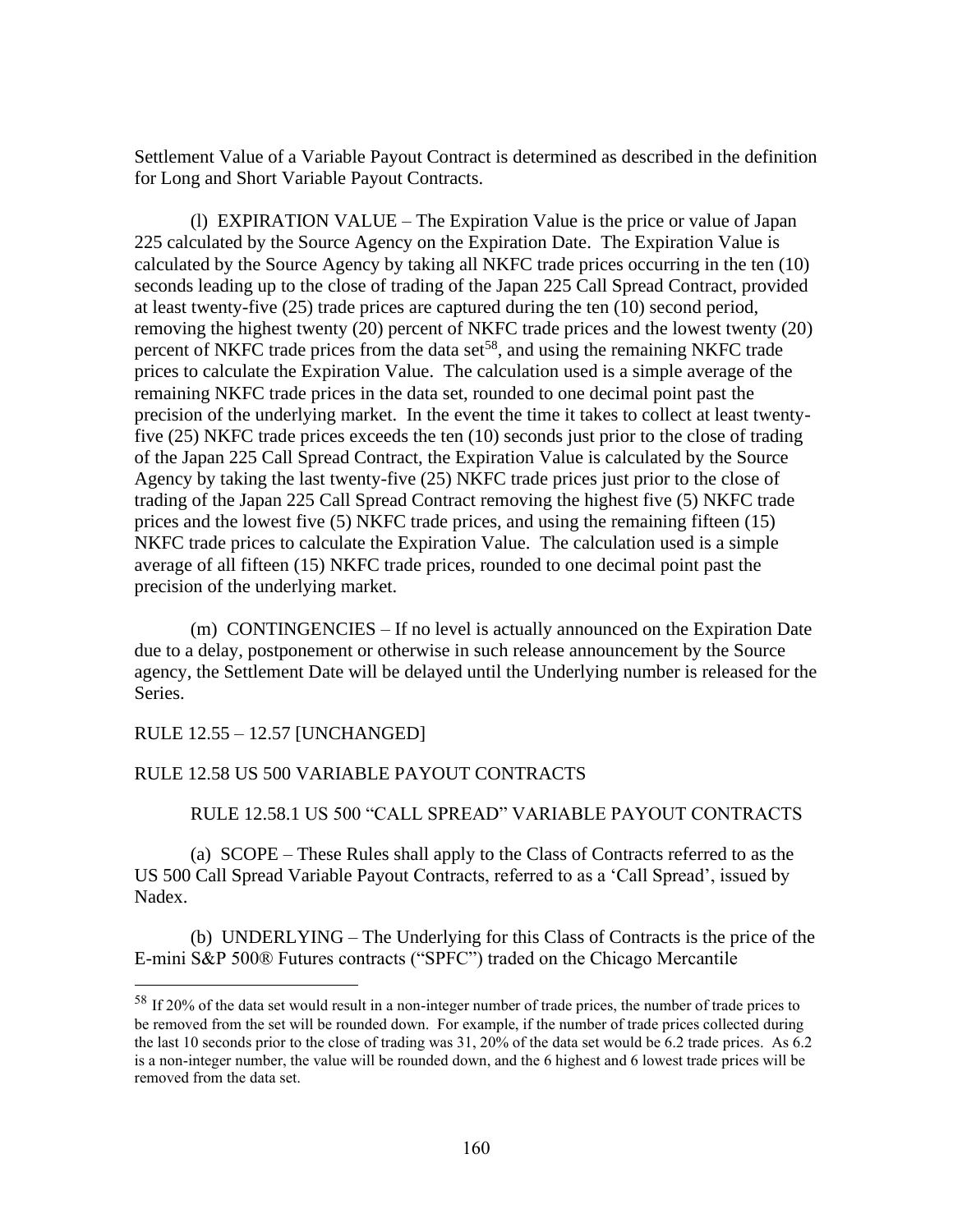Exchange $\circledR$  (CME $\circledR$ )<sup>59</sup>. The SPFC trade prices that will be used for the Underlying will be taken from four (4) SPFC delivery months: March, June, September, or December (each a "SPFC Delivery Month"). The date on which a new delivery month will be used as the Underlying for Nadex contracts (i.e. "Start Date") is one calendar day after the End Date for the previous delivery month contract. The last day on which a delivery month will be used as the Underlying for Nadex contracts (i.e. "End Date") is the Friday of the week preceding the Underlying futures contracts Expiration Date. For example, the CME e-mini S&P 500 March 2012 futures have an Expiration Date of March 16, 2012. The last day on which the e-mini S&P 500 March 2012 futures prices will be used as the Underlying for Nadex contracts and to calculate the Expiration Value on the Expiration Date for the relevant e-mini S&P 500 contracts will be the Friday of the preceding week. Therefore, the End Date for using CME e-mini S&P 500 March 2012 futures will be March 9, 2012 and the Start Date for the next delivery month, CME e-mini S&P 500 June 2012 futures, will be March 10, 2012.

- (c) SOURCE AGENCY The Source Agency is Nadex.
- (d) TYPE The Type of Contract is a Variable Payout Contract.

 (e) PAYOUT CRITERION – The Payout Criterion for each Contract will be set by Nadex at the time the Variable Payout Contracts are initially issued. For the US 500 Call Spreads, the Payout Criteria for the Contracts will be set as follows:

 (i) DAILY US 500 CALL SPREAD VARIABLE PAYOUT CONTRACTS, 4:15 PM ET CLOSE - At the commencement of trading in a Daily US 500 Call Spread, Nadex shall list one (1) Call Spread Contract, which conforms to the Payout Criteria listed below:

(1) DAILY US 500 CALL SPREAD CONTRACT

(aa) CEILING – The Ceiling shall be  $X + 40$ .

(bb) FLOOR – The Floor shall be  $X - 40$ .

(cc) DOLLAR MULTIPLIER – The Dollar Multiplier shall be 10.

(2) In each case, "X" equals the last SPFC price, as reported by the Source Agency, rounded to the nearest 10.

<sup>59</sup> CME® is a registered mark of the Chicago Mercantile Exchange. S&P 500 is a registered mark of the McGraw-Hill Companies, Inc. Nadex is not affiliated with the Chicago Mercantile Exchange or the McGraw-Hill Companies and neither the Chicago Mercantile Exchange, the McGraw-Hill Companies, nor its affiliates, sponsor or endorse Nadex or its products in any way. In particular, the Nadex US 500 Contracts are not sponsored, endorsed, sold or promoted by CME or the McGraw-Hill Companies.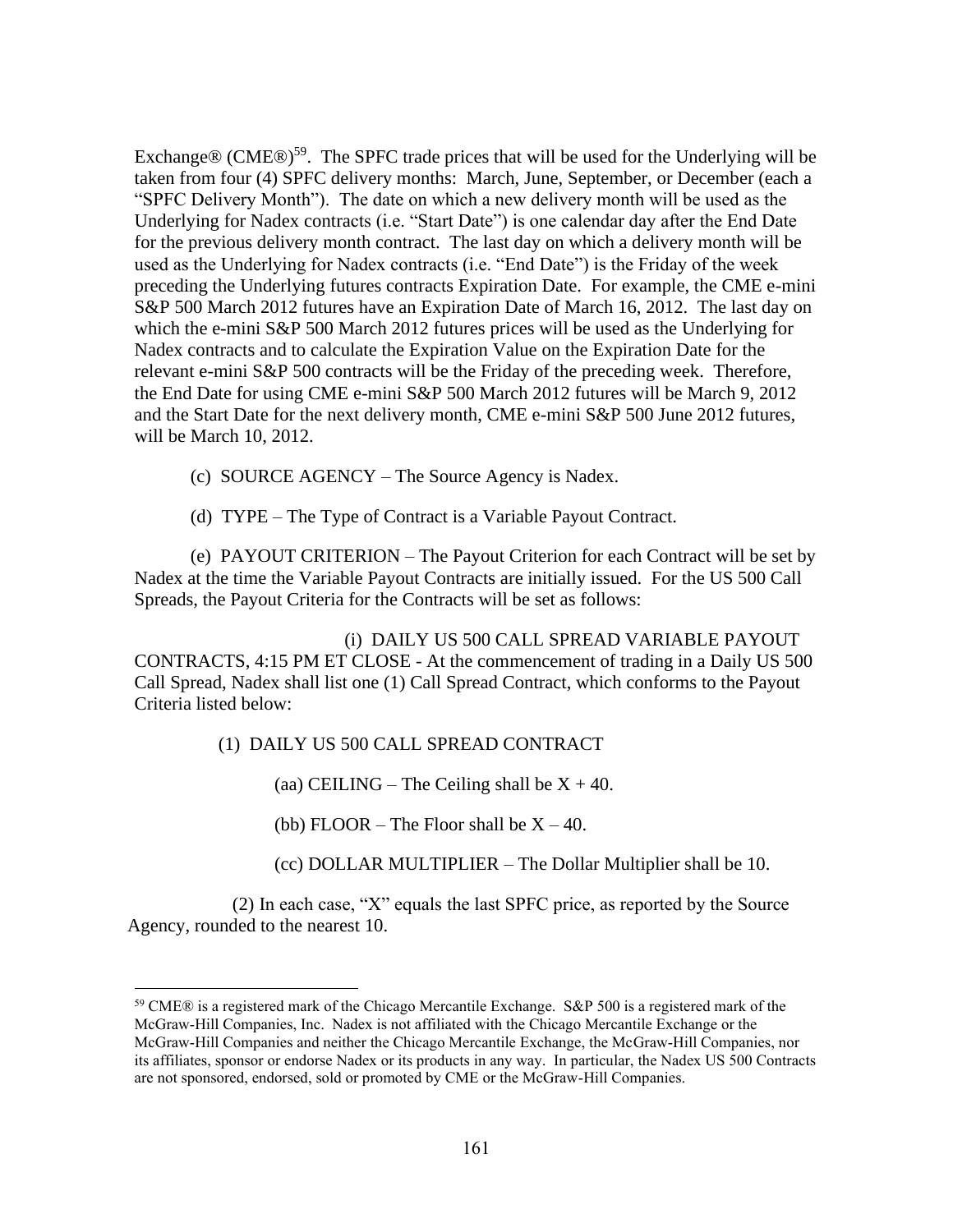(ii) DAILY US 500 CALL SPREAD CONTRACTS, 4:15 PM ET CLOSE - Nadex shall list a set of three (3) Call Spread Contracts with overlapping ranges, which conform to the Payout Criteria listed below:

(1) CONTRACT 1: The Ceiling shall be X; The Floor shall be  $X -$ 40. (2) CONTRACT 2: The Ceiling shall be  $X + 20$ ; The Floor shall be  $X - 20.$ (3) CONTRACT 3: The Ceiling shall be  $X + 40$ ; The Floor shall be X. (4) DOLLAR MULTIPLIER – The Dollar Multiplier shall be 10. (5) In each case, "X" equals the last SPFC price, as reported by the Source Agency, rounded to the nearest 10. (iii) INTRADAY US 500 CALL SPREAD CONTRACTS, 8AM ET to 4:15 PM ET CLOSE - Nadex shall list a set of five (5) Call Spread Contracts with overlapping ranges, which conform to the Payout Criteria listed below: (1) CONTRACT 1: The Ceiling shall be  $X - 15$ ; The Floor shall be  $X - 45$ . (2) CONTRACT 2: The Ceiling shall be X; The Floor shall be  $X -$ 30. (3) CONTRACT 3: The Ceiling shall be  $X + 15$ ; The Floor shall be  $X - 15$ . (4) CONTRACT 4: The Ceiling shall be  $X + 30$ ; The Floor shall be X.

(5) CONTRACT 5: The Ceiling shall be  $X + 45$ ; The Floor shall be  $X + 15$ .

(6) DOLLAR MULTIPLIER – The Dollar Multiplier shall be 10.

(7) In each case, "X" equals the last SPFC price, as reported by the Source Agency, rounded to the nearest 5.

(iv) INTRADAY 2-HOUR US 500 CALL SPREAD CONTRACTS, 10:00AM, 11:00AM, 12:00PM, 1:00PM, 2:00PM, 3:00PM, 4:00PM ET CLOSE - Nadex shall list a set of five (5) Call Spread Contracts that open 2 hours prior to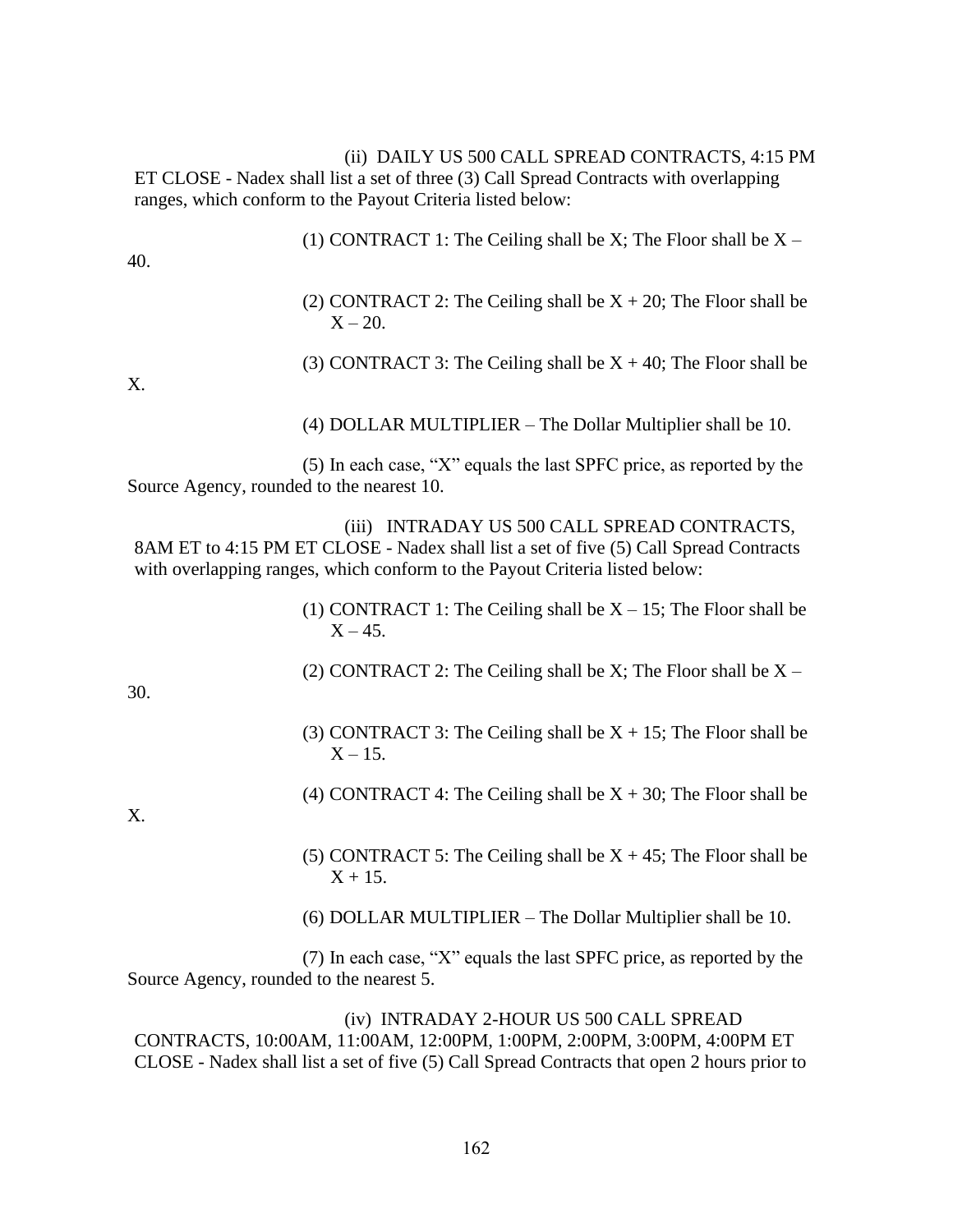the stated closing time(s) above with overlapping ranges, which conform to the Payout Criteria listed below:

| $-15.$    | (1) CONTRACT 1: The Ceiling shall be $X - 5$ ; The Floor shall be X |
|-----------|---------------------------------------------------------------------|
| 10.       | (2) CONTRACT 2: The Ceiling shall be X; The Floor shall be $X -$    |
| $-5.$     | (3) CONTRACT 3: The Ceiling shall be $X + 5$ ; The Floor shall be X |
| Χ.        | (4) CONTRACT 4: The Ceiling shall be $X + 10$ ; The Floor shall be  |
| $X + 5$ . | (5) CONTRACT 5: The Ceiling shall be $X + 15$ ; The Floor shall be  |
|           | (6) DOLLAR MULTIPLIER – The Dollar Multiplier shall be 10.          |

(7) In each case, "X" equals the last SPFC price, as reported by the Source Agency, rounded to the nearest 5.

(v) Nadex may list additional Call Spread Contracts with different ranges of Payout Criteria on a discretionary basis in accordance with the CEA and Commission Regulations.

(f) MINIMUM TICK – The Minimum Tick size for US 500 Call Spread Variable Payout Contracts shall be 0.1.

(g) POSITION LIMIT – The Position Limits for US 500 Call Spread Variable Payout Contracts shall be 31,250 Contracts.

(h) LAST TRADING DATE – The Last Trading Date of the Contract is the same date as the Settlement Date.

(i) SETTLEMENT DATE – The Settlement Date of the Contract shall be the same date as the Expiration Date.

(j) EXPIRATION DATE – The Expiration Date of the Contract shall be the date on which the US 500 Expiration Value is released by the Source Agency.

(k) SETTLEMENT VALUE – The Settlement Value is the amount paid to the holder of either a Short or Long Variable Payout Contract on Settlement Date. The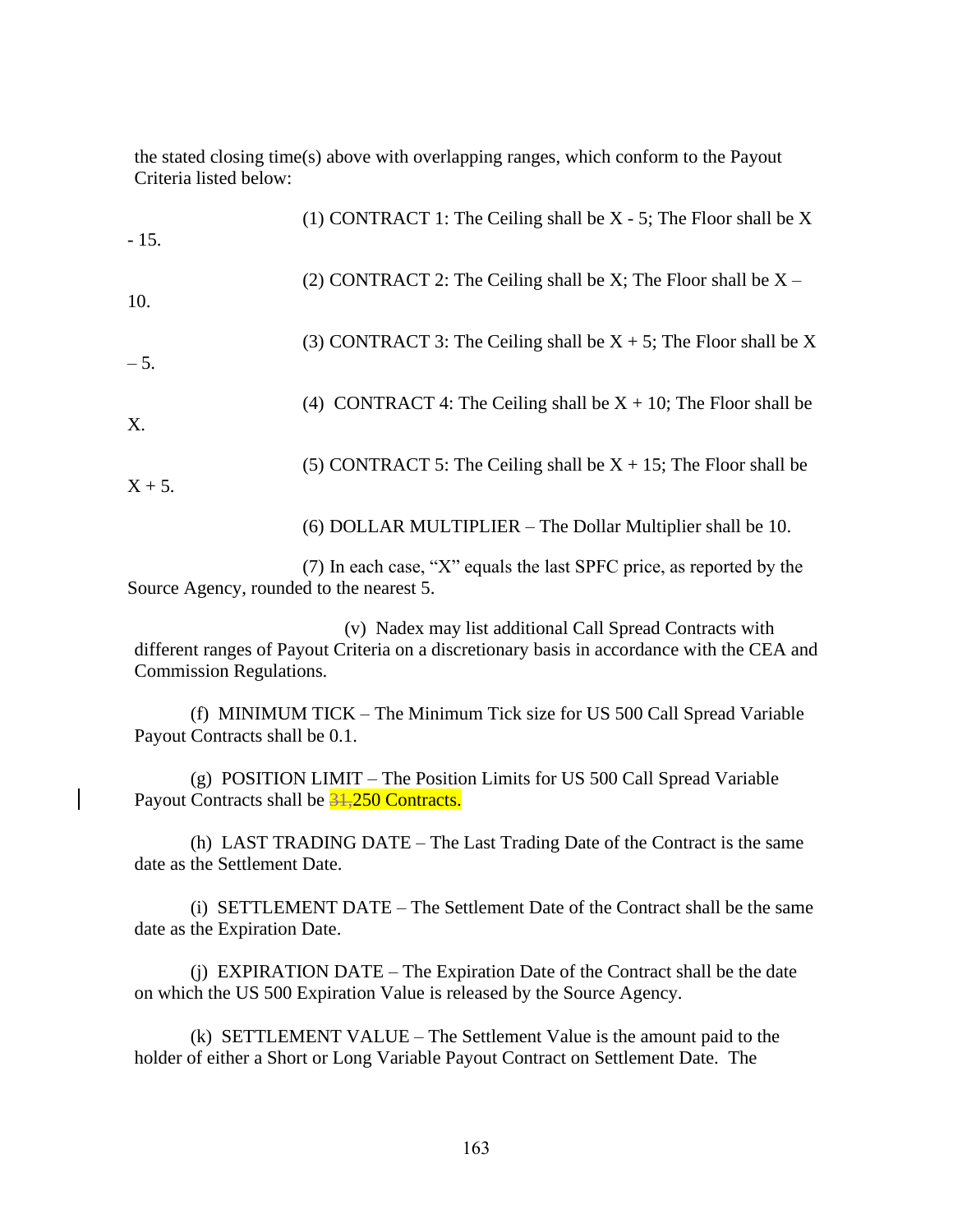Settlement Value of a Variable Payout Contract is determined as described in the definition for Long and Short Variable Payout Contracts.

(l) EXPIRATION VALUE - The Expiration Value is the US 500 Index Value as calculated by the Source Agency on the Expiration Date. The Expiration Value is calculated by the Source Agency by taking all SPFC trade prices occurring in the ten (10) seconds leading up to the close of trading of the US 500 Call Spread Contract, provided at least twenty-five (25) trade prices are captured during the ten (10) second period, removing the highest twenty (20) percent of SPFC trade prices and the lowest twenty (20) percent of SPFC trade prices from the data set $^{60}$ , and using the remaining SPFC trade prices to calculate the Expiration Value. The calculation used is a simple average of the remaining SPFC trade prices in the data set, rounded to one decimal point past the precision of the underlying market. In the event the time it takes to collect at least twenty-five (25) SPFC trade prices exceeds the ten (10) seconds just prior to the close of trading of the US 500 Call Spread Contract, the Expiration Value is calculated by the Source Agency by taking the last twenty-five (25) SPFC trade prices just prior to the close of trading of the US 500 Call Spread Contract removing the highest five (5) SPFC trade prices and the lowest five (5) SPFC trade prices, and using the remaining fifteen (15) SPFC trade prices to calculate the Expiration Value. The calculation used is a simple average of all fifteen (15) SPFC trade prices, rounded to one decimal point past the precision of the underlying market.

(m) CONTINGENCIES – If no level is actually announced on the Expiration Date due to a delay, postponement or otherwise in such release announcement by the Source agency, the Settlement Date will be delayed until the Underlying number is released for the Series.

RULE 12.58.2 US 500 "TOUCH BRACKET" VARIABLE PAYOUT CONTRACTS

(a) SCOPE – These Rules shall apply to the Class of Contracts referred to as the US 500 Touch Bracket Variable Payout Contracts, referred to as a 'Touch Bracket', issued by Nadex.

(b) UNDERLYING – The Underlying for this Class of Contracts is the price of the E-mini S&P 500® Futures contracts ("SPFC") traded on the Chicago Mercantile Exchange® (CME®) $61$ . The SPFC trade prices that will be used for the Underlying will be

 $60$  If 20% of the data set would result in a non-integer number of trade prices, the number of trade prices to be removed from the set will be rounded down. For example, if the number of trade prices collected during the last 10 seconds prior to the close of trading was 31, 20% of the data set would be 6.2 trade prices. As 6.2 is a non-integer number, the value will be rounded down, and the 6 highest and 6 lowest trade prices will be removed from the data set.

<sup>61</sup> CME® is a registered mark of the Chicago Mercantile Exchange. S&P 500 is a registered mark of the McGraw-Hill Companies, Inc. Nadex is not affiliated with the Chicago Mercantile Exchange or the McGraw-Hill Companies and neither the Chicago Mercantile Exchange, the McGraw-Hill Companies, nor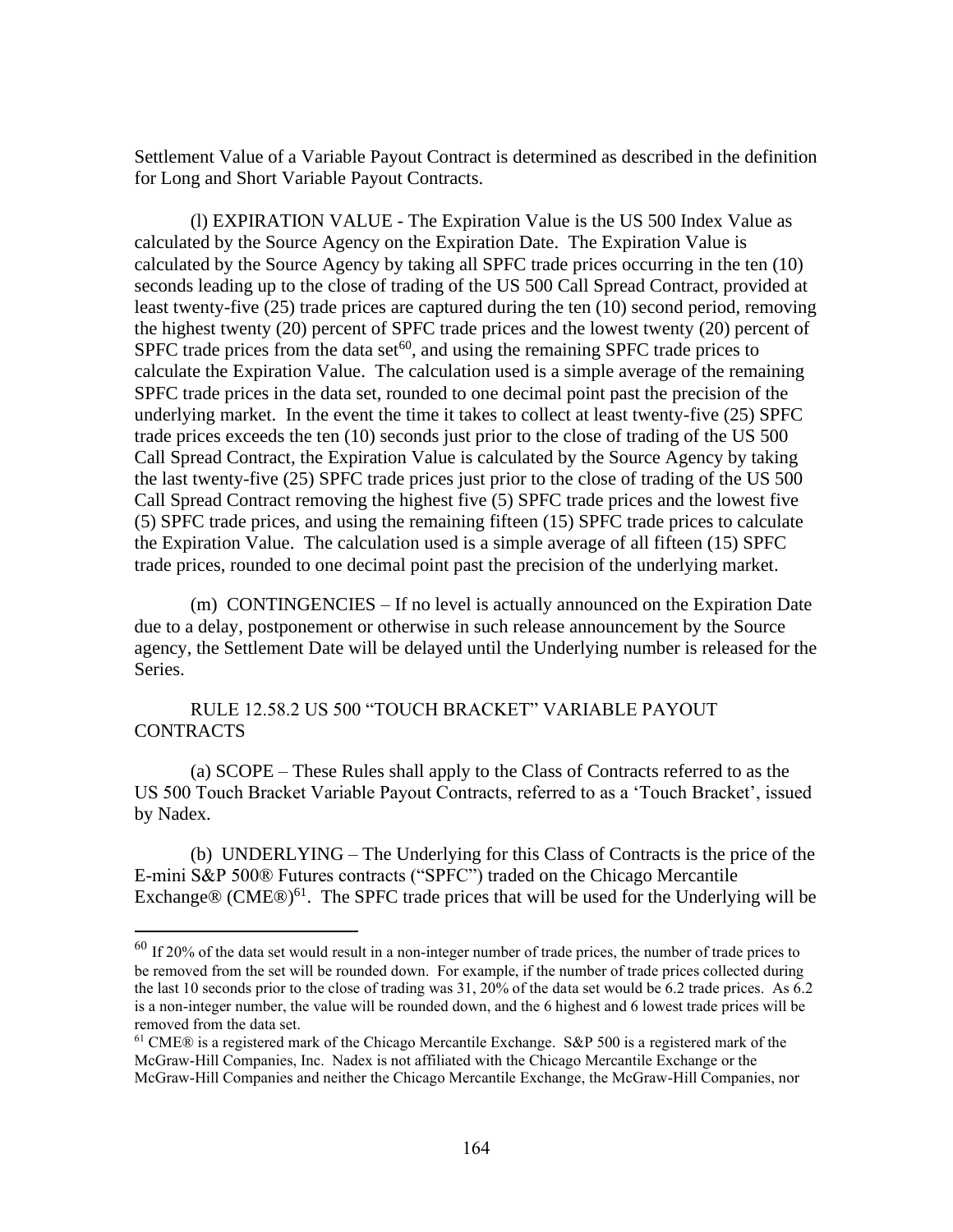taken from four (4) SPFC delivery months: March, June, September, or December (each a "SPFC Delivery Month"). The date on which a new delivery month will be used as the Underlying for Nadex contracts (i.e. "Start Date") is one calendar day after the End Date for the previous delivery month contract. The last day on which a delivery month will be used as the Underlying for Nadex contracts (i.e. "End Date") is the Friday of the week preceding the Underlying futures contracts Expiration Date. For example, the CME e-mini S&P 500 March 2012 futures have an Expiration Date of March 16, 2012. The last day on which the e-mini S&P 500 March 2012 futures prices will be used as the Underlying for Nadex contracts and to calculate the Expiration Value on the Expiration Date for the relevant e-mini S&P 500 contracts will be the Friday of the preceding week. Therefore, the End Date for using CME e-mini S&P 500 March 2012 futures will be March 9, 2012 and the Start Date for the next delivery month, CME e-mini S&P 500 June 2012 futures, will be March 10, 2012.

- (c) SOURCE AGENCY The Source Agency is Nadex.
- (d) TYPE The Type of Contract is a Variable Payout Contract.

 (e) PAYOUT CRITERION – The Payout Criterion for each Contract will be set by Nadex at the time the Variable Payout Contracts are initially issued. For the US 500 Touch Bracket Contracts, the Payout Criteria for the Contracts will be set as follows:

(i) WEEKLY US 500 TOUCH BRACKET VARIABLE

PAYOUT CONTRACTS, Close Time is the earlier of 4:15PM ET on the last Trade Day of the contract listing, or when the US 500 Index Value is equal to or greater than the Ceiling, or equal to or less than the Floor. Nadex shall list a set of four (4) Touch Bracket Variable Payout Contracts, referred to as a 'Touch Bracket', that open at 3:00AM ET on the first Trade Day of the week, with overlapping ranges, which conform to the Payout Criteria listed below.

- (1) CONTRACT 1: The Ceiling shall be  $X + 40$ ; The Floor shall be  $X - 10$ .
- (2) CONTRACT 2: The Ceiling shall be  $X + 30$ ; The Floor shall be  $X - 20.$
- (3) CONTRACT 3: The Ceiling shall be  $X + 20$ ; The Floor shall be X - 30.
- (4) CONTRACT 4: The Ceiling shall be  $X + 10$ ; The Floor shall be X - 40.

its affiliates, sponsor or endorse Nadex or its products in any way. In particular, the Nadex US 500 Contracts are not sponsored, endorsed, sold or promoted by CME or the McGraw-Hill Companies.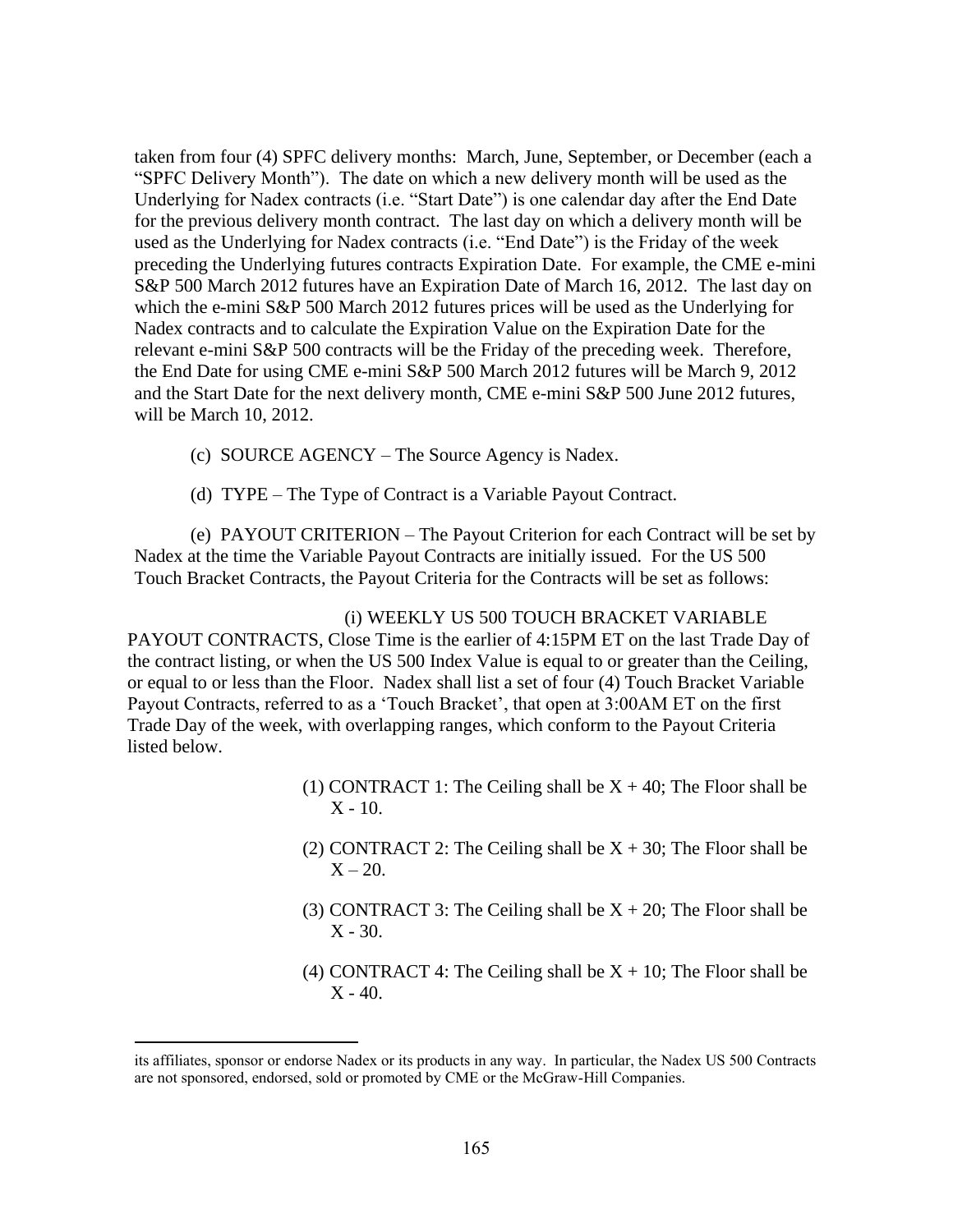(5) DOLLAR MULTIPLIER – The Dollar Multiplier shall be 10.

(6) In each case, "X" equals the last US 500 price, as reported by the Source Agency, rounded to the nearest 1.

(ii) Upon the early Expiration of a Touch Bracket, Nadex may list a new Touch Bracket with a Ceiling of  $X + 40$  (or 10) and a Floor of  $X - 10$  (or 40) where X equals the Ceiling (or Floor) of the Touch Bracket that expired early. The newly listed Touch Bracket will have the same Last Trade Day as originally established for the expired Touch Bracket and the same Dollar Multiplier as the expired Touch Bracket.

(f) MINIMUM TICK – The Minimum Tick size for US 500 Touch Bracket Variable Payout Contracts shall be 0.1.

(g) POSITION LIMIT – The Position Limit for US 500 Touch Bracket Variable Payout Contracts shall be 100 Contracts.

(h) LAST TRADING DATE – The Last Trading Date of the Contract is the same date as the Settlement Date.

(i) SETTLEMENT DATE – The Settlement Date of the Contract shall be the same date as the Expiration Date.

(j) EXPIRATION DATE – The Expiration Date of the Contract shall be the date on which the US 500 Expiration Value is released by the Source Agency.

(k) SETTLEMENT VALUE – The Settlement Value is the amount paid to the holder of either a Short or Long Variable Payout Contract on Settlement Date. The Settlement Value of a Variable Payout Contract is determined as described in the definition for Long and Short Variable Payout Contracts.

(l) US 500 INDEX VALUE – The Source Agency shall calculate and produce a US 500 Index Value once each second throughout the life of the US 500 Variable Payout contracts. That is, each second the Source Agency will calculate a US 500 Index Value by taking by taking all SPFC trade prices occurring in the ten (10) seconds leading up to the Calculation Time, provided at least twenty-five (25) trade prices are captured during the ten (10) second period, removing the highest twenty (20) percent of SPFC trade prices and the lowest twenty (20) percent of SPFC trade prices from the data set<sup>62</sup>, and using the

 $62$  If 20% of the data set would result in a non-integer number of trade prices, the number of trade prices to be removed from the set will be rounded down. For example, if the number of trade prices collected during the last 10 seconds prior to the close of trading was 31, 20% of the data set would be 6.2 trade prices. As 6.2 is a non-integer number, the value will be rounded down, and the 6 highest and 6 lowest trade prices will be removed from the data set.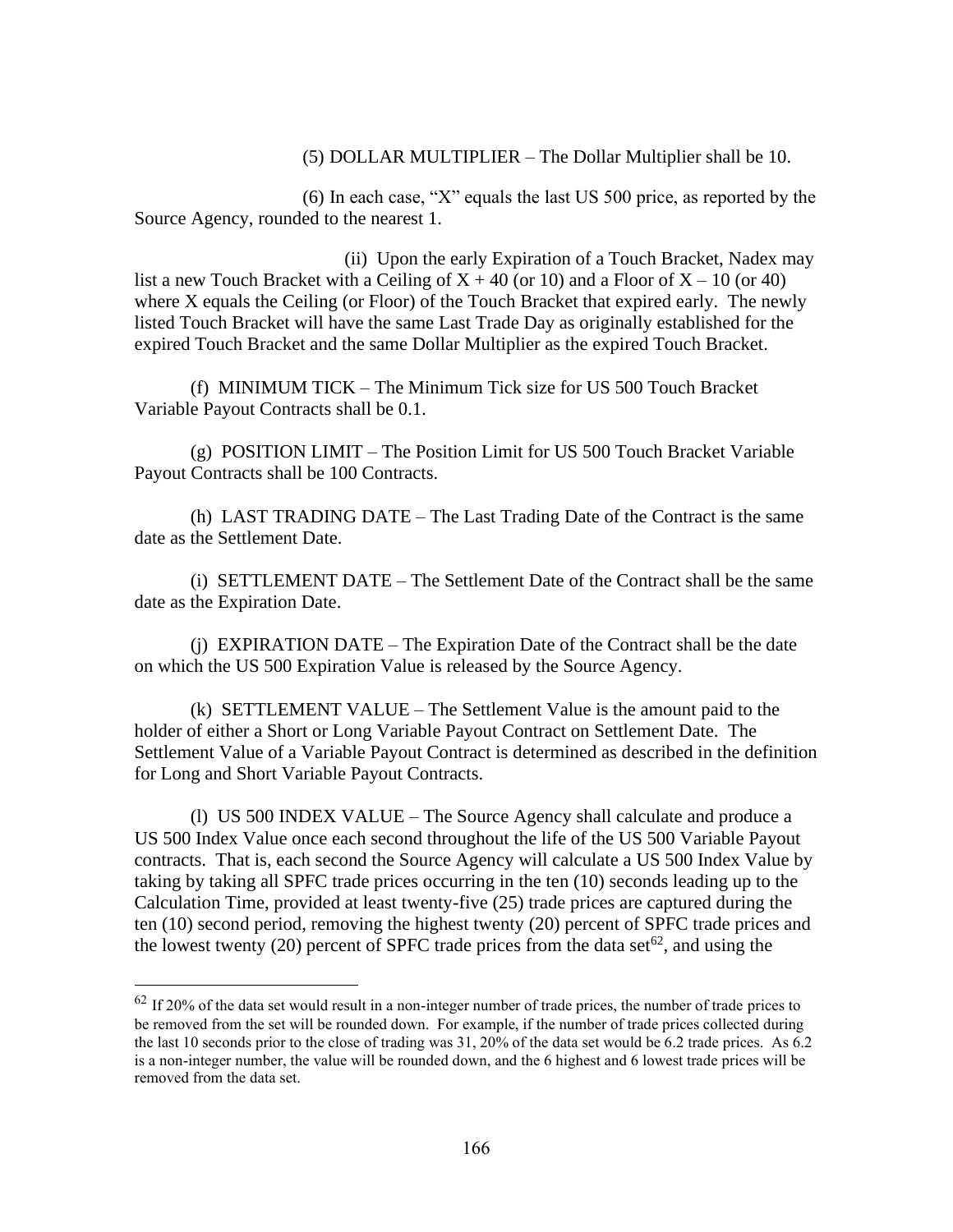remaining SPFC trade prices to calculate the US 500 Index Value for that second. The calculation used is a simple average of the remaining SPFC trade prices in the data set, rounded to one decimal point past the precision of the underlying market. In the event the time it takes to collect at least twenty-five (25) SPFC trade prices exceeds the ten (10) second period, the US 500 Index Value will be calculated by the Source Agency by taking the last twenty-five (25) SPFC trade prices just prior to the Calculation Time, removing the highest five (5) SPFC trade prices and the lowest five (5) SPFC trade prices, and using the remaining fifteen (15) SPFC trade prices to calculate the US 500 Index Value. The calculation used is a simple average of all fifteen (15) SPFC trade prices, rounded to one decimal point past the precision of the underlying market.

(m) EXPIRATION VALUE - The Expiration Value is the US 500 Index Value released by the Source Agency at Expiration on the Expiration Date.

(n) CONTINGENCIES – If no level is actually announced on the Expiration Date due to a delay, postponement or otherwise in such release announcement by the Source agency, the Settlement Date will be delayed until the Underlying number is released for the Series.

#### RULE 12.59 [UNCHANGED]

#### RULE 12.60 US SMALLCAP 2000 VARIABLE PAYOUT CONTRACTS

# RULE 12.60.1 US SMALLCAP 2000 "CALL SPREAD" VARIABLE PAYOUT **CONTRACTS**

(a) SCOPE – These Rules shall apply to the Class of Contracts referred to as the US SmallCap 2000 Call Spread Variable Payout Contracts, referred to as a 'Call Spread', issued by Nadex.

(b) UNDERLYING – The Underlying for this Class of Contracts is the price of the E-mini Russell 2000®63 Index Futures contracts ("RUFC") traded on the Chicago Mercantile Exchange  $(CME^{\circledast})^{64}$ . The RUFC trade prices that will be used for the Underlying will be taken from four (4) RUFC delivery months: March, June, September, or December (each a "RUFC Delivery Month"). The date on which a new delivery month will be used as the Underlying for Nadex contracts (i.e. "Start Date") is one calendar day after the End Date for the previous delivery month contract. The last day on which a delivery month will be used as the Underlying for Nadex contracts (i.e. "End Date") is the Friday of the week preceding the Underlying futures contracts Expiration Date. For

 $63$  Russell 2000<sup>®</sup> is a registered mark of Frank Russell Company.

<sup>64</sup> CME® is a registered mark of the Chicago Mercantile Exchange. Nadex is not affiliated with the Chicago Mercantile Exchange ("CME"), nor its affiliates, and CME does not sponsor or endorse Nadex or its products in any way. In particular, the Nadex US SmallCap 2000 Contracts are not sponsored, endorsed, sold or promoted by CME.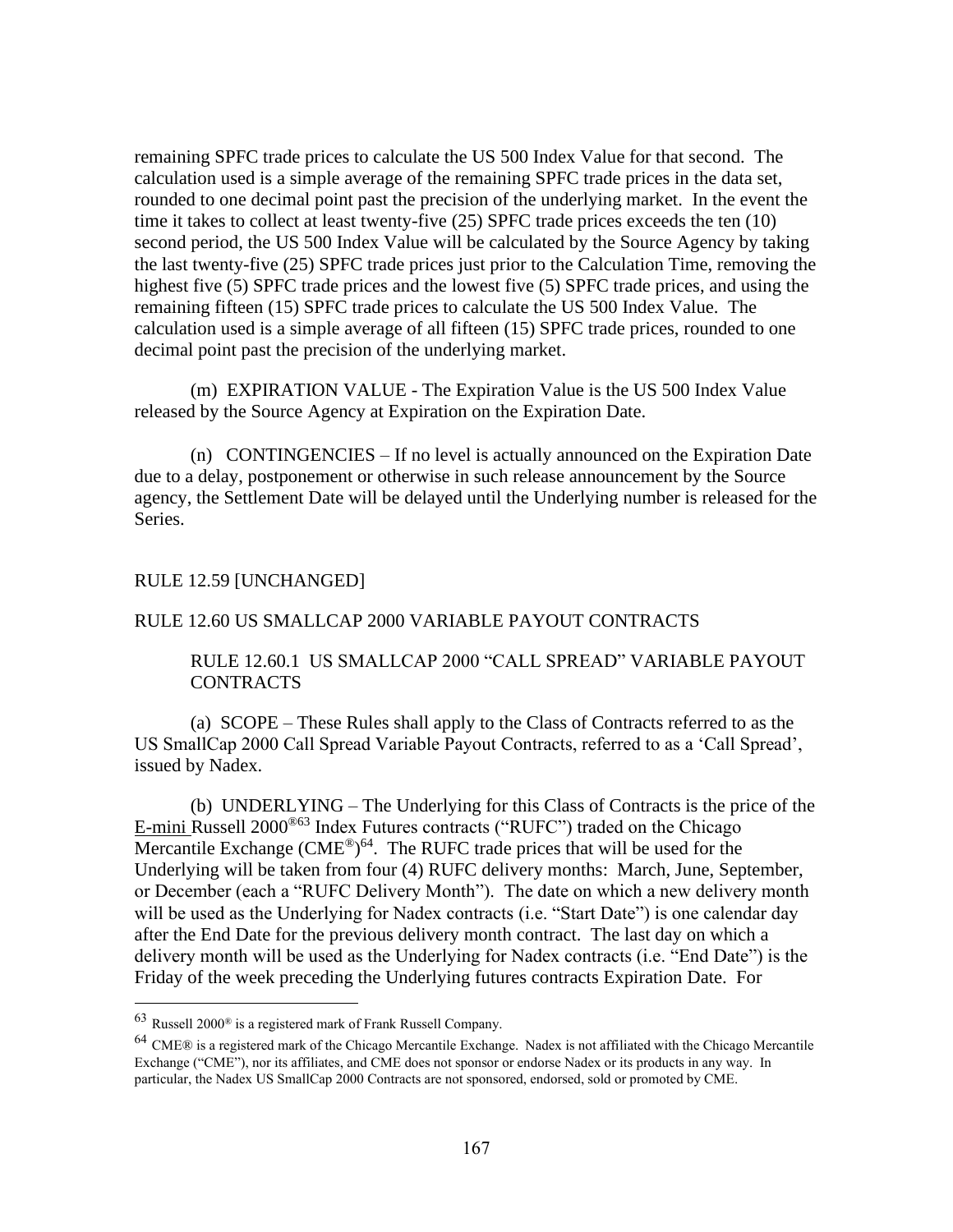example, the CME E-mini Russell 2000 Index September 2017 Futures has an Expiration Date of September 15, 2017. The last day on which the CME E-mini Russell 2000 Index September 2017 Futures prices will be used as the Underlying for Nadex contracts and to calculate the Expiration Value on the Expiration Date for the relevant CME E-mini Russell 2000 Index Futures contracts will be the Friday of the preceding week. Therefore, the End Date for using CME E-mini Russell 2000 Index September 2017 Futures will be September 8, 2017 and the Start Date for the next delivery month, CME E-mini Russell 2000 Index December 2017 Futures, will be September 9, 2017.

- (c) SOURCE AGENCY The Source Agency is Nadex.
- (d) TYPE The Type of Contract is a Variable Payout Contract.

 (e) PAYOUT CRITERION – The Payout Criterion for each Contract will be set by Nadex at the time the Variable Payout Contracts are initially issued. For the US SmallCap 2000 Call Spread Contract, the Payout Criteria for the Contracts will be set as follows:

 (i) DAILY US SMALLCAP 2000 CALL SPREAD VARIABLE PAYOUT CONTRACTS, 4:15 PM ET CLOSE - At the commencement of trading in a Daily US SmallCap 2000 Call Spread, Nadex shall list one (1) Call Spread Contract, which conforms to the Payout Criteria listed below:

(1) DAILY US SMALLCAP 2000 CALL SPREAD CONTRACT

(aa) CEILING – The Ceiling shall be  $X + 30$ .

(bb) FLOOR – The Floor shall be  $X - 30$ .

(cc) DOLLAR MULTIPLIER – The Dollar Multiplier shall be 10.

(2) In each case, "X" equals the last RUFC price, as reported by the Source Agency, rounded to the nearest 5.

(ii) DAILY US SMALLCAP 2000 CALL SPREAD CONTRACTS, 4:15 PM ET CLOSE - Nadex shall list a set of three (3) Call Spread Contracts with overlapping ranges, which conform to the Payout Criteria listed below:

(1) CONTRACT 1: The Ceiling shall be X; The Floor shall be  $X -$ 

30.

- (2) CONTRACT 2: The Ceiling shall be  $X + 15$ ; The Floor shall be  $X - 15$ .
- (3) CONTRACT 3: The Ceiling shall be  $X + 30$ ; The Floor shall be

X.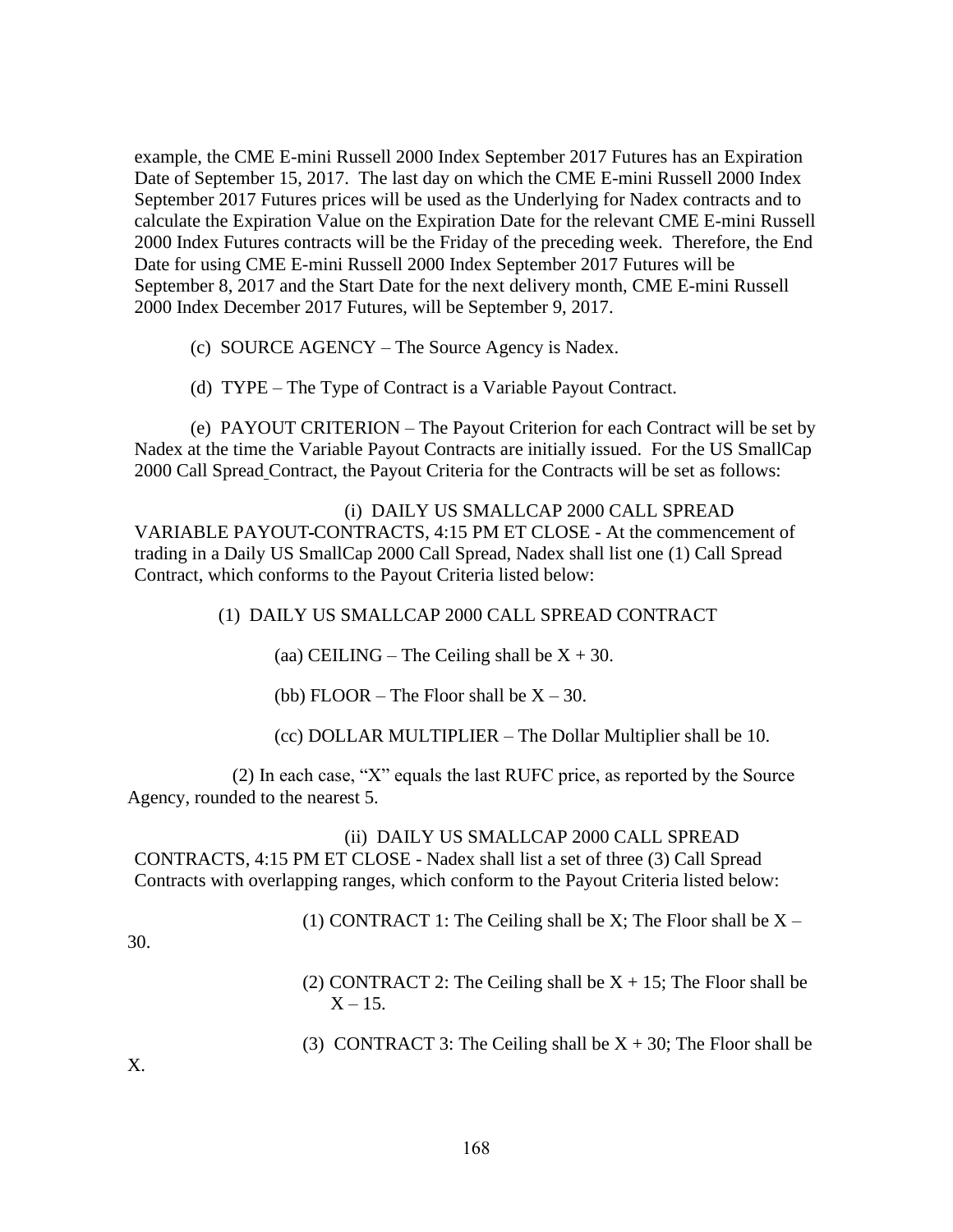(4) DOLLAR MULTIPLIER – The Dollar Multiplier shall be 10.

(5) In each case, "X" equals the last RUFC price, as reported by the Source Agency, rounded to the nearest 5.

(iii) INTRADAY US SMALLCAP 2000 CALL SPREAD CONTRACTS, 8AM ET to 4:15 PM ET CLOSE - Nadex shall list a set of five (5) Call Spread Contracts with overlapping ranges, which conform to the Payout Criteria listed below:

- (1) CONTRACT 1: The Ceiling shall be X 10; The Floor shall be  $X - 30.$
- (2) CONTRACT 2: The Ceiling shall be X; The Floor shall be  $X -$

20.

- (3) CONTRACT 3: The Ceiling shall be  $X + 10$ ; The Floor shall be  $X - 10$ .
- (4) CONTRACT 4: The Ceiling shall be  $X + 20$ ; The Floor shall be

X.

- (5) CONTRACT 5: The Ceiling shall be  $X + 30$ ; The Floor shall be  $X + 10.$
- (6) DOLLAR MULTIPLIER The Dollar Multiplier shall be 10.

(7) In each case, "X" equals the last RUFC price, as reported by the Source Agency, rounded to the nearest 5.

(iv) INTRADAY 2-HOUR US SMALLCAP 2000 CALL SPREAD CONTRACTS, 10:00AM, 11:00AM, 12:00PM, 1:00PM, 2:00PM, 3:00PM, 4:00PM ET CLOSE - Nadex shall list a set of five (5) Call Spread Contracts that open 2 hours prior to the stated closing time(s) above with overlapping ranges, which conform to the Payout Criteria listed below:

- (1) CONTRACT 1: The Ceiling shall be  $X 3.5$ ; The Floor shall be  $X - 10.5$ .
- (2) CONTRACT 2: The Ceiling shall be X; The Floor shall be  $X -$

7.

(3) CONTRACT 3: The Ceiling shall be  $X + 3.5$ ; The Floor shall be  $X - 3.5.$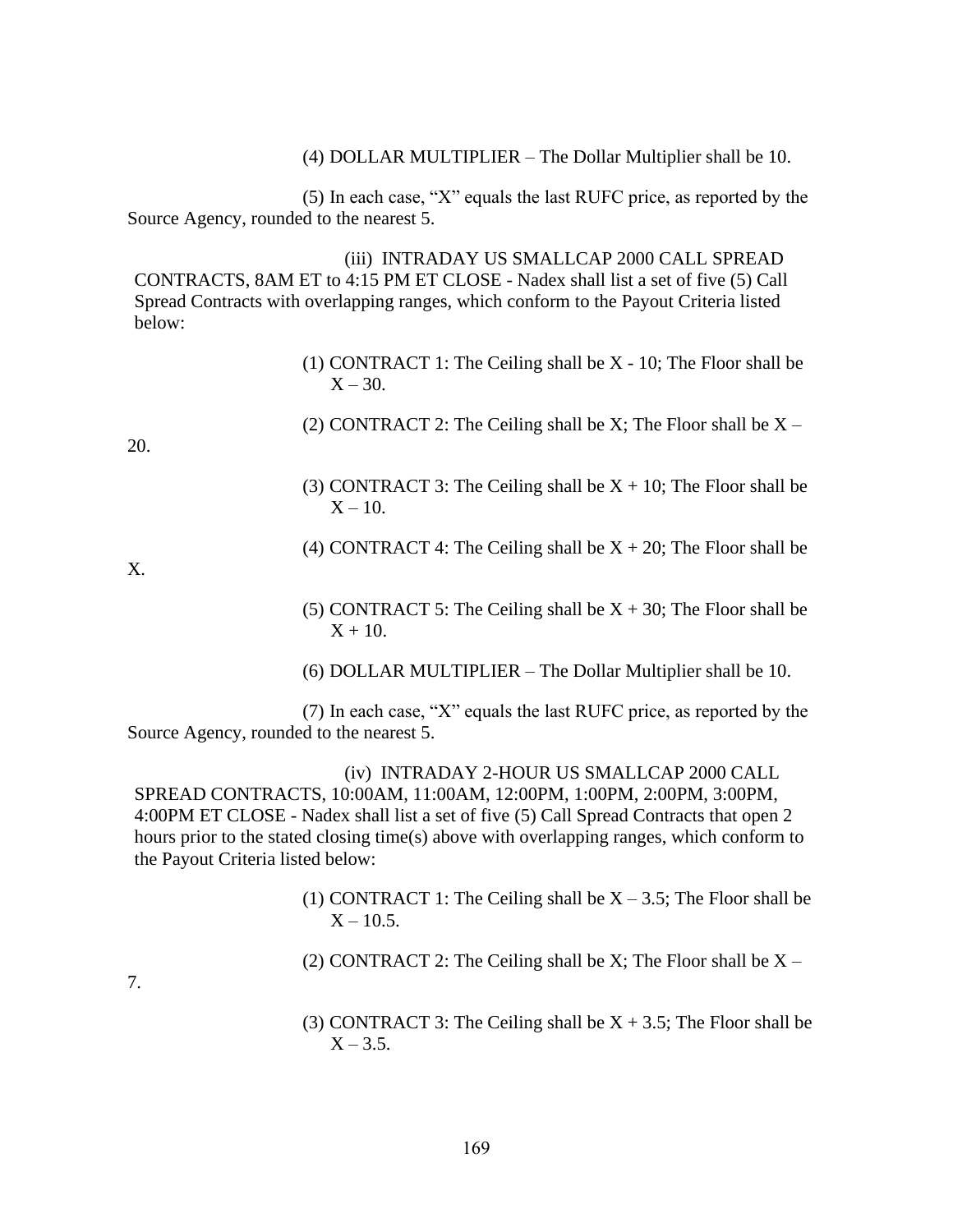(4) CONTRACT 4: The Ceiling shall be  $X + 7$ ; The Floor shall be

(5) CONTRACT 5: The Ceiling shall be  $X + 10.5$ ; The Floor shall be  $X + 3.5$ .

(6) DOLLAR MULTIPLIER – The Dollar Multiplier shall be 10.

(7) In each case, "X" equals the last RUFC price, as reported by the Source Agency, rounded to the nearest 1.

(v) Nadex may list additional Call Spread Contracts with different ranges of Payout Criteria on a discretionary basis in accordance with the CEA and Commission Regulations.

(f) MINIMUM TICK – The Minimum Tick size for US SmallCap 2000 Call Spread Variable Payout Contracts shall be 0.1.

(g) POSITION LIMIT – The Position Limits for US SmallCap 2000 Call Spread Variable Payout Contracts shall be 50,000250 Contracts.

(h) LAST TRADING DATE – The Last Trading Date of the Contract is the same date as the Settlement Date.

(i) SETTLEMENT DATE – The Settlement Date of the Contract shall be the same date as the Expiration Date.

(j) EXPIRATION DATE – The Expiration Date of the Contract shall be the date on which the US SmallCap 2000 Expiration Value is released by the Source Agency.

(k) SETTLEMENT VALUE – The Settlement Value is the amount paid to the holder of either a Short or Long Variable Payout Contract on Settlement Date. The Settlement Value of a Variable Payout Contract is determined as described in the definition for Long and Short Variable Payout Contracts.

(l) EXPIRATION VALUE – The Expiration Value is the US SmallCap 2000 Index Value as calculated by the Source Agency on the Expiration Date. The Expiration Value is calculated by the Source Agency by taking all RUFC trade prices occurring in the ten (10) seconds leading up to the close of trading of the US SmallCap 2000 Call Spread Contract, provided at least twenty-five (25) trade prices are captured during the ten (10) second period, removing the highest twenty (20) percent of RUFC trade prices and the

X.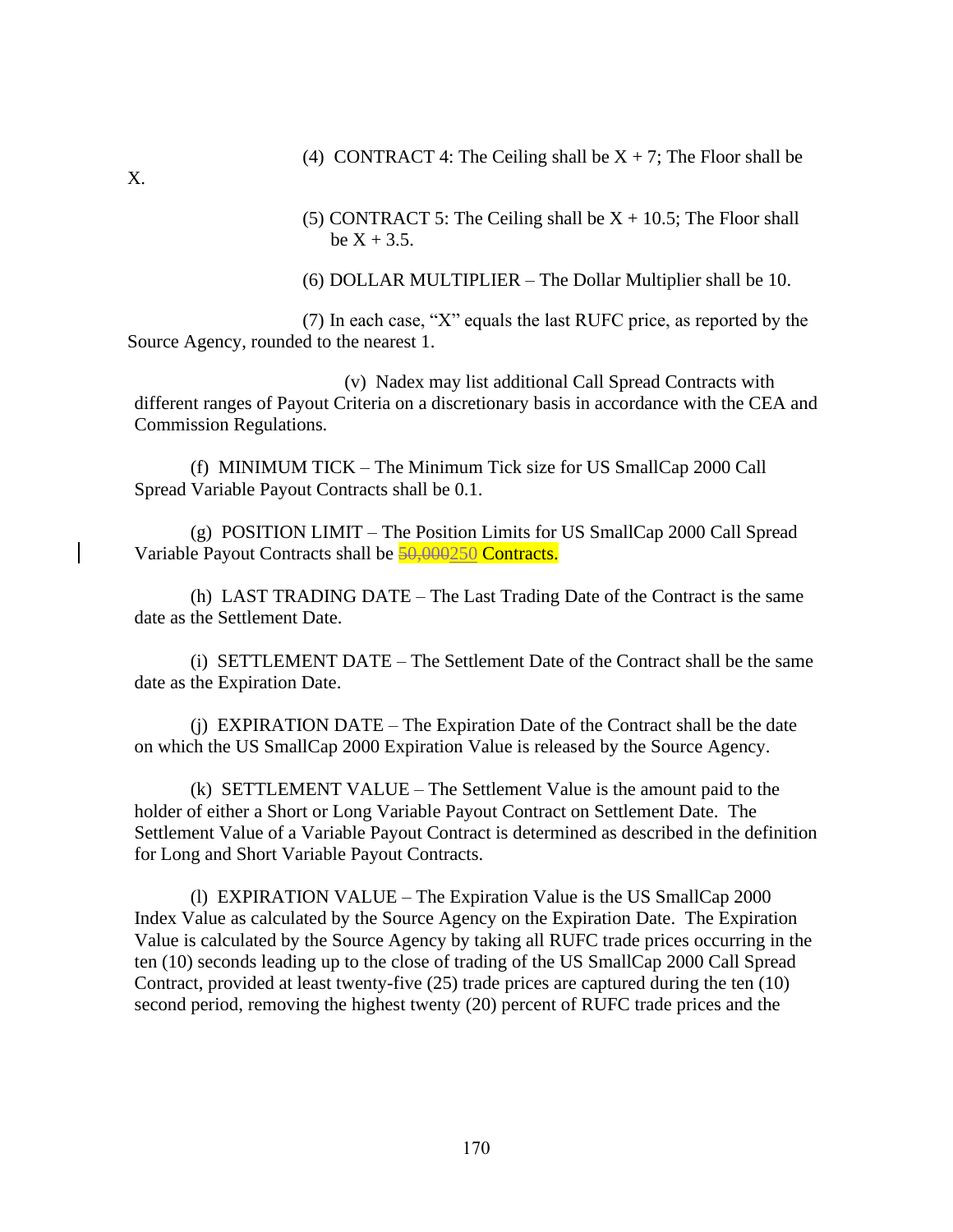lowest twenty (20) percent of RUFC trade prices from the data set<sup> $65$ </sup>, and using the remaining RUFC trade prices to calculate the Expiration Value. The calculation used is a simple average of the remaining RUFC trade prices in the data set, rounded to one decimal point past the precision of the underlying market. In the event the time it takes to collect at least twenty-five (25) RUFC trade prices exceeds the ten (10) seconds just prior to the close of trading of the US SmallCap 2000 Call Spread Contract, the Expiration Value is calculated by the Source Agency by taking the last twenty-five (25) RUFC trade prices just prior to the close of trading of the US SmallCap 2000 Call Spread Contract removing the highest five (5) RUFC trade prices and the lowest five (5) RUFC trade prices, and using the remaining fifteen (15) RUFC trade prices to calculate the Expiration Value. The calculation used is a simple average of all fifteen (15) RUFC trade prices, rounded to one decimal point past the precision of the underlying market.

(m) CONTINGENCIES – If no daily settlement price of the relevant RUFC is announced by the Source Agency, the Settlement Date will be delayed until such daily settlement price for that Series is released and publicly available.

# RULE 12.60.2 US SMALLCAP 2000 "TOUCH BRACKET" VARIABLE PAYOUT CONTRACTS

(a) SCOPE – These Rules shall apply to the Class of Contracts referred to as the US SmallCap 2000 Touch Bracket Variable Payout Contracts, referred to as a 'Touch Bracket', issued by Nadex.

(b) UNDERLYING – The Underlying for this Class of Contracts is the price of the E-mini Russell 2000®66 Index Futures contracts ("RUFC") traded on the Chicago Mercantile Exchange ( $CME^{\circledast}$ )<sup>67</sup>. The RUFC trade prices that will be used for the Underlying will be taken from four (4) RUFC delivery months: March, June, September, or December (each a "RUFC Delivery Month"). The date on which a new delivery month will be used as the Underlying for Nadex contracts (i.e. "Start Date") is one calendar day after the End Date for the previous delivery month contract. The last day on which a delivery month will be used as the Underlying for Nadex contracts (i.e. "End Date") is the Friday of the week preceding the Underlying futures contracts Expiration Date. For example, the CME E-mini Russell 2000 Index September 2017 Futures has an Expiration Date of September 15, 2017. The last day on which the CME E-mini Russell 2000 Index

<sup>65</sup> If 20% of the data set would result in a non-integer number of trade prices, the number of trade prices to be removed from the set will be rounded down. For example, if the number of trade prices collected during the last 10 seconds prior to the close of trading was 31, 20% of the data set would be 6.2 trade prices. As 6.2 is a non-integer number, the value will be rounded down, and the 6 highest and 6 lowest trade prices will be removed from the data set.

<sup>66</sup> Russell 2000® is a registered mark of Frank Russell Company.

 $^{67}$  CME® is a registered mark of the Chicago Mercantile Exchange. Nadex is not affiliated with the Chicago Mercantile Exchange ("CME"), nor its affiliates, and CME does not sponsor or endorse Nadex or its products in any way. In particular, the Nadex US SmallCap 2000 Contracts are not sponsored, endorsed, sold or promoted by CME.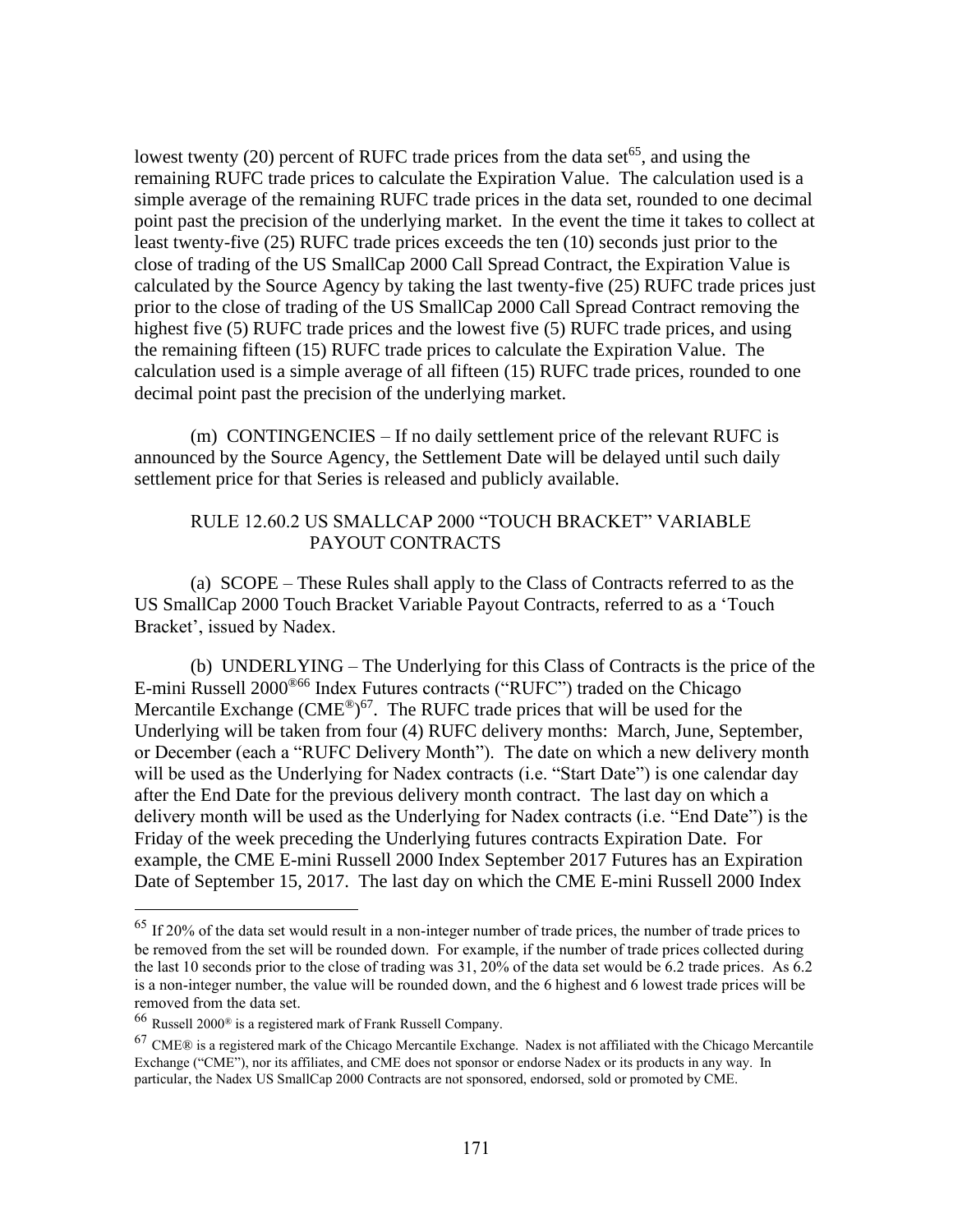September 2017 Futures prices will be used as the Underlying for Nadex contracts and to calculate the Expiration Value on the Expiration Date for the relevant CME E-mini Russell 2000 Index Futures contracts will be the Friday of the preceding week. Therefore, the End Date for using CME E-mini Russell 2000 Index September 2017 Futures will be September 8, 2017 and the Start Date for the next delivery month, CME E-mini Russell 2000 Index December 2017 Futures, will be September 9, 2017.

- (c) SOURCE AGENCY The Source Agency is Nadex.
- (d) TYPE The Type of Contract is a Variable Payout Contract.

 (e) PAYOUT CRITERION – The Payout Criterion for each Contract will be set by Nadex at the time the Variable Payout Contracts are initially issued. For the US SmallCap 2000 Touch Bracket Contracts, the Payout Criteria for the Contracts will be set as follows:

(i) WEEKLY US SMALLCAP 2000 TOUCH BRACKET VARIABLE PAYOUT CONTRACTS, Close Time is the earlier of 4:15PM ET on the last Trade Day of the contract listing, or when the US SmallCap 2000 Index Value is equal to or greater than the Ceiling, or equal to or less than the Floor. Nadex shall list a set of four (4) Touch Bracket Variable Payout Contracts, referred to as a 'Touch Bracket', that open at 3:00AM ET on the first Trade Day of the week, with overlapping ranges, which conform to the Payout Criteria listed below.

- (1) CONTRACT 1: The Ceiling shall be  $X + 40$ ; The Floor shall be X- 10.
	- (2) CONTRACT 2: The Ceiling shall be  $X + 30$ ; The Floor shall be  $X - 20.$
	- (3) CONTRACT 3: The Ceiling shall be  $X + 20$ ; The Floor shall be  $X - 30.$
	- (4) CONTRACT 4: The Ceiling shall be  $X + 10$ ; The Floor shall be  $X - 40.$
	- (5) DOLLAR MULTIPLIER The Dollar Multiplier shall be 10.

(6) In each case, "X" equals the last US SmallCap 2000 price, as reported by the Source Agency, rounded to the nearest 1.

(ii) Upon the early Expiration of a Touch Bracket, Nadex may list a new Touch Bracket with a Ceiling of  $X + 40$  (or 10) and a Floor of  $X - 10$  (or 40) where X equals the Ceiling (or Floor) of the Touch Bracket that expired early. The newly listed Touch Bracket will have the same Last Trade Day as originally established for the expired Touch Bracket and the same Dollar Multiplier as the expired Touch Bracket.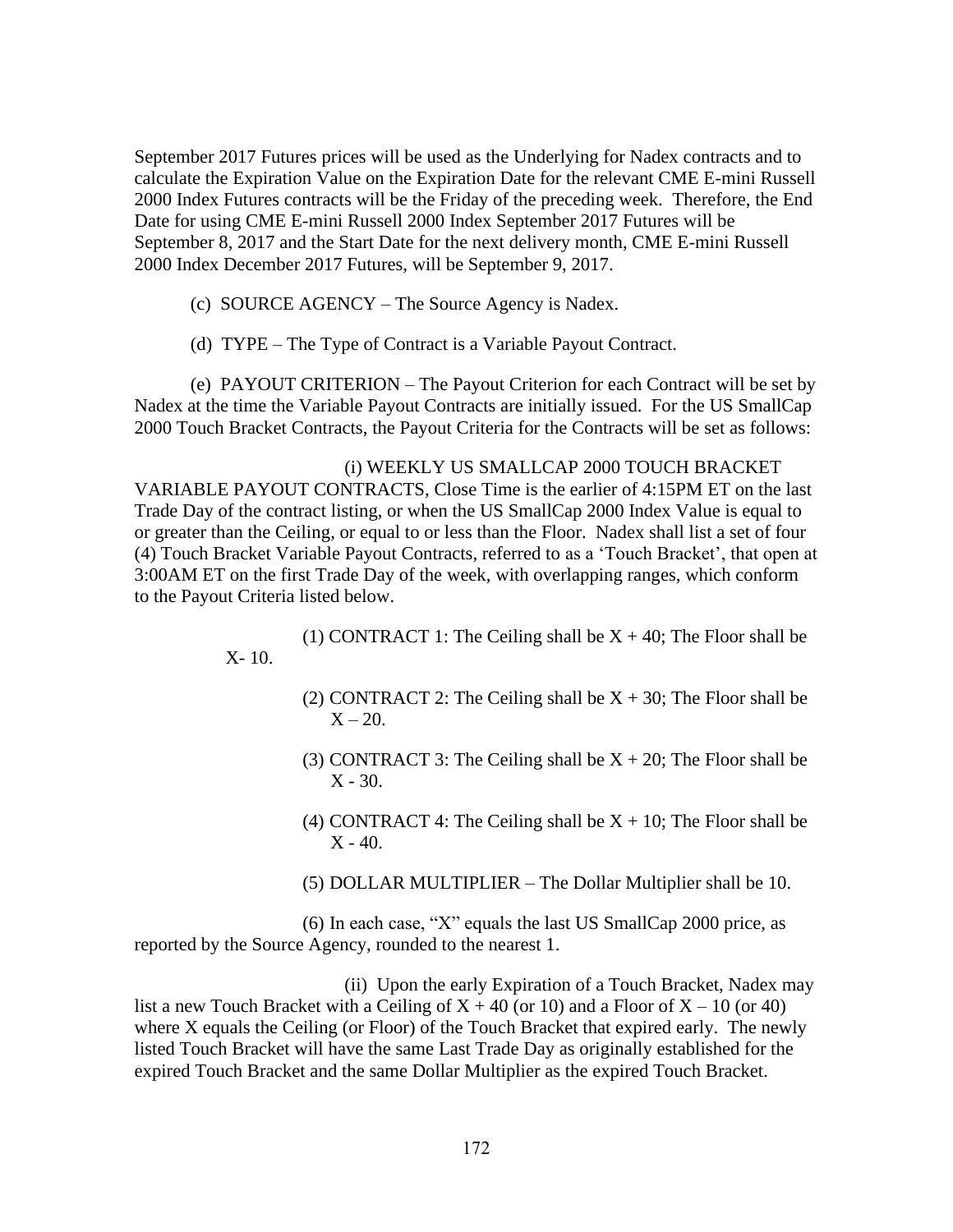(f) MINIMUM TICK – The Minimum Tick size for US SmallCap 2000 Touch Bracket Variable Payout Contracts shall be 0.1.

(g) POSITION LIMIT – The Position Limit for US SmallCap 2000 Touch Bracket Variable Payout Contracts shall be 100 Contracts.

(h) LAST TRADING DATE – The Last Trading Date of the Contract is the same date as the Settlement Date.

(i) SETTLEMENT DATE – The Settlement Date of the Contract shall be the same date as the Expiration Date.

(j) EXPIRATION DATE – The Expiration Date of the Contract shall be the date on which the US SmallCap 2000 Expiration Value is released by the Source Agency.

(k) SETTLEMENT VALUE – The Settlement Value is the amount paid to the holder of either a Short or Long Variable Payout Contract on Settlement Date. The Settlement Value of a Variable Payout Contract is determined as described in the definition for Long and Short Variable Payout Contracts.

(l) US SMALLCAP 2000 INDEX VALUE – The Source Agency shall calculate and produce a US SmallCap 2000 Index Value once each second throughout the life of the US SmallCap 2000 Variable Payout contracts. That is, each second the Source Agency will calculate a US SmallCap 2000 Index Value by taking by taking all RUFC trade prices occurring in the ten (10) seconds leading up to the Calculation Time, provided at least twenty-five (25) trade prices are captured during the ten (10) second period, removing the highest twenty (20) percent of RUFC trade prices and the lowest twenty (20) percent of RUFC trade prices from the data set<sup>68</sup>, and using the remaining RUFC trade prices to calculate the US SmallCap 2000 Index Value for that second. The calculation used is a simple average of the remaining RUFC trade prices in the data set, rounded to one decimal point past the precision of the underlying market. In the event the time it takes to collect at least twenty-five (25) RUFC trade prices exceeds the ten (10) second period, the US SmallCap 2000 Index Value will be calculated by the Source Agency by taking the last twenty-five (25) RUFC trade prices just prior to the Calculation Time, removing the highest five (5) RUFC trade prices and the lowest five (5) RUFC trade prices, and using the remaining fifteen (15) RUFC trade prices to calculate the US SmallCap 2000 Index

<sup>68</sup> If 20% of the data set would result in a non-integer number of trade prices, the number of trade prices to be removed from the set will be rounded down. For example, if the number of trade prices collected during the last 10 seconds prior to the close of trading was 31, 20% of the data set would be 6.2 trade prices. As 6.2 is a non-integer number, the value will be rounded down, and the 6 highest and 6 lowest trade prices will be removed from the data set.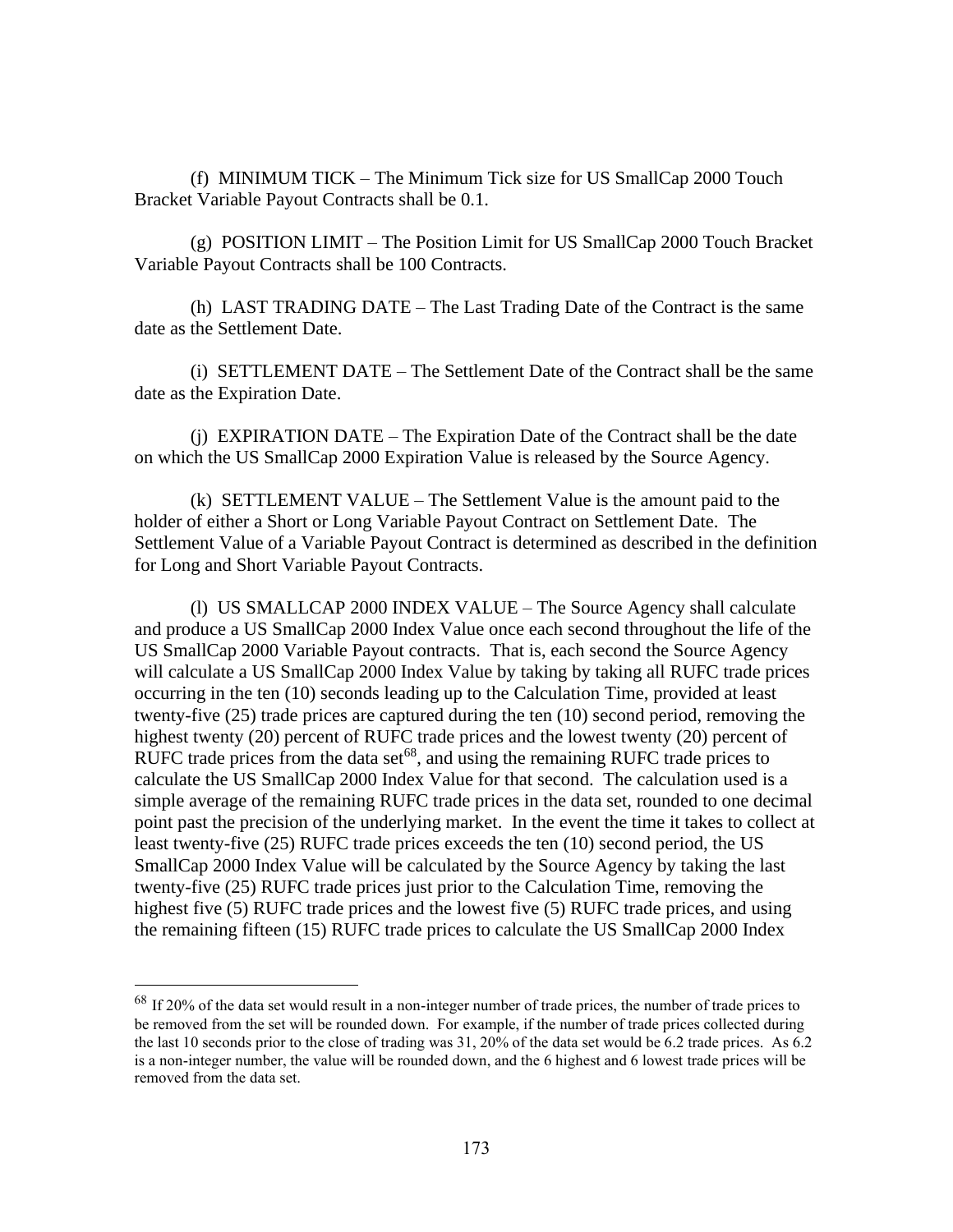Value. The calculation used is a simple average of all fifteen (15) RUFC trade prices, rounded to one decimal point past the precision of the underlying market.

(m) EXPIRATION VALUE – The Expiration Value is the US SmallCap 2000 Index Value as released by the Source Agency at Expiration

(n) CONTINGENCIES – If no daily settlement price of the relevant RUFC is announced by the Source Agency, the Settlement Date will be delayed until such daily settlement price for that Series is released and publicly available.

### RULE 12.61 [UNCHANGED]

#### RULE 12.62 US TECH100 VARIABLE PAYOUT CONTRACTS

RULE 12.62.1 US TECH 100 "CALL SPREAD" VARIABLE PAYOUT **CONTRACTS** 

(a) SCOPE – These Rules shall apply to the Class of Contracts referred to as the US Tech 100 Call Spread Variable Payout Contracts, referred to as a 'Call Spread', issued by Nadex.

(b) UNDERLYING – The Underlying for this Class of Contracts is the price of the E-mini NASDAQ 100® Futures contracts ("NQFC") traded on the Chicago Mercantile Exchange (CME®) $<sup>69</sup>$ . The NQFC trade prices that will be used to calculate the Underlying</sup> will be taken from four (4) NQFC delivery months: March, June, September, or December (each a "NQFC Delivery Month"). The date on which a new delivery month will be used as the Underlying for Nadex contracts (i.e. "Start Date") is one calendar day after the End Date for the previous delivery month contract. The last day on which a delivery month will be used as the Underlying for Nadex contracts (i.e. "End Date") is the Friday of the week preceding the Underlying futures contracts Expiration Date. For example, the CME e-mini NASDAQ 100 March 2012 futures have an Expiration Date of March 16, 2012. The last day on which the e-mini NASDAQ 100 March 2012 futures prices will be used as the Underlying for Nadex contracts and to calculate the Expiration Value on the Expiration Date for the relevant e-mini NASDAQ 100 contracts will be the Friday of the preceding week. Therefore, the End Date for using CME e-mini NASDAQ 100 March 2012 futures will be March 9, 2012 and the Start Date for the next delivery month, CME e-mini NASDAQ 100 June 2012 futures, will be March 10, 2012.

 $69$  CME $\textcircled{B}$  is a registered mark of the Chicago Mercantile Exchange. NASDAQ-100 are registered marks of the Nasdaq Stock Market, Inc. Nadex is not affiliated with the Chicago Mercantile Exchange or Nasdaq Stock Market and neither the Chicago Mercantile Exchange, the Nasdaq Market, nor its affiliates, sponsor or endorse Nadex or its products in any way. In particular, the Nadex US Tech 100 Contracts are not sponsored, endorsed, sold or promoted by CME or the Nasdaq Stock Market.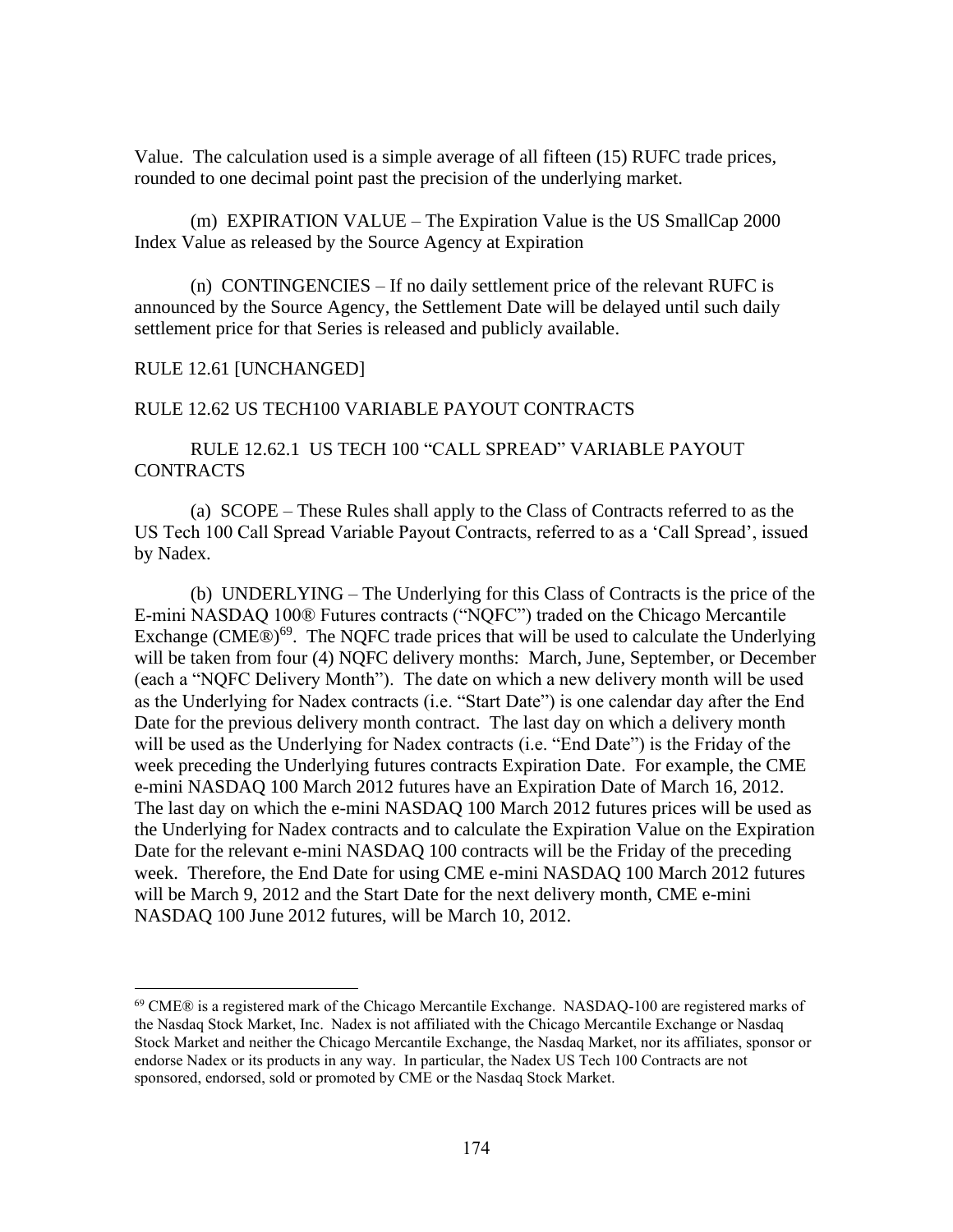(c) SOURCE AGENCY – The Source Agency is Nadex.

(d) TYPE – The Type of Contract is a Variable Payout Contract.

 (e) PAYOUT CRITERION – The Payout Criterion for each Contract will be set by Nadex at the time the Variable Payout Contracts are initially issued. For the US Tech 100 Call Spreads, the Payout Criteria for the Contracts will be set as follows:

 (i) DAILY US TECH 100 CALL SPREAD VARIABLE PAYOUT CONTRACTS, 4:15 PM ET CLOSE - At the commencement of trading in a Daily Spread US Tech 100 Call Spread, Nadex shall list one (1) Call Spread Contract, which conforms to the Payout Criteria listed below:

(1) DAILY US TECH 100 CALL SPREAD CONTRACT

(aa) CEILING – The Ceiling shall be  $X + 100$ 

(bb) FLOOR – The Floor shall be  $X - 100$ .

(cc) DOLLAR MULTIPLIER – The Dollar Multiplier shall be 4.

(2) In each case, "X" equals the last NQFC price, as reported by the Source Agency, rounded to the nearest 10.

(ii) DAILY US TECH 100 CALL SPREAD CONTRACTS, 4:15 PM ET CLOSE - Nadex shall list a set of three (3) Call Spread Contracts with overlapping ranges, which conform to the Payout Criteria listed below:

(1) CONTRACT 1: The Ceiling shall be X; The Floor shall be  $X -$ 

100.

(2) CONTRACT 2: The Ceiling shall be  $X + 50$ ; The Floor shall be  $X - 50$ .

(3) CONTRACT 3: The Ceiling shall be  $X + 100$ ; The Floor shall be

X.

(4) DOLLAR MULTIPLIER – The Dollar Multiplier shall be 4.

(5) In each case, "X" equals the last NQFC price, as reported by the Source Agency, rounded to the nearest 10.

(iii) INTRADAY US TECH 100 CALL SPREAD CONTRACTS, 8AM ET to 4:15 PM ET CLOSE - Nadex shall list a set of five (5) Call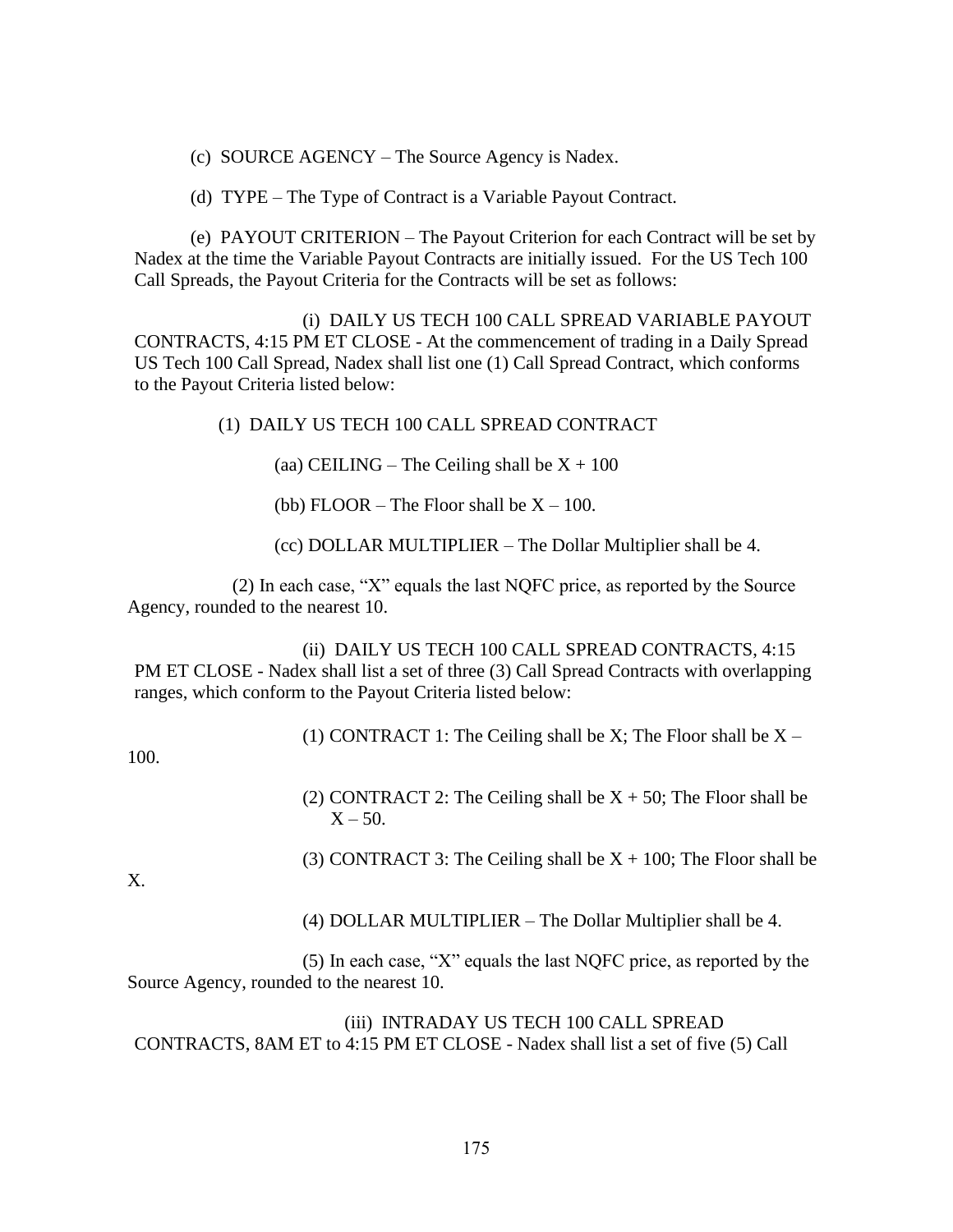Spread Contracts with overlapping ranges, which conform to the Payout Criteria listed below:

- (1) CONTRACT 1: The Ceiling shall be X 45; The Floor shall be  $X - 135$ .
- (2) CONTRACT 2: The Ceiling shall be X; The Floor shall be  $X -$

90.

- (3) CONTRACT 3: The Ceiling shall be  $X + 45$ ; The Floor shall be  $X - 45$ .
- (4) CONTRACT 4: The Ceiling shall be  $X + 90$ ; The Floor shall be

X.

- (5) CONTRACT 5: The Ceiling shall be  $X + 135$ ; The Floor shall be  $X + 45.$
- (6) DOLLAR MULTIPLIER The Dollar Multiplier shall be 4.

(7) In each case, "X" equals the last NQFC price, as reported by the Source Agency, rounded to the nearest 10.

(iv) INTRADAY 2-HOUR US TECH 100 CALL SPREAD CONTRACTS, 10:00AM, 11:00AM, 12:00PM, 1:00PM, 2:00PM, 3:00PM, 4:00PM ET CLOSE - Nadex shall list a set of five (5) Call Spread Contracts that open 2 hours prior to the stated closing time(s) above with overlapping ranges, which conform to the Payout Criteria listed below:

| $X - 75.$ | (1) CONTRACT 1: The Ceiling shall be $X - 25$ ; The Floor shall be |
|-----------|--------------------------------------------------------------------|
| 50.       | (2) CONTRACT 2: The Ceiling shall be X; The Floor shall be $X -$   |
| $X - 25.$ | (3) CONTRACT 3: The Ceiling shall be $X + 25$ ; The Floor shall be |
| X.        | (4) CONTRACT 4: The Ceiling shall be $X + 50$ ; The Floor shall be |
| $X + 25.$ | (5) CONTRACT 5: The Ceiling shall be $X + 75$ ; The Floor shall be |
|           | (6) DOLLAR MULTIPLIER – The Dollar Multiplier shall be 4.          |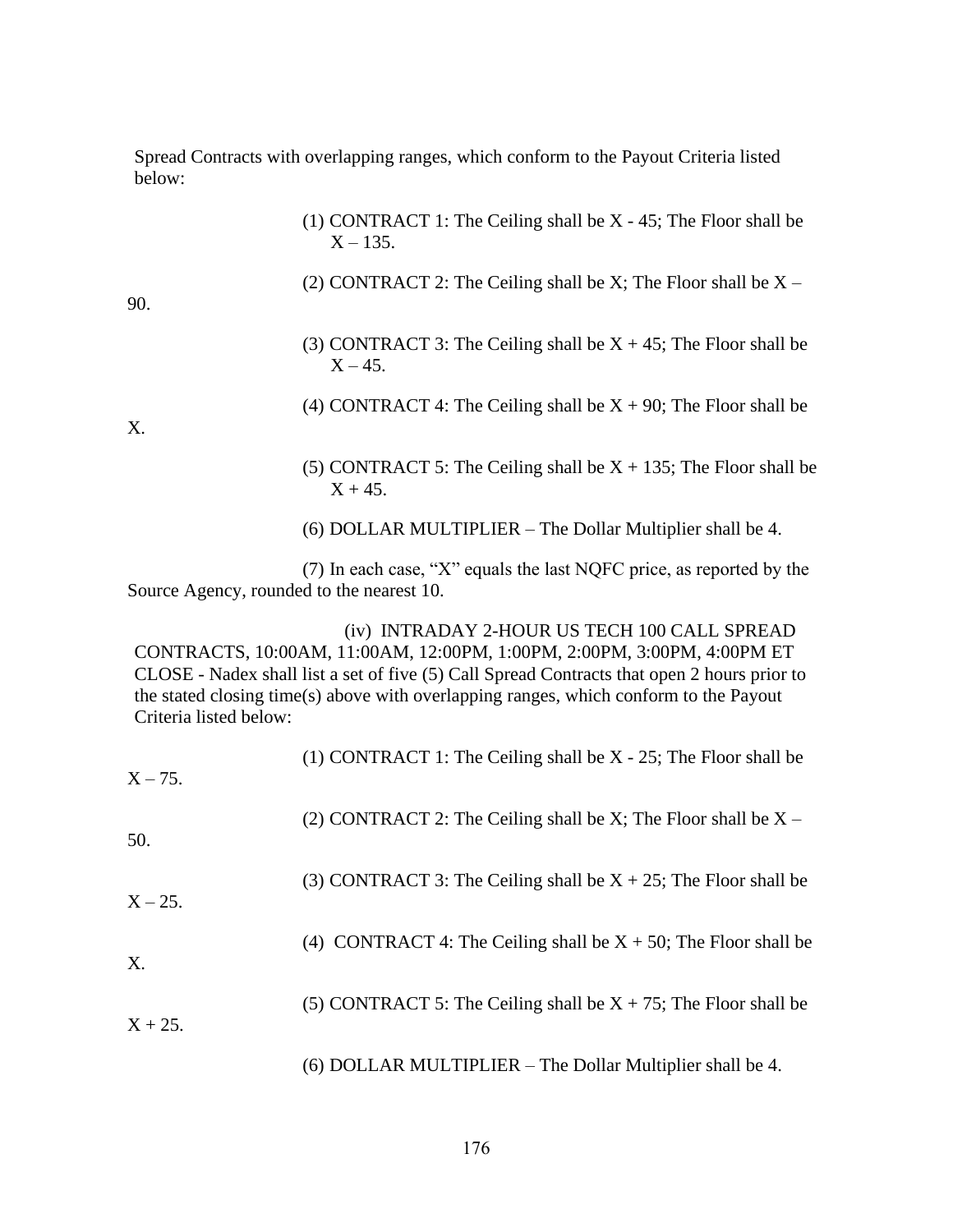(7) In each case, "X" equals the last NQFC price, as reported by the Source Agency, rounded to the nearest 5.

(v) Nadex may list additional Call Spread Contracts with different ranges of Payout Criteria on a discretionary basis in accordance with the CEA and Commission Regulations.

(f) MINIMUM TICK – The Minimum Tick size for US Tech 100 Call Spread Variable Payout Contracts shall be 0.25.

(g) POSITION LIMIT – The Position Limits for US Tech 100 Call Spread Variable Payout Contracts shall be  $\frac{125,000250 \text{Contracts.}}{125,000250 \text{Contracts.}}$ 

(h) LAST TRADING DATE – The Last Trading Date of the Contract is the same date as the Settlement Date.

(i) SETTLEMENT DATE – The Settlement Date of the Contract shall be the same date as the Expiration Date.

(j) EXPIRATION DATE – The Expiration Date of the Contract shall be the date on which the US Tech 100 Expiration Value is released by the Source Agency.

(k) SETTLEMENT VALUE – The Settlement Value is the amount paid to the holder of either a Short or Long Variable Payout Contract on Settlement Date. The Settlement Value of a Variable Payout Contract is determined as described in the definition for Long and Short Variable Payout Contracts.

(l) EXPIRATION VALUE – The Expiration Value is the US Tech 100 Index Value as calculated by the Source Agency on the Expiration Date. The Expiration Value is calculated by the Source Agency by taking all NQFC trade prices occurring in the ten (10) seconds leading up to the close of trading of the US Tech 100 Call Spread Contract, provided at least twenty-five (25) trade prices are captured during the ten (10) second period, removing the highest twenty (20) percent of NQFC trade prices and the lowest twenty (20) percent of NQFC trade prices from the data set<sup>70</sup>, and using the remaining NQFC trade prices to calculate the Expiration Value. The calculation used is a simple average of the remaining NQFC trade prices in the data set, rounded to one decimal point past the precision of the underlying market. In the event the time it takes to collect at least

<sup>70</sup> If 20% of the data set would result in a non-integer number of trade prices, the number of trade prices to be removed from the set will be rounded down. For example, if the number of trade prices collected during the last 10 seconds prior to the close of trading was 31, 20% of the data set would be 6.2 trade prices. As 6.2 is a non-integer number, the value will be rounded down, and the 6 highest and 6 lowest trade prices will be removed from the data set.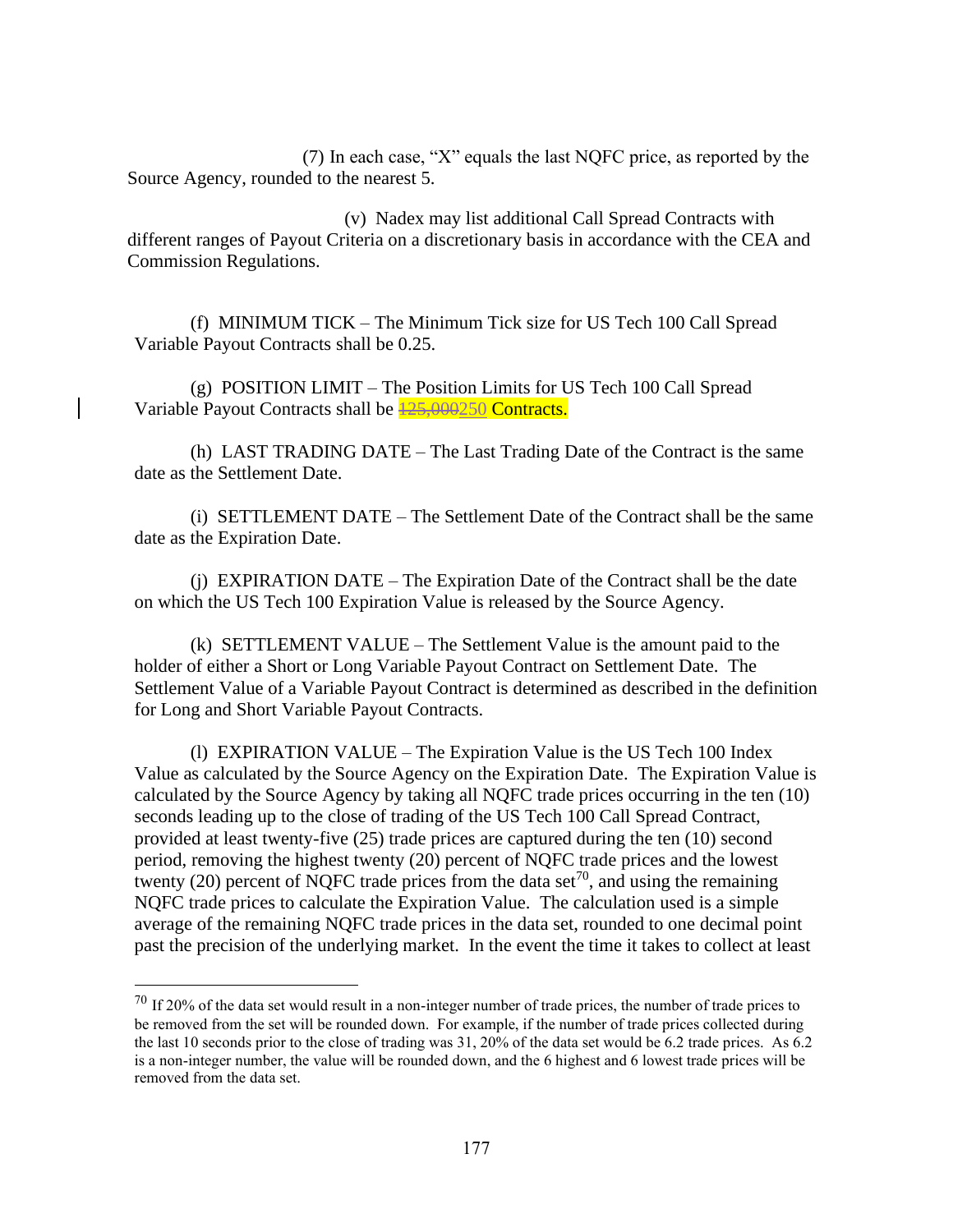twenty-five (25) NQFC trade prices exceeds the ten (10) seconds just prior to the close of trading of the US Tech 100 Call Spread Contract, the Expiration Value is calculated by the Source Agency by taking the last twenty-five (25) NQFC trade prices just prior to the close of trading of the US Tech 100 Call Spread Contract removing the highest five (5) NQFC trade prices and the lowest five (5) NQFC trade prices, and using the remaining fifteen (15) NQFC trade prices to calculate the Expiration Value. The calculation used is a simple average of all fifteen (15) NQFC trade prices, rounded to one decimal point past the precision of the underlying market.

(m) CONTINGENCIES – If no level is actually announced on the Expiration Date due to a delay, postponement or otherwise in such release announcement by the Source agency, the Settlement Date will be delayed until the Underlying number is released for the Series.

### RULE 12.62.2 US TECH 100 "TOUCH BRACKET" VARIABLE PAYOUT **CONTRACTS**

(a) SCOPE – These Rules shall apply to the Class of Contracts referred to as the US Tech 100 Touch Bracket Variable Payout Contracts, referred to as a 'Touch Bracket', issued by Nadex.

(b) UNDERLYING – The Underlying for this Class of Contracts is the price of the E-mini NASDAQ 100® Futures contracts ("NQFC") traded on the Chicago Mercantile Exchange (CME®)<sup>71</sup>. The NQFC trade prices that will be used to calculate the Underlying will be taken from four (4) NQFC delivery months: March, June, September, or December (each a "NQFC Delivery Month"). The date on which a new delivery month will be used as the Underlying for Nadex contracts (i.e. "Start Date") is one calendar day after the End Date for the previous delivery month contract. The last day on which a delivery month will be used as the Underlying for Nadex contracts (i.e. "End Date") is the Friday of the week preceding the Underlying futures contracts Expiration Date. For example, the CME e-mini NASDAQ 100 March 2012 futures have an Expiration Date of March 16, 2012. The last day on which the e-mini NASDAQ 100 March 2012 futures prices will be used as the Underlying for Nadex contracts and to calculate the Expiration Value on the Expiration Date for the relevant e-mini NASDAQ 100 contracts will be the Friday of the preceding week. Therefore, the End Date for using CME e-mini NASDAQ 100 March 2012 futures will be March 9, 2012 and the Start Date for the next delivery month, CME e-mini NASDAQ 100 June 2012 futures, will be March 10, 2012.

<sup>&</sup>lt;sup>71</sup> CME<sup>®</sup> is a registered mark of the Chicago Mercantile Exchange. NASDAQ-100 are registered marks of the Nasdaq Stock Market, Inc. Nadex is not affiliated with the Chicago Mercantile Exchange or Nasdaq Stock Market and neither the Chicago Mercantile Exchange, the Nasdaq Market, nor its affiliates, sponsor or endorse Nadex or its products in any way. In particular, the Nadex US Tech 100 Contracts are not sponsored, endorsed, sold or promoted by CME or the Nasdaq Stock Market.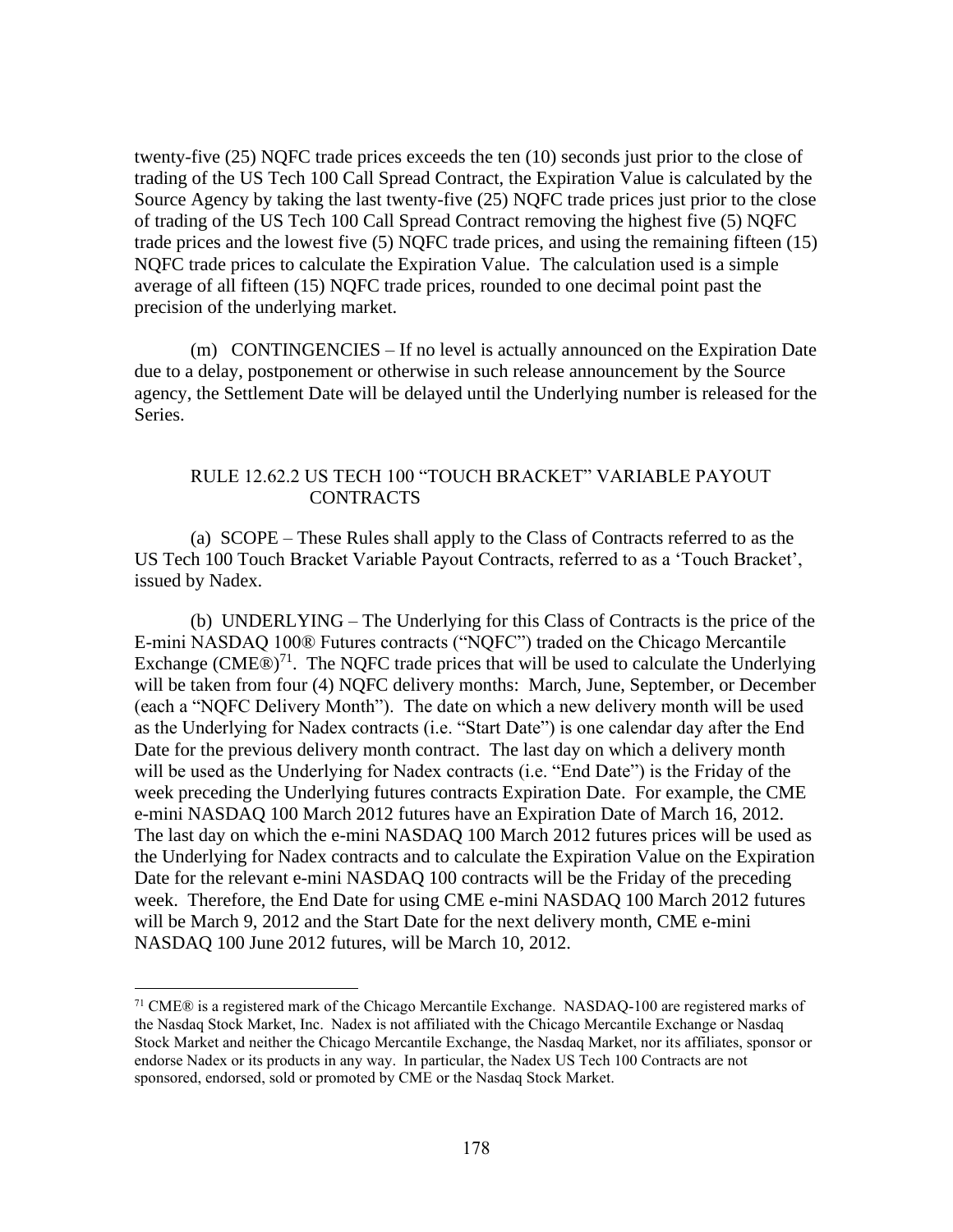- (c) SOURCE AGENCY The Source Agency is Nadex.
- (d) TYPE The Type of Contract is a Variable Payout Contract.

 (e) PAYOUT CRITERION – The Payout Criterion for each Contract will be set by Nadex at the time the Variable Payout Contracts are initially issued. For the US Tech 100 Touch Bracket Contracts, the Payout Criteria for the Contracts will be set as follows:

(i) WEEKLY US TECH 100 TOUCH BRACKET VARIABLE PAYOUT CONTRACTS, Close Time is the earlier of 4:15PM ET on the last Trade Day of the contract listing, or when the US Tech 100 Index Value is equal to or greater than the Ceiling, or equal to or less than the Floor. Nadex shall list a set of four (4) Touch Bracket Variable Payout Contracts, referred to as a 'Touch Bracket', that open at 3:00AM ET on the first Trade Day of the week, with overlapping ranges, which conform to the Payout Criteria listed below.

- (1) CONTRACT 1: The Ceiling shall be  $X + 120$ ; The Floor shall be X- 30.
- (2) CONTRACT 2: The Ceiling shall be  $X + 90$ ; The Floor shall be  $X - 60.$
- (3) CONTRACT 3: The Ceiling shall be  $X + 60$ ; The Floor shall be X - 90.
- (4) CONTRACT 4: The Ceiling shall be  $X + 30$ ; The Floor shall be  $X - 120$ .
- (5) DOLLAR MULTIPLIER The Dollar Multiplier shall be 4.

(6) In each case, "X" equals the last US Tech 100 price, as reported by the Source Agency, rounded to the nearest 1.

(ii) Upon the early Expiration of a Touch Bracket, Nadex may list a new Touch Bracket with a Ceiling of  $X + 120$  (or 30) and a Floor of  $X - 30$  (or 120) where X equals the Ceiling (or Floor) of the Touch Bracket that expired early. The newly listed Touch Bracket will have the same Last Trade Day as originally established for the expired Touch Bracket and the same Dollar Multiplier as the expired Touch Bracket.

(f) MINIMUM TICK – The Minimum Tick size for the US Tech 100 Touch Bracket Variable Payout Contracts shall be 0.25.

(g) POSITION LIMIT – The Position Limit for US Tech 100 Touch Bracket Variable Payout Contracts shall be 100 Contracts.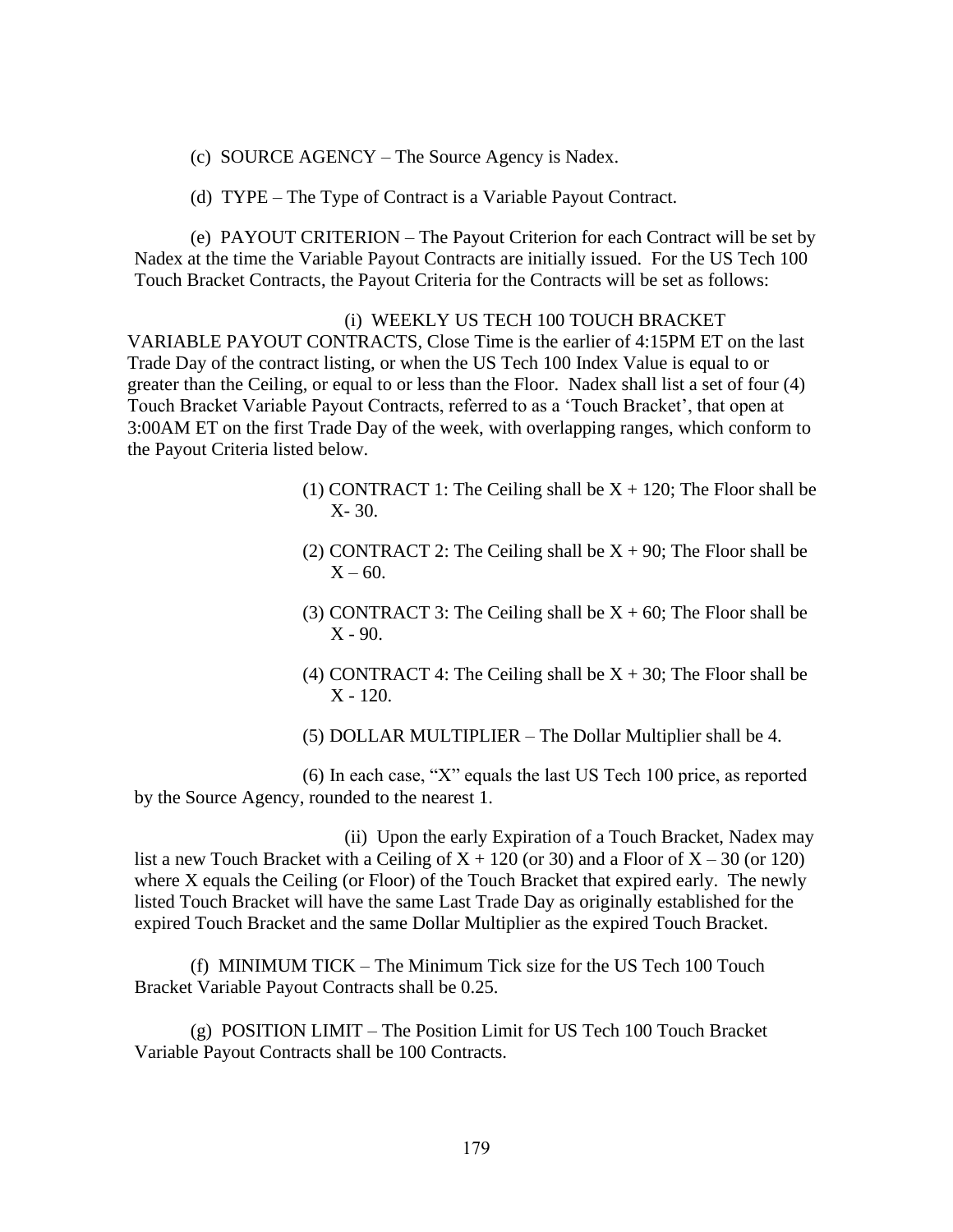(h) LAST TRADING DATE – The Last Trading Date of the Contract is the same date as the Settlement Date.

(i) SETTLEMENT DATE – The Settlement Date of the Contract shall be the same date as the Expiration Date.

(j) EXPIRATION DATE – The Expiration Date of the Contract shall be the date on which the US Tech 100 Expiration Value is released by the Source Agency.

(k) SETTLEMENT VALUE – The Settlement Value is the amount paid to the holder of either a Short or Long Variable Payout Contract on Settlement Date. The Settlement Value of a Variable Payout Contract is determined as described in the definition for Long and Short Variable Payout Contracts.

(l) US TECH 100 INDEX VALUE – The Source Agency shall calculate and produce a US Tech 100 Index Value once each second throughout the life of the US Tech 100 Variable Payout contracts. That is, each second the Source Agency will calculate a US Tech 100 Index Value by taking by taking all NQFC trade prices occurring in the ten (10) seconds leading up to the Calculation Time, provided at least twenty-five (25) trade prices are captured during the ten (10) second period, removing the highest twenty (20) percent of NQFC trade prices and the lowest twenty (20) percent of NQFC trade prices from the data set<sup>72</sup>, and using the remaining NQFC trade prices to calculate the US Tech 100 Index Value for that second. The calculation used is a simple average of the remaining NQFC trade prices in the data set, rounded to one decimal point past the precision of the underlying market. In the event the time it takes to collect at least twentyfive (25) NQFC trade prices exceeds the ten (10) second period, the US Tech 100 Index Value will be calculated by the Source Agency by taking the last twenty-five (25) NQFC trade prices just prior to the Calculation Time, removing the highest five (5) NQFC trade prices and the lowest five (5) NQFC trade prices, and using the remaining fifteen (15) NQFC trade prices to calculate the US Tech 100 Index Value. The calculation used is a simple average of all fifteen (15) NQFC trade prices, rounded to one decimal point past the precision of the underlying market.

(m) EXPIRATION VALUE – The Expiration Value is the US Tech 100 Index Value as released by the Source Agency at Expiration.

(n) CONTINGENCIES – If no level is actually announced on the Expiration Date due to a delay, postponement or otherwise in such release announcement by the Source

 $72$  If 20% of the data set would result in a non-integer number of trade prices, the number of trade prices to be removed from the set will be rounded down. For example, if the number of trade prices collected during the last 10 seconds prior to the close of trading was 31, 20% of the data set would be 6.2 trade prices. As 6.2 is a non-integer number, the value will be rounded down, and the 6 highest and 6 lowest trade prices will be removed from the data set.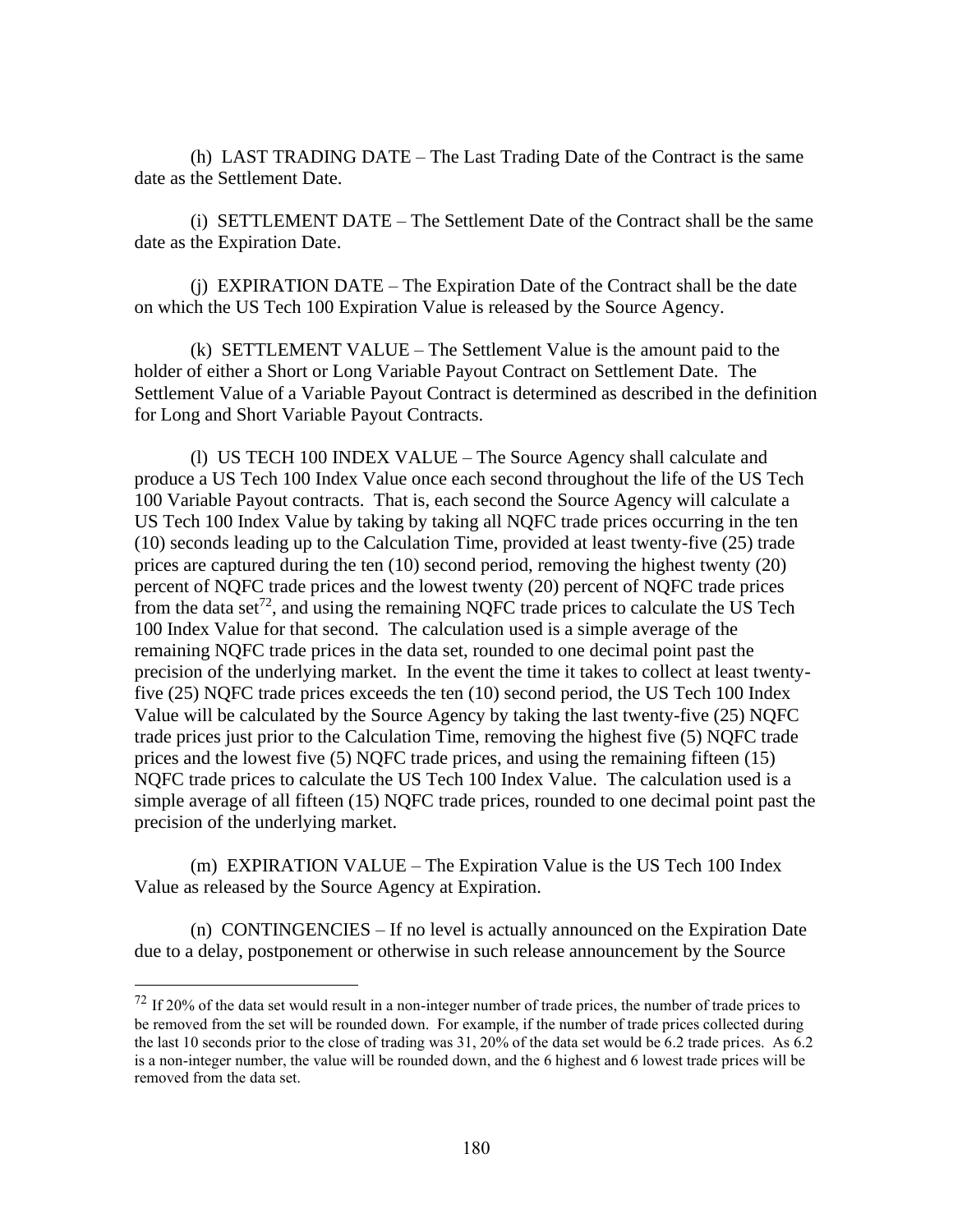agency, the Settlement Date will be delayed until the Underlying number is released for the Series.

# RULE 12.63 [UNCHANGED]

#### RULE 12.64 WALL STREET 30 VARIABLE PAYOUT CONTRACTS

## RULE 12.64.1 WALL STREET 30 "CALL SPREAD" VARIABLE PAYOUT **CONTRACTS**

(a) SCOPE – These Rules shall apply to the Class of Contracts referred to as the Wall Street 30 Call Spread Variable Payout Contracts, referred to as a 'Call Spread', issued by Nadex.

(b) UNDERLYING – The Underlying for this Class of Contracts is the price of the E-mini Dow® Futures contracts ("DJFC") traded on the Chicago Board of Trade  $(CBOT@)<sup>73</sup>$ . The DJFC trade prices that will be used to calculate the Underlying will be taken from four (4) DJFC delivery months: March, June, September, or December (each a "DJFC Delivery Month"). The date on which a new delivery month will be used as the Underlying for Nadex contracts (i.e. "Start Date") is one calendar day after the End Date for the previous delivery month contract. The last day on which a delivery month will be used as the Underlying for Nadex contracts (i.e. "End Date") is the Friday of the week preceding the Underlying futures contracts Expiration Date. For example, the CME e-mini Dow March 2012 futures have an Expiration Date of March 16, 2012. The last day on which the e-mini Dow March 2012 futures prices will be used as the Underlying for Nadex contracts and to calculate the Expiration Value on the Expiration Date for the relevant emini Dow contracts will be the Friday of the preceding week. Therefore, the End Date for using CME e-mini Dow March 2012 futures will be March 9, 2012 and the Start Date for the next delivery month, CME e-mini Dow June 2012 futures, will be March 10, 2012.

- (c) SOURCE AGENCY The Source Agency is Nadex.
- (d) TYPE The Type of Contract is a Variable Payout Contract.

 (e) PAYOUT CRITERION – The Payout Criterion for each Contract will be set by Nadex at the time the Variable Payout Contracts are initially issued. For the Wall Street 30 Call Spreads, the Payout Criteria for the Contracts will be set as follows:

 $^{73}$  CBOT® is a registered service mark of the Board of Trade of the City of Chicago, "Dow Jones," "DJIA," and "The Dow" are registered trademarks of Dow Jones & Company, Inc. Nadex is not affiliated with the Board of Trade of the City of Chicago or Dow Jones and neither the Board of Trade of the City of Chicago, Dow Jones, nor its affiliates, sponsor or endorse Nadex or its products in any way. In particular, the Nadex Wall Street 30 Contracts are not sponsored, endorsed, sold or promoted by CBOT or Dow Jones.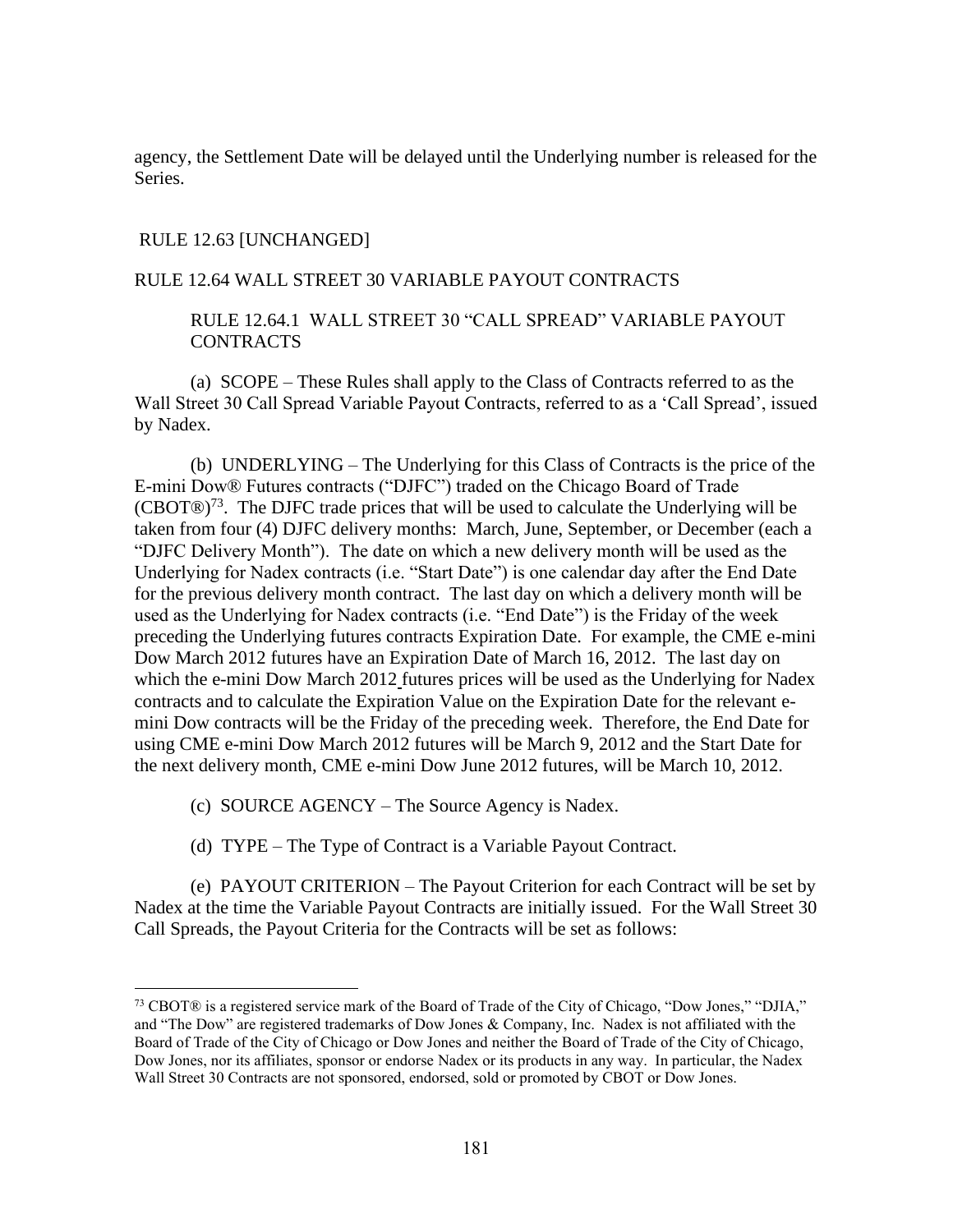(i) DAILY WALL STREET 30 CALL SPREAD VARIABLE PAYOUT CONTRACTS, 4:15 PM ET CLOSE - At the commencement of trading in a Daily Wall Street 30 Call Spread, Nadex shall list one (1) Call Spread Contract, which conforms to the Payout Criteria listed below:

## (1) DAILY WALL STREET 30 CALL SPREAD CONTRACT

(aa) CEILING – The Ceiling shall be  $X + 400$ .

(bb) FLOOR – The Floor shall be  $X - 400$ .

(cc) DOLLAR MULTIPLIER – The Dollar Multiplier shall be 1.

(2) In each case, "X" equals the last DJFC price, as reported by the Source Agency, rounded to the nearest 100.

(ii) DAILY WALL STREET 30 CALL SPREAD CONTRACTS, 4:15 PM ET CLOSE - Nadex shall list a set of three (3) Call Spread Payout Contracts with overlapping ranges, which conform to the Payout Criteria listed below:

(1) CONTRACT 1: The Ceiling shall be X; The Floor shall be  $X -$ 

400.

- (2) CONTRACT 2: The Ceiling shall be  $X + 200$ ; The Floor shall be  $X - 200$ .
- (3) CONTRACT 3: The Ceiling shall be  $X + 400$ ; The Floor shall

be X.

(4) DOLLAR MULTIPLIER – The Dollar Multiplier shall be 1.

(5) In each case, "X" equals the last DJFC price, as reported by the Source Agency, rounded to the nearest 100.

(iii) INTRADAY WALL STREET 30 CALL SPREAD CONTRACTS, 8AM ET to 4:15 PM ET CLOSE - Nadex shall list a set of five (5) Call Spread Contracts with overlapping ranges, which conform to the Payout Criteria listed below:

> (1) CONTRACT 1: The Ceiling shall be X - 150; The Floor shall be  $X - 450.$

(2) CONTRACT 2: The Ceiling shall be X; The Floor shall be  $X -$ 

300.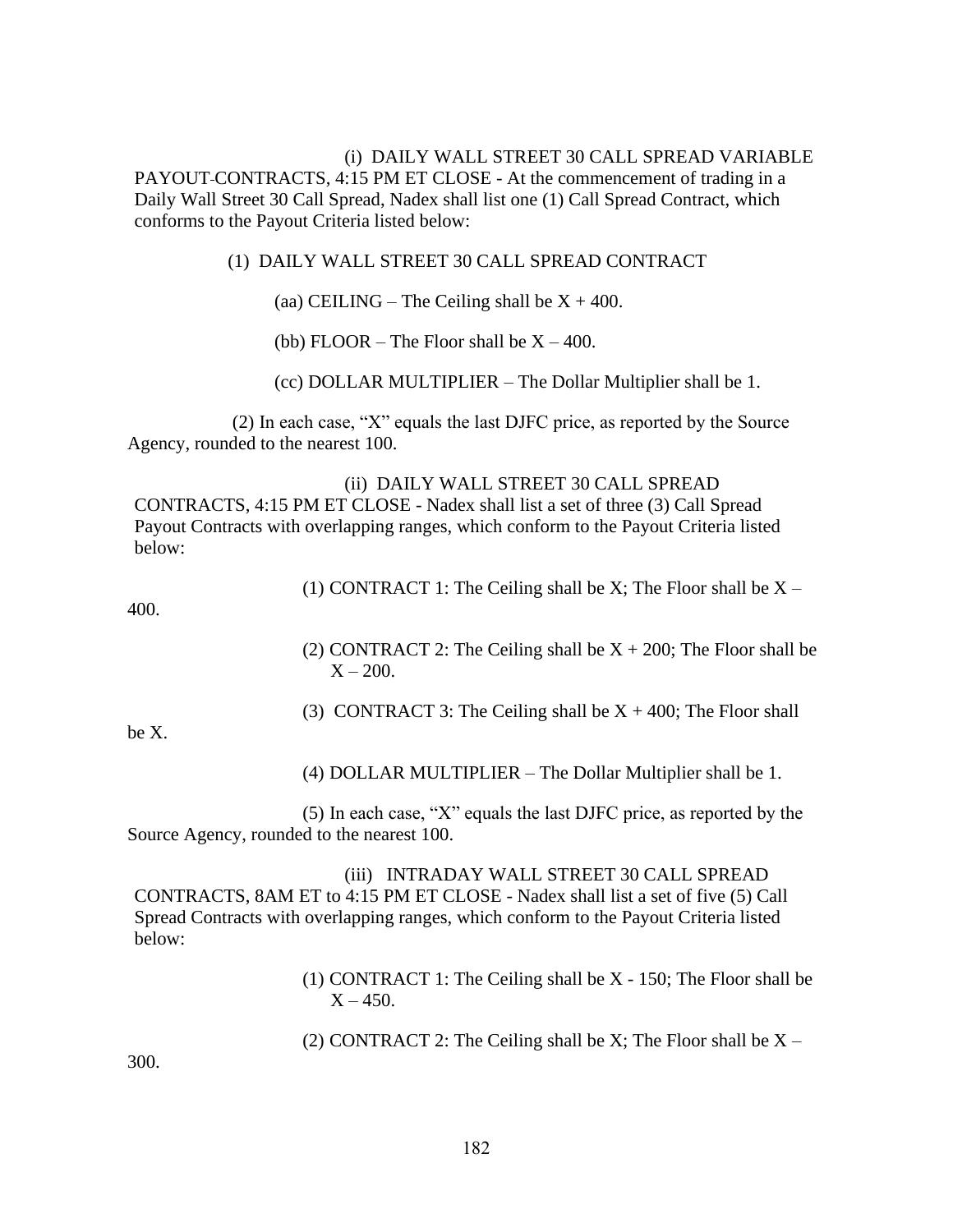- (3) CONTRACT 3: The Ceiling shall be  $X + 150$ ; The Floor shall be  $X - 150$ .
- (4) CONTRACT 4: The Ceiling shall be  $X + 300$ ; The Floor shall

be X.

(5) CONTRACT 5: The Ceiling shall be  $X + 450$ ; The Floor shall be  $X + 150.$ 

(6) DOLLAR MULTIPLIER – The Dollar Multiplier shall be 1.

(7) In each case, "X" equals the last DJFC price, as reported by the Source Agency, rounded to the nearest 50.

(iv) INTRADAY 2-HOUR WALL STREET 30 CALL SPREAD CONTRACTS, 10:00AM, 11:00AM, 12:00PM, 1:00PM, 2:00PM, 3:00PM, 4:00PM ET CLOSE - Nadex shall list a set of five (5) Call Spread Contracts that open 2 hours prior to the stated closing time(s) above with overlapping ranges, which conform to the Payout Criteria listed below:

- (1) CONTRACT 1: The Ceiling shall be X 50; The Floor shall be  $X - 150.$
- (2) CONTRACT 1: The Ceiling shall be X; The Floor shall be  $X -$

100.

- (3) CONTRACT 2: The Ceiling shall be  $X + 50$ ; The Floor shall be  $X - 50$ .
- (4) CONTRACT 3: The Ceiling shall be  $X + 100$ ; The Floor shall

be X.

- (5) CONTRACT 5: The Ceiling shall be  $X + 150$ ; The Floor shall be  $X + 50.$
- (6) DOLLAR MULTIPLIER The Dollar Multiplier shall be 1.

(7) In each case, "X" equals the last DJFC price, as reported by the Source Agency, rounded to the nearest 5.

(v) Nadex may list additional Call Spread Contracts with different ranges of Payout Criteria on a discretionary basis in accordance with the CEA and Commission Regulations.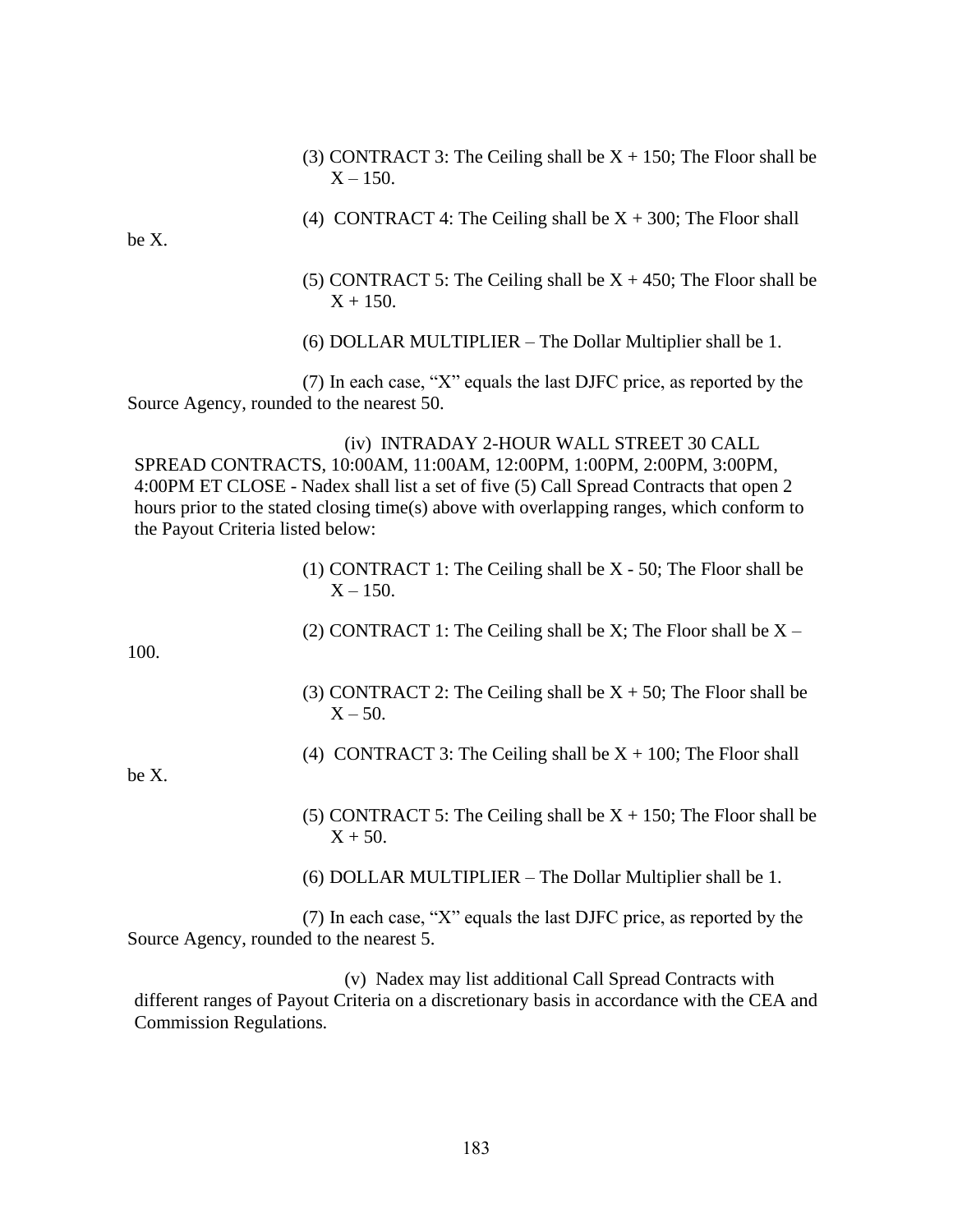(f) MINIMUM TICK – The Minimum Tick size for Wall Street 30 Call Spread Variable Payout Contracts shall be 1.

(g) POSITION LIMIT – The Position Limits for Wall Street 30 Call Spread Variable Payout Contracts shall be 31,250250 Contracts.

(h) LAST TRADING DATE – The Last Trading Date of the Contract is the same date as the Settlement Date.

(i) SETTLEMENT DATE – The Settlement Date of the Contract shall be the same date as the Expiration Date.

(j) EXPIRATION DATE – The Expiration Date of the Contract shall be the date on which the Wall Street 30 Expiration Value is released by the Source Agency.

(k) SETTLEMENT VALUE – The Settlement Value is the amount paid to the holder of either a Short or Long Variable Payout Contract on Settlement Date. The Settlement Value of a Variable Payout Contract is determined as described in the definition for Long and Short Variable Payout Contracts.

(l) EXPIRATION VALUE – The Expiration Value is the Wall Street 30 Index Value as calculated by the Source Agency on the Expiration Date. The Expiration Value is calculated by the Source Agency by taking all DJFC trade prices occurring in the ten (10) seconds leading up to the close of trading of the Wall Street 30 Call Spread Contract, provided at least twenty-five (25) trade prices are captured during the ten (10) second period, removing the highest twenty (20) percent of DJFC trade prices and the lowest twenty (20) percent of DJFC trade prices from the data set<sup>74</sup>, and using the remaining DJFC trade prices to calculate the Expiration Value. The calculation used is a simple average of the remaining DJFC trade prices in the data set, rounded to the precision of the underlying market. In the event the time it takes to collect at least twenty-five (25) DJFC trade prices exceeds the ten (10) seconds just prior to the close of trading of the Wall Street 30 Call Spread Contract, the Expiration Value is calculated by the Source Agency by taking the last twenty-five (25) DJFC trade prices just prior to the close of trading of the Wall Street 30 Call Spread Contract removing the highest five (5) DJFC trade prices and the lowest five (5) DJFC trade prices, and using the remaining fifteen (15) DJFC trade prices to calculate the Expiration Value. The calculation used is a simple average of all fifteen (15) DJFC trade prices, rounded to the precision of the underlying market.

<sup>74</sup> If 20% of the data set would result in a non-integer number of trade prices, the number of trade prices to be removed from the set will be rounded down. For example, if the number of trade prices collected during the last 10 seconds prior to the close of trading was 31, 20% of the data set would be 6.2 trade prices. As 6.2 is a non-integer number, the value will be rounded down, and the 6 highest and 6 lowest trade prices will be removed from the data set.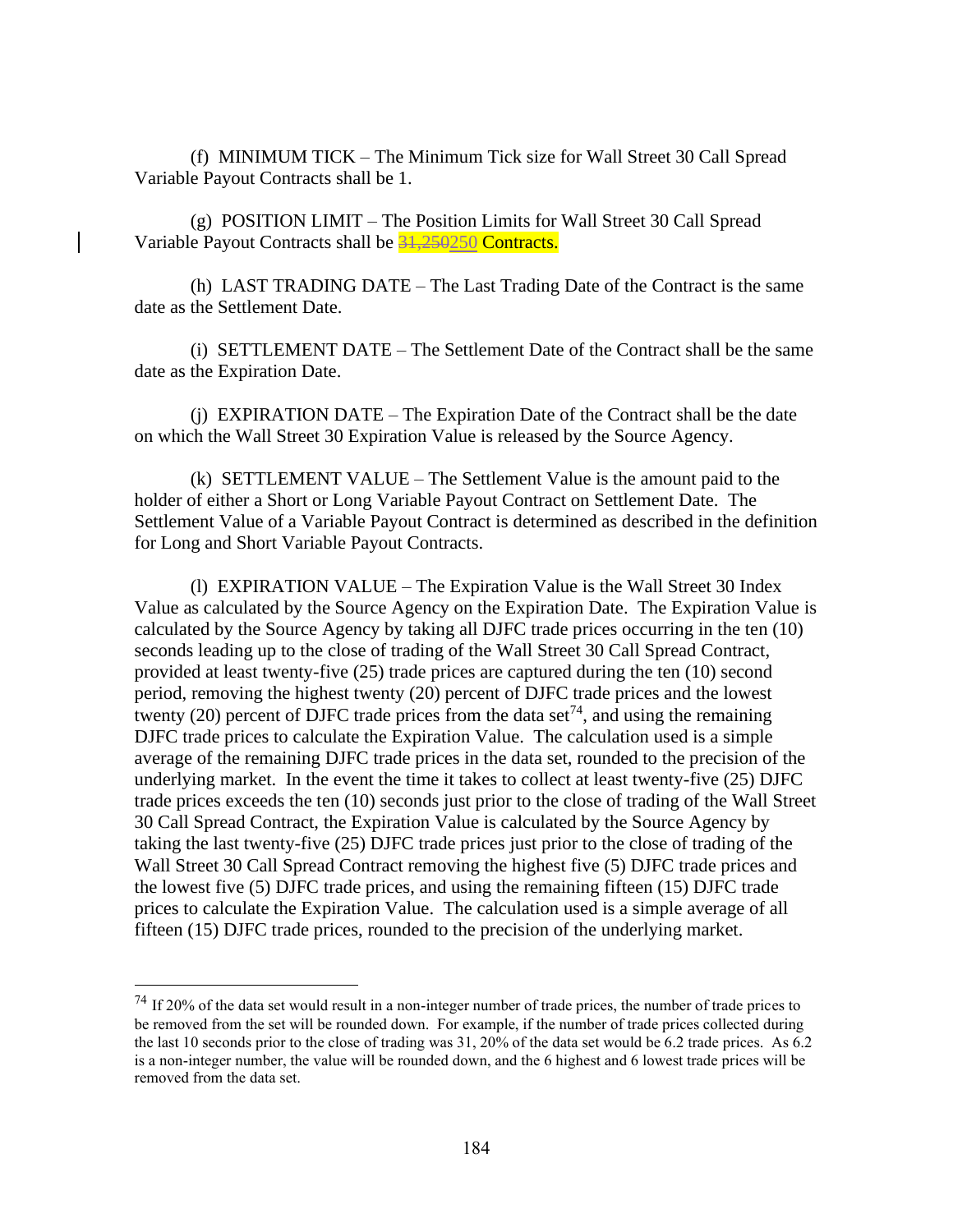(m) CONTINGENCIES – If no level is actually announced on the Expiration Date due to a delay, postponement or otherwise in such release announcement by the Source agency, the Settlement Date will be delayed until the Underlying number is released for the Series.

## RULE 12.64.2 WALL STREET 30 "TOUCH BRACKET" VARIABLE PAYOUT **CONTRACTS**

(a) SCOPE – These Rules shall apply to the Class of Contracts referred to as the Wall Street 30 Touch Bracket Variable Payout Contracts, referred to as a 'Touch Bracket', issued by Nadex.

(b) UNDERLYING – The Underlying for this Class of Contracts is the price of the E-mini Dow® Futures contracts ("DJFC") traded on the Chicago Board of Trade  $(CBOT@)<sup>75</sup>$ . The DJFC trade prices that will be used to calculate the Underlying will be taken from four (4) DJFC delivery months: March, June, September, or December (each a "DJFC Delivery Month"). The date on which a new delivery month will be used as the Underlying for Nadex contracts (i.e. "Start Date") is one calendar day after the End Date for the previous delivery month contract. The last day on which a delivery month will be used as the Underlying for Nadex contracts (i.e. "End Date") is the Friday of the week preceding the Underlying futures contracts Expiration Date. For example, the CME e-mini Dow March 2012 futures have an Expiration Date of March 16, 2012. The last day on which the e-mini Dow March 2012 futures prices will be used as the Underlying for Nadex contracts and to calculate the Expiration Value on the Expiration Date for the relevant emini Dow contracts will be the Friday of the preceding week. Therefore, the End Date for using CME e-mini Dow March 2012 futures will be March 9, 2012 and the Start Date for the next delivery month, CME e-mini Dow June 2012 futures, will be March 10, 2012.

- (c) SOURCE AGENCY The Source Agency is Nadex.
- (d) TYPE The Type of Contract is a Variable Payout Contract.

 (e) PAYOUT CRITERION – The Payout Criterion for each Contract will be set by Nadex at the time the Variable Payout Contracts are initially issued. For the Wall Street 30 Touch Bracket Contracts the Payout Criteria for the Contracts will be set as follows:

(i) WEEKLY WALL STREET 30 TOUCH BRACKET VARIABLE PAYOUT CONTRACTS, Close Time is the earlier of 4:15PM ET on the last Trade Day of the contract listing, or when the Wall Street 30 Index Value is equal to or

<sup>75</sup> CBOT® is a registered service mark of the Board of Trade of the City of Chicago, "Dow Jones," "DJIA," and "The Dow" are registered trademarks of Dow Jones & Company, Inc. Nadex is not affiliated with the Board of Trade of the City of Chicago or Dow Jones and neither the Board of Trade of the City of Chicago, Dow Jones, nor its affiliates, sponsor or endorse Nadex or its products in any way. In particular, the Nadex Wall Street 30 Contracts are not sponsored, endorsed, sold or promoted by CBOT or Dow Jones.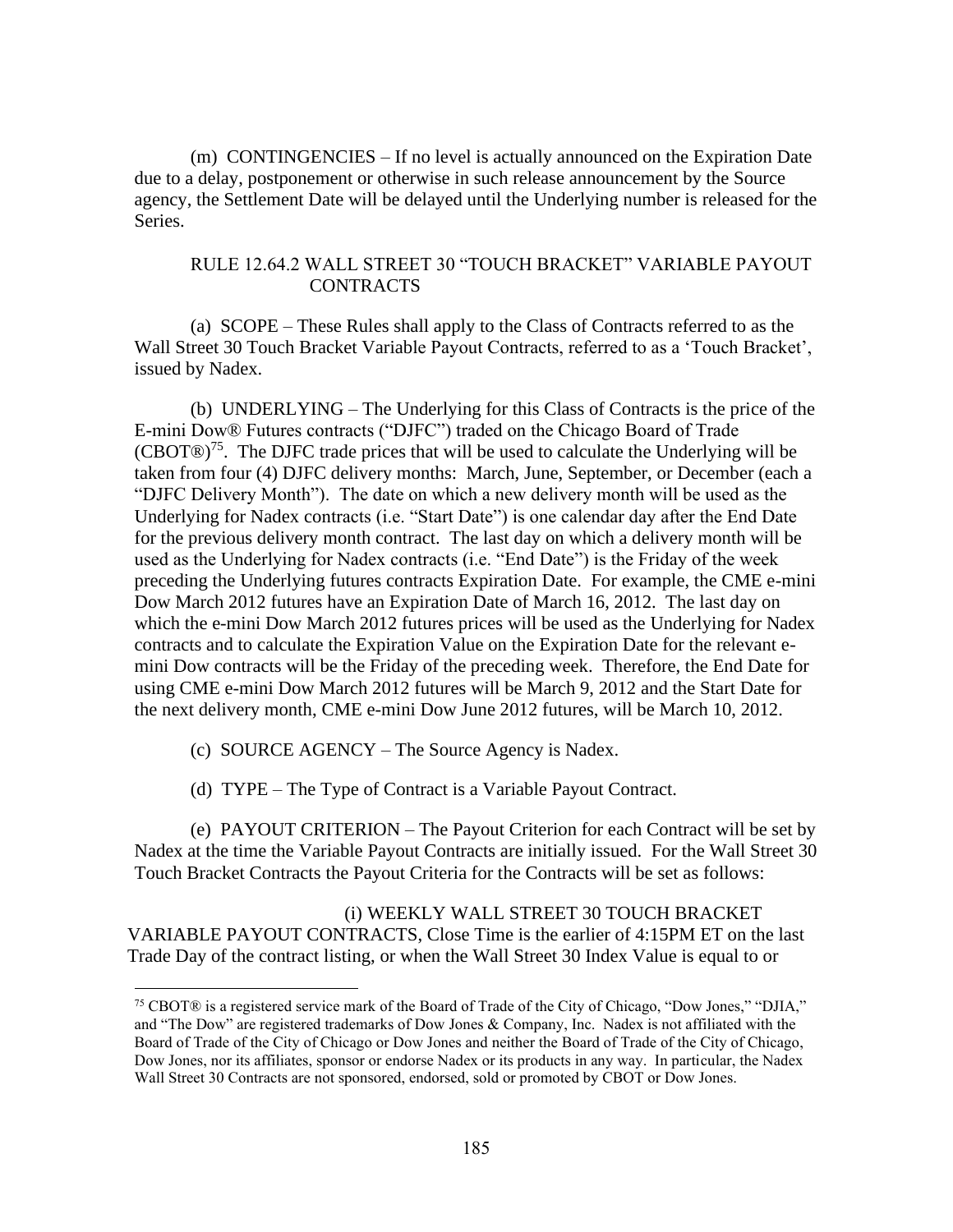greater than the Ceiling, or equal to or less than the Floor. Nadex shall list a set of four (4) Touch Bracket Variable Payout Contracts, referred to as a 'Touch Bracket', that open at 3:00AM ET on the first Trade Day of the week, with overlapping ranges, which conform to the Payout Criteria listed below.

> (1) CONTRACT 1: The Ceiling shall be  $X + 400$ ; The Floor shall be X- 100.

> (2) CONTRACT 2: The Ceiling shall be  $X + 300$ ; The Floor shall be  $X - 200$ .

> (3) CONTRACT 3: The Ceiling shall be  $X + 200$ ; The Floor shall be  $X - 300.$

> (4) CONTRACT 4: The Ceiling shall be  $X + 100$ ; The Floor shall be X - 400.

(5) DOLLAR MULTIPLIER – The Dollar Multiplier shall be 1.

(6) In each case, "X" equals the last Wall Street 30 price, as reported by the Source Agency, rounded to the nearest 10.

(ii) Upon the early Expiration of a Touch Bracket, Nadex may list a new Touch Bracket with a Ceiling of  $X + 400$  (or 100) and a Floor of  $X - 100$  (or 400) where X equals the Ceiling (or Floor) of the Touch Bracket that expired early. The newly listed Touch Bracket will have the same Last Trade Day as originally established for the expired Touch Bracket and the same Dollar Multiplier as the expired Touch Bracket.

(f) MINIMUM TICK – The Minimum Tick size for Wall Street 30 Touch Bracket Variable Payout Contracts shall be 1.

(g) POSITION LIMIT – The Position Limit for Wall Street 30 Touch Bracket Variable Payout Contracts shall be 100 Contracts.

(h) LAST TRADING DATE – The Last Trading Date of the Contract is the same date as the Settlement Date.

(i) SETTLEMENT DATE – The Settlement Date of the Contract shall be the same date as the Expiration Date.

(j) EXPIRATION DATE – The Expiration Date of the Contract shall be the date on which the Wall Street 30 Expiration Value is released by the Source Agency.